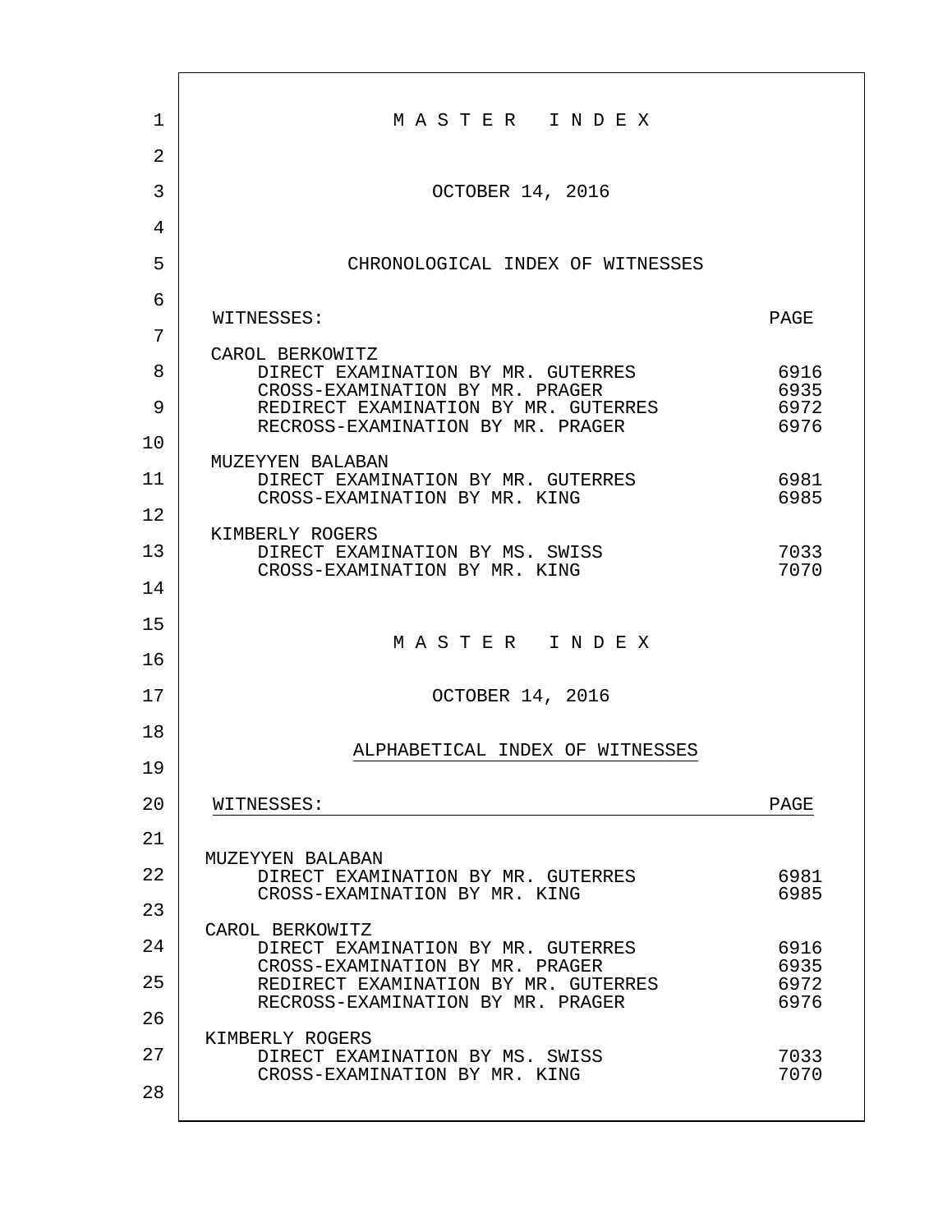| $\mathbf 1$ | MASTER INDEX                                                                |                                       |              |  |  |
|-------------|-----------------------------------------------------------------------------|---------------------------------------|--------------|--|--|
| 2           |                                                                             | OCTOBER 14, 2016                      |              |  |  |
| 3           |                                                                             | EXHIBITS                              |              |  |  |
| 4           |                                                                             |                                       |              |  |  |
| 5           | PLAINTIFF'S MARKED RECEIVED REJECTED                                        |                                       |              |  |  |
| 6           | EXHIBIT 220                                                                 |                                       | 6905         |  |  |
| 7           |                                                                             |                                       |              |  |  |
| 8           | DEFENDANT'S MARKED RECEIVED REJECTED                                        |                                       |              |  |  |
| 9           |                                                                             |                                       | NONE OFFERED |  |  |
| 10          |                                                                             |                                       |              |  |  |
| 11          |                                                                             |                                       |              |  |  |
| 12          |                                                                             | (EXHIBITS ADMITTED INTO EVIDENCE WERE |              |  |  |
| 13          | DONE VIA STIPULATION OFF THE RECORD<br>PLEASE REFER TO CLERK'S TRANSCRIPT.) |                                       |              |  |  |
| 14          |                                                                             |                                       |              |  |  |
| 15          |                                                                             |                                       |              |  |  |
| 16          |                                                                             |                                       |              |  |  |
| 17          |                                                                             |                                       |              |  |  |
| 18          |                                                                             |                                       |              |  |  |
| 19          |                                                                             |                                       |              |  |  |
| $20$        |                                                                             |                                       |              |  |  |
| $2\sqrt{1}$ |                                                                             |                                       |              |  |  |
| $2\sqrt{2}$ |                                                                             |                                       |              |  |  |
| 23          |                                                                             |                                       |              |  |  |
| 24          |                                                                             |                                       |              |  |  |
| 25          |                                                                             |                                       |              |  |  |
| 26          |                                                                             |                                       |              |  |  |
| 27          |                                                                             |                                       |              |  |  |
| 28          |                                                                             |                                       |              |  |  |
|             |                                                                             |                                       |              |  |  |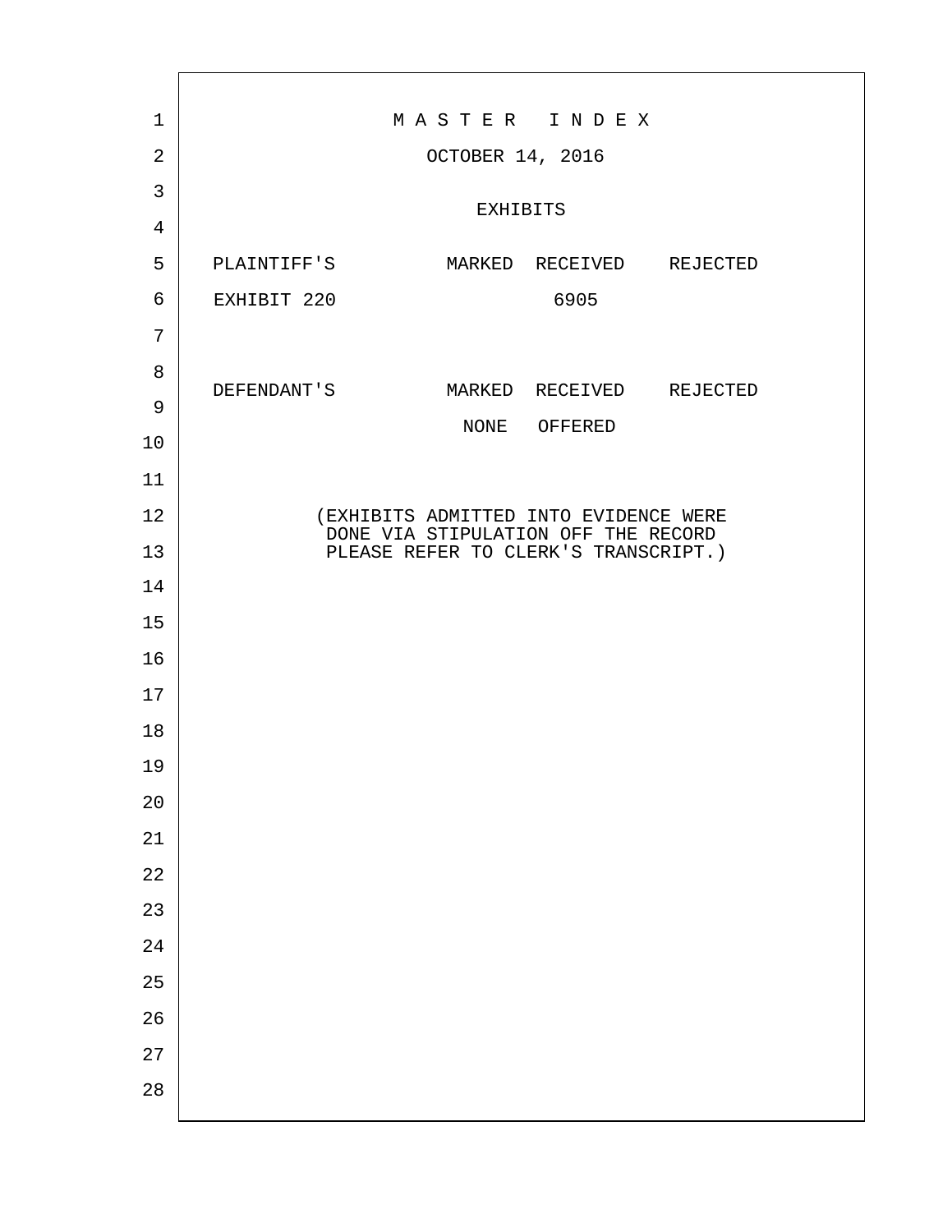| 1  | CASE NUMBER:                              | BC470714                                               |
|----|-------------------------------------------|--------------------------------------------------------|
| 2  | CASE NAME:                                | DUVAL V COUNTY OF LOS ANGELES                          |
| 3  |                                           | LOS ANGELES, CALIFORNIA FRIDAY, OCTOBER 14, 2016       |
| 4  | DEPARTMENT: 89                            | HON. WILLIAM A. MACLAUGHLIN                            |
| 5  | APPEARANCES:                              | (AS HERETOFORE NOTED.)                                 |
| 6  | REPORTER:                                 | ELORA DORINI, CSR NO. 13755                            |
| 7  | TIME:                                     | 7:59A.M.                                               |
| 8  |                                           |                                                        |
| 9  |                                           | $---000---$                                            |
| 10 |                                           |                                                        |
| 11 |                                           | THE COURT: COUNSEL ARE PRESENT. WE'RE                  |
| 12 |                                           | OUTSIDE THE PRESENCE OF THE JURY. AND MR. PARIS HAS    |
| 13 |                                           | BROUGHT US, AGAIN, THIS MORNING, A FURTHER REVISION OF |
| 14 |                                           | THE EXHIBITS THAT HAVE BEEN MARKED FOR IDENTIFICATION. |
| 15 |                                           | AND ACCORDING TO MY NOTES -- WELL, LET ME STOP         |
| 16 |                                           | TO SAY THAT THIS LIST IS A TOTAL OF 19 PAGES. THE      |
| 17 |                                           | LATEST REVISION. AND THE EXHIBITS ARE MARKED -- ARE    |
| 18 | LISTED IN THE SUMMARY IN NUMERICAL ORDER. |                                                        |
| 19 | MR. PARIS: THAT'S CORRECT.                |                                                        |
| 20 |                                           | THE COURT: AND FOR THOSE THAT HAVE BEEN                |
| 21 |                                           | PREVIOUSLY BEEN ADDRESSED IN THE RIGHT-HAND COLUMN FOR |
| 22 |                                           | ADMISSION, MR. PARIS HAS LISTED WITH AN X THOSE THAT   |
| 23 |                                           | HAVE BEEN ADMITTED BY THE COURT, WITH AN L THOSE WHICH |
| 24 |                                           | DESIGNATED AN EXHIBIT THAT HAS BEEN ADMITTED, BUT FOR  |
| 25 | ONE LIMITED PURPOSE.                      |                                                        |
| 26 |                                           | AND ONE INSTANCE, 203, WHICH IS A CUSTODY              |
| 27 | DECLARATION, NOT RECEIVED.                |                                                        |
| 28 |                                           | AND THEN IN THAT SAME COLUMN, THERE ARE                |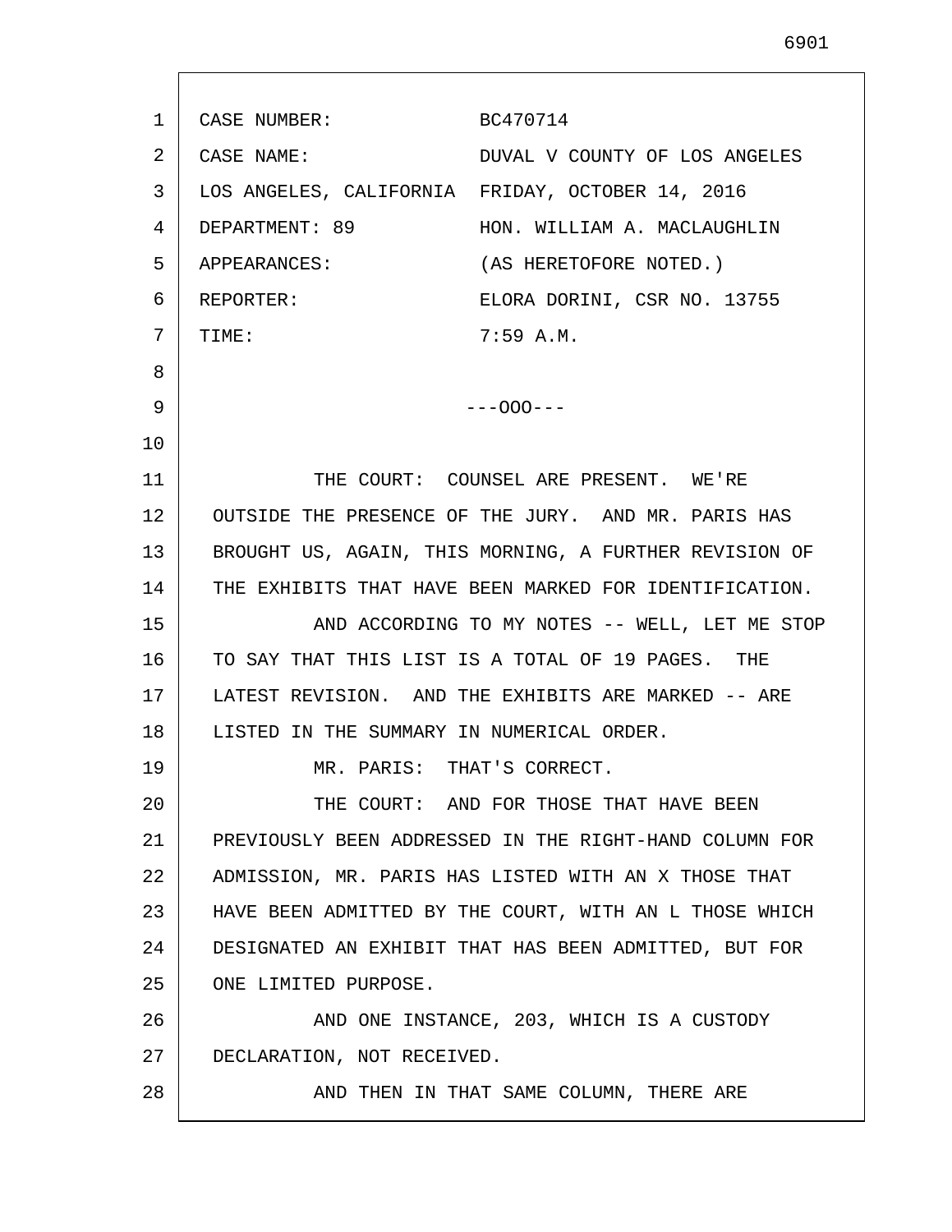1 2 3 4 5 6 7 8 9 10 11 12 13 14 15 16 17 18 19 20 21 22 23 24 25 26 27 28 CERTAIN NUMBERS -- THROUGH 207, WHERE IT IS SIMPLY LEFT BLANK, AND THAT REPRESENTS THE EXHIBITS THAT, THE LAST TIME WE WERE GOING THROUGH THIS, THAT THE COURT INDICATED I WOULD TAKE A FURTHER LOOK ON. IN OTHER WORDS, THERE'S NO RULING. AND MR. PARIS'S LATEST REVISION OF THE EXHIBITS IS CONSISTENT WITH MY NOTES. SO I WANT TO MAKE SURE, MR. GUTERRES, AND MS. SWISS, THAT IT'S CONSISTENT ALSO WITH YOUR NOTES. MR. GUTERRES: INSOFAR AS PLACEMENT, I WOULD AGREE, YOUR HONOR. I OBVIOUSLY HAVEN'T LOOKED AT THE BATES NUMBERS TO COMPARE THAT WITH WHAT WE HAVE. I WOULD ASSUME THAT THE BATES NUMBERS ALL CORRESPOND TO WHAT THE COURT HAD. THE COURT: I HAVE NOT -- WE DID PREVIOUSLY COMPARE BATES NUMBERS, BUT UNFORTUNATELY I DON'T -- WE CAN DO THAT RATHER QUICKLY, OR WE CAN DO THAT SEPARATELY. MR. GUTERRES: WE CAN LOOK AT IT OVER THE WEEKEND. I MEAN, IN CONCEPT, I HAVE NO ISSUES. IT WAS JUST THAT ONE WE CAME ACROSS THAT WAS ONLY ONE PAGE. THE COURT: AND WE CAN CHECK FOR THAT AND CERTAINLY CORRECT THIS IF WE FIND A DISCREPANCY. I KNOW THAT WE DID CHECK A NUMBER OF THESE BEFORE. BUT WE'LL CHECK THEM FURTHER AGAINST THE CLERK'S NOTES. SO WHAT I WAS HOPING WE WOULD DO AT THIS POINT WAS WE WOULD BE ON PAGE 4 OF 19 -- EXHIBIT NUMBER 219 WOULD BE THE NEXT ONE, WHICH IS WHERE WE LEFT OFF LAST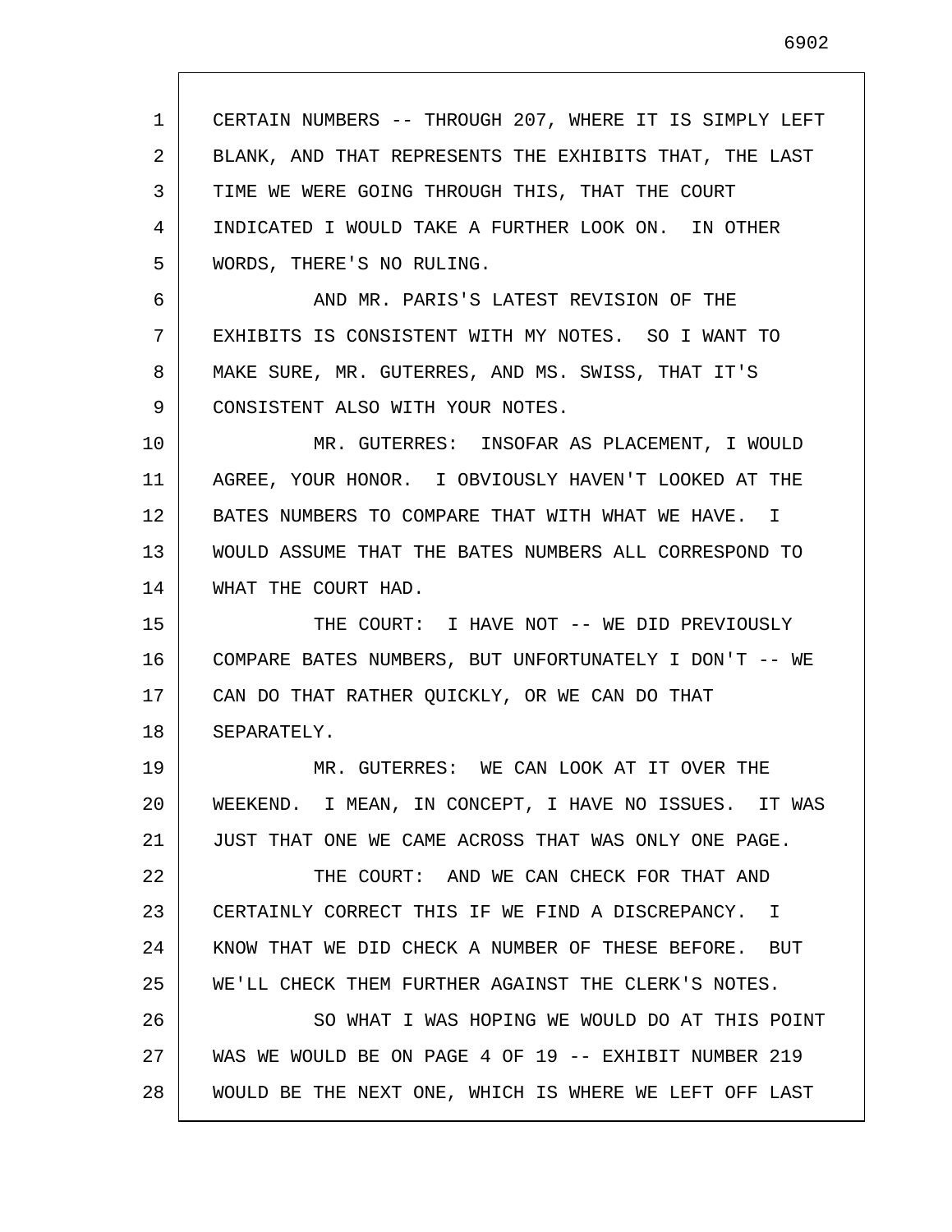1 2 3 4 5 6 7 8 9 10 11 12 13 14 15 16 17 18 19 20 21 22 23 24 25 26 27 28 NIGHT -- MR. PARIS: THAT'S CORRECT, YOUR HONOR. THE COURT: -- TO BE ADDRESSED. AND THAT'S THE DCFS CIVIL RIGHTS REPORT OF INVESTIGATION, COMPLETED AUGUST 2ND, 2010, AND IT'S A TWO-PAGE DOCUMENT BEARING BATES NUMBERS 3081 AND 3082. IT'S BEING OFFERED BY THE PLAINTIFF. AND I REMEMBER THIS THE LATER -- TWO-PAGE LETTER THAT I THINK WAS SIGNED BY HOCHSTEIN -- MR. GUTERRES: NO, YOUR HONOR. THE COURT: IT'S NOT? WELL, LET ME TAKE A LOOK. MR. PRAGER: YOUR HONOR, 219 IS THE REPORT OF INVESTIGATION DATED AUGUST 2ND, 2010. IT WAS AUTHORED BY MS. HOCHSTEIN, AND IT WAS THE ENTIRE REPORT OF INVESTIGATION. THE COURT: 219, ACCORDING TO THE CLERK, PAGES 3081 AND 3082 OF A LONGER DOCUMENT WERE THE ONLY PAGES FOR THAT EXHIBIT THAT WERE MARKED. AND IT APPEARS THAT THOSE PAGES REPRESENT AND WERE MARKED BECAUSE OF A PARAGRAPH ENTITLED "CONCLUSION," WHICH BEGINS APPROXIMATELY THE MIDDLE OF PAGE 3081. MR. PRAGER: YOUR HONOR, I THINK THESE DOCUMENTS WERE REFERRED TO IN THE DEPOSITION READS, EXTENSIVELY. AND WE WOULD ASK TO MOVE THE ENTIRE DOCUMENT INTO EVIDENCE. MR. GUTERRES: AND WE WOULD OBJECT, YOUR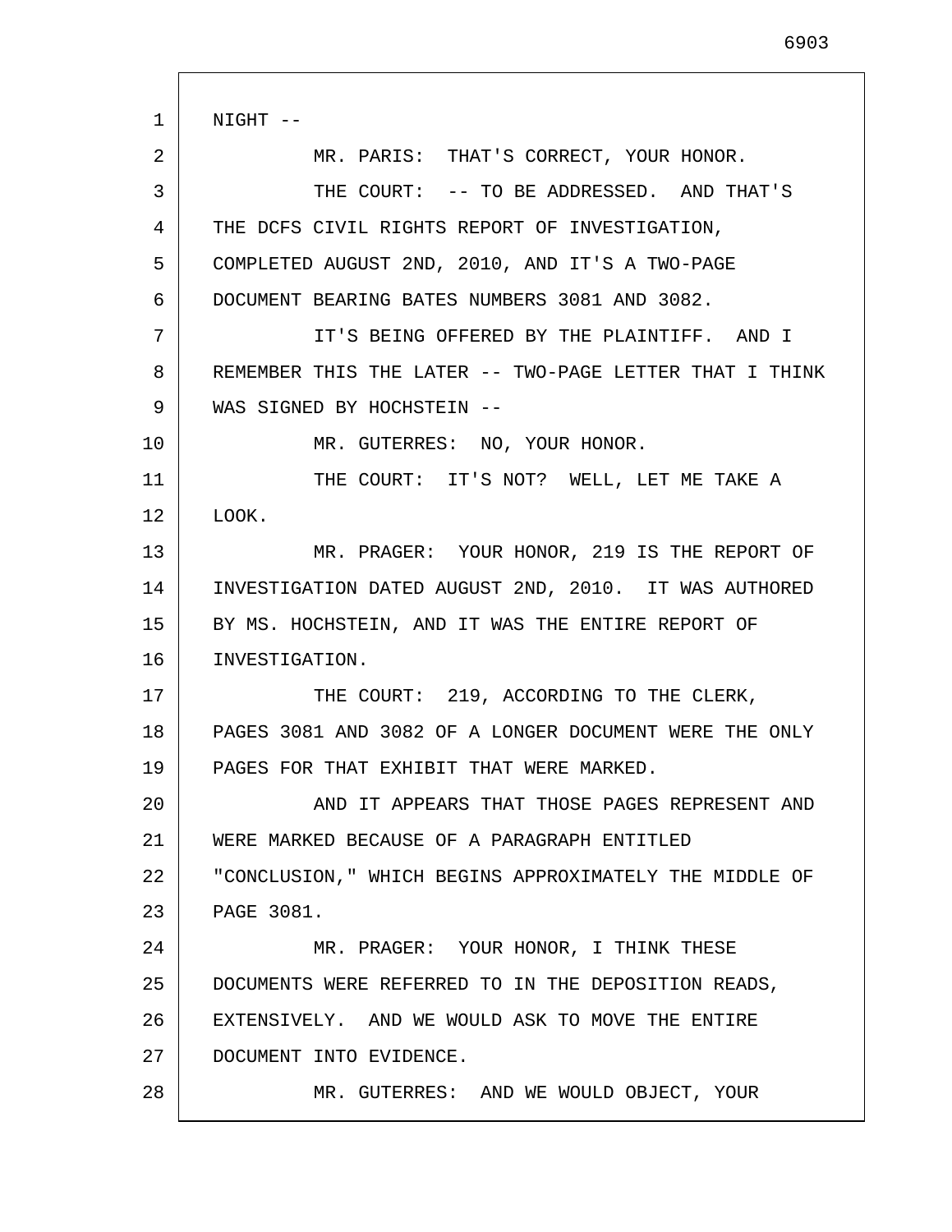1 2 3 4 5 6 7 8 9 10 11 12 13 14 15 16 17 18 19 20 21 22 23 24 25 26 27 28 HONOR. IT'S -- IT CONTAINS A MULTITUDE OF HEARSAY -- THE COURT: WELL, FIRST OF ALL, ACCORDING TO THE CLERK, THE ONLY PAGES THAT HAVE BEEN MARKED FOR IDENTIFICATION ARE THE ONES I MENTIONED. TWO PAGES, SHORTENING THEM, SO I DON'T HAVE TO KEEP REPEATING SIX DIGITS, 81 AND 82, THOSE ARE THE ONLY PAGES MARKED FOR IDENTIFICATION. MR. GUTERRES: WE WOULD STILL OBJECT ON THE GROUNDS OF HEARING, AND I BELIEVE IT'S CUMULATIVE. THE STATEMENTS IN THE CONCLUSION WERE ALREADY IN EVIDENCE. MR. PRAGER: MAY I BE HEARD? THE COURT: IT IS THE CONCLUSION ON THE REPORT WHICH IS ON THOSE TWO PAGES. WERE YOU OFFERING THESE TWO PAGES? MR. PRAGER: WE ARE. TO THE EXTENT THERE'S ANY HEARSAY THAT THE COURT IS TROUBLED BY, I THINK WE CAN APPROACH THE ISSUE WITH THE SAME LIMITING ISSUE OR SAME LIMITING INSTRUCTION WE DISCUSSED WITH REGARD TO OTHER DOCUMENTS. AND JUST TO ALERT THE CLERK AND THE COURT TO THIS, THESE CONCLUSIONS HAVE BEEN STATED AND RESTATED APPROXIMATELY FIVE TIMES IN DIFFERENT DOCUMENTS. AND THERE ARE DIFFERENCES IN EACH OF THE FIVE DIFFERENT VARIATIONS OF THE DOCUMENT. SO IT IS TRUE THAT THE CONCLUSION IN THIS DOCUMENT HAS BEEN RESTATED, BUT THERE ARE A NUMBER OF ALTERATIONS IN EACH DOCUMENT THAT ARE MATERIAL TO THE CASE. AND THEY GO TO THE DECEPTION, IF YOU WANT TO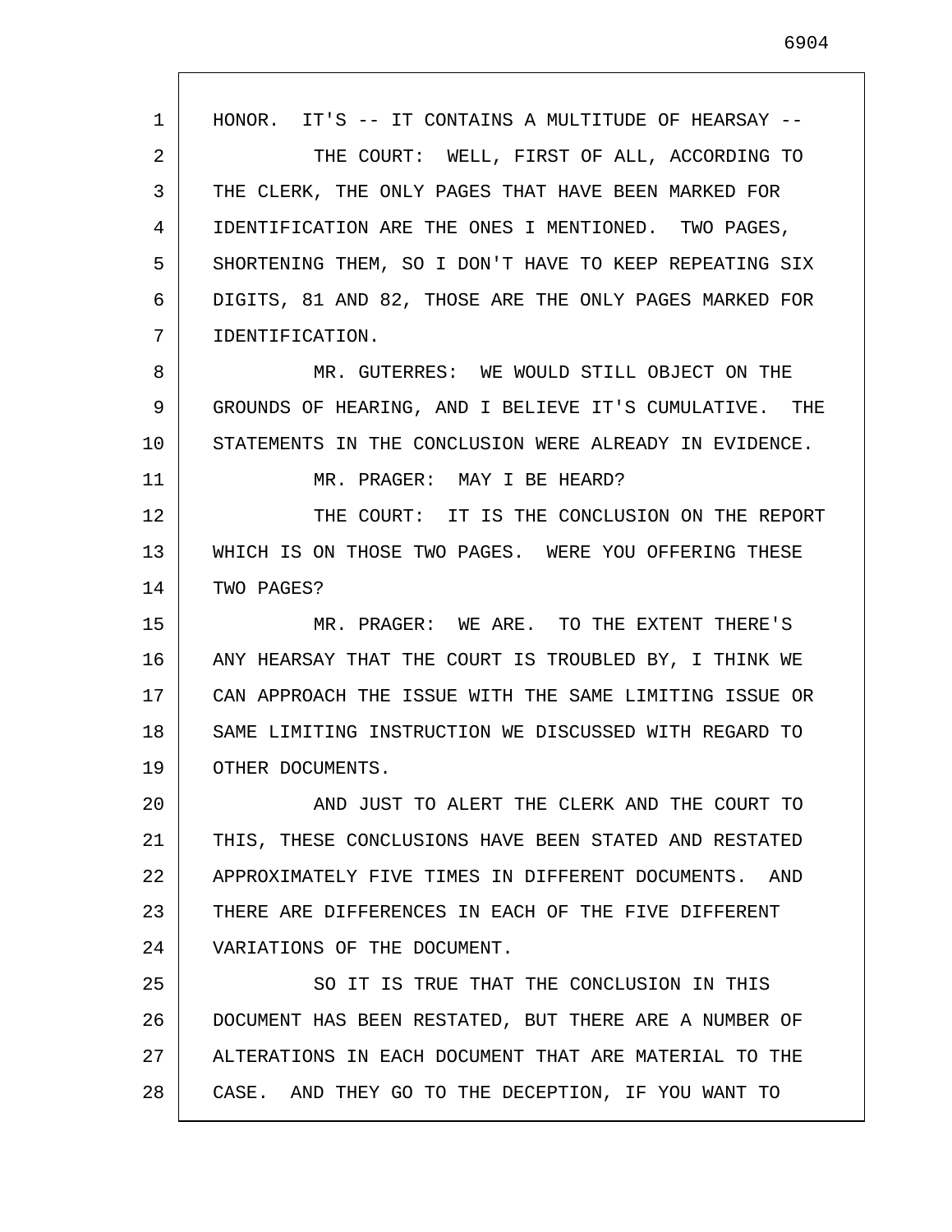1 2 3 4 5 6 7 8 9 10 11 12 13 14 15 16 17 18 19 20 21 22 23 24 25 26 27 28 CALL IT THAT, IN THE FOLLOW-UP INVESTIGATION ON THE CIVIL RIGHTS SIDE OF THE CASE. THE COURT: THEN I'M GOING TO HAVE TO DEFER THIS ONE UNTIL I SEE OTHERS, AND DETERMINE WHETHER OR NOT THEY'RE ADMISSIBLE. MR. GUTERRES: FURTHERMORE, YOUR HONOR, I THINK THE PROBLEM BECOMES THAT ADMITTING A CONCLUSION FROM THE RECORD SHOWS NO DATE. IT'S MISLEADING AS TO WHAT POINT IN TIME THIS CONCLUSION WOULD BE -- WAS REACHED. AND SO I THINK IT'S ALSO MISLEADING, AND THEREFORE, THERE MAY BE A 352 ISSUE WITH THIS. MR. PRAGER: YOUR HONOR, IF I MAY. ON PAGE 72 OF EXHIBIT 219, THERE IS A DATE. IT'S THE DATE THE REPORT IS COMPLETED, AT THE BOTTOM OF THE BOX ON THE FIRST PAGE OF THE EXHIBIT. THE COURT: AS I SAID, I'LL HAVE TO REVIEW THIS. I'M NOT GOING TO HEAR YOUR ARGUMENT ON IT NOW OR ANYTHING THAT HAS A COMPLEXITY TO IT. THE NEXT EXHIBIT IS 220. 220 IS A ONE-PAGE DOCUMENT, WHICH IS THE LETTER FROM MS. MORGAN-NICHOLS TO MR. RAMON LOPEZ DATED AUGUST 2, 2010. ANY OBJECTION? MR. GUTERRES: WE WOULD OBJECT ON THE SAME GROUNDS AT THE LAST ONE, BUT I UNDERSTAND THE COURT IS -- 352. THE COURT: THE 352 OBJECTION IS OVERRULED. THE 220 WILL BE RECEIVED. (PLAINTIFF'S EXHIBIT NO. 220 WAS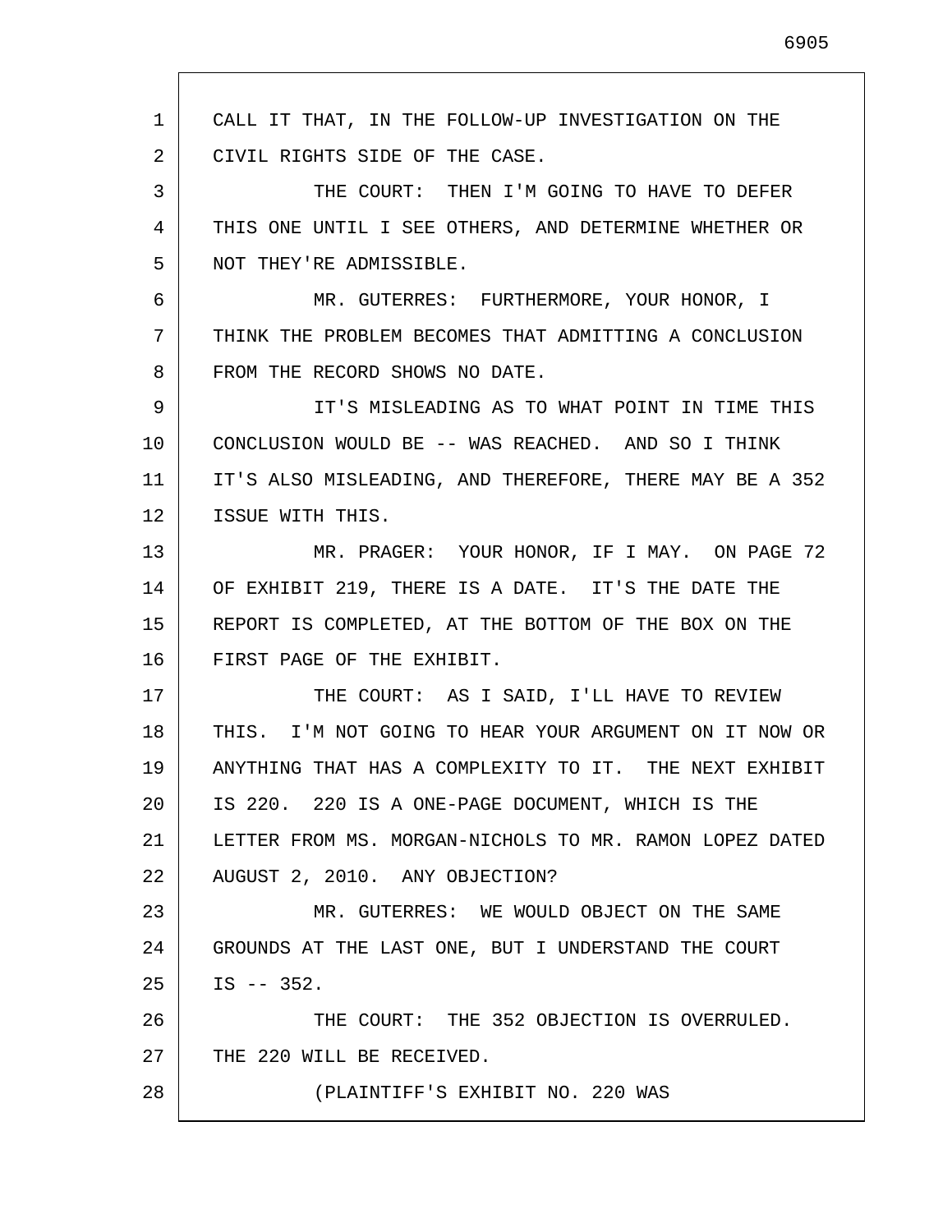1 2 3 4 5 6 7 8 9 10 11 12 13 14 15 16 17 18 19 20 21 22 23 24 25 26 27 28 RECEIVED INTO EVIDENCE BY THE COURT.) THE COURT: NEXT ONE IS 222. THIS IS THE -- MR. GUTERRES: I'M SORRY, YOUR HONOR. I DON'T HAVE THAT ONE. THE COURT: THIS IS THE ONE I ALLUDED TO EARLIER, ONE-PAGE LETTER SIGNED BY MICHELLE HOCHSTEIN, WHICH WAS ADDRESSED TO CANDIS NELSON. MS. SWISS: YOUR HONOR, I BELIEVE THAT THERE IS AN OBJECTION TO THIS ONE BECAUSE THIS IS NOT ACTUALLY SIGNED BY ANYBODY. THIS WAS A DRAFT LETTER THAT WAS NEVER SENT. THE SIGNED VERSION OF THE LETTER WAS NOT DISCUSSED IN TESTIMONY. MR. PRAGER: YOUR HONOR, IF I MAY. THE COURT: GO AHEAD. MR. PRAGER: THIS LETTER WAS AUTHENTICATED BY THE WITNESS IN HER DEPOSITION, AND IT WAS ATTACHED TO THE DEPOSITION, AND I BELIEVE IT WAS MR. URQUIZO WHO AUTHENTICATED IT. AND I BELIEVE SHE TESTIFIED ABOUT THE LETTER IN THE VIDEO DEPO, AND IT WAS OFFERED -- IT WAS REFERENCED IN HER VIDEO DEPO. AND I THINK SHE ALSO CONFIRMED THE DATE THAT SHE RECEIVED IT AS BEING JULY 31, 2010. MS. SWISS: THAT IS THE -- AT THE DEPOSITION, SHE WAS PRESENTED WITH THIS LETTER JULY 31, 2010, UNSIGNED, AND SHE WAS NOT PRESENTED AT THE DEPOSITION WITH THE ACTUAL SIGNED LETTER. THAT WAS AT DIFFERENT TIME.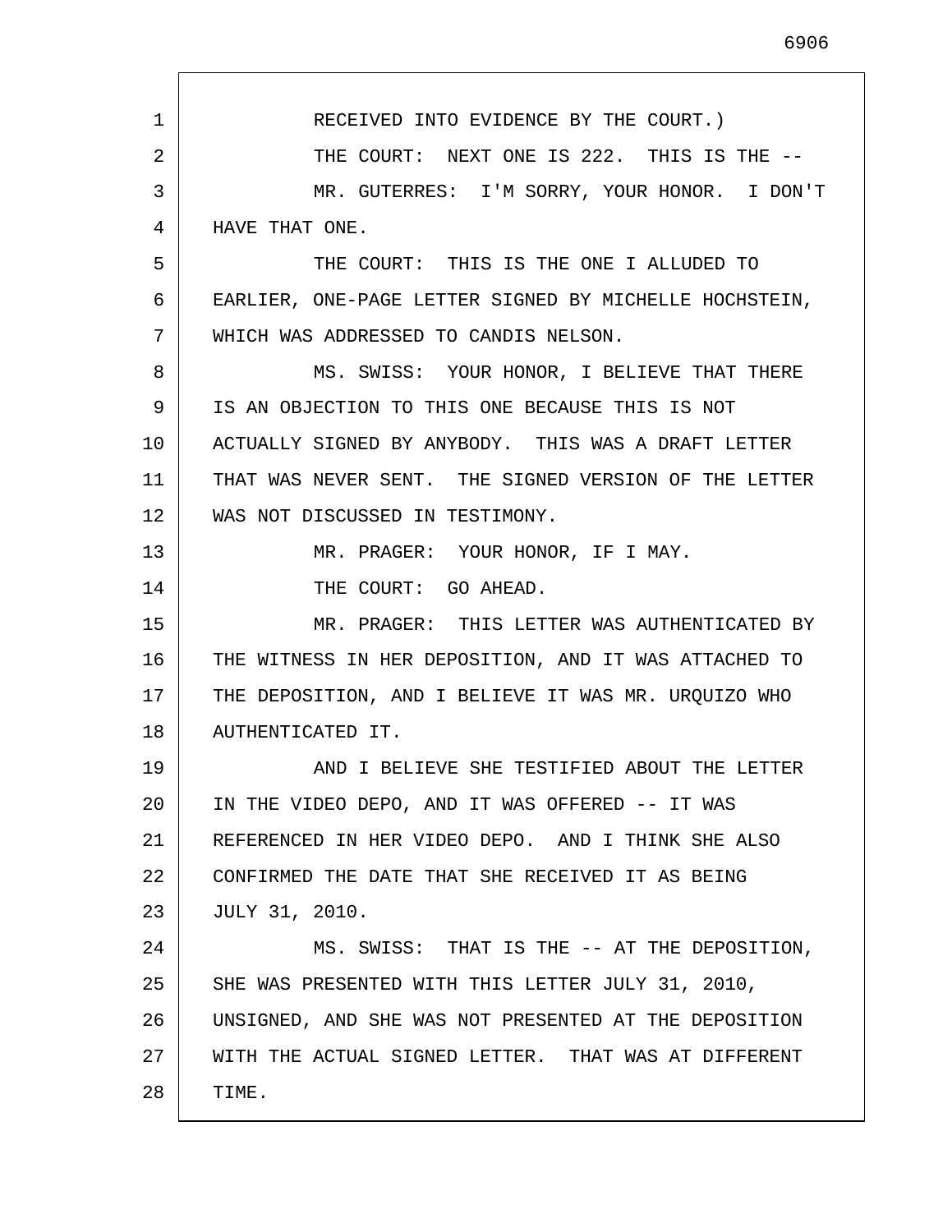1 2 3 4 5 6 7 8 9 10 11 12 13 14 15 16 17 18 19 20 21 22 23 24 25 26 27 28 SO THE WITNESS, MS. NELSON, COULD NOT HAVE AUTHENTICATED THIS LETTER THAT WASN'T WRITTEN BY HER. SHE COULDN'T AUTHENTICATE A LETTER THAT WAS UNSIGNED THAT SHE DIDN'T KNOW IF SHE RECEIVED OR NOT. AND IT'S MISLEADING TO PRESENT TO THE JURY A LETTER WITH A DATE THAT'S UNSIGNED. IF THEY HAD A SIGNED VERSION, THAT'S ANOTHER STORY. IT WAS NOT CONFIRMED IN MS. HOCHSTEIN'S DEPOSITION, NOR IN MS. NELSON'S DEPOSITION, THE DATE THAT THIS LETTER WAS ACTUALLY SENT. AND IT'S AGAIN, MISLEADING TO THE JURY. THE TESTIMONY IN MS. HOCHSTEIN'S DEPOSITION THAT WAS NOT READ IS THAT PART OF THE INVESTIGATION THAT IS SENT TO THE STATE. MS. HOCHSTEIN WOULD SEND THE DRAFT LETTERS TO THE STATE, SAYING THESE ARE LETTERS THAT WE PLAN ON SENDING TO THE INVESTIGATION AS WELL AS THE PERSON WHO MADE THE COMPLAINT, AFTER THE STATE AGREES WITH THE INVESTIGATION. AND THAT IS WHAT MS. HOCHSTEIN DID. THIS IS ONE OF THE DRAFT LETTERS SENT TO THE STATE. THAT IS NOT THE LETTER THAT ENDED UP BEING SENT, WHICH BEARS A DIFFERENT DATE. MR. PRAGER: I THINK THAT I CAN VERY EASILY CLEAR THIS UP. THIS LETTER IS NOT SIGNED. WE ASKED CDSS FOR ALL THE DOCUMENTS -- WE INCLUDED ALL THE CUSTODIAN OF RECORDS AND SO FORTH AND SO ON IN ALL THE EXHIBITS.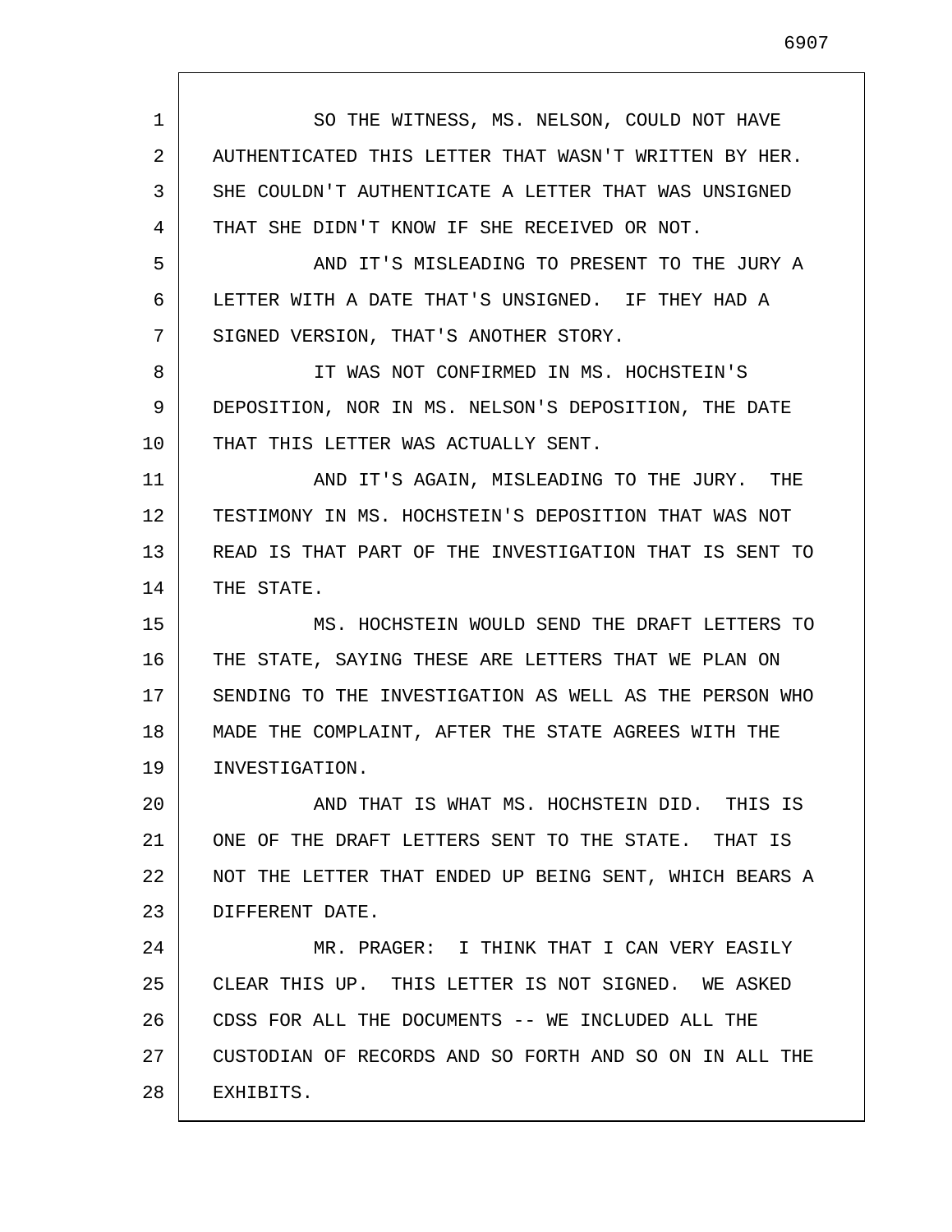1 2 3 4 5 6 7 8 9 10 11 12 13 14 15 16 17 18 19 20 21 22 23 24 25 26 27 28 WE HAVE NO SIGNED LETTER DATED JULY 31, 2010, FROM CDSS OR FROM THE COUNTY. WE ASKED FOR THOSE LETTERS. THE WITNESS DID AUTHENTICATE THIS LETTER AS PART OF HER DEPOSITION, I BELIEVE. AND I CAN TELL YOU EXACTLY WHY I BELIEVE THAT TO BE TRUE. THERE WAS A DRAFT LETTER FOLLOWING THE THIRD AND FOURTH VERSION OF THE DOCUMENT, AND THEY DID CHANGE A VERY MATERIAL POINT. IN THE SUBSEQUENT LETTER THAT WAS PREPARED AND NOT SENT TO MS. SCHEELE AND MS. NELSON, THEY CHANGED THE FINDINGS. THE FINDINGS WERE CHANGED FROM, THE COUNTY VIOLATED YOUR CIVIL RIGHTS, TO, THE COUNTY VIOLATED POLICY, BUT THEY DID NOT VIOLATE YOUR CIVIL RIGHTS. THE LETTER SAYS --THE COURT: I KNOW WHAT IT SAYS. I HAVE IT IN FRONT OF ME. WE'VE GOT TO BE MORE SUCCINCT. I DON'T HAVE TO HAVE AN APPELLATE ARGUMENT OVER EVERY ONE OF THESE. SO THIS LETTER WAS INCLUDED -- THIS LETTER, WHICH YOU'RE TELLING ME WAS A DRAFT, WAS SENT WITH THE DOCUMENTS SENT BY DCFS TO THE STATE. MS. SWISS: RIGHT. THE COURT: AND WE HAD TESTIMONY ABOUT, THIS IS WHAT THEY WERE INTENDING TO DO, SOMETHING TO THAT EFFECT. AND WERE AWAITING THEN A RESPONSE FROM THE STATE BEFORE DOING SOMETHING. MS. SWISS: CORRECT. JUST LIKE THERE WAS -- THE COURT: THERE'S NO EVIDENCE THIS WAS EVER SENT.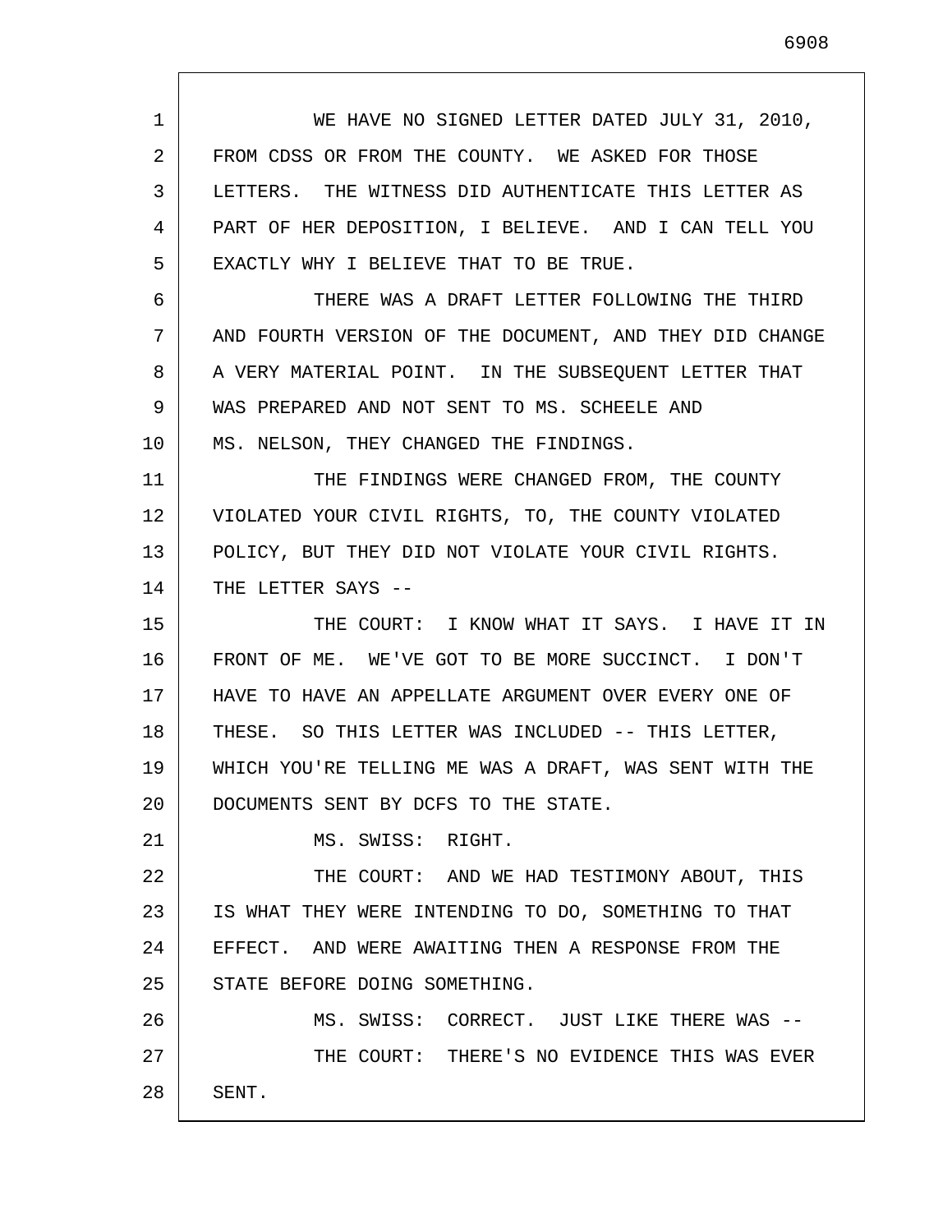THE COURT: SO YOU'RE OFFERING NOT BECAUSE IT WAS EVER SENT AND IT'S A DRAFT, BUT INDICATING THAT -- INDICATE THAT -- TO SHOW EVIDENCE OF WHAT THEIR ORIGINAL INTENT WAS AND THAT THEY ENDED UP DOING MR. PRAGER: YES. THE COURT: SO WHY IS THIS ADMISSIBLE? TO SHOW THE ORIGINAL INTENT? MR. PRAGER: YES. AND ALSO THE WITNESSES DID CONFIRM RECEIPT OF THIS LETTER. SCHEELE AND NELSON

12 13 14 CONFIRMED THEY RECEIVED THIS LETTER WHEN THEY RECEIVED NOTIFICATION OF THEIR DISCIPLINE -- OR, I'M SORRY -- THEY WOULD BE DISCIPLINED.

15 16 17 18 19 MS. SWISS: THAT'S MISLEADING. THEY DID NOT CONFIRM THEY RECEIVED THE LETTER DATED JULY 31, 2010. THERE'S NO TESTIMONY TO THAT EFFECT. AND IF THEY WERE PRESENTED WITH THE SPECIFIC LETTER THAT WAS SIGNED, THEY RECEIVED.

20 21 22 THEY COULD HAVE NOT AUTHENTICATED THAT SPECIFIC LETTER, OR ELSE THE TESTIMONY WAS MISLEADING THAT --

23 24 THE COURT: IS IT CANDIS NELSON THAT SAYS SHE RECEIVED THE LETTER?

25 26 27 28 MR. PRAGER: YES. THIS IS THE CANDIS NELSON'S LETTER AT PAGE 243 OF THE PORTION OF THE TRANSCRIPT THAT WAS RECEIVED BY THE COURT AS PART OF THE VIDEO DEPOS.

MS. SWISS: CORRECT.

SOMETHING DIFFERENT.

1

2

3

4

5

6

7

8

9

10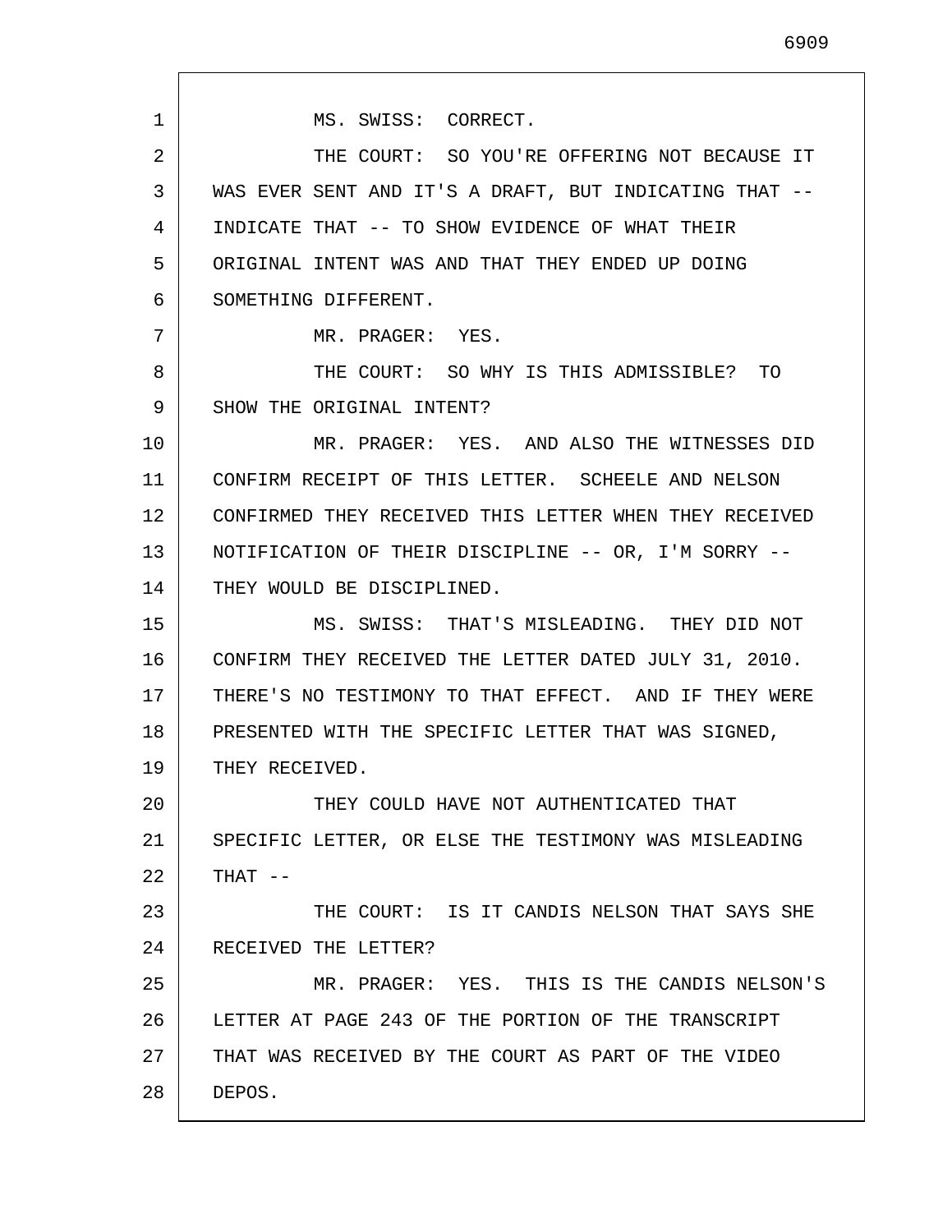1 2 3 4 5 6 7 8 9 10 11 12 13 14 15 16 17 18 19 20 21 22 23 24 25 26 27 28 SHE INDICATES AT LINES 24, 25, "DO YOU REMEMBER READING IT ON OR ABOUT JULY 31, 2010." THE ANSWER, ON PAGE 244, LINES 1 AND 2 SAYS, "I CAN'T STATE WHAT DATE I READ IT, BUT I DO REMEMBER SEEING THIS LETTER." MS. SWISS: EXACTLY. SHE RECEIVED A VERY SIMILAR LETTER, MAYBE THE SOME CONTENT, BUT A DIFFERENT DATE, AND THAT'S THE ISSUE IS, THE PART OF THE COMPLAINANT'S CASE IS THAT -- THE REPORTER: YOU HAVE TO SLOW DOWN. THE COURT: YOU HAVE TO SLOW DOWN. YOU'RE BATTLING AT GUN SPEED. MR. PRAGER: MAY I MAKE A SUGGESTION? HOW ABOUT WE JUST MEET AND CONFER ON THESE DISPUTES AND SUBMIT A VERY -- ONE-PARAGRAPH DIRECTION FOR THE COURT OVER THE WEEKEND? THE COURT: WELL, I THINK THAT WOULD BE A GOOD IDEA. AND I HAVE BEEN ENCOURAGING EVERY DAY MEETING AND CONFERRING, BUT EVERY MORNING WHEN WE MEET, IT APPEARS TO ME THAT THERE HAS NOT BEEN ANY MEETING AND CONFERRING. AND YOU TELL ME HERE, THIS TIME, TALKING ABOUT ONE EXHIBIT ON PAGE 4 OF A LIST OF 19 PAGES. SO WE'RE PROBABLY GOING TO BE DEALING WITH, IN ROUND NUMBERS, FOR SOME ON AVERAGE, A LITTLE OVER A HUNDRED EXHIBITS. AND WE'RE HAVING THIS ARGUMENT OVER IT. THIS IS WHY I'VE BEEN RECOMMENDING MEETING AND CONFERRING, AND WHY IT APPEARS TO ME WE'RE GOING TO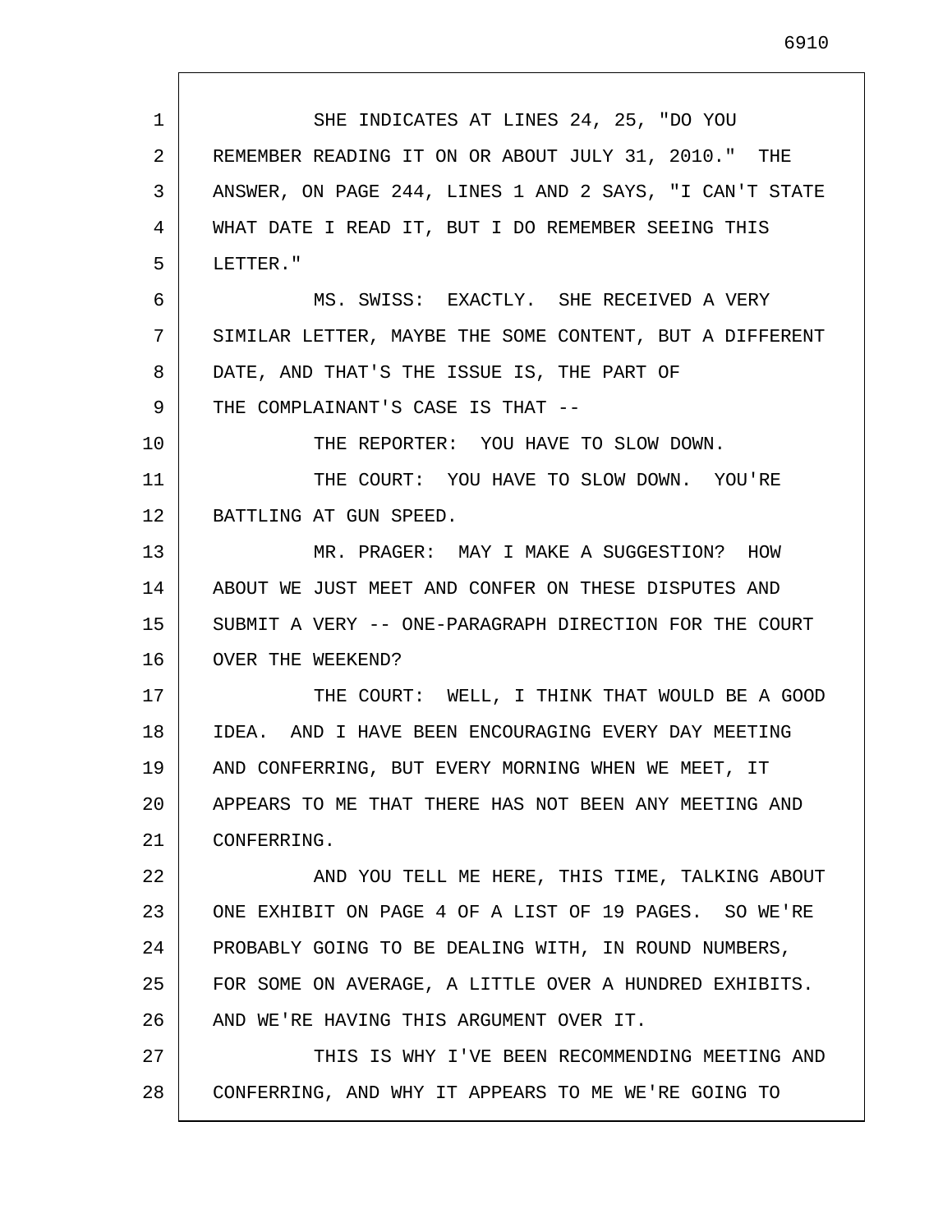1 2 3 4 5 6 7 8 9 10 11 12 13 14 15 16 17 18 19 20 21 22 23 24 25 26 27 28 HAVE TO TAKE DAYS OFF FROM THE JURY'S PRESENCE IN ORDER TO RESOLVE THESE ISSUES. MR. MCMILLAN: YOUR HONOR, IF I MIGHT. AS TO, I GUESS ON THE 1983 SIDE OF THE CASE, THERE ARE A SUBSTANTIAL NUMBER OF EXHIBITS, 46 EXHIBITS, THAT PLAINTIFF IS WITHDRAWING IN PART BECAUSE THERE'S DUPLICATION, AND IN PART BECAUSE THERE'S BEEN SIGNIFICANT ORAL TESTIMONY ALREADY ADMITTED. I THINK I TALKED ABOUT THIS A LITTLE BIT YESTERDAY, HOW WE'RE GOING THROUGH THE PROCESS OF MAKING A LIST OF -- THE COURT: I THINK THAT THE LIST NOW TAKES INTO ACCOUNT ONES YOU'RE NO LONGING OFFERING. THAT'S WHY I STARTED OUT. MR. PARIS HAS THE LIST AS I RECALL, HAS A LIST THAT'S 27 PAGES LONG. AND IN LIGHT OF THOSE, IN EFFECT, WITHDRAWN REQUESTS, THAT MASTER LIST IS NOW DOWN TO 19 PAGES. BUT THAT'S MY POINT. THESE AVERAGE -- LOOKS LIKE ON AVERAGE, THERE'S ABOUT SIX EXHIBITS PER PAGE, AND THAT'S WHY I WAS SAYING, WE'VE DONE SOME OF THEM. BUT IF YOU MULTIPLY SIX TIMES 19, YOU END UP WITH ABOUT 114 OR SOMETHING LIKE THAT, EXHIBITS. WE'VE GONE THROUGH A FEW. WE HAVE AT LEAST A HUNDRED, INCLUDING, AT THIS POINT, I HAVE A LIST OF TEN THAT WILL HAVE TO BE REVIEWED FURTHER. AND THAT'S WHY I'VE BEEN ENCOURAGING MEETING AND CONFERRING RATHER THAN GOING THROUGH THIS LABORIOUS PROCESS. IF WE'RE GOING TO DO IT THIS WAY -- I'LL HAVE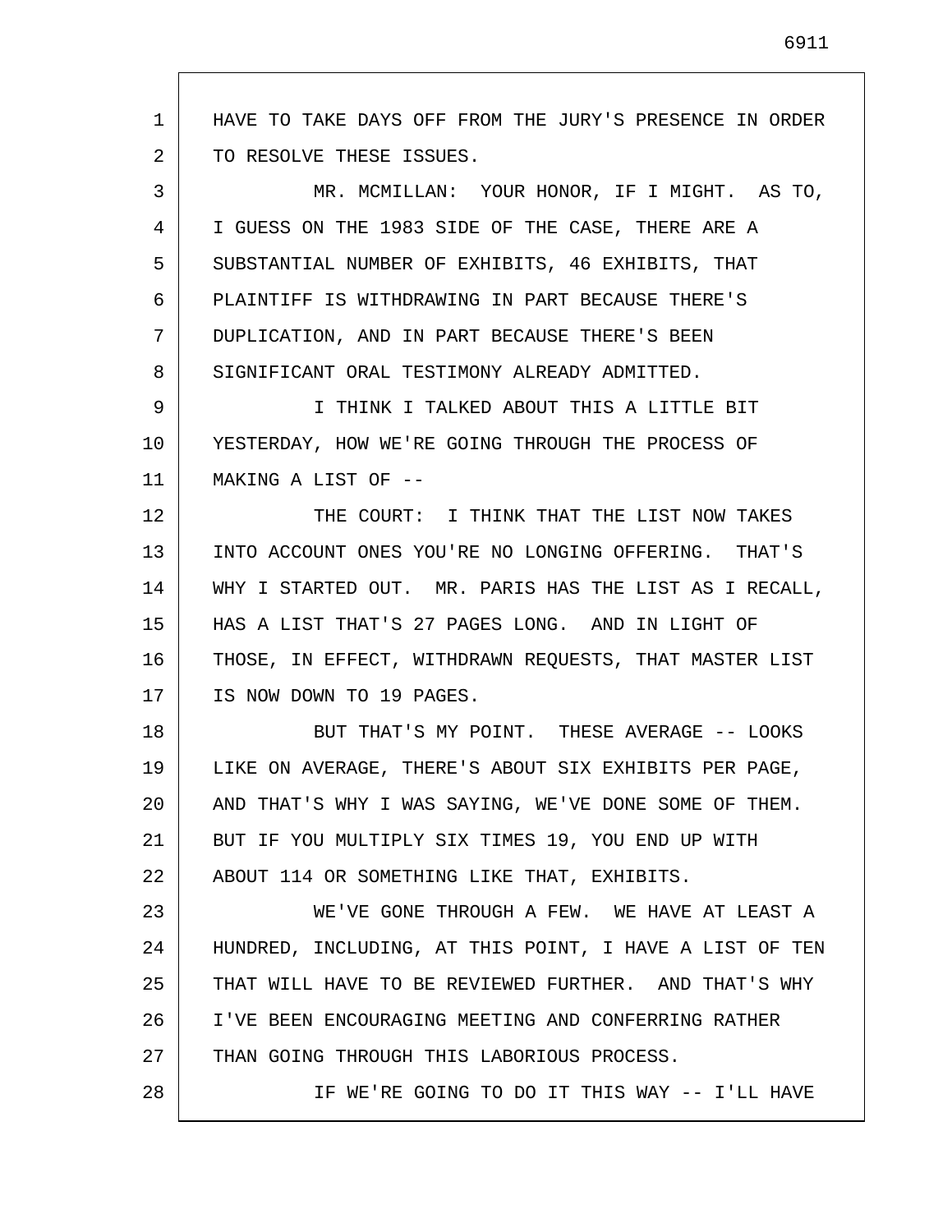1 2 3 4 5 6 7 8 9 10 11 12 13 14 15 16 17 18 19 20 21 22 23 24 25 26 27 28 TO DETERMINE WHAT FURTHER HAS TO BE DONE. BUT I DON'T THINK I'M GOING TO SPEND THIS KIND OF TIME, 10, 15 MINUTES PER EXHIBIT OF ARGUMENT OF SO MANY DOCUMENTS. AND AS IT TURNS OUT, THIS WAS A DOCUMENT WHICH APPARENTLY WAS DRAFTED AND NEVER SENT. AND YOUR CONTENTION IS IT'S ADMISSIBLE TO SHOW WHAT THEY SAID AT THE TIME. AND THEN LATER THEY DID SOMETHING DIFFERENT. AND THE GROUND FOR THE -- THE GROUND FOR ADMISSIBILITY OF THIS LETTER IS WHAT? MR. PRAGER: ADMISSION OF -- STATEMENT BY INTEREST, ADMISSION BY PARTY OPPONENT. THE COURT: ALL RIGHT. AND THE OBJECTION IS? MS. SWISS: IT'S NOT AUTHENTICATED. IT CONTAINS -- THE COURT: OKAY. NO AUTHENTICATION. MS. SWISS: WE WENT OFF THE NEXT EXHIBITS IN ORDER IS 226, WHICH IS THE LETTER FROM MS. MORGAN-NICHOLS TO THE STATE WITH THE FIRST REPORT. AND IT SAYS: "ENCLOSED IS A COPY OF THE REPORT AND THE DRAFT LETTERS, AND ALL OF THOSE LETTERS AT ISSUE IN THE NEXT FEW EXHIBITS, 222, AND 225, ARE INCLUDED IN EXHIBIT 226, AS WELL AS THE DRAFT LETTER TO MS. DUVAL DATED JULY 31, 2010." AND AS THE EVIDENCE HAS SHOWN, THE LETTER THAT WAS ACTUALLY WENT TO MS. DUVAL THAT WAS SIGNED WAS OCTOBER, SO AGAIN, PROVING THE POINT THAT THESE ARE JUST DRAFT LETTERS THAT WENT TO THE STATE IN COMPLIANCE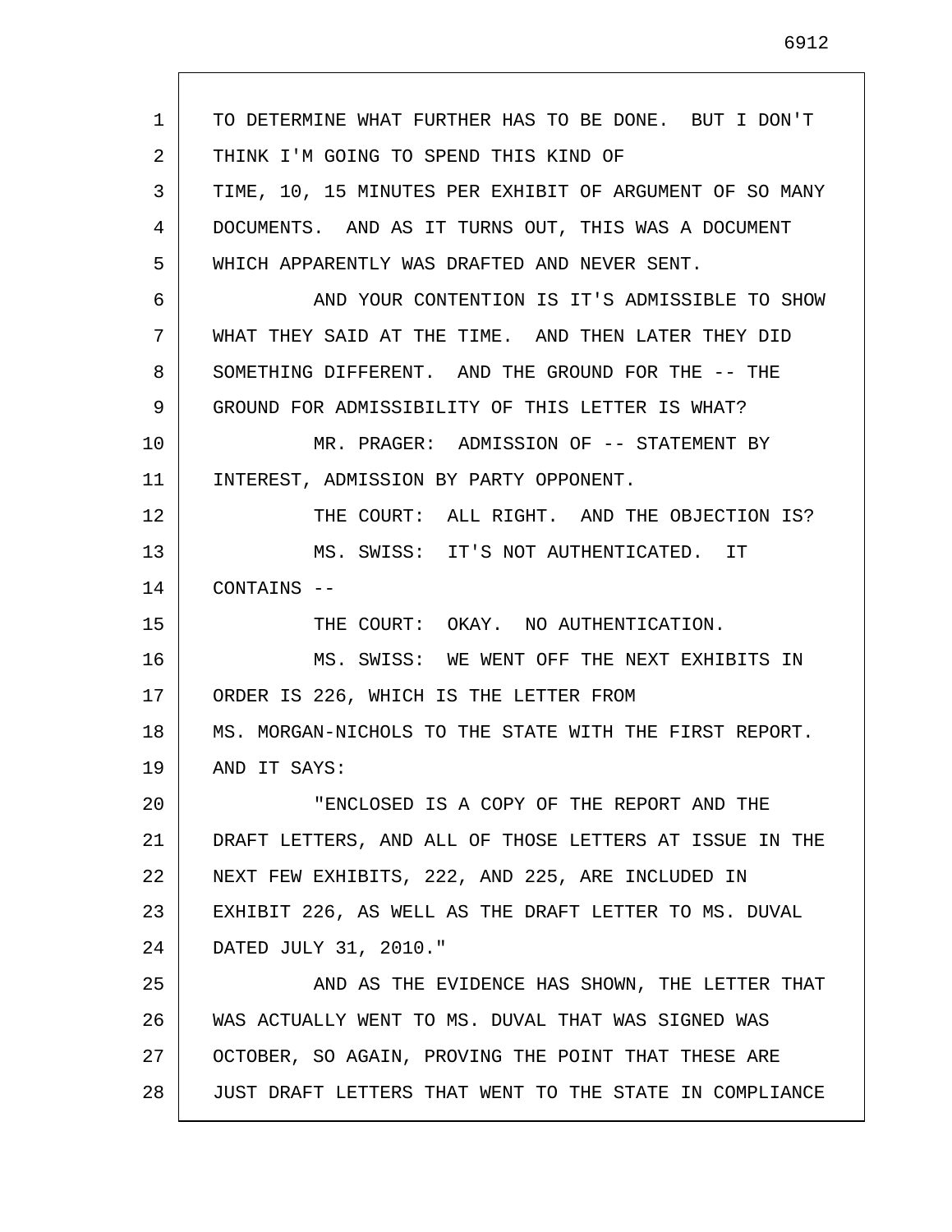1 2 3 4 5 6 7 8 9 10 11 12 13 14 15 16 17 18 19 20 21 22 23 24 25 26 27 28 WITH THE STATE'S PROCESS. AND THE LETTERS THAT WERE SIGNED AND WENT OUT, WENT OUT AT A MUCH LATER TIME, SO IT'S CONFUSING TO THE JURY SENDING LETTERS THAT ARE A DIFFERENT DATE. THE COURT: OKAY. THAT'S ENOUGH FOR NOW. (PAUSE IN THE PROCEEDINGS) THE COURT: GET THE JURORS IN, PLEASE. (JURY PRESENT) (THE FOLLOWING PROCEEDINGS WERE HELD IN OPEN COURT IN THE PRESENCE OF THE JURY) THE COURT: EVERYONE MAY BE SEATED. WE'RE ON THE RECORD. EVERYBODY IS PRESENT. GOOD MORNING TO ALL OF OUR JURORS. JUST A MOMENT. BEFORE WE CALL OUR NEXT WITNESS, I NEED TO KNOW WHO IS NOT HERE THIS MORNING. SHE HAD CONVEYED TO ME THAT SEVERAL OF THE JURORS INQUIRED WHEN IT APPEARS WE'D BE COMPLETING THE EVIDENCE IN THE CASE. AND I DON'T HAVE A DEFINITIVE ANSWER FOR YOU RIGHT NOW. I JUST WANTED TO ACKNOWLEDGE TO YOU THAT I'M AWARE THAT YOU MADE THE INQUIRY, AND IT'S UNDERSTANDABLE TO ME WHY YOU WOULD BECAUSE OF THE TIME ESTIMATE I GAVE YOU WHEN WE BEGAN. WE AREN'T QUITE AT THAT TIME ESTIMATE YET IN TERMS OF DAYS WE'VE BEEN IN TRIAL. BUT SOMETIME LATER TODAY, I WILL GIVE YOU FURTHER INFORMATION. AND THE REASON THAT I'M NOT DOING IT AT THE MOMENT IS THAT DURING THE COURSE OF THE TRIAL, THERE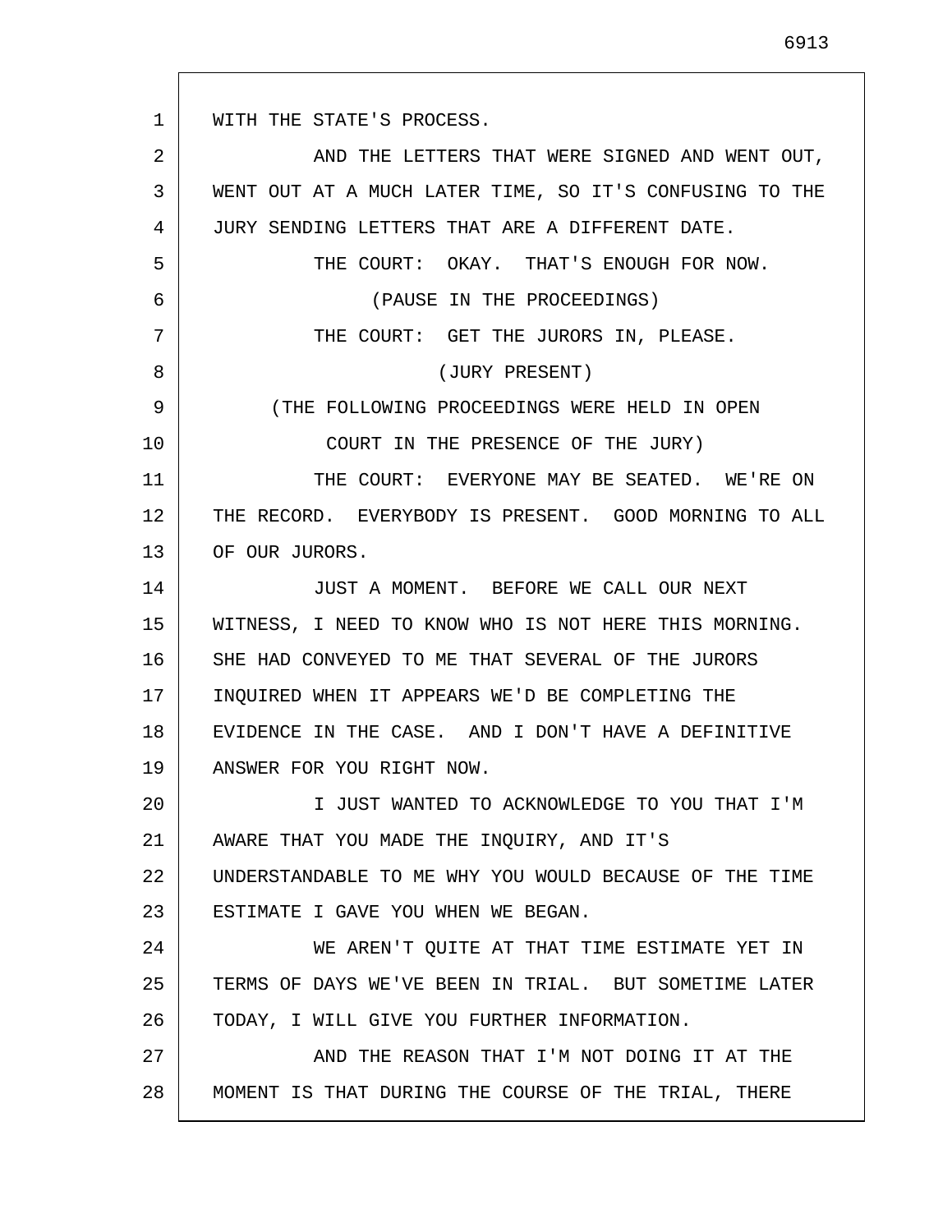1 2 3 4 5 6 7 8 9 10 11 12 13 14 15 16 17 18 19 20 21 22 23 24 25 26 27 28 ARE A NUMBER OF OBLIGATIONS THE JURORS HAVE. AND THE PRIMARY OBLIGATION IS TO LISTEN TO THE TESTIMONY. AND EVENTUALLY, WHEN YOU'RE CALLED UPON TO DELIBERATE TO DECIDE WHAT THE EVIDENCE HAS SHOWN AND, IN CONSIDERATION OF THE LEGAL INSTRUCTIONS GIVEN TO YOU BY THE COURT, TO ANSWER CERTAIN QUESTIONS THAT WOULD DECIDE THE ISSUES IN THIS CASE, THE PART OF THE TRIAL THAT YOU DON'T SEE -- WELL, LET ME JUST HESITATE TO SAY, IN THE INSTRUCTIONS THAT I GAVE YOU WHEN WE BEGAN, I MENTIONED THAT THIS IS EXCLUSIVELY YOUR DECISION. I HAVE NOT AND WILL NOT AT ANY TIME EVER SUGGEST TO YOU HOW I THINK YOU OUGHT TO DECIDE ANY ISSUE IN THE CASE OR WHETHER I BELIEVE OR DISBELIEVE ANY WITNESS. THAT'S EXCLUSIVELY YOUR PROVINCE. PARTS OF THE TRIALS THAT YOU DON'T SEE, NOT ONLY WHEN WE HAVE SIDEBAR CONFERENCES, BUT I'M SURE YOU'VE ALL NOTED WHEN YOU GET HERE IN THE MORNING, WHATEVER TIME I TELL YOU TO BE HERE, YOU NOTED THE ATTORNEYS ARE ALREADY HERE. AND BEFORE YOU GET HERE EVERY DAY, WE MEET TO WORK ON MATTERS THAT ARE FOR THE COURT ONLY AND NOT FOR THE JURY. IN THIS INSTANCE, WE HAVE SEVERAL MATTERS THAT ARE GOING TO BE QUITE TIME-CONSUMING, THAT WILL HAVE TO BE HEARD BY THE COURT WITHOUT YOUR PRESENCE. AND I DON'T YET HAVE A GOOD ENOUGH ESTIMATE HOW LONG IT'S GOING TO TAKE TO DO SOME OF THE THINGS THAT THE COURT HAS TO DO THAT YOU DON'T HAVE TO DO, AND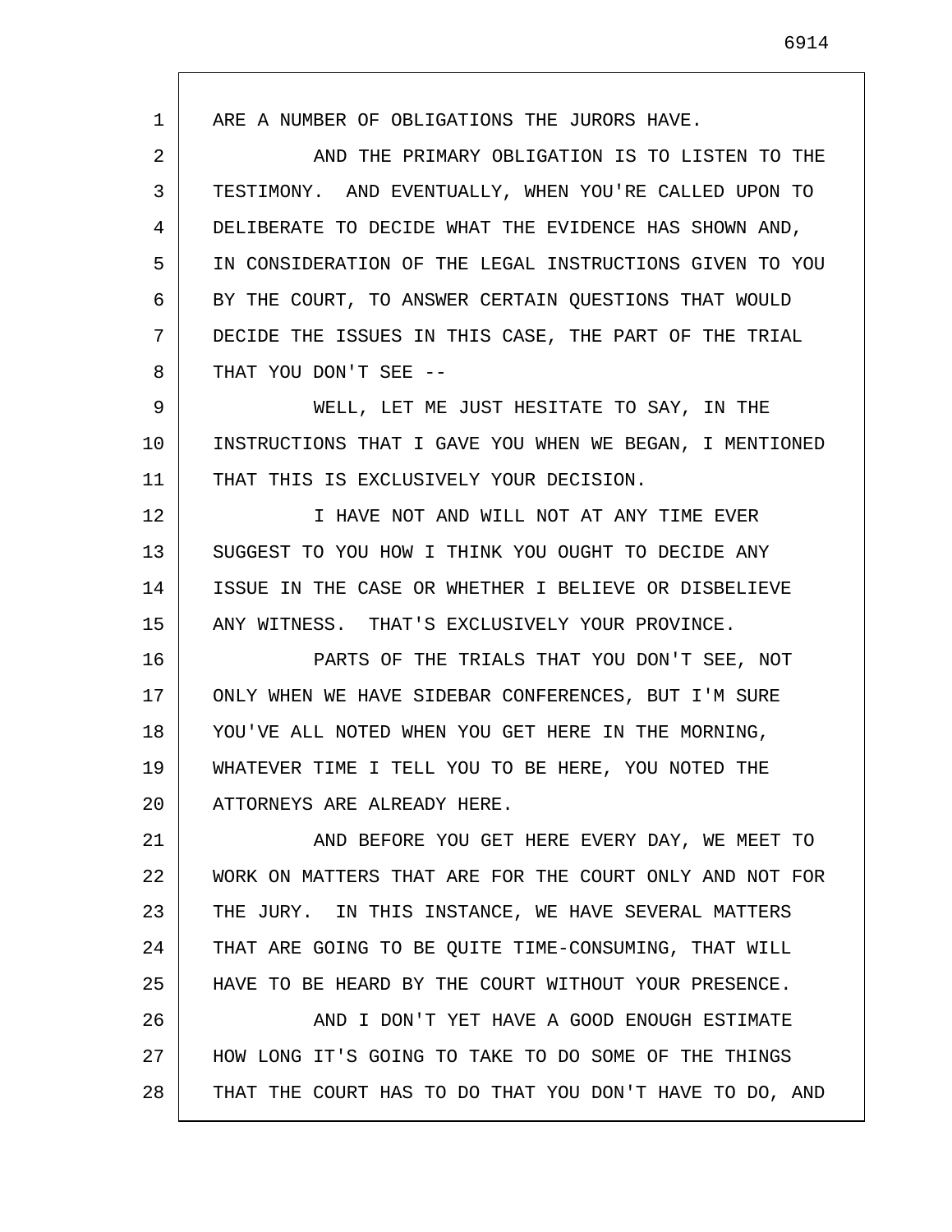1 2 3 4 5 6 7 8 9 10 11 12 13 14 15 16 17 18 19 20 21 22 23 24 25 26 27 28 THAT'S WHY I CAN'T GIVE YOU THE ESTIMATE RIGHT NOW. BEFORE THE DAY IS OVER, I WILL GIVE YOU THE BEST ESTIMATE THAT I'M ABLE TO DO. AS YOU NOTICED, NO MATTER HOW WE TRY TO DO IT, IT IS A -- A TRIAL IS A LIVING PROCESS. IT DOESN'T GO BY A SPECIFIC SCHEDULE. WE CAN'T TELL YOU THAT, AT 9:14, EXACTLY WHAT'S GOING TO OCCUR, OR AT 9:28, EXACTLY WHAT'S GOING TO OCCUR. BUT NEVERTHELESS, I WILL MAKE THE BEST ESTIMATE I CAN, AND TALK TO YOU ABOUT IT TODAY. SO I WANT TO LET YOU KNOW THAT I'M NOT IGNORING THAT THERE HAVE BEEN SOME INQUIRIES. IT'S JUST I HAVE NOT YET BEEN ABLE TO FORM WHAT I WILL FEEL WOULD BE AN INFORMED ESTIMATE. WITH THAT, WE'RE NOW GOING TO PROCEED WITH THE EVIDENCE. MR. GUTERRES, ARE YOU ONE CALLING THE NEXT WITNESS? MR. GUTERRES: I AM, YOUR HONOR. THE COURT: ALL RIGHT. WOULD YOU LIKE TO CALL THAT WITNESS, PLEASE. MR. GUTERRES: THE DEFENSE WOULD CALL DR. CAROL BERKOWITZ. THE COURT: ALL RIGHT. DOCTOR, IF YOU WOULD COME UP HERE PLEASE, BY THE WITNESS STAND. CAROL BERKOWITZ, WAS CALLED AS A WITNESS AND, HAVING BEEN FIRST DULY SWORN, WAS EXAMINED AND TESTIFIED AS FOLLOWS: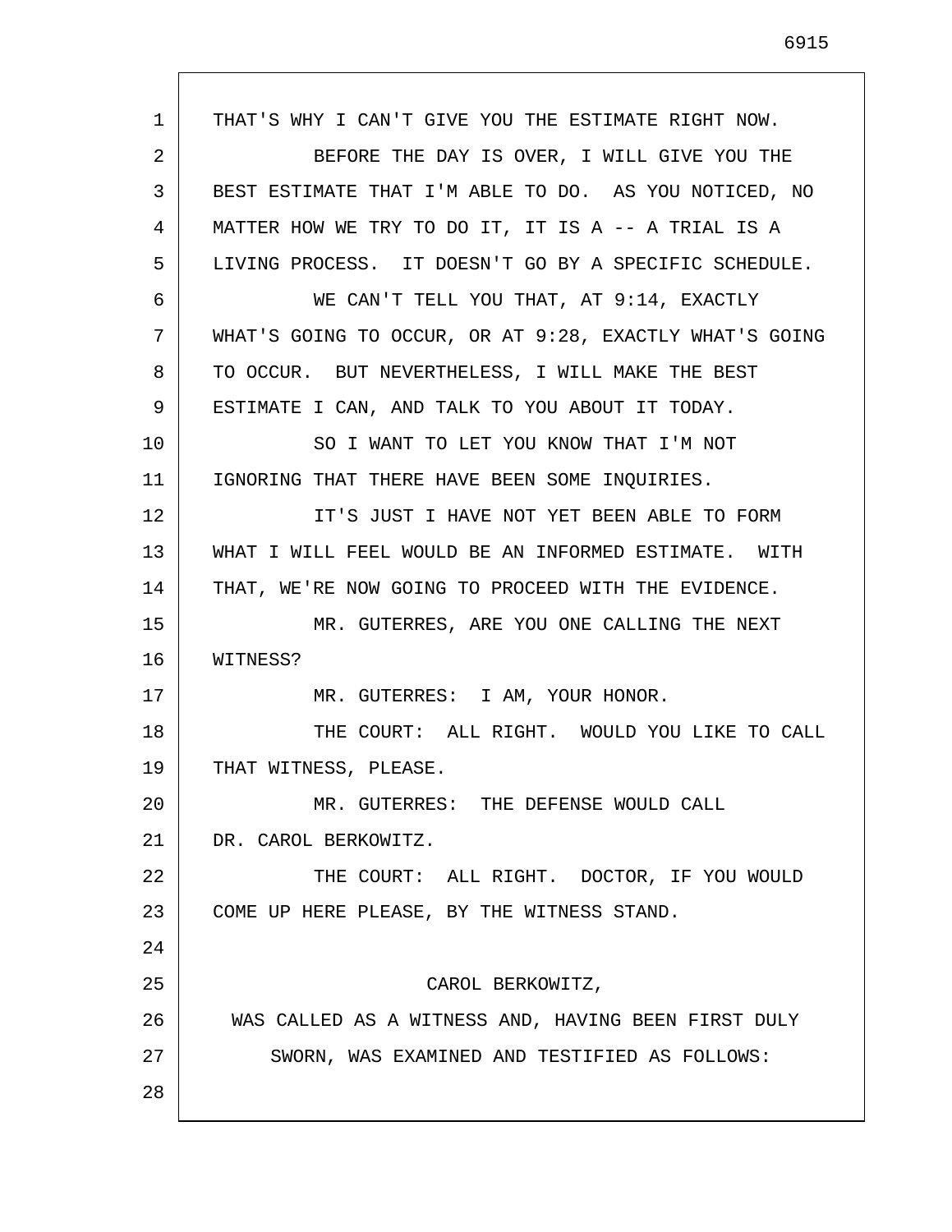| $\mathbf 1$ | DIRECT EXAMINATION                                           |
|-------------|--------------------------------------------------------------|
| 2           | BY MR. GUTERRES:                                             |
| 3           | GOOD MORNING, DR. BERKOWITZ.<br>O.                           |
| 4           | GOOD MORNING.<br>A                                           |
| 5           | WOULD YOU PLEASE PROVIDE US WITH A BRIEF<br>0                |
| 6           | OUTLINE OF YOUR PROFESSIONAL BACKGROUND.                     |
| 7           | I'M A PEDIATRICIAN. I WENT TO BARNARD COLLEGE<br>A           |
| 8           | IN NEW YORK, AND THEN TO THE COLLEGE OF PHYSICIANS AND       |
| 9           | SURGEONS OF COLUMBIA UNIVERSITY, AND RECEIVED MY MD          |
| 10          | DEGREE FROM THERE.                                           |
| 11          | I DID PEDIATRIC INTERNSHIP, RESIDENCY, AND WAS               |
| 12          | A CHIEF RESIDENT AT THE ROOSEVELT HOSPITAL IN NEW YORK.      |
| 13          | I'M BOARD-CERTIFIED IN PEDIATRICS. BOARD-CERTIFIED IN        |
| 14          | PEDIATRIC EMERGENCY MEDICINE, AND IN CHILD ABUSE             |
| 15          | PEDIATRICS.                                                  |
| 16          | THANK YOU. CURRENTLY, WHERE ARE YOU EMPLOYED?<br>$\circ$     |
| 17          | I WORK AT HARBOR-UCLA MEDICAL CENTER IN<br>$\mathsf A$       |
| 18          | TORRANCE.                                                    |
| 19          | Q AND IN THE 2009, 2010 TIME FRAME, WERE YOU                 |
| 20          | ALSO AT THE SAME LOCATION?                                   |
| 21          | A YES, I WAS.                                                |
| 22          | O AND COULD YOU TELL US WHAT YOUR ASSIGNMENT WAS             |
| 23          | IN THE 2009, 2010 TIME FRAME AT HARBOR-UCLA?                 |
| 24          | I WAS EXECUTIVE VICE-CHAIR OF THE DEPARTMENT<br>$\mathbf{A}$ |
| 25          | OF PEDIATRICS. PROFESSOR OF PEDIATRICS AT THE DAVID          |
| 26          | GEFFEN SCHOOL OF MEDICINE AT UCLA.                           |
| 27          | I'M DIRECTOR AT THE CLINIC, AND DIRECTOR --                  |
| 28          | PROGRAM DIRECTOR OF FELLOWSHIP TRAINING PROGRAM IN           |
|             |                                                              |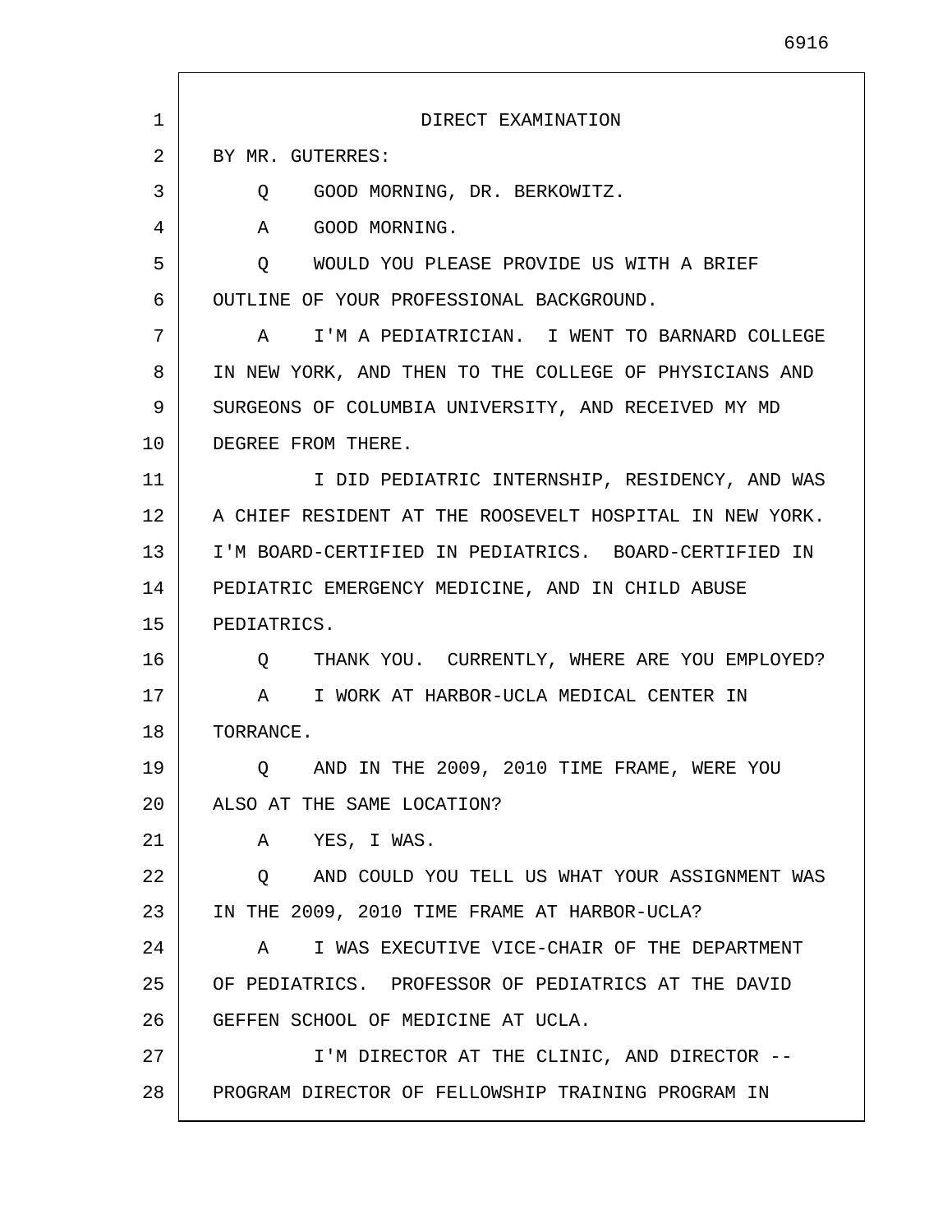1 2 3 4 5 6 7 8 9 10 11 12 13 14 15 16 17 18 19 20 21 22 23 24 25 26 27 28 CHILD ABUSE PEDIATRICS, A DIRECTOR OF CRANIAL-FACIAL CLINIC, AND IT'S PROBABLY MOST OF THE TITLES. Q AMONGST THOSE, DID YOU OVERSEE CLINICS INVOLVING FAILURE TO THRIVE? A RIGHT. I'M DIRECTOR OF THE FAILURE TO THRIVE CLINIC AND OUR FAILURE TO THRIVE PROGRAM. Q WOULD YOU PLEASE TELL ME -- OR TELL US YOUR EXPERIENCE WITH FAILURE TO THRIVE PATIENTS. A OKAY. SO WE STARTED OUR PROGRAM IN FAILURE TO THRIVE IN 1980. SO IT'S BEEN IN EXISTENCE NOW FOR 37 YEARS. AND THE REASON WE STARTED IT WAS THAT WE NOTICED THERE WERE CHILDREN WHO WERE SMALL COMING INTO OUR PEDIATRIC EMERGENCY DEPARTMENT. AND IN THE EMERGENCY DEPARTMENT, THEY'D OFTEN DO SOME BLOOD TESTS LIKE A THYROID TEST, WHICH WOULD COME BACK NORMAL. AND WHEN THE CHILD CAME BACK, THEY SAID, WELL, THE TESTS WERE NEGATIVE, SO THIS CHILD -- THERE'S NOTHING WRONG. AND WE FELT THAT THEY NEEDED -- THE CHILDREN NEEDED AN EVALUATION, NOT JUST A BLOOD TEST. SO THAT'S WHEN WE STARTED THE CLINIC. Q AND YOU SAY 2009, 2010, THERE WAS A PROGRAM FOR FELLOWS TO GET EXPERIENCE WITH FAILURE TO THRIVE CLINIC -- PATIENTS? A RIGHT. SO CHILD ABUSE PEDIATRICS HAS BEEN RECOGNIZED AS A SUBSPECIALTY IN THE AREA OF PEDIATRICS AND PEOPLE HAVE TRAINED IN IT.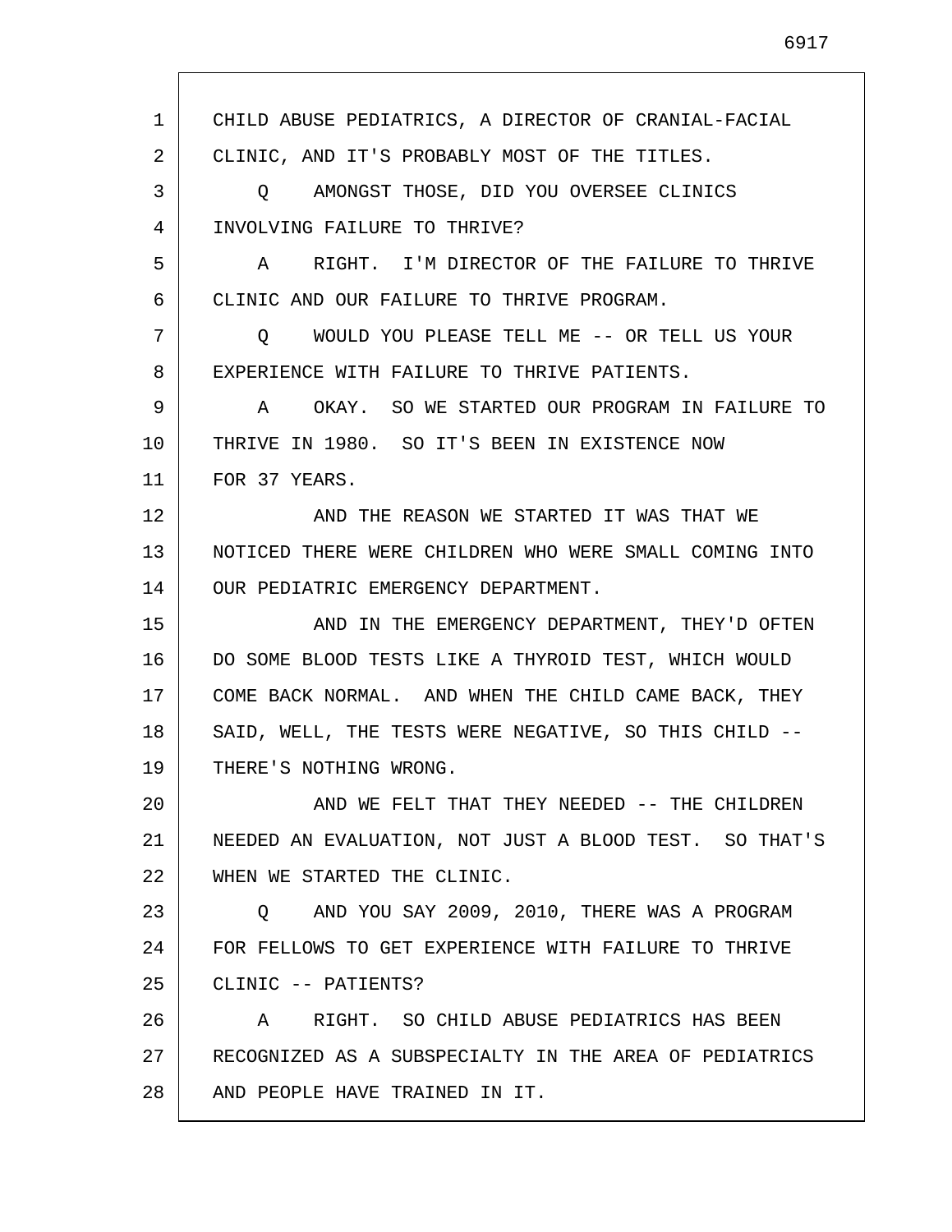1 2 3 4 5 6 7 8 9 10 11 12 13 14 15 16 17 18 19 20 21 22 23 24 25 26 27 28 BUT IN 2009, THE DISCIPLINE WAS RECOGNIZED BY THE ACCREDITATION COUNCIL AND GRADUATE MEDICAL EDUCATION AND THE AMERICAN BOARD OF PEDIATRICS AS A DISCIPLINE WORTHY OF STUDY AND EXPERTISE AND ADDITIONAL TRAINING. SO IN -- THAT HAPPENED IN 2009. THAT WAS THE FIRST TIME THAT THE BOARDS WERE GIVEN. AND SO WE DID OFFER THAT PROGRAM AT HARBOR. Q AND WHAT DOES IT TAKE TO ACTUALLY BECOME CERTIFIED IN CHILD ABUSE PEDIATRICS? A YOU FIRST HAVE TO BE CERTIFIED IN GENERAL PEDIATRICS. SO TO BE CERTIFIED IN GENERAL PEDIATRICS, YOU NEED THREE YEARS OF TRAINING AFTER MEDICAL SCHOOL. SO FOUR YEARS OF MEDICAL SCHOOL, THREE YEARS OF RESIDENCY, AND THEN YOU NEED THREE ADDITIONAL YEARS OF FELLOWSHIP TRAINING IN CHILD ABUSE PEDIATRICS. BEFORE YOU TAKE THE EXAM IN CHILD ABUSE PEDIATRICS, YOU HAVE TO HAVE TAKEN THE EXAM IN PEDIATRICS. Q SOUNDS LIKE A LOT OF STUDY? A IT IS. Q BASED ON YOUR EXPERIENCE TREATING FAILURE TO THRIVE PATIENTS, WOULD YOU CONSIDER IT THE SAME AS TREATING MALNOURISHED CHILDREN IN KENYA OR SOMALI? MR. PRAGER: OBJECTION: CALLS FOR SPECULATION. THE COURT: OVERRULED. THE WITNESS: NO.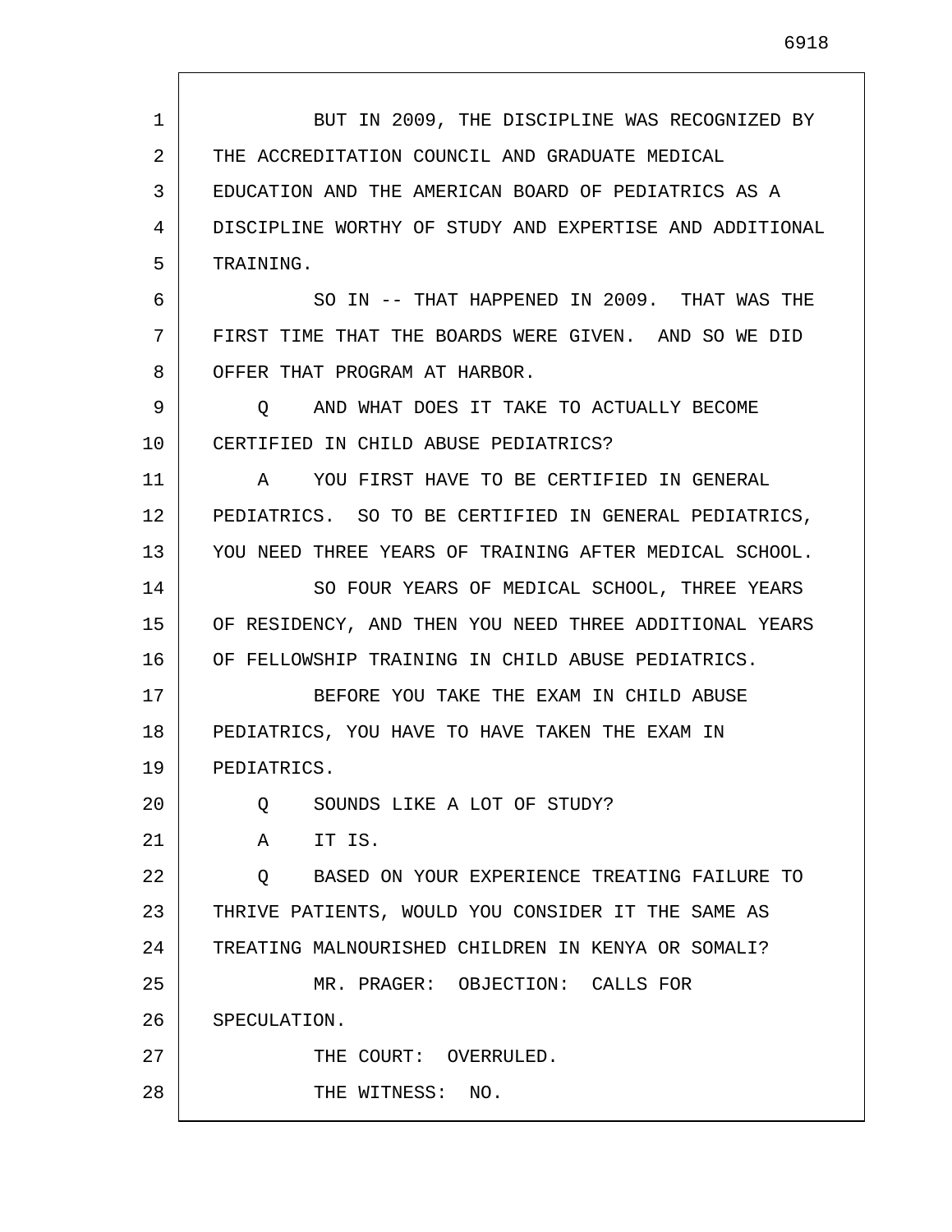1 2 3 4 5 6 7 8 9 10 11 12 13 14 15 16 17 18 19 20 21 22 23 24 25 26 27 28 BY MR. GUTERRES: Q AND WHY NOT? A WHEN YOU TALK ABOUT BIG POPULATIONS OF CHILDREN LIVING IN DEVELOPING NATIONS, YOU HAVE DIFFERENT ETIOLOGIES FOR THEIR GROWTH IMPAIRMENT. MALNUTRITION -- INADEQUATE ACCESS TO SUFFICIENT PROTEIN FOR SUFFICIENT CALORIES, OTHER DISEASES THAT ARE PREVALENT, MEASLES, HIV INFECTION. SO THEY'RE NOT -- THEY'RE REALLY NOT COMPARABLE. AND NONE OF THE LITERATURE WOULD SUGGEST IN ANY WAY THAT FAILURE TO THRIVE IS COMPARABLE TO THE ASSESSMENT OF CHILDREN IN DEVELOPING COUNTRIES. I WORKED IN BRAZIL ONE SUMMER. IT'S A DIFFERENT SITUATION. Q THANK YOU. MR. PRAGER: OBJECTION, YOUR HONOR. NONRESPONSIVE TO THE QUESTION, "I WORKED IN BRAZIL ONE SUMMER." MOVE TO STRIKE. THE COURT: THE OBJECTION'S OVERRULED. MOTION TO STRIKE IS DENIED. GO AHEAD. MR. GUTERRES: THANK YOU, YOUR HONOR. BY MR. GUTERRES: Q ARE YOU FAMILIAR WITH THE CONCEPT OF CATCH-UP GROWTH? A YES. Q AND COULD YOU TELL US WHAT THAT UNDERSTANDING IS? A RIGHT. THE CATCH-UP GROWTH IS USED TO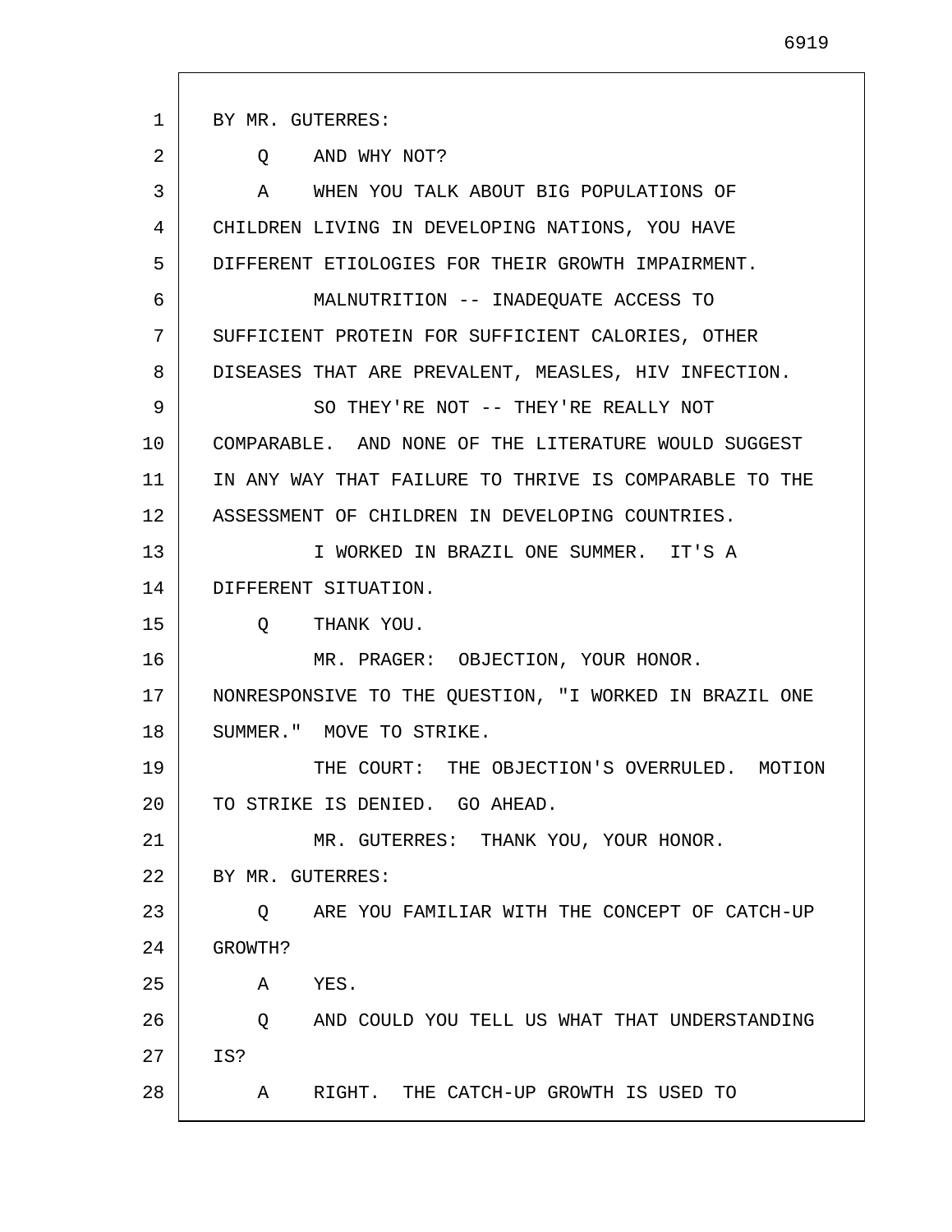1 2 3 4 DESCRIBE AN ACCELERATED, THAT IS AN INCREASED GROWTH RATE, USUALLY IN CHILDREN, WHO FOR SOME REASON HAVE NOT BEEN GROWING WELL.

5 6 7 8 COULD BE ALL SORTS OF DIFFERENT REASONS THAT THEIR GROWTH IS WHAT WE WOULD CALL SUBOPTIMAL. MAYBE NOT ENOUGH ACCESS TO FOOD, MAYBE RECURRENT INFECTIONS, AND ONCE THAT RESOLVES, YOU CAN SEE THEY GAIN WEIGHT AT AN ACCELERATED RATE.

9 10 11 12 SO LET'S SAY THEY WERE WAY DOWN BELOW THE LOWEST PERCENTILE, AND OVER THE NEXT 5 OR 6 MONTHS, THEY GET UP TO BE AT THE 25TH PERCENTILE, MEANING THEY'RE ON A NORMAL CURVE.

13 14 15 16 SO THAT'S WHAT WE MEAN BY CATCH-UP GROWTH. SOMETHING HAPPENED THAT CAUSED THEM TO STOP GROWING. THAT WENT AWAY, AND NOW THEY'RE GROWING FASTER THAN USUAL, SO THEY'RE GAINING WEIGHT AT A GREATER RATE.

17 18 Q AND ARE YOU FAMILIAR WITH THE TERM, ENVIRONMENTAL FAILURE TO THRIVE?

A I AM.

19

20 21 Q AND HOW WOULD YOU DESCRIBE ENVIRONMENTAL FAILURE TO THRIVE?

22 23 24 A OKAY. SO ENVIRONMENTAL FAILURE TO THRIVE MEANS THAT A CHILD'S GROWTH IMPAIRMENT, THEY'RE NOT GROWING, IS RELATED TO THEIR ENVIRONMENT.

25 26 27 28 THAT THEIR ENVIRONMENT IS NOT ONLY NOT GIVING THEM ENOUGH NUTRITION, BUT NOT NURTURING. SO THERE'S NOT THE NORMAL HUMAN INTERACTIONS THAT ONE WOULD EXPECT IN THEIR ENVIRONMENT.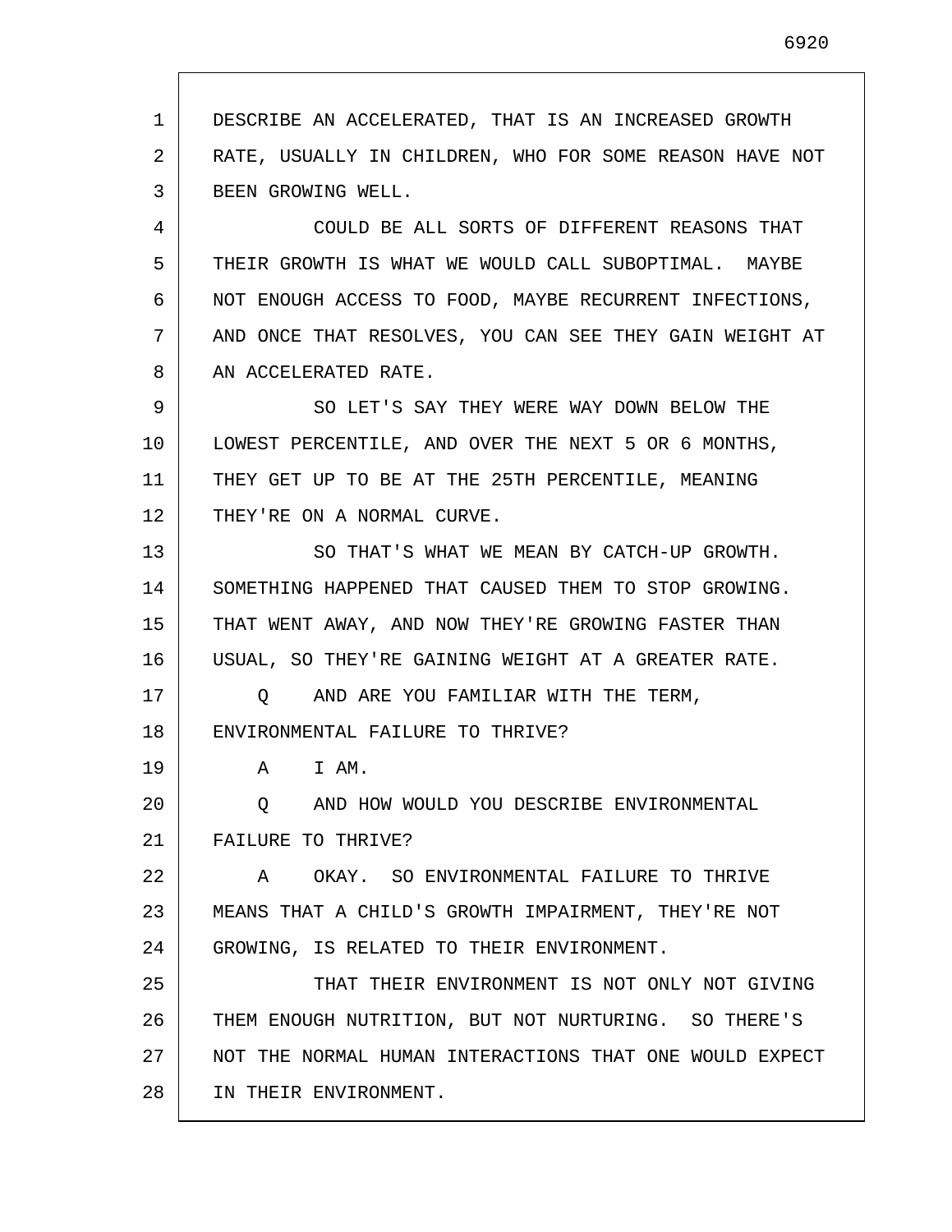| AND IS THERE A DIFFERENT TYPE OF FAILURE TO<br>O       |
|--------------------------------------------------------|
| THRIVE THAT MIGHT NOT HAVE AN ENVIRONMENTAL COMPONENT? |
| RIGHT. SO OVER THE YEARS, THE TERMS THAT<br>A          |
| WE'VE USED HAVE VARIED A LITTLE BIT.                   |
| SO ENVIRONMENTAL FAILURE TO THRIVE WAS ALSO            |
| CALLED NON-ORGANIC FAILURE TO THRIVE, WHICH BASICALLY  |
| MEANT THERE WAS NOT A MEDICAL REASON THAT YOU COULD    |
| FIND TO ACCOUNT FOR WHY THAT CHILD WAS SMALL.          |
| SO THE OPPOSITE OF THAT, THEN, WAS THE TERM            |
| ORGANIC, MEANING A MEDICAL REASON. SO, FOR EXAMPLE, IF |
| A CHILD HAS CYSTIC FIBROSIS, THAT'S A MEDICAL REASON   |
| WHY THEY'RE NOT GROWING.                               |
| YOU CAN STILL TREAT IT AND DEAL WITH IT, BUT           |
| KNOWING THAT THAT'S THERE, YOU CHANGE YOUR MANAGEMENT. |
| WE TEND NOT TO ACTUALLY MAKE IT EITHER/OR, BUT REALIZE |
| THAT THERE'RE DIFFERENT FACTORS THAT WAY, AND IN MANY  |
| CASES WHERE CHILDREN'S GROWTH IS SUBOPTIMAL.           |
| AND IF FAILURE TO THRIVE WAS ENVIRONMENTAL,<br>O       |
| WOULD YOU NECESSARILY EXPECT CATCH-UP GROWTH WITHIN    |
| DAYS?                                                  |
| NO.<br>A                                               |
| AND WHY NOT?<br>Q                                      |
| Α<br>TWO REASONS. ONE IS THAT THAT'S A CHILD WHO       |
| HASN'T HAD THE EXPERIENCE OF A NURTURING RELATIONSHIP, |
| AND, IN FACT, CLOSE CONTACT IS WHAT WE WOULD SAY       |
| AVERSIVE. SO IT DOESN'T SEEM, LIKE, INTUITIVE.         |
| BUT IF YOU'VE NOT BEEN SORT OF HELD AND                |
| NURTURED, WHAT HAPPENS IS, THE CHILDREN JUST -- IT'S   |
|                                                        |

I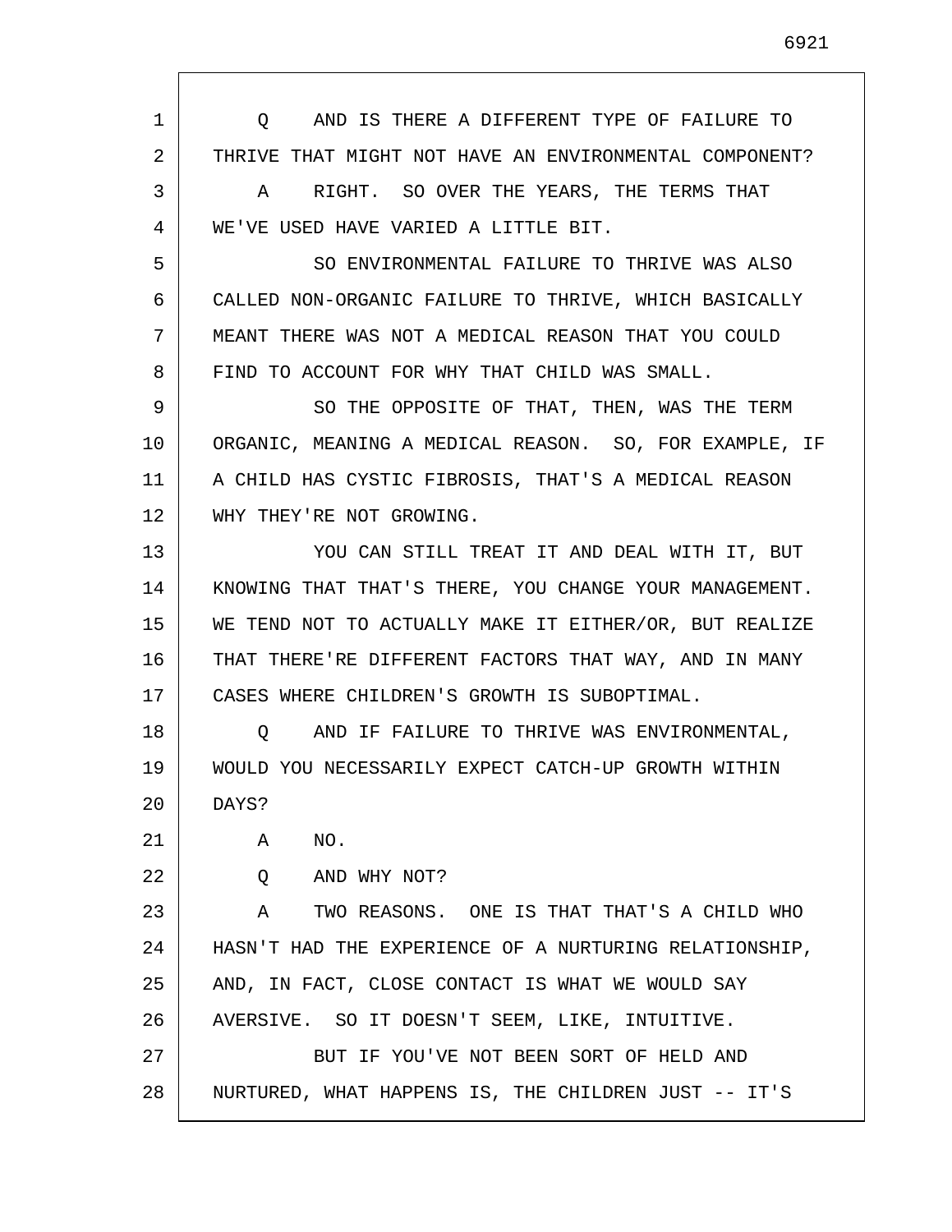UNCOMFORTABLE FOR THEM.

| 2  | AND WE ACTUALLY DID A STUDY IN HOSPITALIZED            |
|----|--------------------------------------------------------|
| 3  | CHILDREN TO SEE HOW LONG, AND IT TURNED OUT IN THE     |
| 4  | HOSPITAL WHEN THE NURSES TRIED TO HOLD THEM TO GIVE    |
| 5  | THEM A BOTTLE, THEY'D PUSH THE BOTTLE OUT AND ARCH.    |
| 6  | SO WE LEARNED THAT IT TAKES A WHILE FOR A              |
| 7  | CHILD TO SORT OF REGAIN THEIR ABILITY TO ATTACH AND    |
| 8  | RESPOND IN WAYS THAT WE THINK YOU WOULD JUST           |
| 9  | AUTOMATICALLY APPRECIATE, THAT CLOSENESS AND THE       |
| 10 | CUDDLING.                                              |
| 11 | DOCTOR, BASED ON YOUR YEARS OF EXPERIENCE WITH<br>O    |
| 12 | FAILURE TO THRIVE, ARE YOU FAMILIAR WITH ANY TYPE OF   |
| 13 | MEDICAL OR SCIENTIFIC TESTING THAT IS BASED ON         |
| 14 | OBSERVATION OF AN EIGHT-YEAR-OLD, AND WHETHER OR NOT   |
| 15 | THAT EIGHT-YEAR-OLD WANTS TO EAT A CUPCAKE?            |
| 16 | IT DEPENDS IF IT WAS VANILLA OR CHOCOLATE.<br>A        |
| 17 | ONE OF MY GRAND -- NO. I GUESS I'M UNCLEAR OF WHY THAT |
| 18 | WOULD BE THE ULTIMATE TEST. SOMETIMES YOU LIKE         |
| 19 | SOMETHING, AND SOMETIMES YOU DON'T WANT A CUPCAKE.     |
| 20 | IT'S A MISCONCEPTION THAT ALL CHILDREN WOULD EAT CANDY |
| 21 | AND SWEET -- VARIABLE TASTE.                           |
| 22 | MR. PRAGER: OBJECTION. CAN WE REQUEST A                |
| 23 | SIDEBAR, YOUR HONOR?                                   |
| 24 | THE COURT: ALL RIGHT.                                  |
| 25 | (THE FOLLOWING PROCEEDINGS WERE HELD AT                |
| 26 | THE SIDEBAR OUTSIDE THE PRESENCE OF THE                |
| 27 | JURY)                                                  |
| 28 | THE COURT: WE'RE AT SIDEBAR. YES?                      |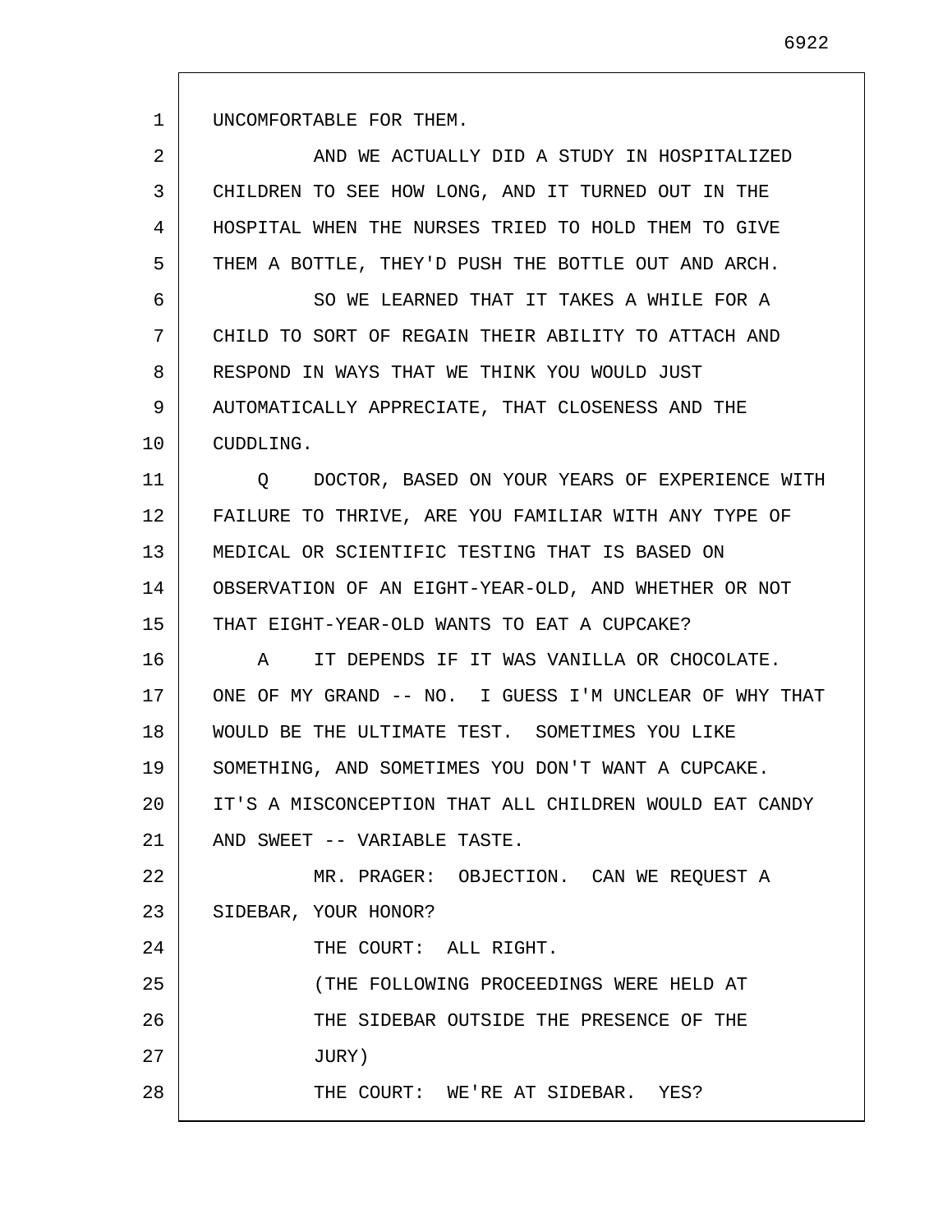1 2 3 4 5 6 7 8 9 10 11 12 13 14 15 16 17 18 19 20 21 22 23 24 25 26 27 28 MR. PRAGER: YOUR HONOR, THIS WITNESS WAS DEPOSED AS A PERCIPIENT WITNESS, AND I DON'T THINK SHE'S QUALIFIED TO RENDER EXPERT TESTIMONY IN THIS CASE. I DON'T THINK SHE'S OFFERED ANY EXPERT -- THE COURT: MUCH TOO QUICKLY. MR. PRAGER: SO WE BELIEVE THE OPINIONS SHE'S OFFERING ARE NOT AUTHENTICATED -- DESIGNATED, AND THEY HAVE NO FOUNDATION AT THIS TIME. THE COURT: SO WHAT ARE YOU ASKING FOR, OR WHAT ARE YOU TELLING ME? MR. PRAGER: THE WITNESS CAN TESTIFY --THE COURT: YOU HAVE TO SPEAK SLOWLY ENOUGH SO SOMEONE CAN HEAR. MR. PRAGER: THE WITNESS WAS DEPOSED, AND SHE CERTAINLY HAS PERCIPIENT TESTIMONY REGARDING HER OBSERVATIONS OF THE MOTHER, CHILD. AND FAMILY. THE COURT: ALL RIGHT. I THINK SO. I'M ASSUMING WE'LL GET TO THE PERCIPIENT TESTIMONY. I THINK A CERTAIN AMOUNT OF BACKGROUND IS PERMITTED. SO I'LL JUST HAVE TO WAIT A LITTLE BIT AND SEE. SO I DON'T KNOW WHAT'S GOING TO BE ELICITED FROM HER. MR. GUTERRES: YOUR HONOR, DR. BERKOWITZ IS ALSO DESIGNATED AS A NON-RETAINED EXPERT. THE COURT: HE SAID SHE WASN'T DESIGNATED. MR. MCMILLAN: SHE WASN'T DESIGNATED, YOUR HONOR, TO OFFER EXPERT OPINIONS. THE COURT: ALL RIGHT. IF YOU'LL SHOW ME THE DESIGNATION OF YOUR EXPERTS, DO YOU HAVE THAT HERE?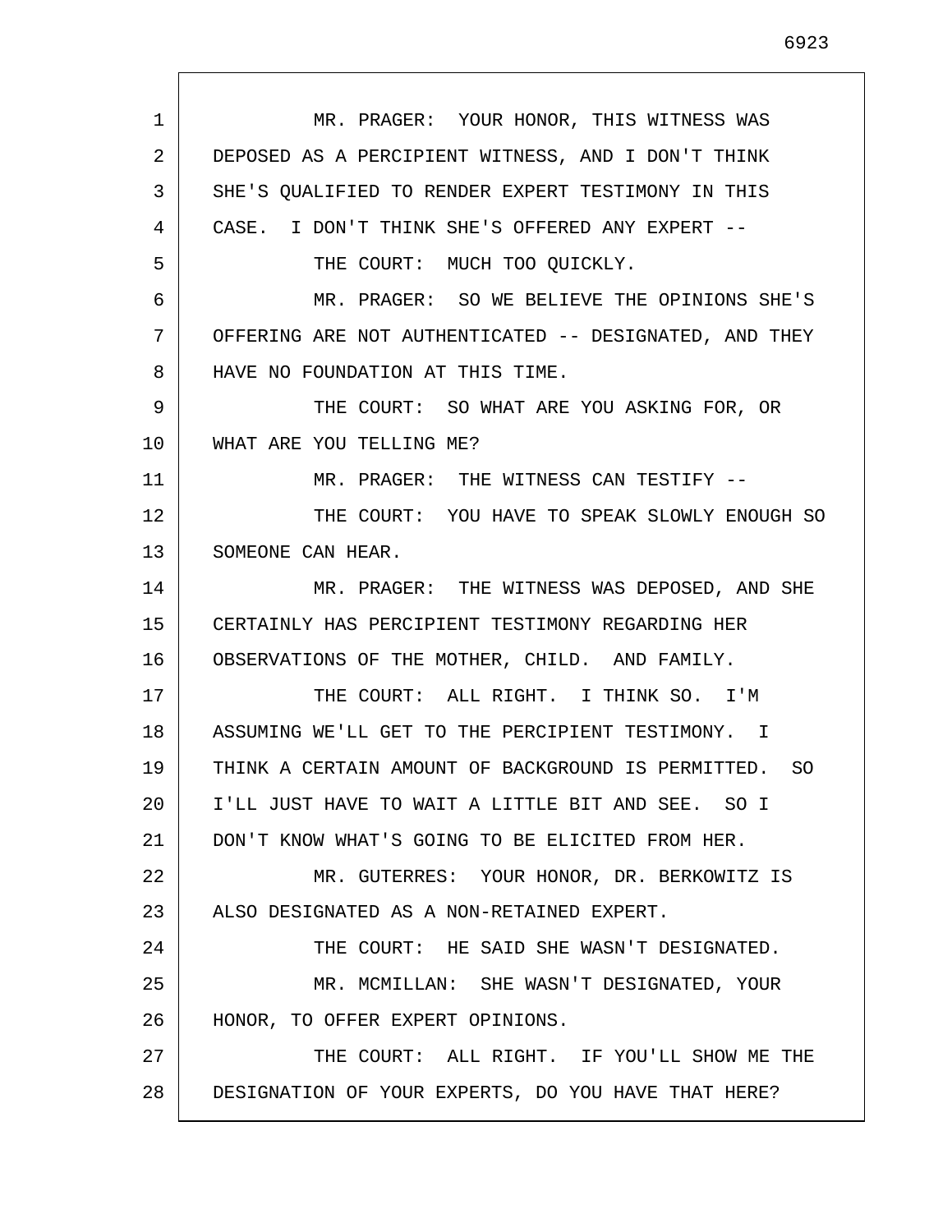1 2 3 4 5 6 7 8 9 10 11 12 13 14 15 16 17 18 19 20 21 22 23 24 25 26 27 28 MS. SWISS: I CAN GET IT. THE COURT: I'LL JUST STATE THAT A NON-RETAINED EXPERT IS ENTITLED TO EXPRESS OPINION TESTIMONY. THE LAW MAKES A DISTINCTION BETWEEN EXPERTS THAT HAVE BEEN RETAINED BY THE PARTY, OFTEN THROUGH THEIR COUNSEL, SPECIFICALLY FOR THE PURPOSE OF PROVIDING EXPERT OPINION. NON-RETAINED EXPERTS ARE PERSONS WHO HAVE EXPERT OPINIONS, BUT HAVE NOT BEEN RETAINED FOR THE PURPOSE OF PROVIDING OPINION TESTIMONY. THAT IS, THEY ALREADY HAVE IT. YOU DESIGNATED A NUMBER OF NON-RETAINED EXPERTS. MS. SWISS: INCLUDING DR. BERKOWITZ. THE COURT: YES. MS. SWISS: BY -- THE COURT: THAT'S MY RECOLLECTION. I'LL TAKE A LOOK AT IT AGAIN. BUT I THINK YOU DID. NON-RETAINED EXPERT. YOU'RE TELLING ME SHE WASN'T DESIGNATED. IF SHE'S DESIGNATED AS NON-RETAINED EXPERT, AND NOT BY YOU BUT BY THEM, THEY'RE ENTITLED TO CALL ON YOUR NON-RETAINED EXPERT, AND SHE'S ENTITLED TO GIVE OPINION TESTIMONY. MR. PRAGER: THE ISSUE FOR HER -- SHE'S TESTIFYING ABOUT MATTERS BEYOND HER PERSONAL EXPERIENCE, EXCEEDING WHAT SHE UNDERSTOOD OR LEARNED AT THE CLINIC. WE DIDN'T OBJECT TO HER TESTIFYING ABOUT THE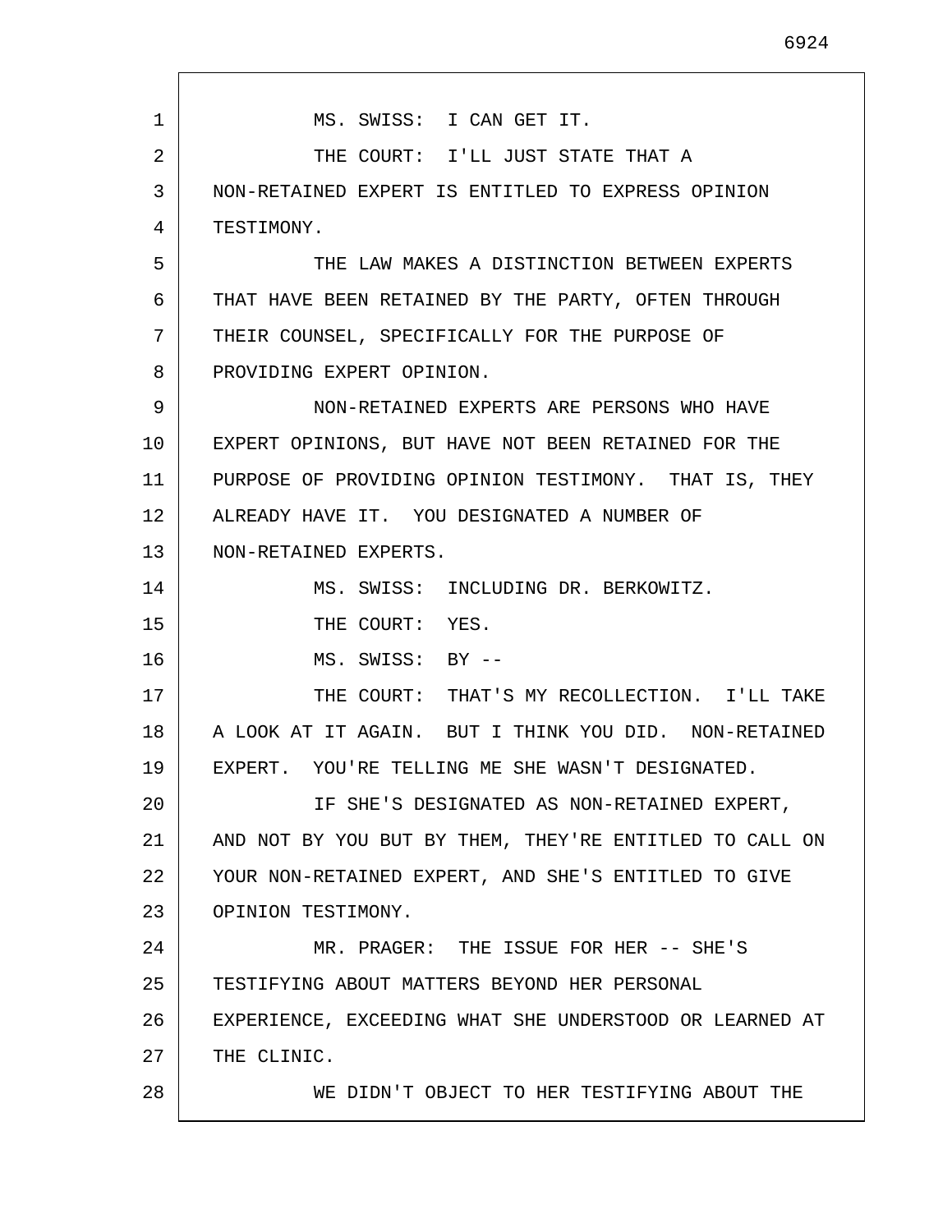AFRICAN EXPERIENCE. WE DIDN'T OBJECT TO OTHER THINGS SHE MIGHT SAY THAT WOULD GO TO THAT. SHE'S TALKING ABOUT CAKE. THAT OCCURRED AFTER SHE SAW THE CHILD AT THE CLINIC, WHICH IS WHY WE'RE OBJECTING NOW. THE COURT: I UNDERSTAND THAT. I'VE HEARD WHAT YOU HAVE TO SAY. THERE'S NOTHING FOR THE COURT TO DO AT THE MOMENT. AND IF THERE'S SOMETHING WHICH EXCEEDS THE RIGHT OF A NON-RETAINED EXPERT TO TESTIFY, THEN YOU CAN MAKE YOUR OBJECTION, AND I'LL RULE ON IT AT THE TIME. MR. GUTERRES: THANK YOU. (THE FOLLOWING PROCEEDINGS WERE HELD IN OPEN COURT IN THE PRESENCE OF THE JURY) THE COURT: GO AHEAD. MR. GUTERRES: THANK YOU, YOUR HONOR. BY MR. GUTERRES: Q DR. BERKOWITZ, DO YOU REMEMBER A PATIENT AT THE FAILURE TO THRIVE CLINIC BY THE NAME OF BABY RYAN? THAT'S WHAT WE'RE CALLING HIM. A I DO. Q AND DID YOU HAVE ANY INVOLVEMENT WITH THE TREATMENT OF BABY RYAN AT THE FAILURE TO THRIVE CLINIC? A I DID. I THINK I SAW HIM A FEW TIMES, AND WAS

24 INVOLVED IN HIS CARE.

1

2

3

4

5

6

7

8

9

10

11

12

13

14

15

16

17

18

19

20

21

22

23

28

25 26 27 Q WOULD YOU HAVE -- AND DO YOU REMEMBER THE TIME FRAME THAT BABY RYAN WAS TREATED AT HARBOR-UCLA BY YOUR FAILURE TO THRIVE CLINIC?

A I THINK IT WAS 2009, 2010.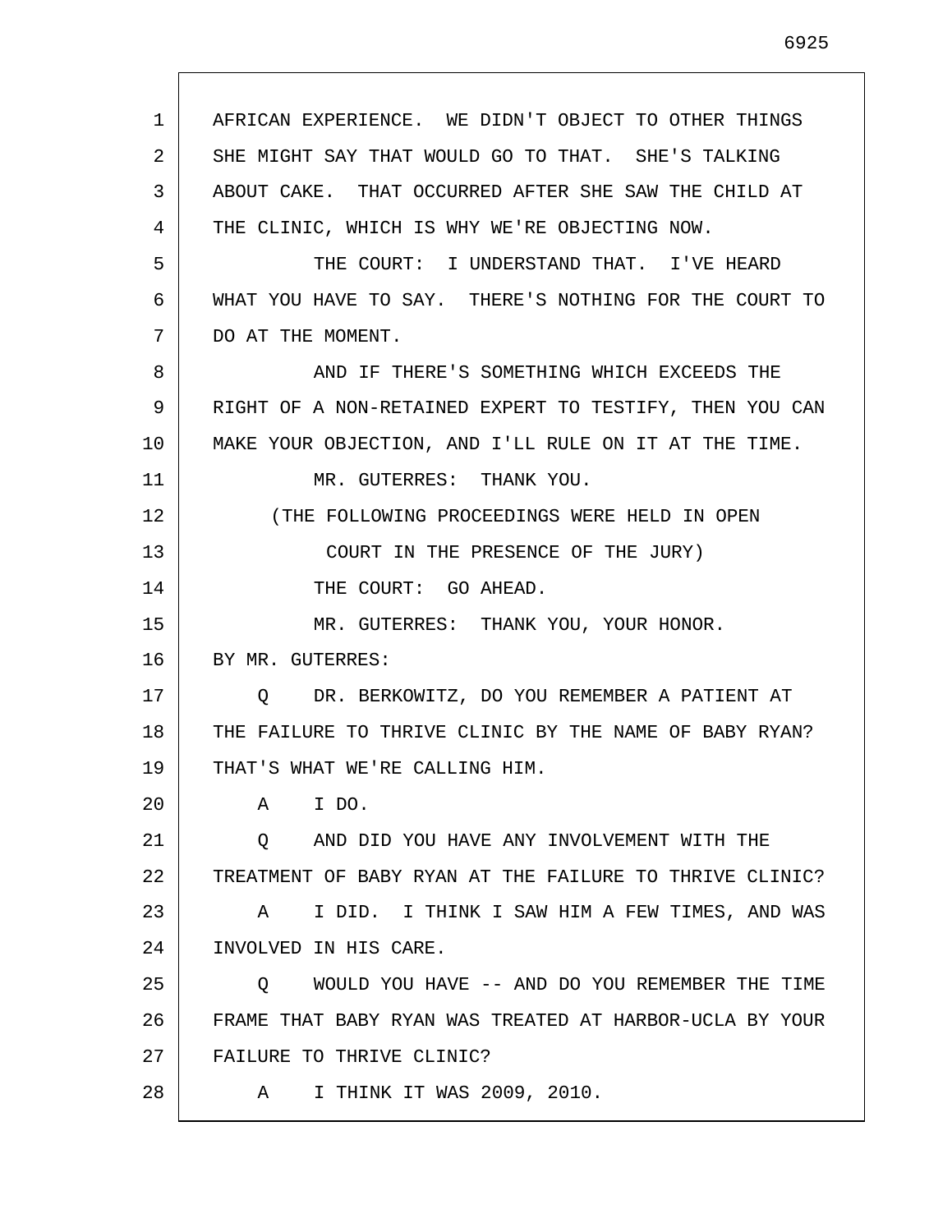| 1  | WOULD YOU HAVE CONSIDERED BABY RYAN TO HAVE<br>$\circ$ |
|----|--------------------------------------------------------|
| 2  | DYSMORPHIC FEATURES?                                   |
| 3  | I DIDN'T.<br>Α                                         |
| 4  | ARE YOU FAMILIAR WITH FRAGILE X DISORDERS?<br>Q        |
| 5  | I AM.<br>A                                             |
| 6  | Q COULD YOU TELL ME WHAT YOUR UNDERSTANDING IS         |
| 7  | OF FRAGILE X?                                          |
| 8  | RIGHT. SO CHILDREN WITH FRAGILE X, EASIER TO<br>A      |
| 9  | RECOGNIZE IN BOYS THAN IN GIRLS, BUT CAN OCCUR IN      |
| 10 | GIRLS. AND IT'S RELATED TO THE X CHROMOSOME HAVING,    |
| 11 | LIKE, BREAKABILITY BECAUSE IT'S FRAGILE.               |
| 12 | AND THE MOST COMMON WAY SUCH CHILDREN PRESENT          |
| 13 | IS WITH AUTISM. IT'S ONE OF THE LEADING CAUSES OF      |
| 14 | AUTISM OR SPEECH DELAY.                                |
| 15 | AS INDIVIDUALS GET OLDER, NOT IN CHILDHOOD,            |
| 16 | THEY HAVE EARS THAT SEEM A BIT LARGER, AND IN MALES,   |
| 17 | THE TESTICLES ARE LARGER.                              |
| 18 | THAT'S NOT SEEN IN CHILDREN. FAILURE TO                |
| 19 | THRIVE IS NOT PART OF THE PICTURE OF FRAGILE X. IT'S   |
| 20 | MORE TO DO WITH COGNITIVE INTELLECTUAL DISABILITIES.   |
| 21 | SO, BASED ON YOUR INVOLVEMENT IN THE TREATMENT<br>O.   |
| 22 | THAT BABY RYAN WAS RECEIVING AT THE FAILURE TO THRIVE  |
| 23 | CLINIC, WAS THERE ANYTHING IN BABY RYAN'S CONDITION    |
| 24 | THAT WOULD HAVE LED YOU TO TEST HIM FOR FRAGILE X?     |
| 25 | NO.<br>Α                                               |
| 26 | HOW ABOUT MICROCEPHALY? THERE WERE CONCERNS<br>0       |
| 27 | EXPRESSED ABOUT THE POSSIBILITY OF BABY RYAN HAVING    |
| 28 | MICROCEPHALY.                                          |
|    |                                                        |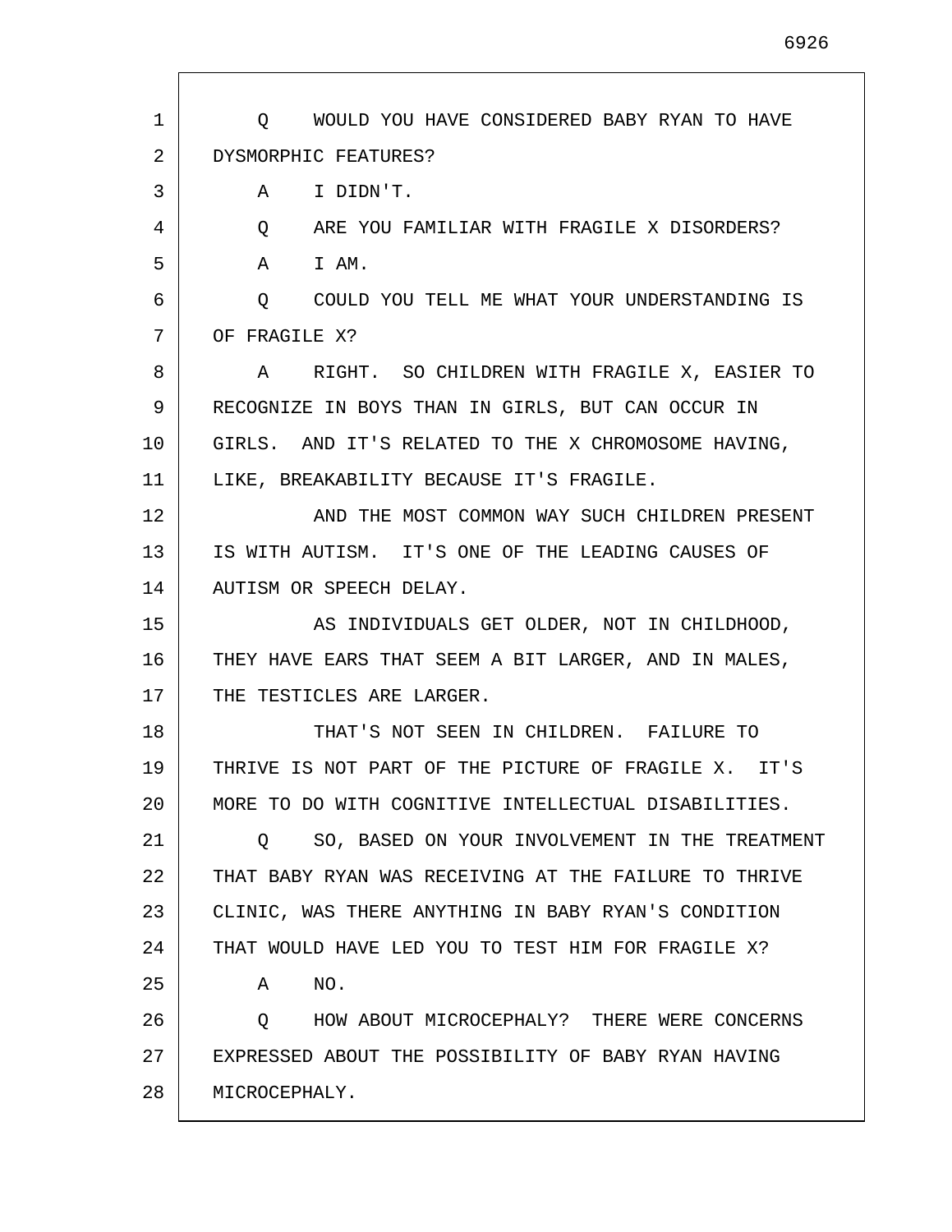1 2 3 4 5 6 7 8 9 10 11 12 13 14 15 16 17 18 19 20 21 22 23 24 25 26 27 28 DID YOU EVER SHARE IN THESE CONCERNS DURING BABY RYAN'S TREATMENT? A SO, JUST TO BE CLEAR, MICROCEPHALY MEANS YOUR HEAD IS SMALL. BUT IF YOUR BODY IS SMALL, YOUR HEAD IS SMALL TOO. SO IT WOULD BE INCORRECT TO SAY A PERSON WHOSE BODY WAS PROPORTIONAL, HAD SMALL STATURE, SMALL WEIGHT, SMALL HEAD, HAD MICROCEPHALY. MICROCEPHALY REALLY REFERS TO THE DISPROPORTIONATE SMALLNESS OF THE HEAD IN RELATION TO THE REST OF THE BODY. MR. PRAGER: OBJECTION, YOUR HONOR. NONRESPONSIVE. MOVE TO STRIKE. THE COURT: THE OBJECTION'S OVERRULED. MOTION TO STRIKE DENIED. BY MR. GUTERRES: Q DURING THE COURSE OF YOUR TREATMENT OF BABY RYAN AT THE FAILURE TO THRIVE CLINIC, DID IT EVER COME TO YOUR ATTENTION THAT IT WAS SUGGESTED THAT AN MRI BEEN DONE FOR BABY RYAN? A I WAS TOLD THAT. Q AND DID YOU AGREE OR DISAGREE WITH THAT SUGGESTION? A I DISAGREED. I FELT ON THE BASIS OF HIS EXAMINATION, IT WASN'T WARRANTED. IF I CAN CONTINUE WITH THAT. Q PLEASE. A TO DO AN MRI IN AN INFANT REQUIRES SEDATION.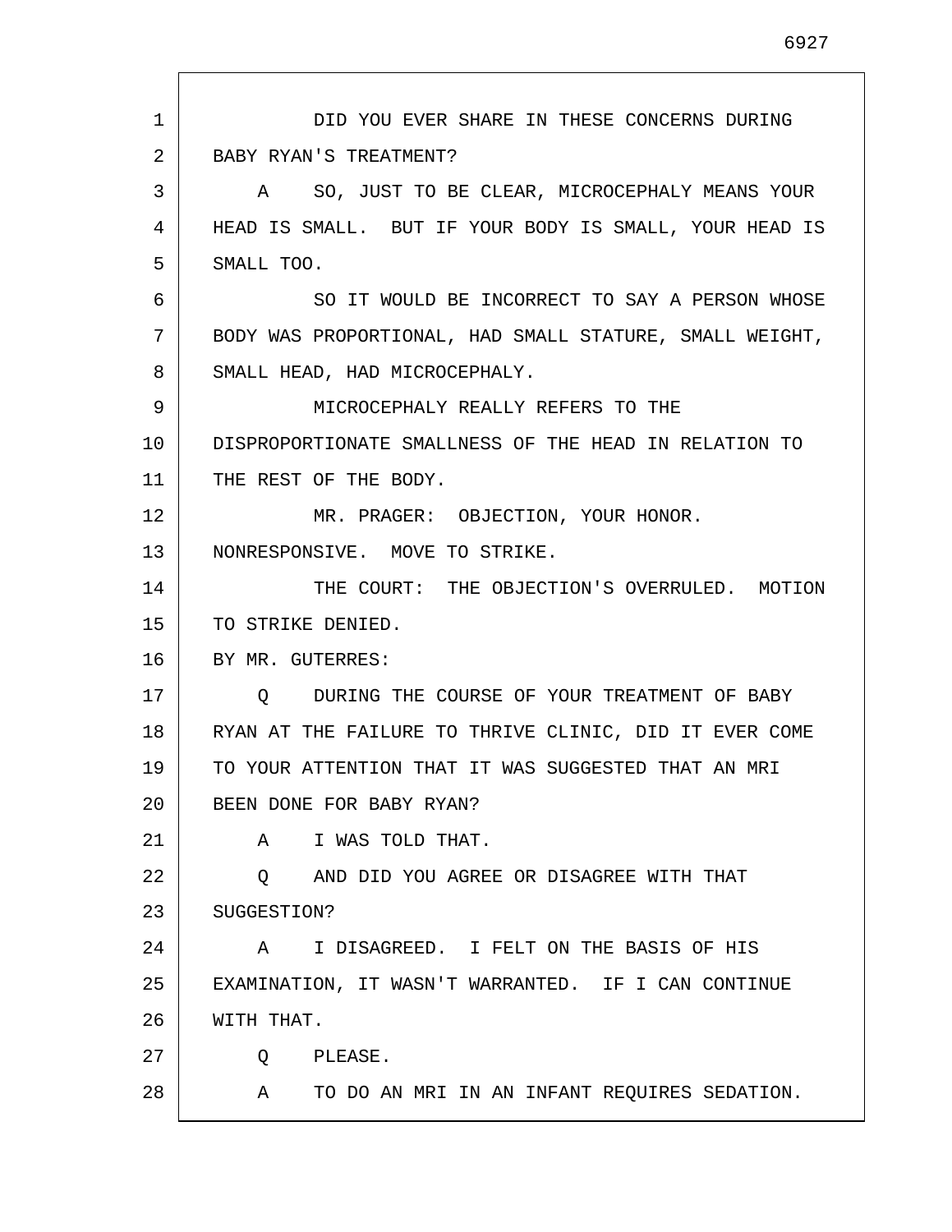| $\mathbf{1}$ | SEDATION ALWAYS CARRIES SOME RISK TO IT. AND BEFORE I  |
|--------------|--------------------------------------------------------|
| 2            | WOULD REQUEST AN MRI, I WOULD CONSULT WITH OUR         |
| 3            | PEDIATRIC NEUROLOGIST TO SEE IF THEY FELT IT WAS       |
| 4            | INDICATED.                                             |
| 5            | WE DID NOT FEEL -- THEY DID NOT FEEL THAT              |
| 6            | THERE WERE ANY NEUROLOGICAL SIGNS THAT WARRANTED A     |
| 7            | SEPARATE NEUROLOGICAL CONSULTATION OR AN MRI.          |
| 8            | DID IT EVER COME TO YOUR ATTENTION THAT<br>Q.          |
| 9            | CERTAIN MEDICAL PROFESSIONALS WERE SUGGESTING A G-TUBE |
| 10           | BE PERFORMED ON BABY RYAN?                             |
| 11           | A ACTUALLY, I DON'T KNOW IF I EVER HEARD THAT.         |
| 12           | WE ARE VERY SELECTIVE IN CHILDREN IN WHOM WE INSERT A  |
| 13           | G-TUBE. IT'S AN OPERATIVE PROCEDURE. VERY, VERY        |
| 14           | RARELY WOULD I RECOMMEND IT.                           |
| 15           | MR. PRAGER: OBJECTION, YOUR HONOR.                     |
| 16           | NONRESPONSIVE AFTER "I DON'T KNOW." AND MOVE TO        |
| 17           | STRIKE.                                                |
| 18           | THE COURT: OBJECTION'S OVERRULED.                      |
| 19           | BY MR. GUTERRES:                                       |
| 20           | AND WAS THERE ANYTHING, BASED ON YOUR<br>Q.            |
| 21           | INVOLVEMENT IN THE TREATMENT OF BABY RYAN, THAT WOULD  |
| 22           | SUGGEST THE NEED FOR A G-TUBE FOR BABY RYAN?           |
| 23           | Α<br>NO.                                               |
| 24           | IS FAILURE TO THRIVE A RULE-OUT DIAGNOSIS?<br>Q        |
| 25           | NO, IF BY RULE-OUT, YOU MEAN YOU DO LOTS OF<br>A       |
| 26           | LABORATORY TESTS, AND IF NOTHING'S POSITIVE, THEN YOU  |
| 27           | SAY HMM, IT MUST BE FAILURE TO THRIVE OR ENVIRONMENTAL |
| 28           | FAILURE TO THRIVE.                                     |

 $\sqrt{ }$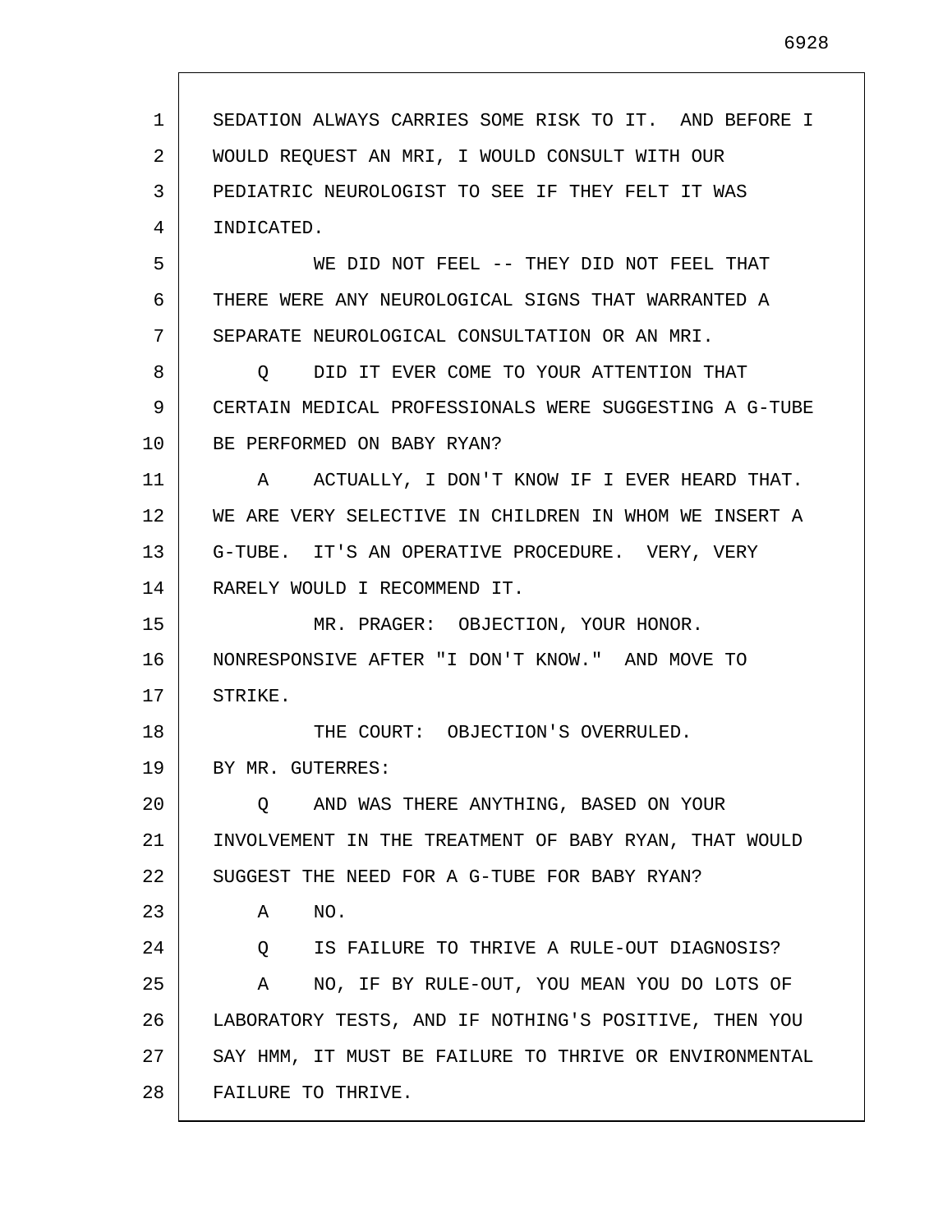| 1  | STUDIES HAVE BEEN DONE FOR MANY YEARS THAT               |
|----|----------------------------------------------------------|
| 2  | SHOW THAT IS NOT THE APPROPRIATE APPROACH.               |
| 3  | LET ME TURN TO YOUR ATTENTION TO EXHIBIT --<br>O         |
| 4  | FOR THE RECORD, I'M GOING TO ASK THAT YOU TAKE A LOOK    |
| 5  | AT EXHIBIT 52. LET ME GET IT FOR YOU. PLEASE TAKE A      |
| 6  | LOOK AT THE PAGES OF EXHIBIT 52.                         |
| 7  | AND FOR THE RECORD, EXHIBIT 52 IS A                      |
| 8  | JUNE 11, 2010, LETTER FROM DR. MELISSA EGGE TO THE       |
| 9  | DEPARTMENT OF CHILDREN AND FAMILY SERVICES. AND IT       |
| 10 | ALSO CONTAINS THREE ADDITIONAL PAGES. THE BATES RANGES   |
| 11 | ARE 1049 THROUGH 1053.                                   |
| 12 | HAVE YOU HAD A CHANCE TO TAKE A LOOK AT THAT             |
| 13 | EXHIBIT?                                                 |
| 14 | YES.<br>$\mathbf{A}$                                     |
| 15 | $Q \qquad \qquad$<br>HAVE YOU SEEN THIS DOCUMENT BEFORE? |
| 16 | A<br>I HAVE.                                             |
| 17 | AND MELISSA EGGE, COULD YOU TELL US WHAT HER<br>Q        |
| 18 | ROLE WAS WITH THE FAILURE TO THRIVE CLINIC AT OR ABOUT   |
| 19 | THIS TIME FRAME?                                         |
| 20 | A AT THIS POINT IN TIME, MELISSA EGGE WAS A              |
| 21 | FELLOW IN A CHILD ABUSE PEDIATRICS TRAINING PROGRAM.     |
| 22 | AND DID YOU -- WHAT WAS HER ROLE IN CONNECTION<br>O.     |
| 23 | WITH THE TREATMENT OF BABY RYAN?                         |
| 24 | SHE WOULD HAVE BEEN THE CLINICIAN, THE<br>A              |
| 25 | PROVIDER WHO SAW HIM.                                    |
| 26 | YOU WOULD HAVE BEEN -- AS THE DIRECTOR, WHAT<br>$\circ$  |
| 27 | WOULD HAVE BEEN YOUR ROLE IN CONNECTION WITH DR. EGGE    |
| 28 | IN THE TREATMENT OF BABY RYAN?                           |

 $\Gamma$ 

I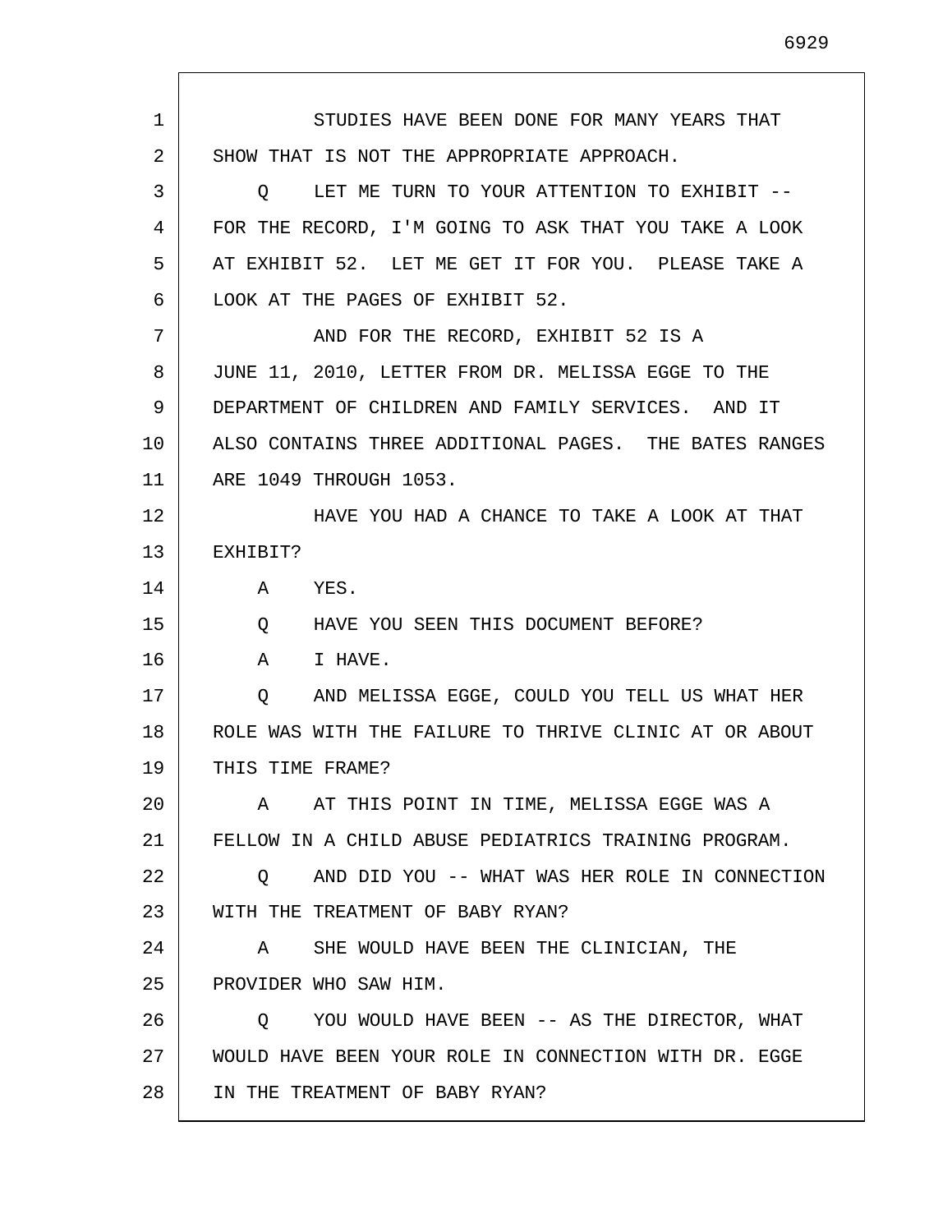1 2 3 4 5 6 7 8 9 10 11 12 13 14 15 16 17 18 19 20 21 22 23 24 25 26 27 28 A I WOULD HAVE BEEN INVOLVED. WE ARE A TEAM IN THE CLINIC. SO MYSELF AND ANY OTHER TRAINEE -- AND DR. EGGE WAS A TRAINEE. BUT AT THAT TIME, SHE WAS A BOARD CERTIFIED PEDIATRICIAN. SHE JUST WAS NOT YET BOARD CERTIFIED IN PEDIATRICS. WE HAVE A NUTRITIONIST ON THE TEAM. WE HAVE A CASE -- CASE MANAGER ON THE TEAM. AND SO AS A TEAM, WE INTERACT TOGETHER ABOUT THE PATIENTS, DECIDING ABOUT APPROPRIATE TREATMENT PLANS, LABORATORY STUDIES, AND SO FORTH. Q AND THIS WOULD HAVE BEEN TRUE FOR THE TREATMENT PLAN FOR BABY RYAN? A YES. Q AND COULD YOU EXPLAIN TO US THE ATTACHMENT ON -- IF YOU TAKE A LOOK AT THE TOP RIGHT OF THE PAGE ON THE THIRD PAGE, BATES LABELED 1051. AND COULD YOU TELL US WHAT THAT IS? A SO, IT'S A GROWTH CHART WITH TWO PARTS TO IT. THE TOP PART IS THE HEAD CIRCUMFERENCE, AND THE BOTTOM PART -- IT'S NOT LABELED -- IT'S THE WEIGHT FOR LENGTH. HARD TO SEE ON THE COPY. Q AND THEN IF YOU TURN TO THE NEXT PAGE, WHICH IS OF THAT EXHIBIT, BATES LABELED 1052. ARE YOU THERE? A I'M THERE. Q OKAY. WHAT IS THIS DOCUMENT? A SO, THIS IS ALSO A GROWTH CHART. AND THIS GROWTH CHART HAS THE UPPER PORTION AS THE LENGTH AND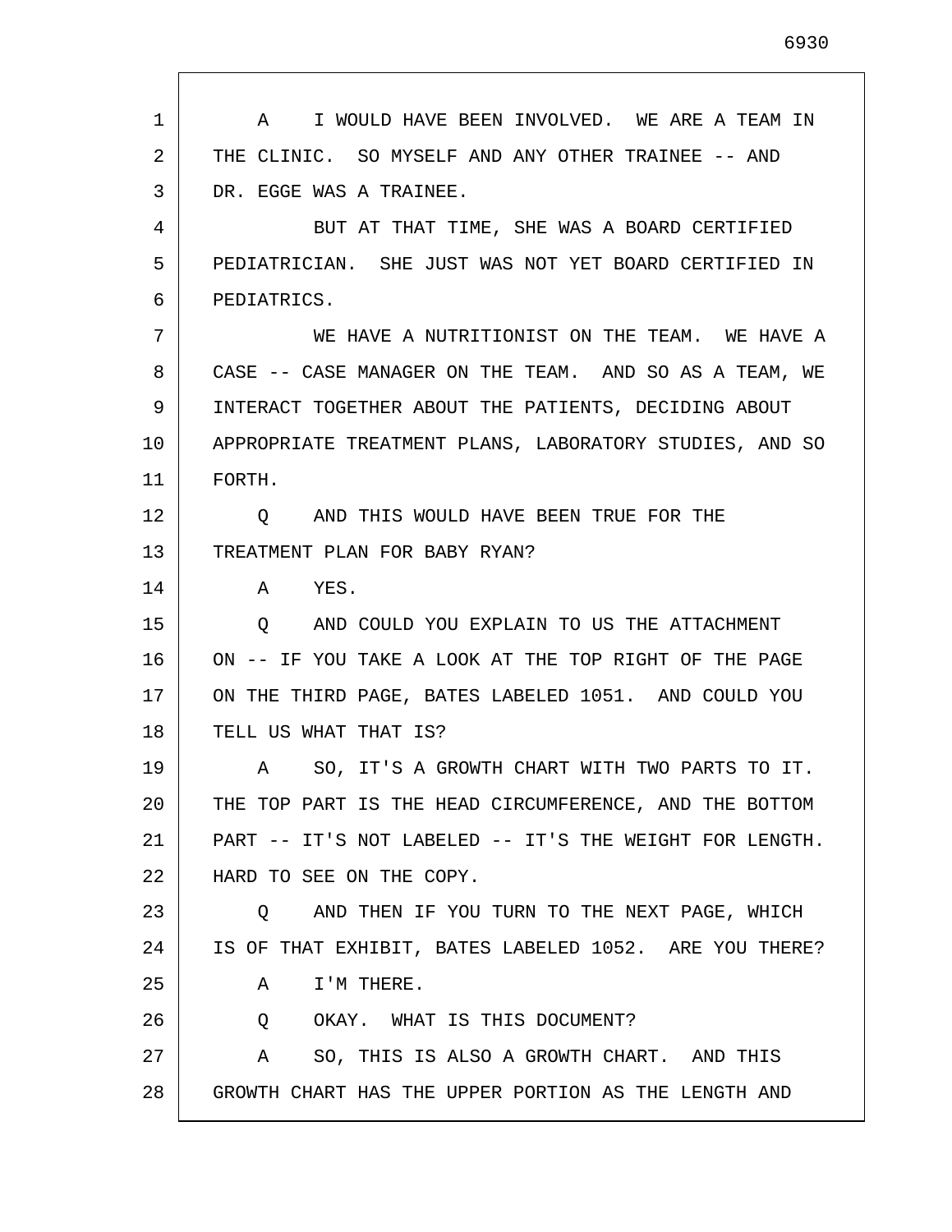1 2 3 4 5 6 7 8 9 10 11 12 13 14 15 16 17 18 19 20 21 22 23 24 25 26 27 28 THE LOWER PORTION AS THE WEIGHT. SOME OF THE BOTTOM IS MISSING, BUT IT LOOKS LIKE A GROWTH CHART FROM BIRTH TO 36 MONTHS OF AGE. Q AND DOES THIS DOCUMENT -- DOES THE GROWTH CHART DOCUMENT VARIOUS STATES WHEN BABY RYAN WOULD HAVE BEEN WEIGHED OR MEASURED FOR PURPOSES OF THE CHART? A YES. THERE'S A TABLE IN THE MIDDLE OF THE CHART THAT HAS A DATE, AN AGE, A WEIGHT, A LENGTH, AND A HEAD CIRCUMFERENCE. Q AND BASED ON THE INFORMATION THAT'S LISTED ON THE GROWTH CHART, IS THAT INDICATIVE OF -- WHAT KIND OF INFORMATION DOES THAT GIVE YOU RELATIVE TO BABY RYAN? MR. PRAGER: OBJECTION: HEARSAY, YOUR HONOR. THE COURT: OVERRULED. THE WITNESS: THE INFORMATION THAT IT GIVES YOU ARE THE MEASUREMENTS AT THOSE POINTS IN TIME. SO THE NUMERICAL VALUE WOULD BE IN THE TABLE, AND THEN THE PATTERN OF GROWTH WOULD BE THE WAY IT'S PLOTTED OUT ON THE CURVE ITSELF. BY MR. GUTERRES: Q DO YOU HAVE A MEMORY, DR. BERKOWITZ, OF HOW BABY RYAN -- HOW HIS -- WITHDRAWN. DO YOU HAVE A MEMORY OF HOW BABY RYAN PROGRESSED DURING THE TIME THAT HE WAS BEING TREATED BY THE FAILURE TO THRIVE CLINIC? A I DO. Q AND WHAT DO YOU REMEMBER ABOUT HIS PROGRESSION DURING THE TIME THAT HE WAS BEING TREATED BY THE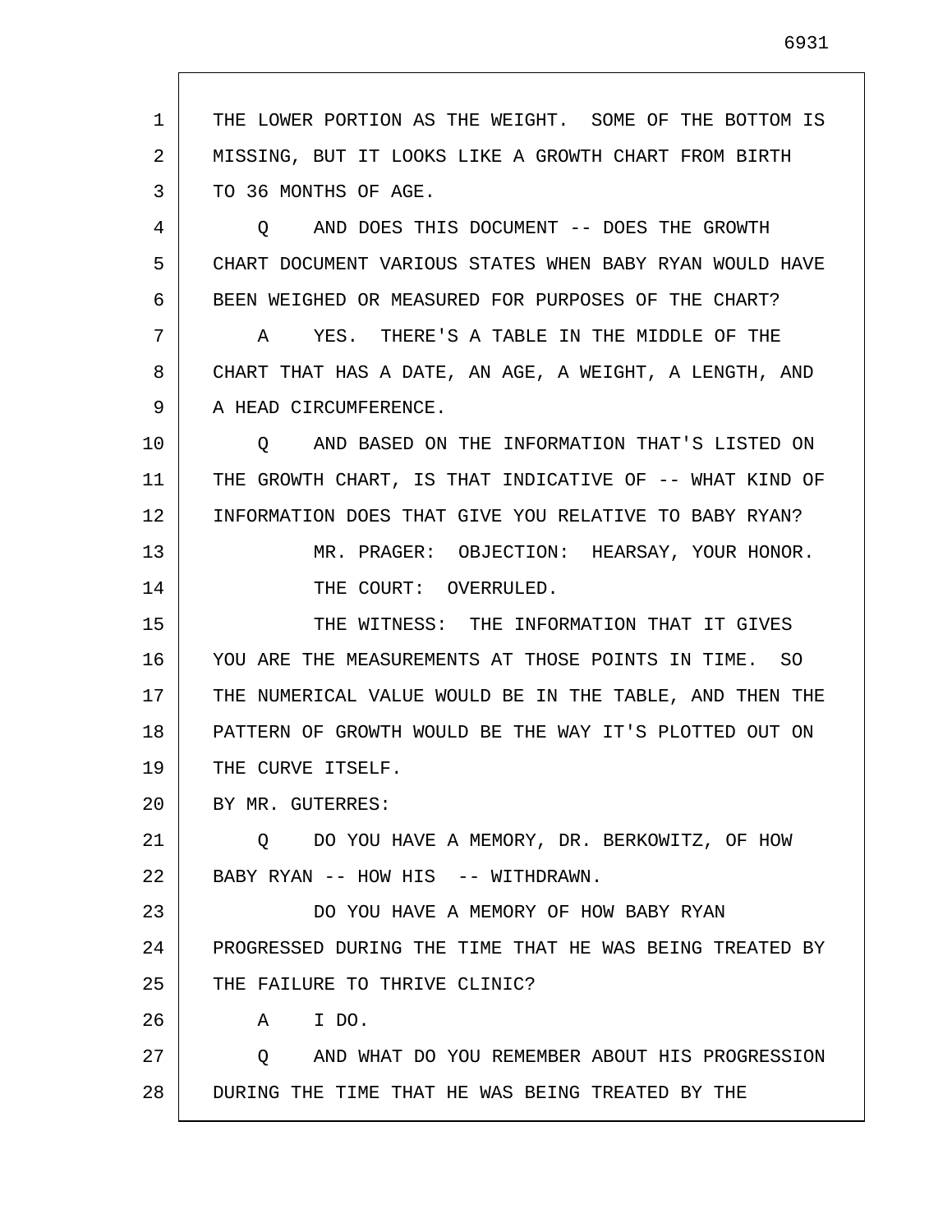1 2 3 4 5 6 7 8 9 10 11 12 13 14 15 16 17 18 19 20 21 22 23 24 25 26 27 28 FAILURE TO THRIVE CLINIC? A SO, TWO COMPONENTS TO IT. ONE WAS HIS WEIGHT. HIS LENGTH CONTINUED TO PROGRESS AT THE APPROPRIATE RATE. HEAD CIRCUMFERENCE, TOO. AND HIS WEIGHT KIND OF FLUCTUATED UP AND DOWN A BIT, THOUGH, OVER THE LONG RUN, IT WAS POSITIVE. HE DIDN'T LOSE WEIGHT. HE DIDN'T STAY FLAT. HE DID INCREASE. AND THE SECOND THING WAS THAT HIS DEVELOPMENT ALSO CONTINUED TO IMPROVE. IF I'M REMEMBERING CORRECTLY, HE WASN'T WALKING WHEN WE FIRST SAW HIM. AND THEN HE EVENTUALLY WAS ABLE TO WALK. Q AND IN THE INTERIM, WAS THERE ANY ISSUES THAT CAME UP THAT IMPACTED BABY RYAN'S WEIGHT? MR. PRAGER: OBJECTION: VAGUE AS TO TIME, YOUR HONOR. THE COURT: SUSTAINED. BY MR. GUTERRES: Q IN THE INTERIM BETWEEN THE TIME THAT BABY RYAN CAME INTO THE FAILURE TO THRIVE CLINIC IN EARLY NOVEMBER UNTIL HE STOPPED TREATING WITH THE FAILURE TO THRIVE CLINIC, DO YOU RECALL ANY ISSUES WITH BABY RYAN THAT MAY HAVE HAD AN IMPACT ON HIS WEIGHT GAIN? A I THINK THERE WERE SEVERAL. ONE WAS THERE WAS A CHANGE IN HIS ENVIRONMENT. AND HE WAS PLACED WITH HIS BIOLOGICAL DAD. HE ALSO WAS RECEIVING THERAPY, OCCUPATIONAL THERAPY, AS WELL AS PHYSICAL THERAPY. AND THEN I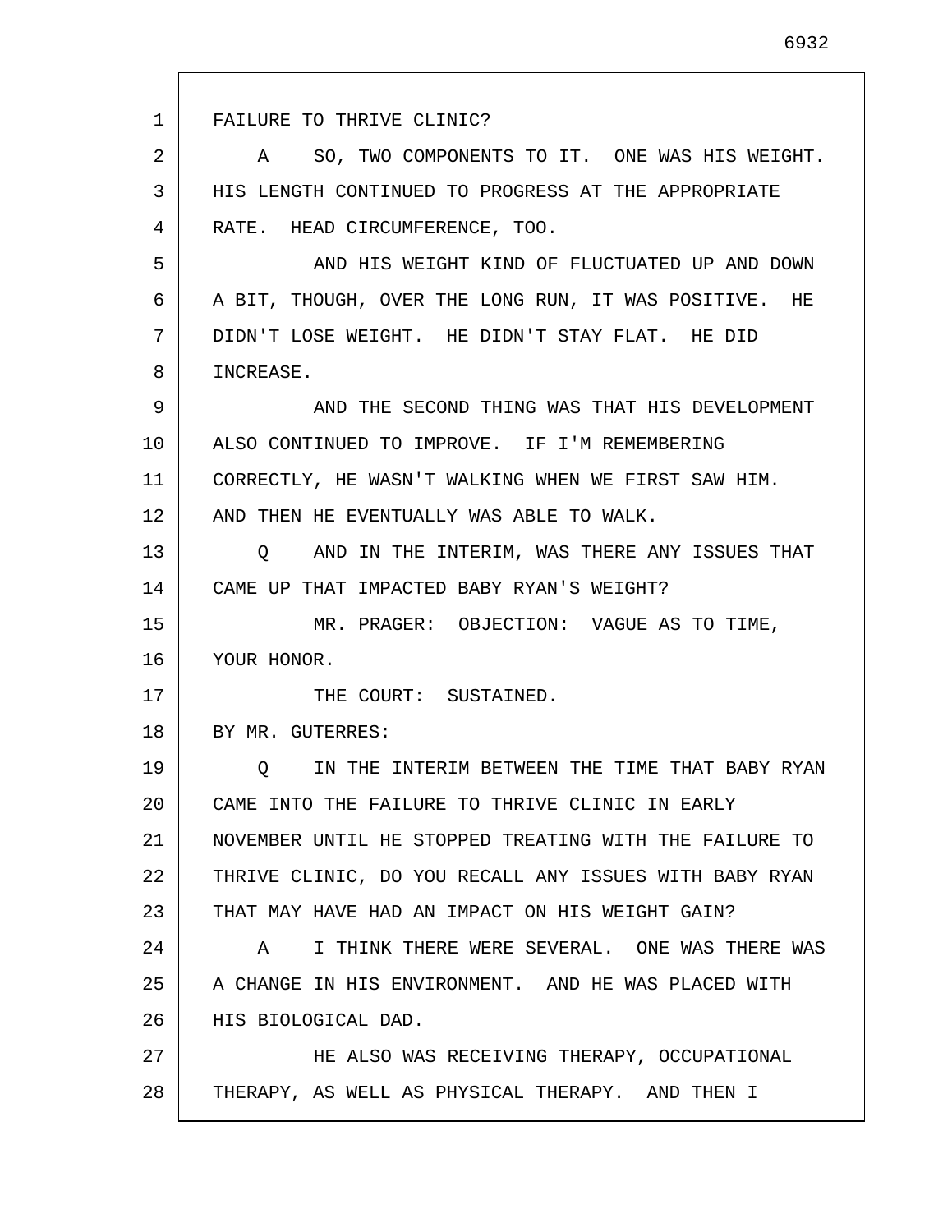2 3 4 5 6 7 8 9 10 11 12 13 14 15 16 17 18 19 20 21 22 23 24 25 26 27 28 TIME. Q AND IF I CAN DIRECT YOUR ATTENTION TO THE SECOND PARAGRAPH OF THE FIRST -- OF THE LETTER, PARDON ME -- THAT WOULD BE BATES 1059 OF -- A IS IT 1049? Q YES. AT THE TOP OF THE SECOND PARAGRAPH. A I GOT IT. Q OKAY. MY APOLOGIES. DO YOU REMEMBER IF BABY RYAN ENDED UP HAVING ANY ILLNESSES THAT IMPACTED HIS DEVELOPMENT? MR. PRAGER: OBJECTION: VAGUE AS TO TIME, YOUR HONOR. THE COURT: SUSTAINED. MR. GUTERRES: I'LL WITHDRAW IT. LET ME ASK ONE MORE TIME. BY MR. GUTERRES: Q DO YOU RECALL ANY ILLNESSES THAT BABY RYAN MAY HAVE GOTTEN BETWEEN THE TIME THAT HE CAME TO SEE THE FAILURE TO THRIVE CLINIC IN EARLY NOVEMBER AND THE TIME THAT HE STOPPED TREATMENT? A I DO. Q AND WHAT DO YOU REMEMBER IN THAT REGARD? A THAT HE HAD SOME VIRAL RESPIRATORY ILLNESSES, AND AS NOTED IN THE LETTER, HE HAD DOCUMENTED INFLUENZA A. MR. PRAGER: OBJECTION, YOUR HONOR. IMPROPER REFRESHMENT OF THIS WITNESS.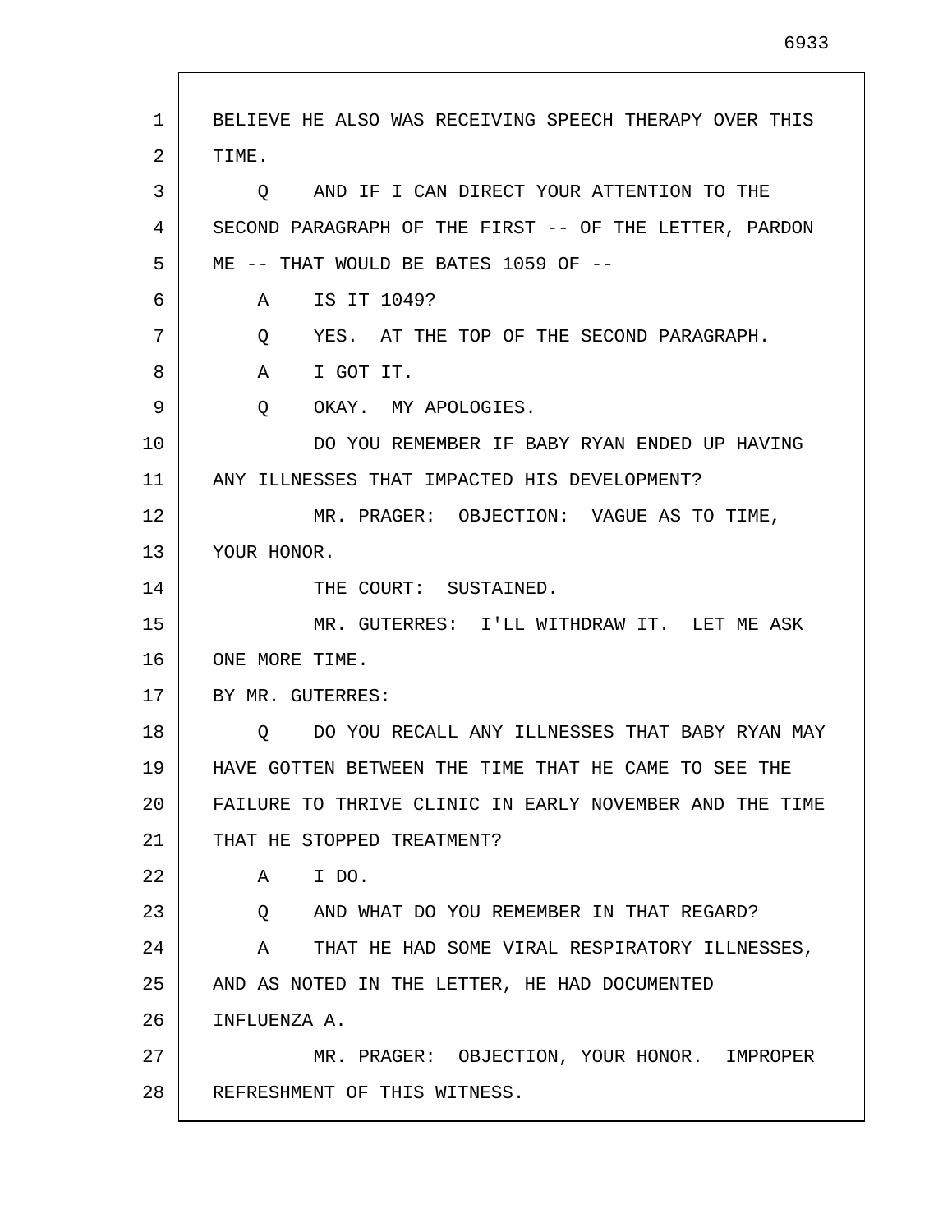| $\mathbf{1}$ | THE COURT: OVERRULED.                                  |
|--------------|--------------------------------------------------------|
| 2            | BY MR. GUTERRES:                                       |
| 3            | O NOW, DO YOU REMEMBER WHAT TYPES OF TESTS WERE        |
| 4            | DONE ON BABY RYAN WHILE HE WAS BEING SEEN BY THE       |
| 5            | FAILURE TO THRIVE CLINIC?                              |
| 6            | I REMEMBER SOME OF THEM.<br>A                          |
| 7            | AND WHAT TESTS DO YOU REMEMBER?<br>Q                   |
| 8            | HE HAD THYROID STUDIES DONE. HE HAD A CELIAC<br>A      |
| 9            | PANEL. THAT'S TO LOOK FOR CELIAC DISEASE. I BELIEVE    |
| 10           | HE HAD ALSO HAD IMMUNOGLOBULINS DONE.                  |
| 11           | AND WE USUALLY SEE ROUTINE TESTS LIKE A                |
| 12           | COMPLETE BLOOD COUNT. THOSE ARE THE ONES THAT I CAN    |
| 13           | RECALL OFF THE TOP OF MY HEAD.                         |
| 14           | IF YOU LOOK AT THE BOTTOM OF THE PAGE,<br>O            |
| 15           | EXHIBIT 52, THE LAST PARAGRAPH, THEN ON TO THE NEXT    |
| 16           | PAGE OF EXHIBIT 52, 1050, COULD YOU REVIEW THAT --     |
| 17           | REVIEW IT THEN LET ME KNOW ONCE YOU'RE DONE REVIEWING. |
| 18           | A I'M DONE.                                            |
| 19           | YOU'RE A FAST READER.<br>Q                             |
| 20           | DOES THAT REFRESH YOUR RECOLLECTION OF ANY             |
| 21           | OTHER TESTS THAT WERE DONE TO -- WITH BABY RYAN?       |
| 22           | YES.<br>A                                              |
| 23           | AND WHAT -- HOW HAS YOUR MEMORY BEEN<br>$\circ$        |
| 24           | REFRESHED?                                             |
| 25           | IN THAT IT ENUMERATES IN GREATER DETAIL THE<br>Α       |
| 26           | SPECIFIC LIKE NUTRIENTS THAT WERE EVALUATED IN HIS     |
| 27           | SYSTEM.                                                |
| 28           | ANY OTHER TESTING THAT WAS DONE OTHER THAN<br>O.       |

L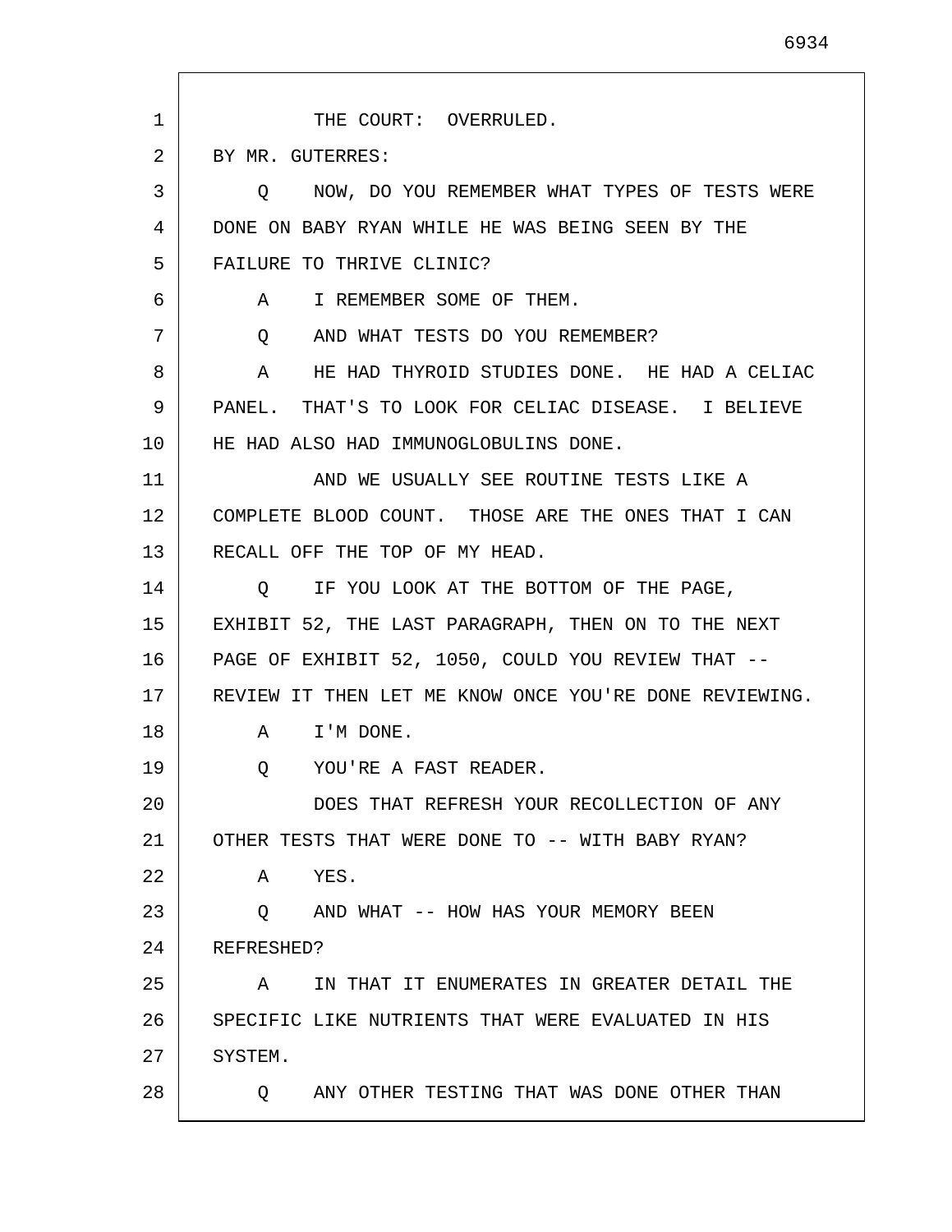1 2 3 4 5 6 7 8 9 10 11 12 13 14 15 16 17 18 19 20 21 22 23 24 25 26 27 28 WHAT YOU'VE ALREADY MENTIONED? A THOSE WERE BLOOD LABORATORY STUDIES THAT WERE DONE. Q AND DO YOU TAKE ISSUE WITH ANYTHING THAT DR. EGGE PUT FORTH IN THIS LETTER TO THE DEPARTMENT OF CHILDREN AND FAMILY SERVICES AS OF THE DATE OF -- THAT THE LETTER BEARS, JUNE 11, 2010? MR. PRAGER: OBJECTION: VAGUE, CALLS FOR SPECULATION. THE COURT: OVERRULED. THE WITNESS: NO. I DON'T TAKE ANY OBJECTION TO ANYTHING SHE'S WRITTEN IN THAT LETTER. MR. GUTERRES: THANK YOU, DOCTOR. I THINK I'M DONE. CROSS-EXAMINATION BY MR. PRAGER: Q DOCTOR, WE MET BEFORE. DIDN'T WE? A YES. Q WE MET AT YOUR DEPOSITION. DIDN'T WE? A I THINK SO. Q IN FACT, YOU HAD TWO DEPOSITIONS THAT DAY, DIDN'T YOU? A YOU MEAN MORNING AND AFTERNOON? Q YES. A YEAH. Q YOU TESTIFIED ABOUT YOUR PERSONAL KNOWLEDGE AT THE CLINIC WITH BABY RYAN. CORRECT?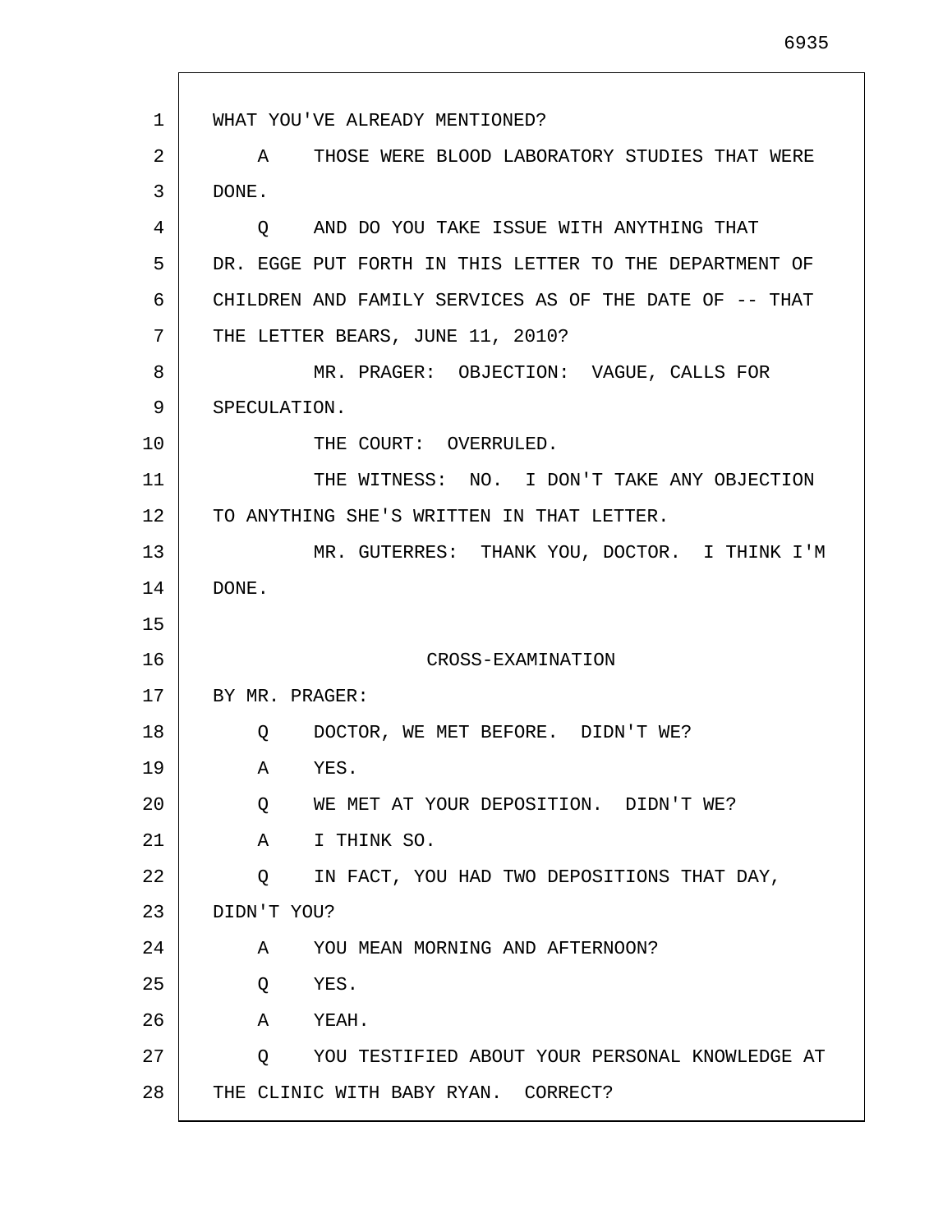1 2 3 4 5 6 7 8 9 10 11 12 13 14 15 16 17 18 19 20 21 22 23 24 25 26 27 28 A YES. Q AND YOU TESTIFIED ABOUT YOUR RESPONSIBILITY AS THE DIRECTOR OF THE FAILURE TO THRIVE CLINIC FOR UCLA. CORRECT? A HARBOR, YES. Q THANK YOU. HARBOR-UCLA. AND REFRESH US, I'M SORRY, TELL US WHO PAYS FOR THE HARBOR-UCLA'S OPERATION? MR. GUTERRES: OBJECTION: RELEVANCE. OUTSIDE THE SCOPE. THE COURT: ALL RIGHT. I HAVE TO SEE COUNSEL. (THE FOLLOWING PROCEEDINGS WERE HELD AT THE SIDEBAR OUTSIDE THE PRESENCE OF THE JURY) THE COURT: WE'RE AT SIDEBAR. I'M ASSUMING YOU'RE ASKING THIS QUESTION TO ESTABLISH A CONDITION NECESSARY TO BE ABLE TO PROVE CERTAIN OF THE CLAIMS? MR. PRAGER: I THINK IT'S BASIS, YOUR HONOR, BECAUSE SHE'S EMPLOYED BY THE DEFENDANT COUNTY. OR IT OPERATES THE -- THE COUNTY OPERATES THE HOSPITAL. THE COURT: OH. ALL RIGHT. MR. PRAGER: AND YOUR HONOR, I'M NOT GOING TO ASK HOW MUCH SHE EARNS -- THE COURT: OKAY. I UNDERSTAND. YOU JUST WANT TO ESTABLISH THAT THE CLINIC IS FUNDED BY THE COUNTY? MR. PRAGER: YES, YOUR HONOR. AND THAT SHE RECEIVES A SALARY FROM THE COUNTY AS WELL.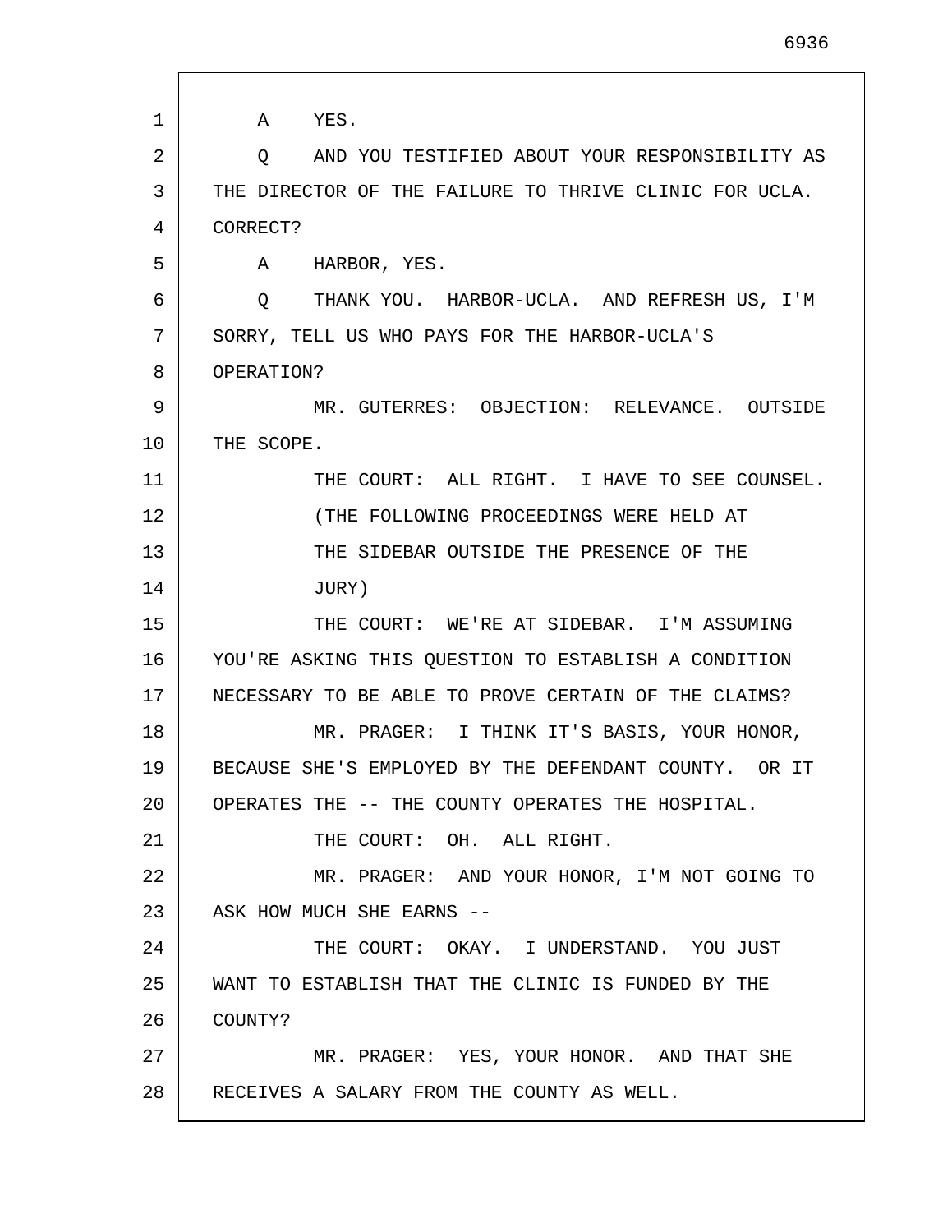1 2 3 4 5 6 7 8 9 10 11 12 13 14 15 16 17 18 19 20 21 22 23 24 25 26 27 28 THE COURT: ALL RIGHT. OBJECTION'S OVERRULED. IF THAT'S -- ALL YOU -- WHY DON'T YOU JUST ASK THE QUESTION. WHEN YOU'RE CROSS-EXAMINING, YOU CAN ASK A LEADING QUESTION, SO WHAT IS IT YOU'RE ASKING HER TO RESPOND TO? BECAUSE FRANKLY, I HAD NO IDEA WHAT YOU WERE ASKING WHEN YOU WERE ASKING THAT QUESTION. I SUSPECT SHE MIGHT HAVE THE SAME PROBLEM. SO WHY DON'T YOU JUST ASK, WERE YOU AN EMPLOYEE OF THE COUNTY AT THAT TIME, AND WAS THE FAILURE TO THRIVE CLINIC FUNDED BY THE COUNTY. MR. PRAGER: VERY GOOD, YOUR HONOR. (THE FOLLOWING PROCEEDINGS WERE HELD IN OPEN COURT IN THE PRESENCE OF THE JURY) BY MR. PRAGER: Q DOCTOR, THE FAILURE TO THRIVE CLINIC IS PAID IN PART BY THE COUNTY OF LOS ANGELES. CORRECT? A DO YOU MEAN THE SALARIES OF THE PEOPLE WHO WORK THERE? Q LET ME WITHDRAW THAT AND REPHRASE THE QUESTION. THANK YOU. IT'S TRUE THAT THE COUNTY OF LOS ANGELES PROVIDES FINANCIAL SUPPORT TO THE HARBOR-UCLA FAILURE TO THRIVE CLINIC. CORRECT? A NOT THE WAY YOU STATE IT. IT PAYS SALARIES OF PEOPLE WHO WORK THIS THE CLINIC, SOME OF THE PEOPLE. AND THE BUILDING IS A COUNTY BUILDING. BUT WE DON'T GET MONEY FROM THE COUNTY THAT'S DESIGNATED FOR FAILURE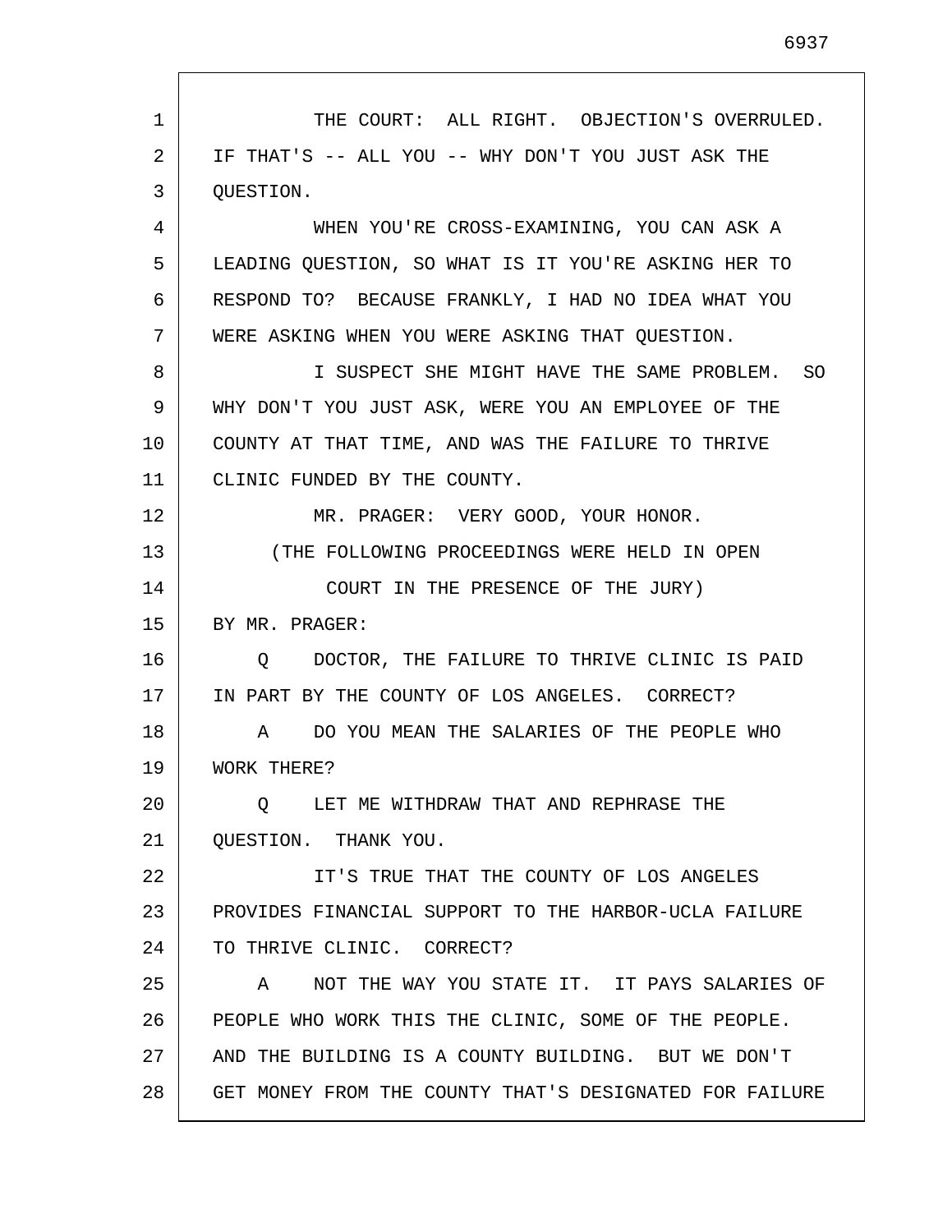1 2 3 4 5 6 7 8 9 10 11 12 13 14 15 16 17 18 19 20 21 22 23 24 25 26 27 28 TO THRIVE -- MR. PRAGER: MOVE TO STRIKE, YOUR HONOR. SORRY. MOVE TO STRIKE AS NONRESPONSIVE, YOUR HONOR. THE COURT: THE MOTION IS STRIKE -- THE UNDERLYING OBJECTION IS OVERRULED. AND THE MOTION TO STRIKE IS DENIED. AND PLEASE DON'T INTERRUPT THE WITNESS WHEN -- THEY HAVE TO BE ABLE TO GIVE THEIR ANSWER. BUT JUST GO AHEAD. MR. PRAGER: THANK YOU, YOUR HONOR. I THOUGHT SHE WAS FINISHED. I APOLOGIZE. BY MR. PRAGER: Q DOCTOR, DO YOU RECEIVE A SALARY FROM THE COUNTY OF LOS ANGELES? A I DO. Q OKAY. AND APPROXIMATELY AT THIS TIME -- WELL, STRIKE THAT. IN 2009, HOW MANY STAFF PERSONS, TO YOUR KNOWLEDGE, RECEIVED A SALARY FROM THE COUNTY OF UCLA -- I'M SORRY -- COUNTY OF UCLA -- I'M SORRY -- COUNTY OF LOS ANGELES? MR. GUTERRES: OBJECTION: OVERBROAD. MR. PRAGER: I'LL WITHDRAW THAT AND RESTATE IT. BY MR. PRAGER: Q SO, IN 2009, TO YOUR KNOWLEDGE, HOW MANY EMPLOYEES RECEIVED A SALARY FROM THE COUNTY OF LOS ANGELES?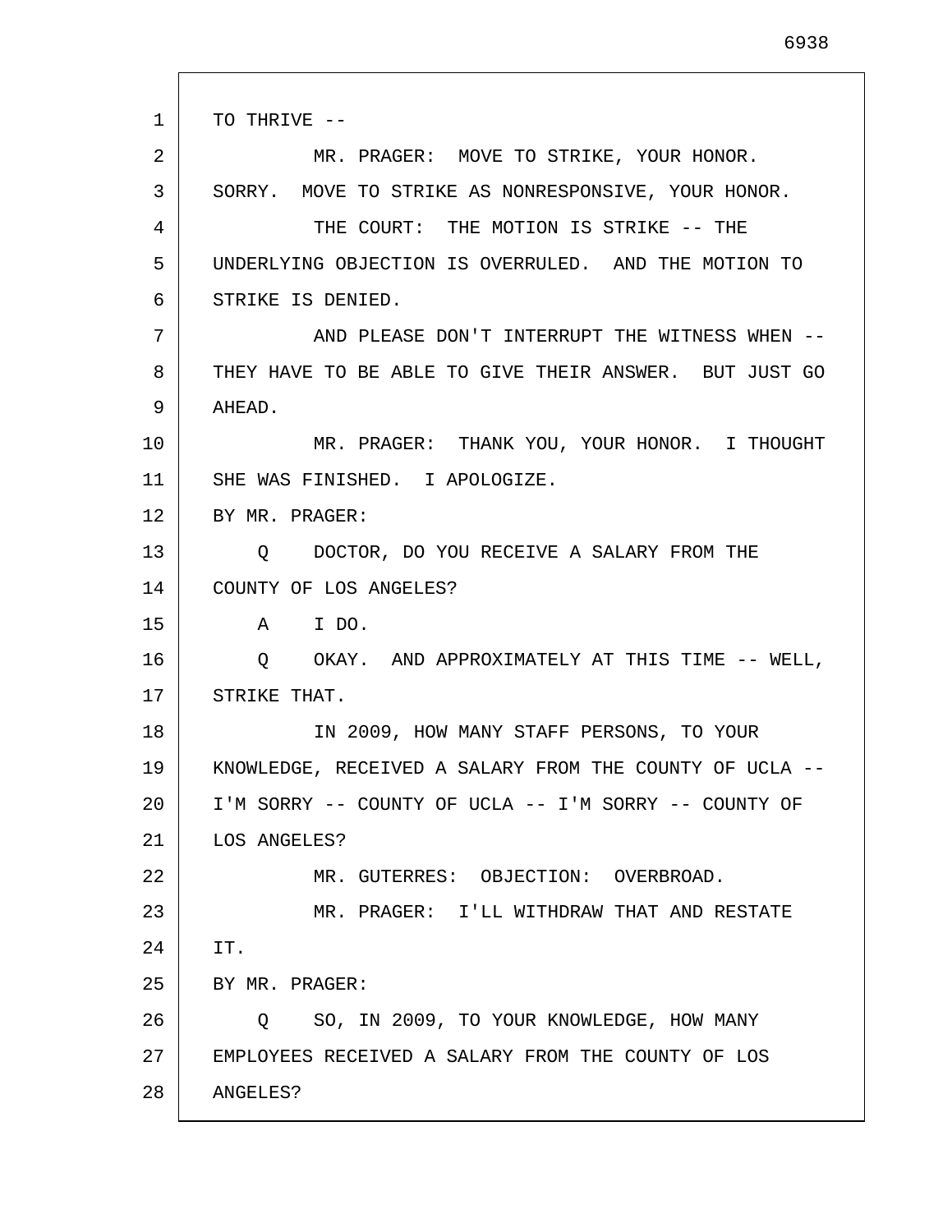1 2 3 4 5 6 7 8 9 10 11 12 13 14 15 16 17 18 19 20 21 22 23 24 25 26 27 28 MR. GUTERRES: OBJECTION: OVERBROAD AND VAGUE AND RELEVANCE. THE COURT: IN THE FAILURE TO THRIVE CLINIC? MR. PRAGER: YES. THE COURT: ALL RIGHT. SO LIMITED, THE OBJECTION IS OVERRULED. HE WANTS TO KNOW THE COUNTY IN THE FAILURE TO THRIVE CLINIC -- THE WITNESS: I THOUGHT YOU MEANT THE WHOLE COUNTY. SO OUR FAILURE TO THRIVE TEAM -- DO YOU MEAN THE NURSES IN THE CLINIC TOO? BY MR. PRAGER: Q EVERYBODY WHO GETS A PAYCHECK FROM THE COUNTY OF LOS ANGELES, TO YOUR KNOWLEDGE, AND JUST A NUMBER, IF YOU CAN ESTIMATE IT FOR US? A IN THE FAILURE TO THRIVE CLINIC? Q YES, MA'AM. A OKAY. SO IF THEY'RE RESIDENTS IN THE CLINIC, SO LET'S SAY 1 TO 2 RESIDENTS, MYSELF AND THE RESIDENTS. DR. EGGE'S SALARY AT THAT TIME WAS NOT FROM THE COUNTY, AND OUR CASE MANAGER IS NOT FROM THE COUNTY, AND OUR NUTRITIONIST IS NOT FROM THE COUNTY. Q DOCTOR, TO BE CLEAR, IN 2009 YOU WERE AN EMPLOYEE OF THE COUNTY. IS THAT CORRECT? A YES. Q AND YOU UNDERSTAND THE COUNTY IS A PARTY IN THIS CASE. CORRECT? A I UNDERSTAND THE DEPARTMENT OF --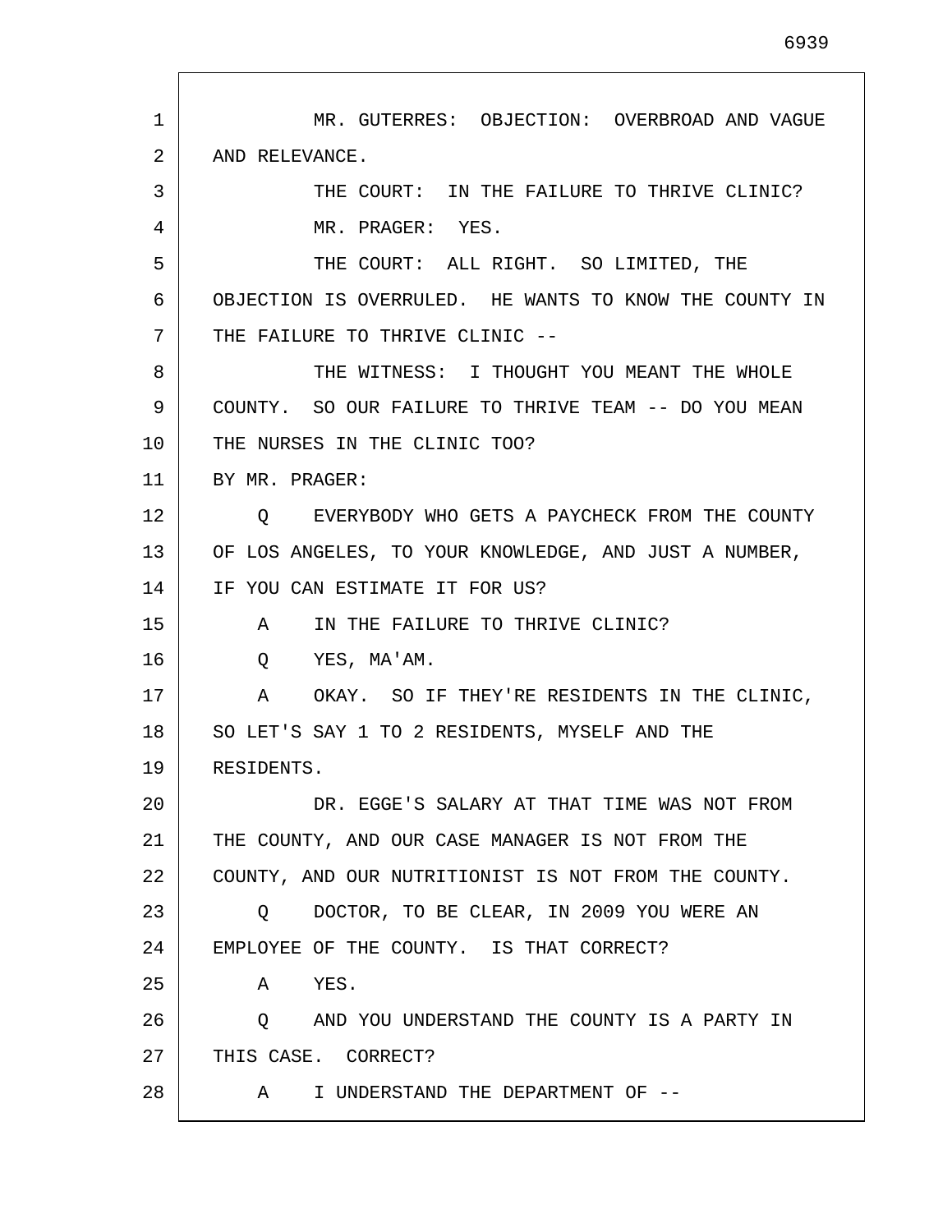| $\mathbf{1}$ | THE COURT: THAT'S NOT FOR HER TO ANSWER.             |
|--------------|------------------------------------------------------|
| 2            | BY MR. PRAGER:                                       |
| 3            | OKAY. DOCTOR, NOW, IN -- DO YOU RECALL WHEN<br>Q     |
| 4            | YOU FIRST ACTUALLY SAW BABY RYAN?                    |
| 5            | A IDO.                                               |
| 6            | Q WHAT WAS THE DATE?                                 |
| 7            | A THAT I CAN ONLY RECALL FROM IT HAVING BEEN         |
| 8            | STATED, BUT I THINK IT WAS NOVEMBER OF 2009.         |
| 9            | STATED BY WHOM?<br>Q                                 |
| 10           | A IN THE RECORDS.                                    |
| 11           | Q OKAY. DO YOU HAVE AN INDEPENDENT                   |
| 12           | RECOLLECTION, AS YOU SIT HERE NOW, OF WHEN YOU FIRST |
| 13           | ENCOUNTERED BABY RYAN?                               |
| 14           | A I CAN REMEMBER THE DAY, AND I CAN REMEMBER THE     |
| 15           | CLINIC, AND I CAN REMEMBER HIS MOM.                  |
| 16           | NOW, WHEN YOU EVALUATED BABY RYAN, YOU WERE<br>O     |
| 17           | EVALUATING FOR A NUMBER OF VARIOUS MEDICAL           |
| 18           | POSSIBILITIES FOR THE CHILD'S FAILURE TO THRIVE.     |
| 19           | CORRECT?                                             |
| 20           | Α<br>YES.                                            |
| 21           | AS PART OF YOUR ASSESSMENT OF THE CHILD, DID<br>Q    |
| 22           | YOU ALSO ASSESS HIS MOTHER?                          |
| 23           | ONLY IN A LIMITED CONTEXT.<br>A                      |
| 24           | WOULD THAT LIMITED CONTEXT BE THE PRESENCE OR<br>Q   |
| 25           | ABSENCE OF MUNCHAUSEN SYNDROME BY PROXY?             |
| 26           | THAT'S A TOTALLY UNRELATED ISSUE.<br>A               |
| 27           | RIGHT. IT'S TRUE, MA'AM, THAT MS. DUVAL'S<br>$\circ$ |
| 28           | SITUATION HAS NO BEARING TO MUNCHAUSEN SYNDROME BY   |

 $\mathsf{I}$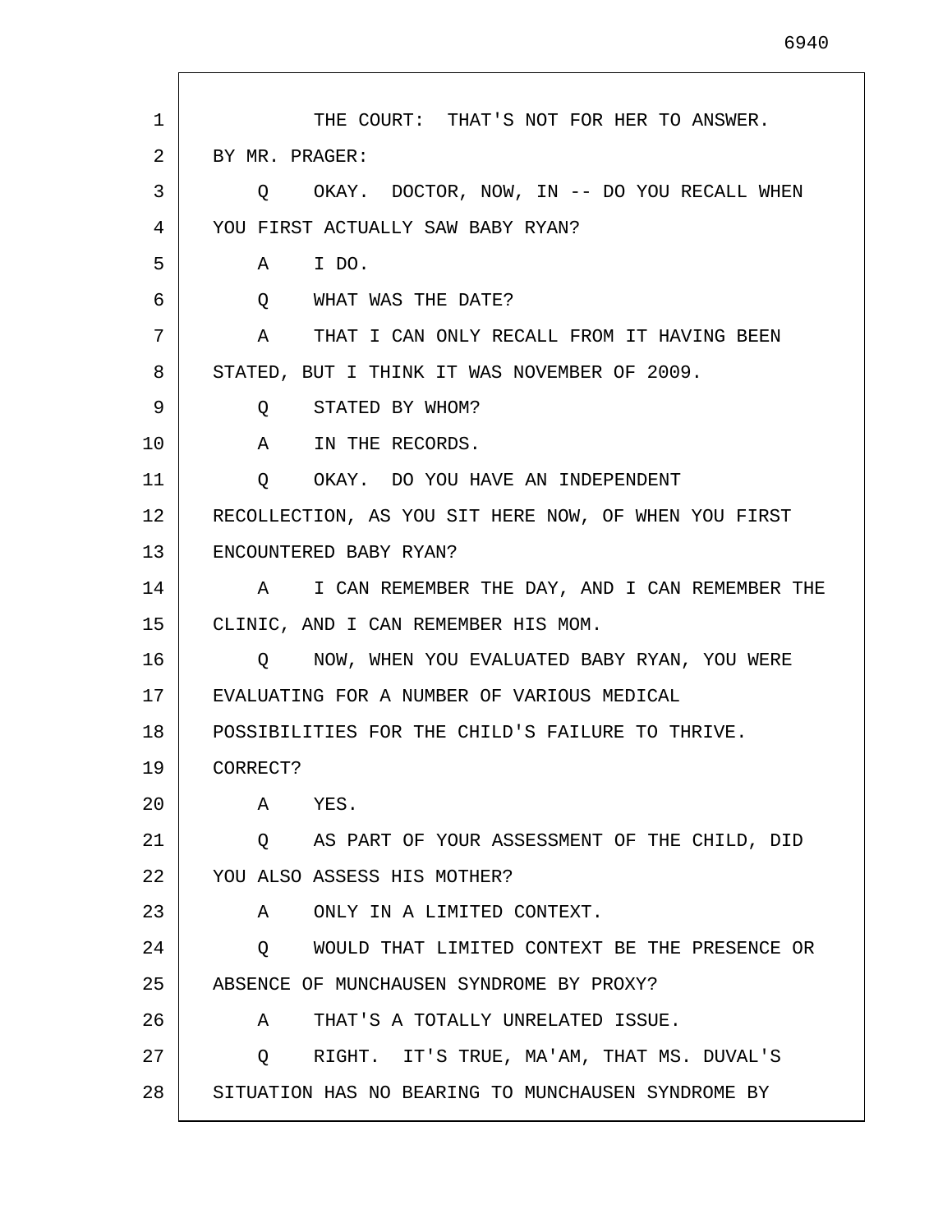1 2 3 4 5 6 7 8 9 10 11 12 13 14 15 16 17 18 19 20 21 22 23 24 25 26 27 28 PROXY AS PART OF THIS CASE. CORRECT? MR. GUTERRES: OBJECTION, YOUR HONOR. OUTSIDE THE SCOPE. THE COURT: SUSTAINED. BY MR. PRAGER: Q DID YOU EVER CONSIDER THE PRESENTATION OF MS. DUVAL IN THE CLINIC WITH HER SON BABY RYAN AS PRESENTING WITH A MUNCHAUSEN SYNDROME BY PROXY SITUATION? MR. GUTERRES: OBJECTION, YOUR HONOR. OUTSIDE THE SCOPE. THE COURT: OVERRULED. THE WITNESS: NO. BY MR. PRAGER: Q AND IT'S TRUE THAT IN YOUR PRACTICE, YOU'VE ESTIMATED THAT YOU'VE EVALUATED -- YOUR PATIENTS ARE MINORS. CORRECT? A I'M SORRY. I COULDN'T HEAR. Q YOUR CLIENTS OR PATIENTS ARE MINORS, MOST OF THE TIME. CORRECT? A YES. Q SO WHEN YOU EVALUATE ONE OF YOUR PATIENTS, YOU ALSO ARE INTERACTING WITH THEIR FAMILY. CORRECT? A INTERACTING WITH THEM, CORRECT. Q AND YOU YOU'VE INTERACTED WITH OVER 150,000 FAMILIES DURING YOUR PRACTICE. ISN'T THAT CORRECT? MR. GUTERRES: OBJECTION: RELEVANCE. THE COURT: OVERRULED.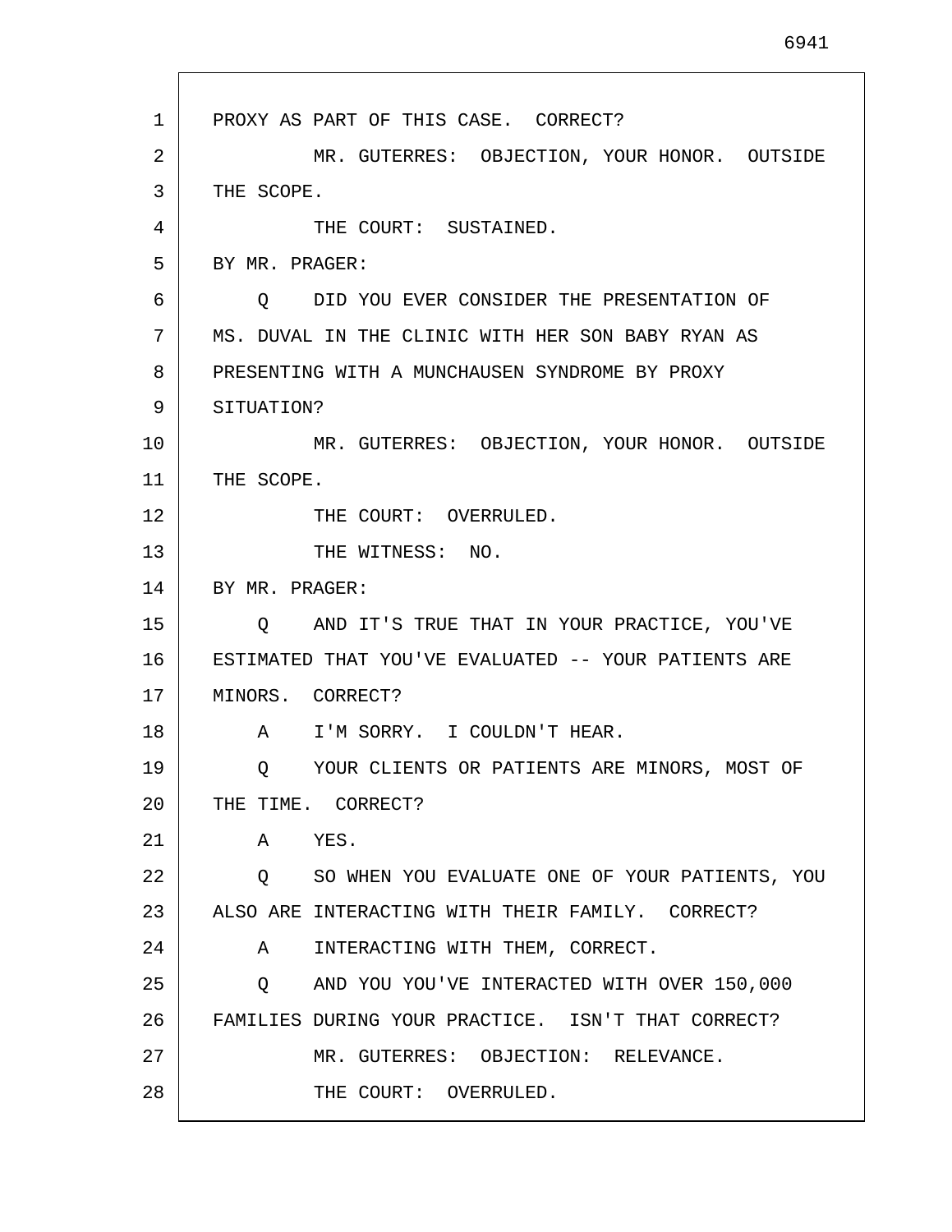1 2 3 4 5 6 7 8 9 10 11 12 13 14 15 16 17 18 19 20 21 22 23 24 25 26 27 28 THE WITNESS: AT LEAST THAT MANY. BY MR. PRAGER: Q AND WHEN YOU TOOK YOUR DEPOSITION, IT WAS YOUR BELIEF THAT YOU'D ONLY SEEN APPROXIMATELY TWO CASES OF MUNCHAUSEN BY PROXY. IS THAT CORRECT? A IT IS. MR. GUTERRES: OBJECTION: RELEVANCE. THE COURT: SUSTAINED. BY MR. PRAGER: Q NOW, WHEN YOU FIRST MET BABY RYAN, IT'S TRUE THAT YOUR PRINCIPAL CONCERN WAS BABY RYAN'S SAFETY AND WELL-BEING. CORRECT? A I'M SORRY? I MISSED A LITTLE BIT OF WHAT YOU SAID. Q WHEN YOU FIRST MET BABY RYAN, YOUR PRINCIPAL CONCERN WAS BABY RYAN'S SAFETY AND WELL-BEING. CORRECT? A SAFETY, THAT'S WHAT I MISSED. YES. Q OKAY. SO WHEN YOU EVALUATED BABY RYAN AT THE FIRST VISIT, YOU WERE LOOKING TO ENSURE THAT HE WAS SAFE. CORRECT? A ACTUALLY, I MADE THE ASSUMPTION THE CHILD WAS SAFE, AND WAS LOOKING TO SEE WHAT COULD ACCOUNT -- THE FINDINGS THAT HE'S BEING SEEN FOR. Q WELL, IT'S TRUE THAT SOME CHILDREN COME TO YOUR CLINIC AND THEY'RE SO ILL THAT YOU BECOME CONCERNED, THEY SHALL NOT LEAVE YOUR CLINIC. CORRECT? MR. GUTERRES: OBJECTION: RELEVANCE, OUTSIDE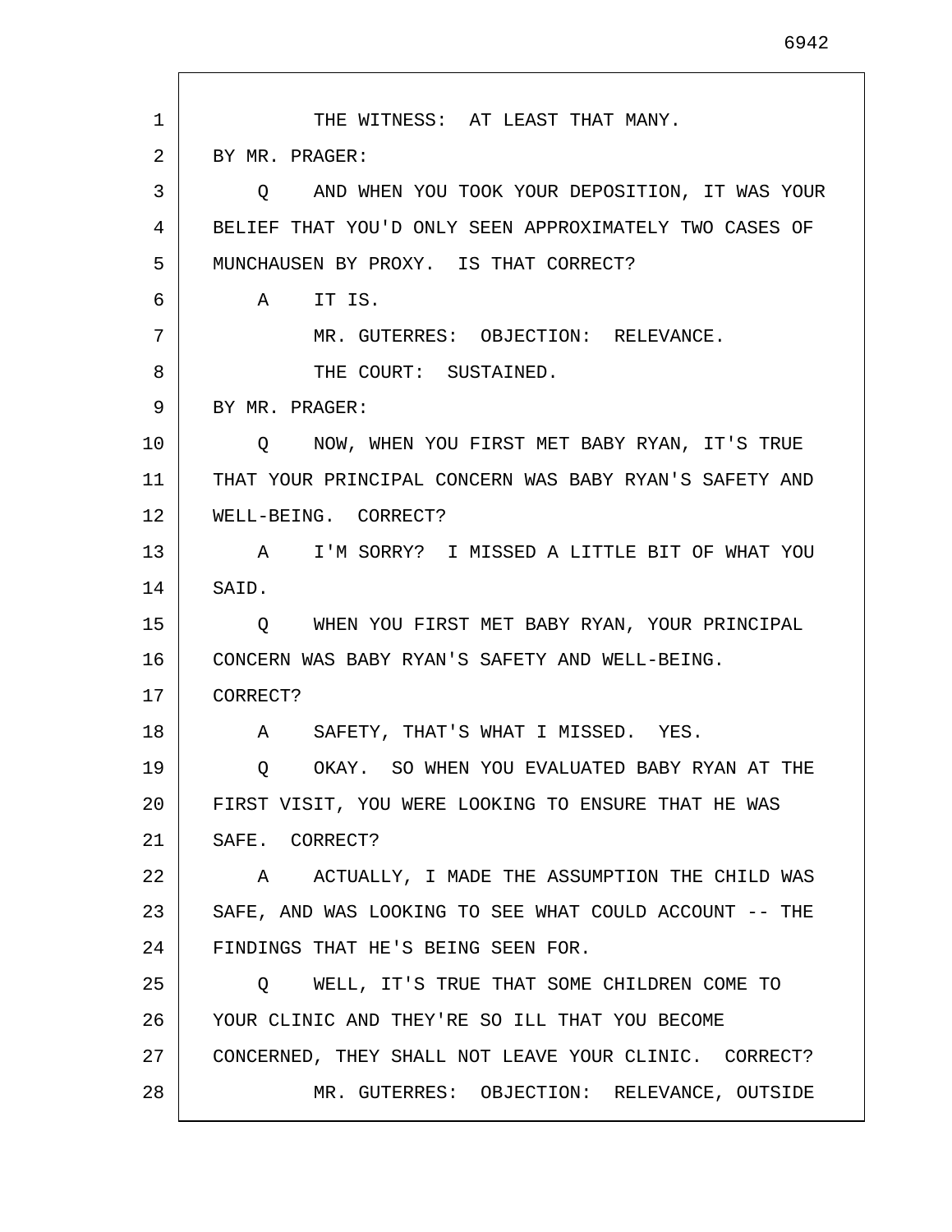| $\mathbf{1}$ | THE SCOPE.                                               |
|--------------|----------------------------------------------------------|
| 2            | THE COURT: OVERRULED.                                    |
| 3            | THE WITNESS: YES, THERE'S SOME CHILDREN WHO              |
| 4            | ARE SO SICK THAT THEY CAN'T LEAVE THE CLINIC.            |
| 5            | BY MR. PRAGER:                                           |
| 6            | Q IT'S TRUE THAT FOR BABY RYAN, YOU NEVER FEARED         |
| 7            | FOR THE IMMINENT WELL-BEING OF HIM DURING YOUR FIRST     |
| 8            | VISIT. CORRECT?                                          |
| 9            | A THAT'S CORRECT.                                        |
| 10           | AND IT'S TRUE THAT DURING YOUR FIRST<br>$\circ$          |
| 11           | EVALUATION OF BABY RYAN, YOU NEVER FEARED THAT HE WOULD  |
| 12           | DIE WITHIN 24 HOURS. IS THAT CORRECT?                    |
| 13           | THAT IS CORRECT.<br>A                                    |
| 14           | AND IT'S TRUE THAT THERE WAS NO MEDICAL<br>$\circ$       |
| 15           | EVIDENCE TO SUPPORT CONCERN THAT BABY RYAN WOULD SUFFER  |
| 16           | DEATH WITHIN THE NEXT 24 HOURS. IS THAT CORRECT?         |
| 17           | THAT IS CORRECT.<br>$\mathbf{A}$                         |
| 18           | AND THERE WAS NO EVIDENCE -- STRIKE THAT.<br>O           |
| 19           | THERE WAS NO MEDICAL EVIDENCE TO SUGGEST THAT            |
| 20           | BABY RYAN WAS GOING TO SUFFER IMMINENT HARM IF HE WERE   |
| 21           | ALLOWED TO LEAVE YOUR CLINIC IN THE NEXT 24 HOURS.       |
| 22           | CORRECT?                                                 |
| 23           | MR. GUTERRES: OBJECTION: SPECULATION,                    |
| 24           | FOUNDATION.                                              |
| 25           | THE COURT: OVERRULED.                                    |
| 26           | THE WITNESS: THAT'S CORRECT.                             |
| 27           | BY MR. PRAGER:                                           |
| 28           | IT'S TRUE THAT AT THE TIME YOU SAW BABY RYAN,<br>$\circ$ |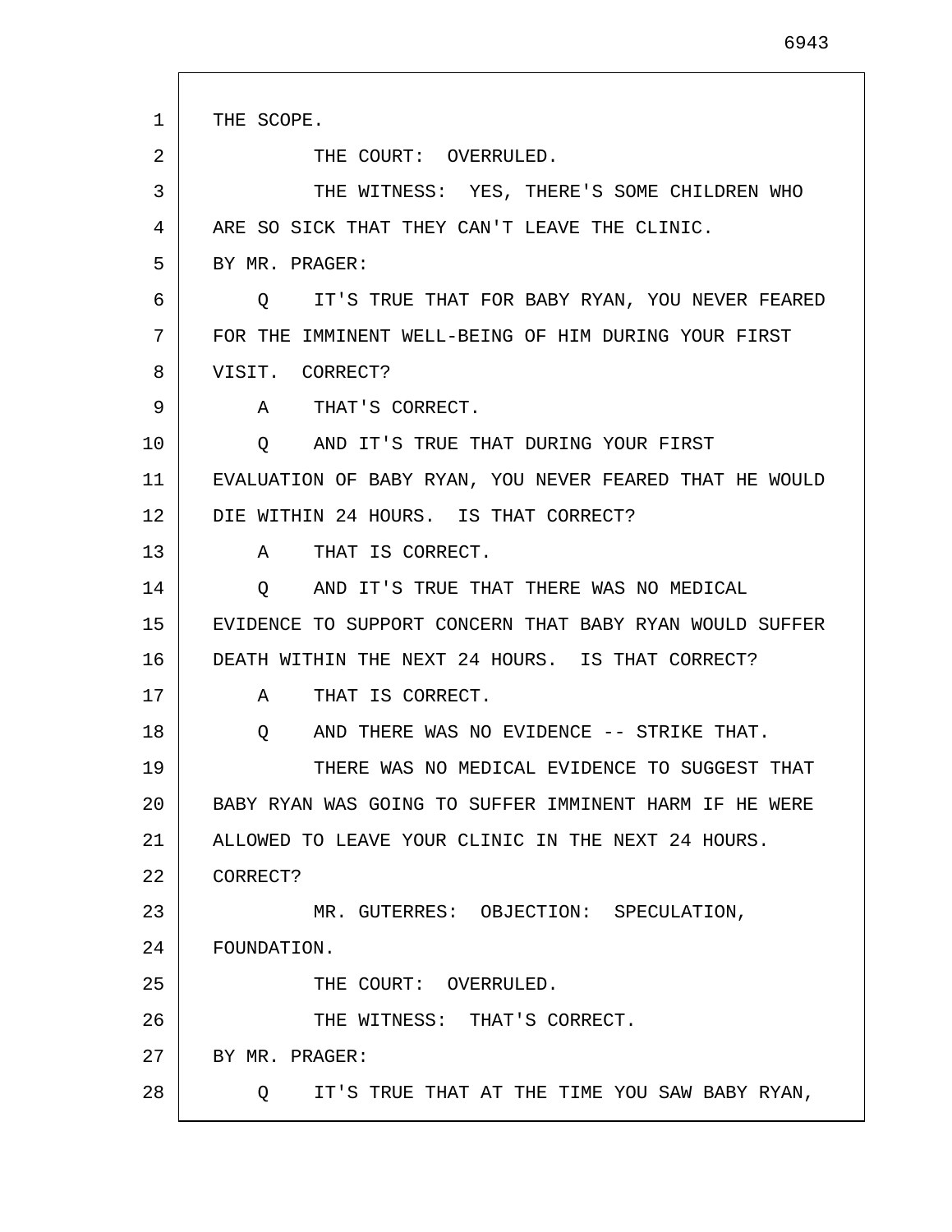| 1  | HE WAS NOT MALNOURISHED. IS THAT CORRECT?             |
|----|-------------------------------------------------------|
| 2  | THAT'S NOT CORRECT.<br>$\mathbf{A}$                   |
| 3  | OKAY. AND IT'S TRUE THAT YOU ALLOWED HIM TO<br>Q      |
| 4  | LEAVE THE CLINIC THE DAY THAT YOU FIRST ENCOUNTERED   |
| 5  | HIM?                                                  |
| 6  | A THAT'S CORRECT.                                     |
| 7  | NOW, YOU'VE TALKED ABOUT BABY RYAN'S FAILURE<br>Q     |
| 8  | TO THRIVE CONDITION. DO YOU RECALL THAT?              |
| 9  | YES.<br>A                                             |
| 10 | AND YOU TALKED ABOUT THE CHANGE IN TERMS AS IT<br>Q   |
| 11 | EVOLVED OVER THE YEARS. CORRECT?                      |
| 12 | A YES.                                                |
| 13 | O NOW, ISN'T IT TRUE THAT WHEN BABY RYAN WAS          |
| 14 | FIRST DIAGNOSED BY YOU, THERE WAS A FAILURE TO THRIVE |
| 15 | CONDITION, IN PARENTHESIS, ENVIRONMENTAL, CLOSED      |
| 16 | PARENTHESIS?                                          |
| 17 | A YES.                                                |
| 18 | AND THE FAILURE TO THRIVE WAS IN FACT A<br>$\circ$    |
| 19 | MULTIFACTORIAL FAILURE TO THRIVE. CORRECT?            |
| 20 | CORRECT.<br>Α                                         |
| 21 | Q THE FACTORS THAT YOU HAD TO CONSIDER AS PART        |
| 22 | OF THE BABY RYAN'S PRESENTATION INCLUDED ORAL         |
| 23 | AVERSIONS. CORRECT?                                   |
| 24 | YES.<br>$\mathbf{A}$                                  |
| 25 | MR. GUTERRES: OBJECTION: VAGUE AS TO TIME.            |
| 26 | THE COURT: OVERRULED. YOU'RE STILL TALKING            |
| 27 | ABOUT THE FIRST VISIT?                                |
| 28 | MR. PRAGER: YEAH. I SAID AT PRESENTATION.             |

Г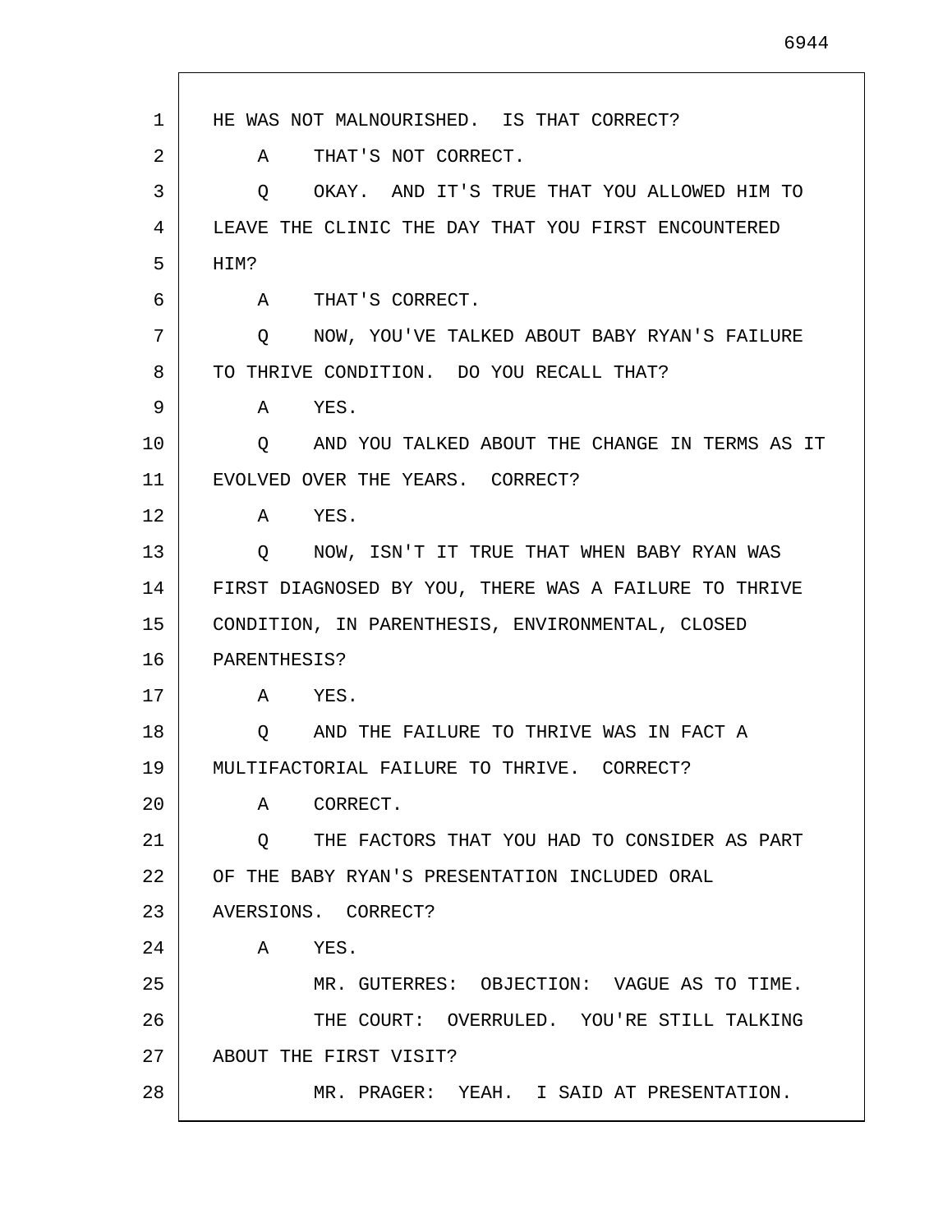1 2 3 4 5 6 7 8 9 10 11 12 13 14 15 16 17 18 19 20 21 22 23 24 25 26 27 28 THE WITNESS: I BELIEVE SO. BY MR. PRAGER: Q WHAT IS AN ORAL AVERSION? A ORAL AVERSION IS WHEN A CHILD USUALLY DOES NOT LIKE ANY TEXTURE THAT COMES INTO THEIR MOUTH. THEY'LL TAKE A BOTTLE OR NURSE, BUT OTHERWISE IF THERE'S ANY FOOD, THEY'LL TEND TO PUSH THE FOOD OUT AND NOT WANT TO TAKE ANYTHING, AS I SAY, THAT HAS TEXTURE OR SOLID, OR ANYTHING OTHER THAN THE BREAST OR A BOTTLE. Q IS IT TRUE THAT ORAL AVERSION MAY ALSO IMPLICATE BREASTFEEDING AS WELL? MR. GUTERRES: VAGUE AND AMBIGUOUS, OBJECTION. THE COURT: OVERRULED. THE WITNESS: I'M NOT SURE I UNDERSTAND THE QUESTION. THE COURT: SUSTAINED. BY MR. PRAGER: Q IF A CHILD HAS AN ORAL AVERSION, COULD THE ORAL AVERSION IMPACT THAT CHILD'S ABILITY TO BREASTFEED? A THAT WOULD BE DISTINCTLY UNUSUAL, AND -- BECAUSE THAT'S WHAT CHILDREN WITH ORAL AVERSIONS USUALLY DO. IT'S OKAY UNTIL THERE'S A NEED TO INTRODUCE OTHER FOODS. SO THAT'S -- THE TYPICAL HISTORY OF AN ORAL AVERSION. IF IT HAD STARTED FROM BIRTH, IT WOULD HAVE BEEN DEFINITE EFFECTS NOTED EARLY ON IF YOU'RE NOT ABLE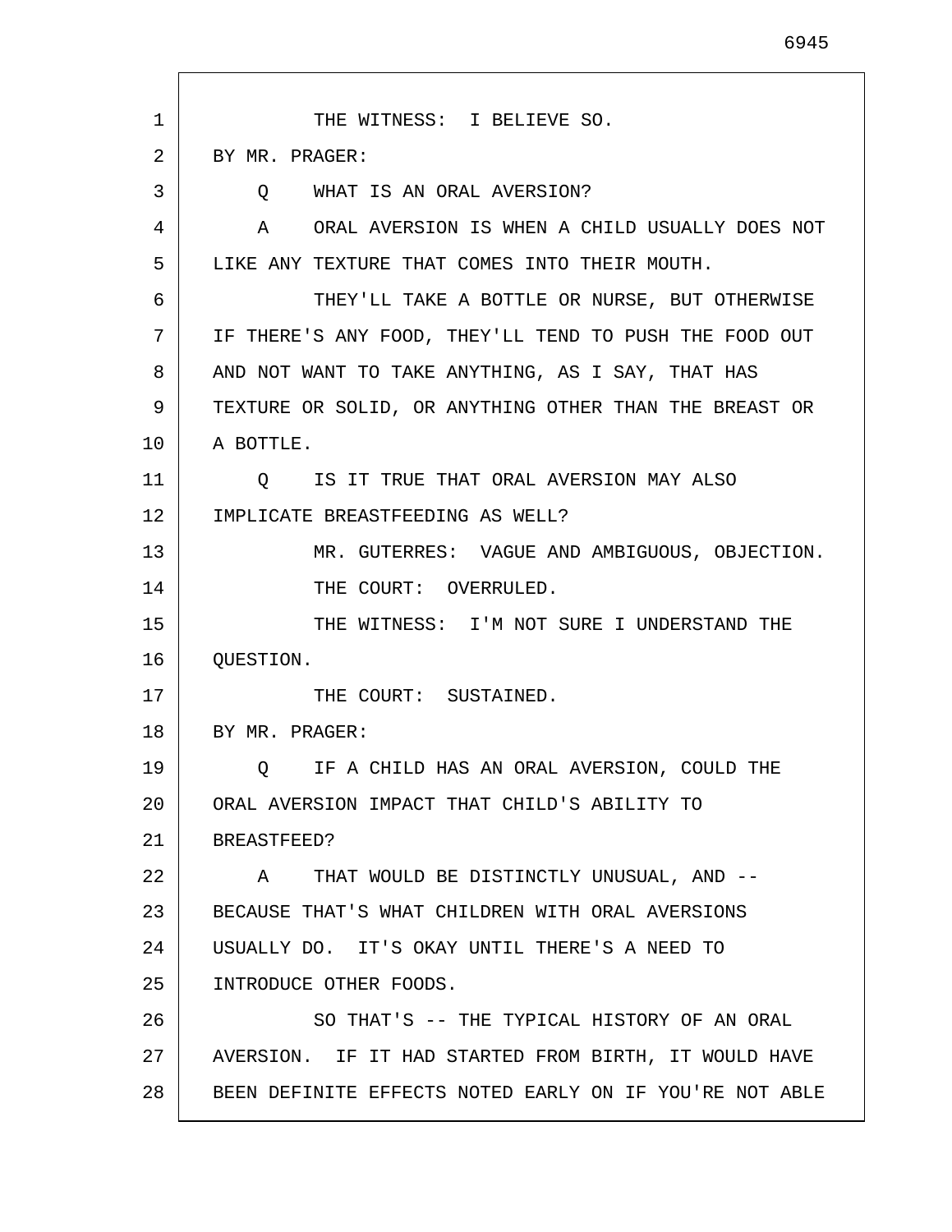1 2 3 4 5 6 7 8 9 10 11 12 13 14 15 16 17 18 19 20 21 22 23 24 25 26 27 28 TO NURSE. Q SUCH AS REQUIRING A SYRINGE TO FEED A BABY SHORTLY AFTER BIRTH. CORRECT? MR. GUTERRES: OBJECTION: SPECULATION, NO FOUNDATION. INCOMPLETE HYPOTHETICAL. THE COURT: OVERRULED. DO YOU UNDERSTAND WHAT HE'S ASKING? THE WITNESS: HE'S ASKING ME, IF SOMEONE COULDN'T NURSE, WOULD YOU FEED THEM WITH A SYRINGE. MR. PRAGER: I'LL REPHRASE. THE COURT: LET HIM REPHRASE THE QUESTION. BY MR. PRAGER: Q DOCTOR, IT'S TRUE THAT PARENTS ARE ENCOURAGED TO OFFER BREAST MILK THROUGH A SMALL PLASTIC CATHETER AT THE END OF A SYRINGE IN THEIR MOUTH. ISN'T THAT TRUE? A I'M NOT FAMILIAR WITH DOING THAT. Q OKAY. HAVE YOU EVER HEARD THE TERM, "SLOW FEEDER"? A YES. Q WHAT DOES SLOW FEEDER MEAN? A THAT SOMEBODY IS SLOW WHEN THEY EAT. Q AND WHAT'S THE SIGNIFICANCE OF BEING A SLOW FEEDER IN RELATION TO FAILURE TO THRIVE PATIENTS? A MOM NEEDS TO HAVE A LOT OF PATIENCE TO GET THE FOOD IN. Q AND THAT MEANS BABY HAS TO BE GIVEN A LOT OF EFFORT TO GET THE FOOD IN TOO. CORRECT?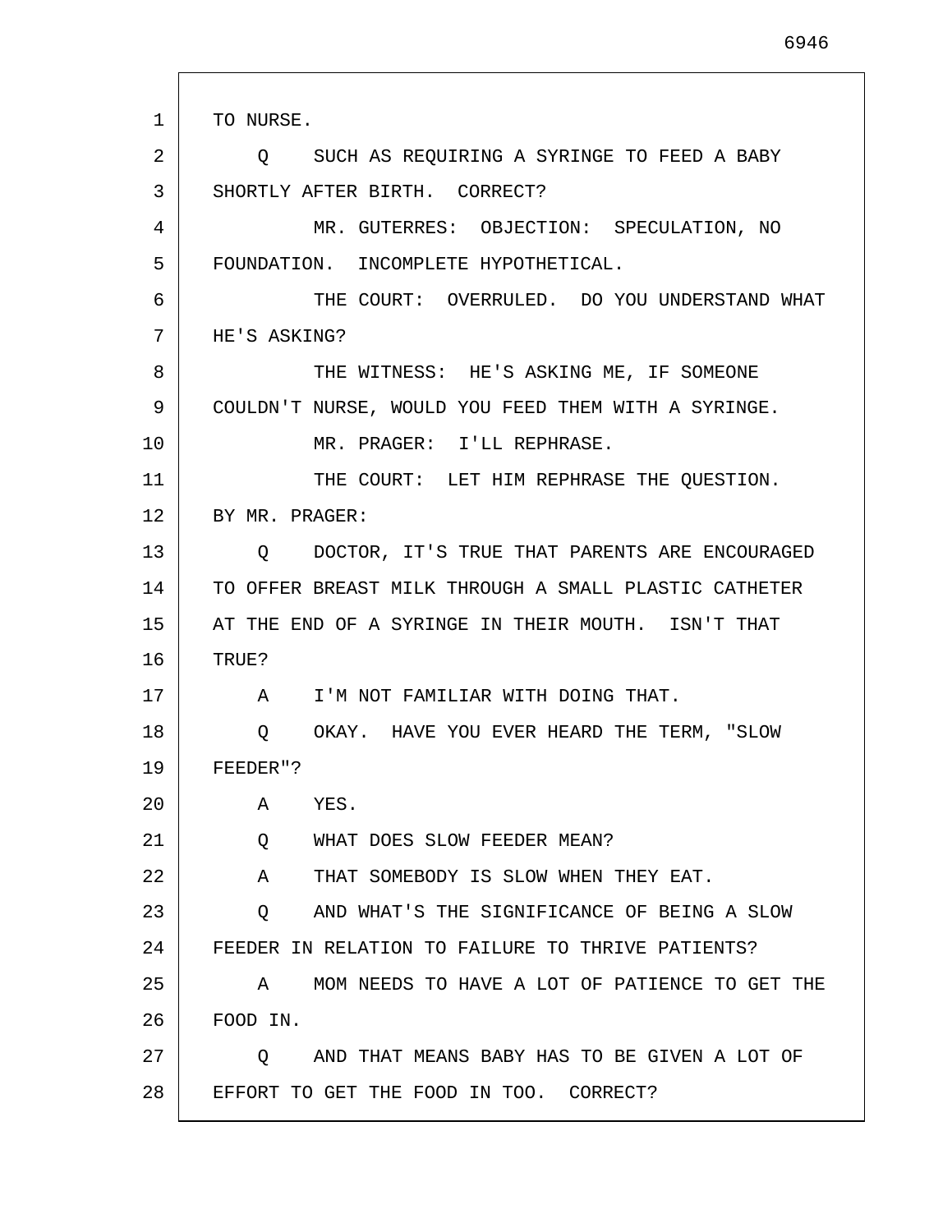| 1  | NO. A SLOW FEEDER IS A SLOW FEEDER. A BABY<br>A         |
|----|---------------------------------------------------------|
| 2  | WHO HAS OTHER DIFFICULTIES THAT INVOLVE EFFORT. YOU     |
| 3  | TALK ABOUT A BABY WHO HAD NOT JUST SLOWNESS, BUT UNABLE |
| 4  | TO LATCH ON, WEAK SUCK, POOR SWALLOW, DISCOORDINATED    |
| 5  | SWALLOW.                                                |
| 6  | THERE WOULD BE OTHER TERMS THAT WE USE. SO              |
| 7  | SLOW FEEDER JUST MEANS BABY'S SLOW.                     |
| 8  | AND FOR THE FAILURE TO LATCH ON, YOU JUST<br>$\circ$    |
| 9  | MENTIONED, WOULD YOUR RECOURSE TO BE RECOMMEND A        |
| 10 | LACTATION CONSULTANT?                                   |
| 11 | A YES.                                                  |
| 12 | DO YOU KNOW IF MS. DUVAL DID, IN FACT, HIRE A<br>O.     |
| 13 | LACTATION CONSULTANT?                                   |
| 14 | I'M NOT SURE.<br>A                                      |
| 15 | YOU DON'T KNOW?<br>Q                                    |
| 16 | I DON'T KNOW.<br>A                                      |
| 17 | AND TODAY, WHEN YOU ARRIVED TO COURT, DID YOU<br>Q      |
| 18 | MEET MR. GUTERRES?                                      |
| 19 | Α<br>YES.                                               |
| 20 | DID YOU BOTH SIT OUT IN THE HALLWAY?<br>Q               |
| 21 | YES.<br>Α                                               |
| 22 | DID YOU BOTH REVIEW DOCUMENTS TOGETHER?<br>Q            |
| 23 | NO.<br>Α                                                |
| 24 | AND HOW LONG WAS THAT MEETING TODAY BEFORE YOU<br>Q     |
| 25 | TESTIFIED?                                              |
| 26 | MAYBE 10 MINUTES.<br>A                                  |
| 27 | AND BEFORE -- WHEN WAS THE LAST TIME YOU<br>Q           |
| 28 | ACTUALLY REVIEWED ANY MEDICAL RECORDS FOR BABY RYAN     |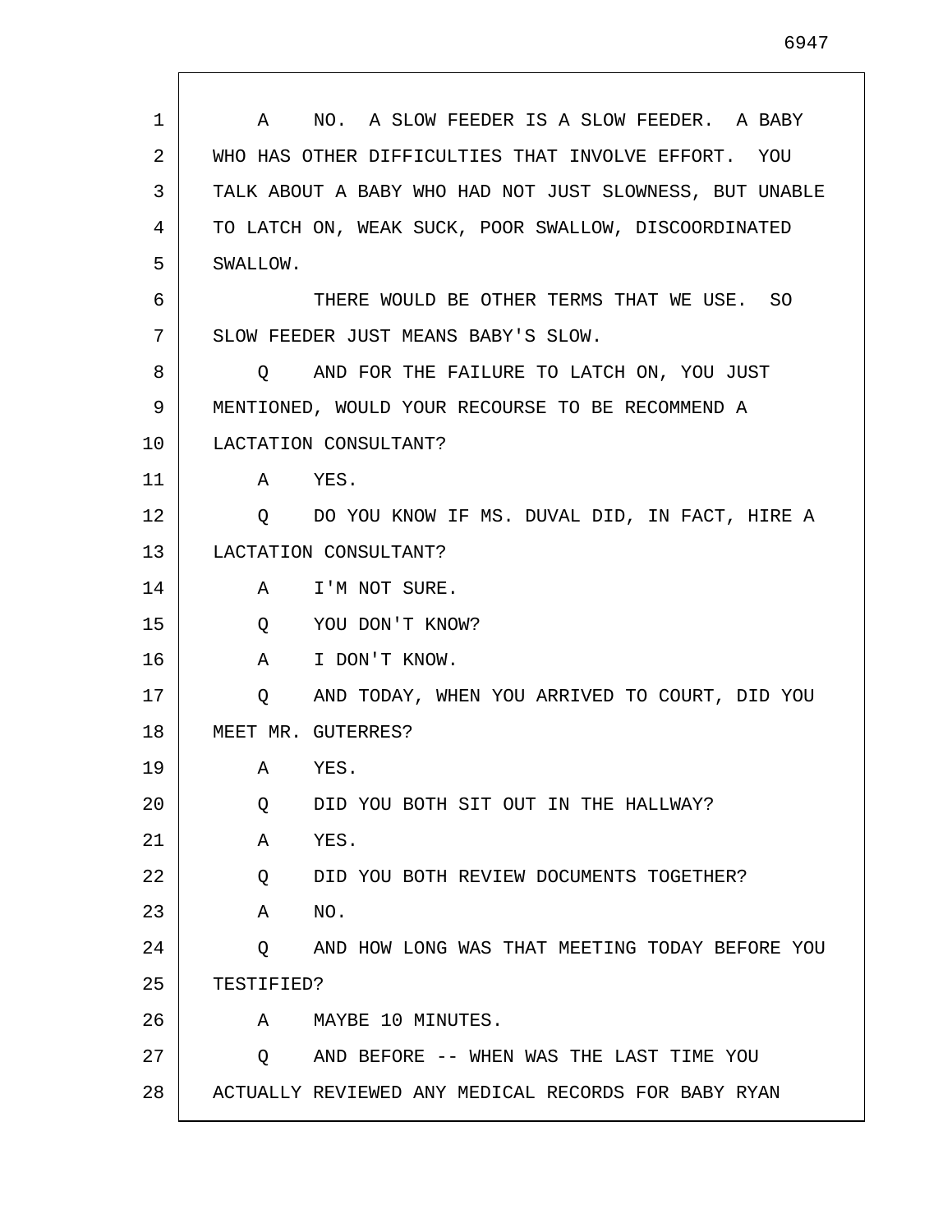1 2 3 4 5 6 7 8 9 10 11 12 13 14 15 16 17 18 19 20 21 22 23 24 25 26 27 28 BEFORE BEING SHOWN RECORDS HERE TODAY? A I THINK WHEN I MET WITH YOU, WHENEVER THAT WAS. Q SO THAT WOULD HAVE BEEN FEBRUARY 11, 2015. DOES THAT SOUND ABOUT RIGHT? A IT SEEMS LONGER AGO THAN THAT, BUT THAT COULD BE RIGHT. 2015. Q AND IT'S TRUE THAT BABY RYAN HAD ORAL AVERSIONS WHEN YOU FIRST MET HIM. CORRECT? A YES. Q WOULD YOU DESCRIBE BABY RYAN AS A SLOW FEEDER WHEN YOU FIRST MET HIM? A THAT WOULD BE PART OF THE ORAL AVERSIONS. Q WOULD YOU DESCRIBE HIM AS A POOR CHEWER WHEN YOU FIRST MET HIM? A YES. Q NOW, ISN'T IT TRUE THAT, IN THE EVOLUTION OF FAILURE TO THRIVE, FAILURE TO THRIVE IS NOW CONSIDERED A SYMPTOM RATHER THAN A DIAGNOSIS? A ABSOLUTELY. IT'S THE TITLE OF THE DOCS, I GUESS. Q OKAY. AND ISN'T IT TRUE THAT BABY RYAN IS DEVELOPMENTALLY DELAYED? A YES. Q WHEN DID YOU LAST HAVE AN OPPORTUNITY TO SEE BABY RYAN? A I THINK IN 2010. Q DID YOU EVER ASK MR. GUTERRES TO TRY AND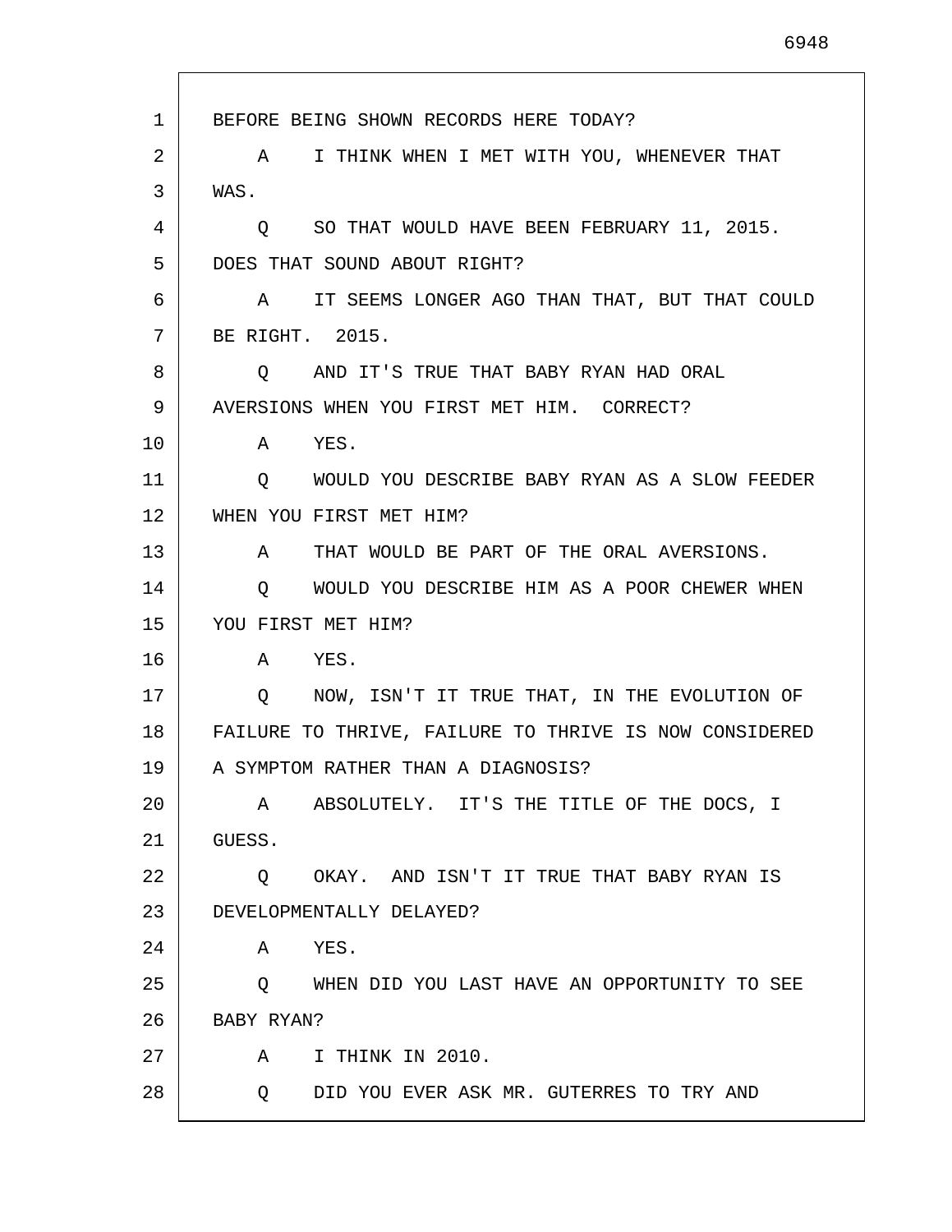| 1  | ARRANGE A MEETING WITH BABY RYAN BEFORE COMING HERE     |
|----|---------------------------------------------------------|
| 2  | TODAY?                                                  |
| 3  | MR. GUTERRES: OBJECTION: ATTORNEY-CLIENT.               |
| 4  | MR. PRAGER: I'LL WITHDRAW IT AND REPHRASE,              |
| 5  | YOUR HONOR.                                             |
| 6  | THE COURT: ALL RIGHT.                                   |
| 7  | BY MR. PRAGER:                                          |
| 8  | DOCTOR, YOU WANT TO GIVE YOUR BEST TESTIMONY<br>O.      |
| 9  | TODAY, RIGHT?                                           |
| 10 | A ALWAYS.                                               |
| 11 | WOULD IT ENABLE YOU TO TESTIFY HERE TODAY TO<br>$\circ$ |
| 12 | HAVE SEEN BABY RYAN TODAY BEFORE YOU TESTIFIED?         |
| 13 | NO.<br>A                                                |
| 14 | O OKAY. BECAUSE YOU'RE TESTIFYING ABOUT THE             |
| 15 | EVENTS CONTEMPORANEOUS WITH HIS APPEARANCE AT YOUR      |
| 16 | CLINIC. CORRECT?                                        |
| 17 | A<br>YES.                                               |
| 18 | SO YOU DON'T KNOW HOW BABY RYAN IS DOING RIGHT<br>Q     |
| 19 | NOW?                                                    |
| 20 | NO. I'D LOVE TO SEE HIM.<br>A                           |
| 21 | WHY WOULD YOU LOVE TO SEE HIM?<br>$Q \qquad \qquad$     |
| 22 | I LIKE TO KNOW HOW THE CHILDREN I'VE CARED FOR<br>A     |
| 23 | HAVE DONE.                                              |
| 24 | IS THERE ANY REASON WHY YOU DID NOT MAKE A<br>$\circ$   |
| 25 | REQUEST TO MEET WITH BABY RYAN BEFORE COMING HERE       |
| 26 | TODAY, IF YOU FAILED TO DO SO?                          |
| 27 | MR. GUTERRES: OBJECTION: RELEVANCE.                     |
| 28 | THE COURT: SUSTAINED.                                   |

I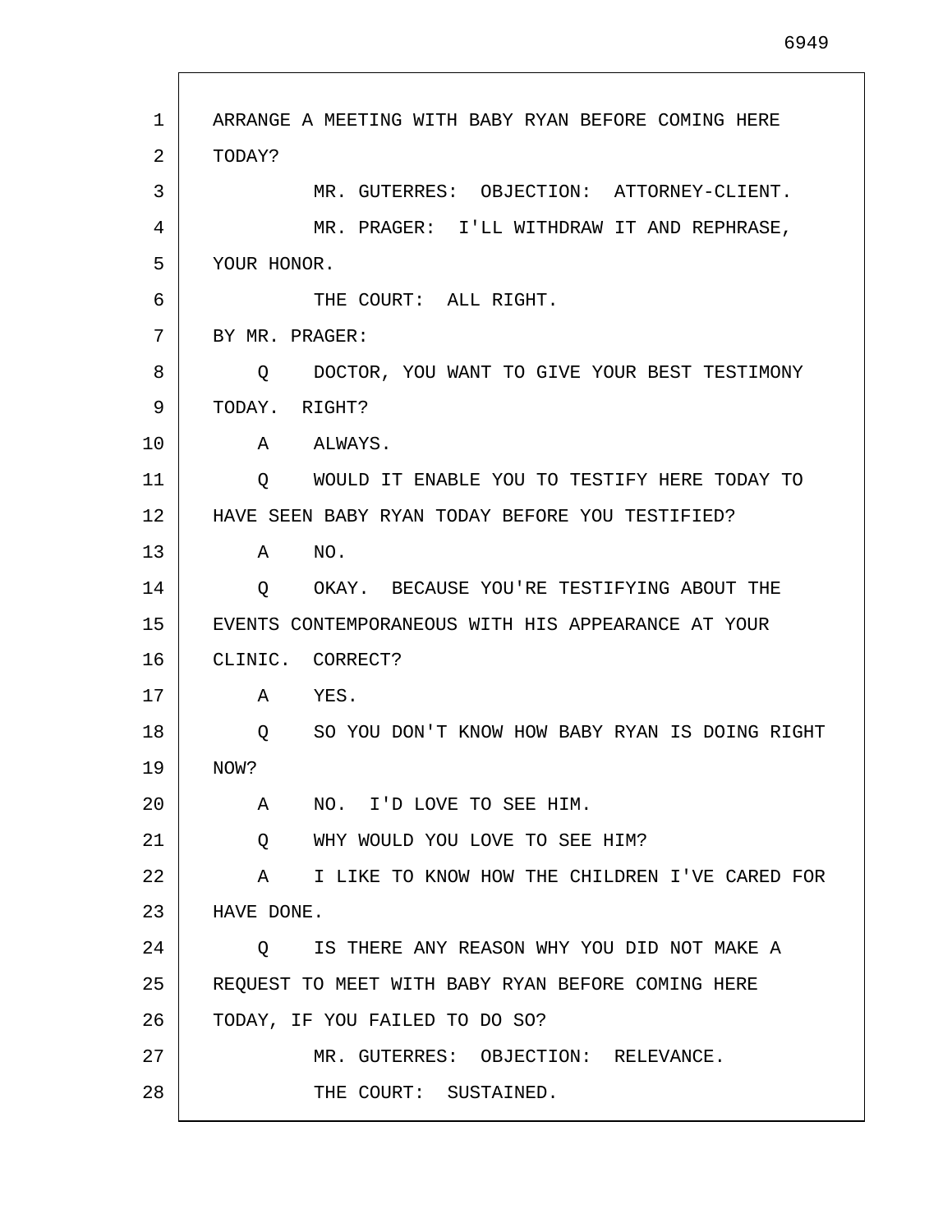1 2 3 4 5 6 7 8 9 10 11 12 13 14 15 16 17 18 19 20 21 22 23 24 25 26 27 28 BY MR. PRAGER: Q WHEN BABY RYAN LEFT YOUR CARE, DO YOU KNOW WHAT PERCENTILE IN TERMS OF GROWTH HE WAS IN? A ABOUT THE FIRST PERCENTILE. Q WHAT IT SURPRISE YOU TO LEARN THAT BABY RYAN IS IN THE FIRST PERCENTILE TODAY? A NO. Q ISN'T IT TRUE THAT NOTHING IN MOM'S CARE WHILE SHE HAD CUSTODY OF BABY RYAN WOULD CAUSE LONG-TERM DELAYS IN BABY RYAN? A I DON'T THINK I COULD ANSWER THAT QUESTION. Q YOU DON'T RECALL? A I'M NOT SAYING I DON'T RECALL. I DON'T THINK I CAN ANSWER THAT QUESTION IN TERMS OF LONG-TERM EFFECTS. MR. PRAGER: YOUR HONOR, I'D LIKE TO READ FROM THE WITNESS'S DEPOSITION PAGE 18 -- PAGE 135 LINES 18 THROUGH 25. THE COURT: I DON'T HAVE THE DEPOSITION. MR. GUTERRES: YOUR HONOR, IF I COULD HAVE THE QUESTION REREAD BEFORE -- THE COURT: WELL, THERE WAS NO QUESTION PENDING AFTER SHE GAVE HER LAST ANSWER. HE THEN SAID HE WANTED TO READ FROM THE DEPOSITION. MR. GUTERRES: I'M SORRY, IF I COULD HAVE THE LAST QUESTION AND ANSWER AND THEN -- THE COURT: SURE. BEFORE THE REQUEST TO READ THE LAST QUESTION AND ANSWER.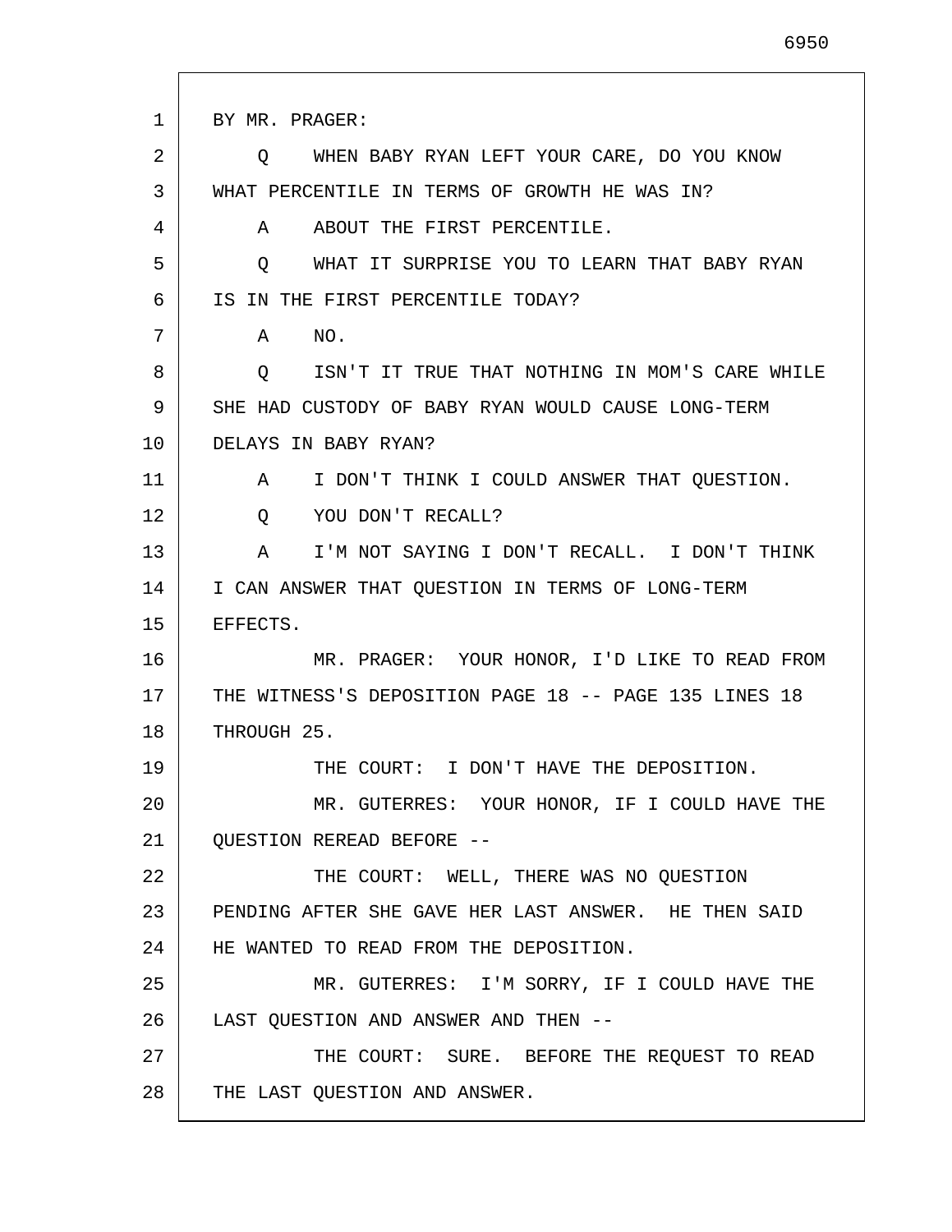1 2 3 4 5 6 7 8 9 10 11 12 13 14 15 16 17 18 19 20 21  $2.2<sub>2</sub>$ 23 24 25 26 27 28 (THE RECORD WAS READ AS REQUESTED) MR. GUTERRES: I'M SORRY. THE ONE BEFORE THAT. (THE RECORD WAS READ AS REQUESTED) MR. GUTERRES: NO OBJECTION, YOUR HONOR. THE COURT: GO AHEAD. MR. PRAGER: IT'S TRUE -- THE COURT: BEGIN, "QUESTION," PLEASE. MR. PRAGER: QUESTION: IT'S TRUE THAT NOTHING IN YOUR EVALUATION OF MS. DUVAL'S SON WOULD SUGGEST TO YOU HE WOULD HAVE LONG-TERM LASTING DEVELOPMENTAL DELAYS BECAUSE OF HIS MOTHER'S CARE. CORRECT? AND ANSWER: RIGHT. I THINK THE ETIOLOGY OF HIS DEVELOPMENTAL DELAY WAS NEVER FIRMLY ESTABLISHED. BY MR. PRAGER: Q HAVING ORAL AVERSIONS IN AND OF ITSELF IS NOT FAILURE TO THRIVE. CORRECT? A FAILURE TO THRIVE IS A SYMPTOM, NOT A DIAGNOSIS. Q SO MY STATEMENT WAS CORRECT THEN? A RIGHT. ORAL AVERSIONS CAN BE A FACTOR THAT CONTRIBUTES TO GROWTH IMPAIRMENT. Q AND THE ORAL AVERSION MAY APPEAR AS FAILURE TO THRIVE. CORRECT? MR. GUTERRES: OBJECTION: VAGUE. THE COURT: OVERRULED. IF YOU UNDERSTAND IT. THE WITNESS: WE WOULD NOT USE THE TERM, DID YOU SAY "APPEAR"?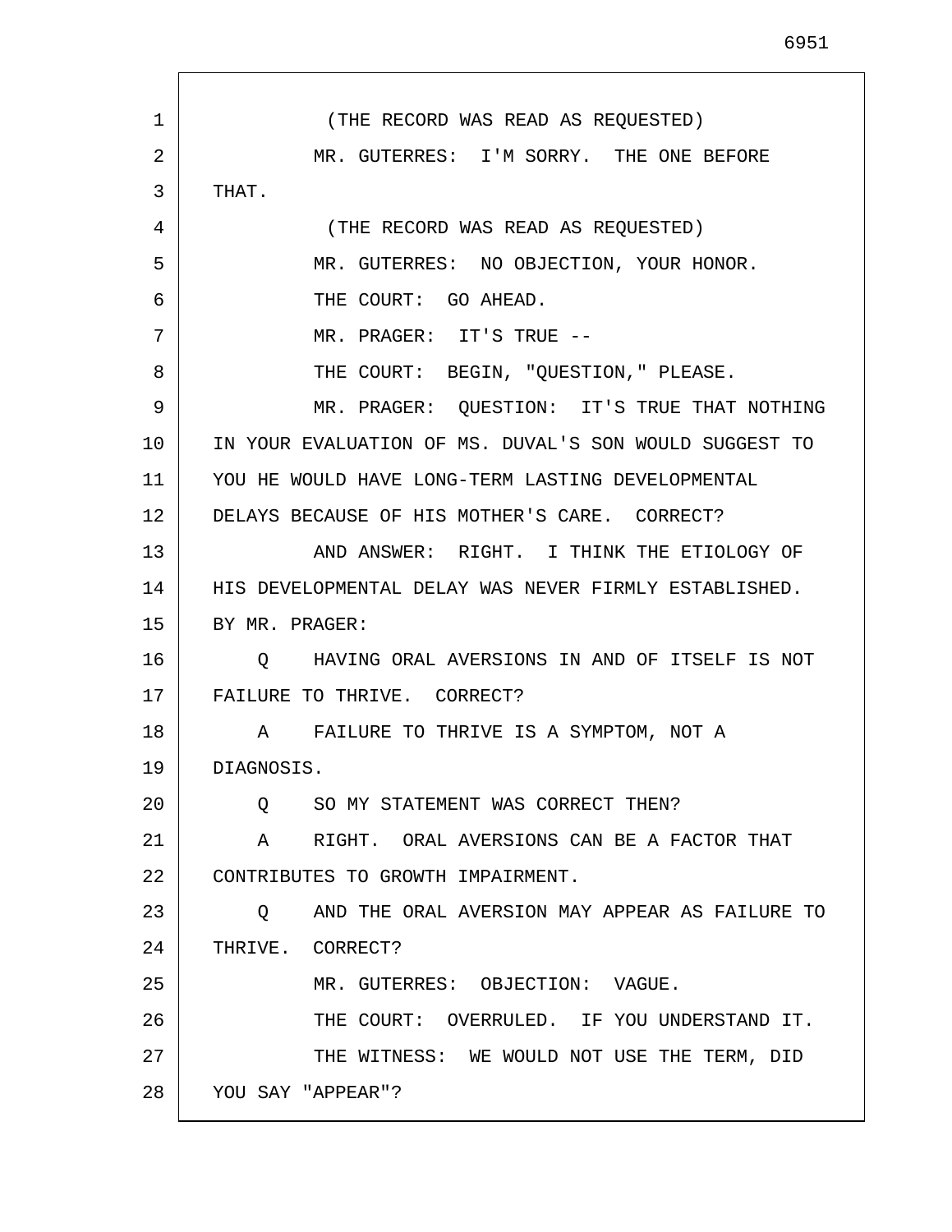| 1  | BY MR. PRAGER:                                           |
|----|----------------------------------------------------------|
| 2  | YES.<br>Q                                                |
| 3  | A WE WOULD USE THE TERM, "PRESENT." ORAL                 |
| 4  | AVERSION CAN PRESENT AS FAILURE TO THRIVE.               |
| 5  | SO IN OTHER WORDS, THE SYMPTOM OF GROWTH                 |
| 6  | IMPAIRMENT MIGHT BE RELATED TO NOT EATING, AND THEIR     |
| 7  | NOT EATING A NUTRITIONALLY SOUND DIET COULD BE RELATED   |
| 8  | TO ORAL AVERSION.                                        |
| 9  | SO THE ANSWER TO MY QUESTION WAS YES?<br>Q               |
| 10 | A<br>IF YOU RESTATED YOUR QUESTION.                      |
| 11 | Q LET'S JUST MOVE ALONG. NOW, IT'S TRUE THAT             |
| 12 | FOR A CHILD WITH AN ORAL AVERSION, THAT IS, NOT EATING   |
| 13 | BECAUSE OF THE CHILD'S ORAL AVERSION, MAY BE             |
| 14 | MISUNDERSTOOD AS A PARENT THAT IS NOT OFFERING FOOD TO   |
| 15 | THAT CHILD. ISN'T THAT TRUE?                             |
| 16 | A<br>NOT IN MY EXPERIENCE.                               |
| 17 | IS IT CORRECT THAT WHEN A CHILD IS FAILURE TO<br>$\circ$ |
| 18 | THRIVE AND HAS AN ORAL AVERSION, MEDICAL STAFF MAY MAKE  |
| 19 | AN ATTRIBUTION THAT THE PROBLEM IS WITH THE MOM NOT      |
| 20 | FEEDING THE CHILD PROPERLY?                              |
| 21 | MR. GUTERRES: OBJECTION: FOUNDATION,                     |
| 22 | SPECULATION.                                             |
| 23 | THE COURT: OVERRULED.                                    |
| 24 | THE WITNESS: SO JUST TO CLARIFY. OKAY, IF                |
| 25 | YOU KNOW A CHILD HAS AN ORAL AVERSION, THEN YOU WOULD    |
| 26 | NOT CONCLUDE, IN MY OPINION, THAT THERE WAS WILLFUL      |
| 27 | WITHHOLDING OF FOOD.                                     |
| 28 | BUT YOU WOULD LOOK TO WHAT ACTION PLANS HAD              |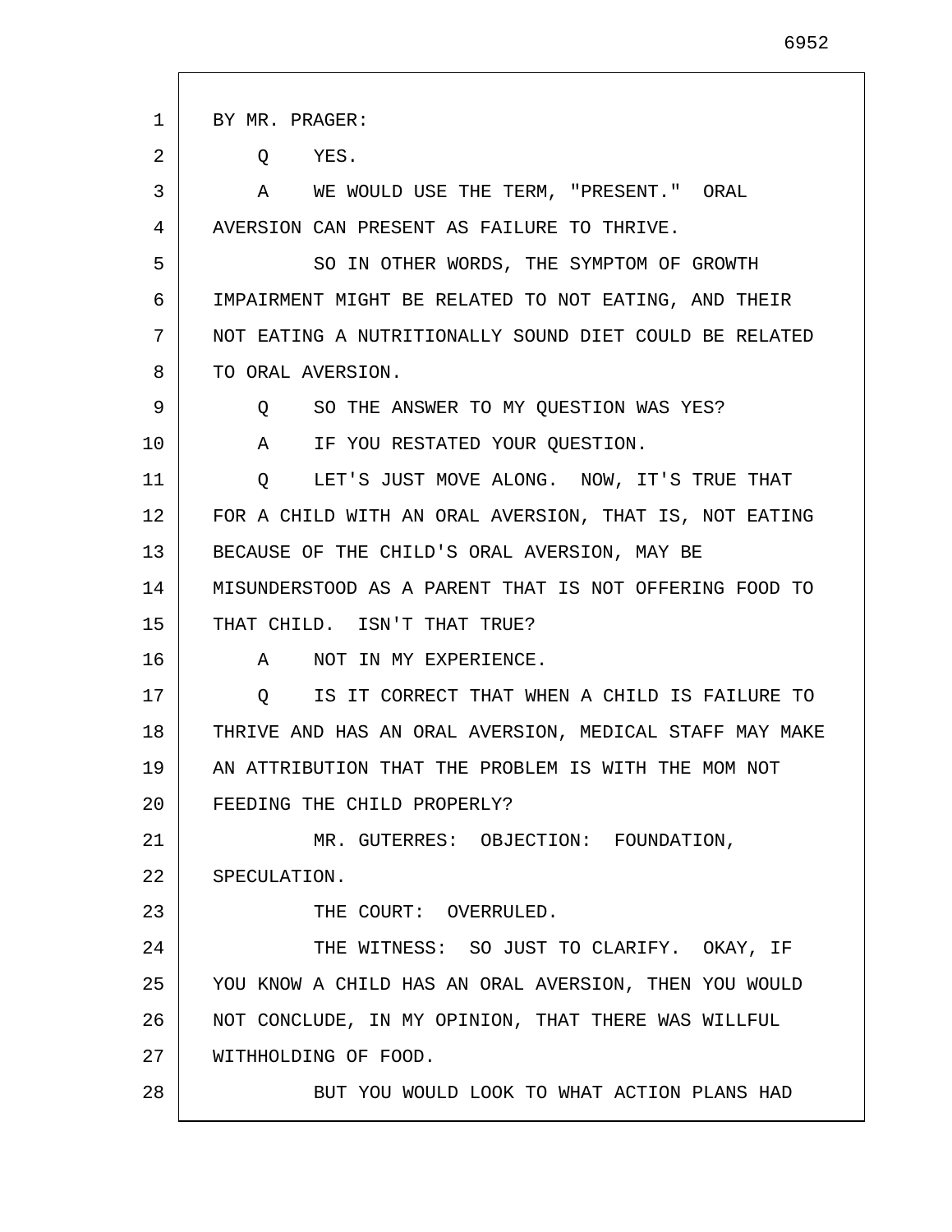| 1  | BEEN INITIATED TO DEAL WITH THE ORAL AVERSION, AND IF  |
|----|--------------------------------------------------------|
| 2  | THE PARENT WAS COMPLYING WITH THAT ACTION PLAN.        |
| 3  | BY MR. PRAGER:                                         |
| 4  | AND I'M SORRY. YOU SAID YOU WOULD NOT<br>$\circ$       |
| 5  | CONCLUDE THE PARENT WAS WILLFULLY WITHHOLDING FOOD.    |
| 6  | CORRECT?                                               |
| 7  | A YES.                                                 |
| 8  | Q WHAT DID YOU MEAN BY THE STATEMENT, WILLFULLY        |
| 9  | WITHHOLDING FOOD?                                      |
| 10 | A WILLFULLY, INTENTIONALLY, JUST SAYING I'M NOT        |
| 11 | GOING TO FEED YOU.                                     |
| 12 | DO YOU HAVE ANY KNOWLEDGE ABOUT WHETHER OR NOT<br>Q    |
| 13 | DCFS MADE AN ALLEGATION AGAINST MS. DUVAL THAT SHE     |
| 14 | WILLFULLY, INTENTIONALLY WITHHELD FOOD FROM HER SON?   |
| 15 | I DID -- I WOULD SAY THAT WAS NOT AN<br>A              |
| 16 | ALLEGATION THAT I HAD EVER HEARD. SO I WOULD SAY NO.   |
| 17 | AND IF YOU LEARNED THAT THERE WAS ANY<br>O             |
| 18 | SUGGESTION THAT MS. DUVAL WILLFULLY AND INTENTIONALLY  |
| 19 | WITHHELD FOOD FROM HER SON, IS IT CORRECT THAT YOUR    |
| 20 | RESPONSE COULD BE THAT BABY RYAN'S ORAL AVERSION WOULD |
| 21 | BE THE EXPLANATION OR PART OF THE EXPLANATION FOR BABY |
| 22 | RYAN'S FAILURE TO THRIVE?                              |
| 23 | MR. GUTERRES: OBJECTION: SPECULATION, NO               |
| 24 | FOUNDATION.                                            |
| 25 | THE COURT: OVERRULED.                                  |
| 26 | THE WITNESS: YES, IT WOULD EXPLAIN ABOUT THE           |
| 27 | ORAL AVERSION -- BE EXPLAINED BY THE ORAL AVERSION.    |
| 28 |                                                        |

I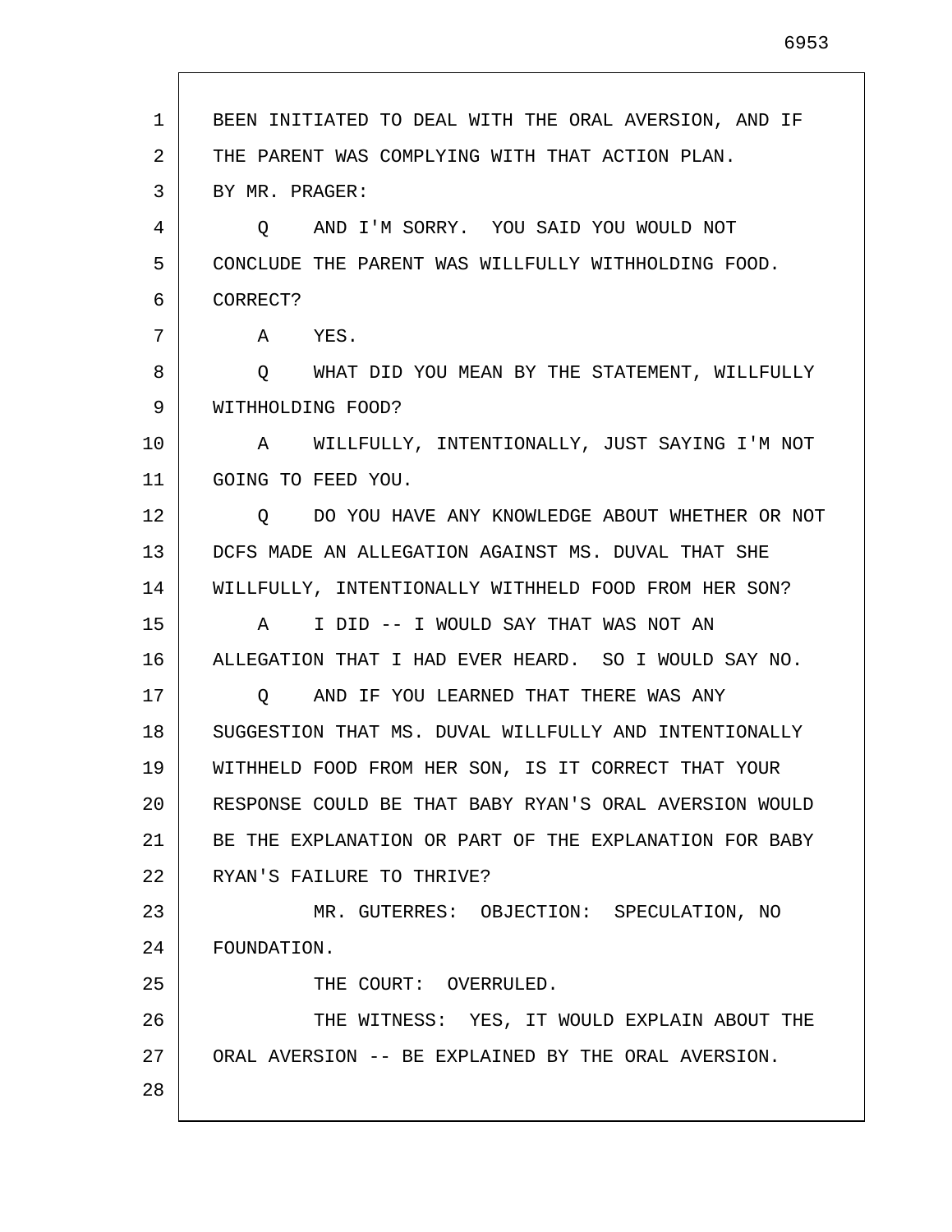| 1  | BY MR. PRAGER:                                           |
|----|----------------------------------------------------------|
| 2  | NOW, IT'S TRUE SOME CHILDREN JUST DON'T EAT.<br>O        |
| 3  | CORRECT? OR THEY DON'T EAT ENOUGH?                       |
| 4  | YES, AND SOME CHILDREN SEEM TO EAT ENOUGH AND<br>A       |
| 5  | JUST DON'T GAIN WEIGHT.                                  |
| 6  | DO YOU HAVE MY OUTLINE?<br>Q                             |
| 7  | A I CAN'T LOOK INTO YOUR MIND.                           |
| 8  | WELL, YOU'VE TESTIFIED OVER A THOUSAND TIMES.<br>Q       |
| 9  | RIGHT?                                                   |
| 10 | A I'VE BEEN SEEING FAILURE TO THRIVE KIDS FOR A          |
| 11 | LONG TIME.                                               |
| 12 | Q RIGHT. BUT YOU'VE TESTIFIED IN COURT OVER A            |
| 13 | THOUSAND TIMES. RIGHT?                                   |
| 14 | A OH, YES.                                               |
| 15 | AND IT'S TRUE FROM YOUR PERSPECTIVE THAT<br>Q            |
| 16 | CUSTODY ISSUES SHOULD NOT IMPACT THE TIME OF MEDICAL     |
| 17 | CARE OFFERED TO A CHILD. CORRECT?                        |
| 18 | ABSOLUTELY.<br>A                                         |
| 19 | AND IT'S TRUE THAT YOU WOULD NEVER FORM THE<br>O         |
| 20 | BELIEF THAT A MOM WAS WILLFULLY AND INTENTIONALLY        |
| 21 | FAILING TO FEED HER CHILD. IS THAT CORRECT?              |
| 22 | THAT'S CORRECT.<br>A                                     |
| 23 | YOU HAVE A SAYING, CORRECT ME IF I'M WRONG, I<br>$\circ$ |
| 24 | DON'T DO "WHO DID IT." CORRECT?                          |
| 25 | RIGHT. I DON'T DO "WHO DID IT."<br>A                     |
| 26 | WHAT DOES THAT MEAN?<br>Q                                |
| 27 | IT'S USUALLY MORE RELEVANT TO CHILD HOMICIDE<br>A        |
| 28 | CASES AND SEVERE ABUSE CASES. AND I JUST SAY WHAT MY     |

Г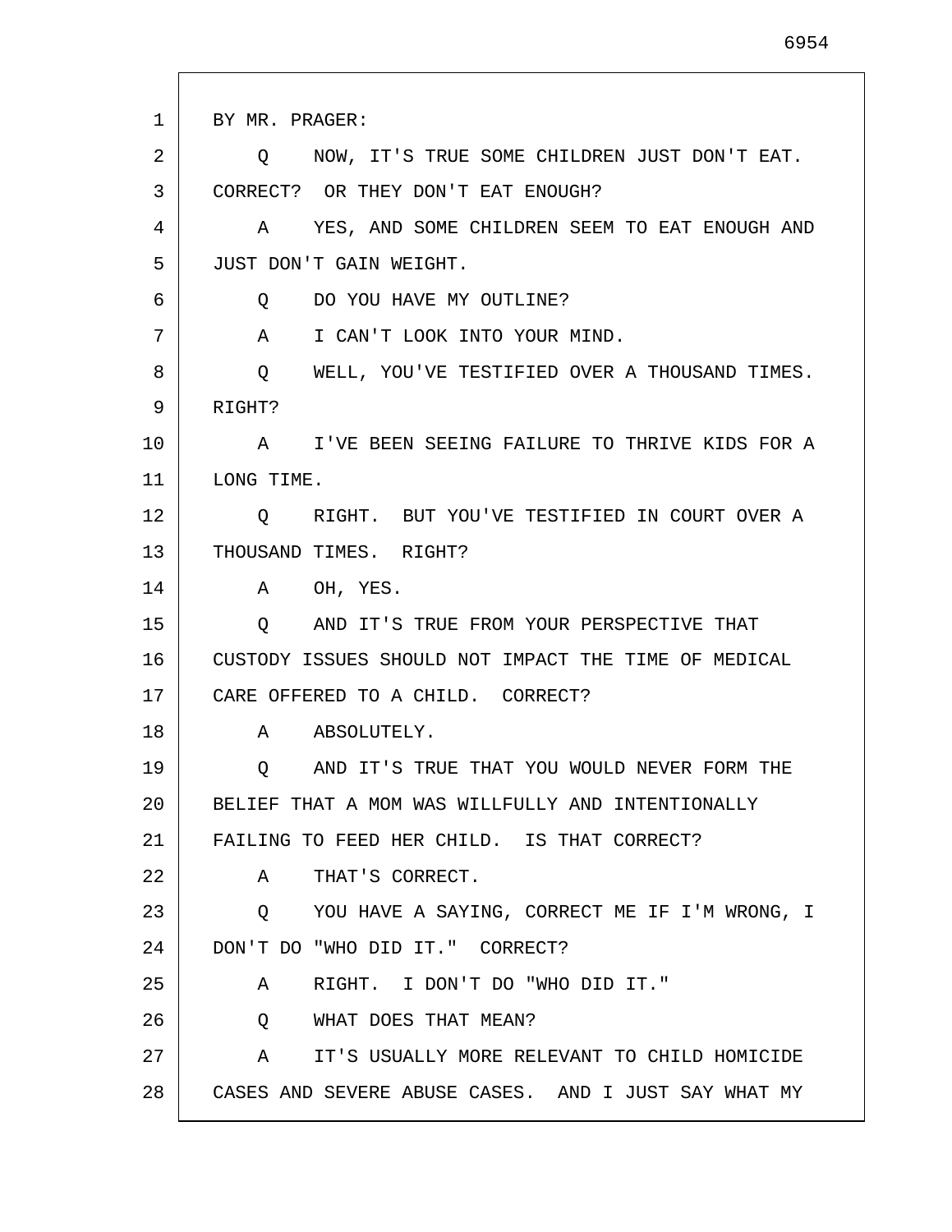2 3 4 5 6 7 8 9 10 11 12 13 14 15 16 17 18 19 20 21 22 23 24 25 26 27 28 BUT WHO THE RESPONSIBLE PARTY WAS OR WHO PERPETRATED IT, THAT'S NOT MY DOMAIN. I'M A PEDIATRICIAN. Q THAT'S THE JOB FOR DCFS? A OR LAW ENFORCEMENT, SOMEONE I CALL AN INVESTIGATIVE OFFICER, INVESTIGATIVE INDIVIDUAL. Q NOW, IT'S TRUE THAT YOU'RE OF THE OPINION BABY RYAN WAS ONE OF THOSE CHILDREN WITH SLOW WEIGHT GAIN EVEN IN THE FACE OF SUFFICIENT NUTRITION. CORRECT? A YES. Q YOU, YOURSELF, DO NOT MAKE RECOMMENDATIONS THAT A CHILD BE TAKEN FROM HIS OR HER HOME BECAUSE YOU DON'T KNOW THE RISK FACTORS THAT ARE AT HOME. CORRECT? A THAT'S CORRECT. Q YOU'VE NEVER RECOMMENDED TAKING A CHILD FROM A HOME. CORRECT? A THAT'S CORRECT. Q YOU MENTIONED A MEMO AGO ABOUT RISK FACTORS. RISK FACTORS APPEAR IN CASES OF PHYSICAL INJURY WITH CHILDREN. CORRECT? A YES. Q BUT IN CASES OF NEGLECT, THOSE SAME RISK FACTORS ARE NOT CONSIDERED BY YOU. CORRECT? A THERE ARE DIFFERENT RISK FACTORS THAT WOULD BE TAKEN INTO CONSIDERATION. Q LET ME REPHRASE THE QUESTION AND ASK IT THIS WAY: YOU BASE ANY CONCERN YOU HAVE ABOUT PARENTAL

1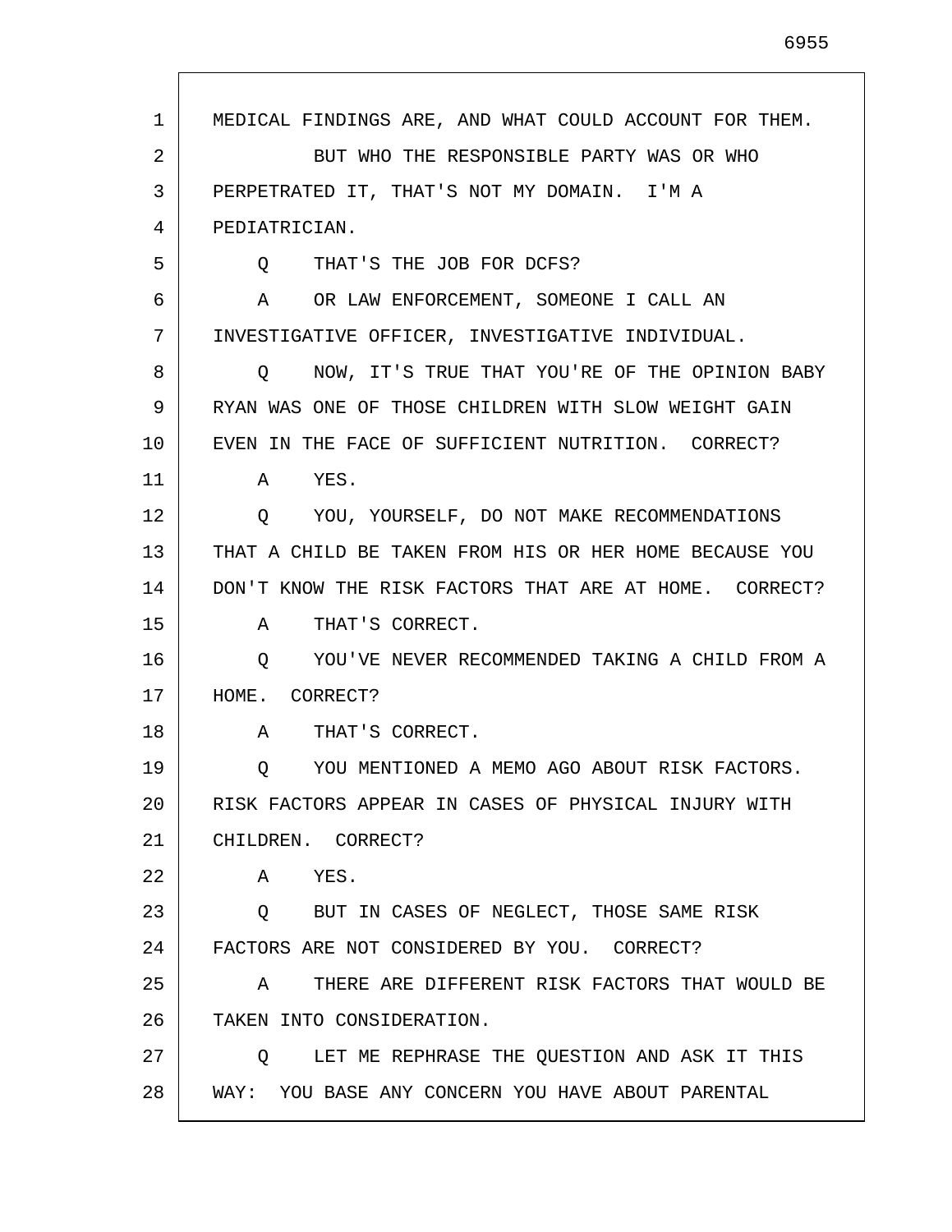1 2 3 4 5 6 7 8 9 10 11 12 13 14 15 16 17 18 19 20 21 22 23 24 25 26 27 28 NEGLECT BASED ON THE MEDICAL EVIDENCE. CORRECT? A YES. I'D SAY ON THE MEDICAL EVIDENCE AND THEN ON THE COMPLIANCE BY THE PARENT WITH MEDICAL RECOMMENDATIONS. Q AND DO YOU NOT MAKE RECOMMENDATIONS REGARDING REMOVING A CHILD FROM A HOME BECAUSE THAT IS A DRASTIC GOVERNMENTAL INTERVENTION? A I DON'T MAKE IT BECAUSE IT'S NOT MY PURVIEW. I WOULD JUST REPORT WHAT MY FINDINGS WERE. Q NOW, DO YOU KNOW IF BABY RYAN HAD HYPOTONICITY? A HE DID. Q WHAT IS HYPOTONICITY? A IT'S WHERE YOUR MUSCLE TONE ISN'T AS SORT OF STRONG AS IT SHOULD BE. SO IT WOULD BE LIKE FLOPPY. Q AND BY FLOPPY, ARE YOU SUGGESTING THAT A CHILD COULD NOT SIT UP, IN, FOR EXAMPLE, IN A CHILD SEAT AND BE FED BECAUSE THEY LACK THE CORE STRENGTH TO DO SO? A IT WOULD BE THAT THE CHILD COULDN'T SIT UP ON THEIR OWN IN A SEAT OR A BABY CHAIR. THEY COULDN'T -- WITH RYAN, HIS HYPOTONICITY WAS WHAT WE CALL TRUNCAL, SO LIKE IN HIS CHEST. SO HE WOULD FLOP OVER, BUT, PROBABLY, IF YOU PUT HIM PROPERLY IN A CHAIR, THAT WOULD HELP HIM MAINTAIN HIS TRUNCAL SUPPORT. Q AND IF THERE WAS A RECOMMENDATION FROM HIS TREATING PEDIATRICIAN TO DELAY THE INTRODUCTION OF SOLID FOODS BECAUSE OF HIS CONDITION, YOU WOULD AGREE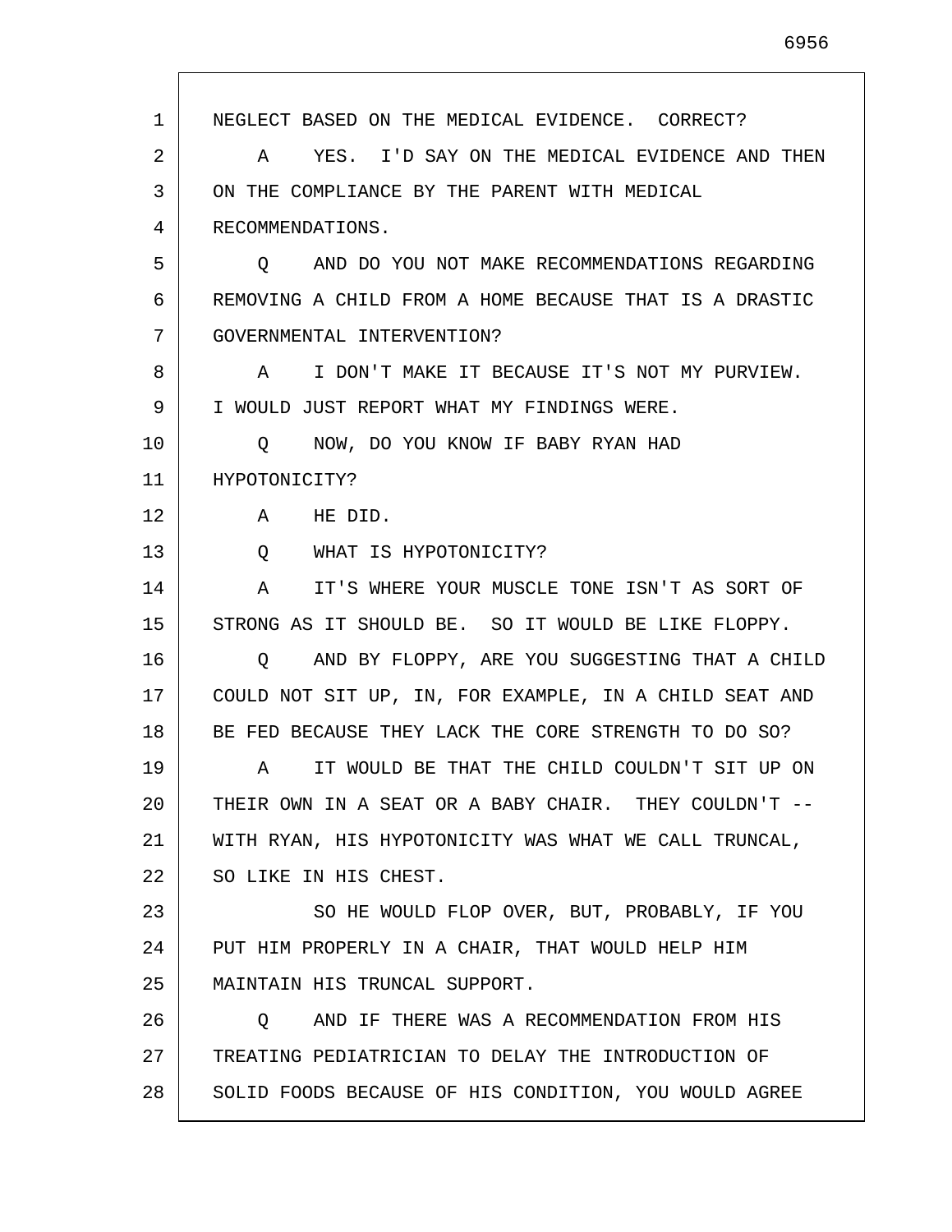| 1  | WITH THAT RECOMMENDATION?                                 |
|----|-----------------------------------------------------------|
| 2  | MR. GUTERRES: OBJECTION: VAGUE AS TO TIME.                |
| 3  | THE COURT: OVERRULED.                                     |
| 4  | THE WITNESS: I GUESS I'D SAY AT WHAT POINT IN             |
| 5  | TIME?                                                     |
| 6  | BY MR. PRAGER:                                            |
| 7  | WELL, WOULD IT DEPEND ON THE DEGREE THE CHILD<br>$\circ$  |
| 8  | IS SUFFERING THE CONDITION?                               |
| 9  | NO. I WOULDN'T AGREE WITH THAT BECAUSE<br>A               |
| 10 | THERE'RE MECHANISMS TO ENSURE STABILITY OF THE TRUNK.     |
| 11 | AND IT'S IMPORTANT TO INTRODUCE CERTAIN FOODS, AGAIN,     |
| 12 | TO AVOID THE DEVELOPMENT OF AN ORAL AVERSION BY TOO       |
| 13 | LATE AN INTRODUCTION OF TEXTURED FOODS.                   |
| 14 | NOW, IT'S TRUE THAT BABY RYAN HAS<br>$\circ$              |
| 15 | DEVELOPMENTAL DELAYS. CORRECT?                            |
| 16 | A YES.                                                    |
| 17 | AND WHAT TO MY KNOWLEDGE, ARE THE SYMPTOMS OF<br>$Q \sim$ |
| 18 | FRAGILE X ON THE PRESENTATION OF A MALE CHILD?            |
| 19 | A SO, FOR FRAGILE X, MOST OF THE TIME THE                 |
| 20 | PRESENTATION IS RELATED TO COGNITIVE IMPAIRMENT --        |
| 21 | SPEECH DELAY.                                             |
| 22 | AND AUTISTIC FEATURES, REPETITIVE HAND                    |
| 23 | MOVEMENTS, LACK OF CONTACT, AND USUALLY HYPOTONICITY      |
| 24 | RATHER THAN HYPOTONICITY.                                 |
| 25 | NOW, IT'S TRUE THAT YOU HAVE TO TAKE THE<br>Q             |
| 26 | FAMILY'S MEDICAL HISTORY UPON PRESENTATION WITH YOUR      |
| 27 | PATIENT. CORRECT?                                         |
| 28 | A YES.                                                    |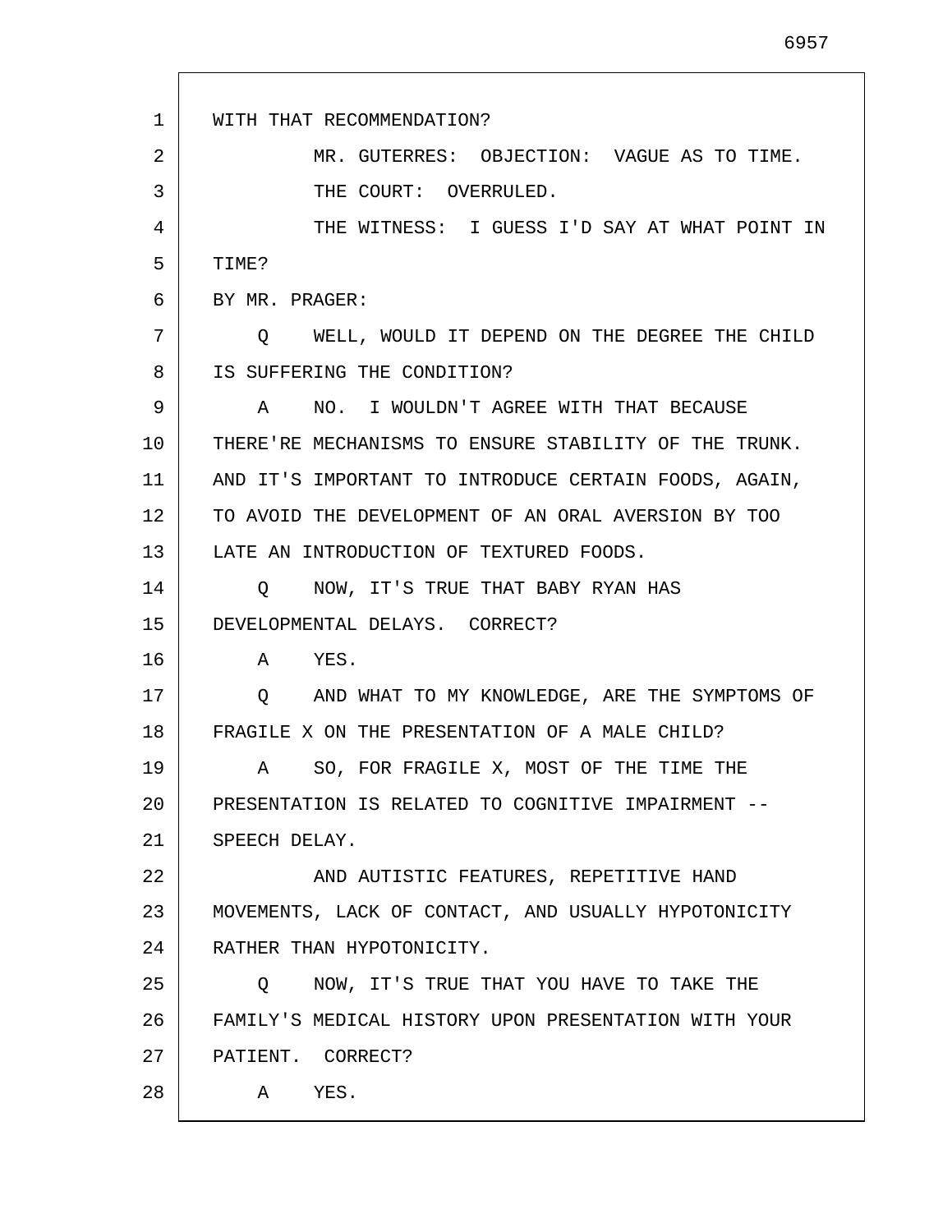| 1  | WHY?<br>Q                                                      |
|----|----------------------------------------------------------------|
| 2  | MAYBE YOU'RE CLUELESS TO THE SPECIFIC PROBLEMS<br>$\mathsf{A}$ |
| 3  | THE PATIENT HAS.                                               |
| 4  | O NOW, IT'S TRUE THAT MANY CONDITIONS ARE                      |
| 5  | INHERITED?                                                     |
| 6  | A YES.                                                         |
| 7  | MR. GUTERRES: OBJECTION: VAGUE.                                |
| 8  | THE COURT: OVERRULED.                                          |
| 9  | THE WITNESS: YES.                                              |
| 10 | BY MR. PRAGER:                                                 |
| 11 | AND YOU WANT TO KNOW THAT INFORMATION IN<br>$\circ$            |
| 12 | TRYING TO REACH THE MOST COMPLETE DIAGNOSIS PROPER --          |
| 13 | POSSIBLE. CORRECT?                                             |
| 14 | YES. AND YOU ALSO WANT TO KNOW ABOUT THE<br>A                  |
| 15 | HEALTH OF THE PEOPLE CARING FOR THE PATIENT.                   |
| 16 | THANK YOU. AND TO YOUR KNOWLEDGE, WHAT IS<br>$\circ$           |
| 17 | MS. DUVAL'S MEDICAL HISTORY IN THAT RECORD THAT WOULD          |
| 18 | BE GERMANE TO BABY RYAN?                                       |
| 19 | A I WAS NOT AWARE OF ANYTHING THAT WAS GERMANE.                |
| 20 | ARE YOU AWARE, YOU CAN ANSWER YES OR NO, OF<br>$\circ$         |
| 21 | WHETHER OR NOT MS. DUVAL HAS A HISTORY OF FAMILIAL             |
| 22 | TREMORS?                                                       |
| 23 | I DON'T KNOW. NO.<br>$\mathbf{A}$                              |
| 24 | AND YOU'RE UNAWARE OF ANY NEUROLOGIC HISTORY<br>$\circ$        |
| 25 | THAT MS. DUVAL HAS. CORRECT?                                   |
| 26 | I BELIEVE I WAS TOLD ABOUT SOME PSYCHOLOGY<br>$\mathbf{A}$     |
| 27 | HISTORY.                                                       |
| 28 | Q DO YOU KNOW ABOUT ANY MEDICAL, PHYSICAL,                     |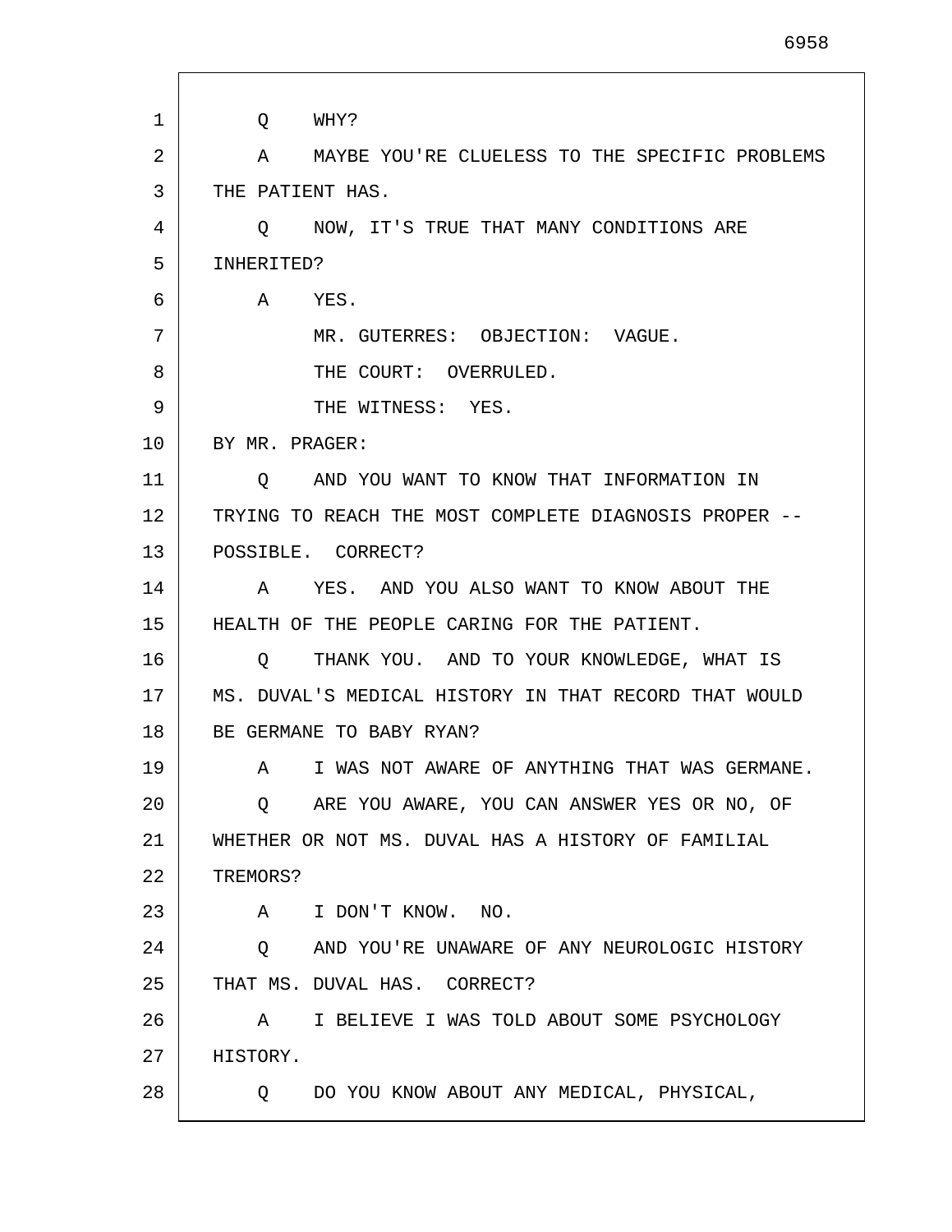| 1  | MEDICAL HISTORY OTHER THAN PSYCHOLOGY ISSUES?          |
|----|--------------------------------------------------------|
| 2  | NO.<br>Α                                               |
| 3  | THAT INFORMATION WOULD BE RELEVANT TO YOU IN<br>Q      |
| 4  | REACHING DIAGNOSES ABOUT YOUR PATIENT. CORRECT?        |
| 5  | A IF THERE WAS RELEVANT HISTORY.                       |
| 6  | AND HAVING A CHILD WHOSE MOTHER MAY HAVE<br>$\circ$    |
| 7  | NEUROGENIC FAMILY HISTORY OF NEUROLOGIC PROBLEMS WOULD |
| 8  | BE IMPORTANT TO YOU. WOULDN'T IT?                      |
| 9  | MR. GUTERRES: OBJECTION: SPECULATION, LACKS            |
| 10 | FOUNDATION.                                            |
| 11 | THE COURT: SUSTAINED AS IT'S PHRASED.                  |
| 12 | MR. PRAGER: I'LL WITHDRAW IT, YOUR HONOR.              |
| 13 | BY MR. PRAGER:                                         |
| 14 | YOU TALKED EARLIER ABOUT AN MRI FOR BABY RYAN.<br>O    |
| 15 | CORRECT?                                               |
| 16 | A YES.                                                 |
| 17 | YOU ARE NOT A NEUROLOGIST. CORRECT?<br>Q               |
| 18 | Α<br>THAT IS CORRECT.                                  |
| 19 | YOU ARE NOT A PEDIATRIC NEUROLOGIST. CORRECT?<br>Q     |
| 20 | THAT IS CORRECT.<br>A                                  |
| 21 | DO YOU KNOW DR. NIESEN?<br>Q                           |
| 22 | A YES.                                                 |
| 23 | Q AND YOU WOULD AGREE, HE'S A FINE UPSTANDING          |
| 24 | CITIZEN OF THIS COMMUNITY. CORRECT?                    |
| 25 | I'M NOT GOING TO ANSWER THAT QUESTION.<br>A            |
| 26 | OKAY. AND IT'S TRUE THAT DR. NIESEN<br>Q               |
| 27 | RECOMMENDED AN MRI. CORRECT?                           |
| 28 | A I BELIEVE SO.                                        |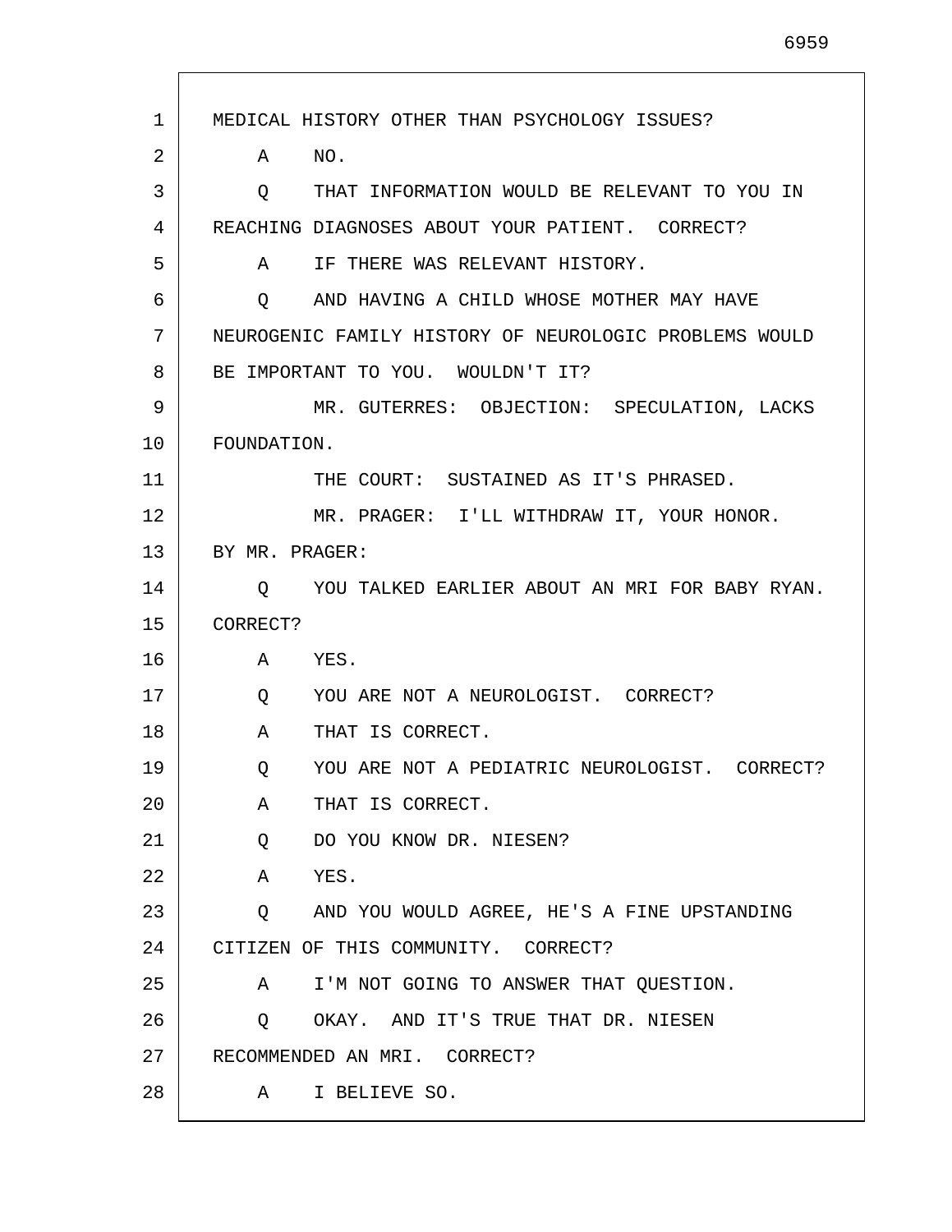| 1  | DO YOU KNOW IF -- DO YOU KNOW DR. LOTT?<br>Q                     |
|----|------------------------------------------------------------------|
| 2  | I DO KNOW DR. LOTT.<br>A                                         |
| 3  | DO YOU FIND HIM TO BE A FINE PHYSICIAN IN THIS<br>Q              |
| 4  | COMMUNITY?                                                       |
| 5  | YES.<br>A                                                        |
| 6  | DO YOU KNOW IF DR. LOTT RECOMMENDED AN MRI?<br>$Q \qquad \qquad$ |
| 7  | HE DID.<br>A                                                     |
| 8  | O<br>AND YOU DISAGREED WITH DR. LOTT AND DID NOT                 |
| 9  | PERFORM AN MRI. CORRECT?                                         |
| 10 | THAT IS CORRECT.<br>A                                            |
| 11 | AND DR. LOTT'S SPECIALTY IS WHAT?<br>Q                           |
| 12 | HE'S A CHILD NEUROLOGIST.<br>A                                   |
| 13 | AND WHAT IS THE BENEFIT OF HAVING AN MRI DONE<br>O.              |
| 14 | WITH A CHILD WITH POTENTIAL FAILURE TO THRIVE, IF ANY?           |
| 15 | NONE.<br>A                                                       |
| 16 | HAVE YOU EVER SPOKEN TO A NEUROLOGIST ABOUT<br>O                 |
| 17 | WHAT I'LL CALL, IN LAY TERMS, WATER ON THE BRAIN?                |
| 18 | HYDROCEPHALUS, YES.<br>A                                         |
| 19 | AND DO YOU KNOW IF AN MRI WOULD DEMONSTRATE<br>Q                 |
| 20 | THE PRESENCE OR ABSENCE OF WATER IN THE BRAIN?                   |
| 21 | IT COULD DEMONSTRATE HYDROCEPHALUS, BUT YOU<br>A                 |
| 22 | WOULDN'T SEE IT WITH MICROCEPHALY.                               |
| 23 | OKAY.<br>Q                                                       |
| 24 | $\mathbf{A}$<br>YOU GET A LARGE HEAD WITH HYDROCEPHALUS.         |
| 25 | THANK YOU. WE'RE GOING THERE NEXT. SO WITH<br>Q                  |
| 26 | MICROCEPHALY, ARE THERE ANY POTENTIAL CLINICAL BENEFITS          |
| 27 | OF GETTING AN MRI?                                               |
| 28 | ONLY IF THERE'RE OTHER ABNORMAL NEUROLOGICAL<br>A                |
|    |                                                                  |

Г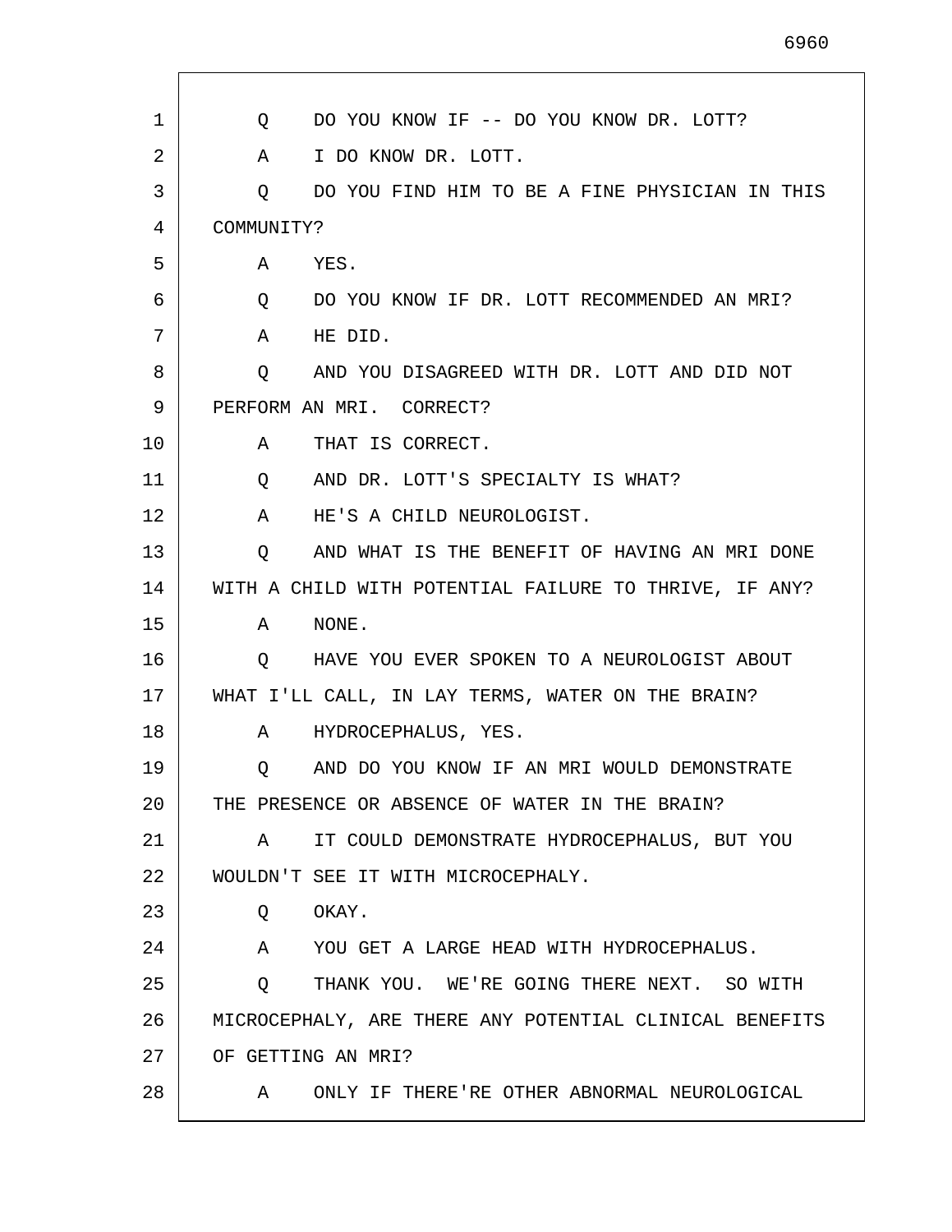1 2 3 4 5 6 7 8 9 10 11 12 13 14 15 16 17 18 19 20 21 22 23 24 25 26 27 FINDINGS. Q SUCH AS? A SEIZURES. Q ANYTHING ELSE? A PARALYSIS. Q HOW ABOUT DELAYED DEVELOPMENT? A WE DO NOT DO IT FOR CHILDREN WITH JUST DELAYED DEVELOPMENT. Q WHEN YOU SAY WE, DO YOU MEAN -- A I MEAN THE MEDICAL COMMUNITY. Q WHEN YOU SAY WE, DO YOU MEAN THE STAFF AT YOUR FAILURE TO THRIVE CLINIC? A NO. I'M TALKING ABOUT THE BROADER MEDICAL COMMUNITY. Q SO WHAT IS YOUR UNDERSTANDING, IF ANY, WHY DR. LOTT RECOMMENDED AN MRI BE DONE FOR THIS CHILD? A BECAUSE THAT'S WHAT PEDIATRIC NEUROLOGISTS DO. THAT'S THE FIRST THING THEY SAY. THEY SOMETIMES WON'T EVEN SEE A CHILD UNTIL THE CHILD HAS AN MRI. Q IT'S TRUE THAT FAILURE TO THRIVE IS NOW CALLED GROWTH IMPAIRMENT? A IT'S ALWAYS BEEN CALLED GROWTH IMPAIRMENT. Q IN FACT, THERE WAS SOME DISCUSSION ABOUT YOU CHANGING YOUR CLINIC'S NAME? A NEVER. Q NEVER? A NEVER.

Q DID A STAFF PERSON TELL YOU IT WAS A BAD NAME?

28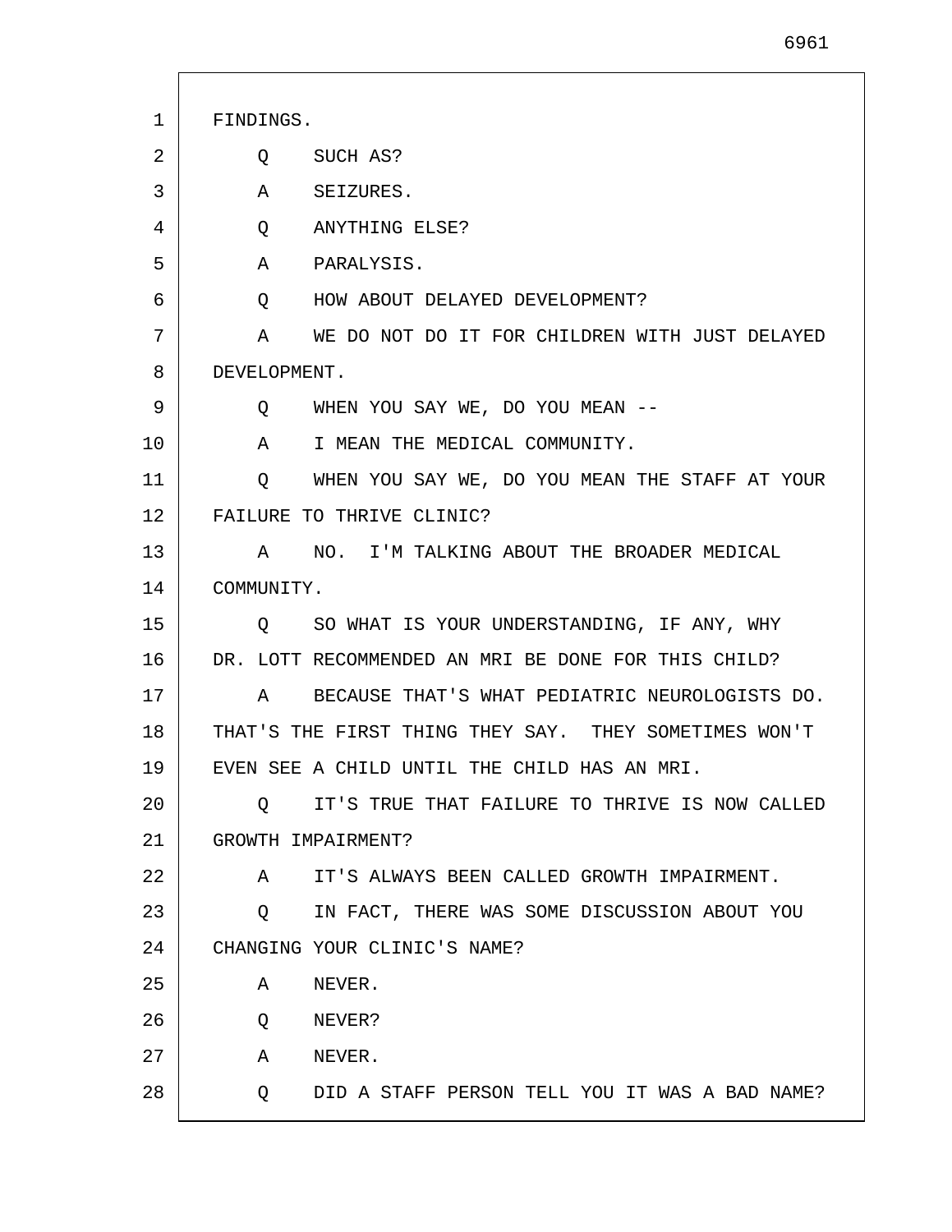| 1  | MR. GUTERRES: OBJECTION: RELEVANCE.                          |
|----|--------------------------------------------------------------|
| 2  | THE COURT: SUSTAINED.                                        |
| 3  | BY MR. PRAGER:                                               |
| 4  | WHAT IS A HOSPITAL HOLD?<br>$\circ$                          |
| 5  | MR. GUTERRES: OBJECTION: RELEVANCE.                          |
| 6  | THE COURT: SUSTAINED.                                        |
| 7  | BY MR. PRAGER:                                               |
| 8  | IT'S TRUE THAT WHEN BABY RYAN PRESENTED TO<br>$\circ$        |
| 9  | YOUR CLINIC, YOU HAD TO EVALUATE HIS SAFETY AS WE            |
| 10 | DISCUSSED. CORRECT?                                          |
| 11 | MR. GUTERRES: ASKED AND ANSWERED.                            |
| 12 | THE COURT: SUSTAINED.                                        |
| 13 | BY MR. PRAGER:                                               |
| 14 | IT'S TRUE THAT IF YOU WERE CONCERNED ABOUT<br>O              |
| 15 | BABY RYAN'S SAFETY, YOU HAD THE ABILITY TO ENSURE THAT       |
| 16 | HE REMAINED IN YOUR CLINIC UNTIL YOU ADDRESSED YOUR          |
| 17 | SAFETY CONCERNS FOR HIS WELL BEING?                          |
| 18 | MR. GUTERRES: OBJECTION: OUTSIDE THE SCOPE.                  |
| 19 | THE COURT: SUSTAINED.                                        |
| 20 | BY MR. PRAGER:                                               |
| 21 | NOW, YOU MENTIONED THAT BABY RYAN WAS<br>$\circ$             |
| 22 | UNDERGOING VARIOUS TREATMENTS. CORRECT?                      |
| 23 | SORRY. YOUR VOICE WENT DOWN. WAS GOING TO GO<br>$\mathbf{A}$ |
| 24 | ON VARIOUS TREATMENTS?                                       |
| 25 | I'LL REPHRASE IT. YOU MENTIONED THAT BABY<br>$\circ$         |
| 26 | RYAN WAS UNDERGOING VARIOUS TREATMENTS. CORRECT?             |
| 27 | YES.<br>A                                                    |
| 28 | YOU MENTIONED OCCUPATIONAL THERAPY. CORRECT?<br>Q            |
|    |                                                              |

 $\mathsf{l}$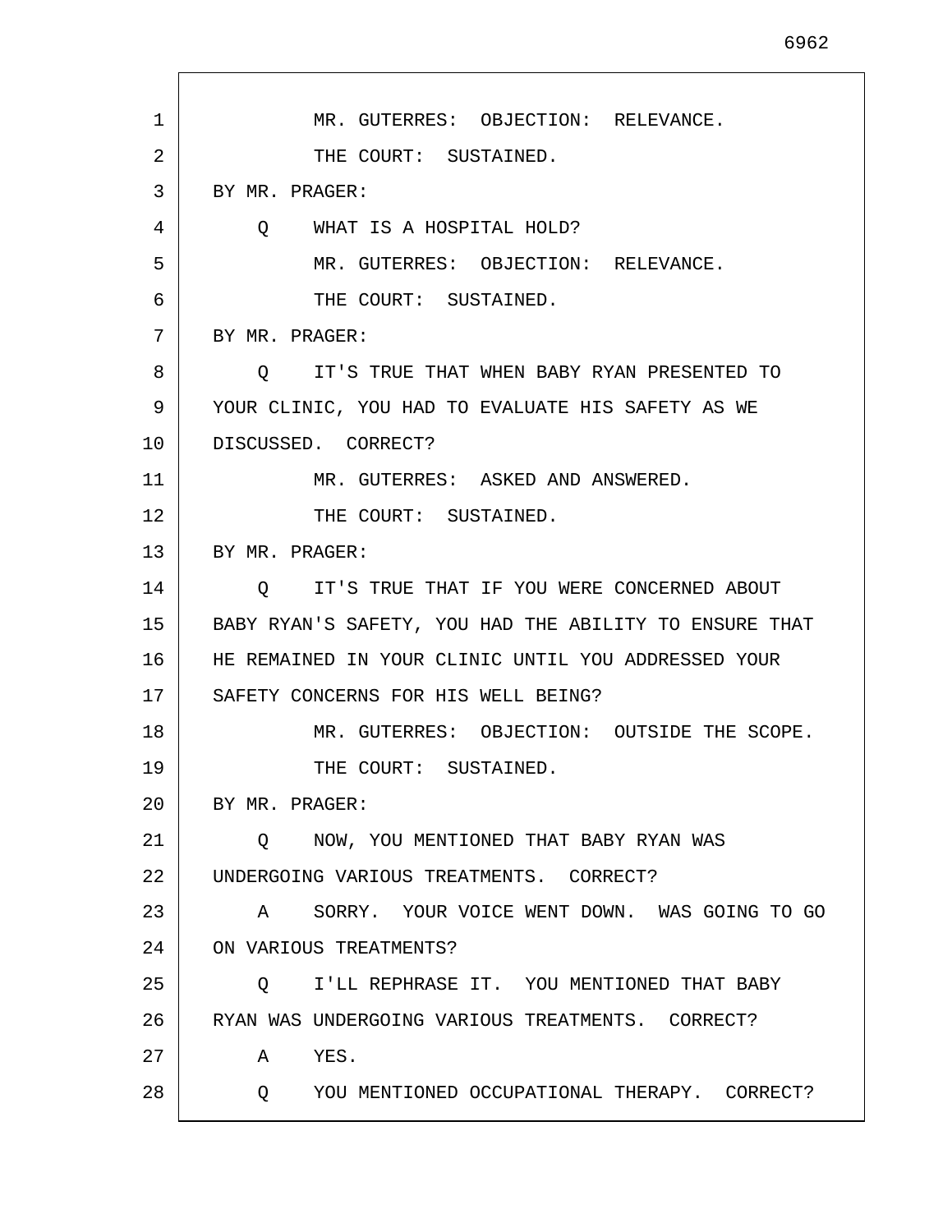1 2 3 4 5 6 7 8 9 10 11 12 13 14 15 16 17 18 19 20 21 22 23 24 25 26 27 28 A YES. Q WHAT WAS THE GOAL OF THE OCCUPATIONAL THERAPY THAT BABY RYAN WAS GOING TO, TO YOUR KNOWLEDGE? A TO MY KNOWLEDGE, IT WAS TO ADDRESS THE ORAL AVERSION SO THAT HE WOULD BE RECEPTIVE TO TEXTURED FOODS, TO THINGS IN HIS MOUTH. Q AND ISN'T IT TRUE THAT MS. DUVAL HAD ALREADY BEGUN THAT THERAPY WITH HER SON PRIOR TO ARRIVING AT YOUR CLINIC? A THAT WAS MY UNDERSTANDING. Q AND ISN'T IT TRUE THAT WHETHER THE MOTHER ARRANGED FOR THE THERAPY OR THE FATHER ARRANGED FOR THE THERAPY, THE DESIRED OUTCOME WOULD BE THE SAME? A YES. Q THERE WAS NO REASON TO BELIEVE THAT THE CHILD DID BETTER IN THIS THERAPY BECAUSE IT WAS BEING ARRANGED BY THE FATHER AFTER THE BABY WAS REMOVED FROM HIS MOTHER. CORRECT? A IT'S NOT THE ARRANGEMENTS, IT'S COMPLIANCE WITH THE RECOMMENDATIONS. Q SO IT'S TRUE THAT THE SUCCESS OF THE THERAPY WOULD NOT DEPEND ON WHICH PARENT WAS DELIVERING THE CHILD TO THE PRACTITIONER. CORRECT? A RIGHT. IT WOULD DEPEND ON THE COMPLIANCE OF THE PARENTS AND THE RECOMMENDATIONS. Q NOW, WAS THERE ALSO SOME OTHER TIME OF THERAPY THAT COULD BE OFFERED TO HELP BABY RYAN WITH HIS ORAL AVERSION, OTHER THAN OCCUPATIONAL THERAPY?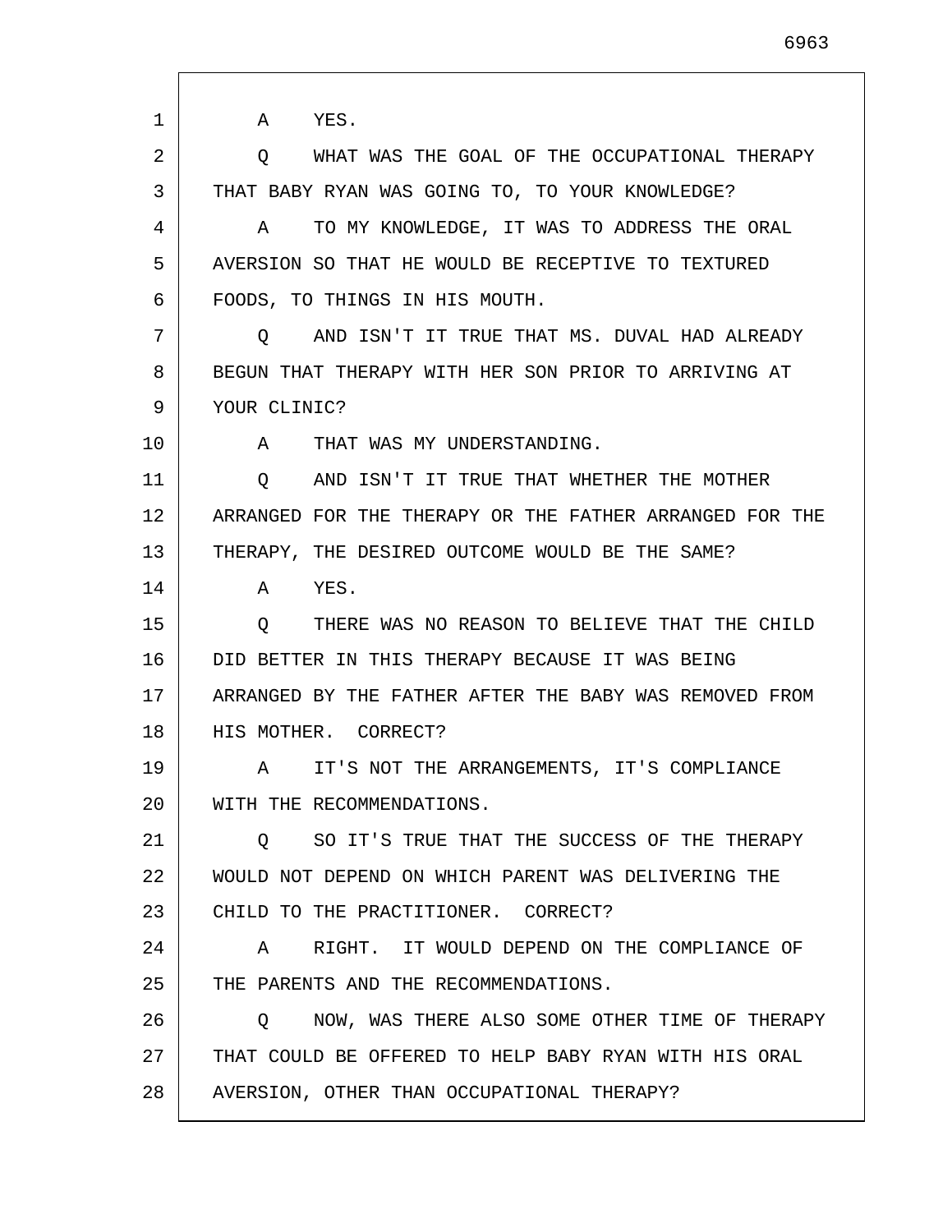| 1  | THAT'S THE METHODOLOGY THAT WE USE, WHICH IS<br>A      |
|----|--------------------------------------------------------|
| 2  | AGAIN, GETTING A CHILD ACCUSTOMED TO THINGS IN THEIR   |
| 3  | MOUTH.                                                 |
| 4  | Q WAS THERE SOME TYPE OF THERAPY, WHERE, I THINK       |
| 5  | YOU CALLED MECHANICALLY, YOU WORKED WITH THE CHILD'S   |
| 6  | MOUTH?                                                 |
| 7  | THAT'S PART OF OCCUPATIONAL THERAPY.<br>A              |
| 8  | AND EVEN THOUGH THE CHILD IS 15 MONTHS AND MAY<br>Q    |
| 9  | NOT BE VERBAL, YOUR EXPERIENCE IS THE CHILD WILL STILL |
| 10 | HAVE POSITIVE RESPONSE TO THE THERAPY?                 |
| 11 | YES.<br>A                                              |
| 12 | NOW, YOU MENTIONED DR. EGGE. CORRECT?<br>Q             |
| 13 | YES.<br>A                                              |
| 14 | YOU MENTIONED SHE WAS A FELLOW WORKING UNDER<br>Q      |
| 15 | YOU. CORRECT?                                          |
| 16 | YES.<br>A                                              |
| 17 | YOU DID JUST STATE THAT THE FELLOW WAS THREE<br>Q      |
| 18 | YEARS OF WORK UNDER YOUR DIRECTION, BUT IF YOU WOULD,  |
| 19 | IN VERY BRIEF BROADER SENSE, WHAT IS A FELLOW?         |
| 20 | SO, A FELLOW IS AN INDIVIDUAL, IN TERMS OF<br>A        |
| 21 | MEDICAL FELLOW, AN INDIVIDUAL WHO HAS FINISHED WHAT WE |
| 22 | WOULD CALL THE CORE TRAINING PROGRAM.                  |
| 23 | SO IN PEDIATRICS, IT WOULD BE THE CORE                 |
| 24 | TRAINING IN PEDIATRICS. SHE HAD THREE YEARS OF         |
| 25 | PEDIATRICS, AND THEN AN ADDITIONAL YEAR AS A CHIEF     |
| 26 | RESIDENT IN PEDIATRICS.                                |
| 27 | AND SHE, I THINK, WORKED IN-BETWEEN -- I DON'T         |
| 28 | REMEMBER THAT EXACTLY -- BEFORE SHE BECAME A FELLOW.   |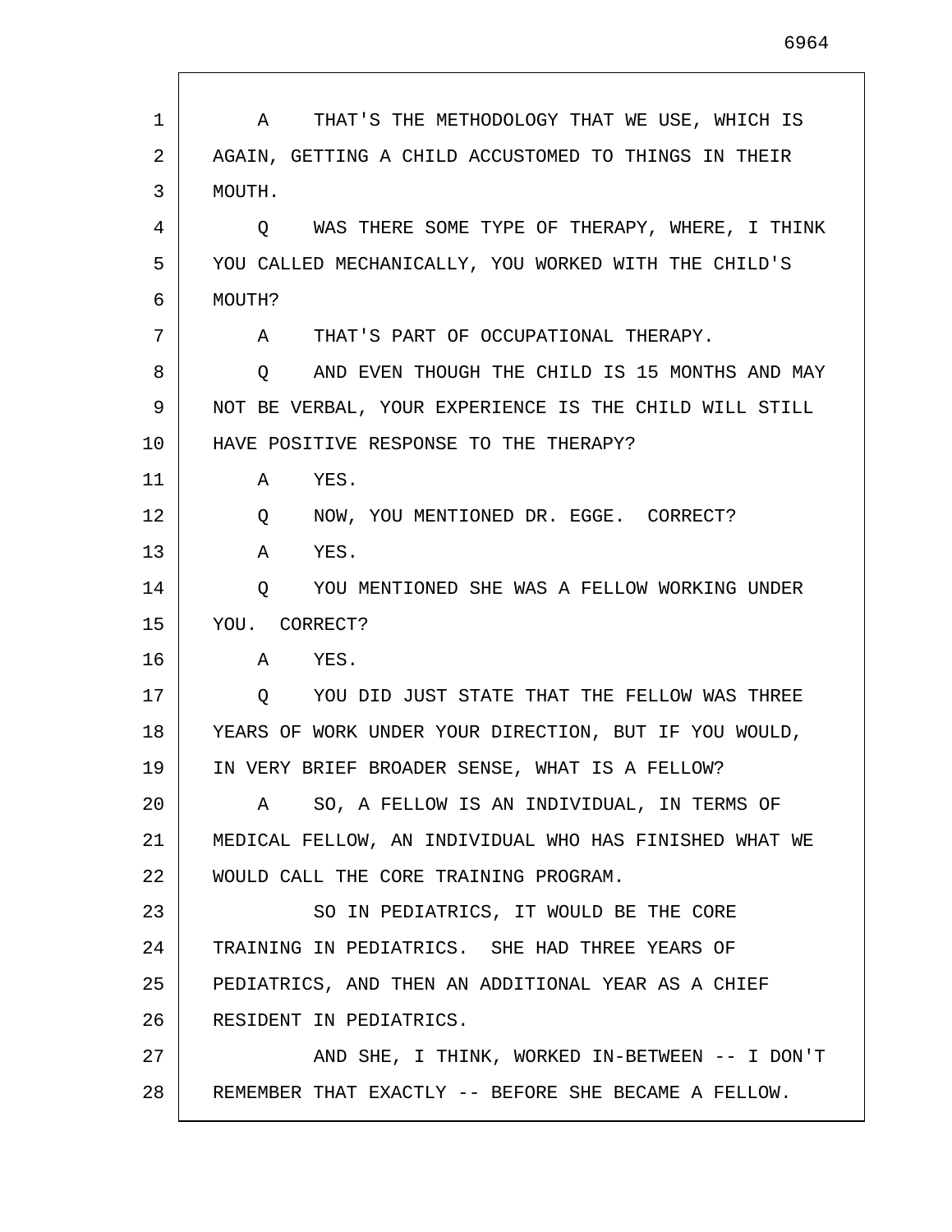| 1  | SO, THE TITLE OF FELLOW IS SOMETHING THAT'S           |
|----|-------------------------------------------------------|
| 2  | DESIGNATED BY THE ACCREDITATION COUNCIL ON GRADUATION |
| 3  | MEDICAL EDUCATION, AND THIS DESIGNATES A SPECIFIC     |
| 4  | PERIOD OF ADVANCED EDUCATION IN A SUB-AREA WITHIN     |
| 5  | PEDIATRICS.                                           |
| 6  | SO THERE ARE FELLOWSHIPS IN NEUROLOGY,                |
| 7  | PEDIATRIC CARDIOLOGY, PEDIATRIC ENDOCRINOLOGY.        |
| 8  | MR. PRAGER: DO YOU WANT TO TAKE A BREAK, YOUR         |
| 9  | HONOR?                                                |
| 10 | THE COURT: FEW MORE MINUTES.                          |
| 11 | BY MR. PRAGER:                                        |
| 12 | Q NOW, IT'S TRUE AS A PHYSICIAN AT THE FAILURE        |
| 13 | TO THRIVE CLINIC, YOUR JOB IS TO BE NEUTRAL. CORRECT? |
| 14 | A IS TO BE NEUTRAL? MY JOB IS TAKE CARE OF THE        |
| 15 | CHILDREN.                                             |
| 16 | THANK YOU. YOUR JOB IS NOT TO TAKE CARE OF<br>$\circ$ |
| 17 | ONE SIDE OR THE OTHER. CORRECT?                       |
| 18 | A ABSOLUTELY.                                         |
| 19 | HAVE YOU EVER SENT AN EMAIL TO EITHER PARENT<br>Q     |
| 20 | THAT YOU WERE TAKING CARE OF THEIR CHILD, SUGGESTING  |
| 21 | THAT WE HAVE TO FATTEN THEM UP FOR COURT?             |
| 22 | MR. GUTERRES: OBJECTION: RELEVANCE, OUTSIDE           |
| 23 | THE SCOPE.                                            |
| 24 | THE COURT: SUSTAINED.                                 |
| 25 | BY MR. PRAGER:                                        |
| 26 | MAY I APPROACH WITH EXHIBIT 789?<br>Q                 |
| 27 | THE COURT: YES.                                       |
| 28 |                                                       |
|    |                                                       |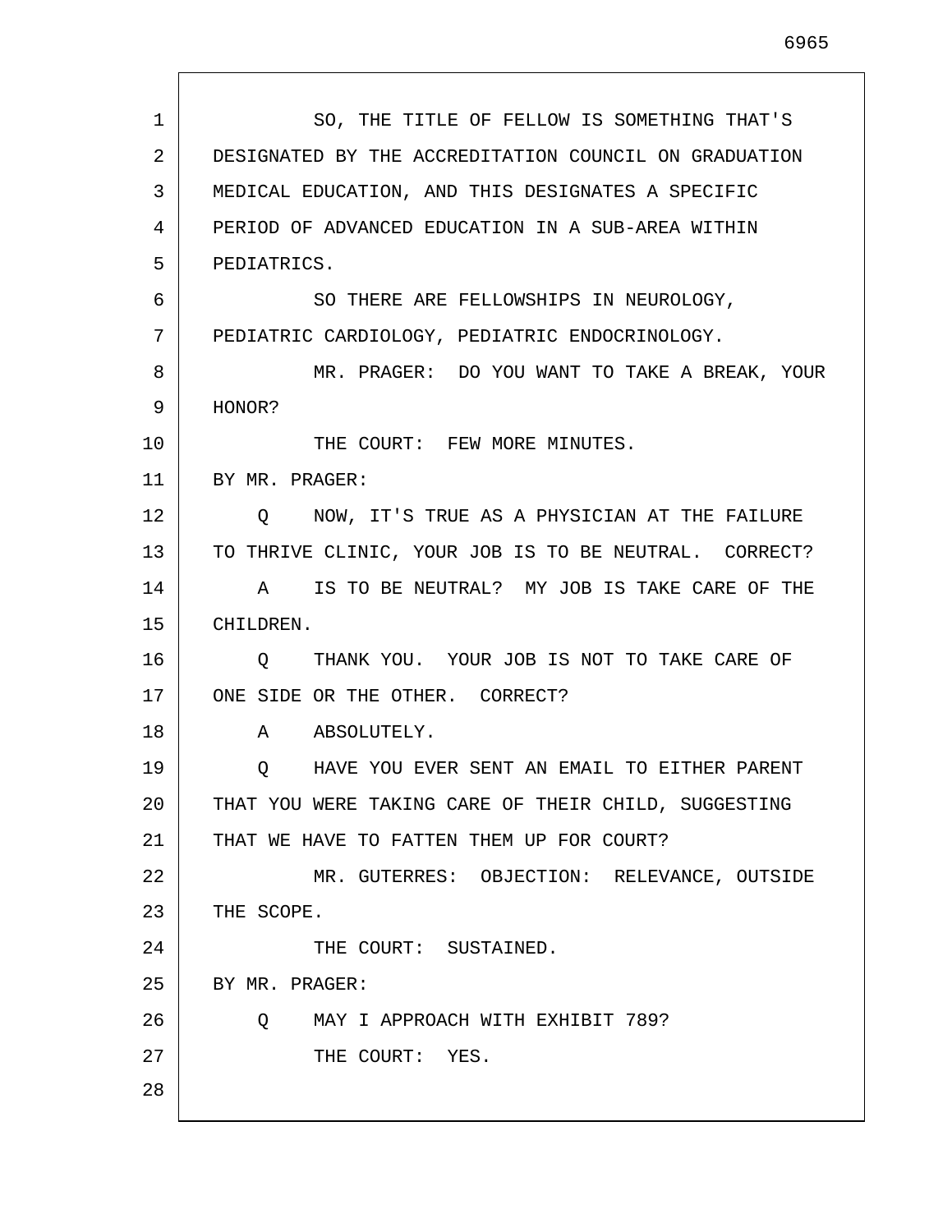1 2 3 4 5 6 7 8 9 10 11 12 13 14 15 16 17 18 19 20 21 22 23 24 25 26 27 28 BY MR. PRAGER: Q TAKE A LOOK AT EXHIBIT 789 FOR A MOMENT. LET ME DRAW YOUR ATTENTION TO THE BOTTOM RIGHT-HAND CORNER. DOCTOR, DO KIDS COME WITH OWNER'S MANUALS? A UNFORTUNATELY NOT. Q ALL RIGHT, LET ME DRAW YOUR ATTENTION, AND YOU CAN READ IT TO YOURSELF FIRST, TO THE BOTTOM CORNER OF PAGE 26 OF EXHIBIT 789. YOU'VE READ THAT. CORRECT? A YES. Q DO YOU AGREE WITH WHAT WE'RE REFERRING TO AS THE OWNER'S MANUAL HERE, THAT THERE MAY BE SOLID FOODS TO BE INTRODUCED IN THE FIRST 6 TO 8 MONTHS? A IT'S NOT THE OWNER'S MANUAL. IT'S THE RESOURCE BOOK FROM FIRST FIVE LA. AND IF YOU GOT THE OWNER'S MANUAL IN THE AMERICAN ACADEMY OF PEDIATRICS, IT WOULD BE A BIT DIFFERENT, BUT I ACCEPT THAT THIS IS SOMETHING THAT PARENTS WOULD USE. AND IT SAYS YOUR BABY'S FIRST SOLID FOODS, 6 TO 8 MONTHS. THE COURT: WE GET CONFUSED. SO MANY MANUALS. MR. PRAGER: DO YOU WANT TO TAKE A SHORT RECESS? I CAN LOOK AT MY NOTES AND BE DONE QUICKLY. THE COURT: TAKE THE MORNING RECESS AT THIS TIME. APPROXIMATELY 10 MINUTES. ALL JURORS, PLEASE REMEMBER THE ADMONITION. (JURY EXCUSED) (PAUSE IN THE PROCEEDINGS) (JURY PRESENT)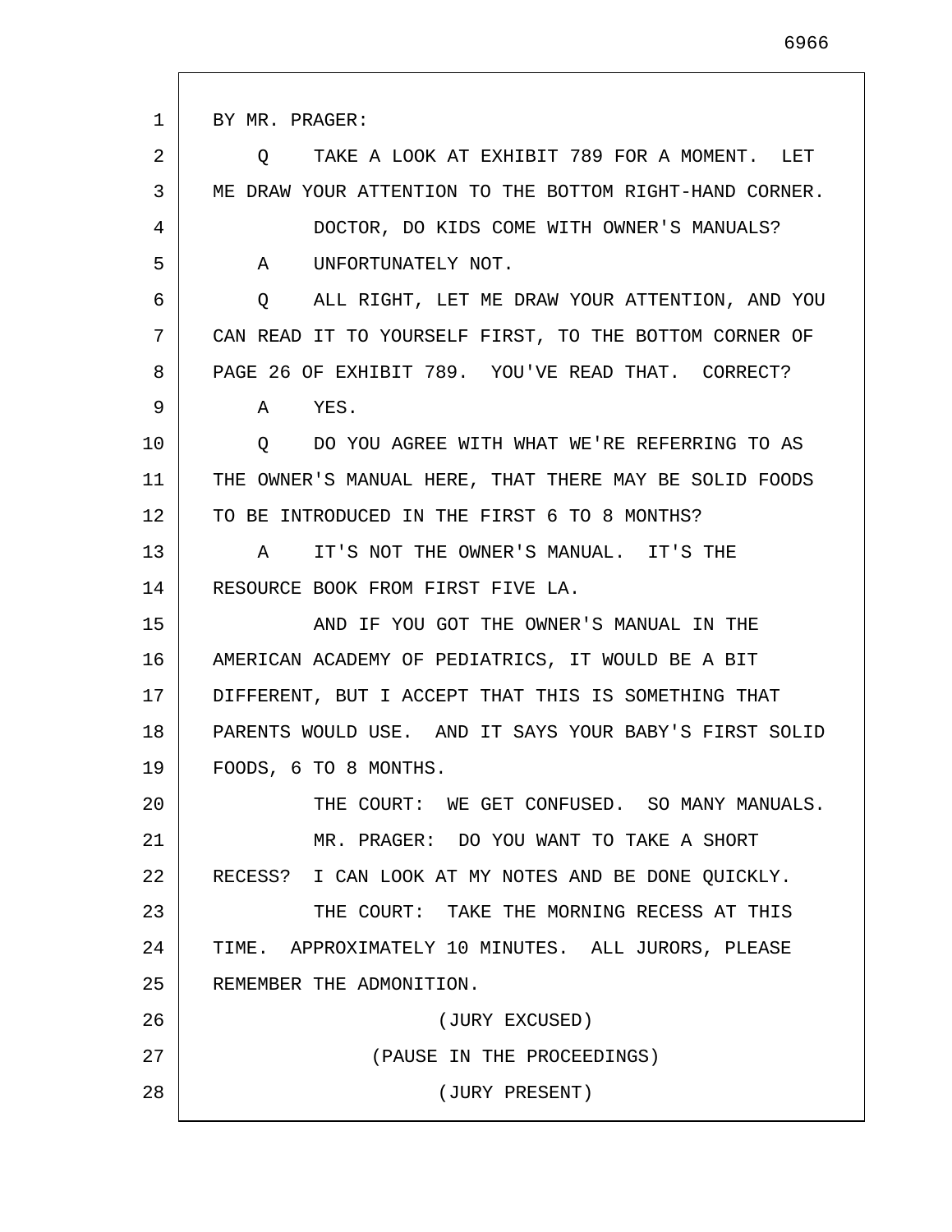| 1  | (THE FOLLOWING PROCEEDINGS WERE HELD IN OPEN               |
|----|------------------------------------------------------------|
| 2  | COURT IN THE PRESENCE OF THE JURY)                         |
| 3  | THE COURT: EVERYONE MAY BE SEATED. ON THE                  |
| 4  | RECORD. EVERYBODY'S PRESENT. GO AHEAD, MR. PRAGER.         |
| 5  | MR. PRAGER: THANK YOU, YOUR HONOR.                         |
| 6  | BY MR. PRAGER:                                             |
| 7  | DOCTOR, DO YOU RECALL BEING ASKED BY<br>$\cup$ $\cup$      |
| 8  | MR. GUTERRES ABOUT DYSMORPHIC FEATURES?                    |
| 9  | A YES.                                                     |
| 10 | HAVE YOU EVER HEARD THE TERM FLK?<br>Q                     |
| 11 | YES.<br>$\mathbb{A}$                                       |
| 12 | REMIND US, WHAT DOES IT STANDS FOR?<br>$Q \qquad \qquad$   |
| 13 | WE DON'T USE IT ANYMORE, BUT IT STANDS FOR<br>$\mathbf{A}$ |
| 14 | FUNNY-LOOKING KID.                                         |
| 15 | Q WITH REGARD TO THE ACTUAL FEATURES THAT A                |
| 16 | PHYSICIAN MAY REFERENCE WHEN DOCUMENTING IN A PATIENT'S    |
| 17 | MEDICAL CHART, FLK, DID YOU SAY EARS ARE FEATURES?         |
| 18 | NO. I DIDN'T MENTION ANY OF THE FEATURES.<br>A             |
| 19 | IT'S MORE A GESTALT. THAT IS, YOU HAVE A LOOK, AND YOU     |
| 20 | GO, HMM, THAT KID'S A LITTLE FUNNY-LOOKING.                |
| 21 | O OKAY. IT'S TRUE THAT LOW-SET EARS ARE A                  |
| 22 | DYSMORPHIC FEATURE?                                        |
| 23 | THEY COULD BE, BUT THEY DON'T HAVE TO BE.<br>A             |
| 24 | AND IT'S ALSO TRUE THAT CUPPED EARS CAN BE A<br>Q          |
| 25 | DYSMORPHIC FEATURE?                                        |
| 26 | THEY CAN BE AN ISOLATED FINDING, WHICH<br>A                |
| 27 | WOULDN'T THEN QUALIFY A CHILD AS DYSMORPHIC.               |
| 28 | THANK YOU. BUT IF YOU HAD MULTIPLE SYMPTOMS<br>$\circ$     |

 $\Gamma$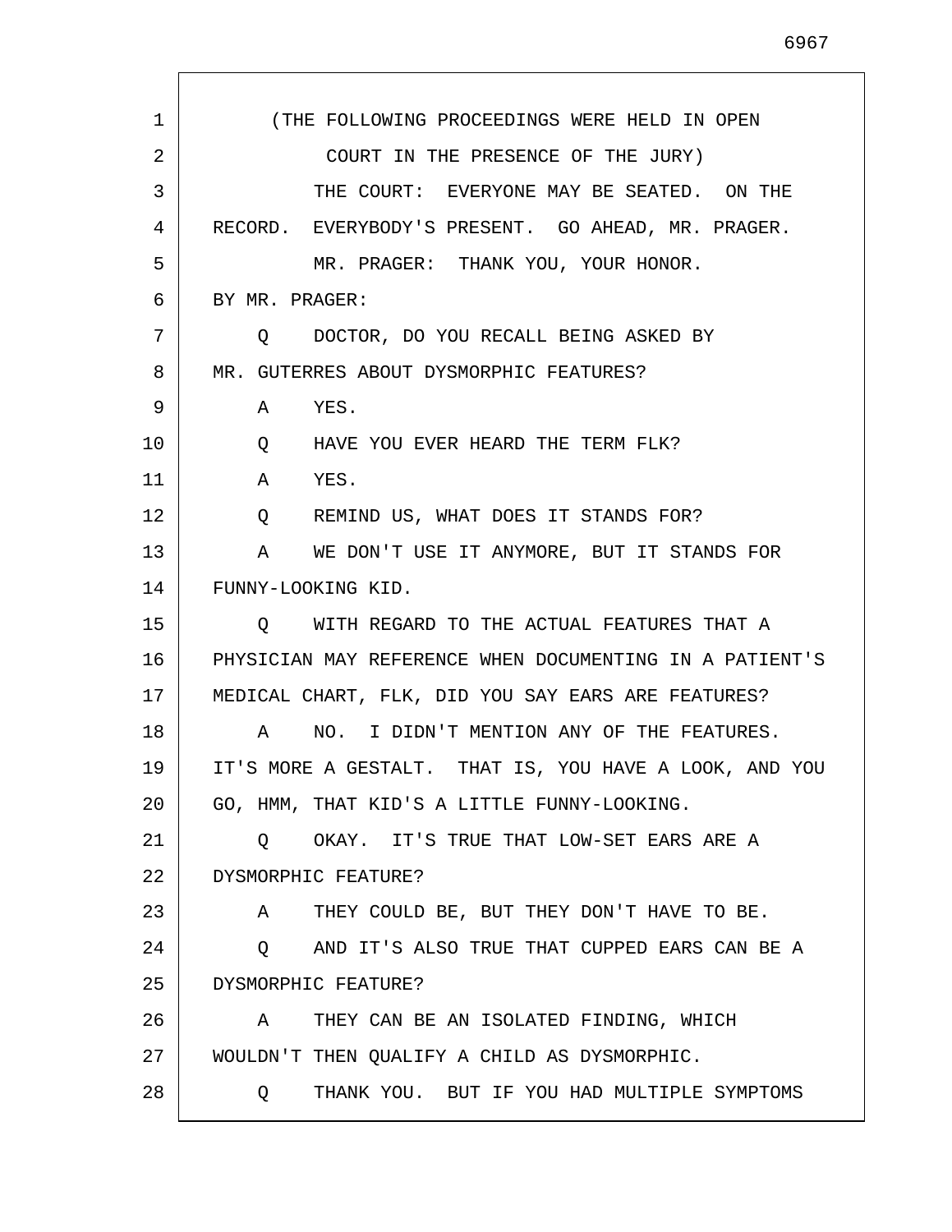1 2 3 4 5 6 7 8 9 10 11 12 13 14 15 16 17 18 19 20 21 22 23 24 25 26 27 28 OR PRESENTATIONS FOR DYSMORPHIC FEATURES, WOULD THAT TEND TO SUGGEST A GREATER CORRELATION? MR. GUTERRES: OBJECTION: INCOMPLETE HYPOTHETICAL, LACKS FOUNDATION, SPECULATION. THE COURT: OVERRULED. THE WITNESS: NO. BY MR. PRAGER: Q NO. OKAY. NOW, DO YOU KNOW -- DO YOU KNOW, AT SOME POINT IN TIME IN 2010, WHETHER YOUR CLINIC RECOMMENDED AN MRI FOR BABY RYAN? A WE DID NOT RECOMMEND AN MRI. Q YOUR CLINIC DID NOT RECOMMEND AN MRI IN SEPTEMBER 2010. CORRECT? A THAT'S MY RECOLLECTION. WE DID NOT RECOMMEND AN MRI. IT WAS SUGGESTED BY OUTSIDE PHYSICIANS. Q DO YOU KNOW IN 2010 IF DR. EGGE EVER SUPPORTED BABY RYAN UNDERGOING AN MRI? A I BELIEVE SHE DID NOT SUPPORT THAT. Q LET ME ASK THE QUESTION A LITTLE BROADER THEN. DO YOU KNOW IF AT ANY TIME THAT DR. EGGE WAS TAKING CARE OF BABY RYAN, IF SHE RECOMMENDED AN MRI FOR BABY RYAN? A TO THE BEST OF MY KNOWLEDGE, THAT WAS NOT A RECOMMENDATION. Q DO YOU KNOW IF THERE WAS ANY NEUROLOGIC CONSULTS REQUESTED BY DR. EGGE FOR BABY RYAN IN THE YEAR 2010? A AGAIN, TO THE BEST OF MY KNOWLEDGE, THERE WAS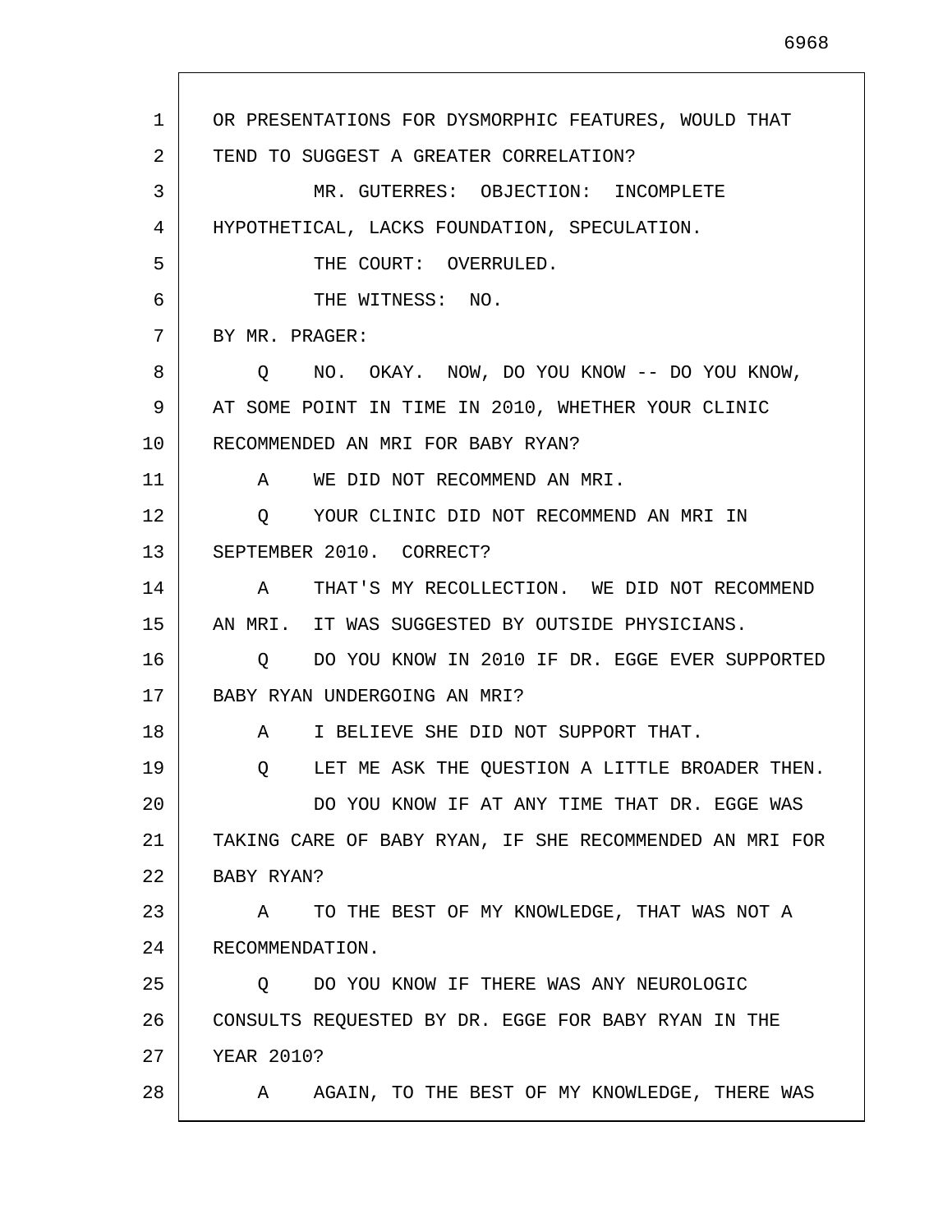1 2 3 4 5 6 7 8 9 10 11 12 13 14 15 16 17 18 19 20 21 22 23 24 25 26 27 28 NOT. Q DO YOU KNOW IF BABY RYAN WAS EVER DIAGNOSED WITH SENSORY INTEGRATION DISORDER? A ONLY AS RELATES TO ORAL AVERSION. Q WHAT IS SENSORY INTEGRATION DISORDER? A IT'S HOW YOU USE YOUR SENSES TO NAVIGATE THROUGH THE ENVIRONMENT AND THROUGH LIFE. Q AND WOULD THAT BE MORE THAN JUST THE SENSE OF TASTE? A ORAL AVERSION DOESN'T HAVE TO DO WITH A SENSE OF TASTE. IT HAS TO DO WITH HOW YOU MANIPULATE THINGS IN YOUR ORAL CAVITY. Q THANK YOU. WHY DON'T YOU JUST TELL US WHICH SENSES ARE INVOLVED WHEN YOU SAY MULTIPLE SENSES FOR SENSORY INTEGRATION DISORDER. A SO MY EXPERIENCE WITH SENSORY INTEGRATION DISORDER IS USUALLY RELATED TO A KINESTHETIC SENSE. THAT IS A BALANCE OF THE ENVIRONMENT NOT ISOLATED THROUGH THE VISUAL, AUDITORY, BUT HOW ONE MANIPULATES THROUGH AN ENVIRONMENT. Q SO, DOCTOR, WE'VE TALKED ABOUT THE CHART -- STRIKE THAT. WE'VE TALKED ABOUT THE HARBOR-UCLA MEDICAL CENTER GROWTH CHART THAT WAS PUT BEFORE YOU AS EXHIBIT 52, PAGE 1052. CORRECT? YOU DON'T NEED IT. JUST A FOUNDATIONAL QUESTION. A OKAY. Q CORRECT?

6969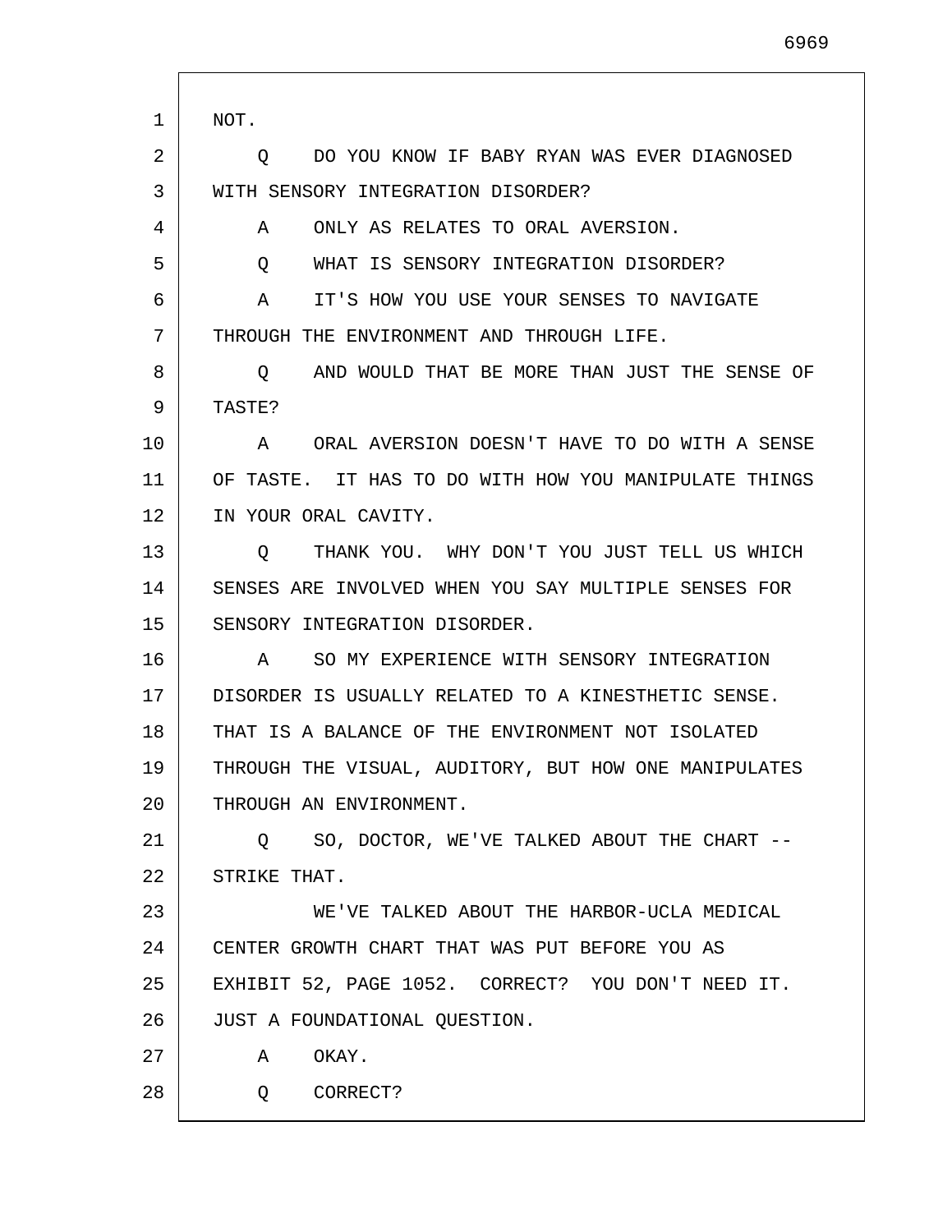| 1  | A YES.                                                  |
|----|---------------------------------------------------------|
| 2  | PERFECT. AND THERE'S A GRAPH ON THE CHART.<br>Q         |
| 3  | CORRECT?                                                |
| 4  | YES.<br>A                                               |
| 5  | AND THE GRAPH IS THE NORMAL DEVELOPMENT FOR<br>$\circ$  |
| 6  | CHILDREN. CORRECT?                                      |
| 7  | A THE GRAPH IS THE RANGE FOR HEIGHT, WEIGHT,            |
| 8  | HEAD CIRCUMFERENCE, FOR CHILDREN AT VARIOUS AGES. IT'S  |
| 9  | A POPULATION-BASED GRAPH.                               |
| 10 | THANK YOU. THE JURY'S SEEN IT. LET ME JUST<br>$\circ$   |
| 11 | CONFIRM WITH YOU THAT IF A CHILD'S VALUES AS PLOTTED ON |
| 12 | THE GRAPH GO UNDERNEATH THE NORMAL RANGE, THAT IS A BAD |
| 13 | THING?                                                  |
| 14 | IT'S POTENTIALLY A BAD THING, BUT 1 PERCENT OF<br>A     |
| 15 | THE ENTIRE POPULATION WILL BE BELOW THE FIRST           |
| 16 | PERCENTILE.                                             |
| 17 | ARE YOU TALKING ABOUT PEOPLE YOU MIGHT CALL<br>$\circ$  |
| 18 | SHORT STATURE?                                          |
| 19 | A SHORT STATURE, LOW WEIGHT. SO IF WE HAVE 30           |
| 20 | MILLION CHILDREN IN THE UNITED STATES, AND 1 PERCENT OF |
| 21 | THEM ARE GOING TO BE BELOW THAT, THAT'S -- YOU CAN DO   |
| 22 | THE MATH. 300,000 CHILDREN WOULD BE BELOW THE FIRST     |
| 23 | PERCENTILE.                                             |
| 24 | THANK YOU. AS A GENERAL RULE, THEN, AS THE<br>Q         |
| 25 | GRAPH GOES UP, ANY VALUE THAT DOES NOT CORRESPOND IN    |
| 26 | THE RISE IN THE GRAPH OR FLAT LINE IS NOT OPTIMAL.      |
| 27 | CORRECT?                                                |
| 28 | I'M NOT SURE I UNDERSTAND YOUR QUESTION.<br>A           |

 $\mathbf{I}$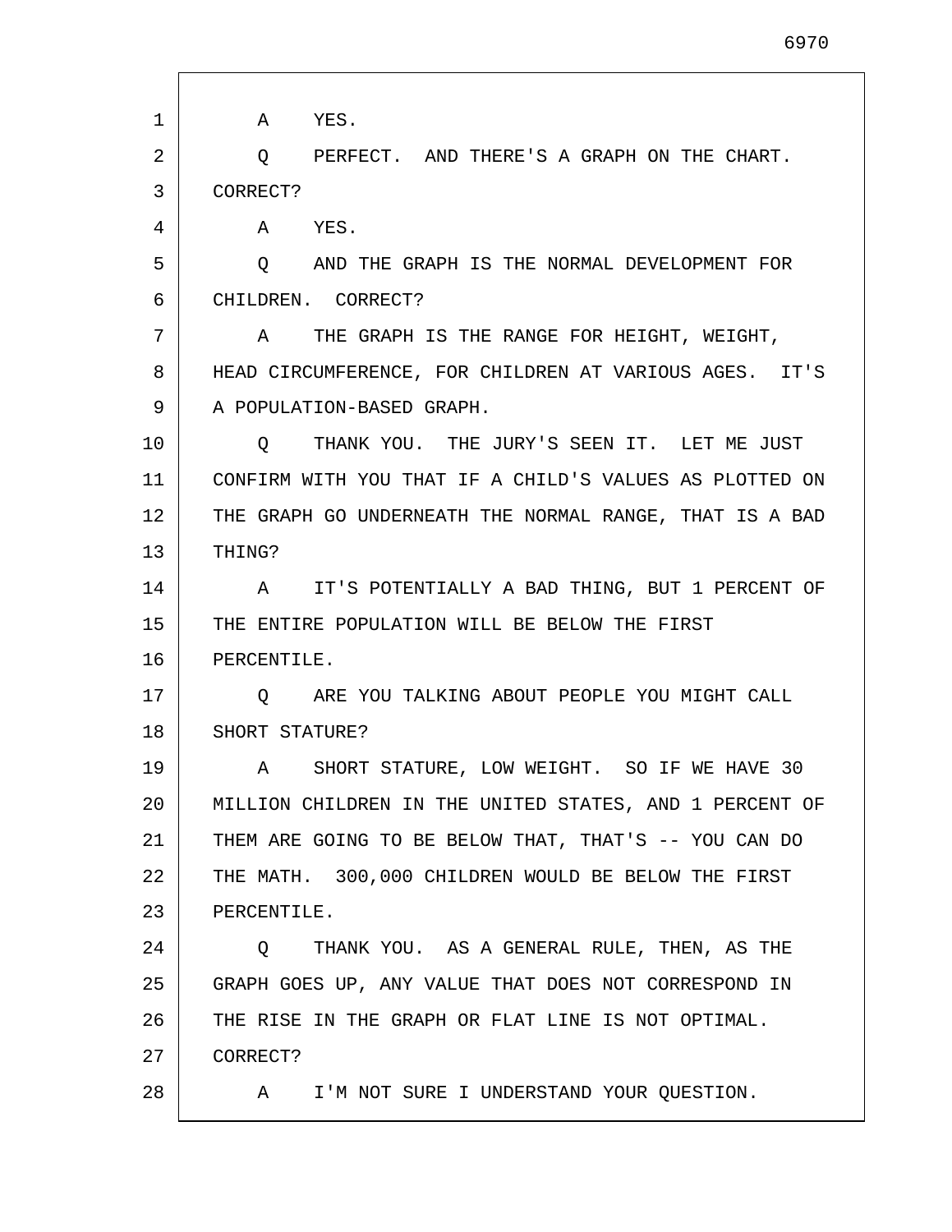MR. GUTERRES: OBJECTION: VAGUE. MR. PRAGER: I'LL REPHRASE IT. BY MR. PRAGER: Q LET ME ASK IT THIS WAY: THERE ARE ISOBARS ON THIS GRAPH. CORRECT? A IT'S NOT A BAR GRAPH. Q WHAT DO YOU CALL THE LINES ON -- A THEY'RE PERCENTILES. Q OKAY. WHAT DO YOU CALL THE ACTUAL PHYSICAL DEPICTION ON THE GRAPH, FOR, FOR EXAMPLE, 15 MONTHS? A IT'S A GRID. RIGHT? IT'S A GRID WITH A Y AXIS AND AN X AXIS. THE X AXIS IS THE BOTTOM, AND THAT'S THE AGE, AND THE Y AXIS IS THE SPECIFIC MEASUREMENTS. THE LINES ON IT REPRESENT PERCENTILE, SO DEVIATIONS FROM THE Q WHAT DO YOU CALL THAT CURVE? A A GROWTH CURVE. Q OKAY. SO IF A CHILD IS BELOW THE GROWTH CURVE, THAT IS SUBOPTIMAL? A NOT NECESSARILY. THERE'S SOME PEOPLE WHO ARE THIN, SOME PEOPLE WHO ARE HEAVY, SOME WHO ARE SHORT,

22 23 24 25 26 AND SOME WHO ARE TALL. SO IT'S MORE THE PATTERN OF GROWTH AS OPPOSED TO AN ABSOLUTE VALUE AT A POINT IN TIME. MR. PRAGER: THANK YOU, YOUR HONOR.

THE COURT: MR. GUTERRES.

28

27

1

2

3

4

5

6

7

8

9

10

11

12

13

14

15

16

MEAN.

17

18

19

20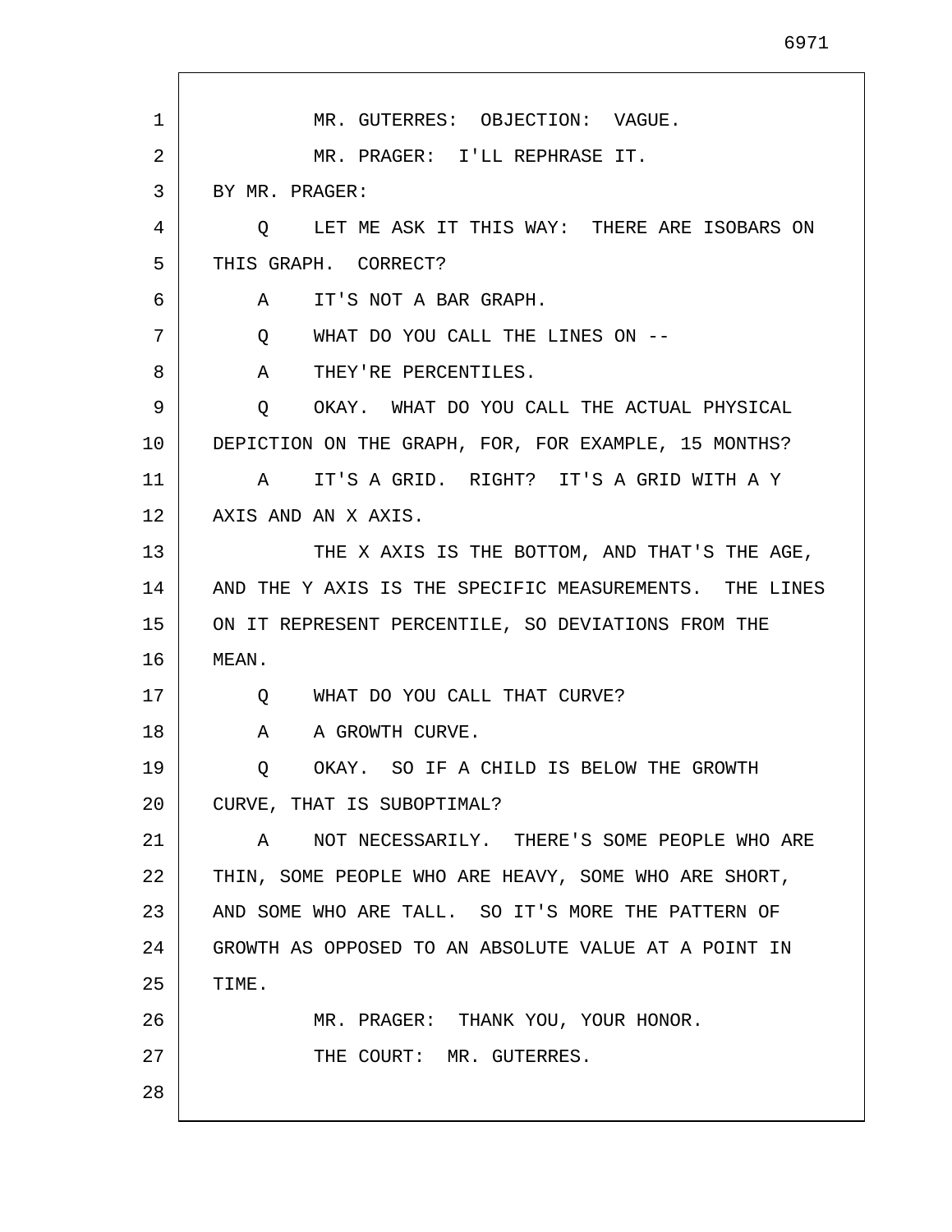| 1  | REDIRECT EXAMINATION                                          |
|----|---------------------------------------------------------------|
| 2  | BY MR. GUTERRES:                                              |
| 3  | Q DR. BERKOWITZ, MR. PRAGER -- I THINK YOU HAD                |
| 4  | BEEN ASKED A NUMBER OF QUESTIONS REGARDING ORAL               |
| 5  | AVERSIONS.                                                    |
| 6  | CAN THERE BE ENVIRONMENTAL OR EXTRINSIC                       |
| 7  | FACTORS THAT COULD LEAD TO AN ORAL AVERSION?                  |
| 8  | MR. PRAGER: OBJECTION: FOUNDATION, YOUR                       |
| 9  | HONOR.                                                        |
| 10 | THE COURT: OVERRULED.                                         |
| 11 | THE WITNESS: THERE CAN BE.                                    |
| 12 | BY MR. GUTERRES:                                              |
| 13 | O AND CAN YOU GIVE US AN EXAMPLE?                             |
| 14 | SO, SOMETIMES A BABY WHO'S BEEN IN A NEONATAL<br>$\mathbf{A}$ |
| 15 | INTENSIVE CARE UNIT AND HAD A TUBE THROUGH THEIR MOUTH        |
| 16 | DEVELOP AN ORAL AVERSION. SO THAT WOULD BE SOMETHING          |
| 17 | EXTERNAL.                                                     |
| 18 | SOMETIMES A CHILD WHO HASN'T HAD THE                          |
| 19 | OPPORTUNITY TO EXPERIENCE TEXTURE OR FOOD,<br>THEN WHEN       |
| 20 | THEY'RE -- WHEN IT'S INTRODUCED, DOESN'T LIKE THAT            |
| 21 | SENSATION, ESPECIALLY IF THE CHILD'S BEEN BREAST-FED OR       |
| 22 | BOTTLE-FED.                                                   |
| 23 | SO THAT AN EARLIER INTRODUCTION WOULD HAVE                    |
| 24 | AVOIDED IT. AND SOMETIMES THERE'S CHILDREN WHO SEEM TO        |
| 25 | HAVE AN AVERSION TO THINGS IN THEIR MOUTH.                    |
| 26 | MR. PRAGER HAD SHOWN YOU A DOCUMENT, AND I<br>Q               |
| 27 | THINK IT WAS EXHIBIT 789. I DON'T KNOW IF YOU STILL           |
| 28 | HAVE THAT UP THERE.                                           |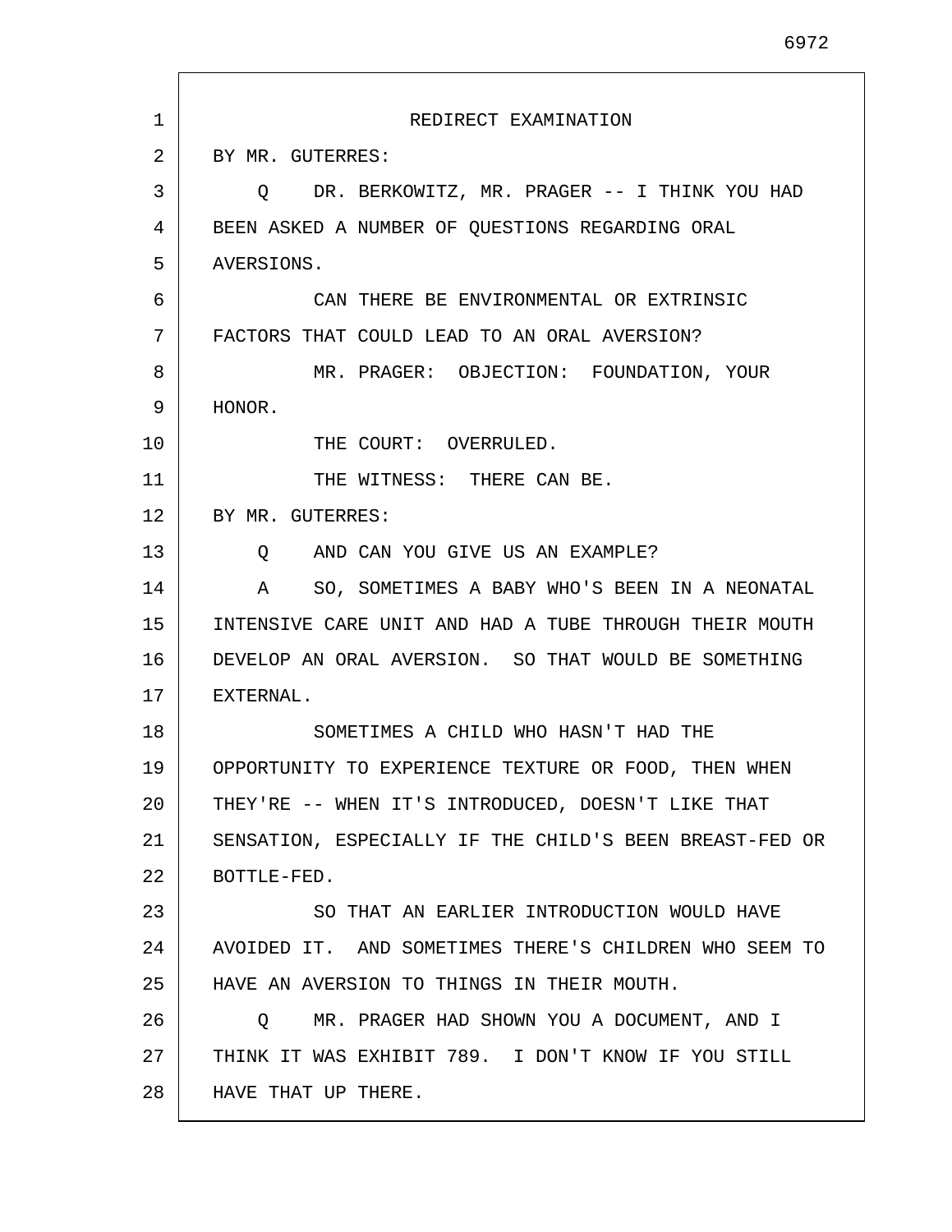1 2 3 4 5 6 7 8 9 10 11 12 13 14 15 16 17 18 19 20 21 22 23 24 25 26 27 28 BUT YOU HAD MENTIONED AN ALTERNATIVE TO THE BOOKLET HERE, PARENT'S GUIDE. AND THAT WAS PUT OUT BY WHAT ORGANIZATION? A WELL, THAT ONE IS FROM FIRST FIVE LA. BUT THE AMERICAN ACADEMY OF PEDIATRICS HAS THIS SORT OF DOCUMENTS AND POLICY STATEMENTS RELATED TO CHILDREN'S NUTRITION. Q AND WHAT'S THE RECOMMENDATION OF THE AMERICAN ACADEMY OF PEDIATRICS AS IT RELATES TO THE INTRODUCTION OF SOLIDS? A THAT IT BE SOMETIME BETWEEN 4 AND 6 MONTHS OF AGE. OFTEN A LONGER DELAY FOR BREAST-FED BABIES, FORMULA-FED BABIES. USUALLY AT FOUR MONTHS, WE INTRODUCE SOLIDS. BREAST-FED, MAYBE SIX MONTHS. Q MR. PRAGER ALSO ASKED YOU ABOUT THE STATEMENT, I BELIEVE IT WAS ELICITED IN YOUR DEPOSITION, ABOUT, "I DON'T DO WHO DID --" A I DON'T DO "WHO DID IT." Q "WHO DID IT." AND THAT IS SOMETHING THAT RELATES TO INDIVIDUALS IN THE MEDICAL PROFESSION? A WHEN I USE THAT PHRASE, IT'S MORE FOR -- I THINK AS I SAID -- WITH PHYSICAL INJURIES, I, BEING THE PERSON WHO MAKES THE DETERMINATION OF WHO WAS RESPONSIBLE. Q AND THE DECISION AS TO WHETHER OR NOT A CHILD MIGHT BE IN DANGER, OR IF THERE'S AN ENDANGERMENT ISSUE, WOULD THAT GENERALLY BE OUTSIDE YOUR PURVIEW? A WELL, IF I HAVE A CONCERN THAT A CHILD IS IN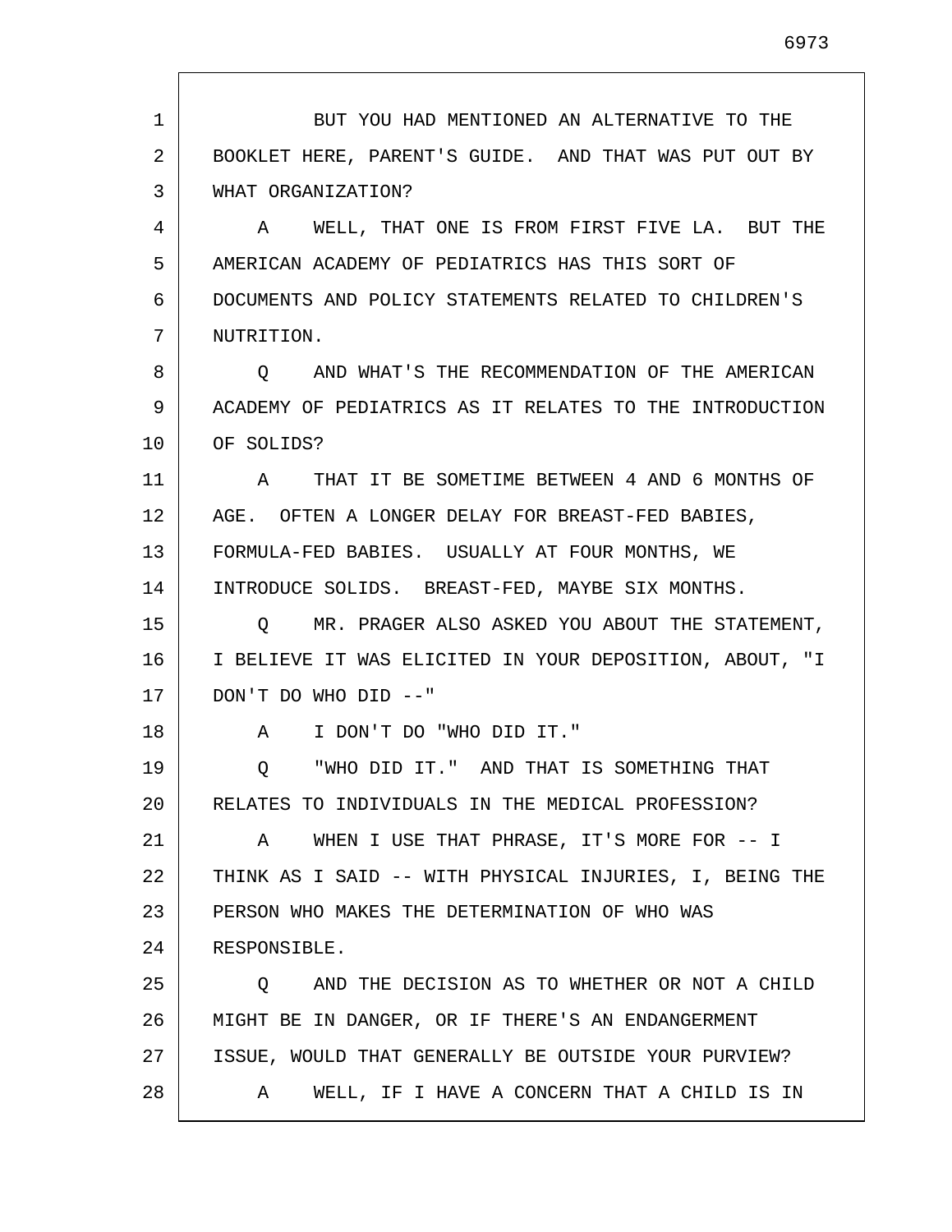1 2 3 4 5 6 7 8 9 10 11 12 13 14 15 16 17 18 19 20 21 22 23 24 25 26 27 28 DANGER, AND IT'S A PHYSICAL DANGER, THEN I WOULD CALL THE HOTLINE AND NOTIFY DCFS OR LAW ENFORCEMENT. IF THEY'VE ALREADY BEEN NOTIFIED AND THEY'RE INVOLVED ALREADY, THEN IT WOULD JUST BE SHARING MY MEDICAL INFORMATION WITH THAT ORGANIZATION. IF I'M WORKING IN THE EMERGENCY DEPARTMENT AND LAW ENFORCEMENT BRINGS IN A CHILD WITH A HEAD INJURY, THEN I CAN EXPLAIN TO THEM, THIS TYPE OF HEAD INJURY -- THIS IS WHAT WE FOUND. THIS IS WHAT IT WOULD BE INDICATIVE OF. Q AND WITH REGARD TO BABY RYAN, DO YOU RECALL HOW IT IS THAT BABY RYAN CAME TO THE ATTENTION OF THE FAILURE TO THRIVE CLINIC? A YES. HE WAS REFERRED IN BY THE DEPARTMENT OF CHILDREN AND FAMILY SERVICES. Q IF A CHILD IS NOT PROVIDED WITH PROPER NUTRITION, FOR EXAMPLE, FOR SIX MONTHS, CAN THAT HAVE AN IMPACT ON HIS BECOMING DEVELOPMENTALLY DELAYED? MR. PRAGER: OBJECTION: OVERBROAD, VAGUE, INCOMPLETE HYPOTHETICAL. THE COURT: OVERRULED. THE WITNESS: YES. BY MR. GUTERRES: Q AND HOW SO? A SUBOPTIMAL, YOUR BRAIN REQUIRES FOOD AND NUTRIENTS FOR GROWTH AND DEVELOPMENT, AND IF YOU'RE NOT GETTING THE AMOUNT OF FOOD THAT YOUR BODY NEEDS, THAT WILL AFFECT THE GROWTH OF YOUR BRAIN AND THE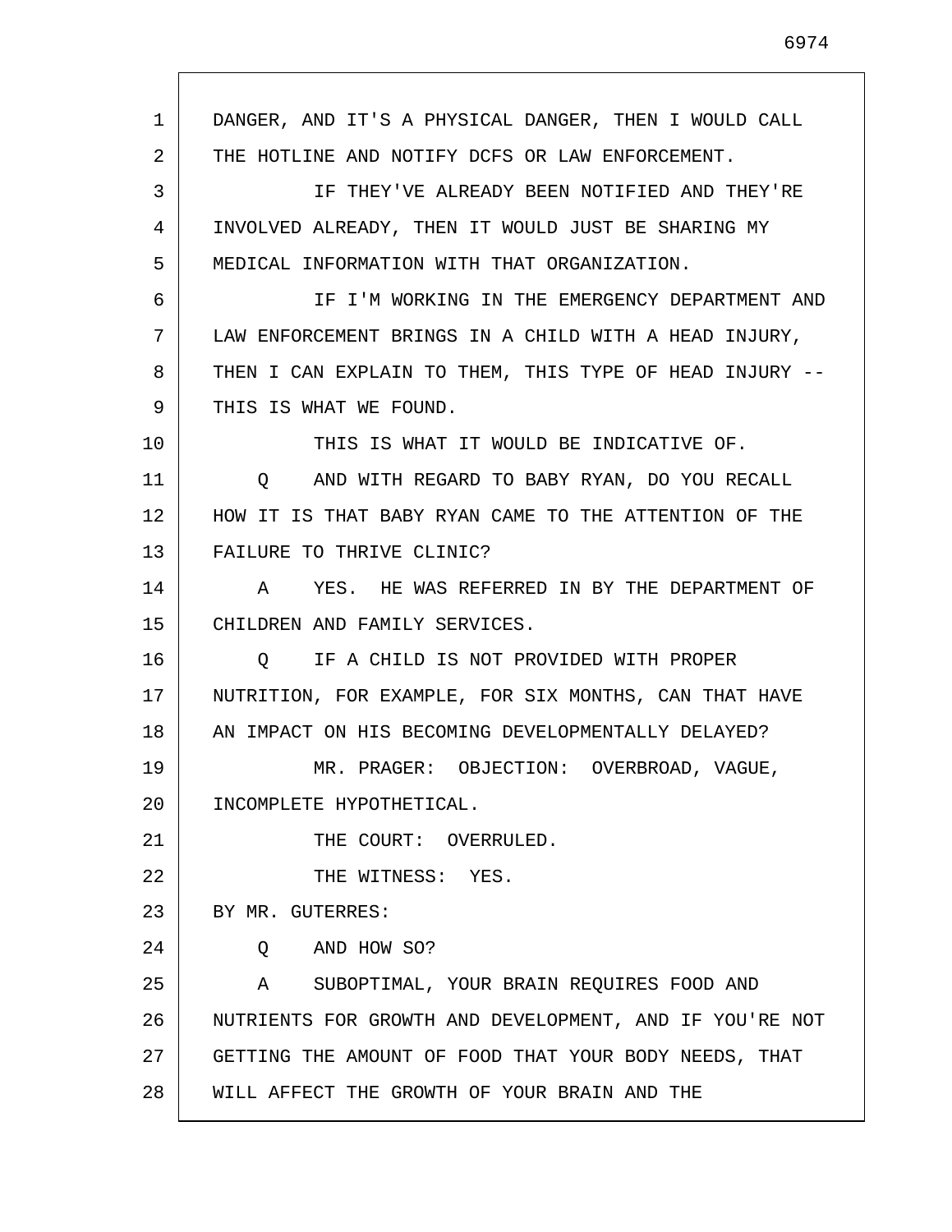1 2 3 4 5 6 7 8 9 10 11 12 13 14 15 16 17 18 19 20 21 22 23 24 25 26 27 28 DEVELOPMENT OF YOUR BRAIN. Q AND SO IF A PARENT IS NOT FOLLOWING RECOMMENDATIONS OF A NUTRITIONIST WITH REGARD TO THE TYPES OF FOODS THAT SHOULD BE GIVEN TO A CHILD, THAT COULD CAUSE FURTHER DEVELOPMENTAL DELAYS? MR. PRAGER: OBJECTION: BEYOND THE SCOPE, YOUR HONOR. THE WITNESS: IT COULD. BY MR. GUTERRES: Q AND DOES THE DURATION OF THE DEPRIVATION OF PROPER NUTRITION ALSO CORRELATE WITH THE AMOUNT OF -- OR -- WITHDRAWN. IS THERE A CORRELATION BETWEEN THE AMOUNT OF DEPRIVATION OF PROPER NUTRITION TO A CHILD OF THAT AGE, A SIX-MONTH OLD WITH THE AMOUNT OF POTENTIAL DEVELOPMENTAL DELAY THE KID MAY ENCOUNTER? A YES. Q AND WOULD THAT ALSO HAVE A CORRELATION BETWEEN THAT CHILD'S ABILITY TO TRY TO RECOVER ONCE THAT HAS BEEN IDENTIFIED AND THE PROPER NUTRITIONIST HAS BEEN GIVEN? MR. PRAGER: OBJECTION: CALLS FOR SPECULATION, LACKS FOUNDATION, VAGUE AS TO THAT CHILD. INCOMPLETE HYPOTHETICAL. THE COURT: OVERRULED. THE WITNESS: YES. BY MR. GUTERRES: Q CAN YOU EXPLAIN?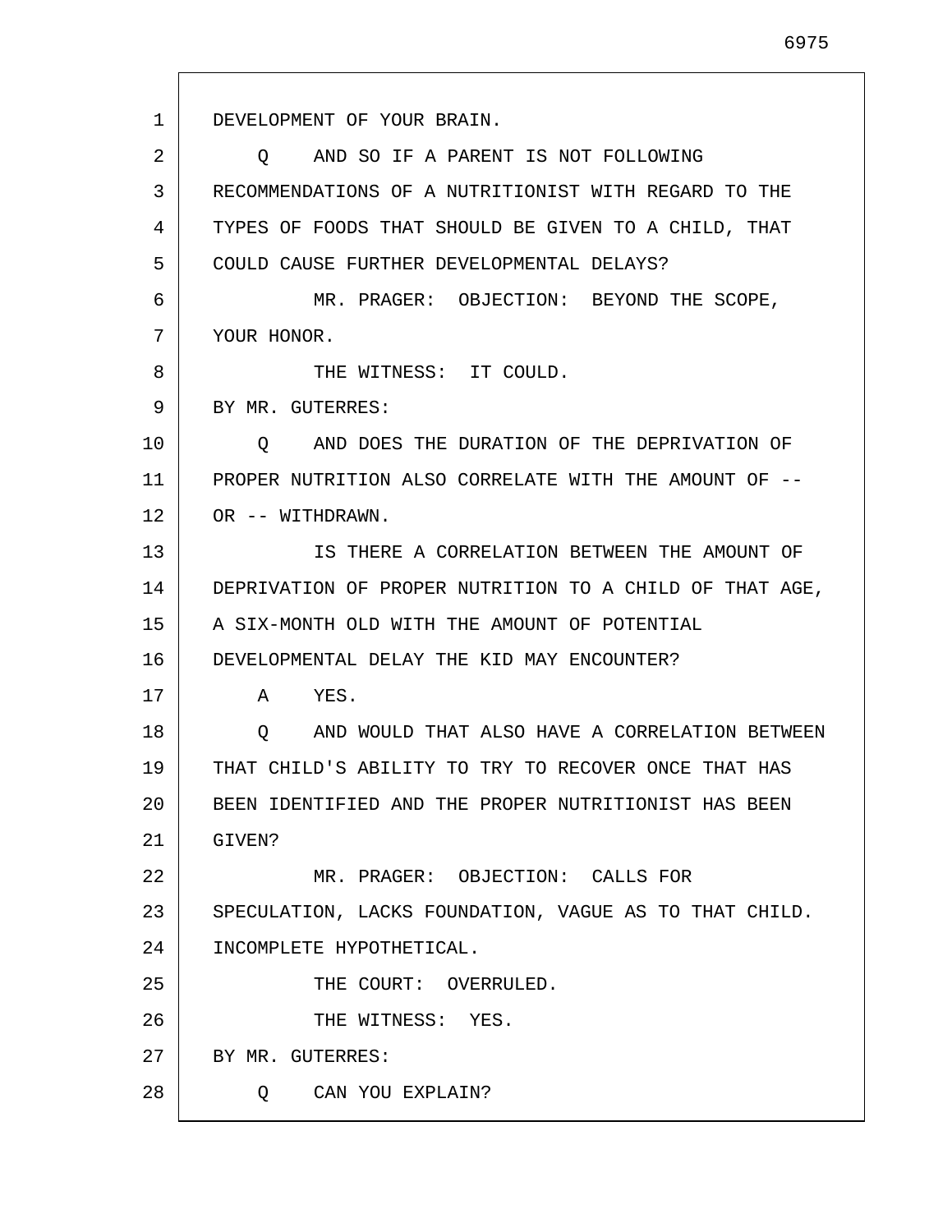| $\mathbf{1}$ | THE LONGER THE DEPRIVATION, THE LONGER THE<br>A           |
|--------------|-----------------------------------------------------------|
| 2            | PERIOD FOR RECOVERY. JUST TO REPHRASE WHAT YOU ASKED.     |
| 3            | THANK YOU. YOU SAY IT A LOT BETTER THAN I DO.<br>O        |
| 4            | ONE MINUTE?                                               |
| 5            | MR. GUTERRES: THANK YOU, DOCTOR. I                        |
| 6            | APPRECIATE YOUR TIME.                                     |
| 7            | THE COURT: MR. PRAGER.                                    |
| 8            | MR. PRAGER: THANK YOU, YOUR HONOR.                        |
| 9            |                                                           |
| 10           | RECROSS-EXAMINATION                                       |
| 11           | BY MR. PRAGER:                                            |
| 12           | A MOMENT AGO, YOU WERE ASKED ABOUT CHILD<br>O.            |
| 13           | SAFETY. CORRECT? SO LET ME FOLLOW UP WITH THAT. IT'S      |
| 14           | TRUE THAT AT HARBOR-UCLA HOSPITAL, THERE IS A SHERIFF'S   |
| 15           | DEPARTMENT. CORRECT?                                      |
| 16           | YES.<br>A                                                 |
| 17           | AND IF YOU HAD A CONCERN ABOUT THE SAFETY OF A<br>$\circ$ |
| 18           | PATIENT IN YOUR CLINIC, IT'S TRUE YOU HAVE THE RIGHT TO   |
| 19           | CALL THE SHERIFF TO COME ASSIST YOU WITH THAT PATIENT.    |
| 20           | CORRECT?                                                  |
| 21           | MR. GUTERRES: OBJECTION: THAT'S OUTSIDE THE               |
| 22           | SCOPE.                                                    |
| 23           | THE COURT: OVERRULED.                                     |
| 24           | THE WITNESS: SO IF IT WAS A PHYSICAL THREAT,              |
| 25           | OR SOMEBODY RUNNING OUT OF THE CLINIC WITH A CHILD WHO    |
| 26           | WAS IN DANGER, THERE'S A CODE THAT WE USE TO GET THE      |
| 27           | SHERIFF'S ASSISTANCE.                                     |
| 28           |                                                           |

 $\mathsf{I}$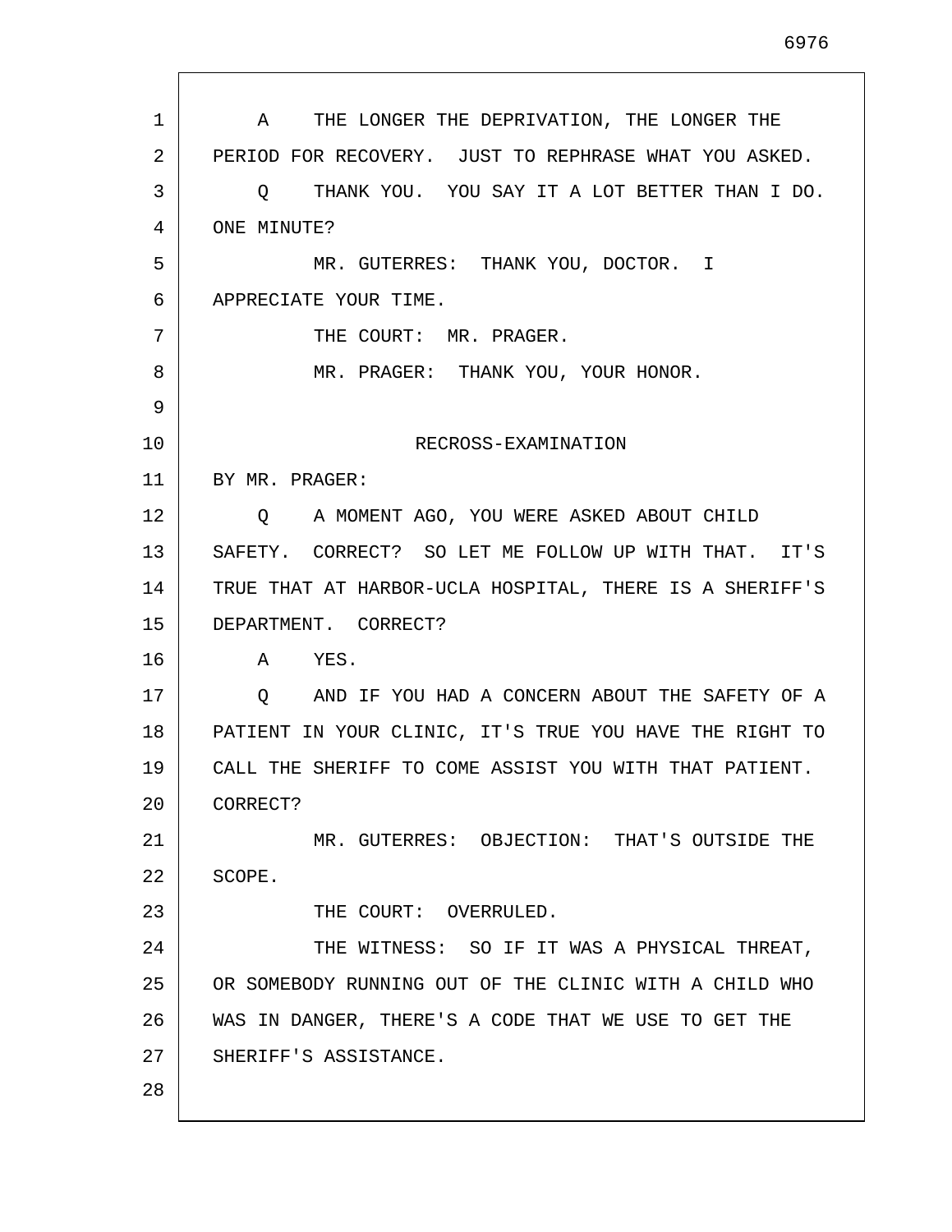1 2 3 4 5 6 7 8 9 10 11 12 13 14 15 16 17 18 19 20 21 22 23 24 25 26 27 28 BY MR. PRAGER: Q BUT TO BE CLEAR, FOR A MEDICAL NEGLECT CASE, IF YOU WERE CONCERNED ABOUT THE WELFARE OF THE CHILD, YOU HAD THE RIGHT TO CALL THE SHERIFF TO COME INTERVENE AND KEEP THE CHILD THERE? A NO. WE WOULD NOT DO THAT. WE WOULD CALL THE HOTLINE AND MAKE A REPORT. AND IF AN INDIVIDUAL LEAVES WHILE WE'RE ON THE PHONE, THEN THE SHERIFF'S DEPARTMENT IS THE ONE WHO GOES OUT. IT WOULD BE DCFS, LAW ENFORCEMENT, OR WHATEVER WAS IN THAT JURISDICTION. Q HAVE YOU HEARD THE TERM, "HOSPITAL HOLD"? A YES. Q PLEASE EXPLAIN WHAT A HOSPITAL HOLD IS. A A HOSPITAL HOLD IS WHEN THE DEPARTMENT OF CHILDREN AND FAMILY SERVICES PUTS A HOLD ON A CHILD. IT'S DONE WHEN THE CHILD IS A PATIENT IN THE HOSPITAL AND THAT CHILD CANNOT BE DISCHARGED UNTIL THERE'S A SAFE ENVIRONMENT FOR THE CHILD TO BE DISCHARGED TO. Q AND AS A PHYSICIAN, YOU HAVE THE RIGHT TO ADMIT THAT CHILD YOU'RE CONCERNED ABOUT TO THE HOSPITAL AND ASK FOR THE HOLD TO BE PLACED. CORRECT? A YOU DON'T ACTUALLY ASK FOR THE HOLD. WE WOULD REPORT THE CASE, EXPLAIN THE CONCERNS, AND DCFS INDEPENDENTLY WILL MAKE A DETERMINATION ABOUT PLACING A HOLD. Q YOU DO HAVE THE RIGHT TO ADMIT THE CHILD, HOWEVER, TO ENSURE THE CHILD'S MEDICAL NEEDS ARE MET AT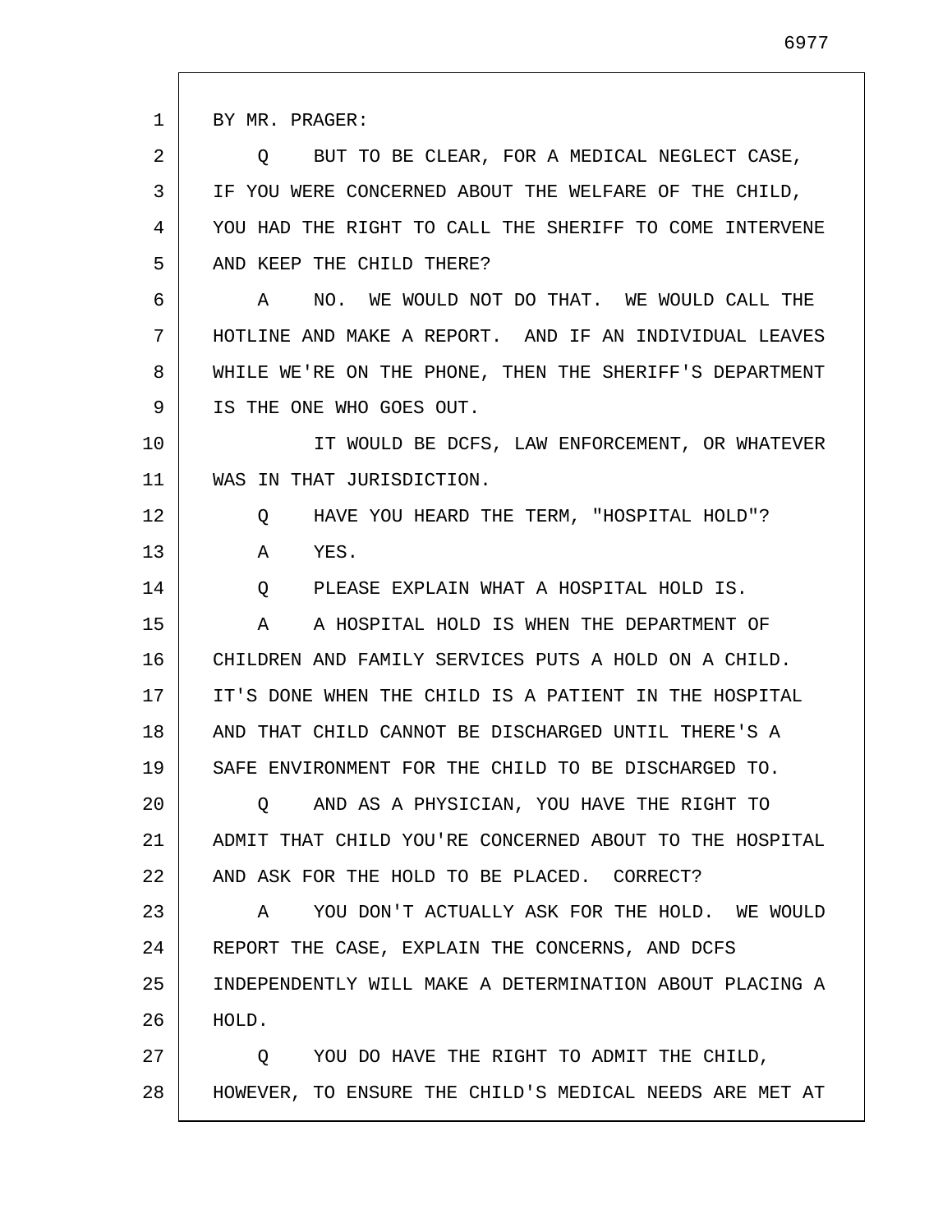1 2 3 4 5 6 7 8 9 10 11 12 13 14 15 16 17 18 19 20 21 22 23 24 25 26 27 28 THAT MOMENT IN TIME? A AGAIN, IF THE PARENT REFUSES, IF THE PARENT SAYS, I'M NOT STAYING HERE, I'M OUTTA HERE AND GOES TO LEAVE WITH THE CHILD, IN THAT CASE, WE WOULD MAKE THE CALL, BUT THEN WE WOULD ALERT THE SHERIFF'S DEPARTMENT THAT THIS CHILD'S IN IMMINENT DANGER. Q IT'S ALSO TRUE, YOU HAVE THE RIGHT TO CALL THE DEPENDENCY COURT TO ATTEMPT TO GET A COURT ORDER. CORRECT? MR. GUTERRES: OBJECTION: RELEVANCE. MR. PRAGER: TO ENSURE THE SAFETY -- I'LL WITHDRAW. BY MR. PRAGER: Q IT'S ALSO TRUE YOU HAVE THE RIGHT TO CONTACT THE DEPENDENCY COURT AND ATTEMPT TO GET AN ORDER TO PROTECT THE CHILD. CORRECT? THE COURT: OVERRULED. THE WITNESS: WE USUALLY GO JUST THROUGH THE HOTLINE AND MAKE THE REPORT THERE AND DON'T INDEPENDENTLY CALL THE DEPENDENCY COURT. BY MR. PRAGER: Q THANK YOU. IT'S TRUE, HOWEVER, THAT YOU HAVE THE ABILITY TO CALL THE DEPENDENCY COURT FOR ASSISTANCE? A RIGHT. AND WHEN WE CALL THAT INTO PLAY IS WHEN THERE'S A MEDICAL ISSUE AND THE PARENT IS REFUSING TREATMENT. Q SO BACK IN 2009, '10, IF A DOCTOR AT THE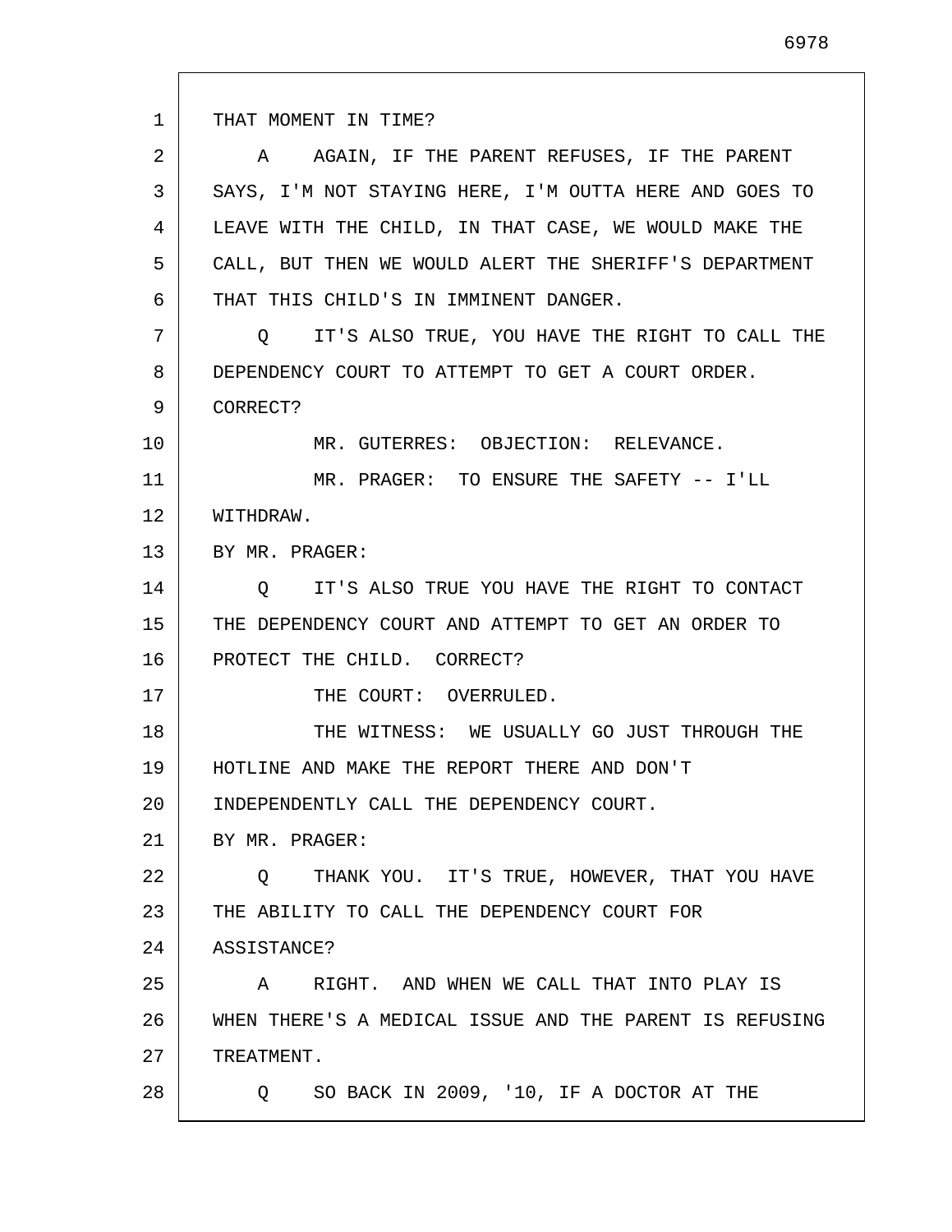1 2 3 4 5 6 7 8 9 10 11 12 13 14 15 16 17 18 19 20 21 22 23 24 25 26 27 28 FAILURE TO THRIVE CLINIC SAW A PATIENT AND BELIEVED THAT THE PATIENT WAS IN IMMEDIATE DANGER IF ALLOWED TO LEAVE, WHAT'S THE PROCESS THE DOCTOR MAY FOLLOW TO ENSURE THE CHILD IS PROVIDED EMERGENCY CARE AND/OR NOT ALLOWED TO LEAVE THE CLINIC? A RIGHT. SO IF YOU REALLY THOUGHT THAT CHILD WAS GOING TO DIE, WHICH IS WHAT WE WOULD CONSIDER EMERGENCY, AGAIN, IT WOULD DEPEND -- IF YOU'RE SAYING THIS CHILD HAS NOT -- IT HAS NOT BEEN REPORTED YET, AND THEY'RE RIGHT THERE, AND THEY'RE ABOUT TO GO OUT THE DOOR, YOU WOULD CALL THE HOTLINE AND ALERT THE SHERIFF'S DEPARTMENT ONSITE. Q THAT'S ALSO TRUE FOR CHILDREN YOU THINK ARE IN IMMINENT DANGER? A IMMINENT MEDICAL DANGER OR PHYSICAL DANGER. MR. PRAGER: YOUR HONOR, I'D LIKE TO READ PAGE 22, LINES 5 THROUGH 22 OF THAT PAGE. MR. GUTERRES: NO OBJECTION, YOUR HONOR. MR. PRAGER: "QUESTION: BACK IN 2009-2010, IF A DOCTOR AT THE FAILURE TO THRIVE CLINIC SAW A PATIENT AND BELIEVED THAT THE PATIENT WAS GOING TO BE PUT IN IMMEDIATE DANGER IF ALLOWED TO LEAVE WITH THE CAREGIVER, WHAT'S THE PROCESS THAT A DOCTOR MIGHT FOLLOW TO ENSURE THAT THE CHILD IS PROVIDED EMERGENCY CARE OR NOT ALLOWED TO LEAVE THE CLINIC?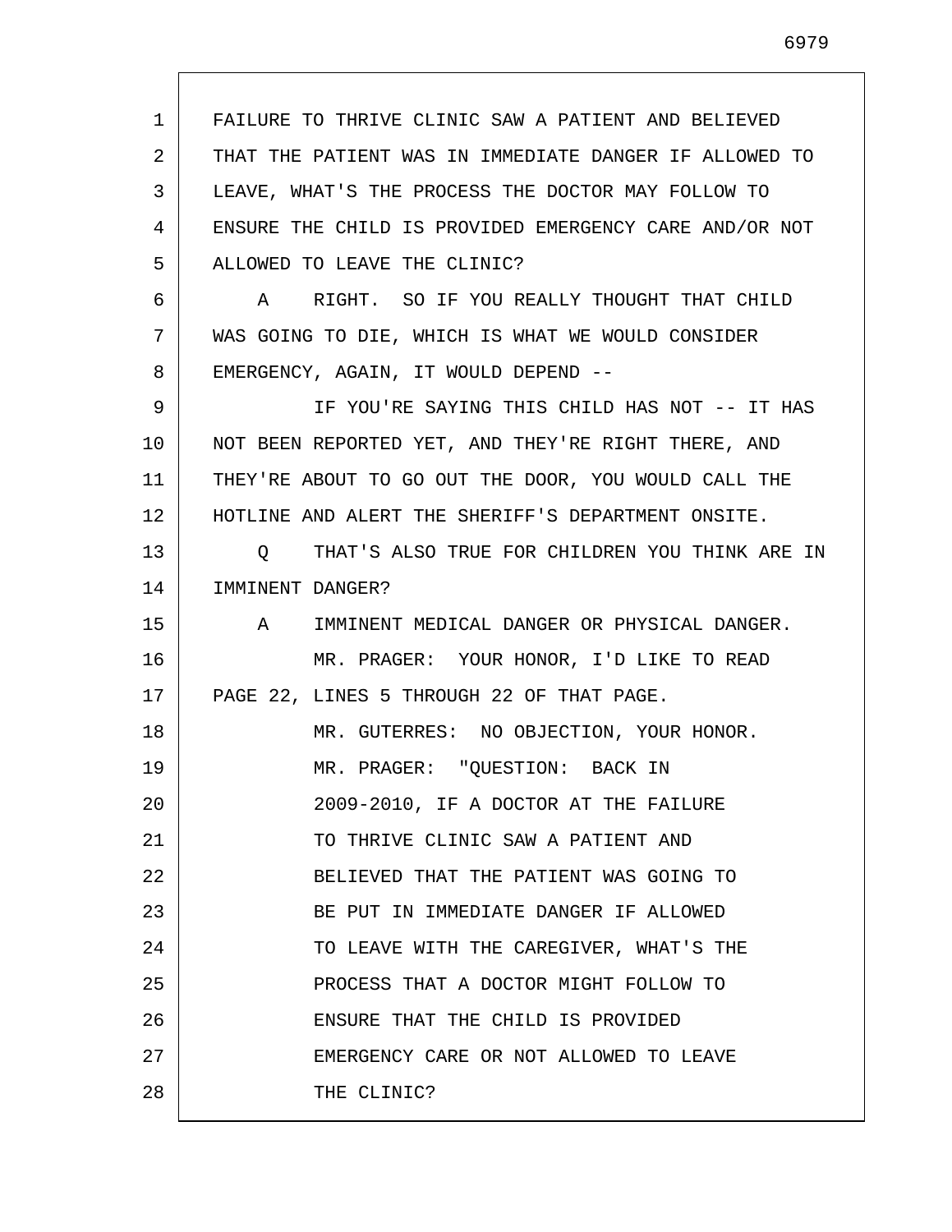1 2 3 4 5 6 7 8 9 10 11 12 13 14 15 16 17 18 19 20 21 22 23 24 25 26 27 28 ANSWER: OKAY. SO YOU REALLY HAVE TWO OPTIONS. ONE WOULD BE TO ADMIT THE CHILD TO THE HOSPITAL. RIGHT? SO THE HOSPITAL IS A SAFE PLACE. AND YOU WOULD ADMIT THE CHILD TO THE HOSPITAL. THE SECOND, WHICH IS TO MAKE AN IMMEDIATE REPORT TO THE CHILD ABUSE HOTLINE. AND IT REALLY WOULDN'T BE A HOLD IN THE HOSPITAL, BUT AT HARBOR, IF THERE WAS IMMEDIATE DANGER, WE CALL THE SHERIFF'S DEPARTMENT. THE SHERIFF IS ONSITE AND THEY WOULD COME OVER." BY MR. PRAGER: Q SO LET'S MOVE ON TO THE ISSUE ABOUT NOURISHMENT. DO YOU RECALL BEING ASKED THAT? A I'M SORRY. THERE WASN'T A QUESTION FROM WHAT YOU JUST READ. Q WE'RE READY TO MOVE ON. ARE YOU READY? A I'M READY FOR YOUR QUESTION. I WAS JUST -- THE COURT: ASK THE NEXT QUESTION. BY MR. PRAGER: Q IT'S TRUE THAT THERE IS NO MEDICAL INFORMATION TO SUGGEST THAT BABY RYAN WAS DEPRIVED OF FOOD FOR SIX MONTHS. CORRECT? A THAT'S CORRECT. MR. PRAGER: THANK YOU. NOTHING FURTHER, YOUR HONOR. THE COURT: ANYTHING ELSE, MR. GUTERRES?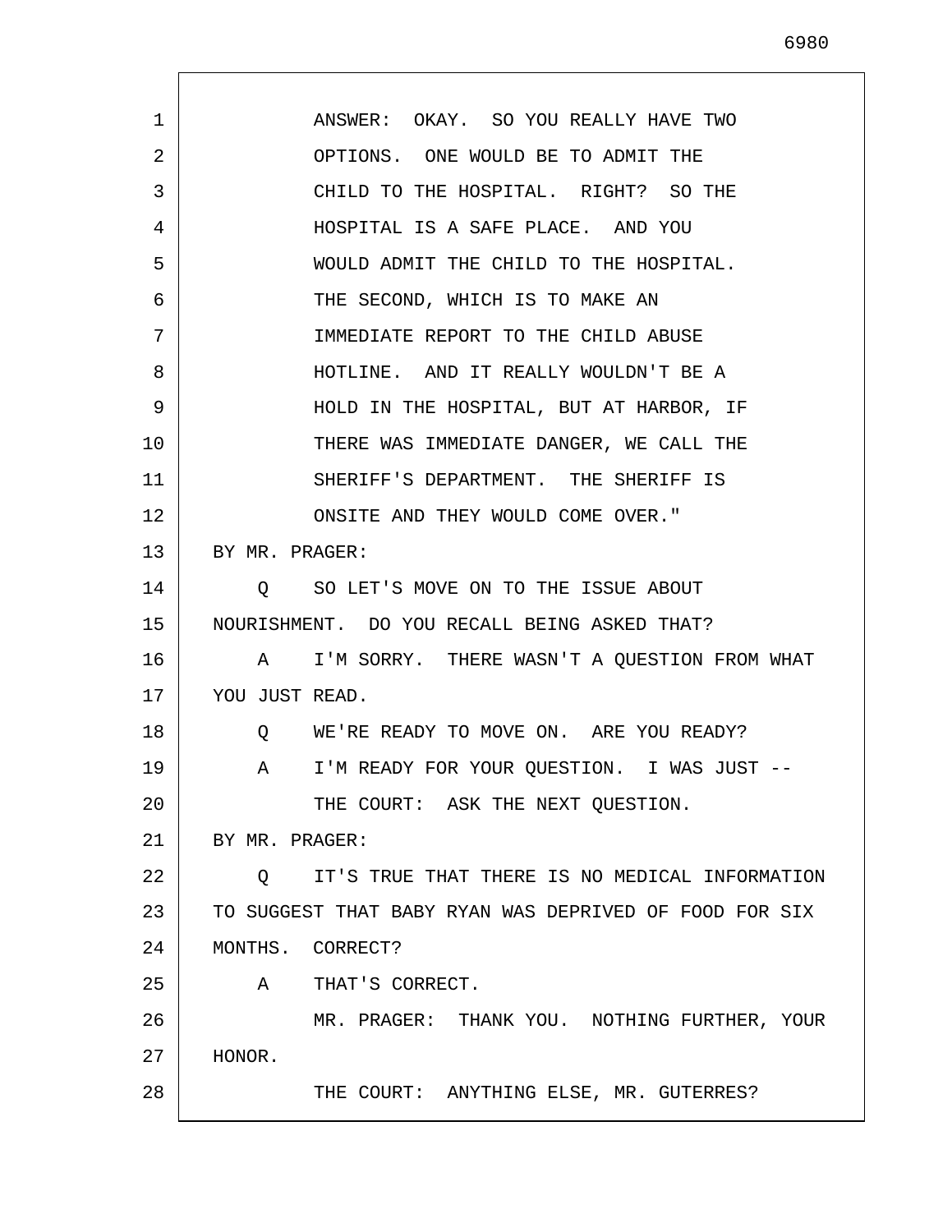1 2 3 4 5 6 7 8 9 10 11 12 13 14 15 16 17 18 19 20 21 22 23 24 25 26 27 28 MR. GUTERRES: NO QUESTIONS. THE COURT: THANK YOU, DOCTOR, VERY MUCH. AND YOU ARE EXCUSED. MR. GUTERRES, CALL YOUR NEXT WITNESS, OR MS. SWISS. I'M NOT SURE. MR. GUTERRES: YES, YOUR HONOR. THANK YOU. THE DEFENSE AT THIS POINT WOULD CALL MUZEYYEN BALABAN. MUZEYYEN BALABAN, WAS CALLED AS A WITNESS AND, HAVING BEEN FIRST DULY SWORN, WAS EXAMINED AND TESTIFIED AS FOLLOWS: DIRECT EXAMINATION BY MR. GUTERRES: Q GOOD MORNING, DR. BALABAN. A GOOD MORNING, MR. GUTERRES. Q YOU ARE CURRENTLY EMPLOYED BY WHOM? A I'M EMPLOYED BY DCFS. Q AND HOW LONG HAVE YOU BEEN WITH THE DEPARTMENT? A ON SUNDAY, IT WILL 24 YEARS. Q CONGRATULATIONS. AND WHAT IS YOUR CURRENT POSITION? A I AM A REGIONAL ADMINISTRATOR. Q AND BRIEFLY, COULD YOU JUST LET US KNOW WHAT YOUR JOB FUNCTIONS ARE AS A REGIONAL ADMINISTRATOR? A I AM IN CHARGE OF THE REGION OR OFFICE THAT COVERS A REGION. WE COVER ABOUT 52 ZIP CODES IN PASADENA AREA AND SURROUNDING NEIGHBORHOOD PROVIDING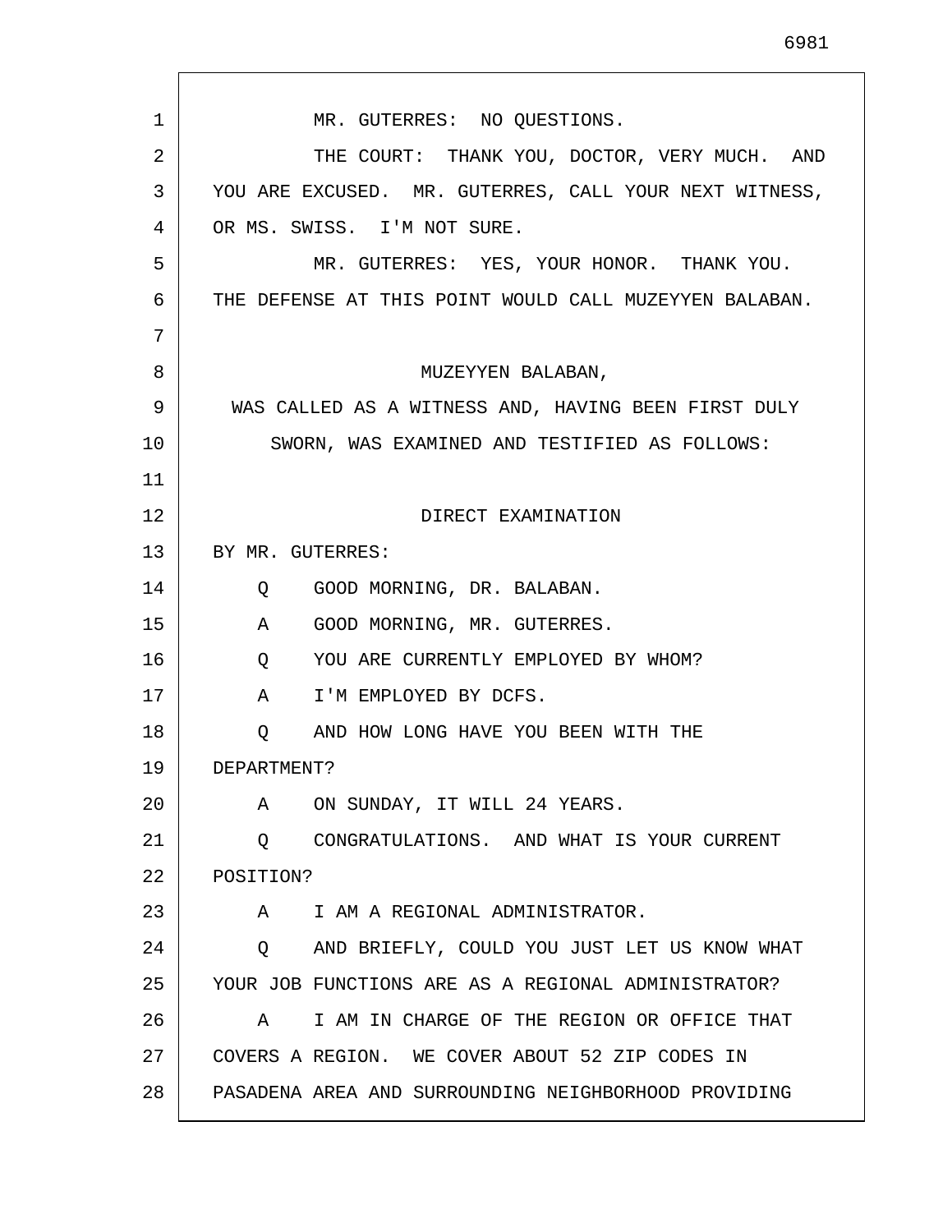1 2 3 4 5 6 7 8 9 10 11 12 13 14 15 16 17 18 19 20 21 22 23 24 25 26 27 28 CHILD PROTECTIVE SERVICES, AND I AM IN CHARGE OF THAT ENTIRE OPERATION. Q AND IN THE 2009 -- IN NOVEMBER 2009 TIME FRAME, WHAT WAS YOUR POSITION WITH THE DEPARTMENT? A I WAS AN ASSISTANT REGIONAL ADMINISTRATOR AT METRO NORTH OFFICE. Q AND AS THE ASSISTANT REGIONAL ADMINISTRATOR, WHAT IN GENERAL WOULD BE YOUR JOB FUNCTIONS? A I WAS IN CHARGE OF THE SECTION AND THE PORTION OF THE OPERATION BASICALLY PROVIDING CHILD PROTECTIVE SERVICES FOR THE SOCIAL WORKERS AND SUPERVISORS, AND IN CHARGE OF SOME SPECIALIZED PROGRAMS. Q AND YOU WERE ASSIGNED TO A PARTICULAR OFFICE? A IN PART OF THE EMERGENCY SECTION IN METRO NORTH OFFICE. Q AND COULD YOU JUST BRIEFLY LET US KNOW WHERE THAT OFFICE WAS AT THE TIME? A AT THE TIME, IT WAS IN WHAT WE CALLED BORAX BUILDING IN WILSHIRE AND WESTMORELAND, ABOUT RIGHT IN AROUND KOREATOWN. Q NOW, DID YOU HAVE SOME INVOLVEMENT WITH THE CASE INVOLVING BABY RYAN AND MS. DUVAL AND MR. MILLS? A I DID NOT HAVE ANY INVOLVEMENT WITH THE CASE UNTIL I ACTUALLY HAD A DETENTION REPORT AND SIGNED THE DETENTION REPORT. Q OKAY. AND ON NOVEMBER 3RD -- PARDON ME -- NOVEMBER -- YES -- ON NOVEMBER 3RD, 2009, ARE YOU AWARE THAT THERE WAS A TDM AT -- INVOLVING MS. DUVAL AND BABY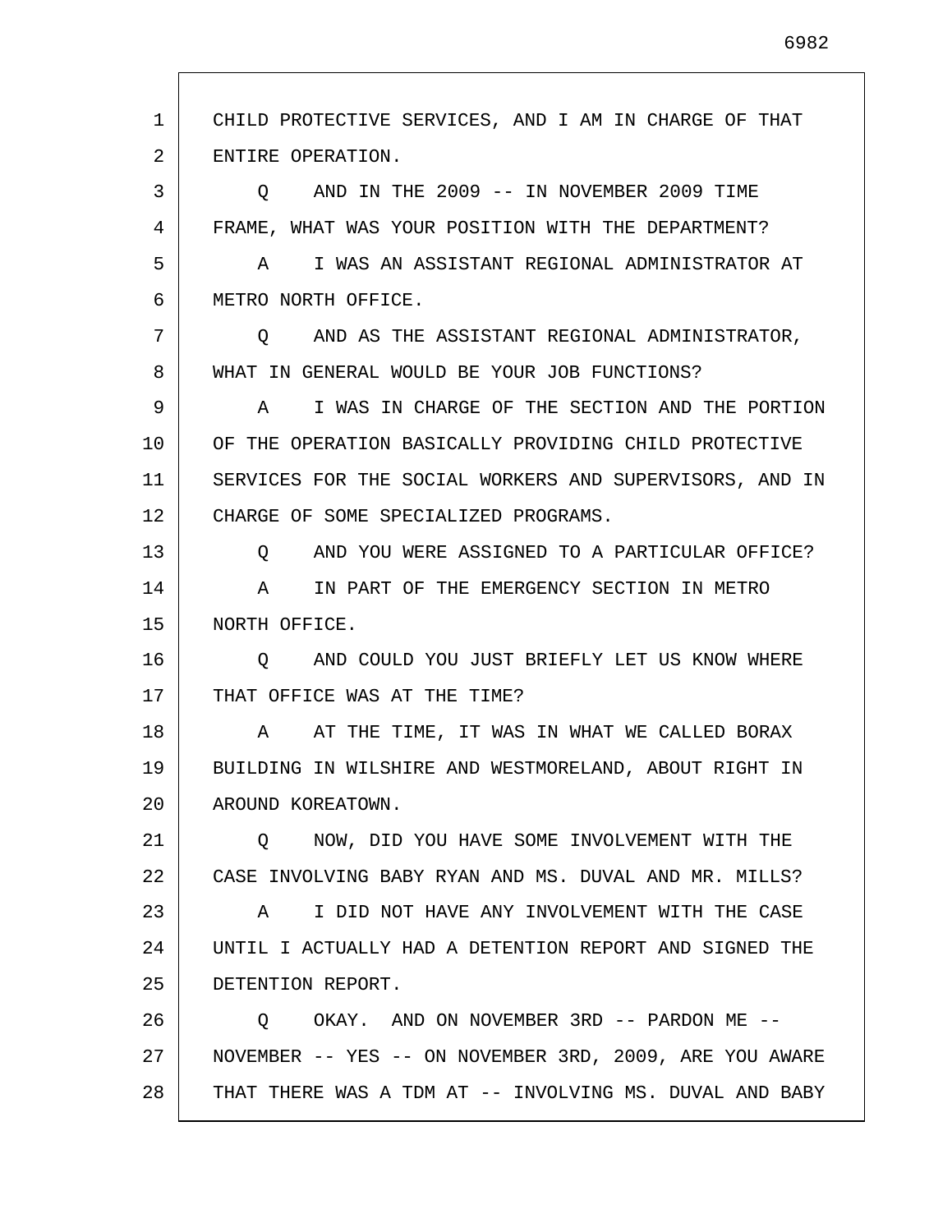1 2 3 4 5 6 7 8 9 10 11 12 13 14 15 16 17 18 19 20 21 22 23 24 25 26 27 28 RYAN? A I CAME TO BE AWARE THROUGH THESE PROCEEDINGS. I WAS NOT AWARE AT THE TIME. Q ON NOVEMBER 3RD, 2009, WERE YOU AT THE METRO NORTH OFFICE AT THE TIME OF THE TDM? A I WAS NOT. I WAS OUT OF THE OFFICE THAT DAY. Q AND HOW DO YOU KNOW THAT? A I WAS AT AN ALL-DAY CONFERENCE TRAINING, AND IT IS ON MY OFFICIAL DEPARTMENT TRANSCRIPTS, AND ALSO ON MY CALENDAR. Q AND DO YOU REMEMBER BEING CONSULTED BY ANYONE ON THAT DAY, NAMELY, NOVEMBER 3RD, 2009, REGARDING ANYTHING HAVING TO DO WITH THE TDM INVOLVING BABY RYAN? A I WAS NOT CONSULTED ON THIS CASE AT ALL. Q ARE THERE MORE THAN ONE ARA ASSIGNED TO THE METRO NORTH OFFICE WHERE YOU WERE ASSIGNED TO, BACK IN NOVEMBER OF 2009? A YES. THERE WERE FIVE OF US. Q AND IF YOU HAPPENED NOT TO BE PRESENT, WHAT WOULD BE THE PROTOCOL FOR A SUPERVISING CHILDREN'S SOCIAL WORKER IF THEY NEEDED TO CONSULT WITH THEIR SUPERVISOR? A EITHER PARTNER ARA IN THE ER SECTION COULD COVER IT, OR IF MY PARTNER WAS NOT AVAILABLE, ONE OF THE OTHER RAS WOULD PROVIDE COVERAGE FOR ME OR ANYONE WHO WAS ABSENT. Q AND YOU JUST USED AN ACRONYM FOR ER. SO EVERYONE KNOWS WHAT YOU'RE TALKING ABOUT WHEN YOU SAY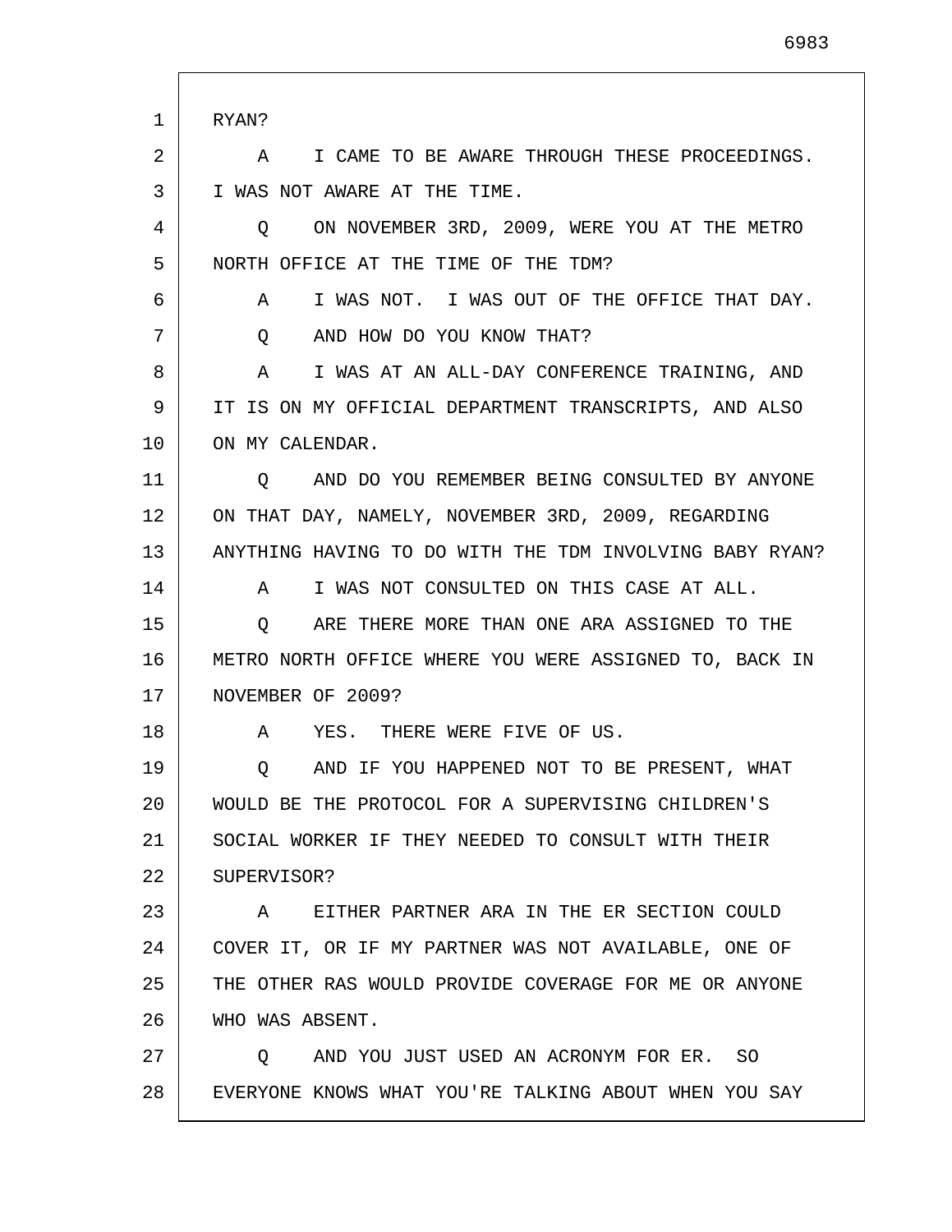1 2 3 4 5 6 7 8 9 10 11 12 13 14 15 16 17 18 19 20 21 22 23 24 25 26 27 28 ER, COULD YOU PLEASE EXPLAIN WHAT YOU MEANT? A SURE. IT'S EMERGENCY RESPONSE SECTION. AND WE HAVE TWO SECTIONS, EMERGENCY RESPONSE AND PTA SERVICES SECTIONS. SO WE HAVE -- ROUTINELY PROVIDE COVERAGE FOR ALL THE SECTIONS IF ONE OF US WAS OUT. Q AND THE EMERGENCY RESPONSE SECTION WOULD BE -- TELL US WHAT THE EMERGENCY RESPONSE SECTION GENERALLY DOES. A EMERGENCY RESPONSE SECTION, IN AT LEAST THE METRO NORTH, CONSISTED OF ABOUT 10, 11 SUPERVISORS AT THE TIME WITH OVER, I BELIEVE, 70 SOCIAL WORKERS OR SO, AND THEY PROVIDED FRONT-END SERVICES WITH CLIENTS. WHEN THE REFERRAL CAME TO THE HOTLINE AND HOTLINE TOOK THE REFERRAL, IF A DAYTIME REFERRAL, THEN IT CAME TO THE DAYTIME RESPONSE SECTION FOR THE WORKERS TO GO OUT AND INVESTIGATE THE REFERRALS. Q AND BY THE TIME YOU BECAME INVOLVED OR YOU WERE FIRST MADE AWARE OF BABY RYAN, HAD THE DETENTION ALREADY TAKEN PLACE? A YES, IT DID. Q AND SO WHAT WAS YOUR INVOLVEMENT THEN, IN CONNECTION WITH, FOR LACK OF A BETTER WORD, THE BABY RYAN CASE? A I HAD TO REVIEW AND SIGN THE DETENTION REPORT BECAUSE PER DEPARTMENT'S POLICY, IF A CHILD WHO'S UNDER FIVE YEARS OF AGE IS REMOVED FROM ONE PARENT AND THEN PLACED WITH ANOTHER PARENT, THEN ARA SIGNATURE IS REQUIRED PER POLICY.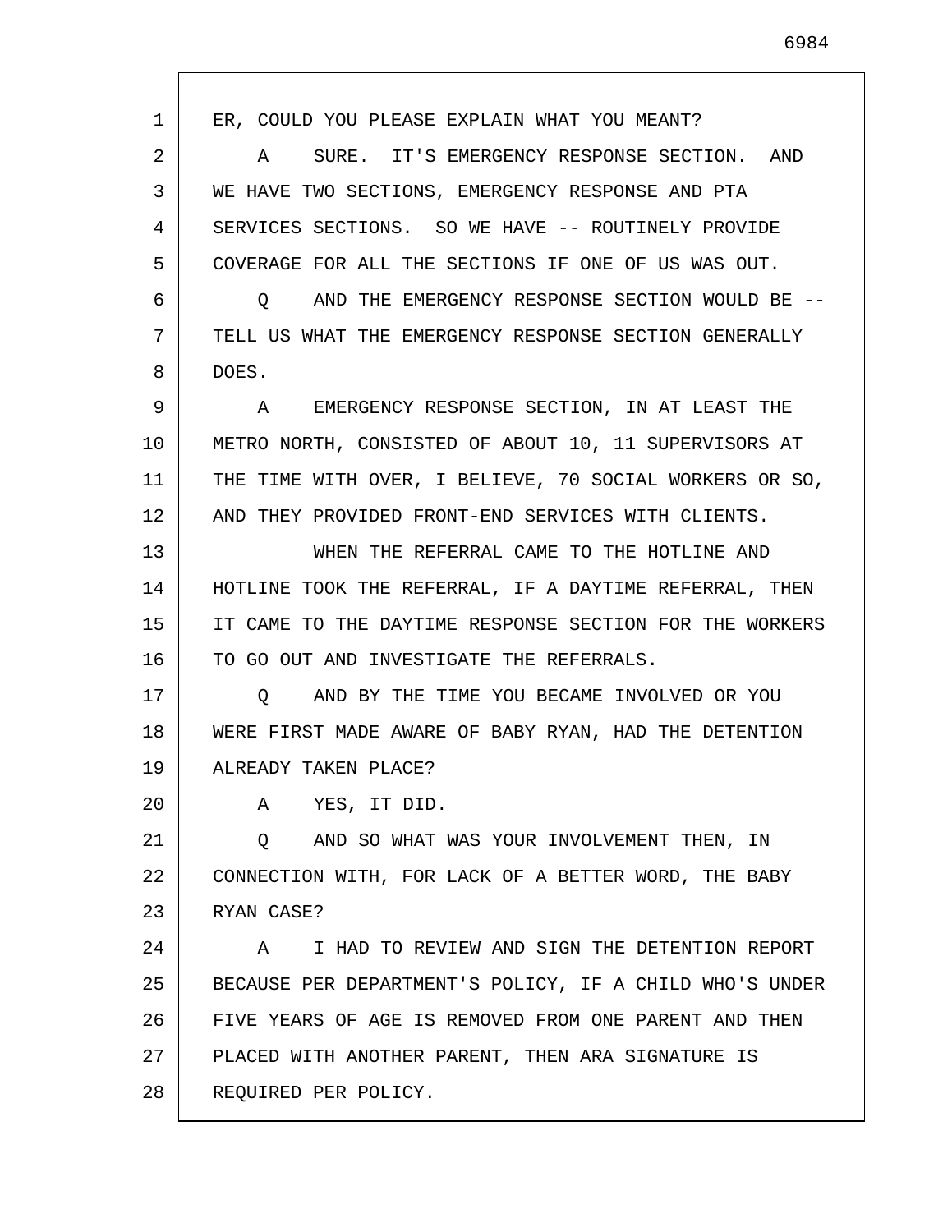1 2 3 4 5 6 7 8 9 10 11 12 13 14 15 16 17 18 19 20 21 22 23 24 25 26 27 28 SO THAT'S WHEN THE REPORT CAME TO ME, ON NOVEMBER 5TH, I BELIEVE FOR ME TO REVIEW TO MAKE SURE THAT THAT WAS THE CASE. Q AND JUST BRIEFLY TELL US YOUR PROCEDURE IN THE REVIEW OF THE DETENTION REPORT THAT YOU WERE INVOLVED IN. A I GET THE REPORT, WITH ALL THE ATTACHMENTS AND WHATEVER IS AVAILABLE AT THE TIME. I REVIEWED THE ENTIRE REPORT, AND IF THERE ARE ANY INCONSISTENCIES, I LOOK AT THE INCONSISTENCIES, AND THEN I ASK QUESTIONS. I MAY REQUIRE FURTHER INFORMATION, AND THEN I LOOK AT THE -- AND ESPECIALLY THE FATHER'S PROTECTIVE CAPACITIES, AND EVERYTHING LOOKING FINE, AND CHECKING OUT. THEN I SIGN THE REPORT AND GIVE IT BACK TO THE REPORTING SUPERVISOR. MR. GUTERRES: THANK YOU VERY MUCH. THE COURT: MR. KING. CROSS-EXAMINATION BY MR. KING: Q MS. BALABAN, GOOD MORNING. A GOOD MORNING. Q YOU AND I HAVE NEVER MET. HAVE WE? A WE HAVE NOT. Q IF I ASK YOU ANY QUESTION YOU DON'T UNDERSTAND, JUST LET US KNOW. YOU'RE A DOCTOR OF PHILOSOPHY. IS THAT RIGHT? A YES.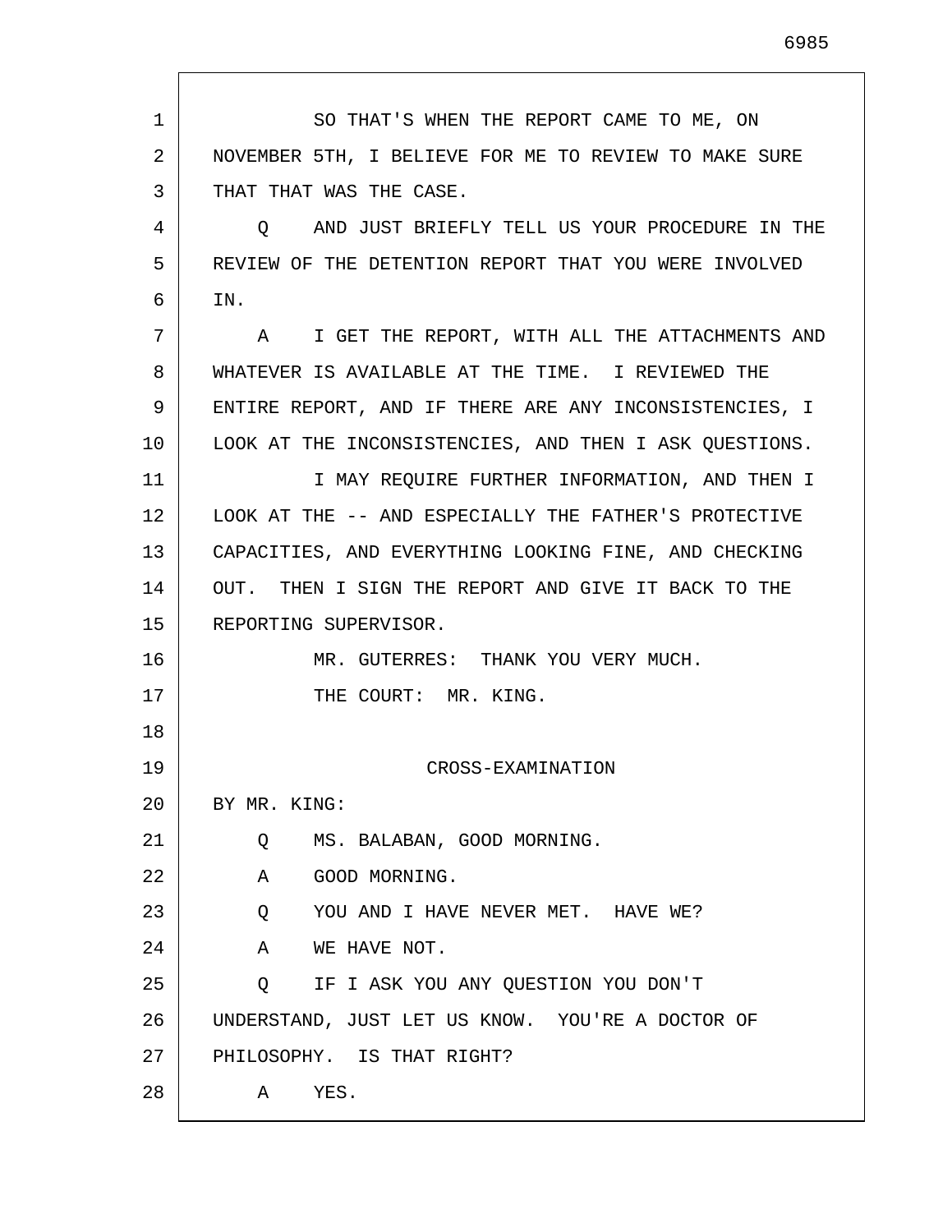| 1  | Q YOU DID YOUR UNDERGRAD IN ISTANBUL, TURKEY.           |
|----|---------------------------------------------------------|
| 2  | CORRECT?                                                |
| 3  | A YES.                                                  |
| 4  | Q YOUR GRADUATE WORK, YOU DID HERE IN THE U.S.          |
| 5  | IS THAT CORRECT?                                        |
| 6  | A YES, I DID.                                           |
| 7  | YOU'RE AN RA NOW. CORRECT?<br>Q                         |
| 8  | A<br>YES, I AM.                                         |
| 9  | AND IN 2009, YOU WERE AN ARA. TRUE?<br>Q                |
| 10 | A<br>THAT'S CORRECT.                                    |
| 11 | AN ARA, THAT'S CONSIDERED A MANAGEMENT<br>O.            |
| 12 | POSITION. RIGHT?                                        |
| 13 | A YES.                                                  |
| 14 | Q AND YOU KNOW, THE MANAGERS AND SUPERVISORS IN         |
| 15 | THE DEPARTMENT, YOU'RE RESPONSIBLE FOR ENSURING THAT    |
| 16 | THE POLICIES AND PRACTICE OF THE DEPARTMENT ARE PUT     |
| 17 | INTO PLAY. CORRECT?                                     |
| 18 | A PARTIALLY.                                            |
| 19 | YOU'RE RESPONSIBLE FOR ENSURING THAT<br>Q               |
| 20 | SUPERVISORS, SUCH AS THE SUPERVISING CHILDREN'S SOCIAL  |
| 21 | WORKERS, CARRY OUT THE POLICIES AND PROCEDURES OF THE   |
| 22 | DEPARTMENT. TRUE?                                       |
| 23 | PARTIALLY.<br>A                                         |
| 24 | OKAY. SO WHAT THAT MEANS IS, IF YOU'RE<br>$\circ$       |
| 25 | CONTACTED BY A SUPERVISING CHILDREN'S SOCIAL WORKER FOR |
| 26 | CONSULTATION, WHEN THAT PERSON IS MAKING A DECISION TO  |
| 27 | SEIZE A CHILD, YOU'RE SUPPOSED TO GIVE THAT PERSON      |
| 28 | ADVICE. RIGHT?                                          |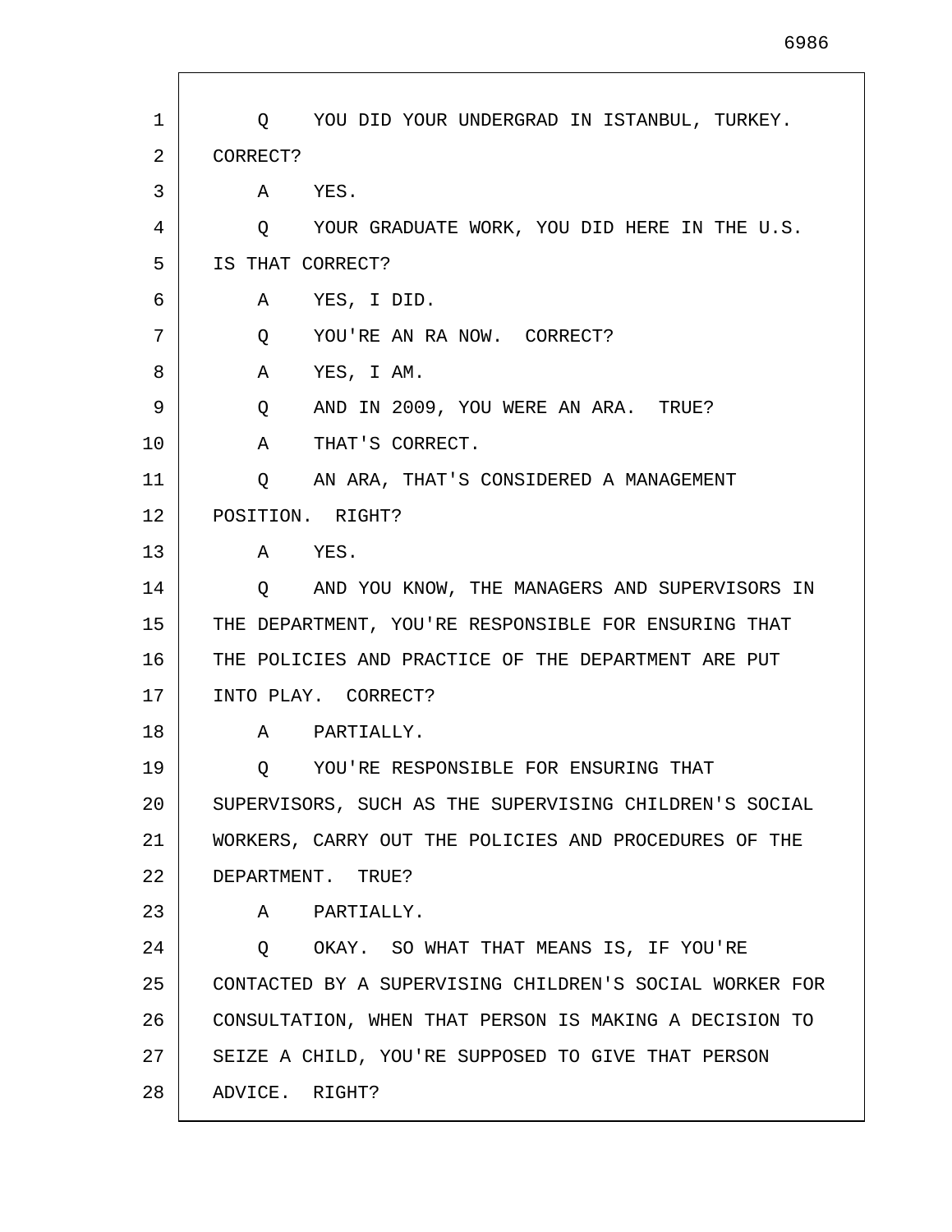1 2 3 4 5 6 7 8 9 10 11 12 13 14 15 16 17 18 19 20 21 22 23 24 25 26 27 28 A THAT CAN HAPPEN. Q WELL, IF SOMEONE -- IF A SUPERVISING SOCIAL WORKER CONTACTS YOU AND SAYS, "YOU KNOW, I'M AT A TDM, AND I'M GOING TO MAKE THIS DECISION HERE TO SEIZE THIS CHILD," YOU HAVE TO ENSURE THAT THEY'RE FOLLOWING THE POLICIES AND PRACTICES OF THE DEPARTMENT. RIGHT? A YES. I DO. Q SO THE SUPERVISING SOCIAL WORKER IN THIS CASE IS MS. KIMBERLY ROGERS. TRUE? A YES. Q SO SHE CONTACTS YOU ON NOVEMBER 3RD, 2009, FOR CONSULTATION. DO YOU GIVE HER ADVICE? MR. GUTERRES: OBJECTION: LACKS FOUNDATION. THE COURT: SUSTAINED. MR. GUTERRES: SPECULATION. BY MR. KING: Q YOUR TESTIMONY ON DIRECT EXAMINATION WAS THAT MS. ROGERS DID NOT CONTACT YOU ON NOVEMBER 3RD, 2009. THAT'S CORRECT? A THAT'S CORRECT. MR. KING: YOUR HONOR, I WOULD LIKE TO DIRECT THE COURT AND COUNSEL'S ATTENTION TO MS. ROGERS'S DEPOSITION. PAGE 321, LINE 22 THROUGH PAGE 322, LINE 6. MR. GUTERRES: OBJECTION, YOUR HONOR. IMPROPER IMPEACHMENT. AND IT'S ALSO AN INCOMPLETE RECORD. THE COURT: SUSTAINED. THIS IS NOT THE TIME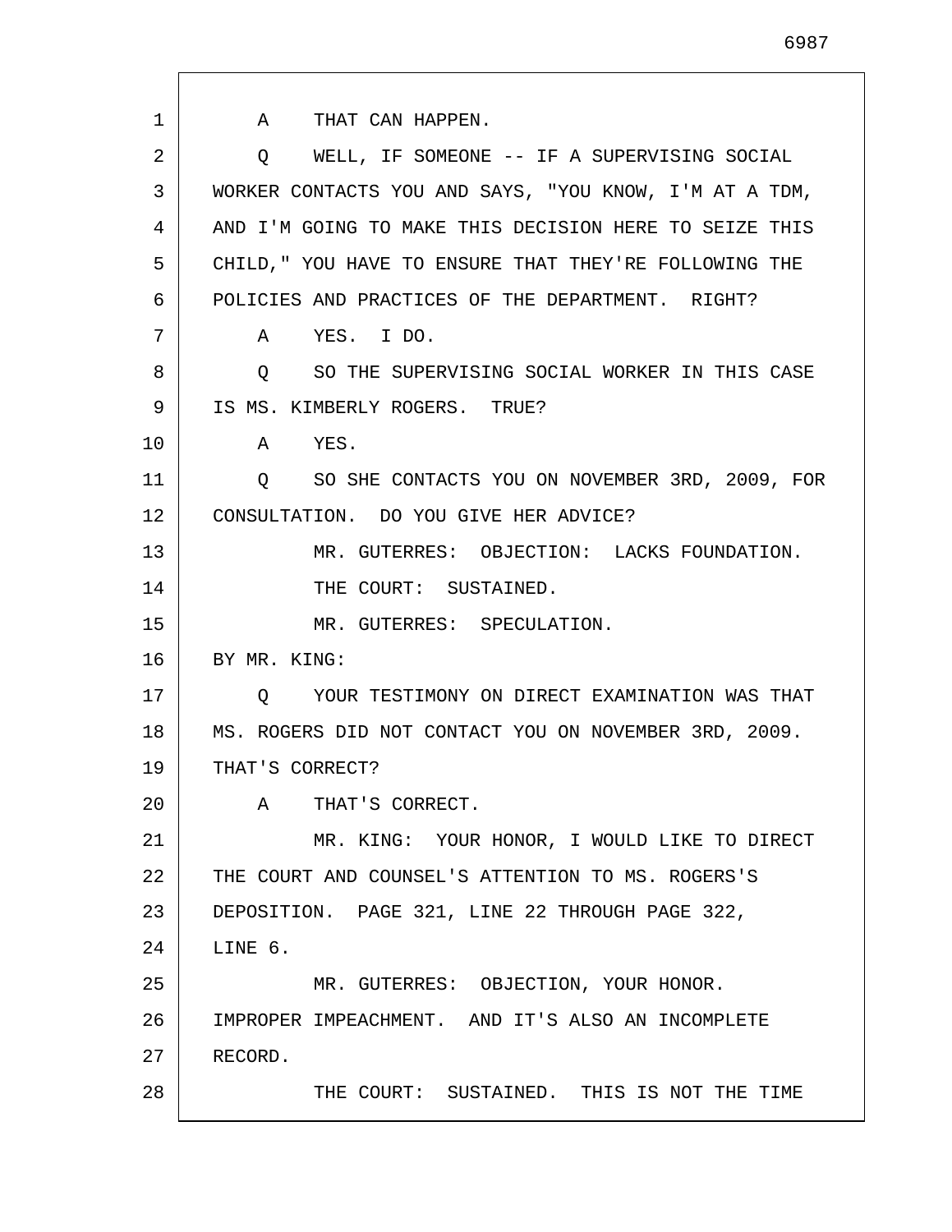1 2 3 4 5 6 7 8 9 10 11 12 13 14 15 16 17 18 19 20 21 22 23 24 25 26 27 28 TO READ ROGERS' DEPOSITION. I'M SORRY. I WAS GIVEN ROGERS' DEPOSITION. MR. KING: THAT'S CORRECT, YOUR HONOR. THE COURT: YOU'RE NOT GOING TO READ ROGERS' DEPOSITION TO ATTEMPT TO IMPEACH THIS WITNESS. BY MR. KING: Q WERE YOU AWARE THAT, IN FACT, MS. ROGERS, IN HER DEPOSITION, INDICATED SHE CONSULTED HER SUPERVISOR, MS. BALABAN, PRIOR TO SEIZING THE CHILD AT THE TDM? MR. GUTERRES: OBJECTION: MISSTATES TESTIMONY. NO FOUNDATION. THE COURT: OVERRULED. MR. GUTERRES: YOUR HONOR, MAY WE APPROACH? THE COURT: ALL RIGHT. (THE FOLLOWING PROCEEDINGS WERE HELD AT THE SIDEBAR OUTSIDE THE PRESENCE OF THE JURY). THE COURT: WE'RE AT SIDEBAR. COUNSEL ARE PRESENT. HOLD ON. I GOT TO HEAR FROM HIM. MR. KING: I THOUGHT I WAS IN TROUBLE. THE COURT: YOU'LL GET YOUR SHOT. MR. GUTERRES: YOUR HONOR, THE TESTIMONY, IF YOU CONTINUE DOWN, BASICALLY, MS. ROGERS AT PAGE 322 LINES 18 THROUGH 25 SAYS SHE DOESN'T RECALL AND WASN'T SURE IT WAS MS. BALABAN THAT WAS HER DIRECT SUPERVISOR. THE COURT: THAT'S TRUE. I'VE READ THE PART THAT YOU RECITED. AND WHAT SHE SAID WAS, I CONTACTED PENDER AND MY SUPERVISOR.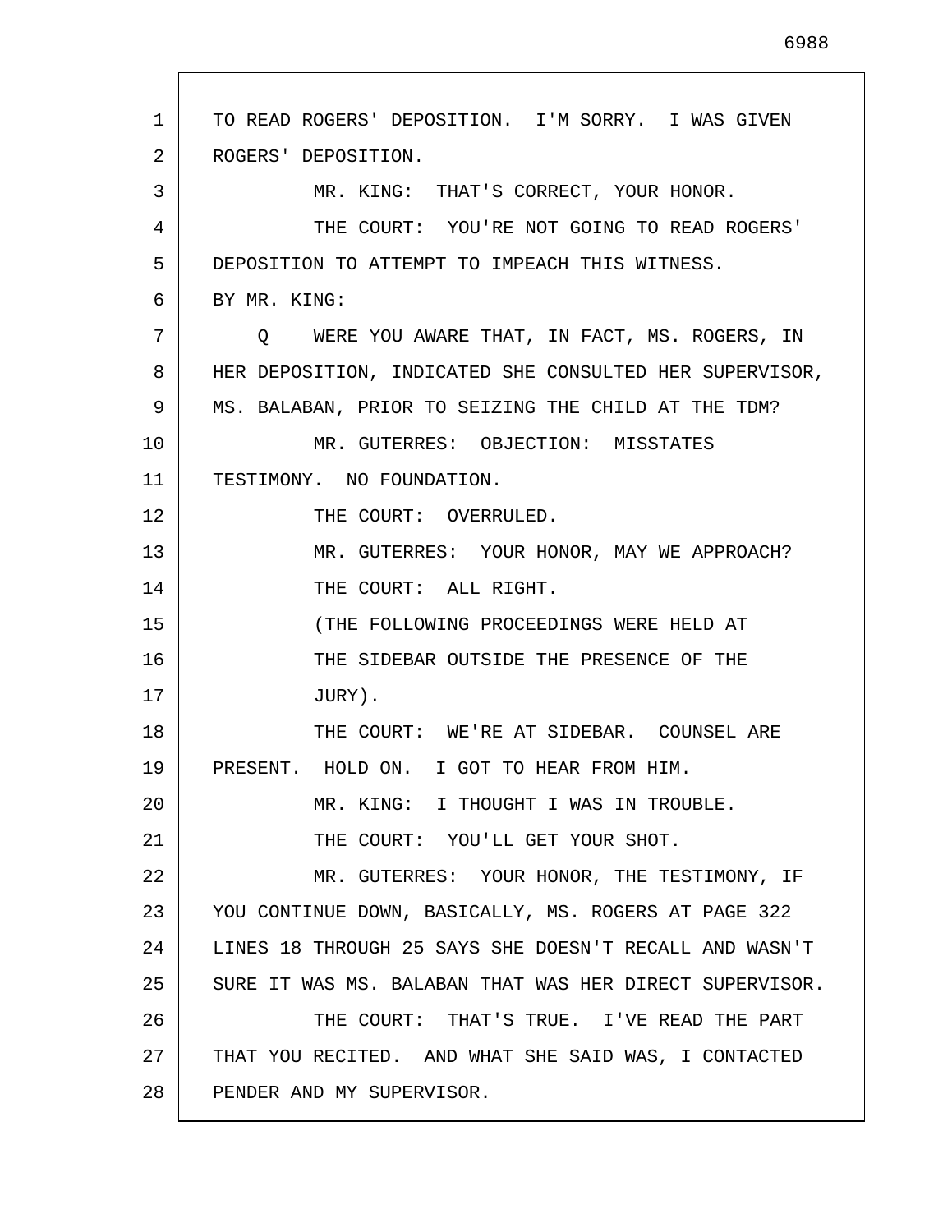1 2 3 4 5 6 7 8 9 10 11 12 13 14 15 16 17 18 19 20 21 22 23 24 25 26 27 28 YOU THEN ASKED LATER, WHO HER SUPERVISOR WAS AT THAT POINT IN TIME. SHE SAYS BALABAN. YOU GO DOWN THE PAGE, SHE SAYS, I DON'T KNOW FOR SURE THAT MS. BALABAN WAS MY DIRECT SUPERVISOR AT THE TIME BECAUSE I KNOW I HAD TWO. SO THAT TESTIMONY ISN'T SUFFICIENT -- I DON'T KNOW WHAT ELSE MS. ROGERS HAS SAID. BUT ON THE BASIS OF THE DEPOSITION YOU'RE INTENDING TO READ AS WELL AS THE ADDITIONAL PORTIONS, SHE ISN'T SAYING THAT BALABAN WAS HER SUPERVISOR AT THAT TIME. SO THAT'S THE PROBLEM, JUST THE FORM OF THE QUESTION. MR. KING: OKAY. THE COURT: I DON'T RECALL FROM THE VIDEO DEPOSITION IF THERE ARE OTHER -- OF ROGERS -- I DON'T RECALL IF THERE WAS SPECIFIC TESTIMONY LATER THAT SAYS IT WASN'T BALABAN SHE TALKED TO. BUT BASED ON WHAT YOU'VE SHOWN ME HERE, SHE ISN'T SAYING THAT. SHE SAID, I TALKED TO A SUPERVISOR. I'M NOT SURE I TALKED TO HER. MR. KING: OKAY. MR. MCMILLAN: YOUR HONOR, I BELIEVE -- THE COURT: YOU KNOW, MR. MCMILLAN --MR. MCMILLAN: I'M SORRY. THE COURT: THIS IS MR. KING'S WITNESS. I'LL HEAR FROM HIM. MR. KING: I UNDERSTAND THE COURT'S POSITION. THE STATEMENT OF ANY PARTY CAN BE USED AT ANY POINT IN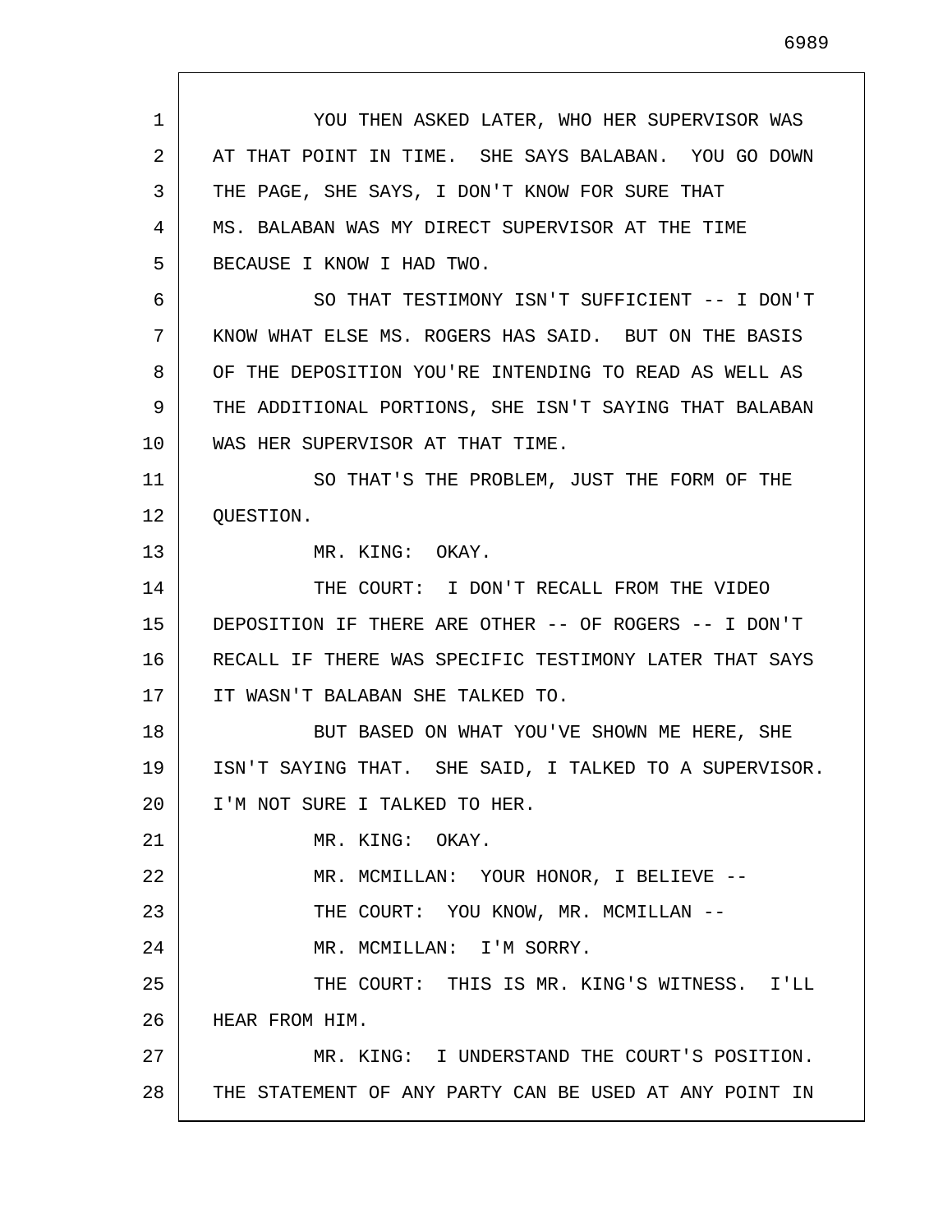| $\mathbf{1}$ | TIME, AND OBVIOUSLY IF I INTRODUCE A PORTION OF THE     |
|--------------|---------------------------------------------------------|
| 2            | TRANSCRIPT, THE DEFENSE CAN ALWAYS ASK THAT ANOTHER     |
| 3            | PORTION BE READ OR ON REDIRECT, BRING UP OTHER PORTIONS |
| 4            | OF THE TRANSCRIPT.                                      |
| 5            | SO OUR POSITION IS THAT WE SHOULD BE ABLE TO            |
| 6            | PLAY OR READ THE PORTIONS OF THE TRANSCRIPT AS          |
| 7            | REQUESTED.                                              |
| 8            | THE COURT: WELL, I'M NOT UNDERSTANDING QUITE            |
| 9            | WHAT YOU'RE SAYING HERE. IF YOU'RE SAYING YOU WANT TO   |
| 10           | USE HER DEPOSITION AT SOME TIME TO IMPEACH HER          |
| 11           | TESTIMONY, THERE'S NO --                                |
| 12           | I'M DEALING RIGHT NOW WITH THE QUESTION, TO             |
| 13           | THE EFFECT, ARE YOU AWARE THAT ROGERS TESTIFIED SHE     |
| 14           | CONTACTED YOU. AND YOU HAVEN'T SHOWN ME ANY BASIS THAT  |
| 15           | THERE WAS IN FACT THAT TESTIMONY. IF YOU CAN, THAT'S    |
| 16           | FINE.                                                   |
| 17           | MR. KING: OKAY. I THOUGHT I DID. BUT I                  |
| 18           | THINK THE COURT'S CONCERN IS SHE INDICATES THAT         |
| 19           | MS. BALABAN, INDICATES IT COULD BE ANOTHER SUPERVISOR   |
| 20           | AS WELL.                                                |
| 21           | MR. MCMILLAN: AND WHILE WE'RE HERE, YOUR                |
| 22           | HONOR, IT'S MY BELIEF THAT I CAN USE A STATEMENT OF A   |
| 23           | DEFENDANT FOR ANY PURPOSE AT ANY TIME.                  |
| 24           | THE COURT: NOT TO CROSS-EXAMINE THIS WITNESS.           |
| 25           | MR. KING: OKAY.                                         |
| 26           | THE COURT: YOU'VE BEEN GIVEN THE OPPORTUNITY            |
| 27           | TO PRESENT ROGERS' TESTIMONY, AND YOU CAN READ A        |
| 28           | PERSON'S DEPOSITION OF A PARTY. NOT AT ANY TIME,        |

 $\Gamma$ 

I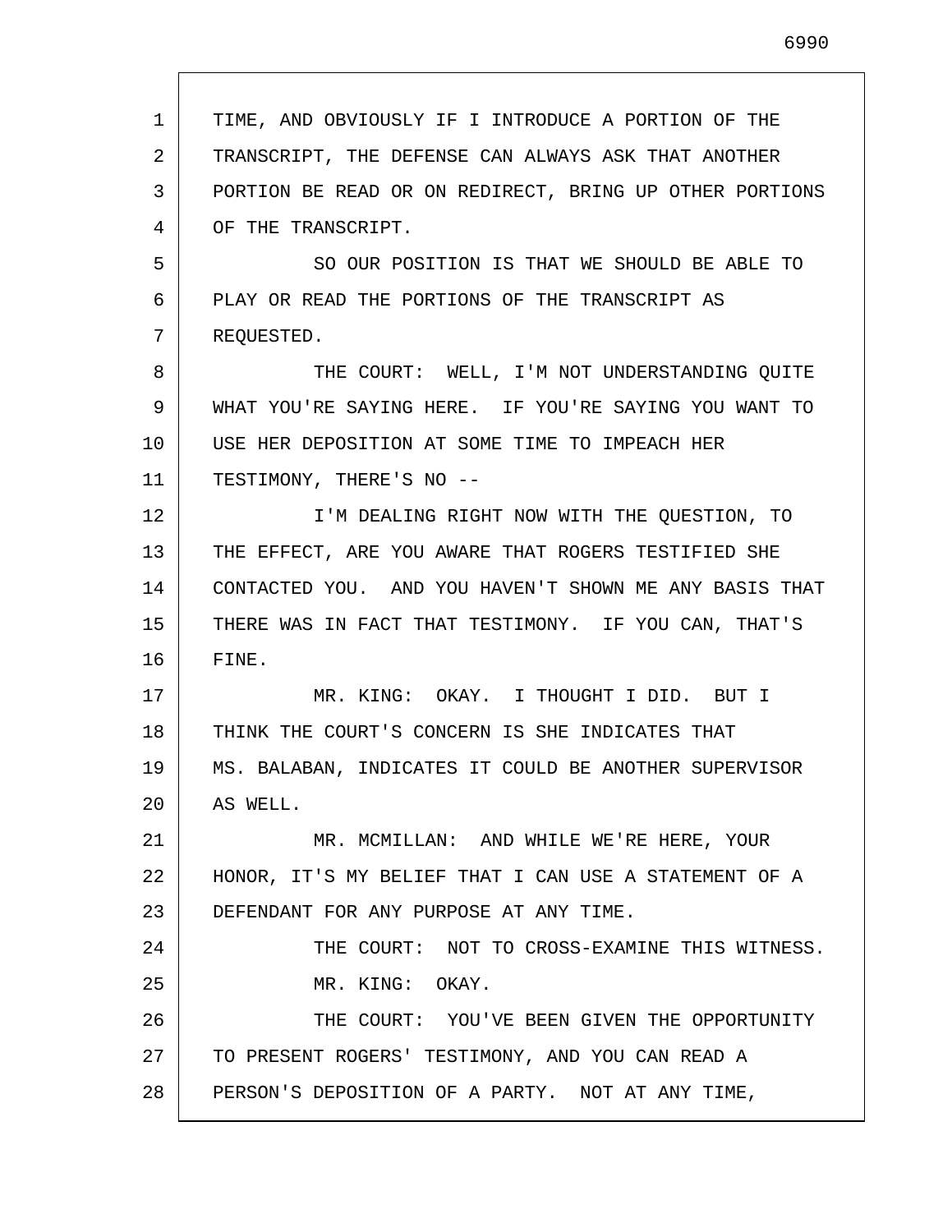1 2 3 4 5 6 7 8 9 10 11 12 13 14 15 16 17 18 19 20 21 22 23 24 25 26 27 28 DEPENDING ON THE PROCEEDINGS IN THE CASE. AND I'M TELLING YOU RIGHT NOW YOU'RE NOT GOING TO USE SOMEONE ELSE'S DEPOSITION TO ATTACK -- TO IMPEACH THIS WITNESS'S TESTIMONY. IT'S NOT HER TESTIMONY. MR. KING: THANK YOU. MR. GUTERRES: YOUR HONOR, IF I MAY BRING TO THE COURT'S ATTENTION: PAGE 198, WHICH WAS PLAYED FOR THE JURY, AT LINES 14 THROUGH 17, SHE'S ASKED ABOUT WHO HER ADMINISTRATOR WAS. AND THERE WERE TWO, EITHER MUZEYYAN BALABAN OR RICHARD MIYAKE. AND THAT'S THE STATEMENT. THE COURT: OKAY. (THE FOLLOWING PROCEEDINGS WERE HELD IN OPEN COURT IN THE PRESENCE OF THE JURY) MR. KING: MAY I CONTINUE, YOUR HONOR? THE COURT: YES. GO AHEAD, MR. KING. BY MR. KING: Q MS. BALABAN, YOU TESTIFIED YOU WERE IN FACT WORKING ON NOVEMBER 3RD, 2009. CORRECT? A WORKING AS BEING IN TRAINING -- AS A WORKDAY, YOU MEAN? Q YEAH. YOU WENT TO WORK THAT DAY? A YES. Q AND YOU WERE AN ARA THAT DAY? A YES, I WAS. Q DID YOU EVER RECEIVE CALLS WHILE YOU'RE OUTSIDE OF THE OFFICE?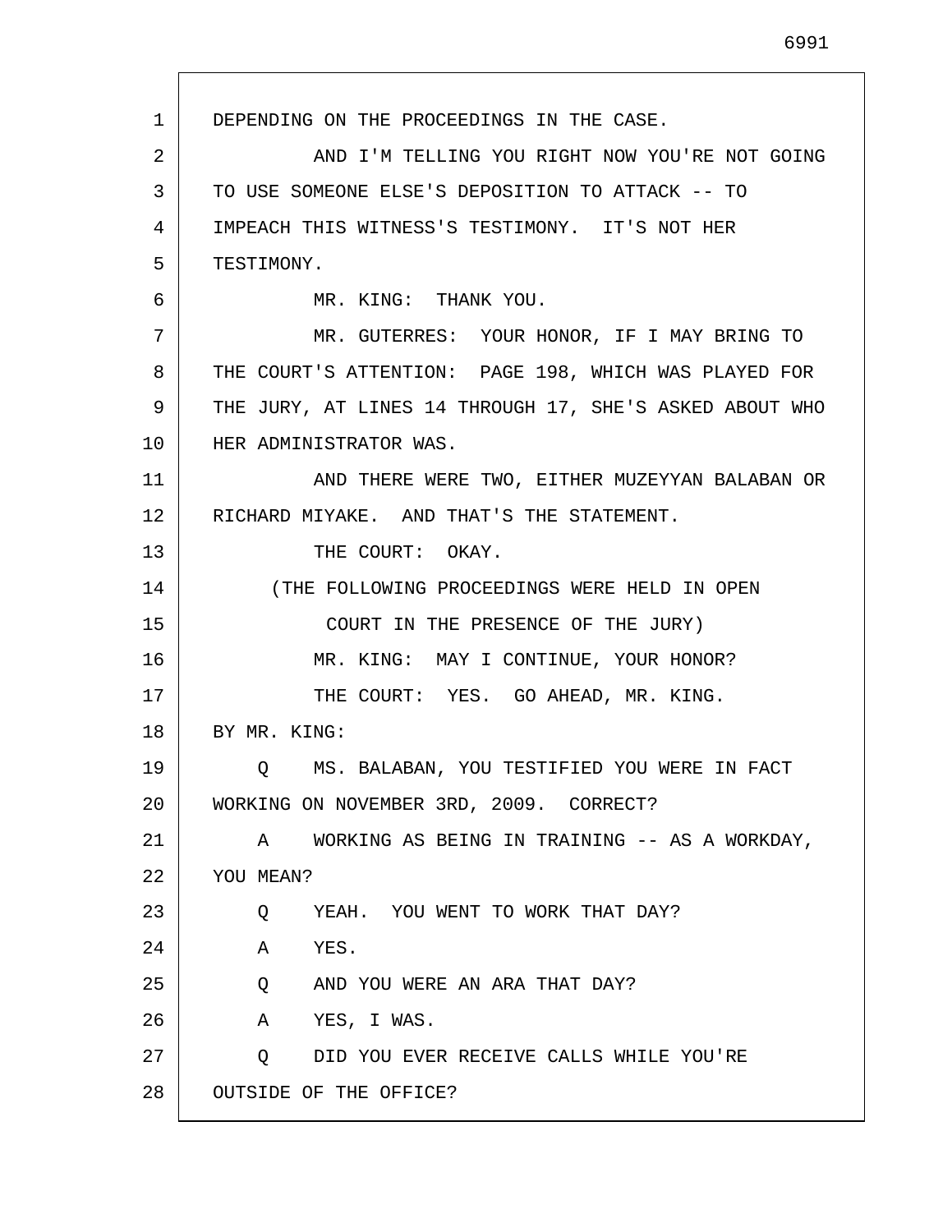1 2 3 4 5 6 7 8 9 10 11 12 13 14 15 16 17 18 19 20 21 22 23 24 25 26 27 28 A NOT WHILE WE'RE IN TRAINING BECAUSE WE'RE INSTRUCTED TO TURN ALL ELECTRONIC DEVICES OFF. Q DO YOU HAVE -- IF YOU HAVE A SOCIAL WORKER THAT CONTACTS YOU FOR CONSULTATION AS AN RA, ARA, IT'S IMPORTANT THAT YOU SPEAK TO THAT PERSON ABOUT WHETHER IN FACT THERE'S EXIGENCY PRESENT, PRIOR TO AUTHORIZING A SEIZURE. CORRECT? MR. GUTERRES: OBJECTION: SPECULATION, NO FOUNDATION. IT'S ALSO OUTSIDE THE SCOPE. THE COURT: SUSTAINED AS TO OUTSIDE THE SCOPE. BY MR. KING: Q WAS THERE ANOTHER ARA THAT WAS WORKING ON NOVEMBER 3RD, 2009, THAT YOU'RE AWARE OF? A YES, THERE WERE FOUR OTHER ONES. Q AND IN YOUR POSITION AS AN ARA, HAVE YOU EVER EXPERIENCED A TIME WHEN A SUPERVISING SOCIAL WORKER CONSULTS WITH YOU PRIOR TO MAKING A SEIZURE? MR. GUTERRES: OBJECTION: RELEVANCE. THE COURT: SUSTAINED. BY MR. KING: Q IS IT IMPORTANT FOR A SOCIAL WORKER TO ENSURE THAT EXIGENCY EXISTS PRIOR TO DETAINING A CHILD? MR. GUTERRES: OBJECTION: OUTSIDE THE SCOPE. THE COURT: SUSTAINED. BY MR. KING: Q YOU DID SIGN THE DETENTION REPORT IN THIS CASE. CORRECT? A YES, I DID.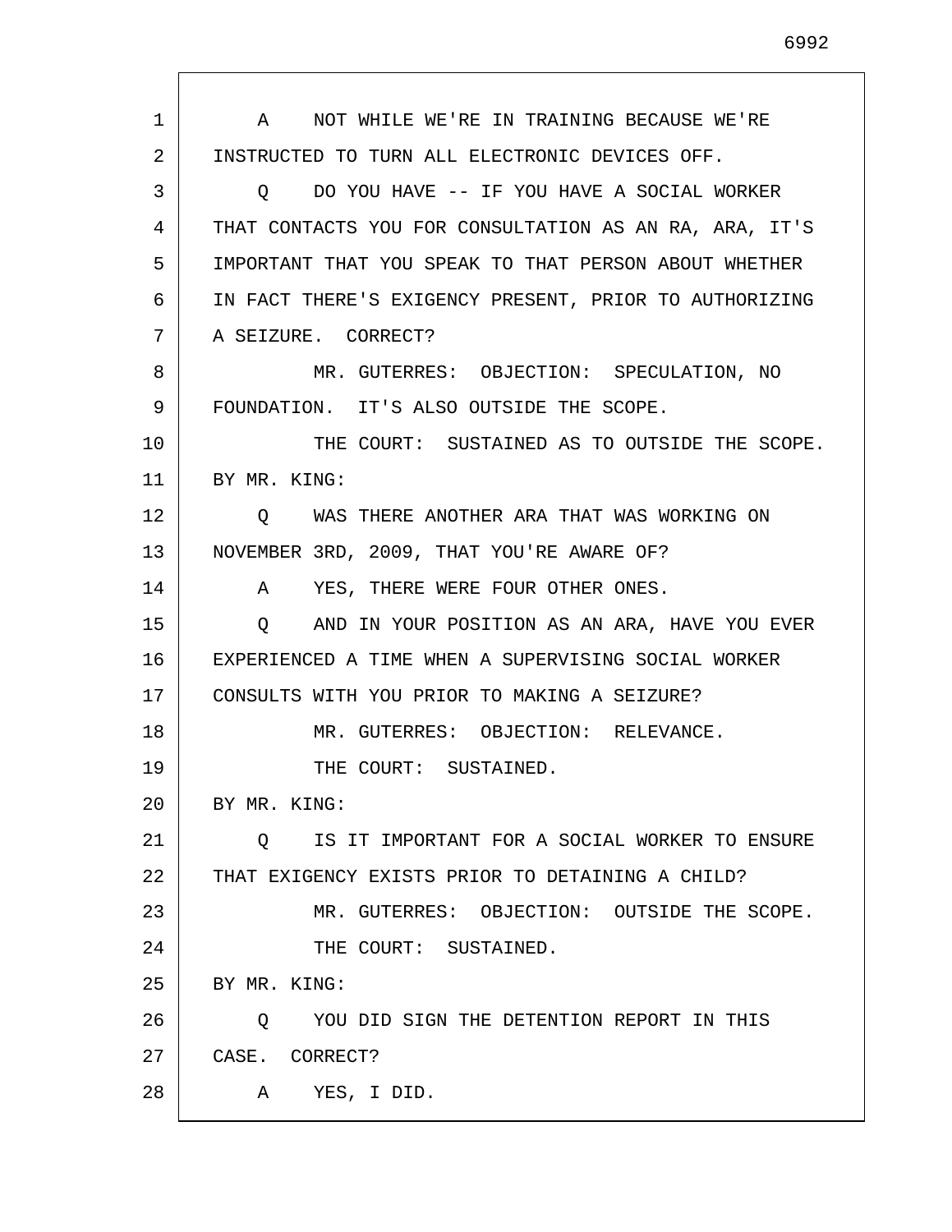| 1  | DID YOU REVIEW THE DETENTION REPORT BEFORE YOU<br>$\circ$ |
|----|-----------------------------------------------------------|
| 2  | SIGNED IT?                                                |
| 3  | YES, I DID.<br>A                                          |
| 4  | DID YOU DO ANY INVESTIGATION ON YOUR OWN PRIOR<br>O       |
| 5  | TO SIGNING THE DETENTION REPORT?                          |
| 6  | YOU MEAN INDEPENDENT INVESTIGATION ON MY OWN?<br>A        |
| 7  | ANY SORT OF INVESTIGATION.<br>Q                           |
| 8  | I DID NOT DO AN INDEPENDENT INVESTIGATION.<br>A           |
| 9  | IS IT INCUMBENT UPON YOU AS A SUPERVISOR, WHEN<br>Q       |
| 10 | YOU SIGN A DOCUMENT UNDER PENALTY OF PERJURY TO, IN       |
| 11 | FACT, ENSURE THAT THE CONTENTS OF THE DOCUMENT ARE        |
| 12 | ACCURATE?                                                 |
| 13 | I EXPECT MY SUBORDINATES TO BE TRUTHFUL AND<br>A          |
| 14 | ACCURATE, AND I TRULY RELY ON THEIR INFORMATION AS        |
| 15 | TRUTHFUL AND AS ACCURATE.                                 |
| 16 | BUT DO YOU DO ANYTHING YOURSELF TO ENSURE<br>Q.           |
| 17 | THAT, BEFORE YOU SIGN A DOCUMENT UNDER PENALTY OF         |
| 18 | PERJURY, TO ENSURE THAT THE CONTENTS OF THAT DOCUMENT     |
| 19 | ARE, IN FACT, TRUE?                                       |
| 20 | I RELY ON THE INFORMATION, BUT IF I SEE ANY<br>A          |
| 21 | INCONSISTENCIES, THEN I WILL ASK FOR FURTHER              |
| 22 | INFORMATION AND CLARIFICATION ON THE INFORMATION.         |
| 23 | HOWEVER, IT'S IMPOSSIBLE TO DO INDEPENDENT                |
| 24 | INVESTIGATION AND SECOND-GUESS OVER A HUNDRED WORKERS'    |
| 25 | WORK. AND WHEN YOU'RE RECEIVING ABOUT A THOUSAND          |
| 26 | REFERRALS PER MONTH, 12,000 REFERRALS PER YEAR, SO I      |
| 27 | HAVE TO RELY ON MY SUBORDINATES' INFORMATION TO BE        |
| 28 | TRUTHFUL AND ACCURATE.                                    |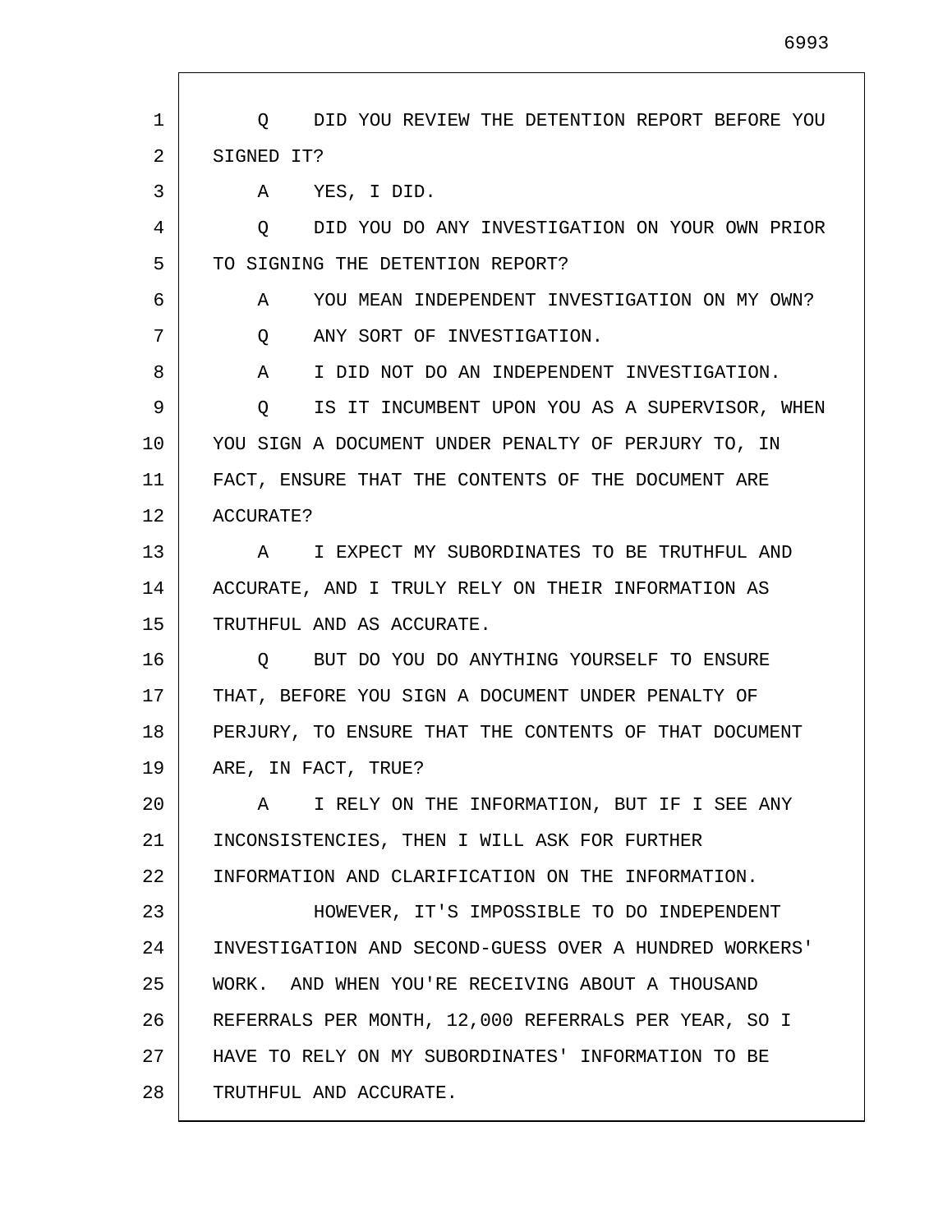1 2 3 4 5 6 7 8 9 10 11 12 13 14 15 16 17 18 19 20 21 22 23 24 25 26 27 28 Q SO YOUR ANSWER IS YOU DO NOTHING WITH THE EXCEPTION OF RELY ON THE INFORMATION THAT YOU'RE PROVIDED. CORRECT? MR. GUTERRES: OBJECTION: ARGUMENTATIVE. THE COURT: OVERRULED. WELL, THAT'S AN ACCURATE STATEMENT. YOU CAN ASK THAT DIFFERENTLY. I DON'T WANT TO MAKE A MYSTERY OUT OF WHAT I WAS SAYING. WHEN I SAID IT WAS INACCURATE, IT WAS JUST YOU LEFT OUT -- SHE SAYS SHE RELIES ON IT, BUT SHE DOES REVIEW IT FOR INCONSISTENCIES AND SO ON. AND I THINK YOUR QUESTION WAS DIRECTED TO THAT, IS THAT THE EXTENT OF WHAT SHE DOES. THAT'S WHY I SUSTAINED ON THAT OBJECTION. MR. KING: THANK YOU. BY MR. KING: Q OTHER THAN LOOKING FOR INCONSISTENCIES, DO YOU DO ANYTHING ELSE INDEPENDENTLY TO ENSURE THE TRUTHFULNESS, THE HONESTY, THE ACCURATENESS OF THE DOCUMENT BEFORE YOU SIGN IT UNDER PENALTY OF PERJURY? A I REVIEW THE ATTACHMENT FOR PROFESSIONALS. I REVIEW ALL THE PROFESSIONALS' ASSESSMENTS AND WHAT THEIR STATEMENTS ARE, AND I LOOK AT ALL THE INCONSISTENCIES. I RELY ON THE INFORMATION GIVEN, AND THEN LOOK FOR THE PROFESSIONAL INFORMATION ESPECIALLY IN THE REPORT. Q SO WHEN YOU LOOK AT THE REPORT, YOU ALSO GET A STACK OF MEDICAL RECORDS. RIGHT?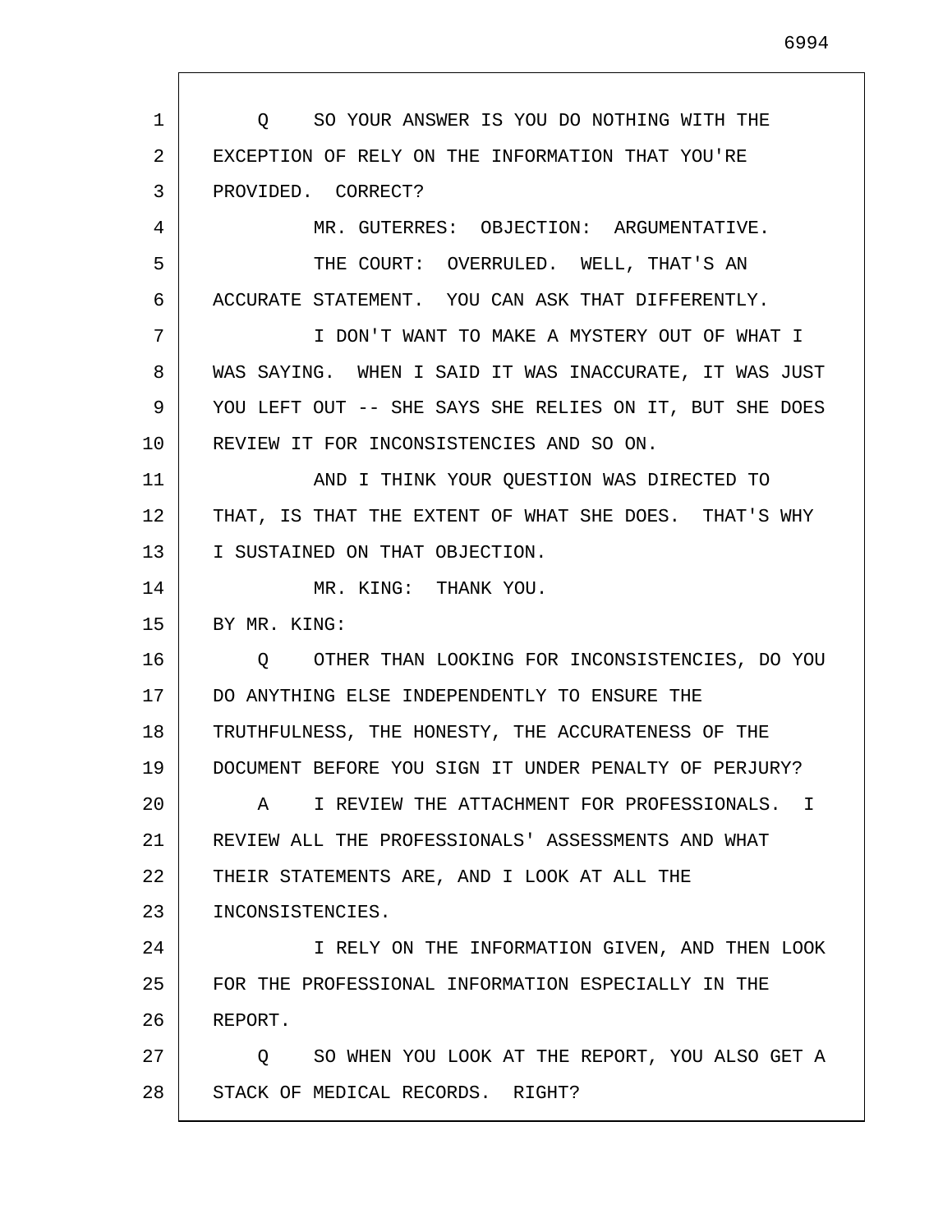1 2 3 4 5 6 7 8 9 10 11 12 13 14 15 16 17 18 19 20 21 22 23 24 25 26 27 28 A WHATEVER IS AVAILABLE AT THE TIME. Q SO IF YOU GOT MEDICAL RECORDS IN THIS CASE ALONG WITH THE DETENTION REPORT, YOU GO THROUGH THE DETENTION REPORT TO ENSURE THAT'S WHAT WRITTEN IN THE DETENTION REPORT IS CONSISTENT WITH WHAT'S IN THE MEDICAL RECORDS. TRUE? A WHATEVER IS GIVEN TO ME AT THE TIME THAT I REVIEW IT, AS BEST AS I UNDERSTAND. Q CORRECT. SO IF YOU RECEIVE MEDICAL RECORDS, LET'S SAY, DR. GILL, AND THEN YOU HAVE A DETENTION REPORT THAT SAYS THAT DR. GILL INDICATES THAT THE MAIN REASON THAT THE FAMILY'S BEING DISMISSED FROM HER CARE IS BECAUSE THE MOTHER REFUSES TO FOLLOW DIRECTIONS, AND THEN YOU LOOK IN THE MEDICAL REPORTS AND THERE'S NO SUCH THING, THAT'S AN INCONSISTENCY. TRUE? MR. GUTERRES: OBJECTION: SPECULATION, NO FOUNDATION. THE COURT: OVERRULED. WOULD THAT BE AN INCONSISTENCY? THE WITNESS: I CANNOT TELL YOU WHAT WAS GIVEN TO ME AT THE TIME, BUT IF I SEE INCONSISTENCIES AND GLARING INCONSISTENCIES, I WILL DEFINITELY FOLLOW UP ON THAT. BY MR. KING: Q MY QUESTION IS, WOULD THAT BE AN INCONSISTENCY? THE COURT: YOU'RE ASKING HER TO ASSUME CERTAIN FACTS ARE TRUE.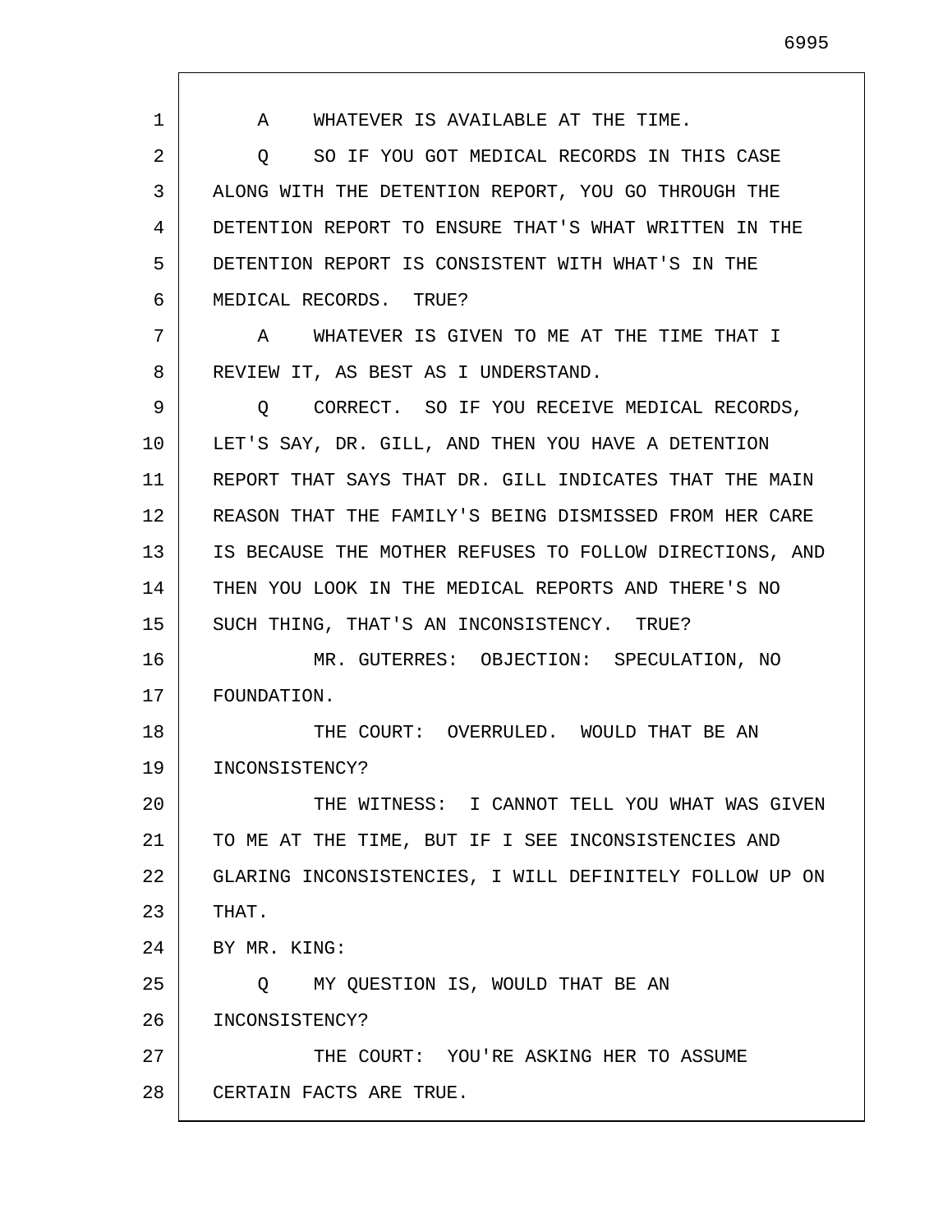| 1  | MR. KING: CORRECT.                                      |
|----|---------------------------------------------------------|
| 2  | THE COURT: AND IF THEY WERE TRUE, THAT WOULD            |
| 3  | BE AN INCONSISTENCY?                                    |
| 4  | THE WITNESS: IT MAY BE.                                 |
| 5  | BY MR. KING:                                            |
| 6  | MIGHT BE? WHY WOULD IT NOT BE?<br>$\circ$               |
| 7  | MR. GUTERRES: OBJECTION: SPECULATION.                   |
| 8  | THE COURT: SUSTAINED.                                   |
| 9  | BY MR. KING:                                            |
| 10 | AS AN ARA SIGNING A DOCUMENT UNDER PENALTY OF<br>Q      |
| 11 | PERJURY, DO YOU HAVE ANY RESTRICTIONS ON YOU WHEREBY    |
| 12 | YOU CAN'T CONTACT THE DOCTOR TO ENSURE THAT WHAT'S --   |
| 13 | IS IN THE REPORT IS TRULY WHAT HAS OCCURRED?            |
| 14 | WE DON'T HAVE ANY RESTRICTIONS ON CONTACTING.<br>A      |
| 15 | IN FACT, THE SOCIAL WORKERS HAVE AN OBLIGATION<br>O     |
| 16 | TO MAINTAIN CONTACT NOTES. TRUE?                        |
| 17 | THAT'S CORRECT.<br>A                                    |
| 18 | MR. GUTERRES: OBJECTION: OUTSIDE THE SCOPE.             |
| 19 | THE COURT: SUSTAINED.                                   |
| 20 | BY MR. KING:                                            |
| 21 | DID YOU REVIEW THE CONTACT NOTES PRIOR TO<br>$\circ$    |
| 22 | SIGNING THE DETENTION REPORT IN THIS CASE?              |
| 23 | IT REALLY HAS BEEN SUCH A LONG TIME, I CANNOT<br>A      |
| 24 | TELL YOU WHAT EXACTLY I REVIEWED ON THIS PARTICULAR     |
| 25 | CASE.                                                   |
| 26 | SO YOU MIGHT HAVE REVIEWED THE CONTACT NOTES<br>$\circ$ |
| 27 | IN THIS CASE PRIOR TO SIGNING OFF ON THE DETENTION      |
| 28 | REPORT. CORRECT?                                        |

Г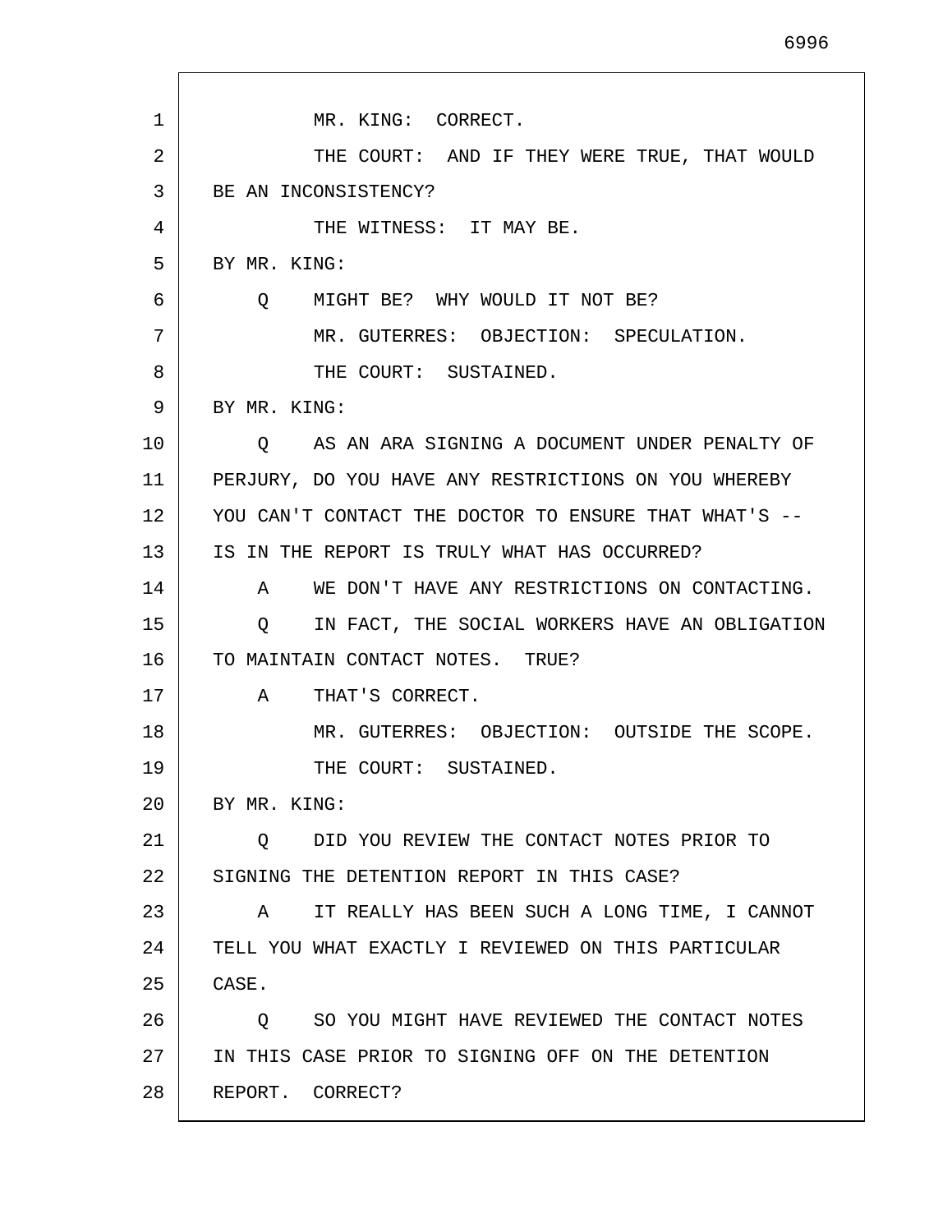1 2 3 4 5 6 7 8 9 10 11 12 13 14 15 16 17 18 19 20 21 22 23 24 25 26 27 28 A I MAY HAVE. Q AND IF YOU REVIEWED THE CONTACT NOTES, AND YOU SAW SOMETHING THAT WAS INCONSISTENT WITH WHAT WAS IN THE DETENTION REPORT, YOU WOULD HAVE NOTED THAT. CORRECT? MR. GUTERRES: OBJECTION: SPECULATION, NO FOUNDATION. THE COURT: OVERRULED. THE WITNESS: I MAY HAVE. BY MR. KING: Q WELL, YOU HAVE AN OBLIGATION TO, DON'T YOU? A IF I SEE INCONSISTENCIES, I WOULD. Q DON'T YOU HAVE AN OBLIGATION TO ENSURE THAT THE SUPERVISING SOCIAL WORKERS AND THE SOCIAL WORKERS ARE, IN FACT, COMPLYING WITH THE POLICIES AND OBLIGATIONS OF THE COUNTY? MR. GUTERRES: OBJECTION: ASKED AND ANSWERED. THE COURT: SUSTAINED. BY MR. KING: Q PART OF YOUR RESPONSIBILITY AS A SUPERVISOR IS TO ENSURE THAT ALL THE RELEVANT AND NECESSARY INFORMATION GOES INTO THE DETENTION REPORT. CORRECT? A THAT'S CORRECT. Q THAT INCLUDES EXCULPATORY EVIDENCE. CORRECT? A THAT'S CORRECT. Q EXCULPATORY EVIDENCE IS NECESSARY AND IMPORTANT TO BE INCLUDED IN THE DETENTION REPORT. CORRECT?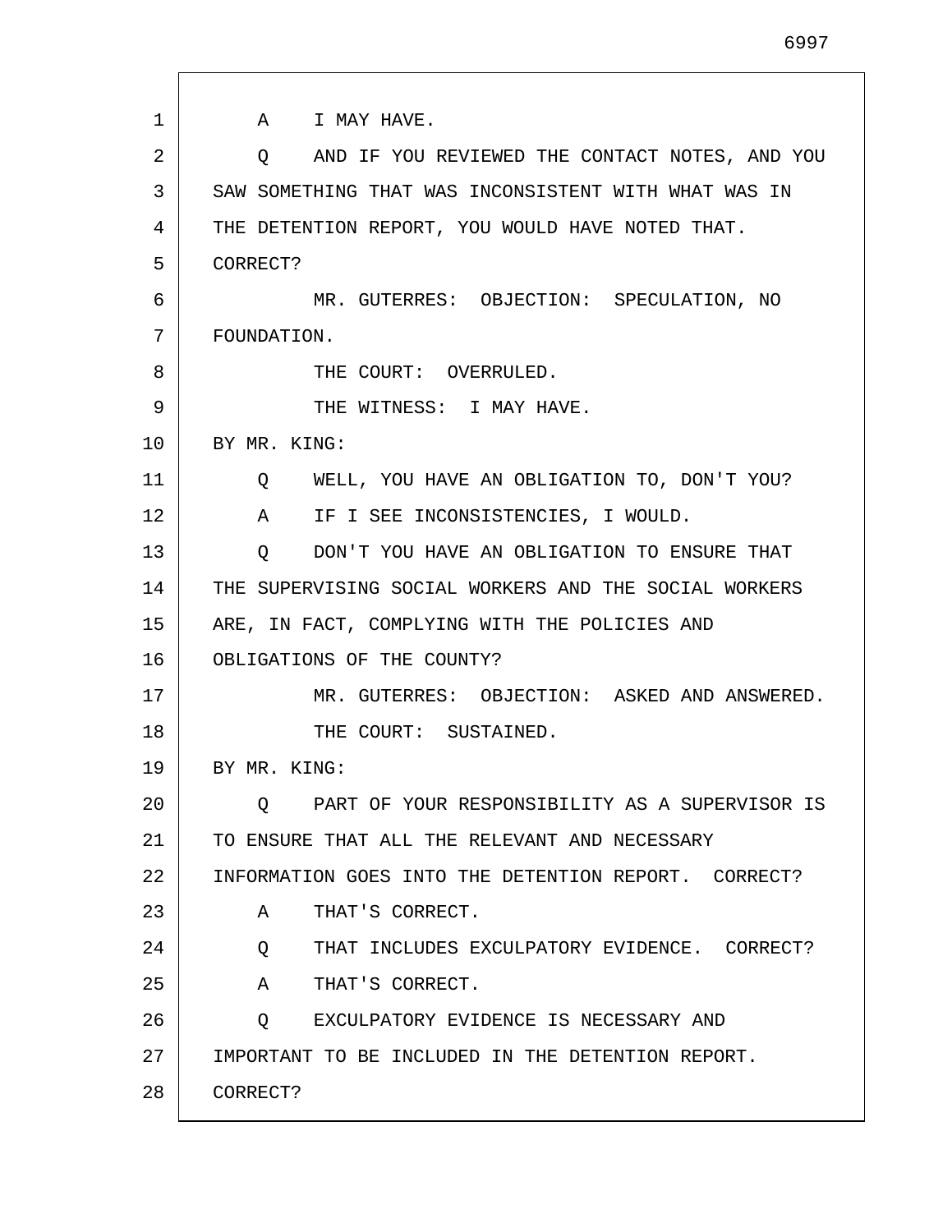1 2 3 4 5 6 7 8 9 10 11 12 13 14 15 16 17 18 19 20 21 22 23 24 25 26 27 28 MR. GUTERRES: OBJECTION: OUTSIDE THE SCOPE. THE COURT: OVERRULED. THE WITNESS: YES. BY MR. KING: Q I MEAN, YOU WERE TRAINED EVEN PRIOR TO 2009 THAT SOCIAL WORKERS HAVE AN AFFIRMATIVE DUTY TO DISCLOSE EXCULPATORY EVIDENCE. CORRECT? MR. GUTERRES: OBJECTION: OUTSIDE THE SCOPE. THE COURT: OVERRULED. THE WITNESS: YES. BY MR. KING: Q I MEAN, YOUR SOCIAL WORKERS ARE TRAINED THAT IF THEY FAIL TO DISCLOSE EXCULPATORY EVIDENCE, THEY COULD LOSE THE CASE, THEY COULD LOSE THEIR JOB, AND THEY COULD BE SUED. CORRECT? MR. GUTERRES: COMPOUND. OBJECTION. THE COURT: OVERRULED. IT IS COMPOUND. BUT IT'S ANSWERABLE. GO AHEAD. AND THEN -- CAN YOU ANSWER THAT? THE WITNESS: I'M SORRY. CAN YOU REPEAT THAT AGAIN. THE COURT: WE'LL HAVE THE REPORTER READ IT BACK. BECAUSE I DON'T REMEMBER IT EITHER. AND THEN AFTER YOU ANSWER, WE'RE GOING TO TAKE THE NOON RECESS. THE WITNESS: OKAY. (THE RECORD WAS READ AS REQUESTED) THE WITNESS: ARE YOU ASKING ME IF THEY WERE TRAINED ON THAT?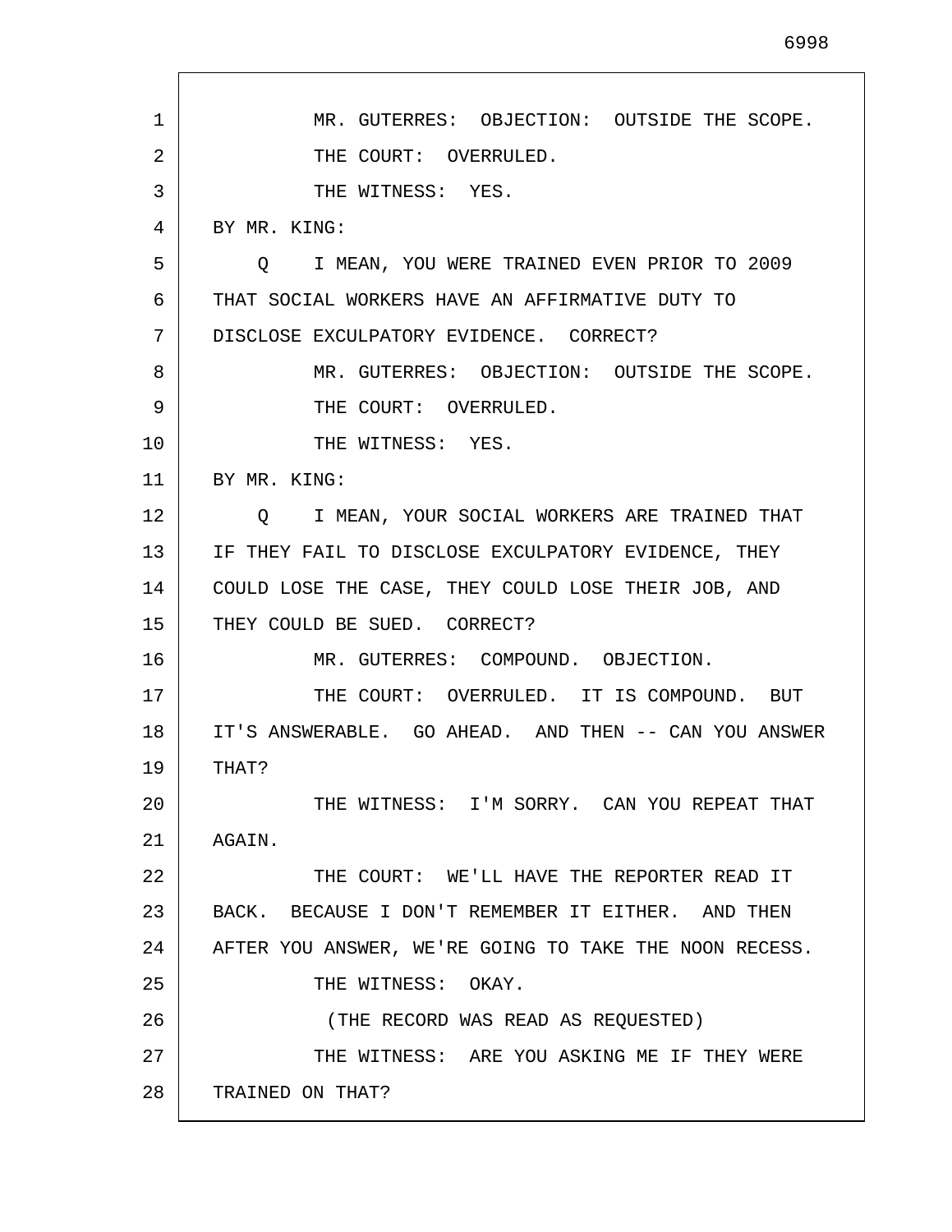1 2 3 4 5 6 7 8 9 10 11 12 13 14 15 16 17 18 19 20 21 22 23 24 25 26 27 28 BY MR. KING: Q YES. A I HOPE SO. Q ME TOO. THE COURT: WE'RE GOING TO TAKE THE NOON RECESS. ALL JURORS, PLEASE REMEMBER THE ADMONITION. SEE YOU BACK AT 1:30. (JURY EXCUSED) (LUNCH WAS TAKEN FROM 11:59 A.M. TO 1:31 P.M.) THE COURT: WE'RE ON THE RECORD. COUNSEL ARE PRESENT. WHEN WE GET THE JURORS IN, YOU KNOW, THIS MORNING, I TOLD THEM I'D GIVE THEM A TIMING UPDATE. AND I'M GOING TO FIND OUT WHO HAS THE TIME PROBLEM, BUT I'M GOING TO TELL THEM THIS CASE WILL NOT FINISH NEXT WEEK. BEYOND THAT, IT'S A LITTLE HARD FOR ME TO SAY. FOR ALL YOUR INFORMATION, IT WILL HAVE TO FINISH THE FOLLOWING WEEK. AND I THINK WE'RE CAPABLE OF THAT, BUT WE ARE GOING TO HAVE TWO DAYS OFF FROM THE JURY. AND SO I'M GOING TO FIND OUT BY TELLING THEM THAT THE CASE WILL NOT FINISH BY NEXT WEEK, AND I'M GOING TO HAVE FURTHER UPDATES NEXT WEEK. IF THAT CREATES ANY PROBLEMS OR HARDSHIPS, IF SO, I'LL HAVE THEM TELL ME WHAT THE HARDSHIP IS. I THINK THAT'S THE BEST WE CAN TELL THEM. THE SECOND ISSUE IS, WE ARE GOING TO HAVE TO HAVE DAYS OFF NEXT WEEK IN ORDER TO DEAL WITH THESE OTHER ISSUES. I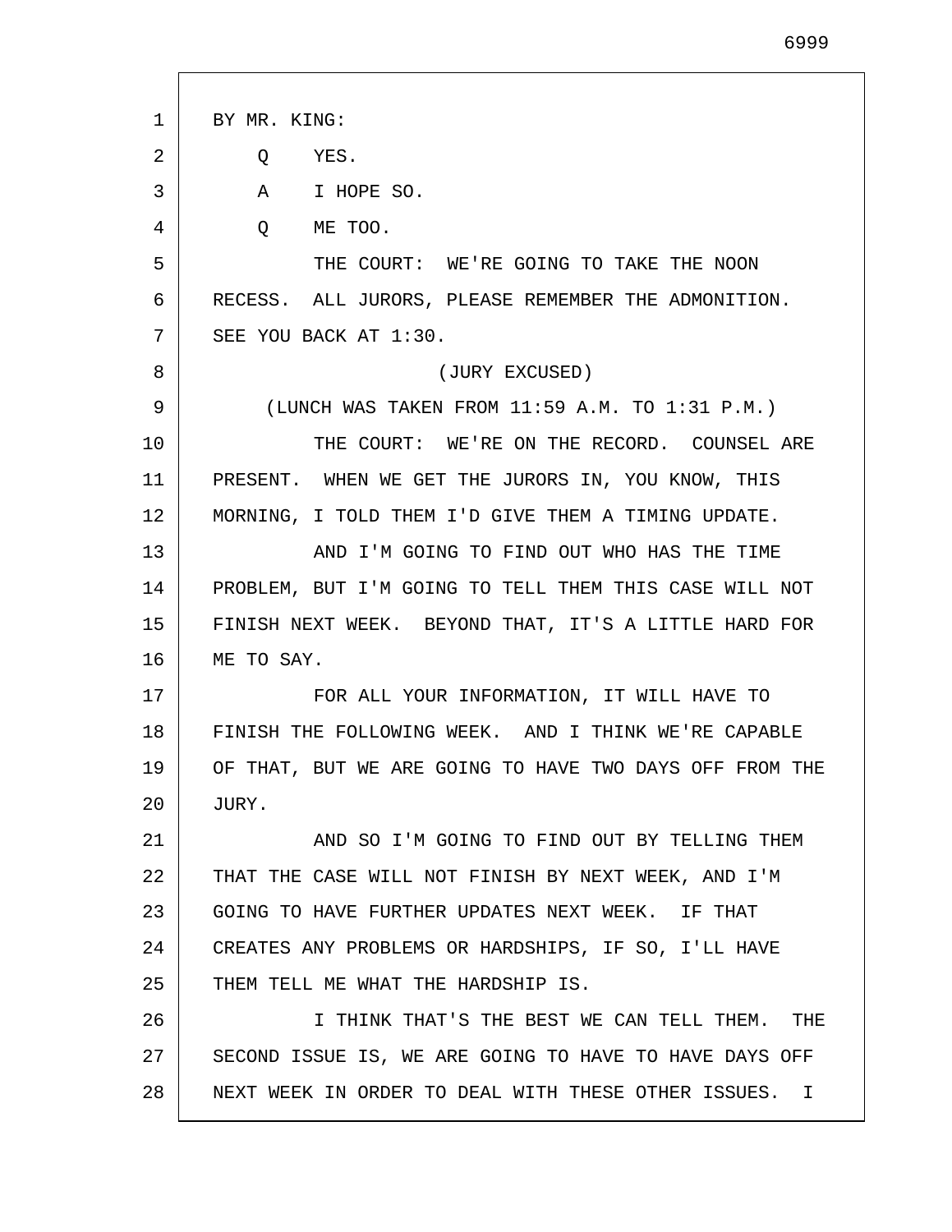1 2 3 4 5 6 7 8 9 10 11 12 13 14 15 16 17 18 19 20 21 22 23 24 25 26 27 28 DON'T KNOW HOW WE'RE GOING TO GET IT DONE WITH ALL THE DIFFICULTIES WE SEEM TO HAVE OVER EXHIBITS. BUT WE HAVE OTHER ISSUES AS WELL. AND PART OF THE -- WHAT I HAVE TO HAVE IS -- WE DO HAVE, FROM THE PLAINTIFF, A LISTING WE WERE GIVEN A DAY OR TWO AGO OF THINGS THAT THEY SAY WAS FALSE, THINGS THEY SAID WERE INCOMPLETE AND WHATEVER ELSE, AND THINGS THAT SHOULD HAVE BEEN IN THAT WEREN'T THERE. IT'S A RATHER EXTENSIVE LIST. AND IT'S GOING TO TAKE SOME SUBSTANTIAL TIME TO GO THROUGH THE LIST AND REVIEW THE LIST AGAINST THE THREE MAJOR, YOU KNOW, WHAT WAS FILED WITH THE COURT AND SO ON AT THAT TIME. I DON'T THINK IT'S GOING TO HAPPEN VERY EASILY AND VERY QUICKLY. BUT MY QUESTION IS, MR. GUTERRES, IF YOU'RE PLANNING ON FILING SOME DOCUMENT IN RESPONSE TO WHAT WE HAVE RECEIVED. MR. GUTERRES: WE ARE, WHICH IS WE -- MS. NAU IS DILIGENTLY WORKING ON TRYING TO GET SOME KIND OF A RESPONSE. I UNDERSTOOD THAT COURT HAD NOT YET GIVEN THE PLAINTIFFS A DEADLINE AS TO WHEN THEIR FINAL VERSION OF THAT IS GOING TO BE. THE COURT: NO, I HAVEN'T BECAUSE THEY'RE WORKING ON THAT. BUT WE HAVE TO HAVE A FINAL VERSION. I HOPE WHAT WE ALREADY RECEIVED IS A FINAL VERSION BECAUSE IT WAS REALLY EXTENSIVE. BUT IF THAT'S NOT THE FINAL VERSION, MR. MCMILLAN, YOU'RE GOING TO HAVE TO TELL ME. MR. MCMILLAN: YOUR HONOR, WE DISCUSSED THIS,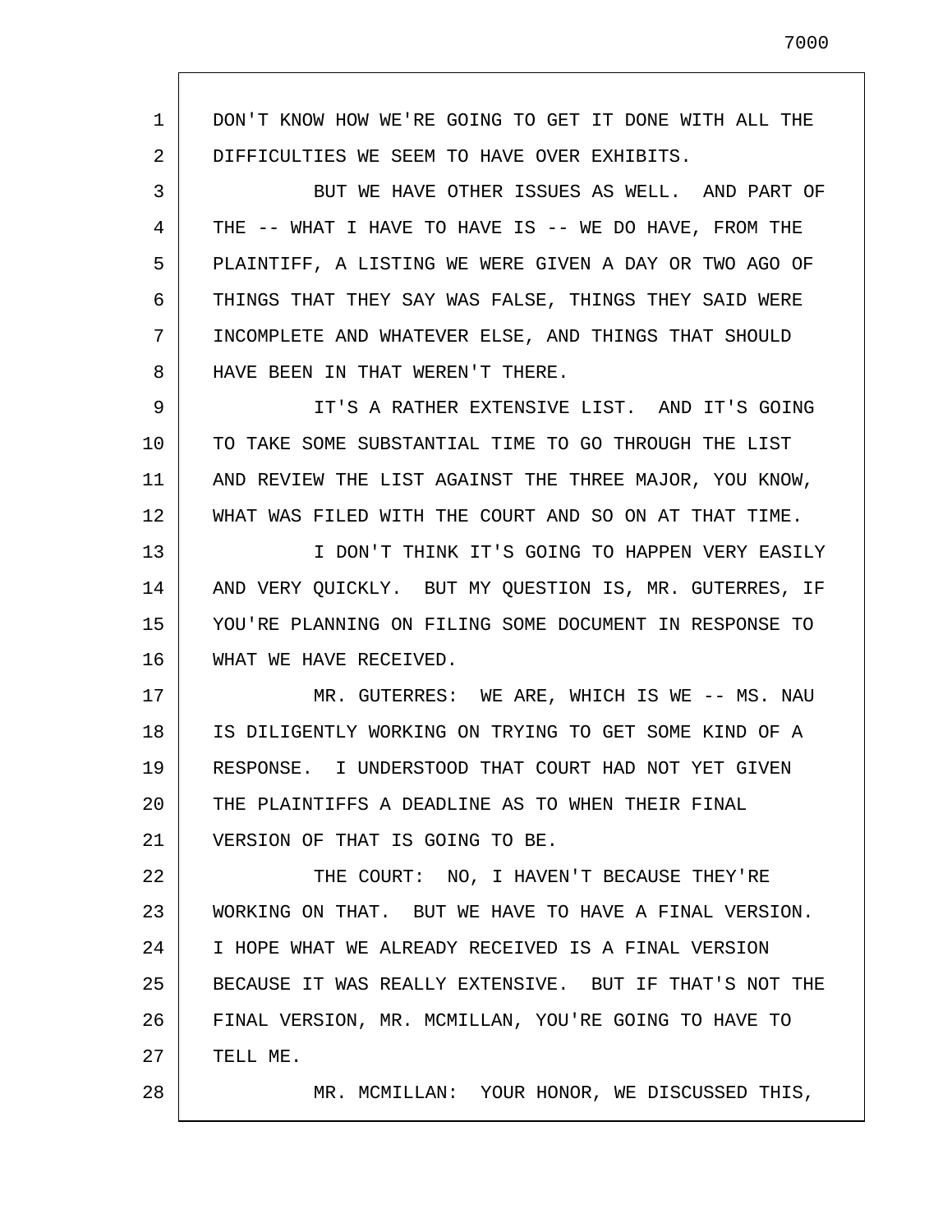1 2 3 4 5 6 7 8 9 10 11 12 13 14 15 16 17 18 19 20 21 22 23 24 25 26 27 28 I THINK AT THE END OF THE DAY, YESTERDAY. BUT WHAT WE HAD GIVEN TO YOUR HONOR YESTERDAY WAS REPORT BY REPORT, EXCULPATORY, AND FALSE, ET CETERA. AND THEN WITH A LITTLE BIT OF DISCUSSION AND FURTHER ELUCIDATION FROM YOUR HONOR, IT SOUNDED LIKE WHAT WE SHOULD HAVE OR WANTED TO DO WAS ACTUALLY GO THROUGH THE TRANSCRIPT OF PROCEEDINGS WHERE THE JUDGE STATED HER BASES FOR HER RULINGS ON THE RECORD, AND JUST ADDRESS THOSE BASES. THAT'S WHAT WE'VE BEEN WORKING ON -- (SIMULTANEOUS SPEAKING) THE COURT: THAT WOULD BE VERY USEFUL TO HAVE. IF WE HAVE IT THAT WAY, WE CAN LOOK AT WHAT WAS SAID, AND SEE WHAT THE CONTENTIONS ARE ABOUT FALSE, LACK, EXCULPATORY, SHOULD HAVE INCLUDED SOMETHING ELSE. AND THAT'S A GOOD WAY OF LOOKING AT IT. SO I'M ASSUMING WE'RE NOT GOING TO GET THAT TIL MONDAY. MR. MCMILLAN: IT WAS OUR INTENTION -- EVERYONE'S WORKING ON THAT VERY, VERY LATE INTO THE EVENING LAST NIGHT, EVERYBODY'S WORKING ON IT AT THE APARTMENT. MR. PARIS IS NOT HERE, HE'S WORKING ON THAT PROJECT. HOPING TO HAVE SOMETHING BY 4:00 P.M. TODAY. THE COURT: WHAT DAYS DO I TELL THE JURY -- I DON'T NEED TO TELL THEM IF IT'S NOT GOING TO BE MONDAY. I'M GOING TO SEND THE JURY HOME FOR AT LEAST TWO DAYS IN ORDER TO ADDRESS ALL OF THIS. AND IF ONE OF THOSE DAYS IS GOING TO BE MONDAY, THEN I NEED TO TELL THEM ABOUT COMING BACK.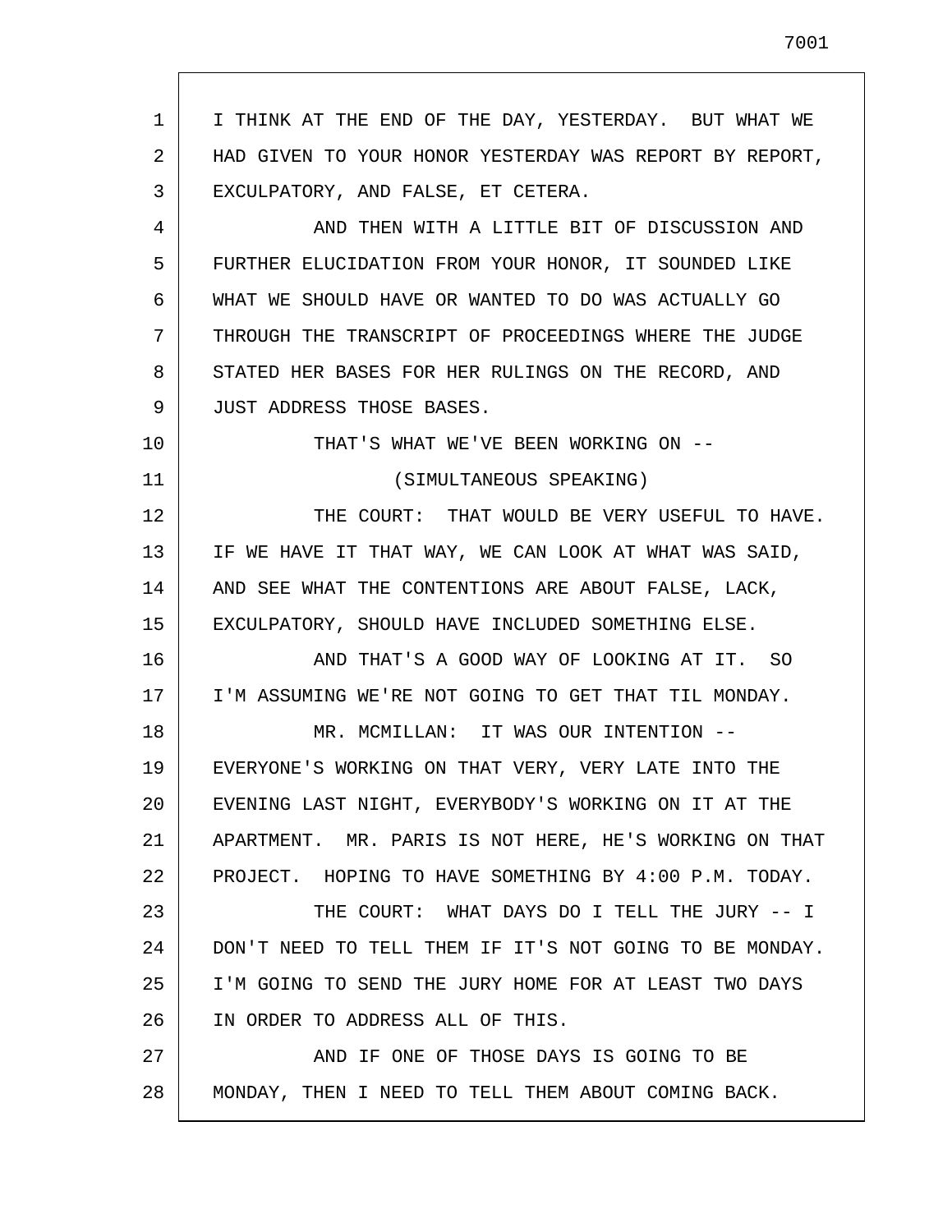1 2 3 4 5 6 7 8 9 10 11 12 13 14 15 16 17 18 19 20 21 22 23 24 25 26 27 28 AND DOESN'T HAVE TO BE MONDAY, OR TUESDAY, WHATEVER. JUST KNOW WHEN WE HAVE IT, WE'RE GUILTY -- WE JUST HAVE TO HAVE IT IN ORDER TO BE ABLE TO DO OUR WORK. MR. MCMILLAN: YOUR HONOR, FROM OUR PERSPECTIVE, WE'D RATHER NOT HAVE THEM GONE CONSECUTIVE DAYS. MAYBE MONDAY/FRIDAY, MONDAY/WEDNESDAY. THE COURT: I DON'T THINK MONDAY/FRIDAY IS GOING TO WORK WELL. I DON'T KNOW HOW LONG THE DEFENSE EVIDENCE IS GOING TO BE, BUT AS OF LAST WEEK, THEY WERE INDICATING THEY HAD 4 OR 5 DAYS OF TESTIMONY. MR. GUTERRES: AS THE COURT CAN SEE BY MY DIRECT, WE'VE BEEN TRYING TO KEEP IT VERY SHORT. THE COURT: I DO SEE THAT. AND WHAT I NEED TO KNOW IS -- WE CAN CERTAINLY DO EXHIBITS, BUT I'M NOT SATISFIED -- NOT BLAMING ANYONE -- JUST TELLING YOU I'M NOT SATISFIED. AND I DON'T FEEL WE'VE HAD MEANINGFUL MEETING AND CONFERRING OVER THE EXHIBITS. I KNOW WE'VE HAD A LOT OF TALK ABOUT IT, AND A LOT OF WORK HAS BEEN DONE BY MR. PARIS. I THINK HE'S REALLY GIVEN US SOMETHING TO WORK WITH. AND IT'S VERY CLEAR BY THE SHORTENING EACH TIME WE GET THE NEW VERSION THAT THERE'S A SIGNIFICANT NUMBER OF EXHIBITS THAT PLAINTIFFS HAVE LOOKED AT THAT WE REALLY DON'T NEED. AND SO YOU HAVE REDUCED THE NUMBER. BUT WE STILL HAVE A 19-PAGE DOCUMENT WITH CLOSE TO 120 EXHIBITS LISTED ON THERE, WHICH WE'VE ONLY HAD A RULING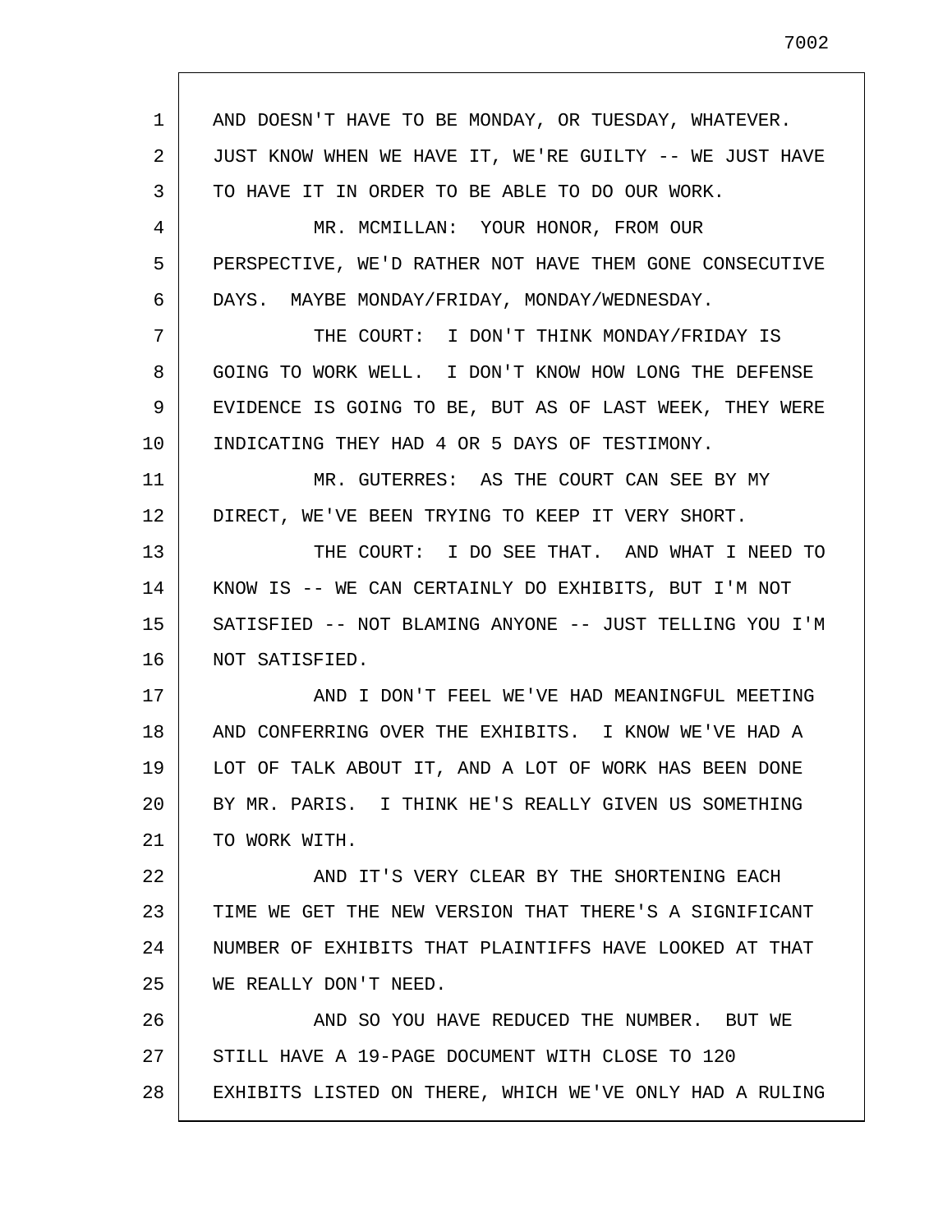1 2 3 4 5 6 7 8 9 10 11 12 13 14 15 16 17 18 19 20 21 22 23 24 25 26 27 28 ON SO FAR, PROBABLY COUNT THE NUMBER NO MORE THAN TEN. AND WITH ALL THE OBJECTIONS WE HAVE TO A NUMBER OF THESE, ANY ARGUMENT WE'RE GOING TO HAVE IS SUBSTANTIALLY TRUNCATED. BY AND LARGE, CAN LOOK AT THE DOCUMENT AND KNOW IF IT'S GOING TO BE ADMISSIBLE OR NOT. WE'RE GOING TO HAVE TO GET THAT DONE. MR. GUTERRES: WHAT WE WILL ENDEAVOR TO DO OVER THIS WEEKEND IS TAKE MR. PARIS'S EXCEL SHEET AND PERHAPS ADD A COLUMN FOR OUR OBJECTIONS, AND WE CAN PERHAPS SUBMIT THAT TO THE COURT. AND THEN THE COURT CAN JUST LOOK AT IT AND RULE. THE COURT: ALL RIGHT. MR. GUTERRES: MAYBE THAT WILL EXPEDITE THINGS. THE COURT: WE'RE RUNNING OUT OF TIME TO GET THESE THINGS DONE. WE STILL HAVEN'T TALKED ABOUT THE VERDICT FORM WHICH IS AT BEST A STARTING -- NOT REALLY A STARTING POINT, BUT FROM THE DISCUSSIONS WE NEED TO HAVE, IT'S EQUIVALENT TO A STARTING POINT. BUT THE VERDICT FORM CAN'T BE DECIDED UNTIL WE'VE HEARD A MOTION FOR A NEW TRIAL, AND WE PROBABLY NEED TO HEAR THAT AS WELL -- NOT A NEW TRIAL, FOR A NON-SUIT. SO WE NEED TO HEAR THAT. AND WE'LL NEVER BE ABLE TO DECIDE WHAT THE VERDICT FORM IS GOING TO BE UNTIL YOU GET A RULING ON A MOTION FOR NON-SUIT. MR. GUTERRES: YES, SIR. THE COURT: AND SO WHATEVER COMES OUT OF THAT,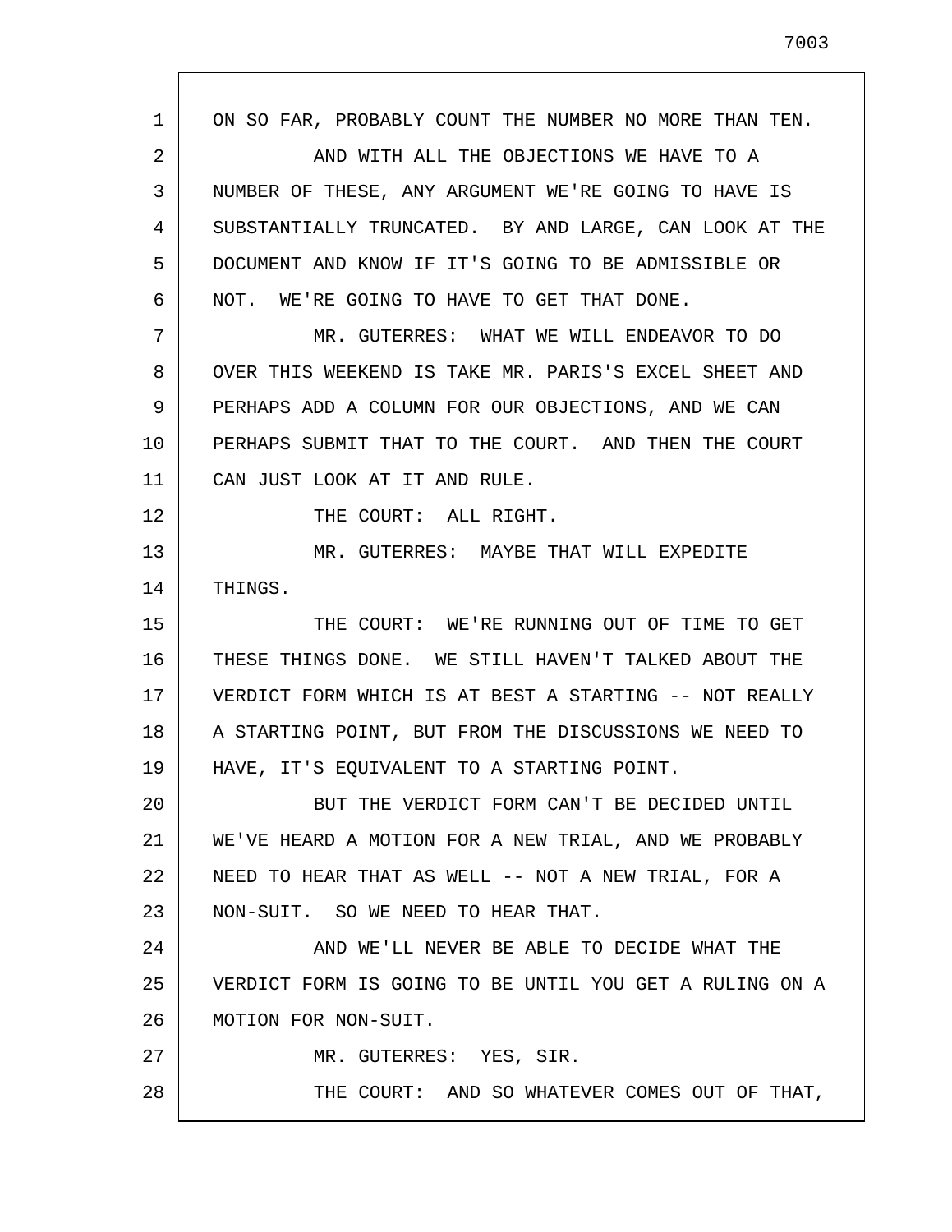1 2 3 4 5 6 7 8 9 10 11 12 13 14 15 16 17 18 19 20 21 22 23 24 25 26 27 28 THEN AT LEAST WE'LL KNOW WHAT THE CLAIMS ARE, AND NEED TO BE ADDRESSED, AND TAKE A LOOK THEN. AND WHETHER WE'VE ASKED THE QUESTIONS, WHETHER THEY WERE THE QUESTIONS THAT NEED TO BE REWORDED, WHETHER THERE'S SOME WE DON'T NEED, MORE WE DO NEED, ONLY AFTER THAT CAN WE ADDRESS THE JURY INSTRUCTIONS THAT EVERYBODY'S OFFERED, MATCH UP, AND PROVIDE THE INSTRUCTION WE NEED TO BE ABLE TO ANSWER THOSE QUESTIONS. IN A LOT OF CASES, IT'S PRETTY EASY, AND YOU DON'T HAVE A VERDICT FORM AND JURY INSTRUCTIONS IN A LOT OF CASES BEFORE YOU EVER START. THIS IS NOT ONE OF THOSE CASES. SO THERE'S GOING TO BE MORE DAYS OFF. THE QUESTION IS, WILL MONDAY BE ONE OF THOSE DAYS. AND MONDAY WILL ONLY BE ONE OF THOSE DAYS IF YOU HAVE A MEANINGFUL MEET AND CONFER OVER EXHIBITS AND/OR I HAVE THE COMPLETED STATEMENT, DOCUMENT FROM PLAINTIFF AS TO WHAT SHOULD OR SHOULD NOT HAVE BEEN SUBMITTED TO THE JUVENILE COURT, AS WELL AS AN OPPORTUNITY FOR SOME RESPONSE ON THE PART OF THE DEFENSE. SO YOU TELL ME WHAT YOU WANT TO DO, AND WHAT DAY YOU WANT TO HAVE OFF, BUT IT'S GOING TO HAVE TO BE DONE. MR. MCMILLAN: UNDERSTOOD, YOUR HONOR. MR. GUTERRES: YOUR HONOR, AND JUST BRIEFLY, BASED ON THE PRELIMINARY DOCUMENT ON THE MATERIAL OMISSIONS, ONE OF THE PROBLEMS WE'RE ALSO HAVING IS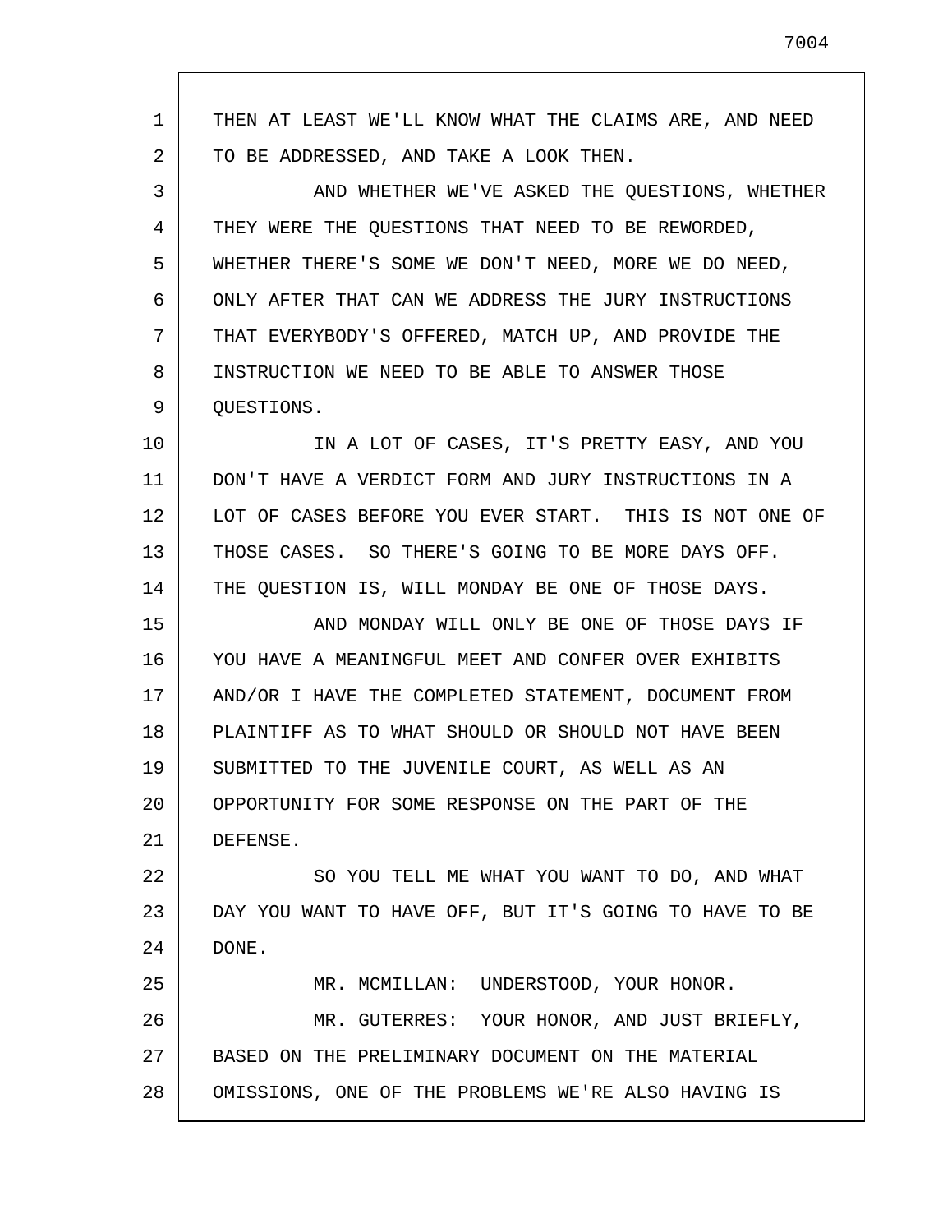1 2 3 4 5 6 7 8 9 10 11 12 13 14 15 16 17 18 19 20 21 22 23 24 25 26 27 28 THAT SOME OF THE REPRESENTATIONS OR OMISSIONS DON'T GIVE US A CITE AS TO WHERE THEY'RE GETTING SOME OF THESE ALLEGED STATEMENTS. SO WE'RE LEFT WITH A BLANKET STATEMENT THAT WE NEED TO KIND OF RESPOND TO. THE COURT: WELL, I AGREE. AND I TOLD YOU I ALREADY STARTED ON SOME OF THESE, LOOKING AT IT. AND IT'S A LITTLE HARD TO TRACK. MR. GUTERRES: UNDERSTOOD. I WANTED TO RAISE THE ISSUES BUT WE'RE TRYING TO WORK ON A RESPONSE IN ANTICIPATION OF WHAT MAY BE THE FINAL ONE, AND IT'S KIND OF DIFFICULT TO RESPOND TO A DOCUMENT WHEN YOU DON'T HAVE -- THE COURT: YOU HAVE PEOPLE WORKING ON IT. MR. MCMILLAN: YOUR HONOR, JUST SO IT'S CLEAR, WE DIDN'T HAVE A CONCEPTION THAT THIS WEEK WE WOULD BE SPENDING A SUBSTANTIAL AMOUNT OF TRIAL PORING OVER THE TRIAL RECORD FOR TESTIMONY THAT ACTUALLY CAME IN AT TRIAL, TO PUT TOGETHER SOMETHING THAT REALLY IS STARTING TO LOOK LIKE A SEPARATE STATEMENT THAT YOU WOULD DO ON A MOTION FOR SUMMARY JUDGMENT. I'M NOT COMPLAINING BUT WE'RE LOOKING AT, DOING THE BEST WE CAN GETTING THAT ALL TOGETHER WITH SPECIFIC CITATIONS TO THIS TRIAL RECORD. AND ONE THING I WAS LOOKING AT AND THINKING ABOUT THE CRUNCH CAUSED BY THE MATERIALITY ISSUE, AND I DON'T KNOW IF THIS WORKS OR NOT, BUT WE ALL AGREE THAT MATERIALITY APPEARS TO BE A PURE LEGAL ISSUE FOR THE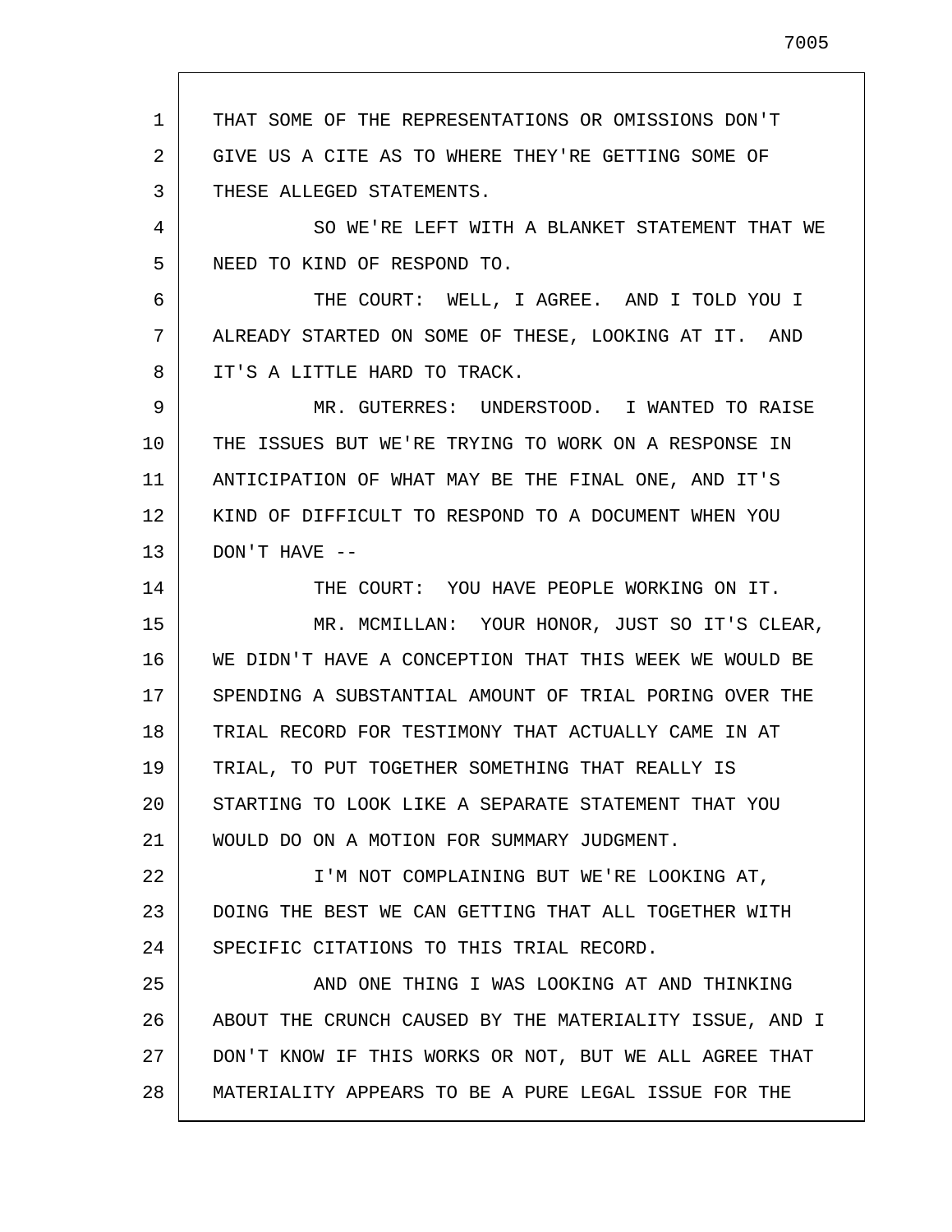1 COURT TO DECIDE.

2 3 4 5 6 I THINK WE GOT THAT KIND OF FLESHED OUT NOW. IF THAT IS THE CASE, AND I DON'T KNOW THAT IT'S POSSIBLE HERE, BUT I HAVE HAD CASES BEFORE I GOT INTO THIS KIND OF WORK, EQUITABLE ISSUES OR JURY ISSUES, 17200-CASE, 17504-CASE, MAYBE.

7 8 9 10 11 12 THE JURY WILL DECIDE CERTAIN FACTS AND THE COURT WILL DECIDE CERTAIN ISSUES. AS I RECALL, THE COURT IS PERMITTED AT THE DISCRETION OF THE COURT THE ORDER THAT IT MAKES ITS DECISIONS TO IT CAN MAKE ITS LEGAL DECISIONS EITHER AFTER OR BEFORE THE JURY MAKES A JURY.

13 14 15 16 THE COURT: THE MOTION FOR NON-SUIT CAN BE RULED UPON AT ANY TIME INCLUDING, AND THERE'S A FAIRLY RECENT CASE, AND I THINK THERE'S AN APPELLATE DECISION UPHOLDING IT.

17 18 19 20 ONE OF THE JUDGES IN THIS COURT RULED ON A MOTION FOR NEW TRIAL -- I MEAN FOR THE NON-SUIT, WHEN THE JURY WAS DELIBERATING. AND I THINK GRANTED A NON-SUIT.

21 22 23 24 25 AND THE QUESTION WAS, WAS THAT TOO LATE, AND THE COURT OF APPEAL SAID NO. THE MOTION NEEDS TO BE MADE AT A CERTAIN TIME, BUT THERE'S NOTHING THAT INDICATES WHEN THE COURT HAS TO RULE ON IT. BUT I DO WANT TO MAKE CLEAR, IF I CAN, BECAUSE

26 27 28 WE'VE HAD SOME EVIDENCE THAT SIMPLY CONTESTS THE LEGITIMACY OF WHAT SOMEONE HAS SAID, PARTICULARLY TRUE IN THE MEDICAL FIELD.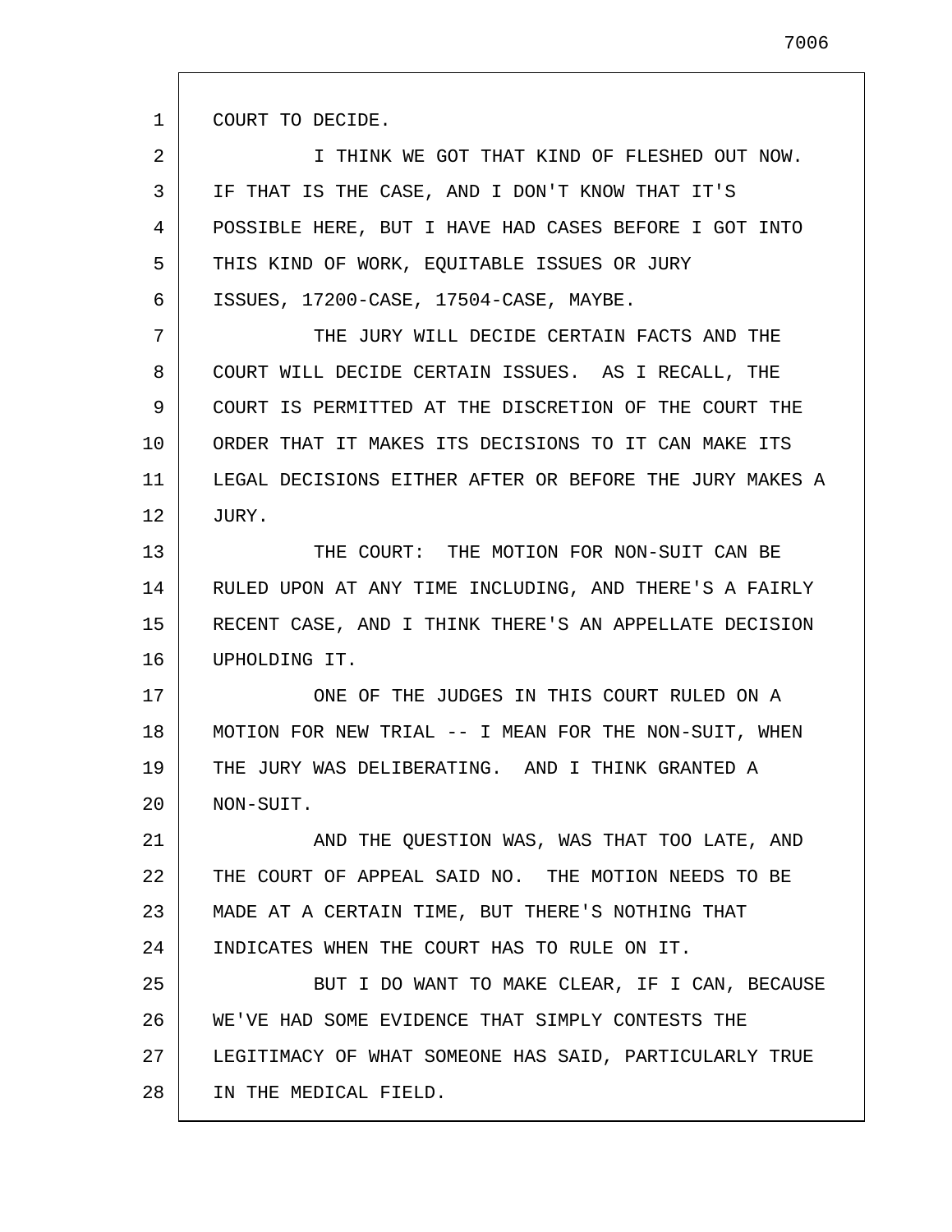1 2 3 4 5 6 7 8 9 10 11 12 13 14 15 16 17 18 19 20 21 22 23 24 25 26 27 28 THE ISSUE IS NOT GOING TO BE WHETHER WHAT WAS REPORTED TO THE JUVENILE COURT WAS NOT TRUE BECAUSE THE SOURCE OF THE INFORMATION DIDN'T SAY IT, OR THAT THERE WAS OTHER EVIDENCE PRESENTED TO THE JUVENILE COURT THAT WOULD SHOW THAT THAT WAS AN UNTRUE STATEMENT. THE DECISION OF WHETHER SOMETHING WAS FALSE, WHETHER SOMETHING SHOULD HAVE BEEN SAID THAT WASN'T, RELATES TO WHAT WAS REPORTED IN JUVENILE COURT. IT ISN'T IMPORTANT IN THIS INQUIRY FOR US TO DETERMINE THE TRUTH OF THOSE MATTERS. THE QUESTION IS, WHAT WAS REPORTED AND WAS IT TRUE. WAS IT -- WAS IT AN INCORRECT STATEMENT OF THE EVIDENCE THAT HAD BEEN ACQUIRED AT THAT TIME. AS AN EXAMPLE, A SOCIAL WORKER PUTS IN ONE OF THOSE REPORTS, THE DOCTOR SO AND -- DOCTOR A SAYS SO AND SO. IF DOCTOR A SAID SO AND SO, THEN THAT'S A CORRECT STATEMENT. IF WHAT DOCTOR SO AND SO SAID WAS NOT TRUE, BUT THERE'S NO EVIDENCE THE SOCIAL WORKER KNEW IT WASN'T TRUE, IT'S IRRELEVANT. IT WOULD ONLY BE IF THE SOCIAL WORKER REPORTED SOMETHING THAT WAS AN UNTRUE STATEMENT OF WHAT SOME SOURCES SAID. WE'RE NOT GOING TO DELVE INTO WHETHER A CHILD HAD A CERTAIN DIAGNOSIS OR A FAILURE OF DIAGNOSIS. THE QUESTION IS, AS FAR AS TRUTH OR FALSITY IS CONCERNED, IF A SOCIAL WORKER REPORTED AS A RESULT OF SOMETHING, WHAT THE RESULT WAS AND THAT WAS NOT A TRUE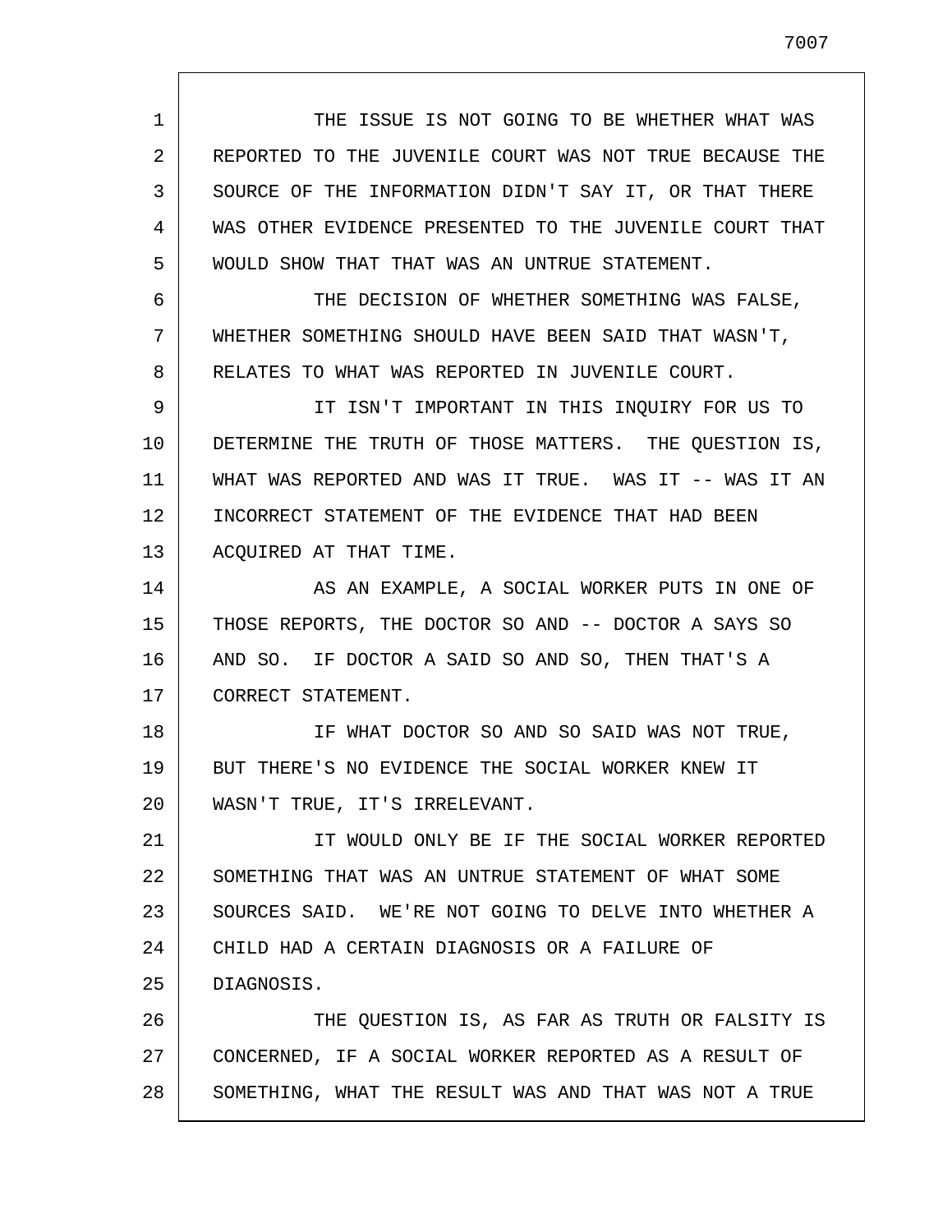1 STATEMENT.

2

HAVE I MADE THAT CLEAR? PERHAPS NOT.

3 4 5 6 MR. MCMILLAN: I'M NOT SURE. LET ME JUST USE AN EXAMPLE. FOR EXAMPLE, WE HAVE A LOT OF REPORTING ABOUT WHAT DR. GILL SAID IN QUOTES WITH SOME VERY SPECIFIC LANGUAGE.

7 8 9 DR. GILL SAYS THE CONVERSATION NEVER HAPPENED. WOULD THAT BE THE TYPE OF CONFLICT WE'RE LOOKING AT IN DETERMINING --

10 11 12 13 THE COURT: WELL, I THINK SO, BECAUSE THE SOCIAL WORKER SAID DR. GILL SAID SO AND SO. DR. GILL SAID, I NEVER SAID THAT. THAT IS THEN AN UNTRUTHFUL --IT IS EVIDENCE OF AN UNTRUTHFUL STATEMENT TO THE COURT.

14 15 16 AND I THINK FOR THE DETERMINATION THE COURT HAS TO MAKE AS A MATTER OF LAW IS NOT TO RESOLVE THE FACTUAL ISSUE OF WHETHER OR NOT THE DOCTOR SAID IT.

17 18 19 20 21 BECAUSE THE SOCIAL WORKER SAYS I DID, OR THE DOCTOR DID, AND THE DOCTOR SAID NO, I DIDN'T. I THINK THE JURY CAN DECIDE THAT. I THINK THE PURPOSE OF INQUIRY RULING AS A MATTER OF LAW IS THAT YOU'RE CONTENDING THAT WAS AN UNTRUTHFUL STATEMENT. OKAY?

22 23 24 25 26 AND BECAUSE YOU'RE CONTENDING THAT'S AN UNTRUTHFUL STATEMENT, I DON'T KNOW THAT IS SOMEHOW TRUTHFUL OR UNTRUTHFUL. I'M ASSUMING YOU'RE SAYING IT'S UNTRUTHFUL, AND IF THE COURT NEVER HEARD THAT, WOULD THAT HAVE MADE A DIFFERENCE.

27 28 EITHER THAT, NOT THE ONE THING, BUT ALL THESE THINGS YOU SAY ARE UNTRUTHFUL. IF YOU TOOK THOSE OUT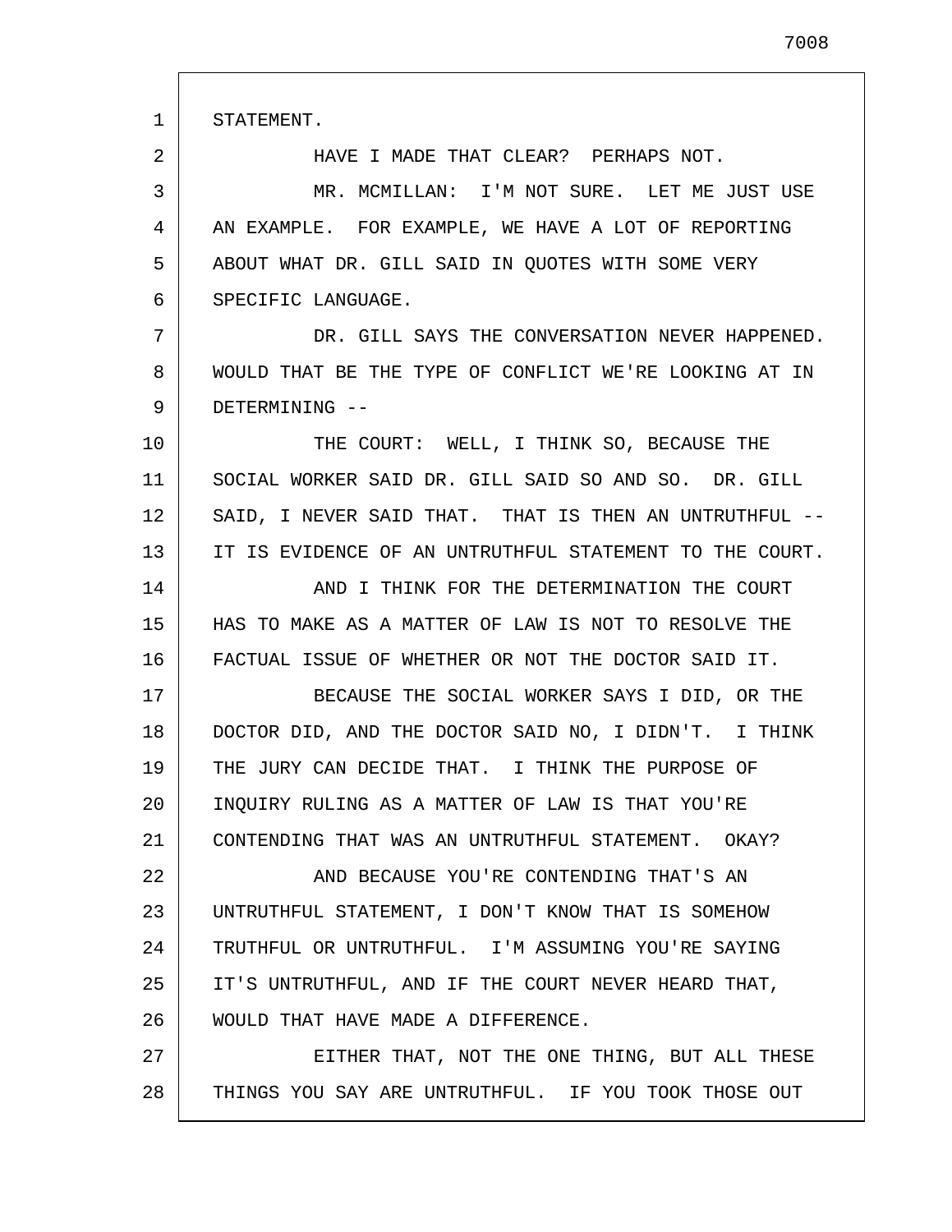1 2 3 4 5 6 7 8 9 10 11 12 13 14 15 16 17 18 19 20 21 22 23 24 25 26 27 28 OF THE REPORT, DID THE JUDICIAL OFFICER STILL HAVE THEN A REPORT, WHICH WOULD -- A REASONABLE JUDICIAL OFFICER COULD MAKE THE RULING THEY MADE. MR. MCMILLAN: SO LET ME ASK -- I UNDERSTAND INCLUDING BOTH OMISSIONS AND FABRICATIONS, BUT JUST TO MAKE SURE I UNDERSTAND. BECAUSE WHAT YOU'RE SAYING MAY STREAMLINE SUBSTANTIALLY, IF I'M UNDERSTANDING CORRECTLY, MAY STREAMLINE SUBSTANTIALLY THE WORK WE'RE DOING ON THIS LIST WITH SUPPORTING EVIDENCE. THE COURT: YEAH, THE LACK OF TRUTH, THE UNTRUTHFULNESS THAT WE'D BE LOOKING AT IS IN THE REPORTING. WE'RE NOT LOOKING AT WHETHER WHAT A WITNESS SAID WAS UNTRUE. BECAUSE THE LEGAL SUFFICIENCY OF THE DECISION OF THE COURT WOULD BE BASED ON A DETERMINATION OF WHAT WAS SAID TO THE COURT. SO YOU'RE SAYING IT'S UNTRUE. THEN, IN MAKING A DECISION, USING THE EXAMPLE, SOCIAL WORKER SAYS DR. GILL SAID SO AND SO, YOU SAY THAT IS UNTRUE, AND YOUR EVIDENCE TO SUPPORT THAT IS, THE DOCTOR SAYS I NEVER SAID THAT. I DON'T DECIDE WHETHER THE DOCTOR SAID IT OR NOT. I DECIDE, IF THAT'S THE CONTENTION, THAT'S UNTRUE. IF YOU PUT THAT ASIDE, AND THE OTHER THINGS YOU SAY ARE UNTRUTHFUL, IF YOU PUT THAT ASIDE, IS THERE SUFFICIENT EVIDENCE PRESENTED TO THE JUVENILE COURT THAT WOULD REASONABLE PERMIT THE JUDICIAL OFFICER TO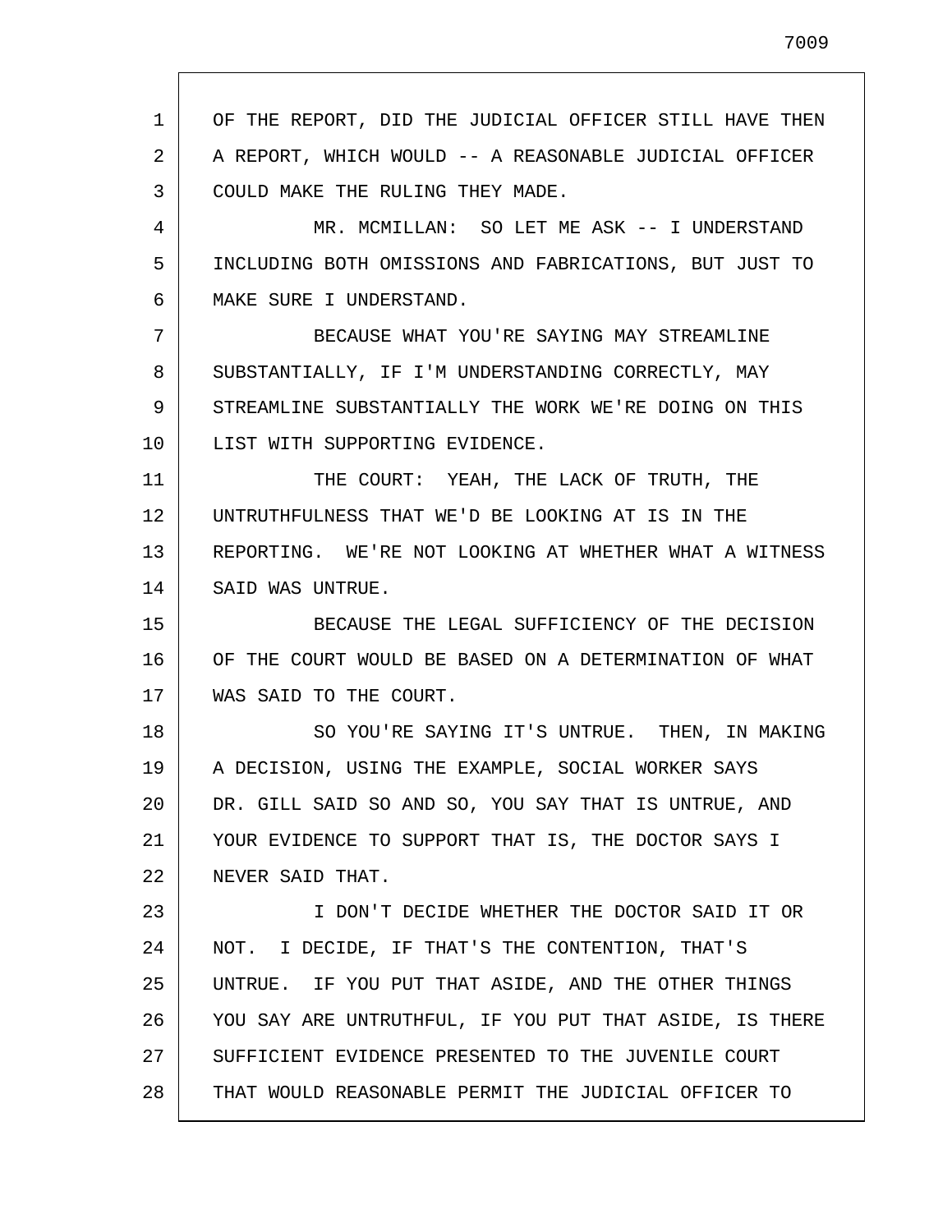1 2 3 4 5 6 7 8 9 10 11 12 13 14 15 16 17 18 19 20 21 22 23 24 25 26 27 28 MAKE THE DECISION THEY DID. MR. MCMILLAN: I THINK I UNDERSTAND. THE COURT: SO I'M NOT GOING TO DECIDE IN THAT EXAMPLE WHETHER DR. GILL SAID IT OR NOT. BUT YOU'RE SAYING IT'S UNTRUTHFUL. REMEMBER THE QUESTIONS IN THE VERDICT FORM. FIRST QUESTION UNDER DECEPTION DID THEY MAKE AN UNTRUTHFUL -- BASICALLY PARAPHRASING, THEY MAKE A DELIBERATELY OR INTENTIONALLY UNTRUTHFUL STATEMENT OR STATEMENT OF FACT WITH RECKLESS DISREGARD THAT -- TO THE COURT. AND THE JURY WOULD DECIDE THEN, IF THEY'RE PERMITTED TO DO SO. THEY WOULD DECIDE, DID DR. GILL REALLY SAY THAT OR NOT. SO THE JURY WOULD THEN DECIDE IF THEY THOUGHT IT HAD NOT BEEN SAID. THEN IN THE DECISION THEY WOULD MAKE, YES, THERE WAS A -- THEY HAVE TO DECIDE WHETHER IT'S DELIBERATE. BUT I THINK IF A WITNESS IS SAYING A DOCTOR SAID SOMETHING, AND THE DOCTOR SAID NO, I DIDN'T, PROBABLY SATISFIES -- PRETTY MUCH THE DELIBERATE -- IF YOU DECIDE -- IF THE JURY DECIDES THE STATEMENT WAS NEVER MADE. I DON'T KNOW HOW ELSE SOMEONE COULD QUOTE SOMEBODY AND NOT BE DELIBERATE IF, IN FACT, THE STATEMENT WAS NEVER MADE. SOME OTHERS ARE OF A LESSER NATURE. THAT IS WHERE IT'S MAYBE MORE EQUIVOCAL AS TO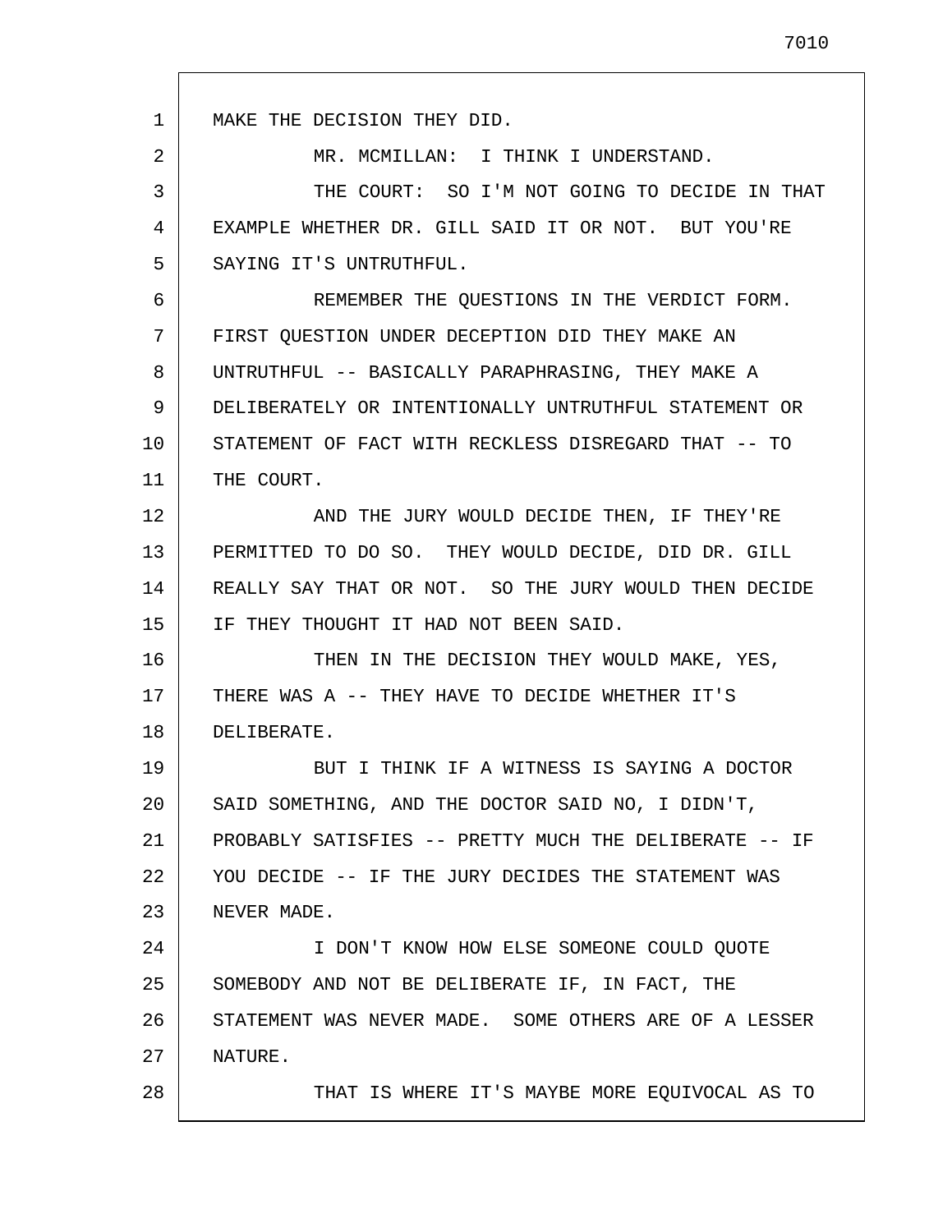1 2 3 4 5 6 7 8 9 10 11 12 13 14 15 16 17 18 19 20 21 22 23 24 25 26 27 28 WHAT THE JURY WOULD DECIDE. BUT IN ANY EVENT, THE JURY HAS TO DECIDE, IF THEY GET A CHANCE TO DECIDE, WHETHER THERE WERE INTENTIONAL STATEMENTS MADE OR STATEMENTS MADE WITH RECKLESS DISREGARD OF TRUTH, WHICH WERE UNTRUE TO THE COURT. I'M NOT GOING TO DECIDE THAT. I'M GOING TO DECIDE BASED ON THE CHALLENGE STATEMENT, ALTHOUGH IF YOU CHALLENGE IT, IT CAN'T BE JUST BECAUSE YOU SAY THAT'S NOT TRUE. YOU CAN'T TELL ME, FOR EXAMPLE, WHEN THE SOCIAL WORKER SAID DR. GILL SAID SO AND SO, YOU CAN'T JUST SAY, WELL, THAT'S UNTRUE, THEREFORE, DISREGARD IT. YOU NEED TO POINT TO ME, SOMEBODY, IN THIS INSTANCE, I NEVER SAID THAT. OKAY. FROM MY CONSIDERATION, I WOULD LOOK AT WHAT THE COURT SAID IT DID, WHAT WAS RELIED UPON, AND WHAT WAS SUBMITTED TO THE COURT. BECAUSE THE STATEMENTS THE COURT MAKES DON'T NECESSARY COVER ALL THE EVIDENCE THEY RECEIVED, AND THAT'S WHY IT'S GOING TO BE A PAINSTAKING JOB TO REVIEW EVERYTHING THEY DID RECEIVE. I'LL CERTAINLY LOOK AT WHAT THEY SAID THEY RELIED ON, BUT THE QUESTION IS STILL, WAS THERE INFORMATION BEFORE THE COURT WHICH EITHER DID OR DID NOT PERMIT A JUDICIAL OFFICER TO MAKE THAT DECISION. IT'S NOT THAT WE HAVE TO AGREE WITH THE EVIDENCE OR DISAGREE WITH IT. THE QUESTION IS, WAS THERE SUFFICIENT EVIDENCE PRESENTED TO THE COURT WHICH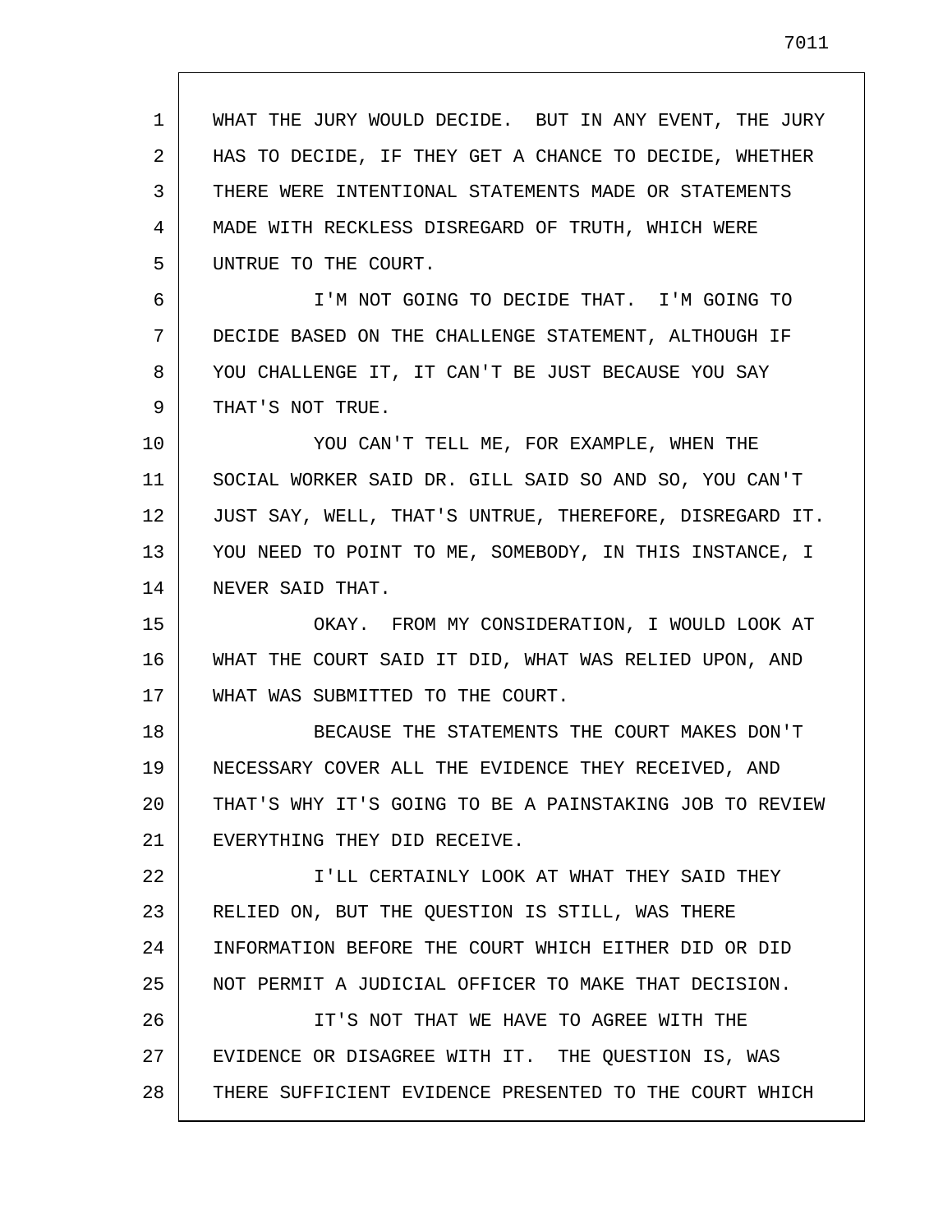1 2 3 4 5 6 7 8 9 10 11 12 13 14 15 16 17 18 19 20 21 22 23 24 25 26 27 28 A REASONABLE JUDICIAL OFFICER COULD HAVE MADE THAT DECISION ON, KIND OF WHAT A COURT OF APPEAL DOES. MR. MCMILLAN: IT SEEMS LIKE THAT. THE COURT: WELL, MANY ISSUES ON APPEAL, THAT'S BY AND LARGE, WE KNOW APPEALS DON'T REVISIT GRANTING OF A NEW TRIAL. THEY LOOK TO SEE WAS THERE A SUFFICIENT BASIS FOR THE TRIAL COURT JUDGE TO HAVE MADE THE DECISION. AND SOMETIMES THEY SAY NO. ANYWAY, THIS IS GOING ON TOO LONG WITH THIS. I WANT TO GET THE JURORS IN. I WANT YOU TO UNDERSTAND WE'RE FOCUSED ON WHAT WAS SAID, OR NOT SAID. NOT THE UNDERLYING TRUTH OF WHAT WAS SAID, JUST WHETHER THE STATEMENT THAT A CERTAIN THING WAS SAID WAS TRUE OR NOT. SO THERE'S A LOT OF THINGS, AND YOU PUT ON EVIDENCE OF CONTESTING SOME OF THE DIAGNOSES OF -- THAT WERE MADE. FRANKLY, WASN'T AN OBJECTION, BUT SOME OF THAT WAS NOT REALLY MEANINGFUL TO THE CLAIMS MADE IN THIS CASE BECAUSE -- REMEMBER, WE HAD THIS DISCUSSION AT THE VERY BEGINNING. IT'S NOT A MEDICAL MALPRACTICE CASE. WE'RE NOT QUESTIONING WHETHER THE DOCTOR'S COMPLIED WITH THE STANDARD OF CARE. SHOULD A DOCTOR HAVE ORDERED AN ADDITIONAL TEST? FRANKLY, THAT DOESN'T MAKE ANY DIFFERENCE. QUESTION IS, DID A SOCIAL WORKER REPORT ACCURATELY WHAT SOME TESTS HAD SHOWN OR NOT SHOWN. NOW, YOU MAY ARGUE THAT YOU HAVE EVIDENCE THAT THERE SHOULD HAVE BEEN MORE SAID -- THERE'S MORE TESTS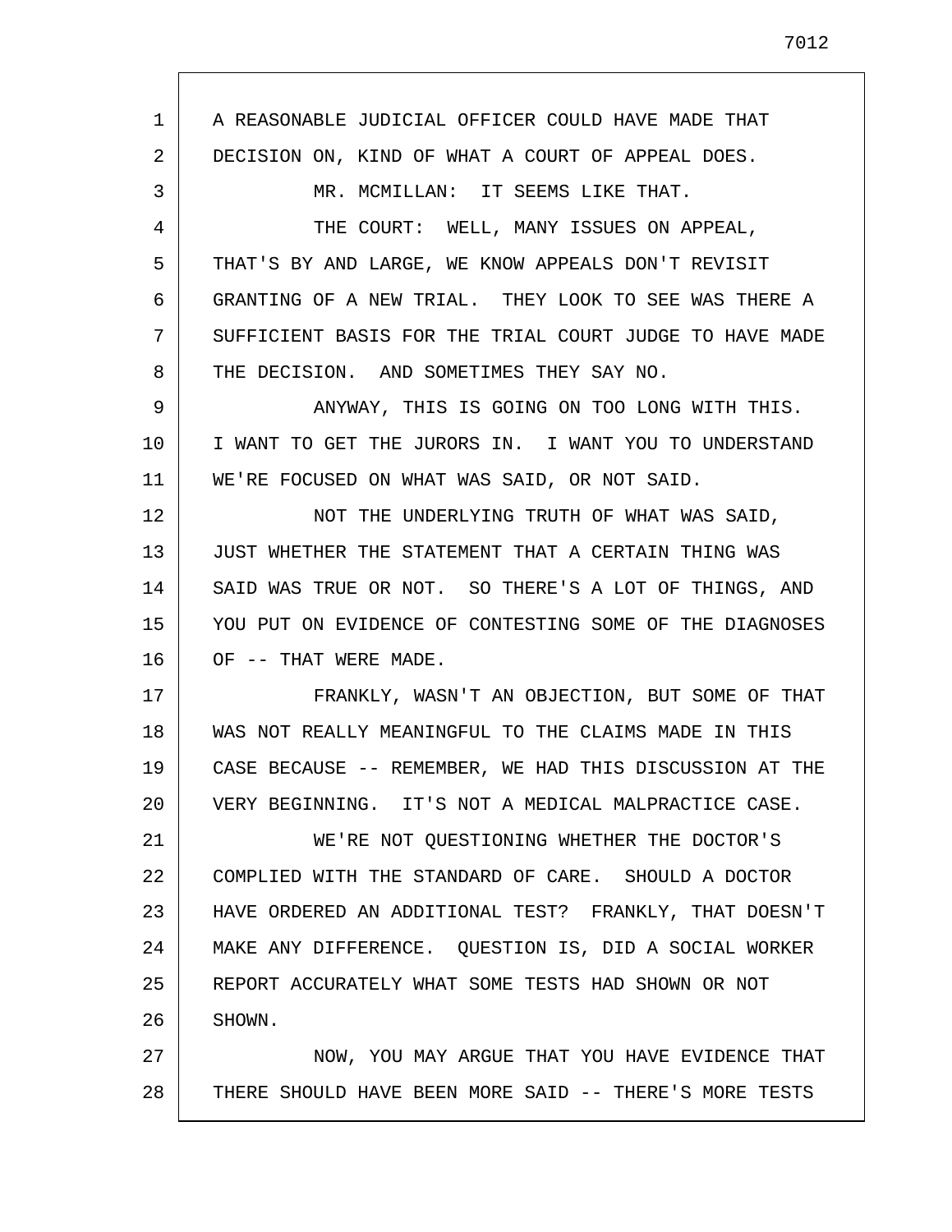1 2 3 THAT WERE DONE THAT WEREN'T MENTIONED AND SHOULD HAVE BEEN BECAUSE THEY KNEW THAT. BUT EVERYTHING FOCUSES ON WHAT THE REPORT WAS.

4 5 6 7 8 9 SO I DON'T WANT TO HAVE A LOT OF ARGUMENT -- THERE WON'T BE ANY ARGUMENT OVER WHETHER THE UNDERLYING FACT -- ALLEGED FACTS WAS TRUE OR NOT. IT WAS A QUESTION OF WHAT WAS REPRESENTED TO THE COURT. AND WAS THAT SUFFICIENT OR NOT SUFFICIENT FOR THEM TO MAKE THE DECISION.

10 11 12 13 14 15 MR. MCMILLAN: I THINK I UNDERSTAND WHAT YOU'RE LOOKING FOR. AND WE'VE TRIED TO A GREAT EXTENT -- I UNDERSTAND THAT WE'RE NOT TRYING A MEDICAL MALPRACTICE CASE, AND THE ISSUE REALLY IS, AND THIS HAS BEEN THE ISSUE FROM THE BEGINNING, WHAT WAS REPORTED TO THE COURT.

16 17 WAS IT TRUE, AND DID THEY KNOW AT THE TIME WHETHER IT WAS TRUE OR NOT. AND THAT'S IT.

18 19 20 IT'S NOT WHETHER OR NOT YOU SHOULD HAVE DONE MORE, OR LESS SHOULD HAVE BEEN DONE, WHAT ONE SIDE OR THE OTHER SHOULD HAVE BEEN DOING.

21 22 23 24 WAS IT REPORTED TO THE COURT? WAS THAT TRUE? AND IF IT WAS NOT TRUE, DID THEY KNOW OR SHOULD THEY HAVE KNOWN IT WASN'T TRUE WHEN THEY MADE THE REPORT, ESSENTIALLY.

25 26 27 28 AND THEN SAME THING WITH RESPECT TO THE OMISSIONS, AND DID THEY HAVE THE INFORMATION, THE -- THE COURT: SO YOUR CONTENTION IS, YES, THEY DID HAVE THIS INFORMATION, IT WAS MATERIAL AND THEY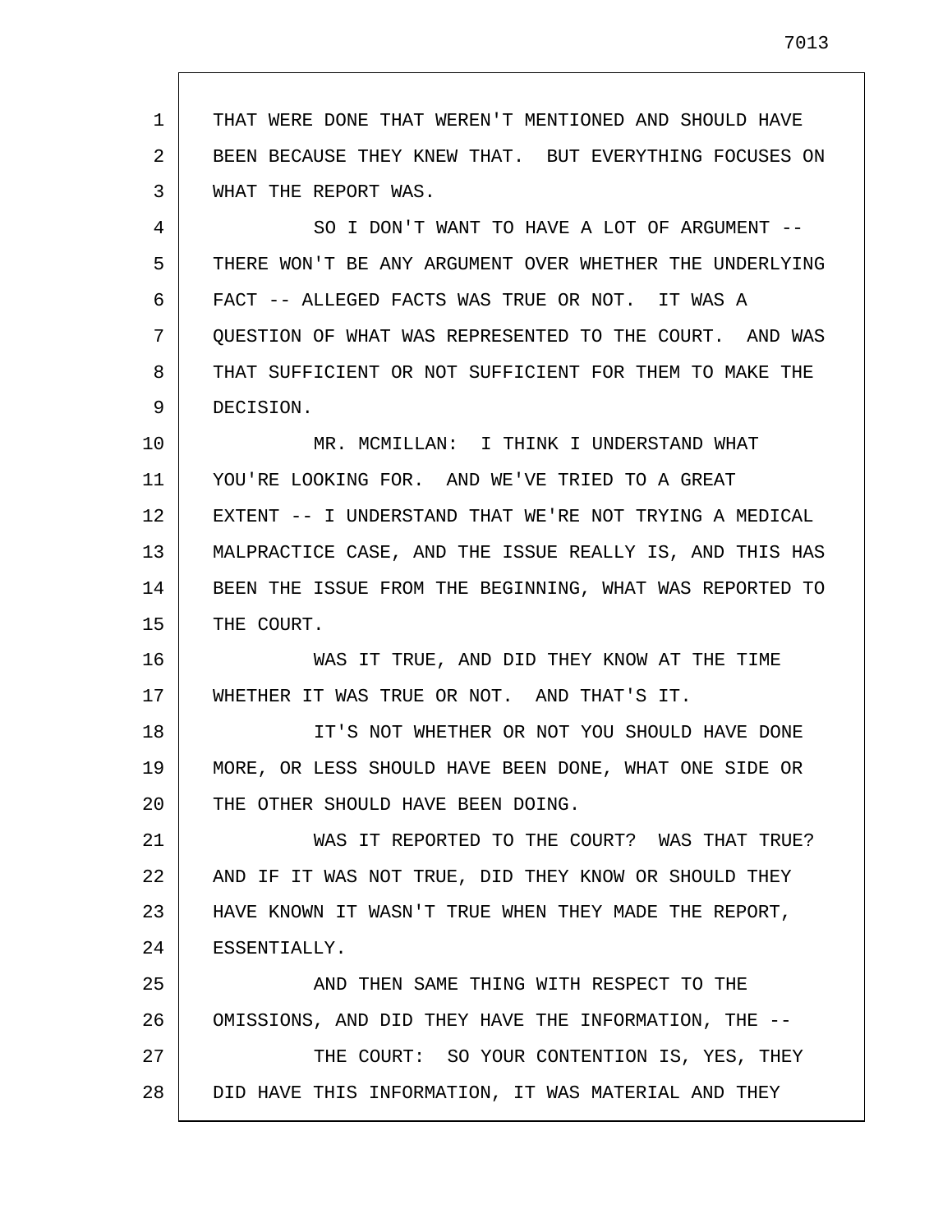| 1  | DIDN'T PUT IT IN. SO THE LAST THING I WANT TO SAY ON   |
|----|--------------------------------------------------------|
| 2  | THIS. I DO WANT TO GET THE JURORS IN.                  |
| 3  | IN THIS PARTICULAR CONTEXT, MATERIALITY HAS A          |
| 4  | LITTLE DIFFERENT EMPHASIS TO IT THAN IT DOES IN TERMS  |
| 5  | OF EVIDENCE IN THE TRIAL.                              |
| 6  | BECAUSE THE CIRCUIT COURTS AND A NUMBER OF             |
| 7  | THOSE DECISIONS THAT YOU CITED TO ME AND THAT I'VE     |
| 8  | MENTIONED, WE'VE ALL MENTIONED IN SOME OF THE          |
| 9  | DISCUSSION WE'VE HAD, HAVE DEFINED MATERIALITY AS TO   |
| 10 | WHETHER OR NOT IT WOULD MAKE A DIFFERENCE.             |
| 11 | IF IT WOULDN'T MAKE A DIFFERENCE, IT'S NOT             |
| 12 | MATERIAL. IF IT WOULD -- COULD MAKE A DIFFERENCE, THEN |
| 13 | IT IS MATERIAL.                                        |
| 14 | MR. MCMILLAN: CORRECT.                                 |
| 15 | THE COURT: OKAY. SO WE'RE ON THE SAME PAGE             |
| 16 | ON THAT. MR. PRAGER, DID YOU WANT TO --                |
| 17 | MR. GUTERRES: YOUR HONOR, CAN I JUST HAVE              |
| 18 | TWO MINUTES JUST SO THAT I CAN LINE UP CERTAIN         |
| 19 | WITNESSES FOR MONDAY?                                  |
| 20 | THE COURT: SURE.                                       |
| 21 | (JURY PRESENT)                                         |
| 22 | (THE FOLLOWING PROCEEDINGS WERE HELD IN OPEN           |
| 23 | COURT IN THE PRESENCE OF THE JURY)                     |
| 24 | THE COURT: ALL RIGHT. EVERYONE MAY BE                  |
| 25 | SEATED. WE'RE ON THE RECORD. EVERYBODY IS PRESENT.     |
| 26 | BEFORE WE CONTINUE WITH THE WITNESS, I                 |
| 27 | PROMISED THE JURORS THIS MORNING THAT I'D TRY TO GIVE  |
| 28 | THEM MORE INFORMATION ABOUT WHEN WE CAN EXPECT THE     |

 $\mathsf{r}$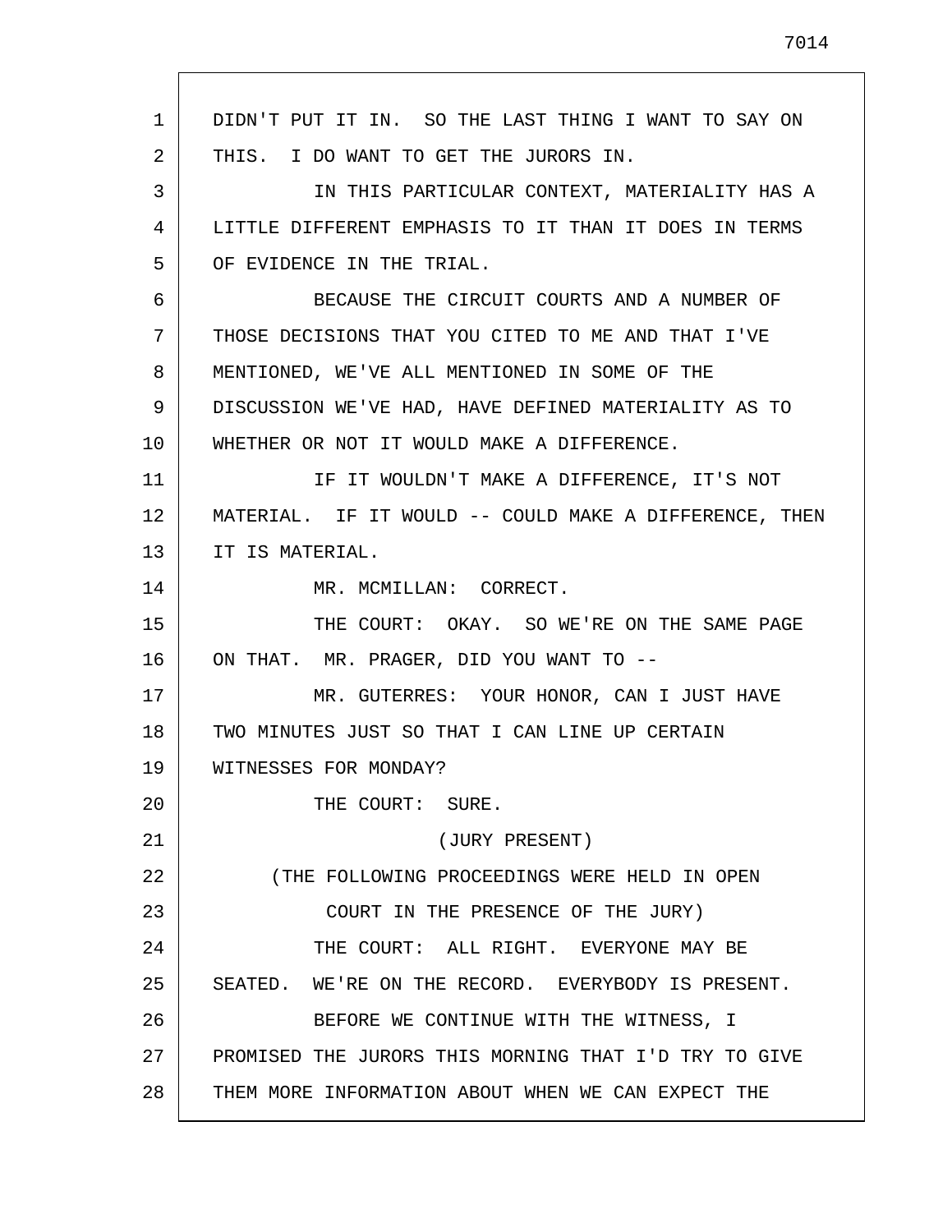1 2 3 4 5 6 7 8 9 10 11 12 13 14 15 16 17 18 19 20 21 22 23 24 25 26 27 28 TRIAL TO BE COMPLETED. I CANNOT AT THE MOMENT GIVE YOU A DATE WHEN IT WILL COMPLETED, BUT I CAN TELL YOU IT WILL NOT BE COMPLETED NEXT WEEK. THE TRIAL WILL GO INTO THE FOLLOWING WEEK. I WILL GIVE YOU MORE INFORMATION NEXT WEEK AS I -- AS WE ARE ABLE TO GET BETTER INFORMATION ABOUT EXACTLY HOW LONG -- MUCH LONGER IT WOULD TAKE. NOW, I'M AWARE -- AND INCIDENTALLY, THERE ARE GOING TO BE SOME DAYS OFF WHEN YOU WILL NOT BE HERE, AND I WANT YOU TO UNDERSTAND THAT THAT IS ALL PART OF THE TRIAL, BUT NOT YOUR PART OF THE TRIAL, AS I MENTIONED THIS MORNING. THERE ARE A NUMBER OF MATTERS THAT CAN BE DECIDED ONLY AMONG COUNSEL AND THE COURT. SO THERE WILL BE SOME TIME OFF, AND I WILL ADVISE YOU PROBABLY ON MONDAY WHAT DAYS, IF ANY, WE'LL BE OFF NEXT WEEK, AS FAR AS YOU'RE CONCERNED IT. PLEASE UNDERSTAND WHEN I SAY IT'S A DAY OFF, WE'RE TALKING ABOUT YOU. OR I DON'T WANT YOU TO HAVE TO -- ALREADY HAVE. FOR EXAMPLE, YOU WERE ALL HERE AT 1:30, AND IT'S 2:00 O'CLOCK NOW. THAT'S BECAUSE WE'VE BEEN ADDRESSING THE MATTER, WHICH WE SHOULD BE ADDRESSING THESE THINGS TO TRY TO GIVE YOU THE BEST INFORMATION. AND INCIDENTALLY, IN TELLING YOU THAT THIS TRIAL WON'T BE FINISHED NEXT WEEK, IT WILL GO AT LEAST INTO THE FOLLOWING WEEK, YOU SHOULD NOT DRAW ANY KIND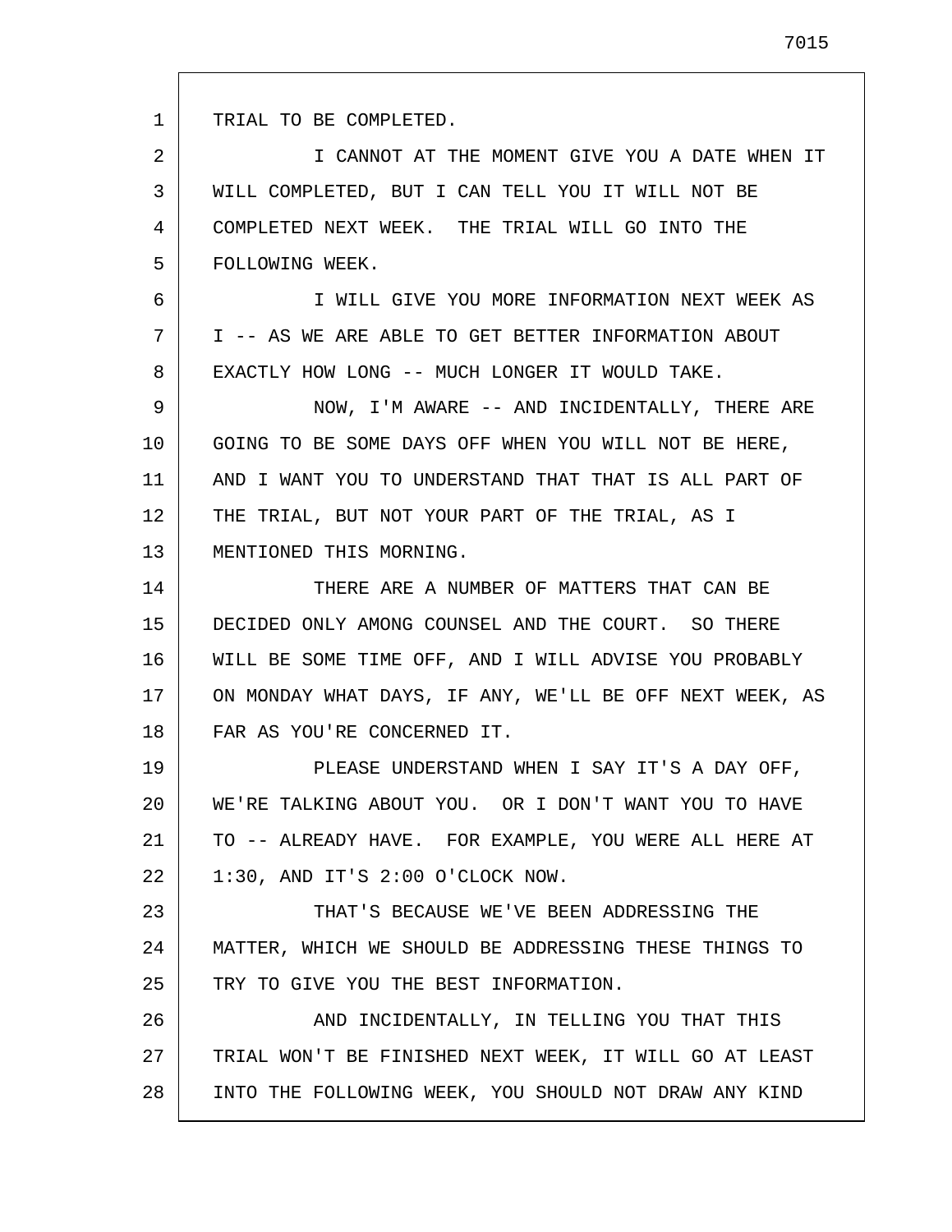1 OF INFERENCE FROM THAT.

2 3 4 5 REMEMBER WHEN I TOLD YOU, MATTERS, UNLESS IT'S EVIDENCE YOU HEAR FROM THE STAND, YOU DON'T CONSIDER IT. YOUR DECISIONS ARE BASED ON EVIDENCE RECEIVED IN THE TRIAL, AND NOT MATTERS OUTSIDE THE EVIDENCE.

6 7 8 SO DON'T AT ANY TIME TRY TO FIGURE OUT WHAT ARE THEY DOING. IF YOU SHOULD KNOW WHAT WE'RE DOING, I WOULD HAVE TOLD YOU WHAT WE'RE DOING.

9 10 11 12 AND IT'S NOT THIS CASE. THAT IS TRUE IN ALL CASES. IN TELEVISION, IN MOVIES, THEY HAVE A TRIAL. IF THE MOVIE'S TWO HOURS LONG, THEY COVER A WHOLE TRIAL IN THE TWO HOURS. THOSE DAYS ARE LONG GONE.

13 14 15 16 A TELEVISION SHOW TYPICALLY IS A ONE-HOUR SHOW. THEY'LL DO A WHOLE LOT OF THINGS IN ONE HOUR, AND SHOW YOU THINGS A JURY WOULD NEVER SEE, AND TELL YOU THINGS A JURY WOULD NEVER HEAR.

17 18 19 20 THE REAL PROCESS I THINK IS MUCH MORE PROTECTIVE OF THE RIGHTS OF THE PARTIES THAN IS DEPICTED. I'M NOT CRITICIZING WHAT THEY DO. THEY'RE IN THE BUSINESS OF ENTERTAINING, WE'RE NOT.

21 22 23 24 25 26 WE'RE IN THE BUSINESS OF TRYING TO PROTECT THE RIGHTS OF THESE PEOPLE, EVERYONE WHO IS INVOLVED. SO PART OF THAT JOB -- I TOLD YOU THAT YOUR JOB IS TO DECIDE WHAT THE EVIDENCE HAS SHOWN, AND BASED ON THE INSTRUCTIONS OF LAW, TO ANSWER CERTAIN QUESTIONS IN WHAT WE CALL A SPECIAL VERDICT.

27 28 THE COURT'S JOB IS TO DECIDE WHAT LAW APPLIES TO THE CASE, AND TO DECIDE QUESTIONS AND ISSUES OF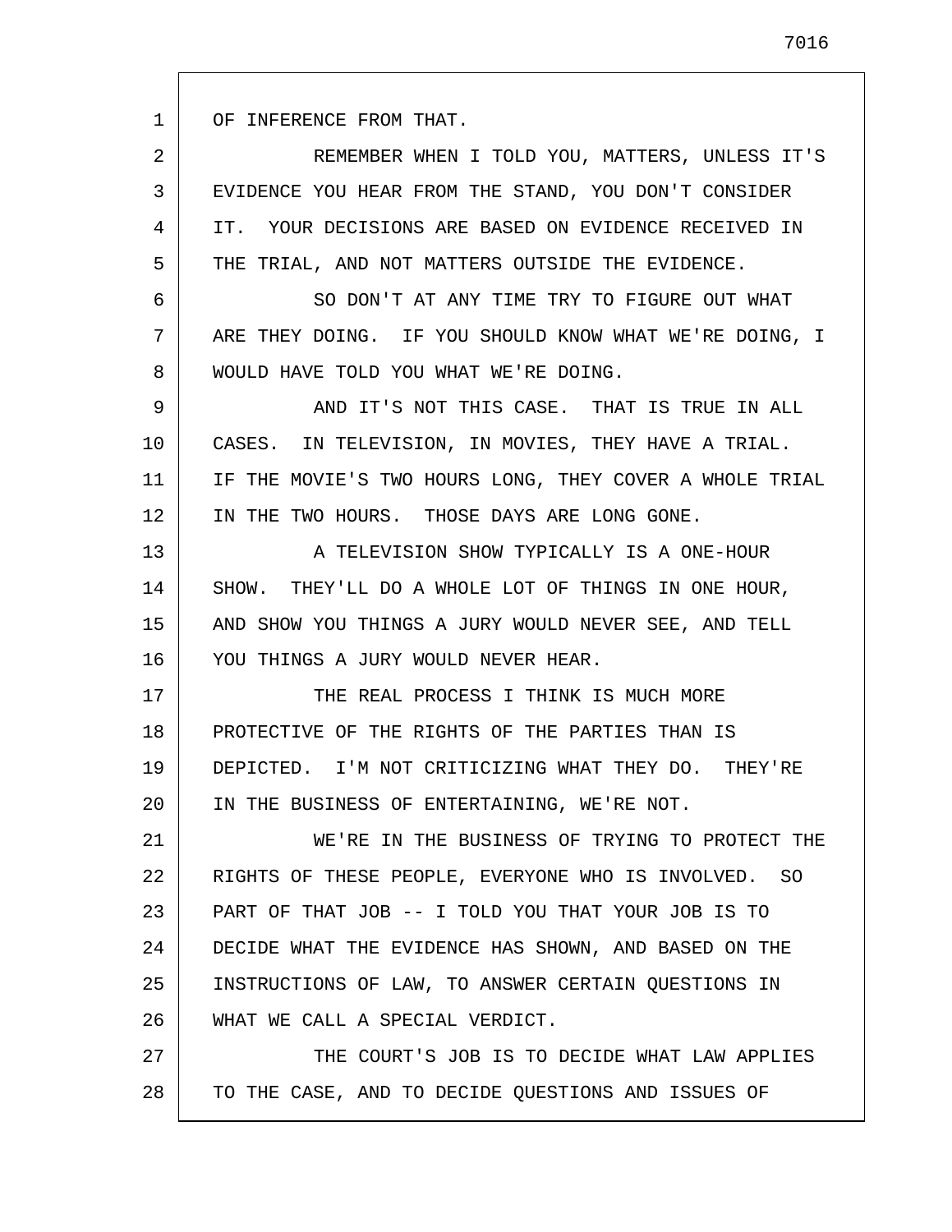1 2 3 4 5 6 7 8 9 10 11 12 13 14 15 16 17 18 19 20 21 22 23 24 25 26 27 28 EVIDENCE. IT ALSO INCLUDES, WHICH WE NORMALLY DON'T MENTION, THE MANNER IN WHICH WE PROCEED. ONE OF THE THINGS WE TALK ABOUT ON A REGULAR BASIS IS, WHO ARE THE WITNESSES COMING UP, DO WE NEED TO HAVE THAT WITNESS, HOW LONG SHOULD THAT WITNESS'S TESTIMONY TAKE. ALL OF THIS IS DONE TO TRY TO KEEP THE TRIAL WITHIN BOUNDS, TO USE YOUR TIME AS WELL AS WE POSSIBLY CAN. I'M NOT TELLING YOU I THINK I'VE DONE A GOOD JOB OF DOING THAT IN THIS CASE, BUT IT ISN'T BECAUSE OF LACK OF EFFORT. AND SO I TOLD YOU, THE TRIAL WILL BE CONTINUING THROUGH NEXT WEEK. SOME DAY OR DAYS NEXT WEEK, YOU WILL NOT BE HERE. AND I WILL TELL YOU MORE AS SOON AS I'M ABLE TO. NOW, UNDERSTANDING THAT, I DO UNDERSTAND THAT SEVERAL PERSONS HAVE EXPRESSED CONCERN, OR, AT LEAST HAVE ASKED THE QUESTION OF DEANNA AS TO WHEN IT WILL END. IT CREATES A PROBLEM. WHAT I'VE TOLD YOU NOW AS TO WHERE WE ARE, THAT YOU'RE GOING TO BE HERE, THIS CASE WILL NOT GO TO THE JURY NEXT WEEK. IT'S GOING TO HAVE BE SOMETIME DURING THE FOLLOWING WEEK. I AM AWARE OF ONE OF OUR ALTERNATE JURORS -- I HAVEN'T FORGOTTEN THAT. IS THERE ANYONE ELSE, HAVING THIS INFORMATION, THAT YOU WOULD SUFFER A HARDSHIP IF YOU WERE ASKED TO CONTINUE IN YOUR SERVICE ON THIS TRIAL BEYOND THIS NEXT WEEK INTO THE FOLLOWING WEEK?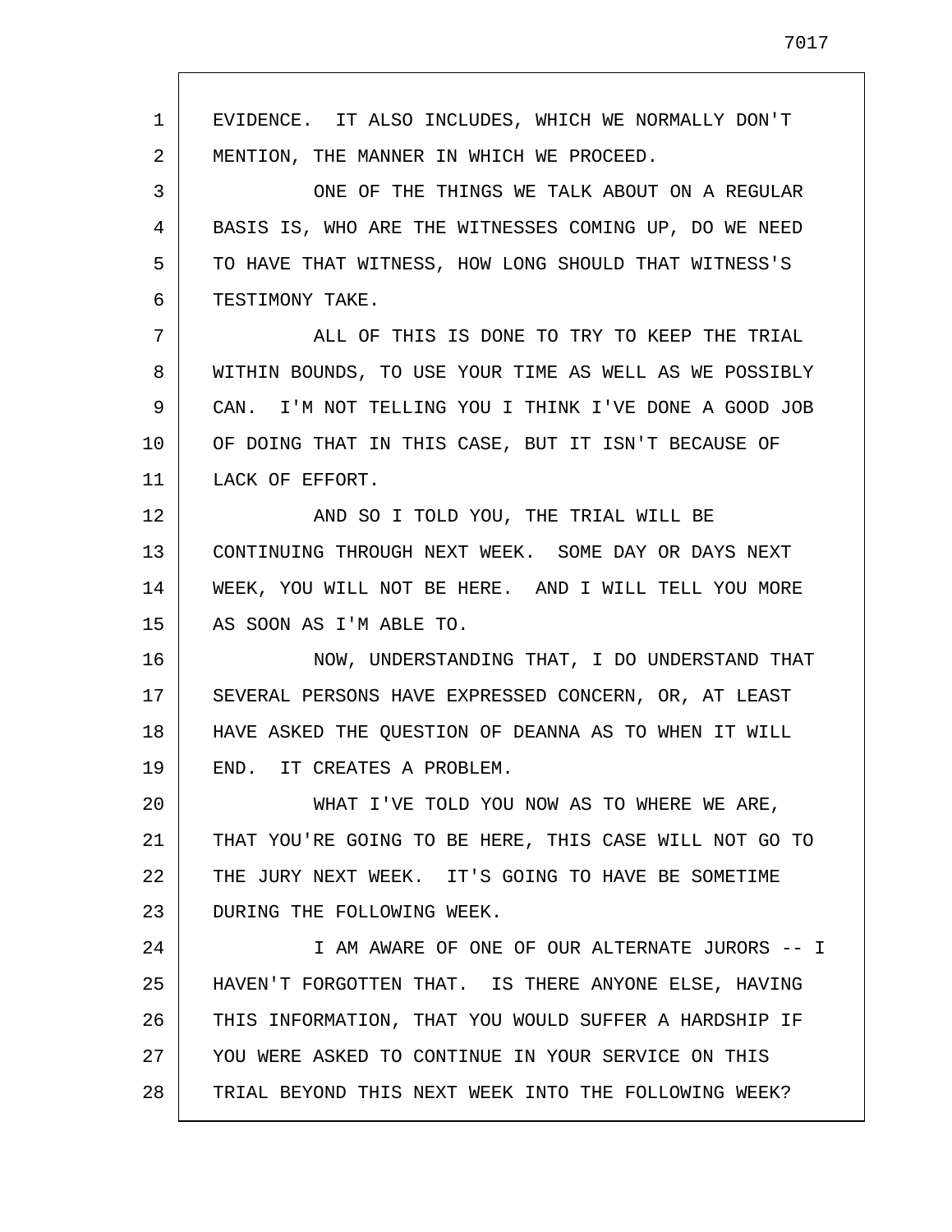1 2 3 4 5 6 7 8 9 10 11 12 13 14 15 16 17 18 19 20 21 22 23 24 25 26 27 28 IF SO, I MIGHT AS WELL FIND OUT WHAT PROBLEMS YOU HAVE. ANY? NOT AT THIS TIME. I'LL STAY IN TOUCH WITH YOU OVER THIS, BY THE WAY. WE'RE NOT -- I'M NOT BEING DELIBERATE IN NOT TELLING YOU WHAT WE TALK ABOUT WHEN YOU'RE NOT HERE BECAUSE IT ISN'T EVIDENCE. SO NO REASON FOR YOU TO EVEN CONSIDER IT. BUT WE READILY ACKNOWLEDGE AND TALK TO YOU ALL THE TIME. WE'RE WELL AWARE OF THAT. WE MEET BEFORE YOU GET HERE IN THE MORNING, AFTER YOU LEAVE IN THE AFTERNOON, WE MEET WHEN YOU'RE NOT HERE AT ALL. AND THAT'S THE REASON YOU'RE NOT HERE, BECAUSE THERE WON'T BE A DAY IN WHICH EVIDENCE IS BEING PRESENTED. BUT A LOT OF OTHER THINGS HAVE TO GET DONE. THAT'S WHERE WE ARE. I DO WANT TO GET BACK TO OUR WITNESS, IF WE CAN. MR. KING IS RARING TO GO. MR. KING: RARING TO GO. BY MR. KING: Q MS. BALABAN, BEFORE THE BREAK WE WERE TALKING ABOUT HOW SOCIAL WORKERS HAVE AN AFFIRMATIVE DUTY TO INCLUDE EXCULPATORY EVIDENCE TO THE COURT. DO YOU REMEMBER THAT? A I DO. Q ISN'T THAT TRUE THAT AN ARA ALSO HAS AN AFFIRMATIVE DUTY TO INCLUDE EXCULPATORY INFORMATION BEFORE SIGNING OFF ON A DETENTION REPORT? A NOT TO INCLUDE. BUT I HAVE TO REVIEW THE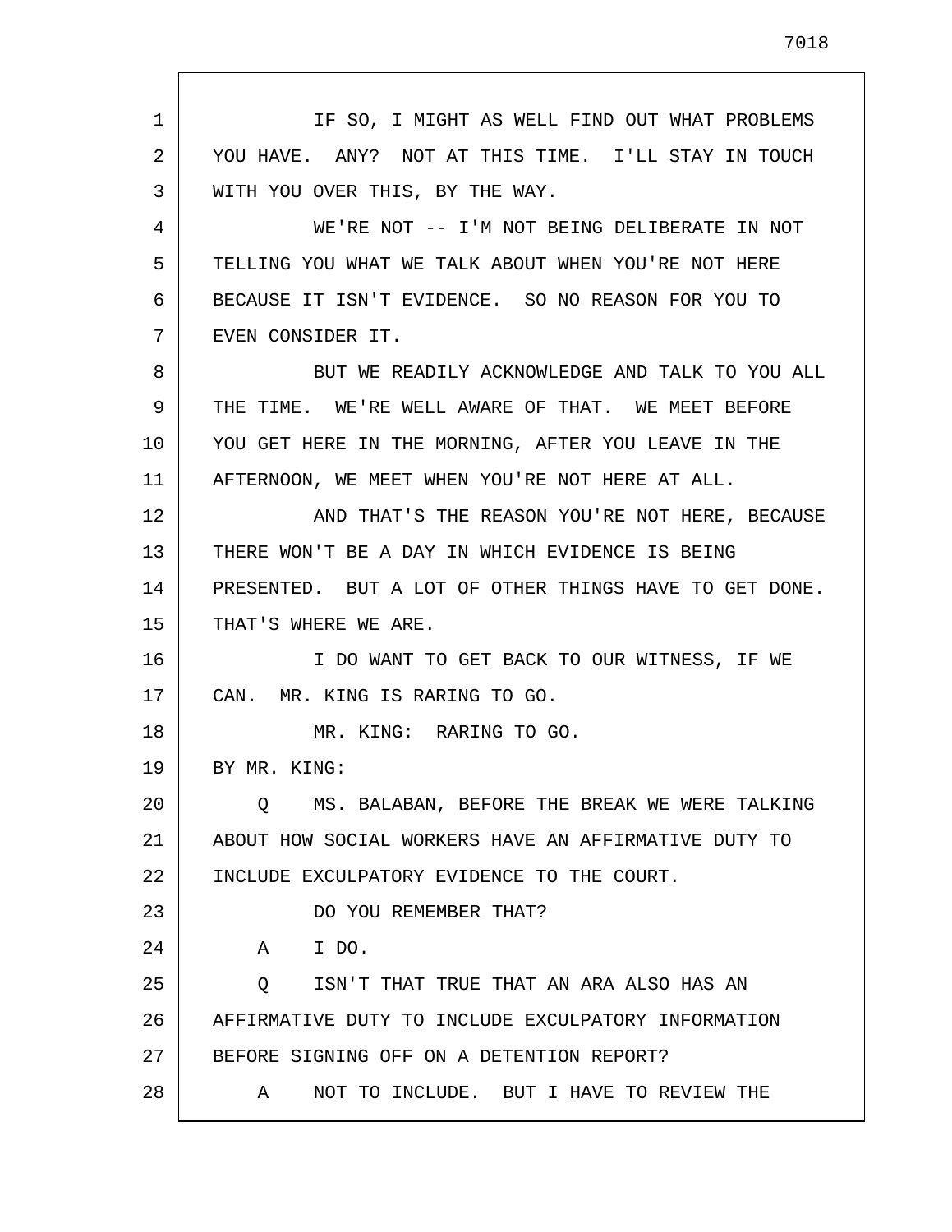1 2 3 4 5 6 7 8 9 10 11 12 13 14 15 16 17 18 19 20 21 22 23 24 25 26 27 28 REPORT AND RELY ON THE INFORMATION AND EXPECT THAT INFORMATION IS ALREADY INCLUDED IN THE REPORT. Q WELL, IS IT TRUE THAT AS AN ARA, YOU HAVE A DUTY TO INCLUDE EXCULPATORY EVIDENCE TO THE COURT? A NOT PERSONALLY. MR. KING: YOUR HONOR, PERMISSION TO READ FROM THE WITNESS'S DEPOSITION. IT WOULD BE PAGE 50 LINES 13 THROUGH 24. THE COURT: DO I HAVE THAT DEPOSITION? IF I DO, I HAVE TEMPORARILY MISPLACED IT, WHICH MY WIFE ACCUSES ME OF DOING ALL THE TIME. AND, UNFORTUNATELY, SHE'D WANT ME TO TELL YOU SHE'S ALWAYS CORRECT. I'D SAY SHE'S OFTEN CORRECT. I DO HAVE IT NOW. THANK YOU. MR. GUTERRES: OBJECTION, YOUR HONOR. IT'S IMPROPER IMPEACHMENT BASED ON SCOPE OF THE QUESTION. THE COURT: OBJECTION'S OVERRULED. YOU MAY READ IT. MR. KING: THANK YOU, YOUR HONOR. (A VIDEO EXCERPT WAS PLAYED) BY MR. KING: Q SO, MS. BALABAN, ASSUMING THAT THE EVIDENCE SUPPORTS THAT THE DIAGNOSIS BY THE REGIONAL CENTER THAT THE CHILD'S SENSORY INTEGRATION DISORDER INDICATES THAT THE CHILD'S SUFFERED FAILURE TO THRIVE -- SORRY. LET ME REPHRASE THAT. ASSUMING THAT THE EVIDENCE SUPPORTS THAT THE DIAGNOSIS BY THE EAST LA REGIONAL CENTER OF THE CHILD'S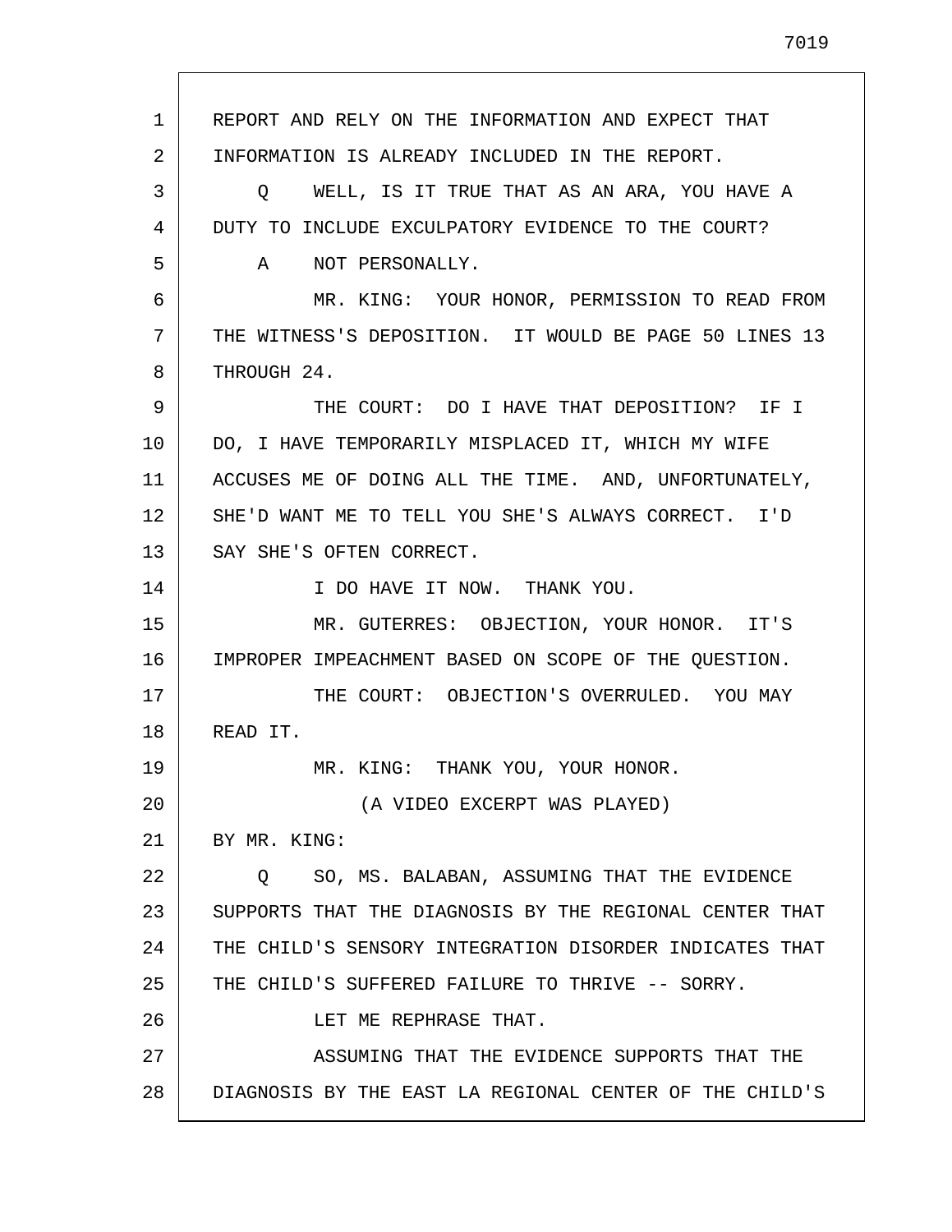| $\mathbf{1}$ | SENSORY INTEGRATION DISORDER INDICATES THAT IT CANNOT |
|--------------|-------------------------------------------------------|
| 2            | TELL WHETHER OR NOT THE DIAGNOSIS IS THE RESULT OF    |
| 3            | PARENTAL ABUSE, WOULD YOU CONSIDER THAT TO BE         |
| 4            | EXCULPATORY INFORMATION?                              |
| 5            | MR. GUTERRES: OBJECTION: FOUNDATION,                  |
| 6            | SPECULATION ON THE PART OF THIS WITNESS.              |
| 7            | THE COURT: SUSTAINED.                                 |
| 8            | BY MR. KING:                                          |
| 9            | Q THE DETENTION REPORT THAT YOU REVIEWED HAD          |
| 10           | SEVERAL ATTACHMENTS. IS THAT RIGHT?                   |
| 11           | A I'M NOT SURE WHAT IT HAD, IF ANY.                   |
| 12           | YOU MAY HAVE IT IN FRONT OF YOU. THERE'S AN<br>O.     |
| 13           | EXHIBIT, IT WOULD BE EXHIBIT 12. STARTING WITH        |
| 14           | BATES 000014. AND IF YOU WANT TO GO AHEAD AND LOOK AT |
| 15           | PAGE 9 OF THE REPORT, BATES 000022 DOWN AT THE BOTTOM |
| 16           | OF THE PAGE.                                          |
| 17           | A ON THE TOP RIGHT CORNER? IS THAT WHAT YOU'RE        |
| 18           | REFERRING TO?                                         |
| 19           | Q IF YOU GO TO BATES 000022, WHICH IS THE TOP         |
| 20           | RIGHT.                                                |
| 21           | OKAY.<br>Α                                            |
| 22           | AND YOU GO ALL THE WAY DOWN WHERE IT INDICATES<br>O   |
| 23           | ATTACHMENT.                                           |
| 24           | YES.<br>Α                                             |
| 25           | OKAY. WAS THERE AN ATTACHMENT OF A REPORT<br>$\circ$  |
| 26           | FROM THE CATC CLINIC TO THE DETENTION REPORT WHEN YOU |
| 27           | RECEIVED IT?                                          |
| 28           | I CANNOT RECALL IF THERE WAS OR NOT.<br>A             |

L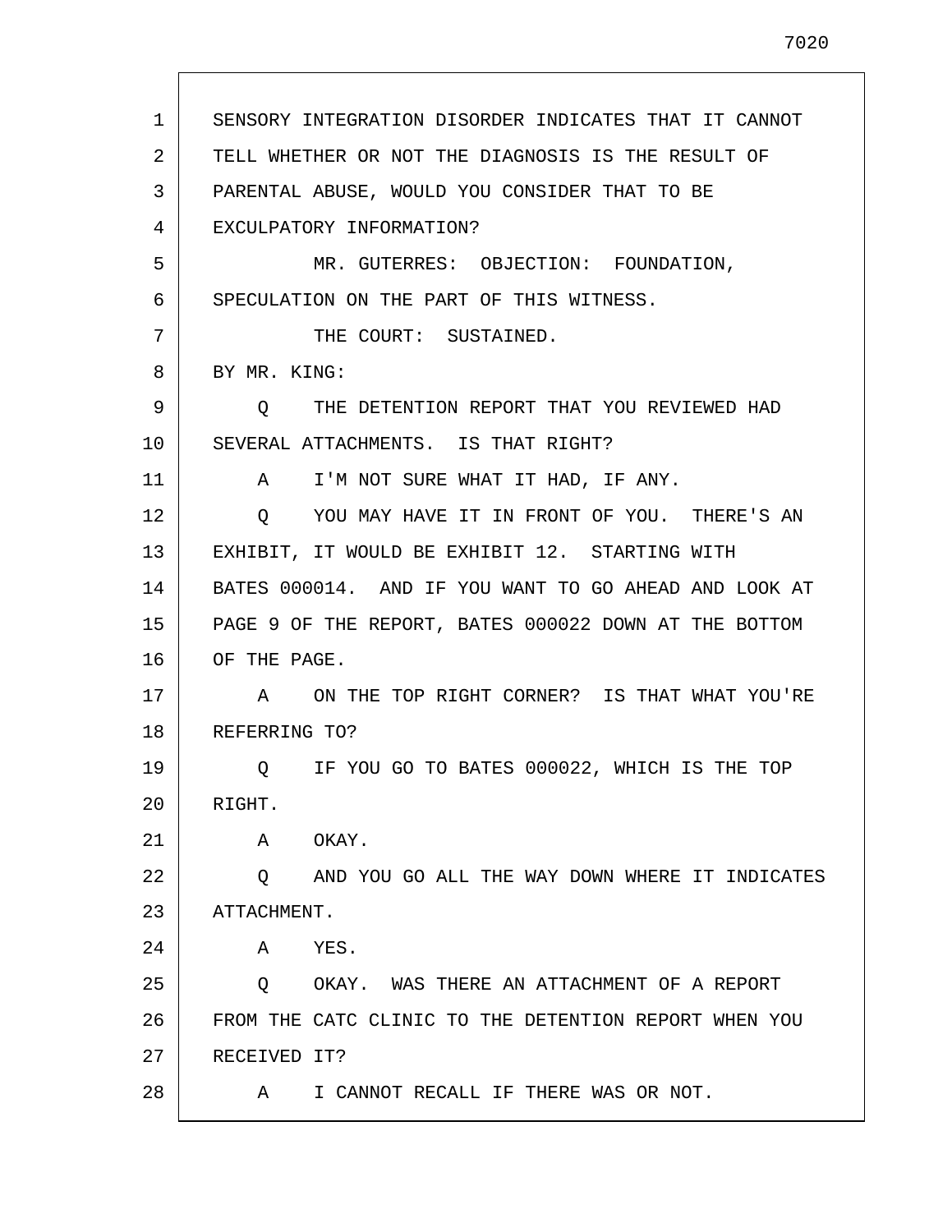1 2 3 4 5 6 7 8 9 10 11 12 13 14 15 16 17 18 19 20 21 22 23 24 25 26 27 28 Q WHEN YOU GET THE DETENTION REPORT, YOU REVIEW THE DETENTION REPORT AS WELL AS THE ATTACHMENTS. CORRECT? A IT'S POSSIBLE. BUT NOT ALL THE TIME. Q YOU TOLD US EARLIER THAT IT'S IMPORTANT FOR YOU TO ENSURE THAT THERE AREN'T ANY INCONSISTENCIES PRIOR TO SIGNING OFF OF A DETENTION REPORT. TRUE? A I HAVE TO CORRECT MY STATEMENT AND SAY I MISSTATED SAYING "ANY." I HAVE TO SAY "GLARING INCONSISTENCIES." THERE MAY BE SOME INCONSISTENCIES, AND I MAY NOT BE ABLE TO CATCH THEM, BUT I LOOK AT THE GLARING INCONSISTENCIES. THE COURT: I'M NOT SURE IT WAS CLEAR THAT THE EXCERPT THAT WAS PLAYED WAS AN EXCERPT FROM THE PAGE AND LINES MENTIONED. MR. KING: CERTAINLY, YOUR HONOR. THE COURT: BUT, MR. KING, THE NEXT THING I WANT TO SAY IS AT THAT POINT IN TIME, BOTH THE CLERK AND I LOST THE TRANSCRIPTION OF THE TRANSCRIPT THAT ENDED AS OF PLAYING OF THE VIDEOTAPED DEPOSITION. (PAUSE IN THE PROCEEDINGS) THE COURT: ALL RIGHT. YOU CAN GO AHEAD, MR. KING. MR. KING: THANK YOU. BY MR. KING: Q MS. BALABAN, YOU WERE INDICATING THAT PRIOR TO THE BREAK, WHEN YOU TESTIFIED THAT YOU ACTUALLY MIS --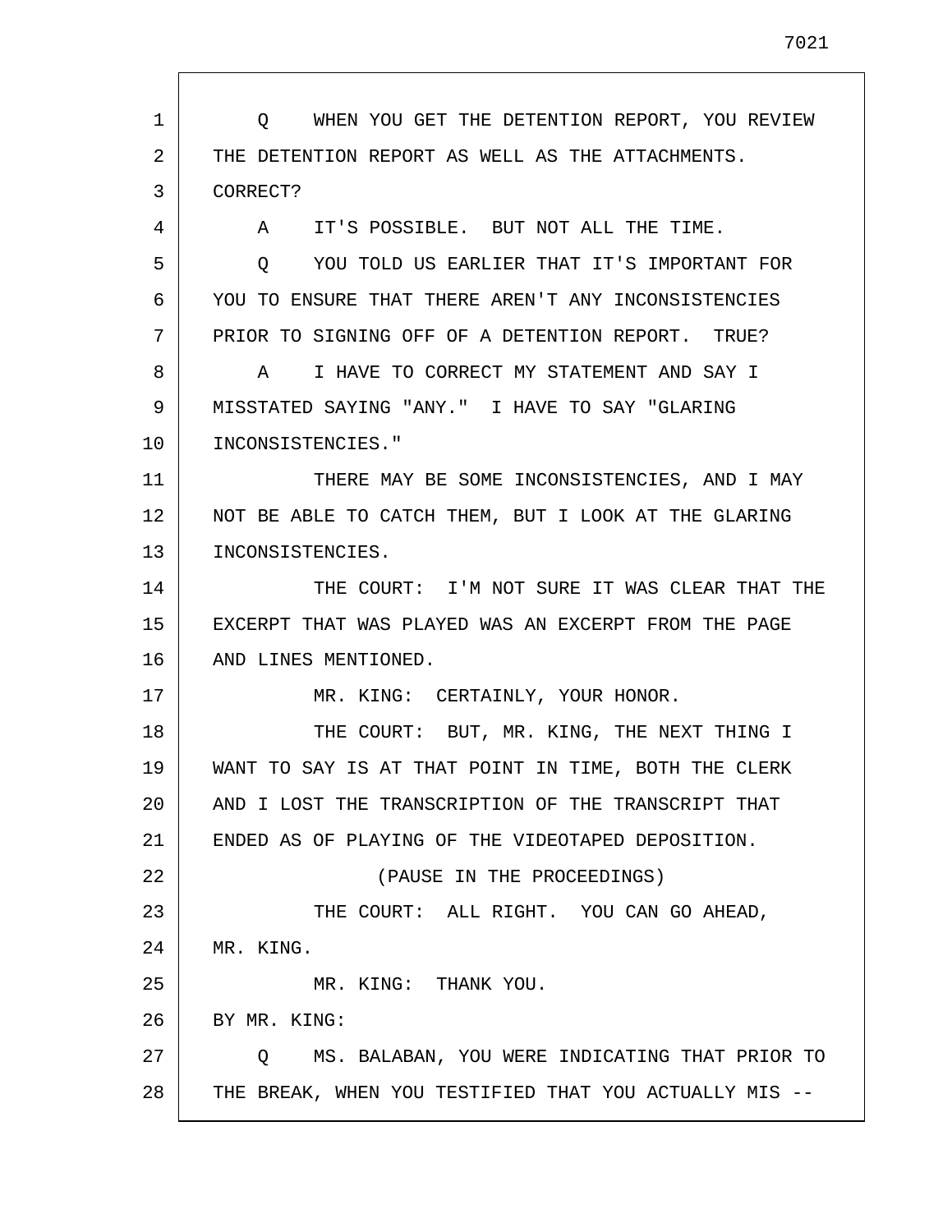1 2 3 4 5 6 7 8 9 10 11 12 13 14 15 16 17 18 19 20 21 22 23 24 25 26 27 28 YOU MISSTATED YOUR OBLIGATIONS AS AN ARA? A THE WORD "ANY." I WOULD SAY -- I SAID THE WORD "ANY" INCONSISTENCIES, I HAVE TO SAY "GLARING" INCONSISTENCIES. Q WELL, WHEN YOU SIGNED UNDER PENALTY OF PERJURY -- YOU UNDERSTAND THAT THE DETENTION REPORT IS GOING TO BE SUBMITTED TO THE COURT. CORRECT? A CORRECT. Q AND YOU UNDERSTAND THAT THE DETENTION REPORT IS THE PRIMARY EVIDENCE USED BY THE COURT IN ORDER TO DETERMINE WHETHER OR NOT THE COURT IS GOING TO TAKE AWAY CUSTODY FROM THE PARENT AND GIVE IT TO THE DEPARTMENT. CORRECT? A YES. Q SO IT'S INCUMBENT UPON YOU TO ENSURE THAT THE INVESTIGATION THAT'S DONE IS THOROUGH. CORRECT? A WELL, I HAVE TO REMIND YOU AGAIN. MY CHARGE TO REVIEW THIS DETENTION REPORT WAS TO REVIEW FOR BABY RYAN'S REMOVAL -- NOT FOR BABY RYAN'S REMOVAL, NECESSARILY, BUT IT WAS TO BE PLACED WITH THE FATHER. SO THE PLACEMENT OF HIM WITH THE FATHER, THAT'S WAS WHAT I WAS CHARGED TO DO, AND THAT WAS MY PRIMARY FOCUS. Q OKAY. BUT IF THERE ARE INCONSISTENCIES, AND NOW YOU TOLD US THEY HAVE TO BE GLARING INCONSISTENCIES, THEN YOU WOULD NOTE THOSE AS WELL. CORRECT? A IF THERE WERE GLARING INCONSISTENCIES, I WOULD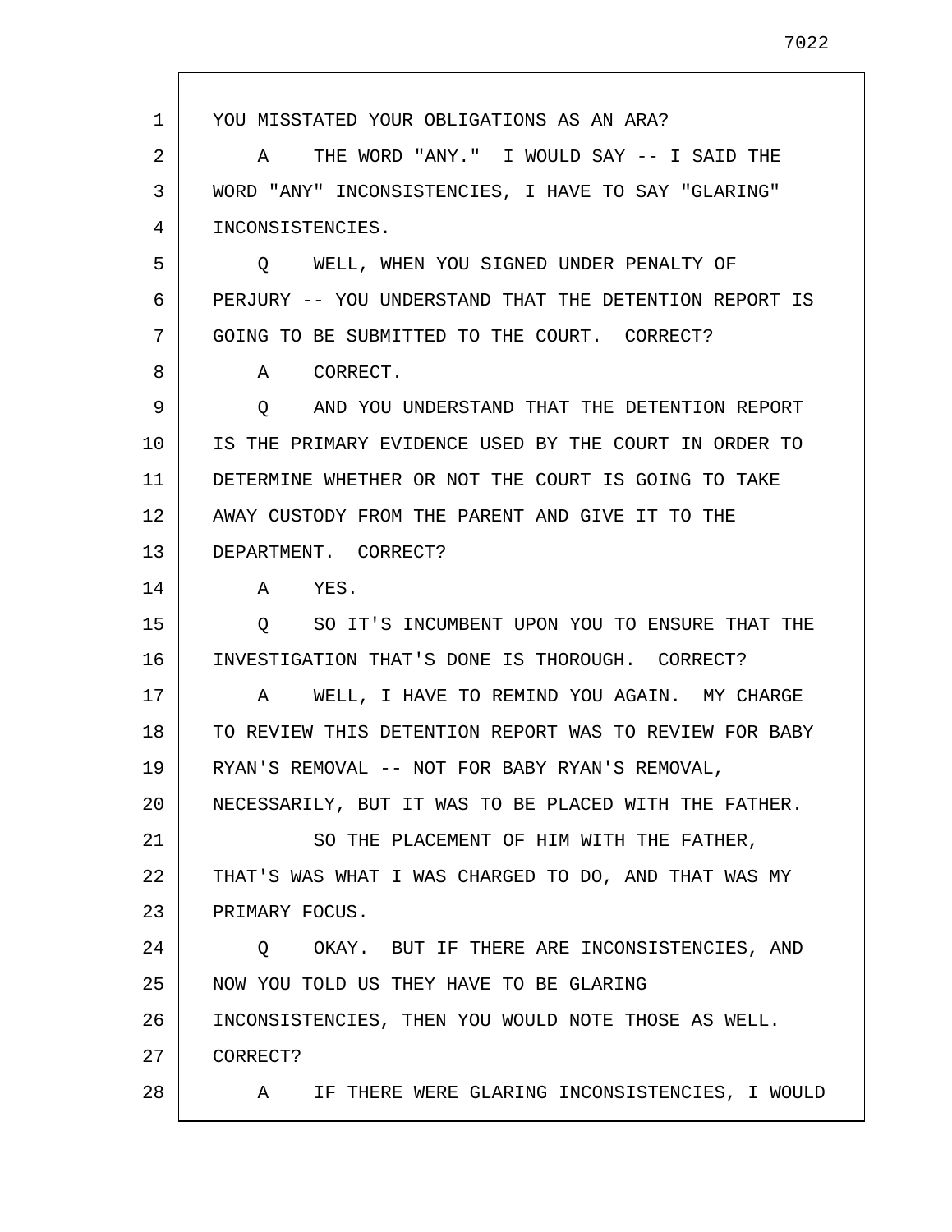| $\mathbf 1$ | SEE IT. IF THERE WERE NONE OR IF I REVIEWED THE         |
|-------------|---------------------------------------------------------|
| 2           | INFORMATION AND IT WAS SATISFYING, AND THE REPORT WAS   |
| 3           | DETAILED ENOUGH, AND THERE WAS FIRSTHAND INFORMATION,   |
| 4           | MULTIPLE CONFIRMATIONS, THEN I WOULD RELY ON THE        |
| 5           | INFORMATION.                                            |
| 6           | AND I WOULD RELY ON MY SUBORDINATES REPORTING           |
| 7           | EVERY, YOU KNOW, FACTS OR THE INFORMATION THAT THEY     |
| 8           | HAVE, TRUTHFULLY.                                       |
| 9           | Q WHEN YOU SAY FIRSTHAND INFORMATION, WHAT DO           |
| 10          | YOU MEAN?                                               |
| 11          | A THAT THEY HAVE SPOKEN OR HAD PERSONAL CONTACT         |
| 12          | WITH THE INFORMATION SOURCE.                            |
| 13          | Q SO YOU ASSUMED, FOR EXAMPLE, THAT YOUR SOCIAL         |
| 14          | WORKERS SPOKE TO DR. GILL. CORRECT?                     |
| 15          | A SURE.                                                 |
| 16          | Q OKAY. AND DID YOU GO THROUGH THE CONTACT              |
| 17          | NOTES IN ORDER TO ENSURE WHETHER OR NOT THAT WAS DONE?  |
| 18          | I DON'T KNOW. I CAN'T RECALL ON THIS<br>A               |
| 19          | PARTICULAR CASE IF I DID OR NOT.                        |
| 20          | AND WHEN YOU TALK ABOUT GLARING<br>Ő                    |
| 21          | INCONSISTENCIES, IF IN THE REPORT, THE REPORT INDICATES |
| 22          | THAT THE CATC CLINIC DIAGNOSED FAILURE TO THRIVE AS AN  |
| 23          | ENVIRONMENTAL FACTOR, WHEN IN FACT, THE RECORDS         |
| 24          | INDICATE THAT THE CATC CLINIC COULD NOT DIAGNOSE        |
| 25          | FAILURE TO THRIVE AND THAT MORE TESTING IS NEEDED,      |
| 26          | WOULD YOU CONSIDER THAT TO BE A GLARING INCONSISTENCY?  |
| 27          | MR. GUTERRES: OBJECTION: SPECULATION,                   |
| 28          | FOUNDATION.                                             |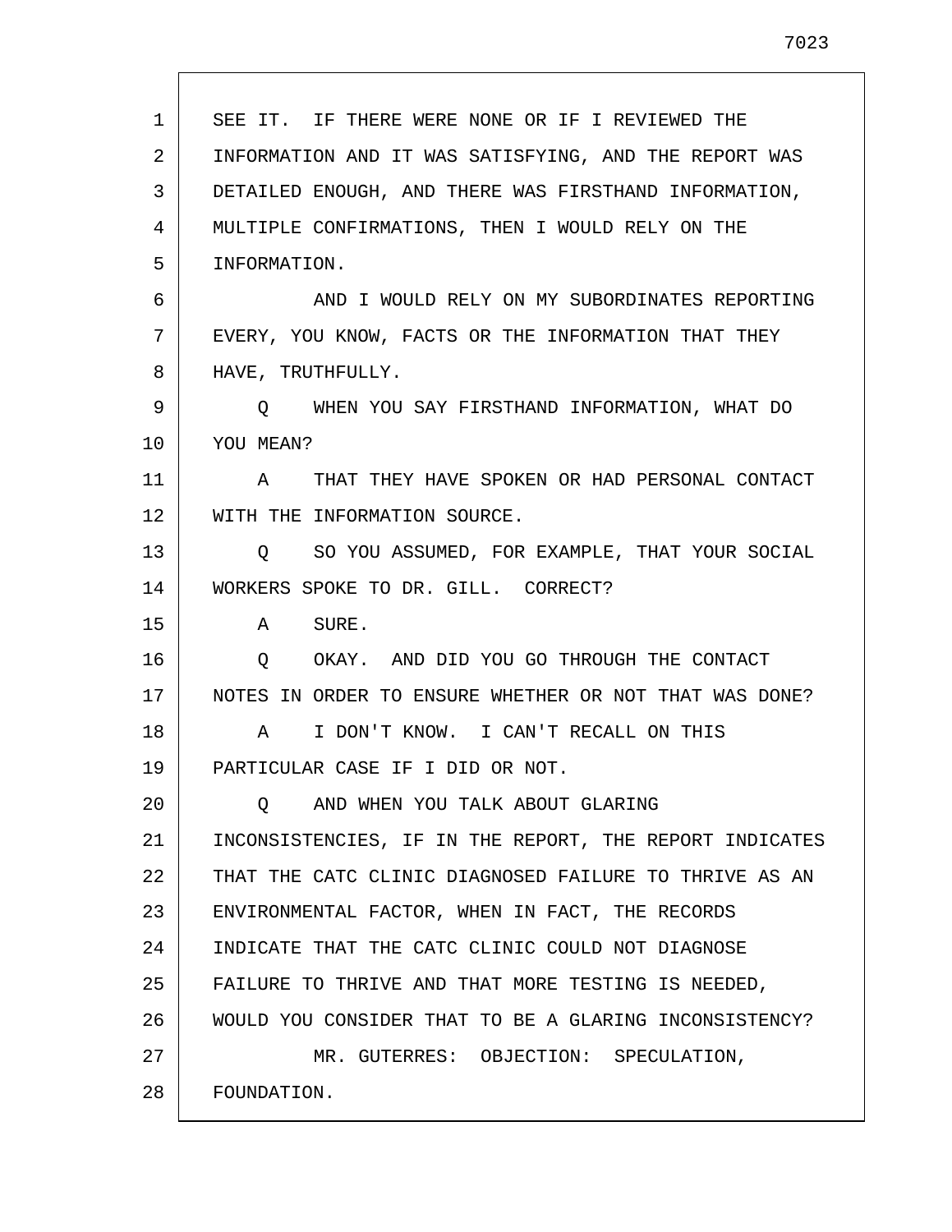1 2 3 4 5 6 7 8 9 10 11 12 13 14 15 16 17 18 19 20 21 22 23 24 25 26 27 28 THE COURT: WELL, THE OBJECTION OF SPECULATION IS OVERRULED. BUT THE FORM OF YOUR QUESTION, WAS YOUR RECITATION OF THE EVIDENCE. YOU CAN ASK A HYPOTHETICAL IF YOU CHOOSE TO, ALTHOUGH I HOPE IT'S PERTINENT TO THIS WITNESS'S TESTIMONY, WHICH IS VERY LIMITED IN THE FIRST PLACE, BUT YOU ARE NOT PERMITTED TO STATE WHAT YOU THINK THE EVIDENCE IS. YOU CAN ASK A HYPOTHETICAL AND SEE IF THAT, BASED ON ASSUMING THOSE FACTS TO BE TRUE, WOULD THAT -- WOULD SHE DO SOMETHING. MR. KING: SURE. BY MR. KING: Q FROM LOOKING AT THE DETENTION REPORT OF BATES PAGE 000022, DOES IT REFRESH YOUR RECOLLECTION AS TO WHETHER OR NOT THE ATTACHMENT INCLUDES THE REPORT FROM THE CATC CLINIC? A I DO NOT RECALL. Q TAKING A LOOK AT PAGE 000022 AT THE BOTTOM WHERE IT SAYS ATTACHMENT, DOES LOOKING AT THAT PAGE -- A I DID GO OVER IT. Q DID IT REFRESH YOUR RECOLLECTION AS TO WHETHER OR NOT, IN FACT THAT REPORT WAS ATTACHED? A I DO NOT RECALL. Q OKAY. NOW, IF WE ASSUME THAT THE CATC CLINIC INDICATES THAT IT COULD NOT DIAGNOSE THE CAUSE OF THE FAILURE TO THRIVE, AND MUCH MORE TESTING IS NEEDED, WHEREAS IN THE REPORT, IT INDICATES THAT THE CATC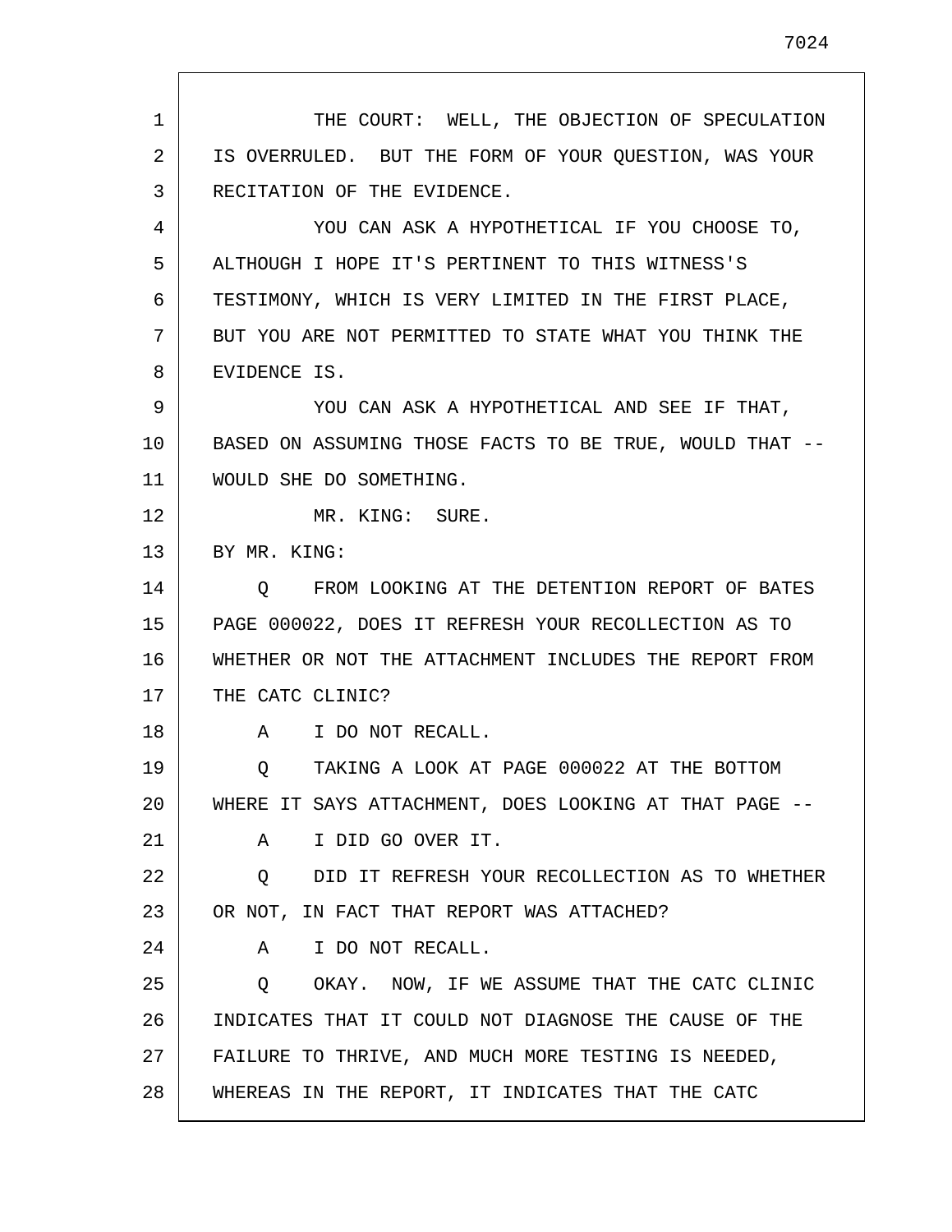1 2 3 4 5 6 7 8 9 10 11 12 13 14 15 16 17 18 19 20 21 22 23 24 25 26 27 28 CLINIC DIAGNOSED FAILURE TO THRIVE AS HAVING ENVIRONMENTAL CAUSES, WOULD THAT BE SOMETHING THAT YOU WOULD FIND TO BE INCONSISTENT? A YOU'RE ASKING ME TO PLACE MY MIND BACK TO 2009 AND THINK WHAT I WOULD HAVE THOUGHT OR THOUGHT WHAT WOULD BE INCONSISTENCIES. I CAN'T TELL YOU, THAT WOULD BE IMPOSSIBLE. Q WELL, I'M JUST SAYING HYPOTHETICALLY HERE TODAY. AS A HYPOTHETICAL, IF, IN FACT, THE DETENTION REPORT INDICATES THAT THE CATC CLINIC DIAGNOSED FAILURE TO THRIVE, ENVIRONMENTAL CLINIC (SIC). AND YOU HAVE A REPORT THAT SAYS CATC CANNOT DIAGNOSE FAILURE TO THRIVE BECAUSE MORE TESTING IS NEEDED. WOULD YOU FIND THAT TO BE INCONSISTENT? A POSSIBLE. Q AND THAT'S SOMETHING YOU WOULD BE LOOKING FOR AS AN ARA, PRIOR TO SIGNING OFF ON THIS DETENTION REPORT. CORRECT? A INCONSISTENCIES, YES. Q GLARING INCONSISTENCIES? A GLARING INCONSISTENCIES. Q AND ASSUMING FOR THE MOMENT THAT THE FAILURE TO THRIVE CLINIC AT UCLA ALSO INDICATES THAT ENVIRONMENTAL FACTORS MAY BE ONE FACTOR CAUSING THE FAILURE TO THRIVE, BUT MORE TESTING NEEDS TO BE DONE. HOWEVER, IN THE REPORT, IT INDICATES THAT THE FAILURE TO THRIVE CLINIC INDICATES THAT THE FAILURE TO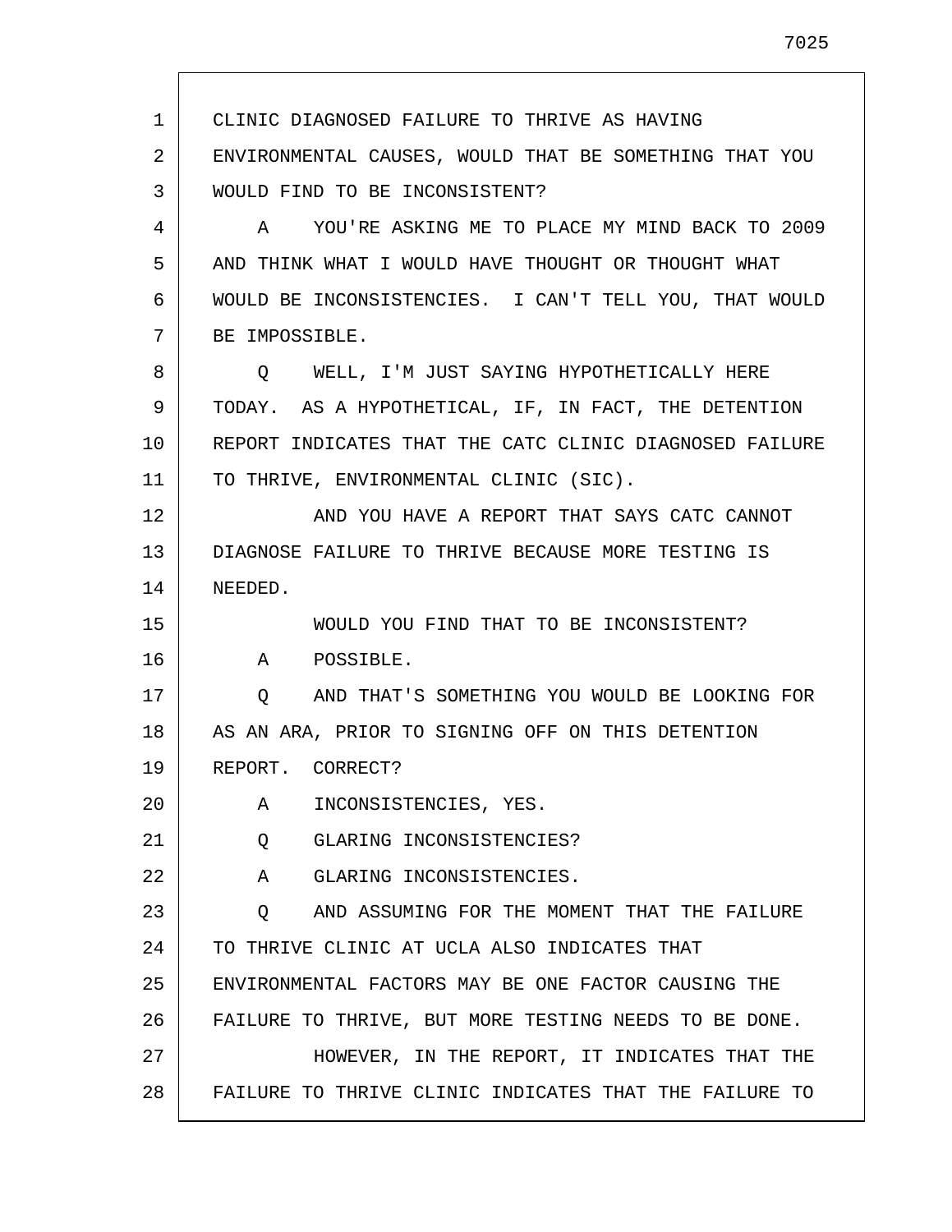| $\mathbf 1$<br>THRIVE IN THIS CASE WAS DUE TO ENVIRONMENTAL CAUSES<br>2<br>ONLY. WOULD YOU FIND THAT TO BE AN INCONSISTENT?<br>3<br>A<br>POSSIBLE.<br>4<br>MR. GUTERRES: SPECULATION, YOUR HONOR.<br>5<br>THE COURT: OVERRULED.<br>BY MR. KING:<br>6<br>7<br>WELL, GETTING BACK TO EXCULPATORY INFORMATION,<br>Q<br>8<br>ASSUMING THERE WAS EVIDENCE THAT THE MOTHER DID<br>9<br>EVERYTHING SHE COULD TO FEED THE CHILD, WOULD THAT BE<br>10<br>EXCULPATORY INVITATION?<br>11<br>BY THE SOCIAL WORKER, YOU MEAN, IF IT WAS PUT<br>$\mathbf{A}$<br>12<br>IN THE REPORT?<br>13<br>YEAH, ASSUMING THERE WAS A FACT, AND YOU'RE<br>O.<br>14<br>LOOKING FOR EXCULPATORY EVIDENCE AS WELL AS INCULPATORY<br>15<br>EVIDENCE. CORRECT?<br>16<br>A YES.<br>17<br>AND YOU'RE RELYING ON THE SOCIAL WORKERS TO DO<br>O<br>18<br>THEIR JOB ACCURATELY. CORRECT?<br>19<br>YES.<br>$\mathbf{A}$<br>20<br>Q<br>TRUTHFULLY. CORRECT?<br>21<br>YES.<br>Α<br>22<br>Q<br>HONESTLY. CORRECT?<br>23<br>YES.<br>Α<br>24<br>OKAY. AND PART OF THAT OBLIGATION OF THE<br>Q<br>25<br>SOCIAL WORKER THAT YOU'RE RELYING ON IS FOR THEM TO DO<br>26<br>ALL OF THOSE THINGS.<br>TRUE?<br>27<br>TRUE.<br>Α<br>28<br>AND IF THE SOCIAL WORKERS HAVE FACTS THAT SHOW<br>Q |  |
|--------------------------------------------------------------------------------------------------------------------------------------------------------------------------------------------------------------------------------------------------------------------------------------------------------------------------------------------------------------------------------------------------------------------------------------------------------------------------------------------------------------------------------------------------------------------------------------------------------------------------------------------------------------------------------------------------------------------------------------------------------------------------------------------------------------------------------------------------------------------------------------------------------------------------------------------------------------------------------------------------------------------------------------------------------------------------------------------------------------------------------------------------------------------------------------------------------------------------------------------|--|
|                                                                                                                                                                                                                                                                                                                                                                                                                                                                                                                                                                                                                                                                                                                                                                                                                                                                                                                                                                                                                                                                                                                                                                                                                                            |  |
|                                                                                                                                                                                                                                                                                                                                                                                                                                                                                                                                                                                                                                                                                                                                                                                                                                                                                                                                                                                                                                                                                                                                                                                                                                            |  |
|                                                                                                                                                                                                                                                                                                                                                                                                                                                                                                                                                                                                                                                                                                                                                                                                                                                                                                                                                                                                                                                                                                                                                                                                                                            |  |
|                                                                                                                                                                                                                                                                                                                                                                                                                                                                                                                                                                                                                                                                                                                                                                                                                                                                                                                                                                                                                                                                                                                                                                                                                                            |  |
|                                                                                                                                                                                                                                                                                                                                                                                                                                                                                                                                                                                                                                                                                                                                                                                                                                                                                                                                                                                                                                                                                                                                                                                                                                            |  |
|                                                                                                                                                                                                                                                                                                                                                                                                                                                                                                                                                                                                                                                                                                                                                                                                                                                                                                                                                                                                                                                                                                                                                                                                                                            |  |
|                                                                                                                                                                                                                                                                                                                                                                                                                                                                                                                                                                                                                                                                                                                                                                                                                                                                                                                                                                                                                                                                                                                                                                                                                                            |  |
|                                                                                                                                                                                                                                                                                                                                                                                                                                                                                                                                                                                                                                                                                                                                                                                                                                                                                                                                                                                                                                                                                                                                                                                                                                            |  |
|                                                                                                                                                                                                                                                                                                                                                                                                                                                                                                                                                                                                                                                                                                                                                                                                                                                                                                                                                                                                                                                                                                                                                                                                                                            |  |
|                                                                                                                                                                                                                                                                                                                                                                                                                                                                                                                                                                                                                                                                                                                                                                                                                                                                                                                                                                                                                                                                                                                                                                                                                                            |  |
|                                                                                                                                                                                                                                                                                                                                                                                                                                                                                                                                                                                                                                                                                                                                                                                                                                                                                                                                                                                                                                                                                                                                                                                                                                            |  |
|                                                                                                                                                                                                                                                                                                                                                                                                                                                                                                                                                                                                                                                                                                                                                                                                                                                                                                                                                                                                                                                                                                                                                                                                                                            |  |
|                                                                                                                                                                                                                                                                                                                                                                                                                                                                                                                                                                                                                                                                                                                                                                                                                                                                                                                                                                                                                                                                                                                                                                                                                                            |  |
|                                                                                                                                                                                                                                                                                                                                                                                                                                                                                                                                                                                                                                                                                                                                                                                                                                                                                                                                                                                                                                                                                                                                                                                                                                            |  |
|                                                                                                                                                                                                                                                                                                                                                                                                                                                                                                                                                                                                                                                                                                                                                                                                                                                                                                                                                                                                                                                                                                                                                                                                                                            |  |
|                                                                                                                                                                                                                                                                                                                                                                                                                                                                                                                                                                                                                                                                                                                                                                                                                                                                                                                                                                                                                                                                                                                                                                                                                                            |  |
|                                                                                                                                                                                                                                                                                                                                                                                                                                                                                                                                                                                                                                                                                                                                                                                                                                                                                                                                                                                                                                                                                                                                                                                                                                            |  |
|                                                                                                                                                                                                                                                                                                                                                                                                                                                                                                                                                                                                                                                                                                                                                                                                                                                                                                                                                                                                                                                                                                                                                                                                                                            |  |
|                                                                                                                                                                                                                                                                                                                                                                                                                                                                                                                                                                                                                                                                                                                                                                                                                                                                                                                                                                                                                                                                                                                                                                                                                                            |  |
|                                                                                                                                                                                                                                                                                                                                                                                                                                                                                                                                                                                                                                                                                                                                                                                                                                                                                                                                                                                                                                                                                                                                                                                                                                            |  |
|                                                                                                                                                                                                                                                                                                                                                                                                                                                                                                                                                                                                                                                                                                                                                                                                                                                                                                                                                                                                                                                                                                                                                                                                                                            |  |
|                                                                                                                                                                                                                                                                                                                                                                                                                                                                                                                                                                                                                                                                                                                                                                                                                                                                                                                                                                                                                                                                                                                                                                                                                                            |  |
|                                                                                                                                                                                                                                                                                                                                                                                                                                                                                                                                                                                                                                                                                                                                                                                                                                                                                                                                                                                                                                                                                                                                                                                                                                            |  |
|                                                                                                                                                                                                                                                                                                                                                                                                                                                                                                                                                                                                                                                                                                                                                                                                                                                                                                                                                                                                                                                                                                                                                                                                                                            |  |
|                                                                                                                                                                                                                                                                                                                                                                                                                                                                                                                                                                                                                                                                                                                                                                                                                                                                                                                                                                                                                                                                                                                                                                                                                                            |  |
|                                                                                                                                                                                                                                                                                                                                                                                                                                                                                                                                                                                                                                                                                                                                                                                                                                                                                                                                                                                                                                                                                                                                                                                                                                            |  |
|                                                                                                                                                                                                                                                                                                                                                                                                                                                                                                                                                                                                                                                                                                                                                                                                                                                                                                                                                                                                                                                                                                                                                                                                                                            |  |
|                                                                                                                                                                                                                                                                                                                                                                                                                                                                                                                                                                                                                                                                                                                                                                                                                                                                                                                                                                                                                                                                                                                                                                                                                                            |  |

Г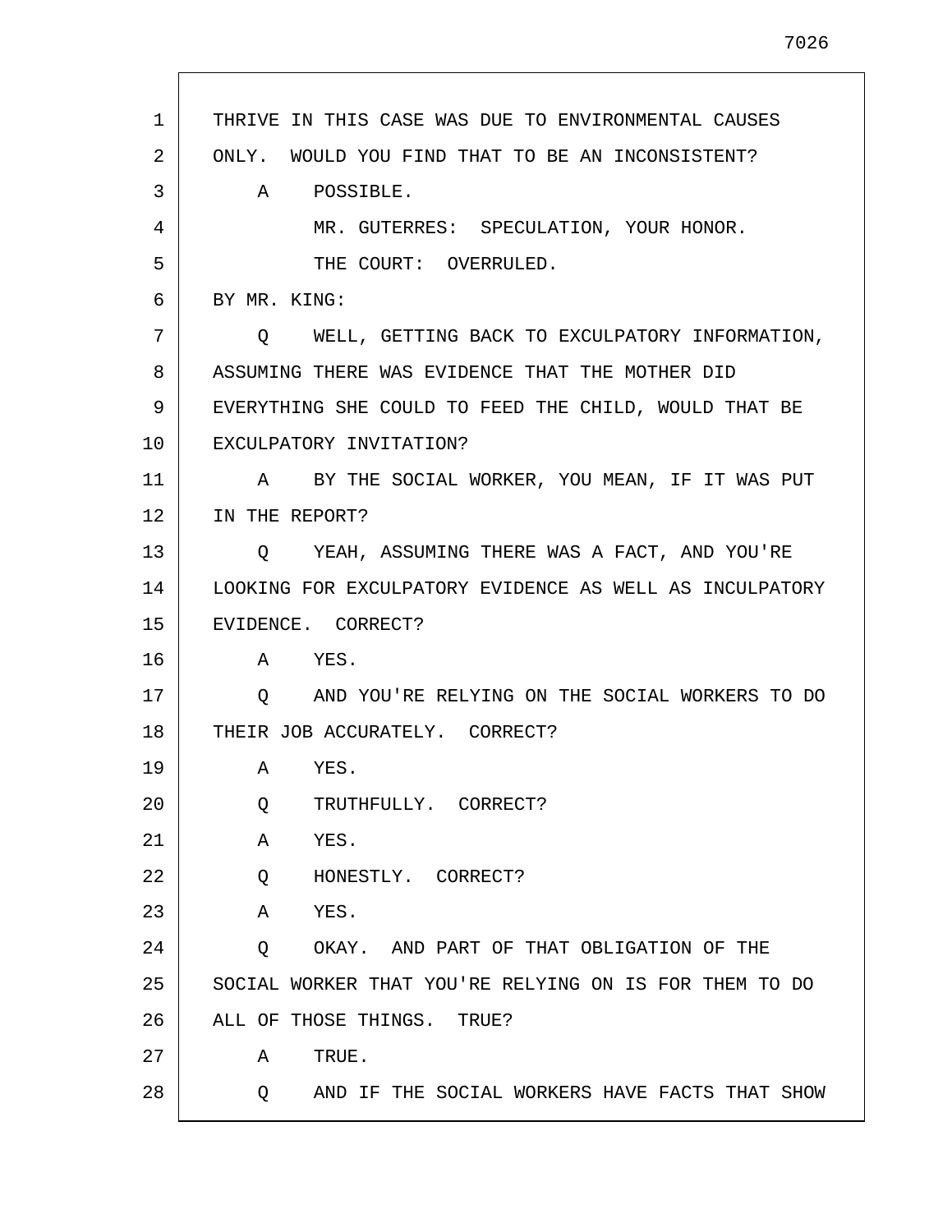1 2 3 4 5 6 7 8 9 10 11 12 13 14 15 16 17 18 19 20 21 22 23 24 25 26 27 28 THAT THE MOTHER DID EVERYTHING THAT SHE COULD TO FEED THE CHILD, IS THAT SOMETHING YOU WOULD EXPECT TO BE PUT IN THE REPORT? MR. GUTERRES: OBJECTION: VAGUE, IT'S AN INCOMPLETE HYPOTHETICAL, SPECULATION, FOUNDATION. THE COURT: SUSTAINED AS TO THE SPECULATION. AND INCOMPLETENESS. THAT'S NOT ENOUGH INFORMATION TO GIVE AN ANSWER. BY MR. KING: Q NOW, YOU'VE ALSO TOLD US THAT PART OF YOUR OBLIGATION OR DUTIES IN SIGNING OFF ON THIS DETENTION REPORT WAS TO ENSURE THAT THE CHILD WOULD BE SAFE BEING PLACED WITH THE FATHER. IS THAT CORRECT? A THAT'S CORRECT. Q OKAY. DID YOU DO ANY INDEPENDENT INVESTIGATION IN ORDER TO ASSESS THAT DETERMINATION? A I'M NOT REQUIRED TO DO ANY INDEPENDENT INVESTIGATION. IT'S IMPOSSIBLE TO DO IT. SO I HAVE TO RELY, AGAIN, ON MY SOCIAL WORKERS', MY SUBORDINATES' INFORMATION, THAT IT'S TRUTHFUL AND ACCURATE, AND IT HAS THE DETAILS THAT I NEED FOR ME TO MAKE THAT DETERMINATION. Q AND WHEN YOU SAY YOU'RE NOT REQUIRED TO DO IT, BUT AS AN ARA, IF YOU CHOOSE TO DO IT, YOU COULD CONDUCT A FURTHER ASSESSMENT. CORRECT? A I COULD. Q OKAY. AND IF -- ASSUMING YOU WERE INFORMED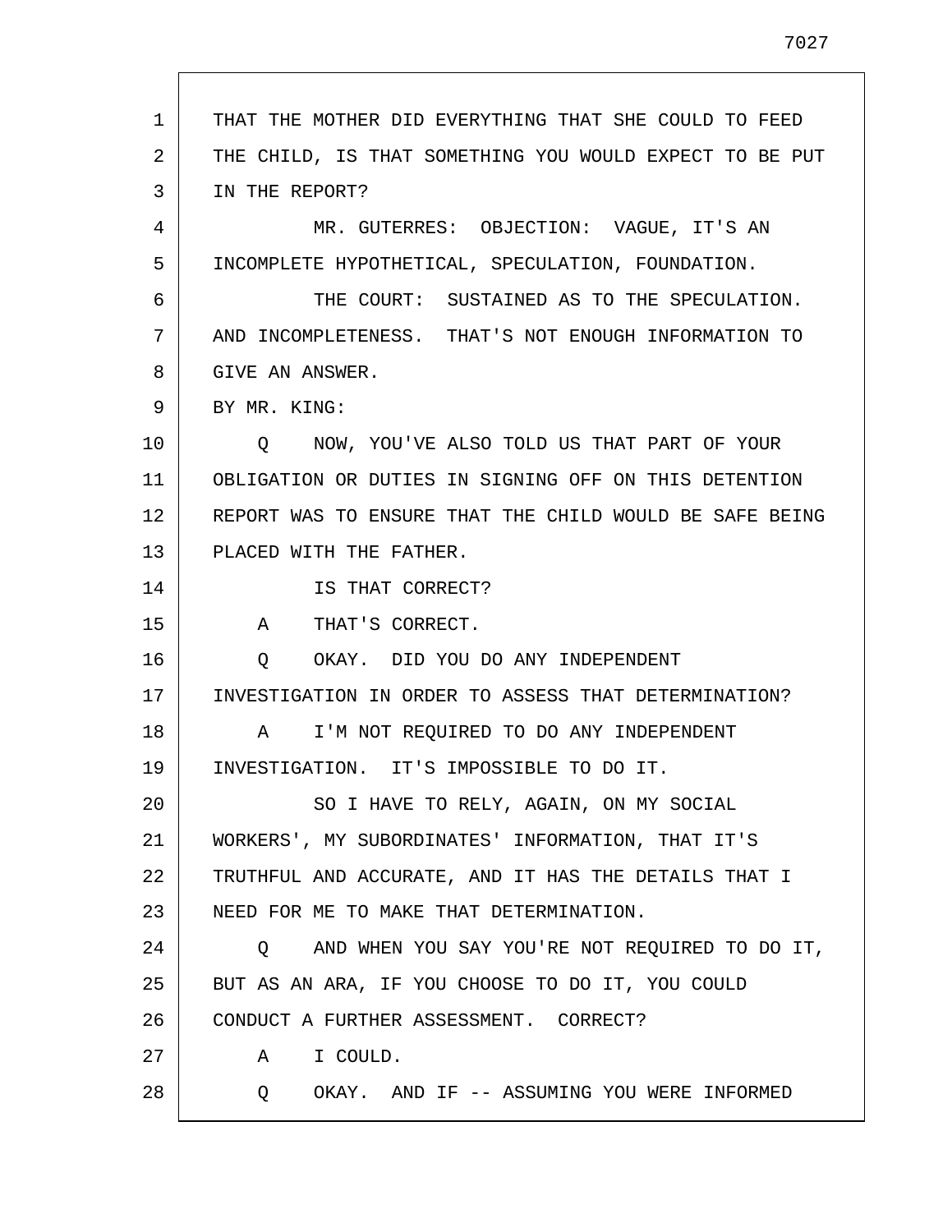THAT NEGLECT WAS SUBSTANTIATED AGAINST THE FATHER, WOULD YOU STILL HAVE SIGNED THIS DOCUMENT UNDER PENALTY

3 4 5 6 7 8 9 10 11 12 13 14 15 16 17 18 19 20 21 22 23 24 25 26 27 28 OF PERJURY THAT THE CHILD BE PLACED WITH THE FATHER? MR. GUTERRES: OBJECTION: SPECULATION, NO FOUNDATION, INCOMPLETE HYPOTHETICAL. THE COURT: SUSTAINED. BY MR. KING: Q YOU DID REVIEW THE DETENTION REPORT. CORRECT? A YES. Q AND YOU INDICATED BEFORE YOU NEVER SPOKE TO MS. ROGERS PRIOR TO HER DECISION TO DETAIN BABY RYAN. HAVE YOU SINCE SPOKEN WITH MS. ROGERS ABOUT HER DECISION TO DETAIN BABY RYAN? MR. GUTERRES: OBJECTION: RELEVANCE. THE COURT: SUSTAINED. BY MR. KING: Q IF, IN YOUR REVIEW OF THE DETENTION REPORT, YOU RECEIVED INFORMATION THAT NEGLECT WAS SUBSTANTIATED AGAINST THE FATHER, ALONG WITH EVERYTHING YOU ALREADY KNOW PRIOR TO SIGNING OFF ON THE DETENTION REPORT, WOULD YOU STILL HAVE SIGNED OFF ON THE DETENTION REPORT? MR. GUTERRES: OBJECTION: INCOMPLETE HYPOTHETICAL, NO FOUNDATION, SPECULATION. THE COURT: SUSTAINED. MAY I SEE COUNSEL, PLEASE. MR. KING: SURE, YOUR HONOR.

1

2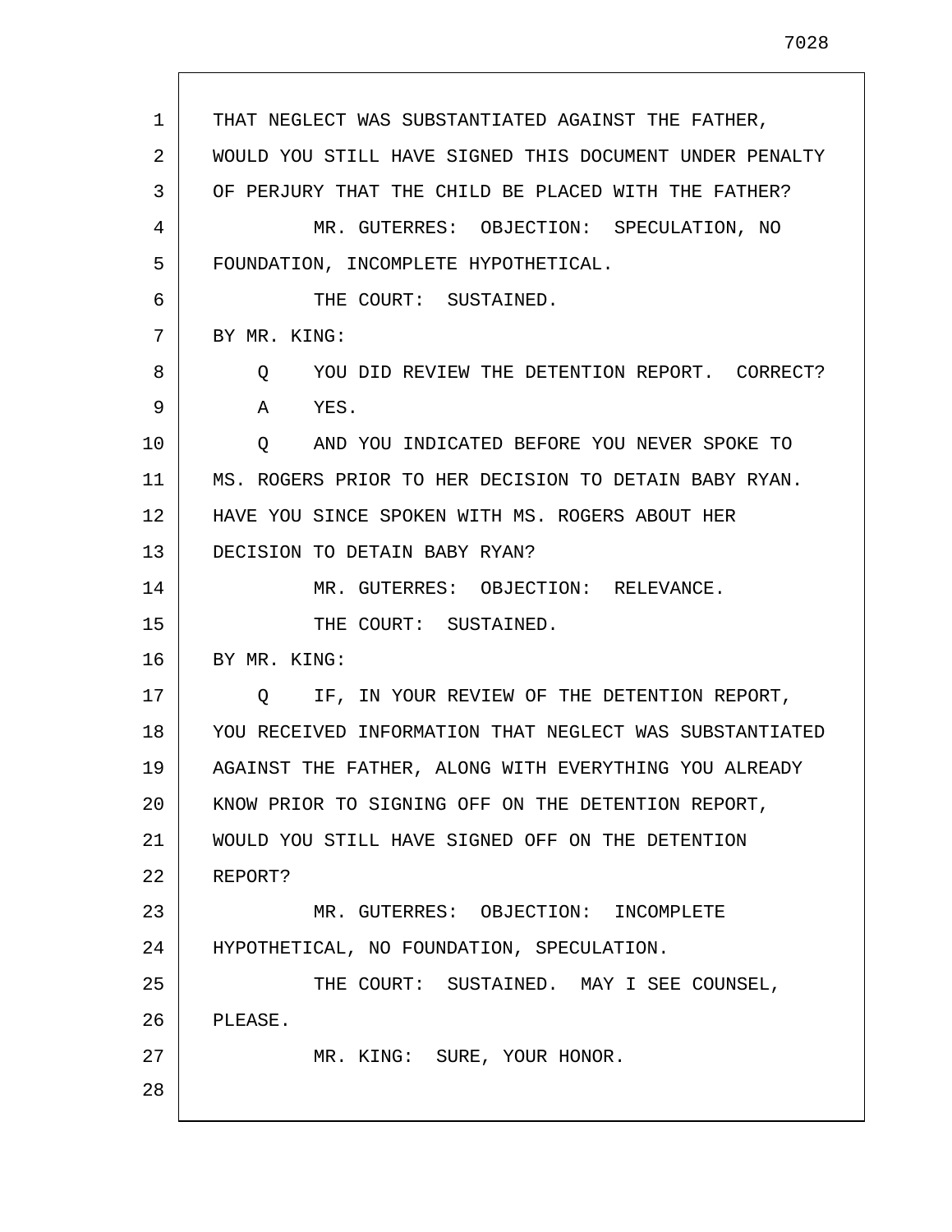1 2 3 4 5 6 7 8 9 10 11 12 13 14 15 16 17 18 19 20 21 22 23 24 25 26 27 28 (THE FOLLOWING PROCEEDINGS WERE HELD AT THE SIDEBAR OUTSIDE THE PRESENCE OF THE JURY) THE COURT: WE'RE AT SIDEBAR. COUNSEL ARE PRESENT. MR. KING, WE HAVE GONE FAR BEYOND THE DIRECT EXAMINATION OF THIS WITNESS. YOU HAD THE OPPORTUNITY TO PLAY MS. BALABAN'S DEPOSITION DURING YOUR CASE IN CHIEF, WHATEVER YOU CHOSE, AND I DON'T REMEMBER NOW IF HER DEPOSITION WAS SHOWN OR NOT, BUT IF IT WAS, THEN YOU HAD THE OPPORTUNITY TO SPECIFY WHAT INFORMATION YOU WANTED. WE'RE NOT NOW, IN THIS CROSS-EXAMINATION, WHICH IS ON A VERY LIMITED SUBJECT, GOING TO GO ANY FURTHER WITH THESE CONTINUING QUESTIONS. SHE'S ALREADY TOLD YOU -- SO MANY TIMES I'VE LOST TRACK -- WHAT SHE PERCEIVED HER JOB TO BE AND WHAT HER ROLE WAS. I'M NOT GOING TO ALLOW ANY MORE QUESTIONING, WHICH IS BASICALLY FOR THE PLAINTIFF TO HAMMER YOUR THEORIES OF THE CASE. YOU HAVE MORE THAN ENOUGH ANSWERS TO THESE QUESTIONS SO FAR THAT WOULD CONFIRM YOUR BELIEF THAT SHE -- THAT THE ARA IS SUPPOSED TO DO AN INDEPENDENT INVESTIGATION. SO ENOUGH. MR. KING: OKAY, YOUR HONOR. AND MAYBE MY QUESTION WASN'T CLEAR THERE. SHE'S INDICATING THAT SHE'S ASSURING THAT IN FACT PLACEMENT WITH THE FATHER IS APPROPRIATE UNDER THE CIRCUMSTANCES. AND -- I HAVE FOUNDATION TO SHOW, I'M ASKING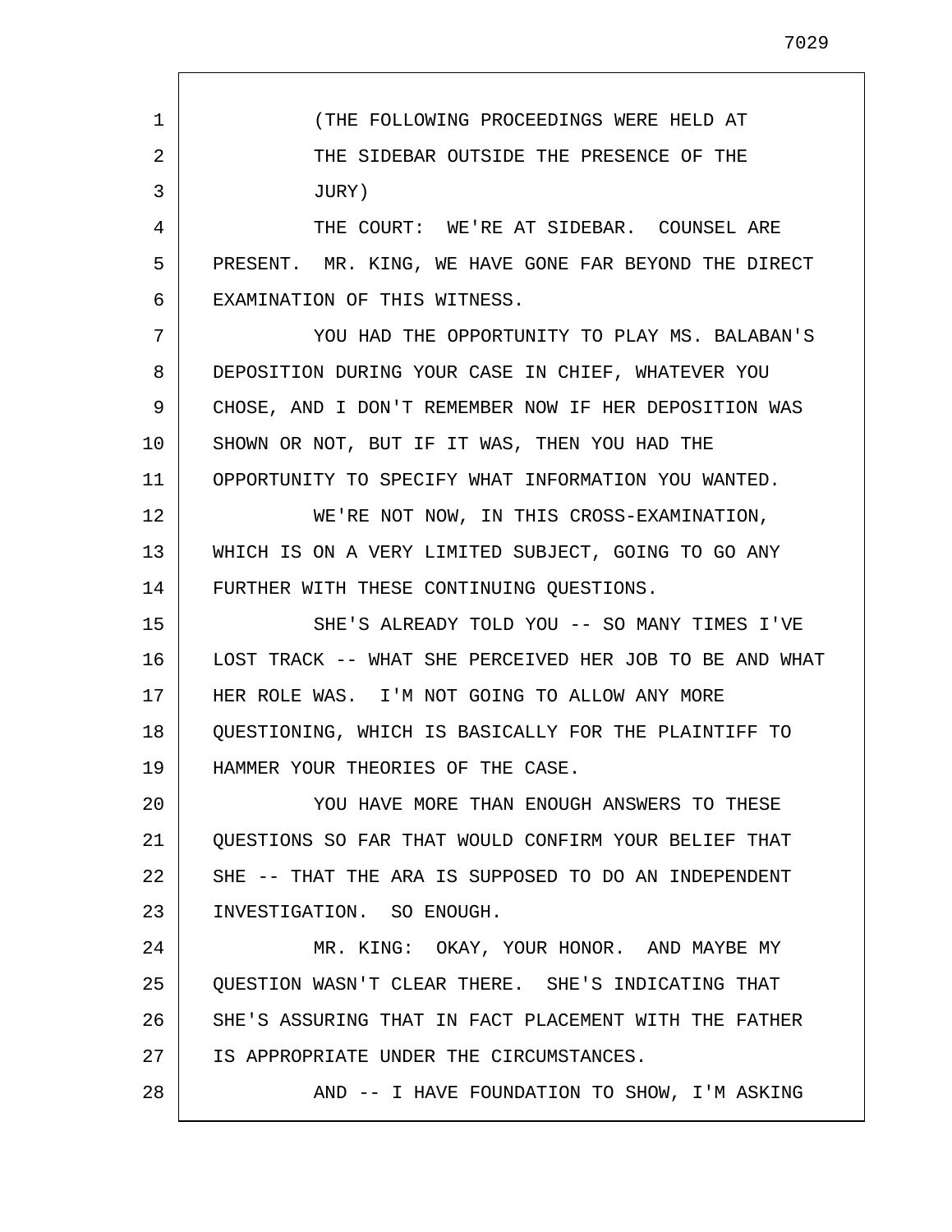1 2 3 4 5 6 7 8 9 10 11 12 13 14 15 16 17 18 19 20 21 22 23 24 25 26 27 28 THE QUESTION IF SHE FOUND THAT THE FATHER -- THE COURT: I KNOW WHAT YOU'RE DOING. I'VE SAID ENOUGH. LET'S DIRECT OUR QUESTIONS TO THIS LIMITED CROSS-EXAMINATION. YOU HAD MORE THAN AMPLE OPPORTUNITY. I PERMITTED WHAT I PERMITTED TO THE EXTENT SHE SAID IT WAS HER JOB TO FIND ANY INCONSISTENCIES. SHE ALSO STATED SHE HAS NO INDEPENDENT RECOLLECTION OF THIS MATTER. AND I THINK NOW YOU'VE HAD MORE THAN ENOUGH OPPORTUNITY TO ASK QUESTIONS TO ESPOUSE YOUR THEORY OF THE CASE, BUT ENOUGH IS ENOUGH. MR. KING: THANK YOU, YOUR HONOR. (THE FOLLOWING PROCEEDINGS WERE HELD IN OPEN COURT IN THE PRESENCE OF THE JURY) BY MR. KING: Q MS. BALABAN, IF WE GO TO THE LAST PAGE OF EXHIBIT NUMBER 12, BATES IS 000024. LAST PAGE OF THE REPORT IS WHERE YOU SIGNED UNDER PENALTY OF PERJURY THAT THE CONTENTS OF THE REPORT IS TRUE AND CORRECT. IS THAT TRUE? A YES. Q BUT AS YOU'RE SITTING TODAY, YOU TOLD US THAT YOU DID NOTHING TO CONFIRM THAT THE CONTENTS OF THE REPORT WERE TRUE AND CORRECT. MR. GUTERRES: OBJECTION: ASKED AND ANSWERED. THE COURT: SUSTAINED.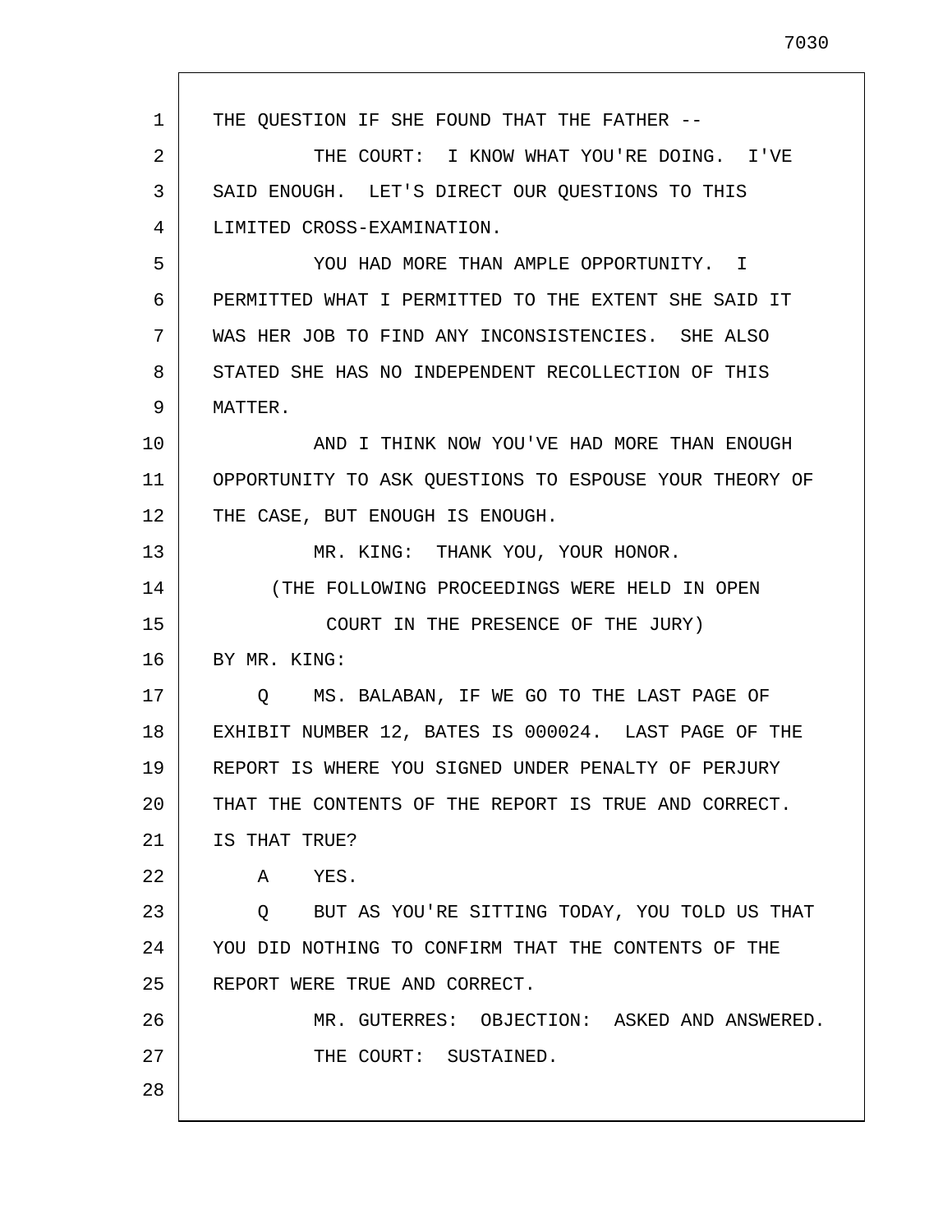1 2 3 4 5 6 7 8 9 10 11 12 13 14 15 16 17 18 19 20 21 22 23 24 25 26 27 28 BY MR. KING: Q WHEN YOU SIGNED UNDER PENALTY OF PERJURY, DOES IT SAY THERE WHAT ROLE YOU PLAYED WHEN YOU SIGNED UNDER PENALTY OF PERJURY? A I'M NOT CLEAR WHAT YOU MEAN BY THAT. Q WELL, IT APPEARS AS IF YOU -- THERE'S A QUALIFICATION WHERE YOU'RE SAYING, I'M SIGNING UNDER PENALTY OF PERJURY THAT EVERYTHING IN THE REPORT IS TRUE AND CORRECT, BUT I ONLY REALLY ASSESSED THE REPORT TO LOOK INTO THINGS CONCERNING DAD'S PLACEMENT. RIGHT? A THAT'S CORRECT. YES. Q OKAY. DOES IT SAY ANYWHERE ON THIS DOCUMENT THAT YOU'RE ONLY SIGNING THIS DOCUMENT AS IT PERTAINS TO THE PLACEMENT WITH THE FATHER? A IT DOES NOT. Q DOES IT SAY ANYWHERE ON THIS DOCUMENT THAT YOU'RE TELLING THE JUDGE THAT YOU, YOURSELF, DON'T KNOW WHETHER THE INFORMATION IN THE REPORT IS ACTUALLY TRUE? A IT DOES NOT. BUT THEY EXPECT IT TO BE THAT WAY. Q THE JUDGE EXPECTS YOU TELL THE TRUTH WHEN YOU SIGN UNDER PENALTY OF PERJURY. RIGHT? A OUR DEPARTMENT AND COURT IS AWARE THAT WE DO NOT DO INDEPENDENT INVESTIGATIONS, AND WE RELY ON THE INFORMATION OF OUR SUBORDINATES. THEIR TRUTHFULNESS, AND ACCURATENESS, AS THEY BRING US THE INFORMATION, FIRSTHAND INFORMATION, DETAILS CONFIRMED BY OTHERS AND PROFESSIONALS.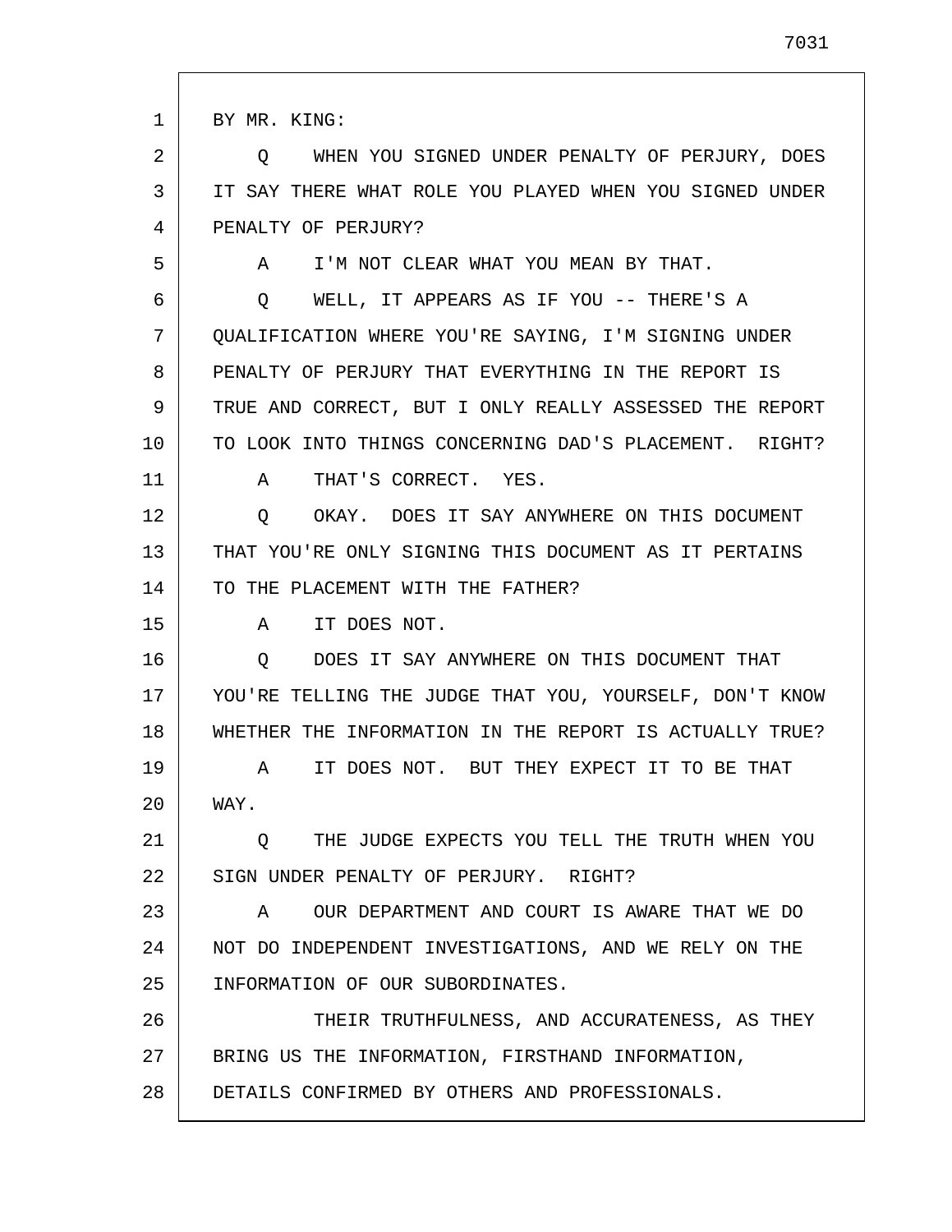1 2 3 4 5 6 7 8 9 10 11 12 13 14 15 16 17 18 19 20 21 22 23 24 25 26 27 28 SO WE DO SIGN THE REPORT UNDER PENALTY OF PERJURY. HOWEVER, THEY DO NOT EXPECT OR THINK THAT WE'VE GONE OUT AND DONE INDEPENDENT INVESTIGATION ON OUR OWN. MR. KING: YOUR HONOR, I OBJECT AS NONRESPONSIVE AND MOVE TO STRIKE. THE COURT: SUSTAINED. THE MOTION TO STRIKE IS GRANTED. THE ENTIRE ANSWER WILL BE STRICKEN. AND THEN THE QUESTION WILL NOT BE PERMITTED. YOU'RE ASKING WHAT A JUDGE EXPECTS. SHE'S NOT A JUDGE. SHE CAN'T TESTIFY WHAT A JUDGE EXPECTS. BY MR. KING: Q AGAIN, THERE'S NO QUALIFICATION UNDER YOUR PENALTY OF PERJURY THAT YOU DO NOT PERSONALLY KNOW OF THE FACTS THAT YOU'RE ATTESTING TO. CORRECT? MR. GUTERRES: OBJECTION: ASKED AND ANSWERED. THE COURT: SUSTAINED. BY MR. KING: Q LAST QUESTION FOR YOU, MS. BALABAN. AS PART OF YOUR TRAINING, AT SOME POINT PRIOR TO 2009, DID YOU LEARN THAT AN UNQUALIFIED STATEMENT OF THAT WHICH ONE KNOWS TO BE TRUE IS EQUIVALENT TO A STATEMENT THAT ONE KNOWS TO BE FALSE? MR. GUTERRES: OBJECTION: OUTSIDE THE SCOPE OF THE DIRECT. THE COURT: SUSTAINED. MR. KING: THANK YOU, YOUR HONOR. YOUR HONOR, I HAVE NO FURTHER.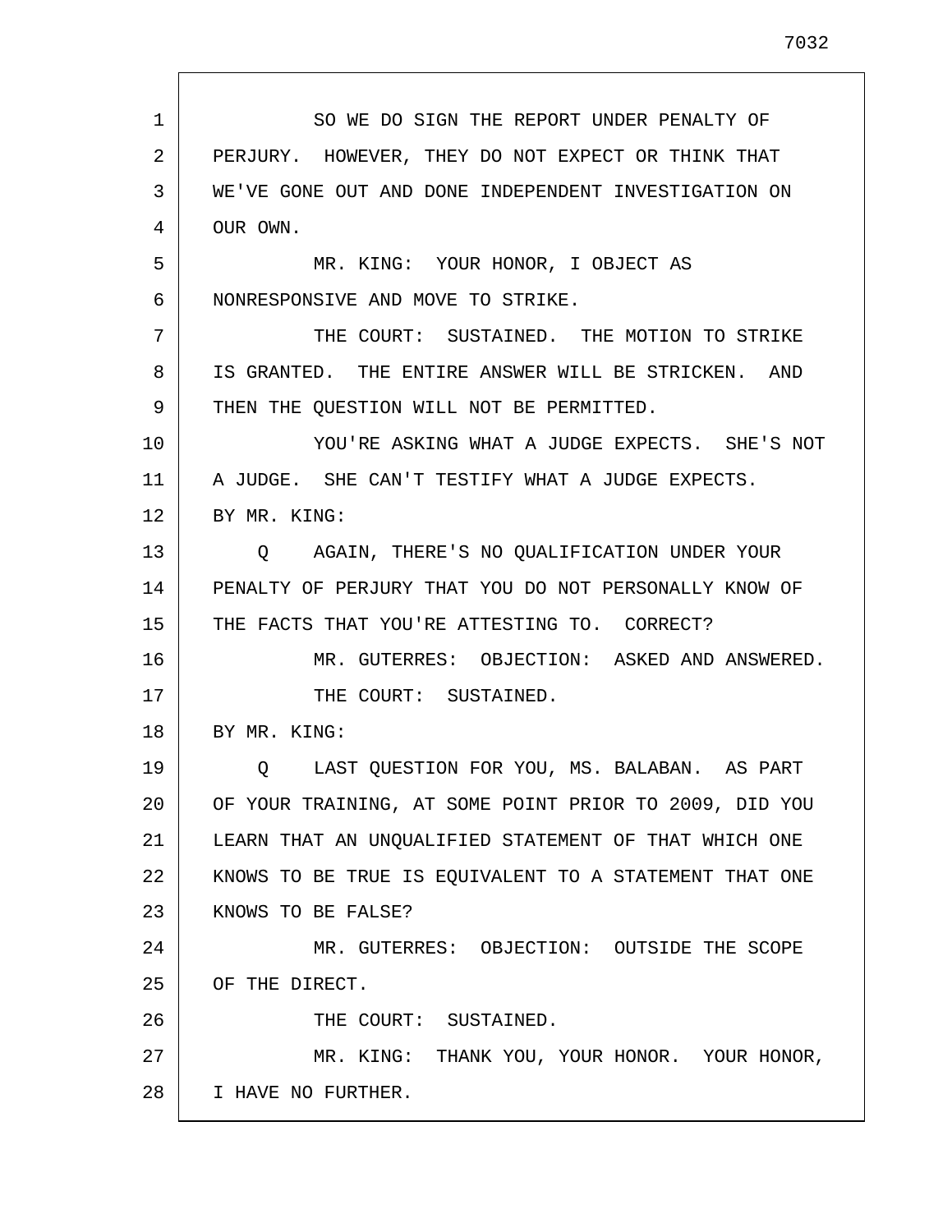1 2 3 4 5 6 7 8 9 10 11 12 13 14 15 16 17 18 19 20 21 22 23 24 25 26 27 28 THE COURT: MR. GUTERRES? MR. GUTERRES: NO, YOUR HONOR. THE COURT: THANK YOU, MS. BALABAN. YOU HAVE CONCLUDED YOUR TESTIMONY. MS. BALABAN, YOU ARE EXCUSED. I MENTION THAT BECAUSE THAT MEANS YOU DO NOT HAVE TO RETURN IF YOU CHOOSE NOT TO. YOU'RE ABLE -- AND I KNOW YOU'RE A PARTY. I'M TELLING YOU I'M EXCUSING YOU AS A WITNESS. CALL YOUR NEXT WITNESS. MS. SWISS: THE DEFENSE CALLS MS. KIMBERLY ROGERS. KIMBERLY ROGERS, WAS CALLED AS A WITNESS AND, HAVING BEEN FIRST DULY SWORN, WAS EXAMINED AND TESTIFIED AS FOLLOWS: THE COURT: THANK YOU. GO AHEAD, MS. SWISS. MS. SWISS: THANK YOU. DIRECT EXAMINATION BY MS. SWISS: Q GOOD AFTERNOON, MS. ROGERS. A GOOD AFTERNOON. Q ARE YOU CURRENTLY EMPLOYED? A YES, I AM. Q WHO IS YOUR EMPLOYER? A THE DEPARTMENT OF CHILDREN AND FAMILY SERVICES, LOS ANGELES COUNTY.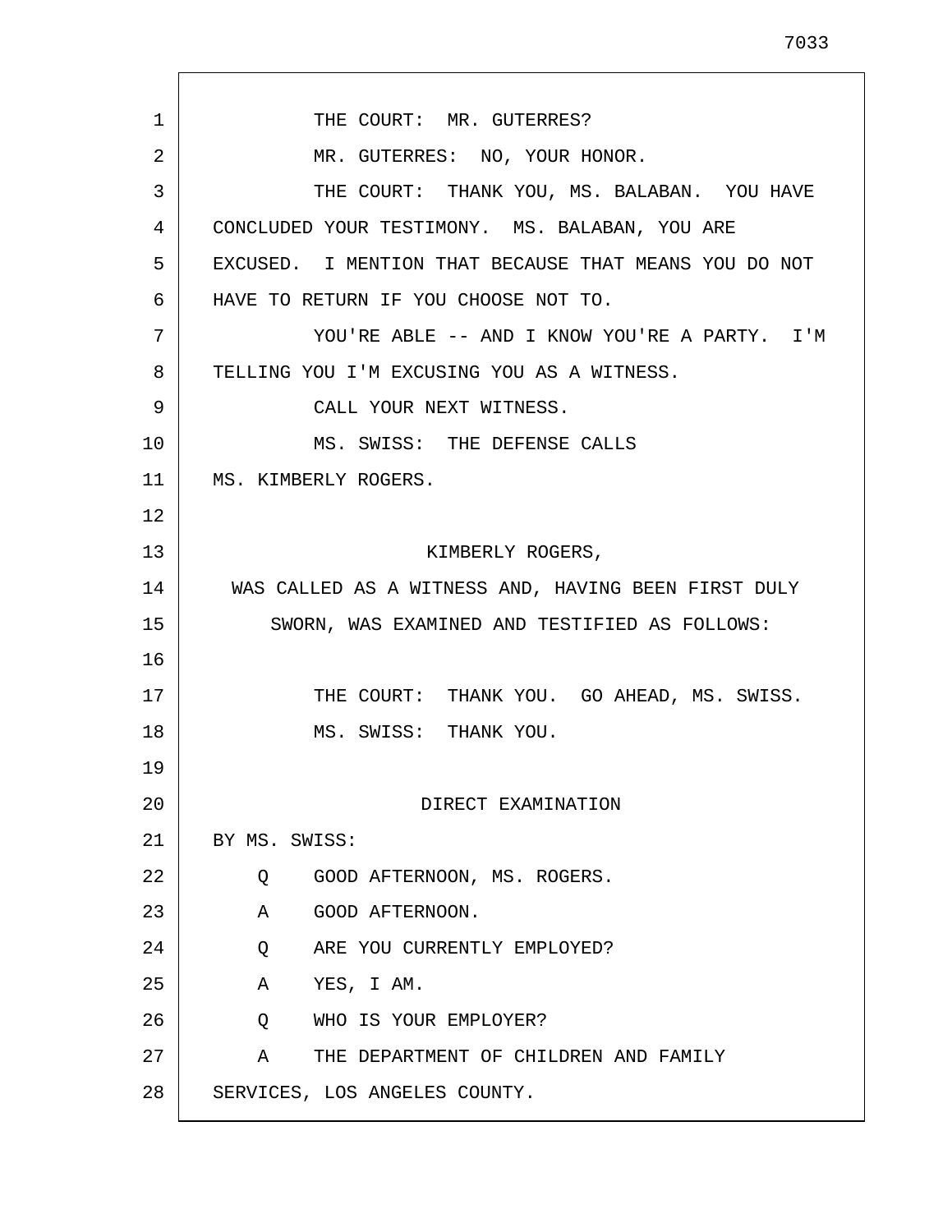1 2 3 4 5 6 7 8 9 10 11 12 13 14 15 16 17 18 19 20 21 22 23 24 25 26 27 28 Q AND HOW LONG HAVE YOU BEEN WITH DCFS? A I BEGAN MY CAREER WITH THE DEPARTMENT IN 1997 AS A CHILDREN'S SOCIAL WORKER. Q NOW, WHAT IS YOUR CURRENT POSITION? A I AM A SUPERVISING CHILDREN'S SOCIAL WORKER. Q AND THAT IS WHAT WE'VE BEEN CALLING AN SCSW? A YES. Q AND AS AN SCSW, WHAT ARE YOUR CURRENT JOB DUTIES, JUST BRIEFLY? A OKAY. CURRENTLY, I AM A CO-LOCATED SCSW AT THE TRANSITIONAL SHELTER HERE, PROGRAM FOR THE DEPARTMENT. SO I SUPERVISE CHILDREN'S SOCIAL WORKERS WHO ARE, LIKE, LIAISONS BETWEEN THE DEPARTMENT AND THE TEMPORARY SHELTER. Q OKAY. NOW DIRECTING YOUR ATTENTION TO OCTOBER 2009. YOU WERE WITH THE DEPARTMENT THEN. RIGHT? A YES. Q OKAY. AND WHAT WAS YOUR JOB IN OCTOBER OF 2009? A I WAS AN EMERGENCY RESPONSE SUPERVISING CHILDREN'S SOCIAL WORKER. Q AND WHAT WERE YOUR JOB DUTIES AT THAT TIME? A AT THAT TIME I WAS TASKED WITH SUPERVISING THE WORK AND THE SAFETY INVESTIGATIONS OF MY CSWS. I WAS REQUIRED TO MAKE SURE THERE WAS CONSTANT COMMUNICATION, AND ENSURE THAT THE DURING THEIR INVESTIGATION, WHATEVER INFORMATION THAT THEY HAD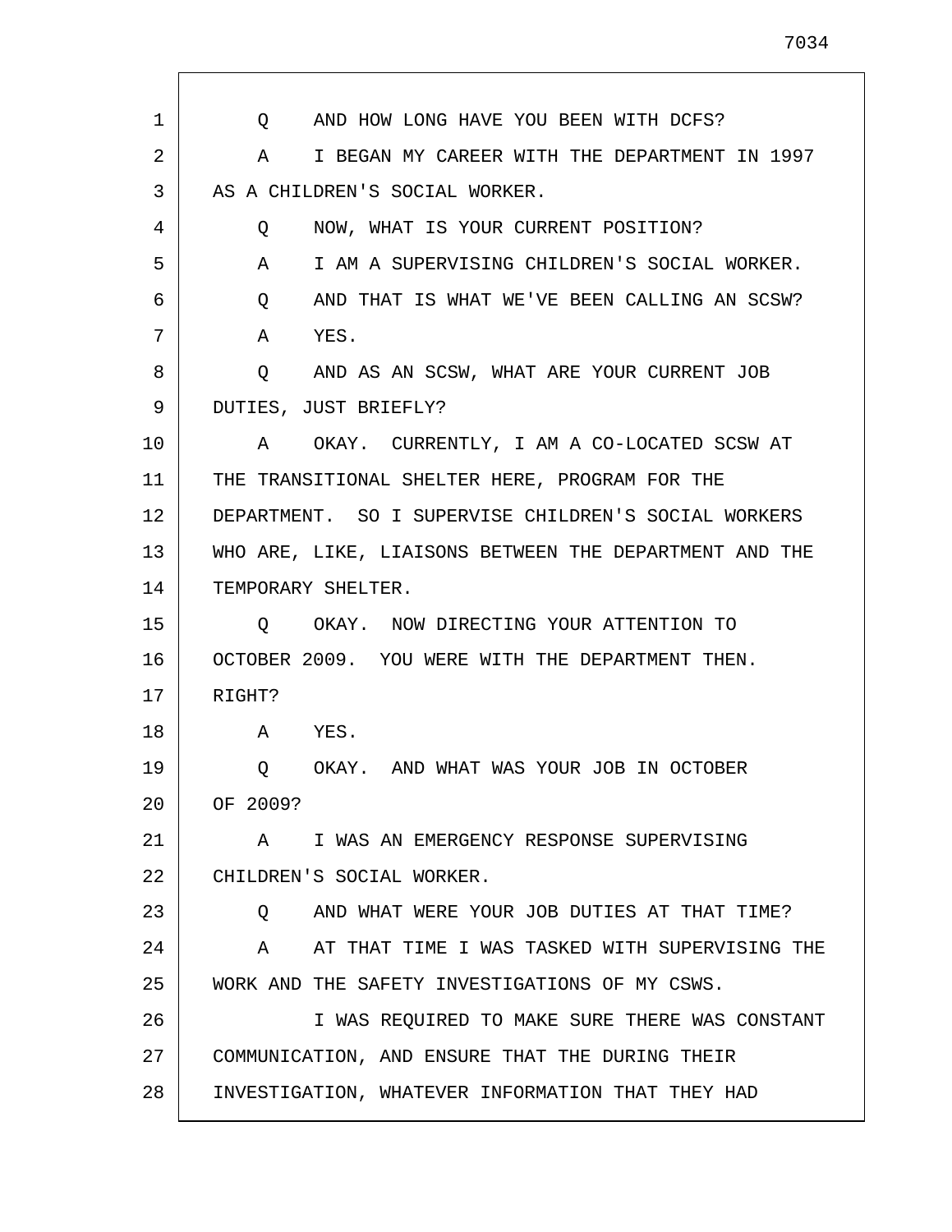1 2 3 4 5 6 7 8 9 10 11 12 13 14 15 16 17 18 19 20 21 22 23 24 25 26 27 28 GATHERED DURING THEIR INVESTIGATION, WE REVIEW THAT INFORMATION AND TAKE THAT INTO CONSIDERATION. Q NOW, YOU TESTIFIED THAT YOU WERE AN ER SCSW? A CORRECT. Q WHAT -- STRIKE THAT. HOW MANY CSWS OR CHILDREN'S SOCIAL WORKERS DID YOU PERSONALLY SUPERVISE IN OCTOBER OF 2009? A IT HAD TO BE 6 TO 7. TYPICALLY AROUND SIX. SOMETIMES MORE. Q OKAY. AND WERE YOU INVOLVED IN THE REFERRAL REGARDING RAFAELINA DUVAL? A YES. Q OKAY. AND HOW DID YOU COME TO BE INVOLVED WITH THE REFERRAL REGARDING BABY RYAN? A THE REFERRAL WAS ASSIGNED TO MY CHILDREN'S SOCIAL WORKER, SUSAN PENDER. OUR -- AT THE TIME, THE EMERGENCY RESPONSE HAD A TRANSFER ASSIGNMENT DESK, OR AN ASSIGNMENT DESK, SO THE ASSIGNMENT CLERK WOULD ASSIGN A REFERRAL INVESTIGATION TO A UNIT. AND THEN WHOEVER THE WORKER WAS THAT WAS ASSIGNED TO THAT INVESTIGATION -- IF IT WAS -- IT WAS IN MY UNIT, IT WAS SUSAN, SO THAT'S HOW WE RECEIVED THE REFERRAL. Q OKAY. SO DID YOU ACTUALLY RECEIVE THE REFERRAL FIRST, AND THEN YOU ASSIGNED IT SUSAN, OR A DIFFERENT PROCESS? A ACTUALLY, YES. IT WOULD COME, IT WOULD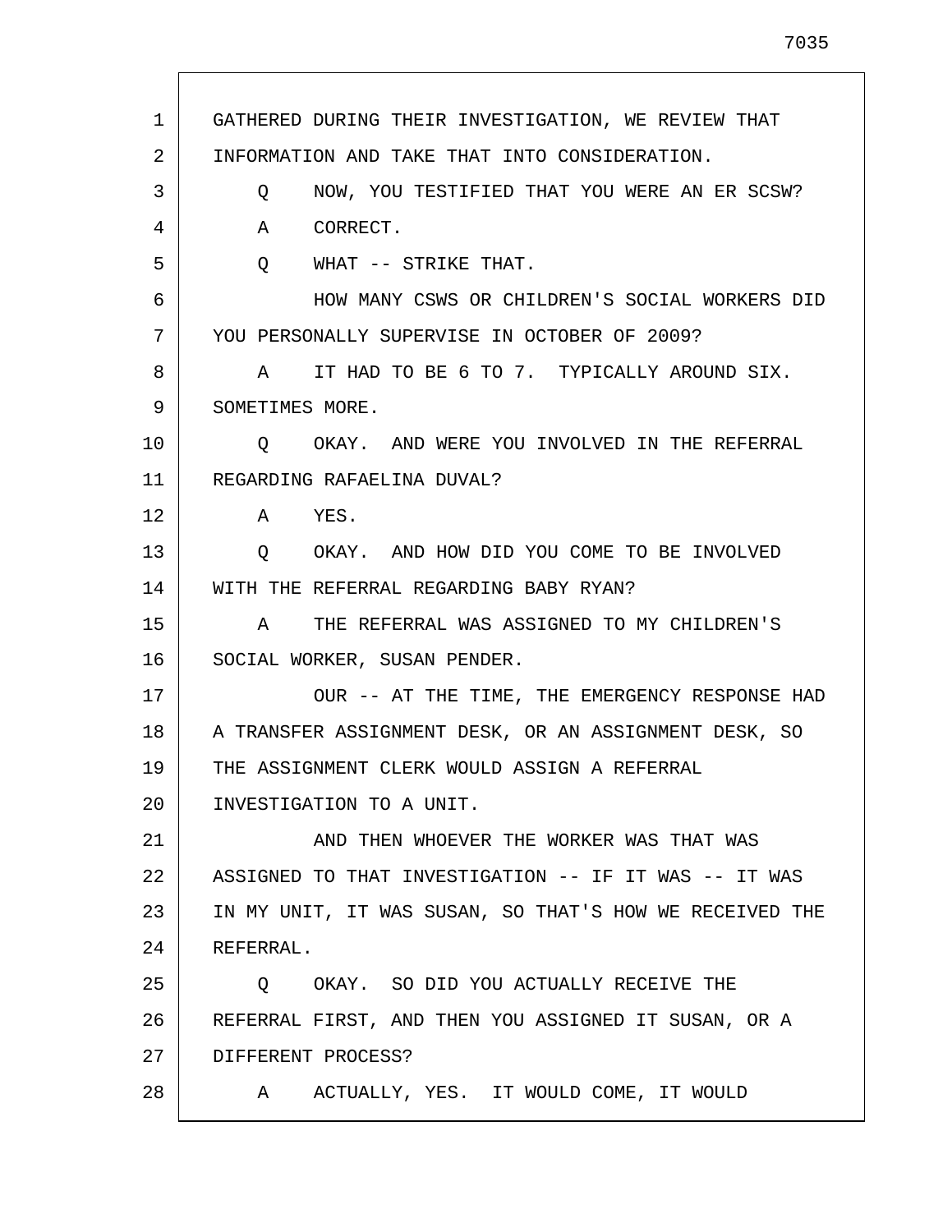1 2 3 4 5 6 7 8 9 10 11 12 13 14 15 16 17 18 19 20 21 22 23 24 25 26 27 28 BE ASSIGNED, IT WOULD BE PLACED IN MY WORKER'S INBOX, WHAT WE CALL IT. SO THEY HAVE INBOX OF ALL OF THEIR REFERRALS THAT THEY'RE ASSIGNED TO CONDUCT AN INVESTIGATION. SO THEY ASSIGNED IT TO HER INBOX, THEY BRING ME THE ACTUAL HARD COPY OF THE REFERRAL, AND THEN A REFERRAL CARD SCREENER NARRATIVE THAT TELLS US WHY THE FAMILY WAS BROUGHT TO THE DEPARTMENT'S ATTENTION, THE ALLEGATIONS. Q OKAY. AND THEN WHAT DO YOU DO WITH IT? A THEN WE REVIEW THE INFORMATION THAT WE HAVE, AND WE -- WHAT I WOULD DO WAS DISCUSS, LIKE, CERTAIN THINGS THAT THE WORKER WOULD DO TO LOOK OUT FOR WHEN THEY'RE CONDUCTING A RISK ASSESSMENT AND SAFETY INVESTIGATION. AND THIS REFERRAL IN PARTICULAR CAME IN, IT CAME IN AS A GENERAL NEGLECT AGAINST BOTH PARENTS, MS. RAFAELINA DUVAL AND FATHER RYAN MILLS. Q OKAY. AND SO WHAT DID YOU DO WITH IT? A WELL, WE WENT OVER IT. WE READ THE INFORMATION AND THERE WAS SOME CONCERN THAT THE CHILD, THE BABY RYAN, WAS NOT BEING PROPERLY FED. SO WE HAD TO CONDUCT WHAT WE CALLED A NEGLECT ASSESSMENT INVESTIGATION. Q AND YOU DIDN'T PERSONALLY GO OUT AND DO THE INVESTIGATION? A NO. THAT WAS NOT MY ROLE. Q OKAY. SO DO YOU KNOW WHAT THE INVESTIGATION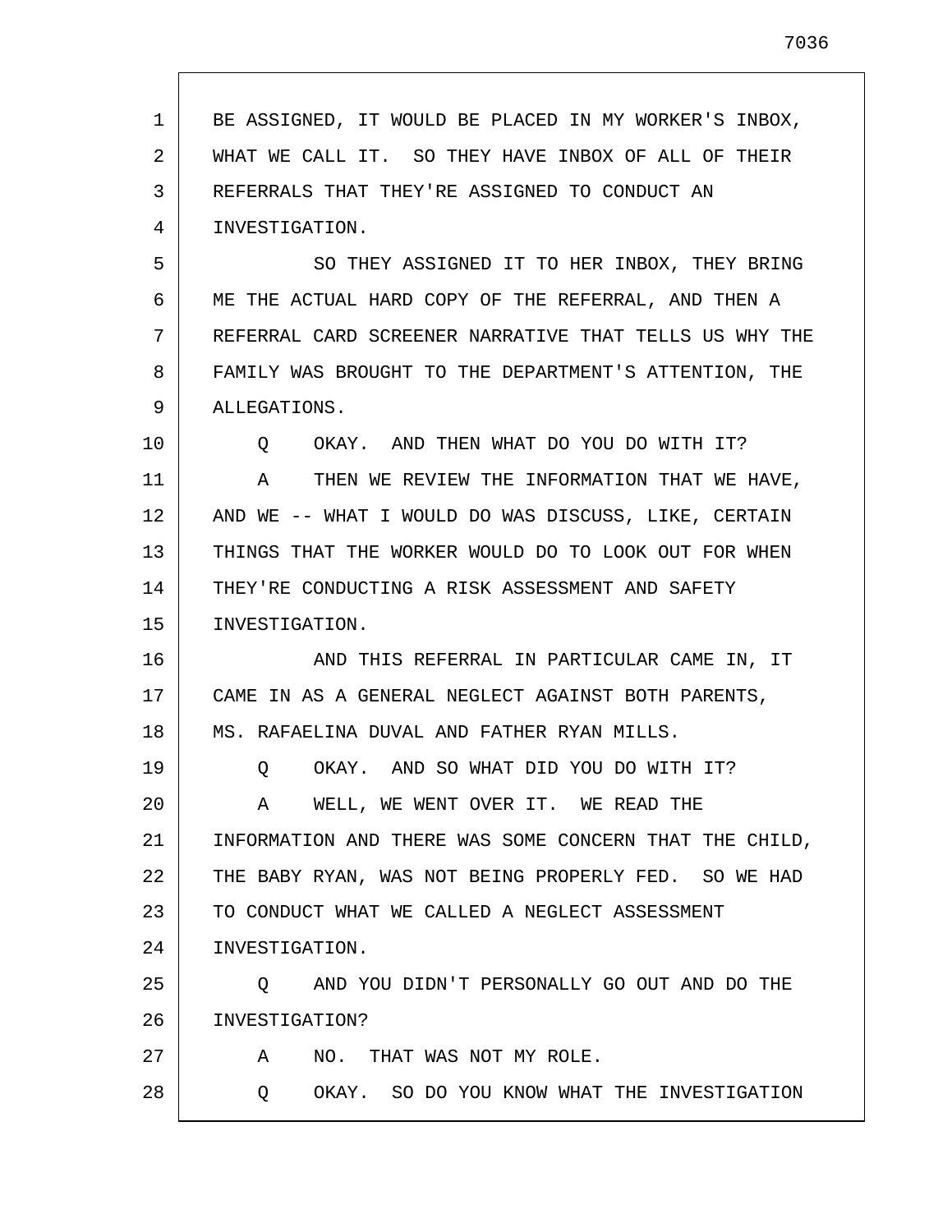1 2 3 4 5 6 7 8 9 10 11 12 13 14 15 16 17 18 19 20 21 22 23 24 25 26 27 28 CONSISTED OF? MR. KING: OBJECTION: LACK OF FOUNDATION. THE COURT: OVERRULED. THE WITNESS: YES. BY MS. SWISS: Q OKAY. CAN YOU EXPLAIN TO US YOUR UNDERSTANDING OF THE INVESTIGATION? A JUST TO BE CLEAR, YOU'RE SAYING, LIKE, WHAT WOULD BE THE WORKER BE REQUIRED TO DO, OR... Q WHAT YOUR UNDERSTANDING OF WHAT WAS ACTUALLY DONE. A WHAT WAS ACTUALLY -- OH. MY WORKER, SUSAN PENDER AT THE TIME, SHE COMPLIED WITH THE NEGLECT AND ALSO SEVERE NEGLECT POLICIES AND PROCEDURES. SO WHAT SHE WAS REQUIRED TO DO, WHEN YOU FIRST RECEIVE A REFERRAL IS REACH OUT TO THE REPORTING PARTY AND INQUIRE, LIKE, IS THIS WHAT YOU HAD REPORTED TO THE DEPARTMENT, SO THAT WE CAN START FROM THERE. SOMETIMES INFORMATION IS REPORTED AND IT'S NOT WHAT THE REPORTING PARTY SAID THEY INTENDED TO REPORT. SO WE HAVE TO FIRST FIND OUT WHERE TO START IF WE HAVE SOME INFORMATION AND GO OFF OF THAT. AND THEN FROM THERE, THE WORKER RESPONDS BY TRYING TO REACH OUT TO THE PARENT WHEN IT'S BEEN ALLEGED TO BE NEGLECT -- NEGLIGENT. Q SO IN THIS CASE, DOES THAT MEAN SPEAKING WITH THE REPORTING PARTY, MS. CRUMP, AND THEN SPEAKING WITH THE PARENTS?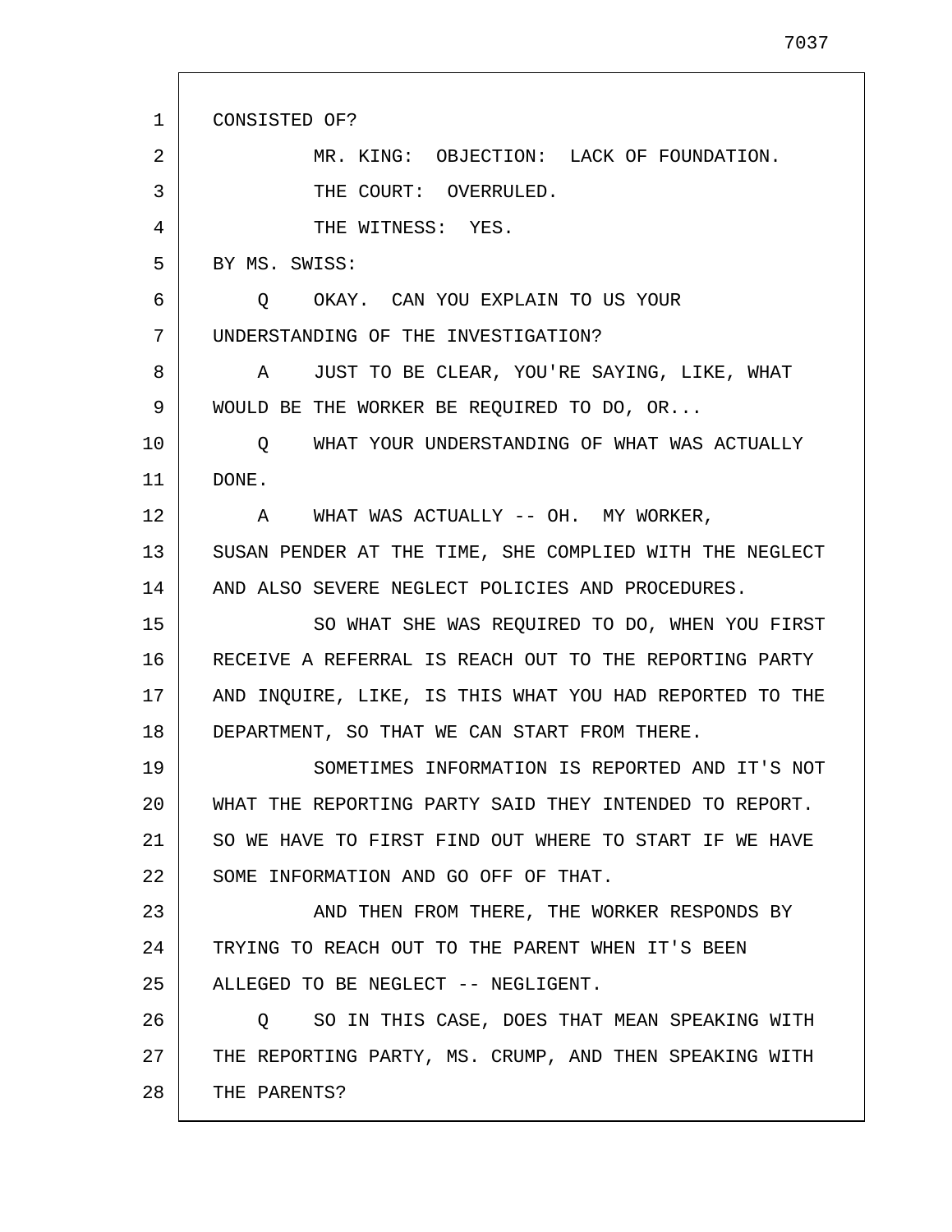A YES. Q OKAY. A AND ANY OTHER PROFESSIONALS, PERTINENT COLLATERALS. Q AND DO YOU KNOW IF THAT WAS DONE IN THIS CASE? A YES. Q AND HOW DO YOU KNOW THAT? A BASED OFF OF THE INFORMATION THAT WAS GATHERED FROM OUR MEDICAL PROVIDERS, BABY RYAN'S MEDICAL RECORDS, FAMILY MEMBERS, FRIENDS. THERE'S INTERVIEWS THAT TAKE PLACE WITH THE SIGNIFICANT PARTIES OR PERSONS INVOLVED. Q NOW, YOU MENTIONED MEDICAL PROFESSIONALS. HOW DO YOU -- HOW DOES THE DEPARTMENT GET THE MEDICAL PROFESSIONALS' INFORMATION DURING AN INVESTIGATION OF AN ER REFERRAL? A IN THE PARTICULAR CASE, WE HAD MOTHER REFERRED TO THE CATCH CLINIC, THE CATC CLINIC. AND THERE WE HAVE MEDICAL PROFESSIONALS WHO ARE CHILD ABUSE EXPERTS, CHILD ABUSE AND NEGLECT EXPERTS. SO THOSE WOULD BE THE PERSONS THAT, BASED ON

22 23 THEIR ASSESSMENTS, THAT INFORMATION WE WOULD RELY ON TO DETERMINE LIKE, WHAT'S THE MEDICAL WELFARE OF THE BABY.

24 25 26 Q DO YOU KNOW IF BABY RYAN WAS REFERRED TO ANY OTHER PROFESSIONALS DURING THE INVESTIGATION OF THE REFERRAL?

27 A YES.

28

1

2

3

4

5

6

7

8

9

10

11

12

13

14

15

16

17

18

19

20

21

Q AND WHAT OTHER MEDICAL PROFESSIONALS?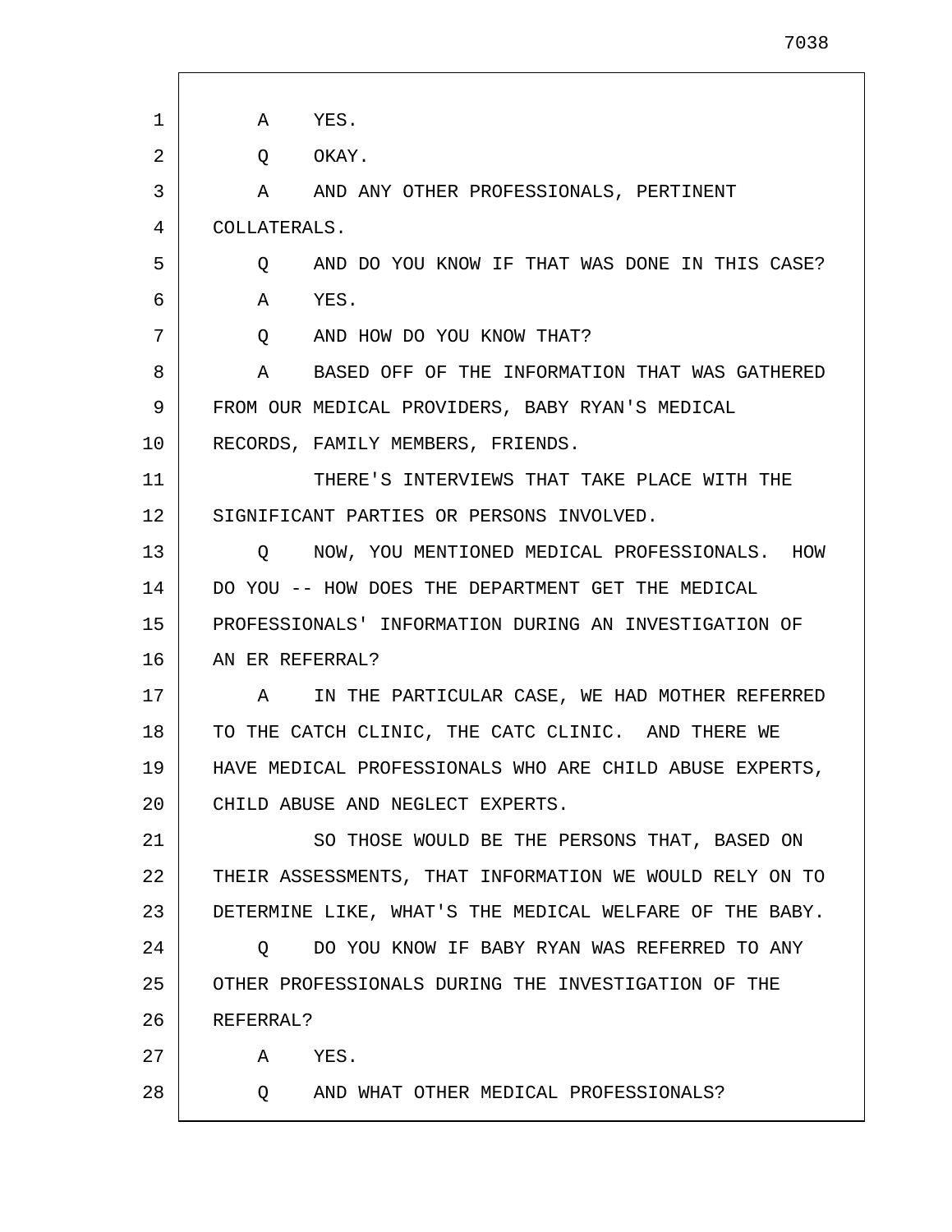1 2 3 4 5 6 7 8 9 10 11 12 13 14 15 16 17 18 19 20 21 22 23 24 25 26 27 28 A HE WAS ALSO REFERRED TO A NUTRITIONIST, HE WAS REFERRED AN ALLERGIST, HE WAS REFERRED TO THE UCLA FAILURE TO THRIVE CLINIC. Q NOW, WHO MADE THE DECISION TO REFER THE BABY TO ALL THESE DIFFERENT MEDICAL PROFESSIONALS? A AS A SOCIAL WORKER, YOU WOULD MAKE THE REFERRAL SO THAT YOU CAN HAVE THE CHILD RECEIVE, LIKE, WHAT WE CALL A FORENSIC EXAMINATION. AN EXAMINATION TO DETERMINE, AS I MENTIONED, WHAT THE MEDICAL WELFARE AND CONDITION OF THE CHILD IS. AND FROM THERE, IF THERE'S ADDITIONAL, YOU KNOW, ASSESSMENTS REQUIRED FROM PROFESSIONALS, THEY CAN BE REFERRED TO A SPECIALIST. MR. KING: OBJECTION: YOUR HONOR, MOVE TO STRIKE AS NONRESPONSIVE. THE COURT: THE OBJECTION IS SUSTAINED. MOTION TO STRIKE IS GRANTED. THE ANSWER WILL BE STRICKEN. AND THE JURY WILL DISREGARD. MS. SWISS: IF I COULD ASK THE REPORTER TO REPEAT THE QUESTION. (THE RECORD WAS READ AS REQUESTED) BY MS. SWISS: Q WHO MADE THE REFERRAL, WHO -- I'M SORRY -- WHO MADE THE DECISION TO REFER THE BABY TO THE MEDICAL PROFESSIONALS? A MY WORKER, SUSAN PENDER. Q AND WOULD YOU HAVE A PART IN THAT? A I WOULD NOT -- NOT MUCH. IT WOULD JUST BE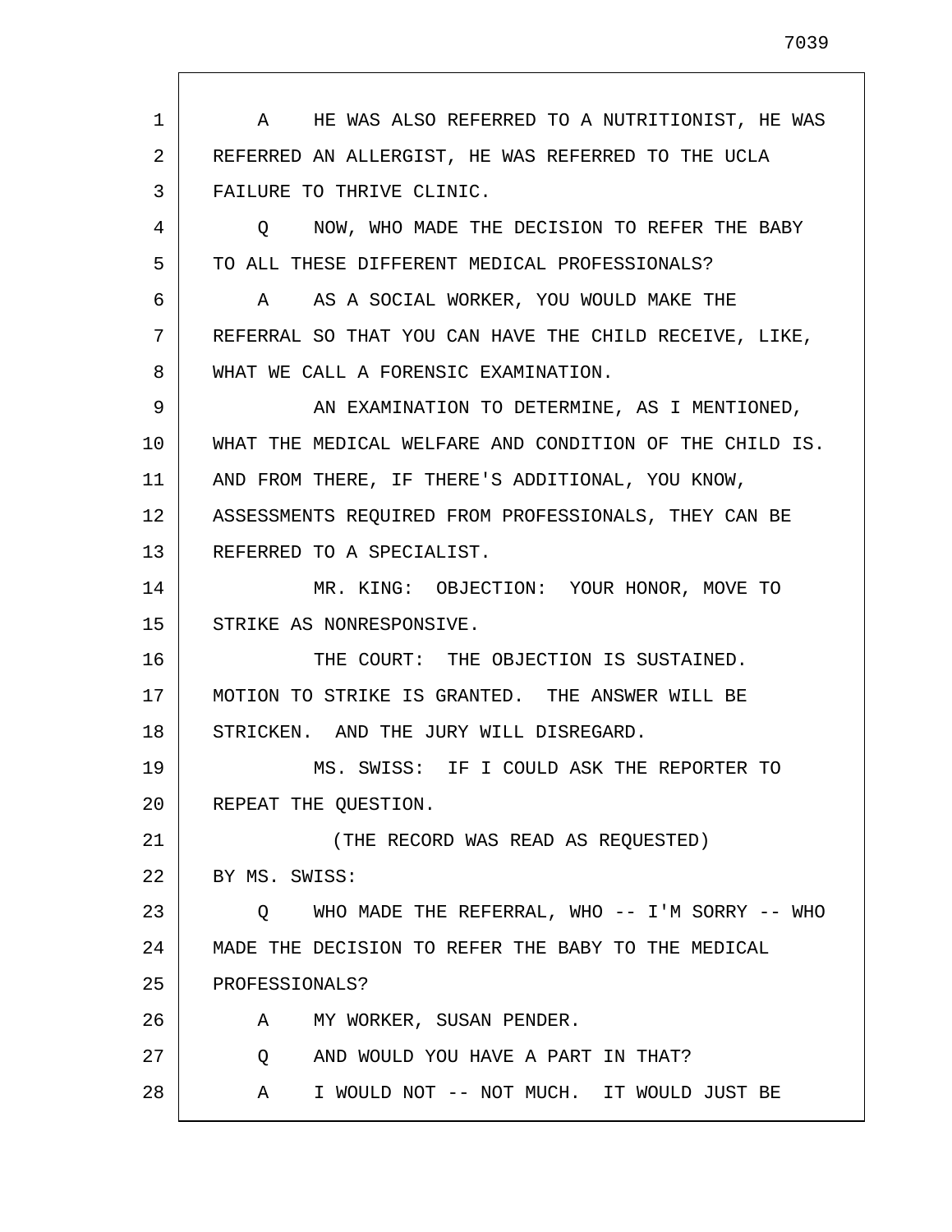| $\mathbf{1}$ | LIKE, OKAY, REFER THEM TO THIS PROFESSIONAL, AND FROM    |
|--------------|----------------------------------------------------------|
| 2            | THERE, IF YOU NEEDED TO REFER TO AN ADDITIONAL           |
| 3            | PROFESSIONAL, WE WOULD.                                  |
| 4            | O AND WOULD YOU RELY ON WHAT THE MEDICAL                 |
| 5            | PROFESSIONAL WOULD SAY REGARDING OTHER REFERRALS TO      |
| 6            | OTHER MEDICAL PROFESSIONALS?                             |
| 7            | MR. KING: OBJECTION: LACKS FOUNDATION,                   |
| 8            | VAGUE.                                                   |
| 9            | THE COURT: OVERRULED.                                    |
| 10           | THE WITNESS: YES.                                        |
| 11           | BY MS. SWISS:                                            |
| 12           | Q OKAY. SO TELL ME, IN THIS PARTICULAR CASE,             |
| 13           | HOW DID YOU SUPERVISE MS. PENDER? EXPLAIN TO US HOW      |
| 14           | THAT PROCESS WENT.                                       |
| 15           | A WELL, IN THIS PARTICULAR CASE, I MONITORED --          |
| 16           | I MAINTAINED CONSTANT COMMUNICATION WHEN MS. PENDER --   |
| 17           | WHEN MS. PENDER WOULD RECEIVE ANY INFORMATION, WHETHER   |
| 18           | IT WAS PROVIDED BY THE MOM -- MOTHER, OR FATHER, OR      |
| 19           | DOCTORS, LIKE I SAID, PROFESSIONALS, WE WOULD TAKE THAT  |
| 20           | INTO CONSIDERATION AND WE'D GO OVER IT, WE'D DISCUSS     |
| 21           | IT.                                                      |
| 22           | NOW, THERE WAS A LOT OF MEDICAL INFORMATION<br>Q         |
| 23           | THAT'S BEEN DISCUSSED AT LENGTH IN THIS TRIAL, THAT      |
| 24           | CAME UP DURING THE INVESTIGATION OF THE REFERRAL.<br>ΙS. |
| 25           | THERE A -- WELL, YOU'RE NOT A MEDICAL PROFESSIONAL.      |
| 26           | RIGHT?                                                   |
| 27           | NO, MA'AM.<br>A                                          |
| 28           | IS THERE SOMEBODY AT THE DEPARTMENT OF<br>O              |
|              |                                                          |

 $\mathsf{I}$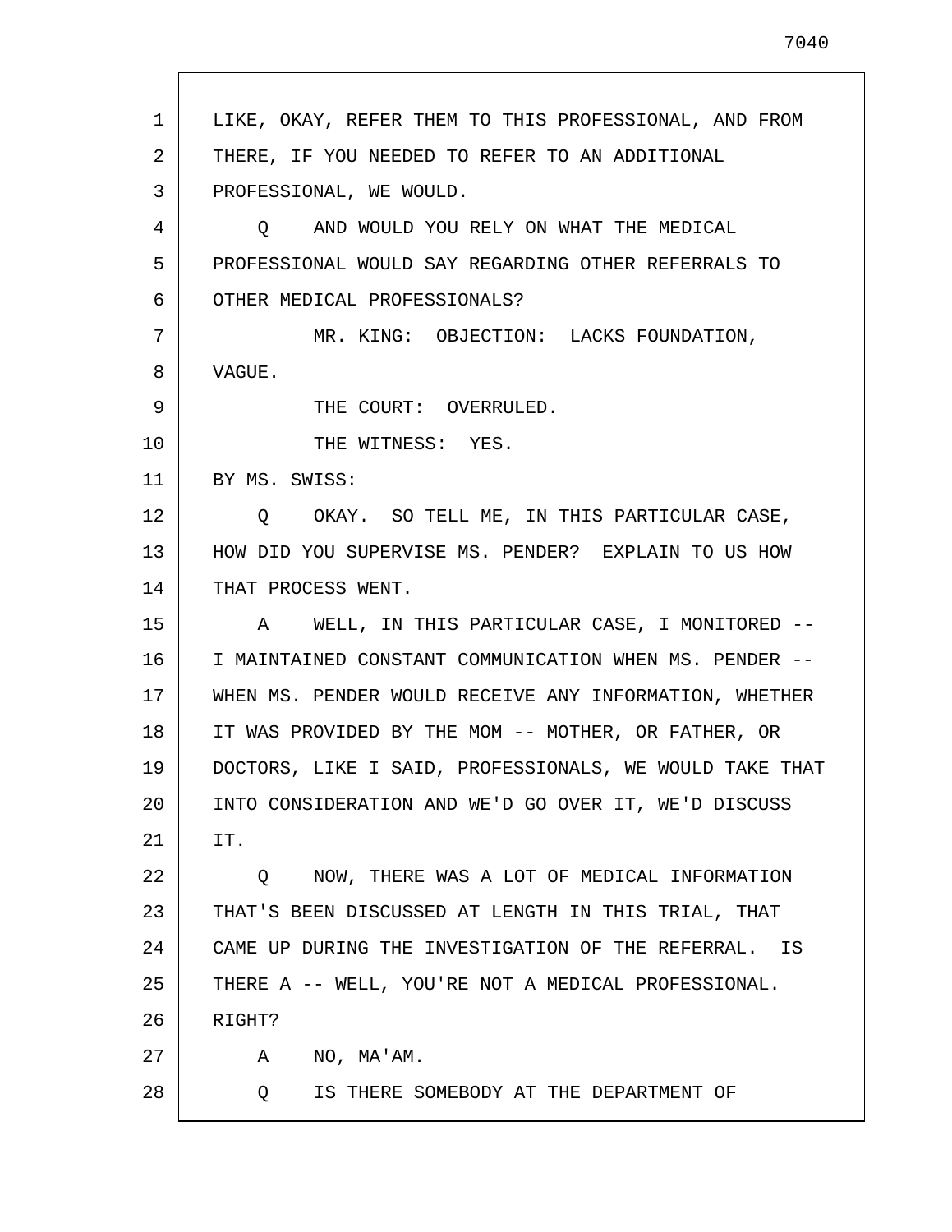1 2 3 4 5 6 7 8 9 10 11 12 13 14 15 16 17 18 19 20 21 22 23 24 25 26 27 28 CHILDREN AND FAMILY SERVICES THAT ASSISTS SOCIAL WORKERS IN UNDERSTANDING THE MEDICAL INFORMATION THAT'S GATHERED IN THE INVESTIGATIONS? A OH, YES. OUR PUBLIC HEALTH NURSES. Q NOW, WHAT IS YOUR UNDERSTANDING OF WHAT THE PUBLIC HEALTH NURSE'S ROLE IS AT THE DEPARTMENT THAT YOU WORK WITH? A OUR PUBLIC HEALTH NURSES, THEY ASSIST US WITH BEING ABLE TO CLARIFY WHAT MEDICAL INFORMATION THAT WE RECEIVE. SINCE WE'RE NOT DOCTORS, THEY SPEAK A DIFFERENT LANGUAGE. JUST LIKE US, WE SPEAK A DIFFERENT SOCIAL WORKER LANGUAGE. SO WE HAVE OUR PUBLIC HEALTH NURSES TO BE ABLE TO INTERPRET WHAT THE DOCTOR IS SAYING. Q HOW DOES THAT WORK? A WHEN WE RECEIVE THE MEDICAL RECORDS, WE'LL SIT DOWN WITH THEM, AND THEN THEY'LL POINT OUT, LIKE, THIS IS WHAT WE SEE, OR THESE ARE THE DIAGNOSIS, OR THESE ARE THE OBSERVATIONS, ASSESSMENTS, RESULTS OF TESTS. IT JUST DEPENDS ON WHAT'S GOING ON WITH THE CHILD. Q OKAY. NOW, IN THIS PARTICULAR CASE, DID THE PROCESS OF WORKING WITH A PUBLIC HEALTH NURSE HAPPEN? A ABSOLUTELY. YES. Q AND CAN YOU EXPLAIN A LITTLE BIT ABOUT HOW THAT WORKED IN THIS CASE? MR. KING: OBJECTION, YOUR HONOR: VAGUE,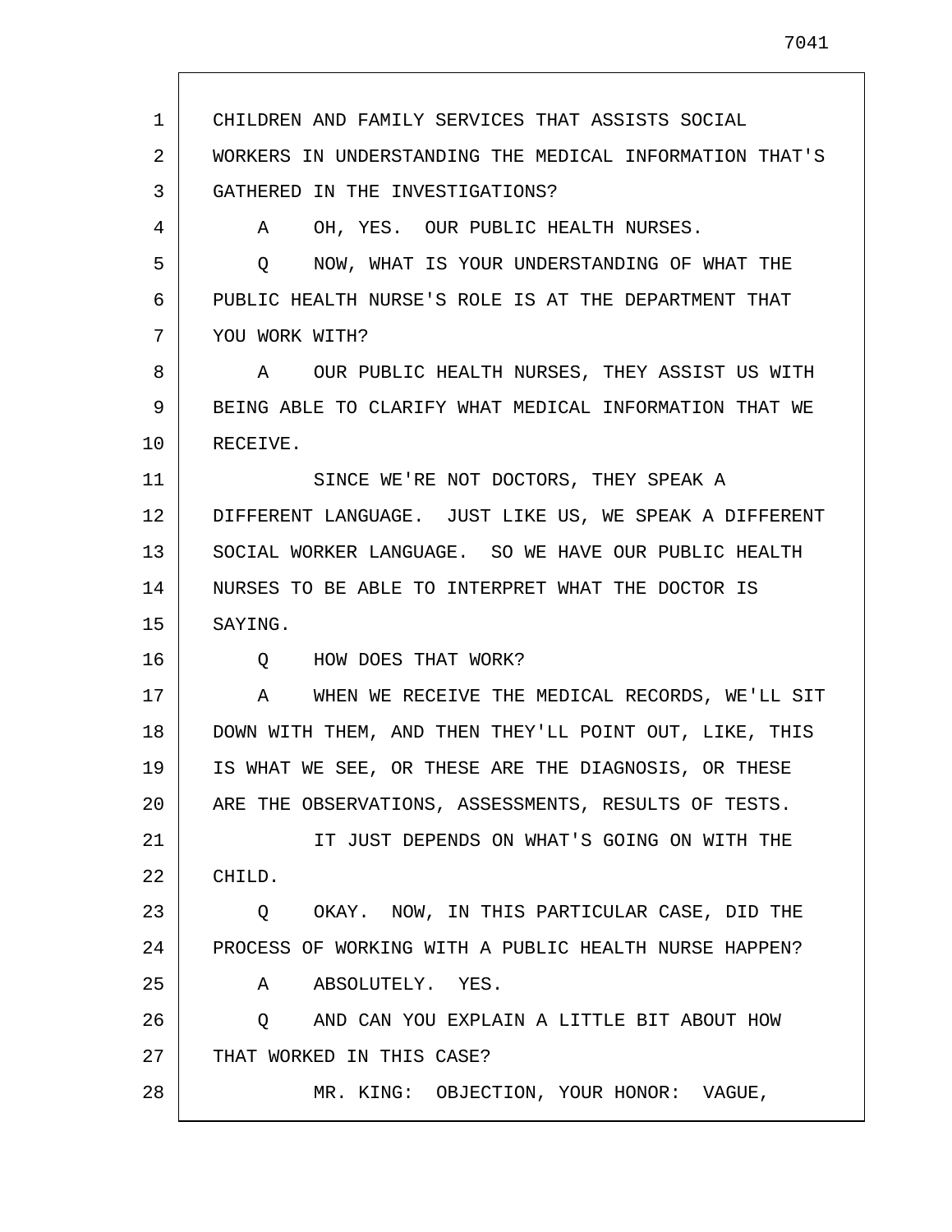1 2 3 4 5 6 7 8 9 10 11 12 13 14 15 16 17 18 19 20 21 22 23 24 25 26 27 28 LACKS FOUNDATION. THE COURT: SUSTAINED AS TO THE WAY IN WHICH IT'S ASKED. YOU CAN RESTATE THAT. I THINK YOU WANT TO KNOW WHAT HAPPENED. BY MS. SWISS: Q WHAT HAPPENED WITH REGARD TO CONSULTING WITH THE PUBLIC HEALTH NURSE IN THIS CASE? MR. KING: OBJECTION: LACKS FOUNDATION. THE COURT: OVERRULED. THE QUESTION IS, DO YOU KNOW? THE WITNESS: YES. THE COURT: OKAY. THEN GO AHEAD. THE WITNESS: IN THIS CASE, WHEN WE RECEIVED THE -- LIKE, THERE WAS -- IT WAS AN ABUNDANCE OF MEDICAL INFORMATION. AND WHEN WE RECEIVED IT, WHAT WE DID WAS, WE CONTACTED OUR PUBLIC HEALTH NURSE. WE ASKED HER TO COME SIT DOWN AND ASSIST US WITH WHAT WE NEEDED. TO ASSIST US, I'M SORRY, IN BEING ABLE TO DETERMINE WHAT WAS GOING ON OR WHAT WE NEEDED TO DO. SO WHAT SHE WAS TASKED TO DO IS ATTEND A FACE-TO-FACE IN-PERSON VISIT WITH THE CHILD AND HIS PARENT. IN-HOME WITH PERSON -- IN-PERSON HOME VISIT. BY MS. SWISS: Q OKAY. A SO -- LAURA BATES, WHO IS A PUBLIC HEALTH NURSE, WOULD GO OUT WITH THE SOCIAL WORKER, MS. PENDER, AND THEY WOULD SIT DOWN AND MEET WITH THE FAMILY AND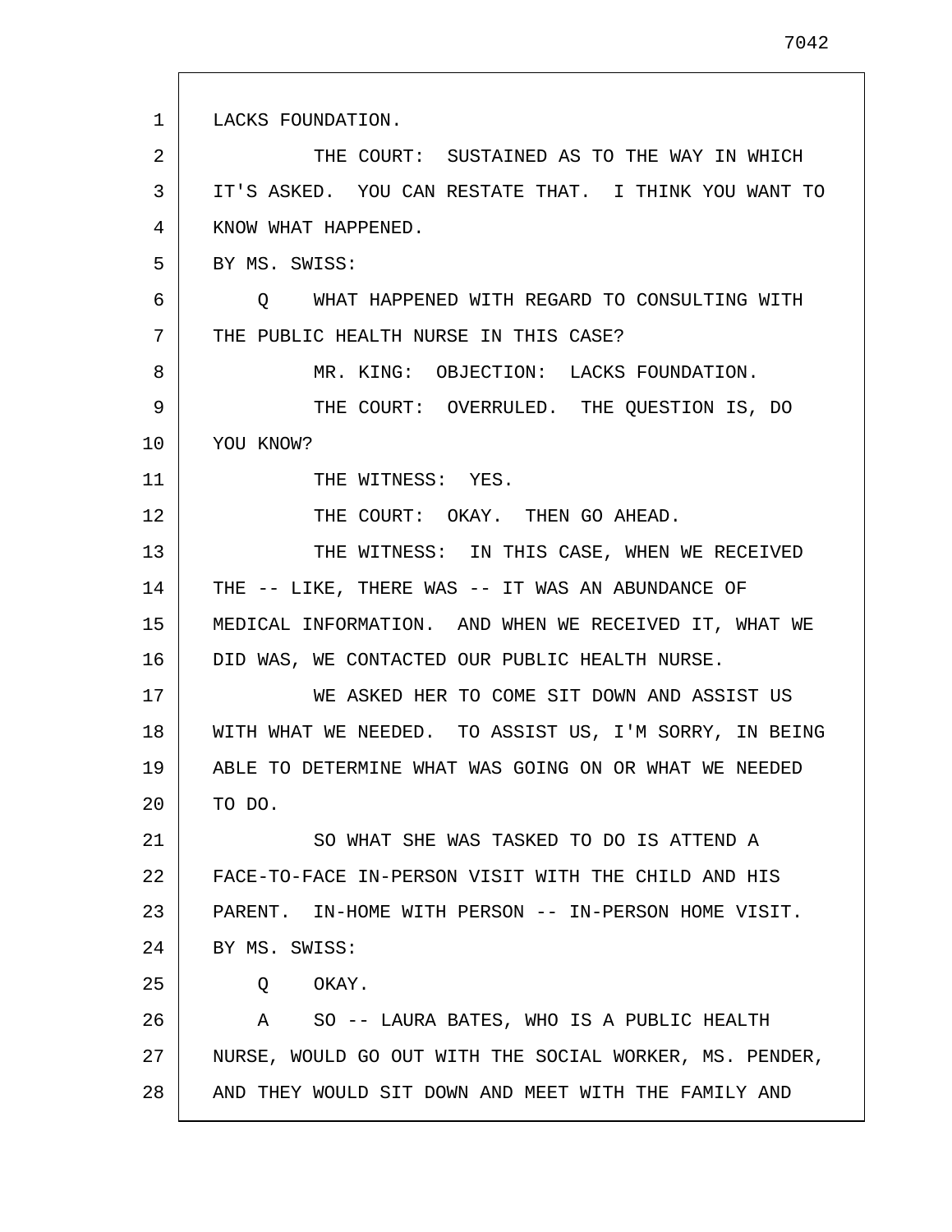1 2 3 4 5 6 7 8 9 10 11 12 13 14 15 16 17 18 19 20 21 22 23 24 25 26 27 28 CONDUCT A SAFETY INVESTIGATION. Q DID THE PUBLIC HEALTH NURSE IN THIS CASE ASSIST YOU IN INTERPRETING OTHER MEDICAL INFORMATION? DOCUMENTS, FOR EXAMPLE? A YES. Q AND WHAT DO YOU RECALL ABOUT THAT PROCESS? A IT REALLY WAS INFORMATIVE IN RELATION TO IDENTIFYING, LIKE, THE MILESTONES THAT A ONE-YEAR-OLD SHOULD BE MEETING. SHE ALSO SHOWED US AND CLARIFIED, AND WE LOOKED AT THE GROWTH CHART, HOW HIS CONDITION SEEMED TO BE DETERIORATING UNDER THE CARE OF HIS MOTHER. MR. KING: OBJECTION: YOUR HONOR, LACKS FOUNDATION, CALLS FOR SPECULATION. THE COURT: OVERRULED. BY MS. SWISS: Q WHAT -- DID YOU LEARN ANY OTHER INFORMATION FROM THE PUBLIC HEALTH NURSE WITH REGARD TO THE MEDICAL RECORDS DURING THE INVESTIGATION? A WITH THE MEDICAL RECORDS, IT WAS VERY CONCERNING THAT IT DID NOT APPEAR THAT HE WAS BEING PROPERLY FED. MR. KING: OBJECTION: LACKS FOUNDATION. I'M SORRY, I'M NOT SURE IF SHE WAS DONE WITH HER ANSWER. THE COURT: OVERRULED. WERE YOU FINISHED WITH THAT ANSWER? THE WITNESS: YES. THE COURT: ALL RIGHT.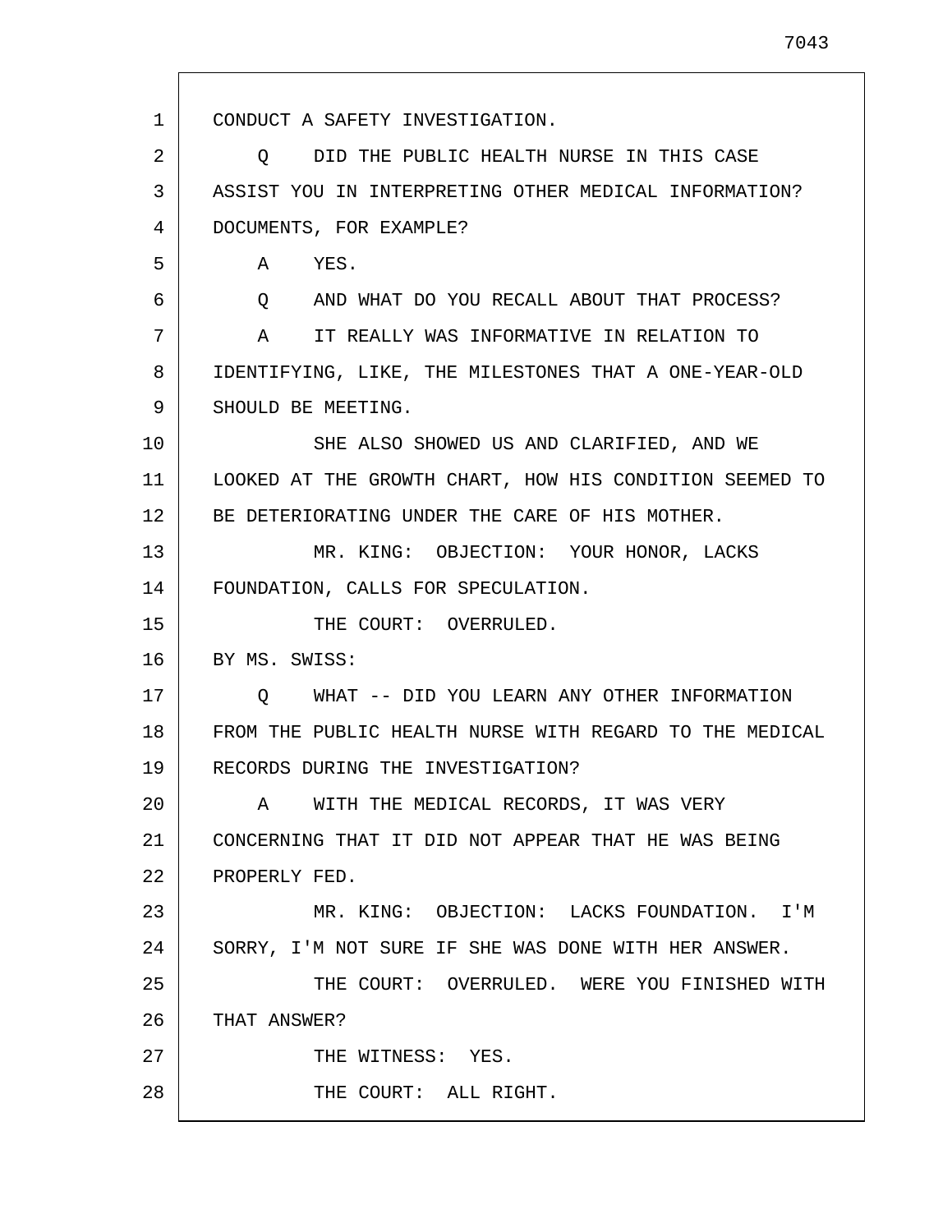1 2 3 4 5 6 7 8 9 10 11 12 13 14 15 16 17 18 19 20 21 22 23 24 25 26 27 28 THE WITNESS: WHEN I MENTIONED HE WAS NOT BEING PROPERLY FED, WE LOOKED AT MEDICAL RECORDS THAT WERE SENT IN SIX MONTHS PRIOR TO THE FAMILY'S INVOLVEMENT. AND WE SAW THAT BABY RYAN BASICALLY HAD NOT GAINED ANY WEIGHT. NOT ONE POUND IN ABOUT SIX MONTHS, AND WE WERE TRYING TO UNDERSTAND, OKAY, WELL WHAT'S GOING ON WITH THIS. EVEN THOUGH THERE WAS INFORMATION THAT WAS SAYING THAT THE FAMILY HAD BEEN REFERRED OR THE MOTHER HAD BEEN -- RECOMMENDED TO PROVIDE HIM WITH SOLID FOODS AND FEED HIM, IF HE'S NOT GAINING ANY WEIGHT, WE WERE TRYING TO FIGURE OUT WHAT IS THE REASON BEHIND THIS. THAT'S WHY WE HAD TO RELY ON THE MEDICAL PROFESSIONALS TO CONDUCT AN ASSESSMENT. BY MS. SWISS: Q NOW, AT SOME POINT IN THE INVESTIGATION OF THE REFERRAL, WAS A TEAM DECISION-MAKING MEETING HELD? A YES. Q WHY WAS THAT? A WE WOULD DO THAT TO BRING THE FAMILY AND THEIR SUPPORT SYSTEMS TOGETHER SO THAT THEY CAN DEVELOP A POSSIBLE SAFETY CASE PLAN FOR THIS CHILD. THE GOAL IS NOT TO GO IN THERE SAYING WE'RE GOING TO REMOVE. WE'RE TRYING TO DEVELOP A PLAN AND WORK WITH THE FAMILY TO FIGURE OUT WHAT IS GOING ON WITH THIS FAMILY, WHAT WAS WORKING WITH THIS FAMILY, WHAT SUPPORT SYSTEMS DID THEY HAVE IN PLACE WITH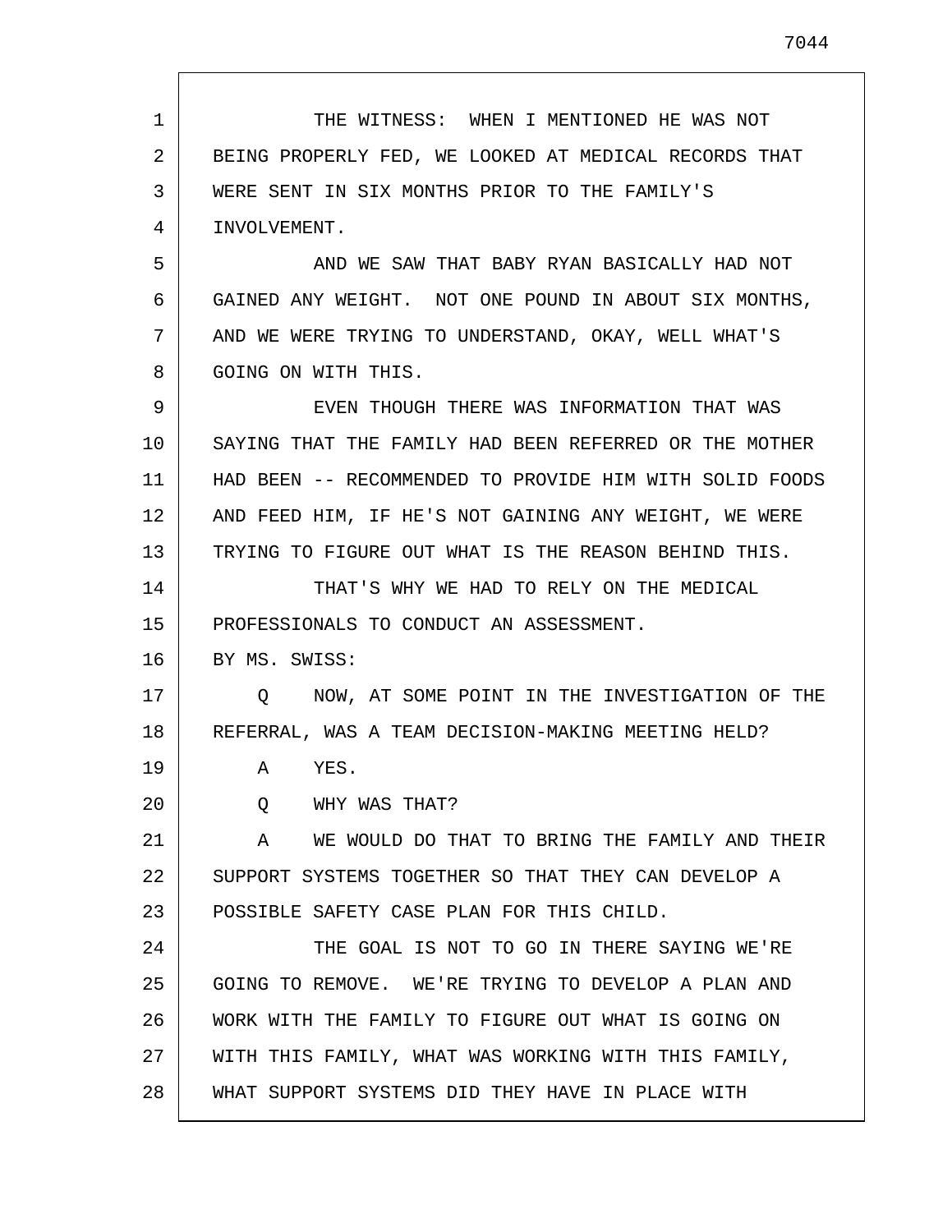| 1  | ASSISTANCE.                                             |
|----|---------------------------------------------------------|
| 2  | SO, BASICALLY, MY WORKER WOULD NEED TO CONTACT          |
| 3  | THE FAMILY, AGAIN, LET THEM KNOW WE WOULD LIKE TO BRING |
| 4  | THEM TOGETHER.                                          |
| 5  | WE EXPLAINED TO THE MOTHER THAT SHE'S WELCOME           |
| 6  | TO INVITE ANYONE THAT SHE WOULD LIKE TO IN SUPPORT OF,  |
| 7  | YOU KNOW, OF HER BEING -- IN SUPPORT OF ANY DECISIONS   |
| 8  | THAT WOULD HAVE BEEN MADE IN THE BEST INTEREST OF BABY  |
| 9  | RYAN'S SAFETY.                                          |
| 10 | DID YOU ALSO MAKE THAT REQUEST TO MR. MILLS?<br>Q       |
| 11 | YES.<br>A                                               |
| 12 | AND WHAT DID YOU TELL MR. MILLS TO DO, AS FAR<br>Q      |
| 13 | AS ATTENDING THE TDM?                                   |
| 14 | SAME THING. WE SAID YOU CAN INVITE ANYONE<br>A          |
| 15 | THAT YOU CAN FEEL CAN PROVIDE YOU SUPPORT, AND THEN WE  |
| 16 | MENTION WE'RE TRYING TO ASSIST THE FAMILY WITH SERVICES |
| 17 | SO THAT THEY CAN ADDRESS THEIR NEEDS.                   |
| 18 | NOW, DO YOU RECALL THE SPECIFIC DATE OF THE<br>Q        |
| 19 | REFERRAL IN THIS CASE?                                  |
| 20 | YES.<br>Α                                               |
| 21 | WHAT?<br>Q                                              |
| 22 | OCTOBER 19, 2009.<br>A                                  |
| 23 | OKAY. AND DO YOU RECALL THE DATE OF THE TEAM<br>Q       |
| 24 | DECISION-MAKING MEETING IN THIS CASE?                   |
| 25 | YES.<br>Α                                               |
| 26 | Q<br>WHAT'S THAT?                                       |
| 27 | NOVEMBER 3RD, 2009.<br>Α                                |
| 28 | WHY WAS THE TEAM DECISION-MAKING MEETING<br>Q           |

Г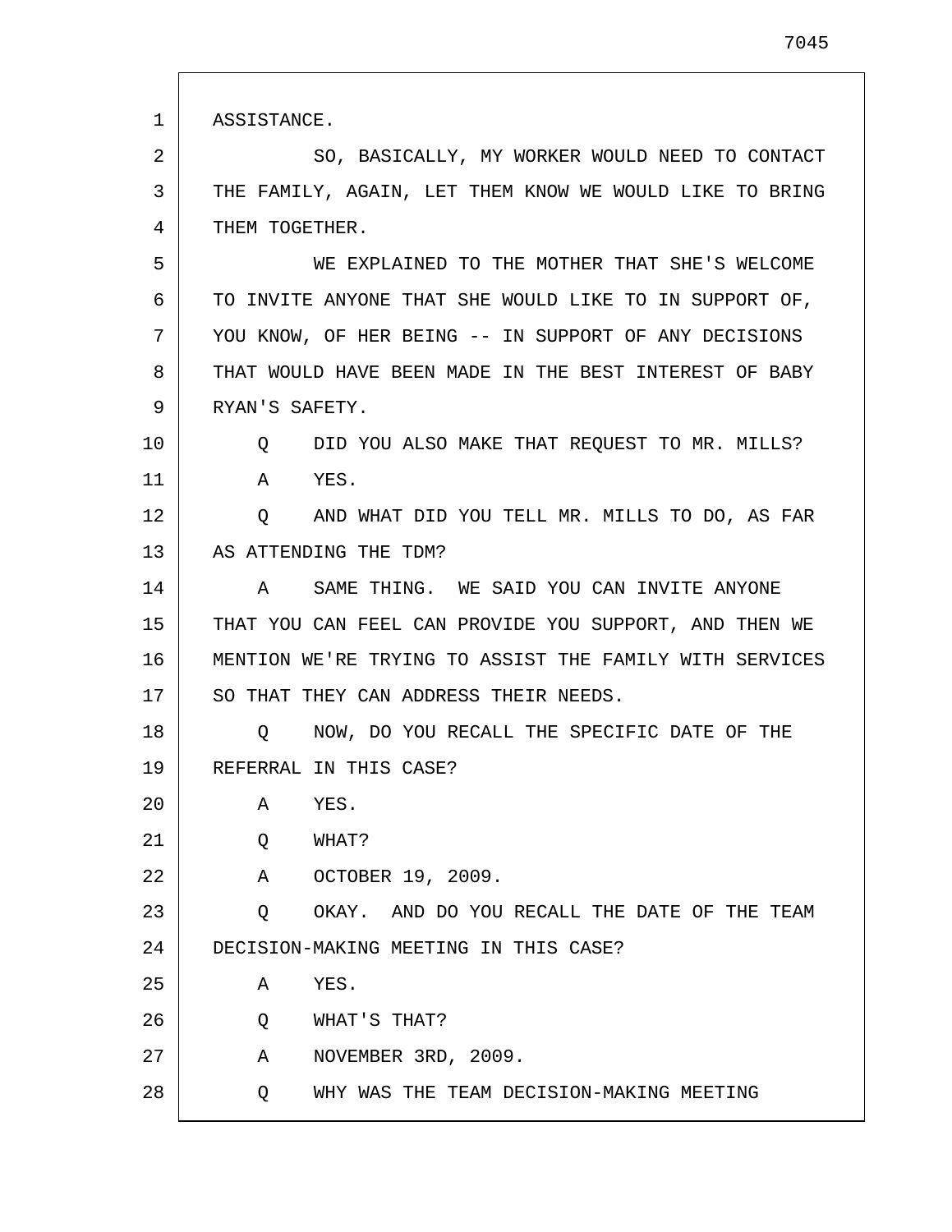1 2 3 4 5 6 7 8 9 10 11 12 13 14 15 16 17 18 19 20 21 22 23 24 25 26 27 28 SCHEDULED FOR NOVEMBER 3RD, 2009? A WE KNEW AT THAT TIME THAT WE WOULD HAVE THE RESULTS FROM THE UCLA FAILURE TO THRIVE CLINIC MEDICAL PROVIDER, THE RESULTS OF THAT MEDICAL EXAMINATION, ANY TESTING. WE DIDN'T WANT TO GO INTO THE MEETING, WE'RE SAYING, OKAY, WE KNOW IT'S THIS. WE WANTED TO MAKE SURE WE HAD ALL THE INFORMATION. MOTHER HAD PROVIDED A LOT OF INCONSISTENT -- OR REPORTS THAT SAID THAT THERE WAS SOMETHING WRONG WITH RYAN. AND WE WERE THINKING, WELL, IS IT ALLERGIES, IS IT, YOU KNOW, THE VISITS, CONTRIBUTING TO WHY HE'S NOT THRIVING, WHY HE'S NOT GROWING. SO WE WANTED -- WE WERE THINKING, TO TAKE INTO CONSIDERATION MOTHER'S REPORTS, THERE MAY HAVE BEEN SOMETHING MEDICALLY WRONG WITH RYAN. BUT WE KNEW FOR SURE THAT WE WOULD HAVE THAT INFORMATION BY THE 3RD BECAUSE THAT'S WHAT WE WERE TOLD, THAT THEY WOULD HAVE THE RESULTS BY THAT DAY. MR. KING: YOUR HONOR, OBJECTION: NONRESPONSIVE, EVERYTHING AFTER, "MOTHER HAD PRODUCED (SIC) RECORDS." THE COURT: THE OBJECTION IS SUSTAINED. MR. KING: MOVE TO STRIKE, YOUR HONOR. THE COURT: MOTION TO STRIKE IS GRANTED. THAT PART OF THE ANSWER BEGINS, "AND WE WERE THINKING," ET CETERA, TO THE END OF THE ANSWER, IS ORDERED STRICKEN. AND THE JURY DISREGARD IT.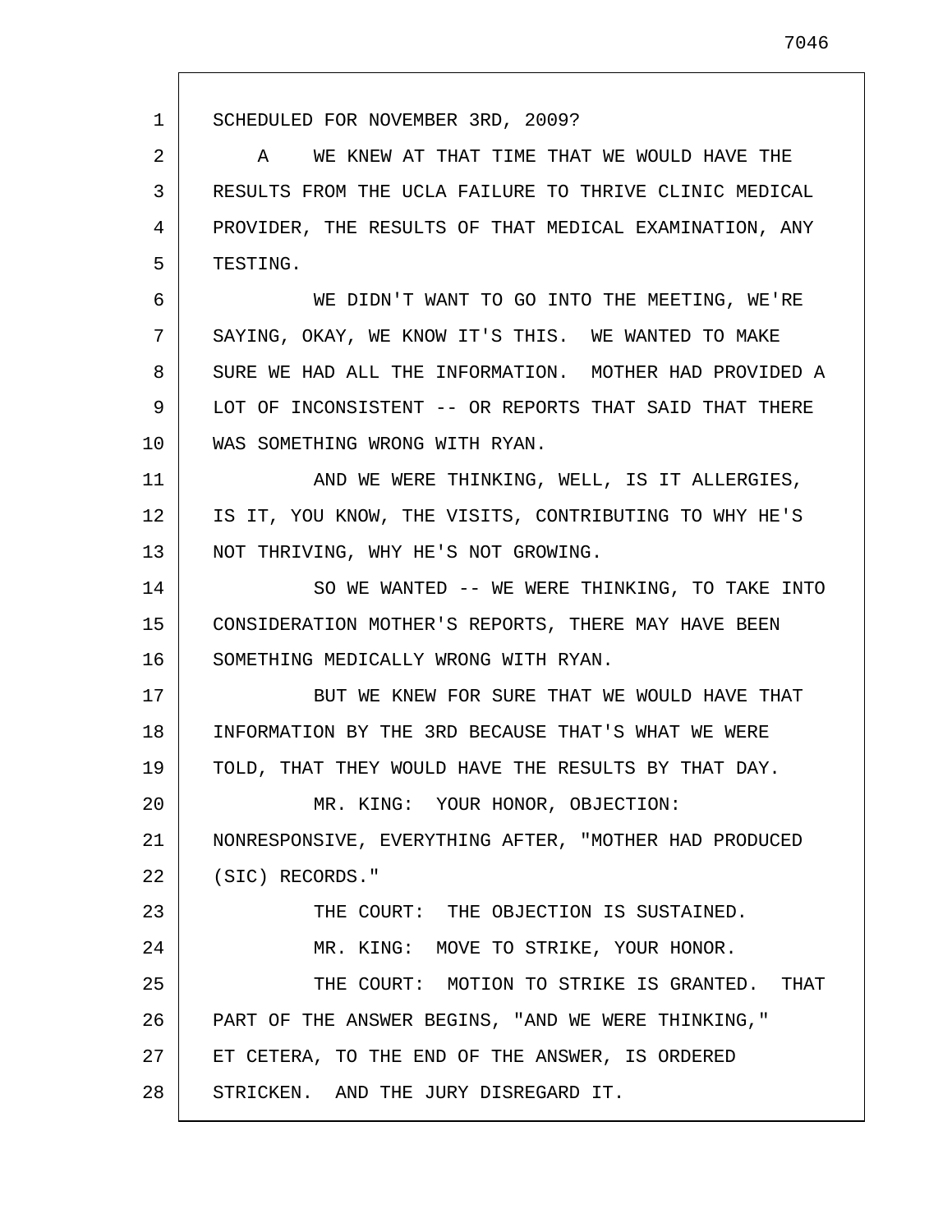1 2 3 4 5 6 7 8 9 10 11 12 13 14 15 16 17 18 19 20 21 22 23 24 25 26 27 28 BY MS. SWISS: Q MS. ROGERS, BEFORE THE TEAM DECISION-MAKING MEETING, WHAT INFORMATION DID YOU HAVE WITH REGARD TO RYAN'S CONDITION? MR. KING: OBJECTION: VAGUE, OVERBROAD. THE COURT: OVERRULED. GO AHEAD. THE WITNESS: ONCE AGAIN, WHAT --BY MS. SWISS: Q WHAT INFORMATION -- GOING INTO THE -- BEFORE THE TDM, WHAT INFORMATION DID YOU HAVE REGARDING RYAN'S CONDITION? A WE HEARD THAT HE HAD BEEN DIAGNOSED WITH FAILURE TO THRIVE, WHICH WAS IDENTIFIED AS A CONDITION THAT WAS THREATENING TO HIS LIFE. AND FROM -- BASED ON THE CATC CLINIC EXAMINATION, THE DOCTOR HAD ASSESSED THAT IT WAS FAILURE TO THRIVE AS A RESULT OF NON-ORGANIC OR NON-MEDICAL-RELATED REASONS. AND THAT IT WAS ENVIRONMENTAL. BUT THEY WANTED FURTHER TESTING TO ENSURE -- TO RULE OUT IF THERE WERE ANY MEDICAL CONDITIONS RELATED TO WHY RYAN HAD NOT BEEN GROWING AND GAINING WEIGHT, AND WHY HE WAS SEVERELY DEVELOPMENTALLY DELAYED. Q SO THE CATC CLINIC -- SO BABY RYAN WAS SEEN AT THE CATC CLINIC? A YES. Q AND YOU JUST TESTIFIED THAT THE CATC CLINIC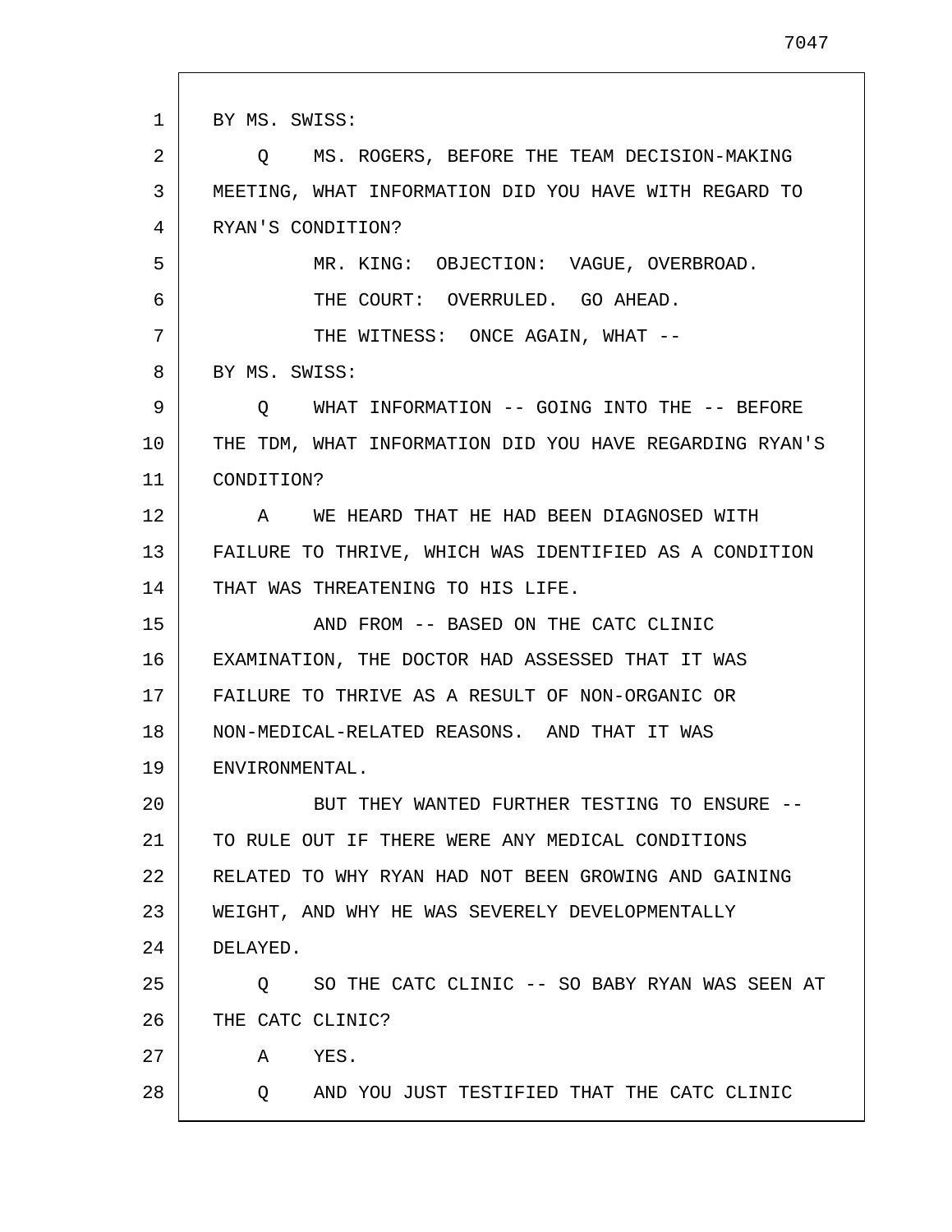| $\mathbf{1}$ | REQUESTED FURTHER TESTING?                            |
|--------------|-------------------------------------------------------|
| 2            | A YES.                                                |
| 3            | AND DO YOU KNOW IF THAT FURTHER TESTING WAS<br>Q      |
| 4            | DONE?                                                 |
| 5            | YES.<br>Α                                             |
| 6            | AND WHERE WAS THAT DONE?<br>Q                         |
| 7            | A AT THE UCLA FAILURE TO THRIVE CLINIC.               |
| 8            | $\circ$<br>OKAY. GOING INTO THE TEAM DECISION-MAKING  |
| 9            | MEETING, WHAT INFORMATION DID YOU HAVE REGARDING BABY |
| 10           | RYAN'S CONDITION OR FROM -- WHAT -- STRIKE THAT.      |
| 11           | GOING INTO THE TDM, WHAT INFORMATION DID YOU          |
| 12           | HAVE REGARDING BABY RYAN THAT YOU RECEIVED FROM THE   |
| 13           | MOTHER?                                               |
| 14           | FROM -- LIKE, BASED ON INFORMATION THAT SHE<br>A      |
| 15           | PROVIDED US?                                          |
| 16           | Q YES.                                                |
| 17           | A REASONS WHY WE -- OKAY.                             |
| 18           | SHE INDICATED THAT THE VISITATION WITH FATHER         |
| 19           | WAS VERY DISRUPTIVE. THAT HE MAY POSSIBLY HAVE        |
| 20           | ALLERGIES.                                            |
| 21           | THAT -- SHE INDICATED THAT THERE -- THAT SHE          |
| 22           | HAD BEEN FEEDING HIM AND THAT SHE HAD BEEN COMPLIANT  |
| 23           | WITH THE PHYSICIAN'S -- WITH THE CHILD'S MEDICAL      |
| 24           | PROVIDER'S RECOMMENDATIONS. BUT WE HAD INFORMATION    |
| 25           | THAT STATED OTHERWISE.                                |
| 26           | MR. KING: OBJECTION: NONRESPONSIVE, MOVE TO           |
| 27           | STRIKE. BEGINNING WITH, "BUT WE HAD INFORMATION."     |
| 28           | THE WITNESS: THAT'S WHAT WE HAD.                      |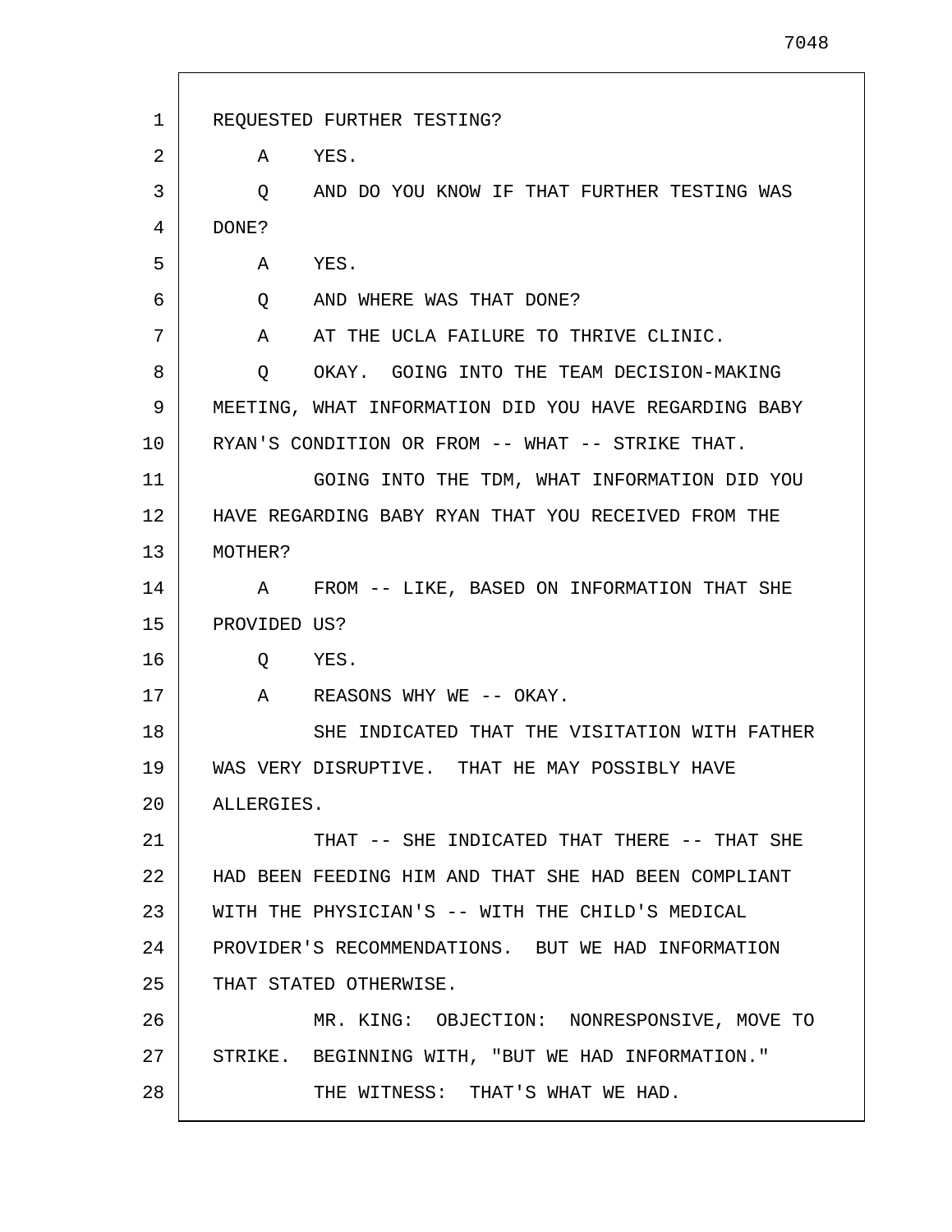1 2 3 4 5 6 7 8 9 10 11 12 13 14 15 16 17 18 19 20 21 22 23 24 25 26 27 28 THE COURT: JUST A MOMENT. THE OBJECTION NONRESPONSIVE IS SUSTAINED. MOTION TO STRIKE IS GRANTED. MR. KING: THANK YOU. THE COURT: THAT PART OF THE ANSWER THAT SAID, "WE HAD INFORMATION THAT STATED OTHERWISE," IS ORDERED STRICKEN. THE JURY DISREGARD IT. BY MS. SWISS: Q MS. ROGERS, WHAT OTHER INFORMATION DID YOU HAVE REGARDING BABY RYAN'S CONDITION, GOING INTO THE TDM? A WE HAD THE INFORMATION -- WE HAD THE -- WE HAD RECEIVED INFORMATION FROM HIS FAILURE TO THRIVE EXAMINATION RESULTS, AND IT INDICATED THAT HIS CONDITION WAS A RESULT OF HIS ENVIRONMENT. THERE WAS NO MEDICAL-RELATED INFORMATION IDENTIFIED. Q GOING INTO THE TEAM DECISION-MAKING MEETING, DID YOU HAVE ANY INFORMATION FROM DR. SODERBERG? A I CAN'T RECALL EXACT INFORMATION THAT WE HAD AT THAT MEETING. Q DID YOU HAVE ANY INFORMATION REGARDING WHETHER RYAN HAD ANY FOOD ALLERGIES, GOING INTO THE TDM? A YES, WE DID HAVE SOME INFORMATION THAT HE DID NOT HAVE ANY FOOD ALLERGIES. Q NOW, DID YOU HAVE INFORMATION THAT YOU GATHERED FROM THE BABY'S FATHER, GOING INTO THAT TEAM DECISION-MAKING MEETING?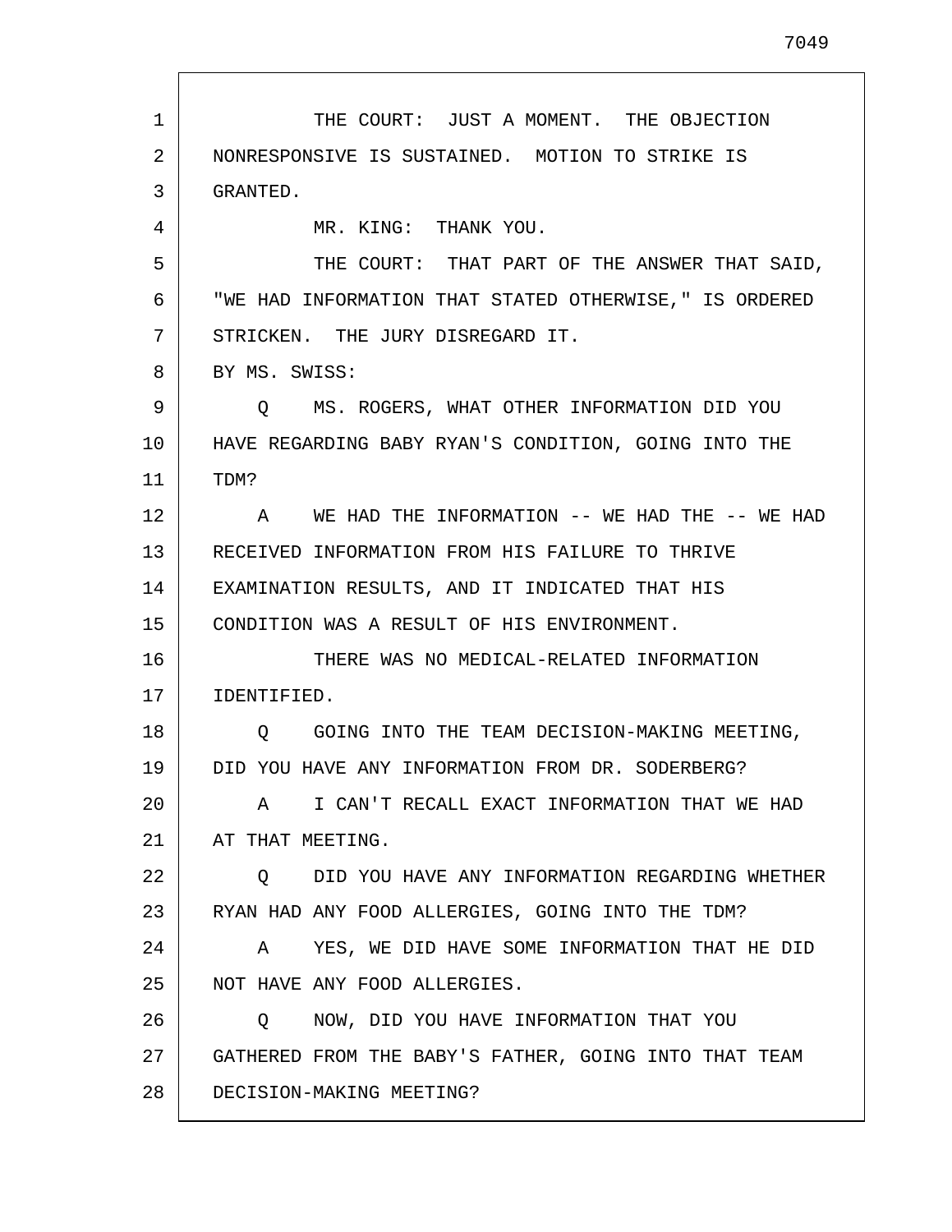| 1  | A YES.                                               |
|----|------------------------------------------------------|
| 2  | Q AND WHAT WAS THAT INFORMATION?                     |
| 3  | HE HAD EXPRESSED CONCERNS THAT BABY RYAN WAS<br>A    |
| 4  | NOT BEING PROPERLY FED.                              |
| 5  | MR. KING: OBJECTION --                               |
| 6  | THE WITNESS: AND HE WAS CONCERNED ABOUT HIS          |
| 7  | DEVELOPMENT.                                         |
| 8  | MR. KING: OBJECT, YOUR HONOR: CALLS FOR              |
| 9  | HEARSAY.                                             |
| 10 | THE COURT: OVERRULED.                                |
| 11 | BY MS. SWISS:                                        |
| 12 | Q CAN YOU BE ANY MORE SPECIFIC REGARDING THAT        |
| 13 | INFORMATION?                                         |
| 14 | THERE WAS SOME TENSION BETWEEN THE PARENTS,<br>A     |
| 15 | AND THEY HAD DIFFICULTY TRYING TO DETERMINE WHICH    |
| 16 | DOCTOR THE CHILD NEEDED TO BE -- COULD BE SEEN BY.   |
| 17 | AND WE ALSO -- WE ALSO KNEW, THAT WAS JUST           |
| 18 | ANOTHER THING, THAT BABY RYAN HADN'T BEEN SEEN BY A  |
| 19 | PEDIATRICIAN IN OVER THREE MONTHS PRIOR TO OUR       |
| 20 | INVOLVEMENT.                                         |
| 21 | DID YOU HAVE ANY INFORMATION, GOING INTO THE<br>Q    |
| 22 | TDM, AS TO THE SOLID FOODS THAT BABY RYAN WAS BEING  |
| 23 | FED?                                                 |
| 24 | A I DON'T RECALL.                                    |
| 25 | DID YOU HAVE ANY INFORMATION, GOING INTO THE<br>Q    |
| 26 | TDM, REGARDING WHETHER BABY RYAN WAS BEING FED SOLID |
| 27 | FOODS?                                               |
| 28 | WE HAD INFORMATION THAT THE PARENTS WERE<br>A        |
|    |                                                      |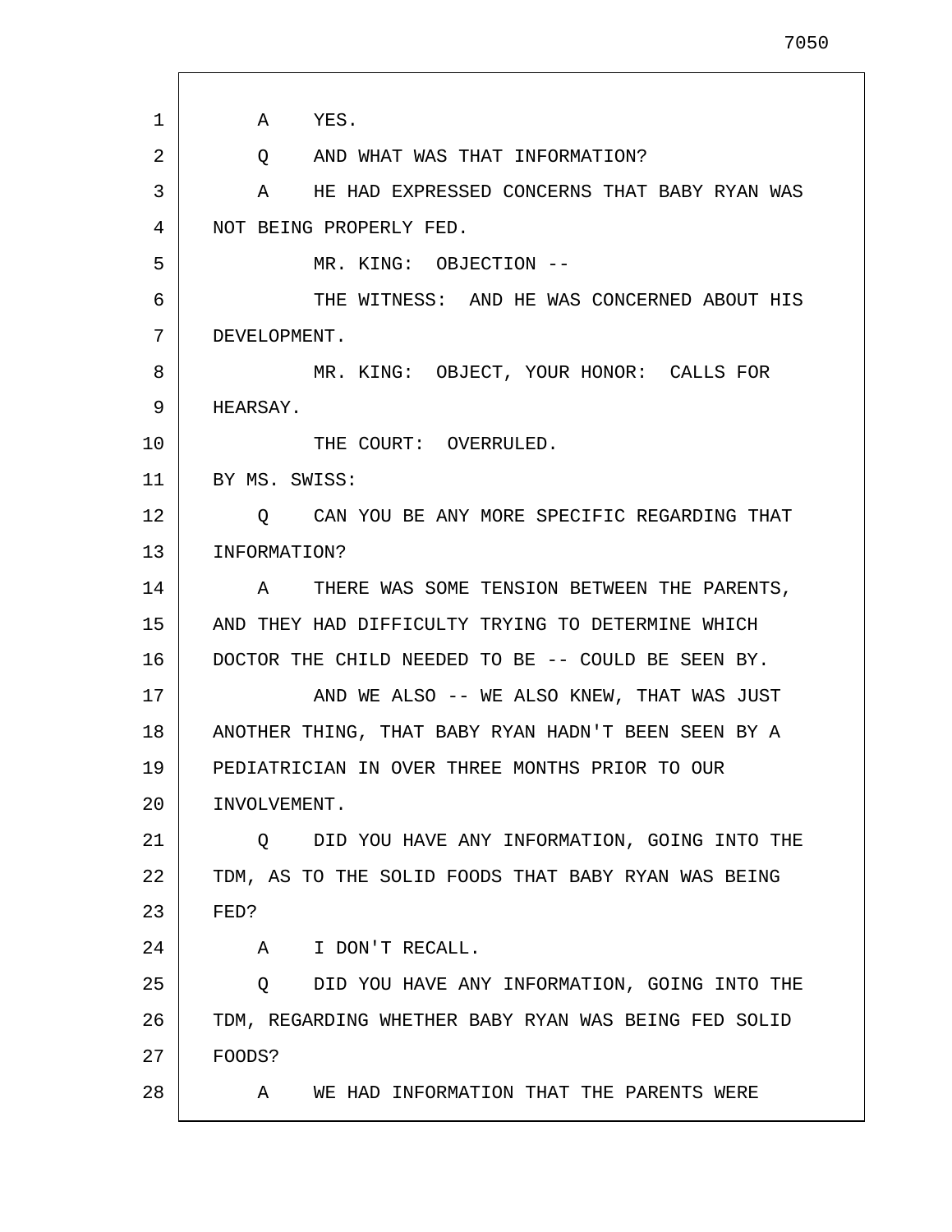| 1  | SAYING THAT THEY WERE FEEDING HIM SOLID FOODS. BUT WE   |
|----|---------------------------------------------------------|
| 2  | DIDN'T -- I DON'T RECALL, LIKE, EXACTLY WHAT THEY WERE  |
| 3  | FEEDING HIM.                                            |
| 4  | Q DID YOU HAVE ANY INFORMATION, GOING INTO THE          |
| 5  | TDM, FROM THE NUTRITIONIST WENDY CRUMP?                 |
| 6  | YES.<br>A                                               |
| 7  | WHAT INFORMATION DID YOU HAVE FROM MS. CRUMP?<br>Q      |
| 8  | WE HAD INFORMATION THAT THAT SHE ALSO HAD<br>A          |
| 9  | CONCERNS IN REGARDS TO RYAN BEING UNDERNOURISHED, BEING |
| 10 | UNDERWEIGHT.                                            |
| 11 | THERE WERE CONCERNS IN REGARDS TO WHETHER THE           |
| 12 | PARENTS WERE ABLE TO ENSURE THAT HE WAS GOING TO BE     |
| 13 | ABLE TO EAT PROPERLY. SHE ALSO INDICATED SHE HAD        |
| 14 | CONCERNS THAT MOTHER MAY NOT BE ABLE TO COMPLY WITH THE |
| 15 | DOCTOR'S RECOMMENDED DIETARY PLAN.                      |
| 16 | AND WHAT WAS YOUR UNDERSTANDING OF THAT<br>$\circ$      |
| 17 | CONCERN?                                                |
| 18 | MR. KING: OBJECTION: LACKS FOUNDATION, CALLS            |
| 19 | FOR SPECULATION, ALSO HEARSAY.                          |
| 20 | THE COURT: OVERRULED.                                   |
| 21 | THE WITNESS: I'M SORRY. ONCE AGAIN?                     |
| 22 | BY MS. SWISS:                                           |
| 23 | WHAT WAS YOUR UNDERSTANDING OF MS. CRUMP'S<br>$\circ$   |
| 24 | CONCERN THAT MS. DUVAL WOULD NOT COMPLY WITH THE        |
| 25 | DIETARY RECOMMENDATIONS FOR BABY RYAN?                  |
| 26 | THE CONCERN WAS THAT SHE HAD RECEIVED THE<br>A          |
| 27 | INFORMATION. SHE -- FROM WHAT I CAN RECALL, THE         |
| 28 | PARENTS WERE AWARE OF WHAT THEY NEEDED TO FEED BABY     |

L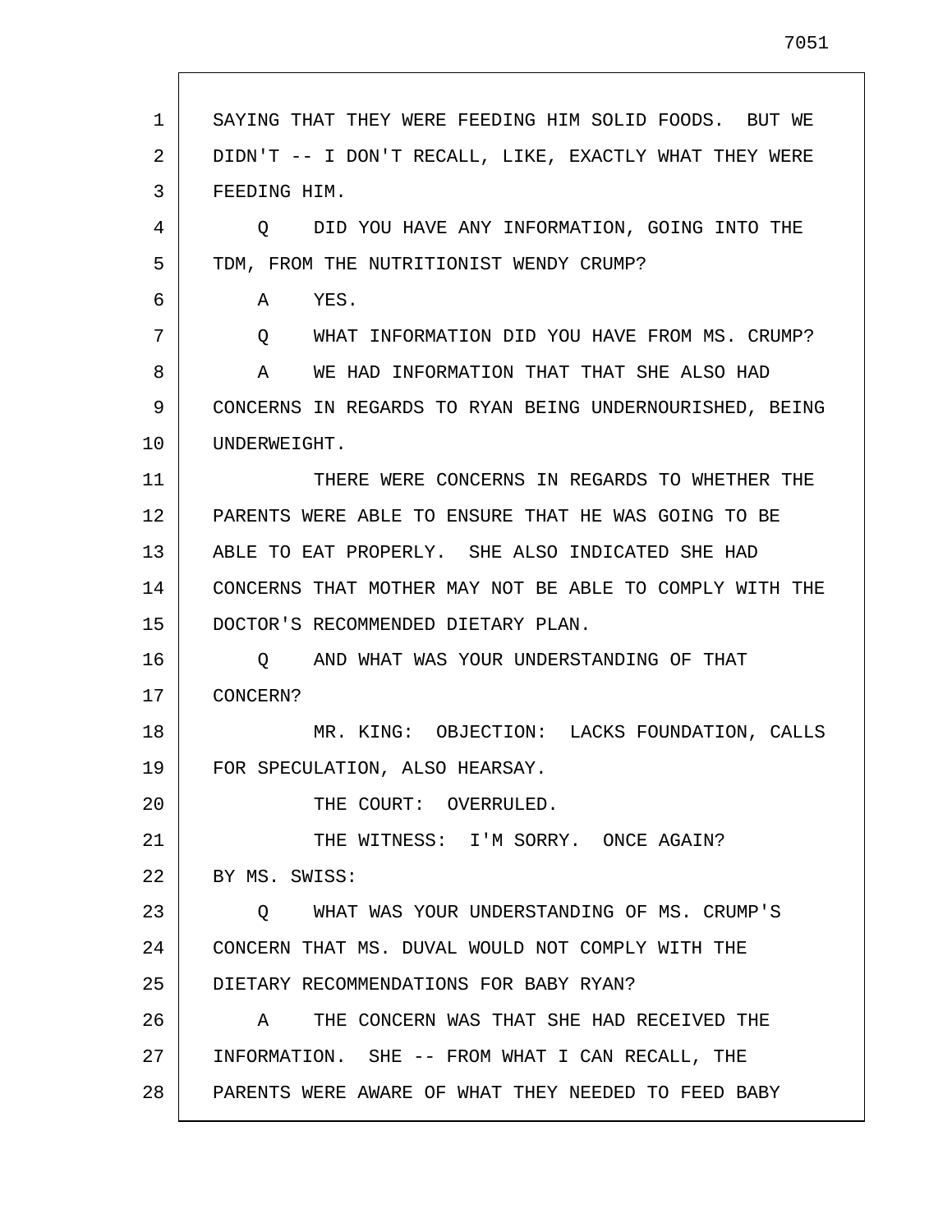1 2 3 4 5 6 7 8 9 10 11 12 13 14 15 16 17 18 19 20 21 22 23 24 25 26 27 28 RYAN, THE HIGH-CALORIC, HIGH-PROTEIN FOODS. THEY WERE AWARE OF WHAT THE CHILD NEEDED TO BE FED. AND BOTH PARENTS HAD STATED THAT THEY WERE FEEDING THE CHILD, BUT HE WAS NOT MAKING ANY DEVELOPMENTAL PROGRESS. HE COULD NOT MEET ANY MILESTONES. HE WAS IN A VERY POOR CONDITION. Q DID YOU EVER MEET BABY RYAN? A YES. Q DO YOU RECALL THE FIRST TIME YOU MET HIM? A YES. Q WHEN WAS THAT? A I BELIEVE THAT WAS THE DAY OF THE TDM. Q WHAT DO YOU RECALL ABOUT MEETING BABY RYAN? MR. KING: OBJECTION: VAGUE, YOUR HONOR. THE COURT: OVERRULED. THE WITNESS: WHAT I RECALL WAS THAT BABY RYAN DIDN'T APPEAR TO BE YOUR AVERAGE ONE-YEAR-OLD. IT WAS VERY, VERY CONCERNING. HE WAS EXTREMELY THIN. HE WAS VERY SMALL FOR HIS AGE. HE COULDN'T MEET -- AT THE TIME, FROM WHAT WE OBSERVED, HE COULDN'T MEET ANY MILESTONES. HE COULDN'T SIT UP. HE COULDN'T CRAWL. HE BARELY SPOKE. HE SEEMED LIKE HE WAS VERY WEAK AND FRAGILE. WE WERE EXTREMELY CONCERNED, GIVEN THAT, YOU KNOW, THERE WERE REPORTS THAT HE WAS BEING FED, BUT HE WASN'T ABLE TO DEMONSTRATE ANY OF THE MILESTONES, ANY OF THE DEVELOPMENT MILESTONES THAT A TYPICAL ONE-YEAR-OLD HAS.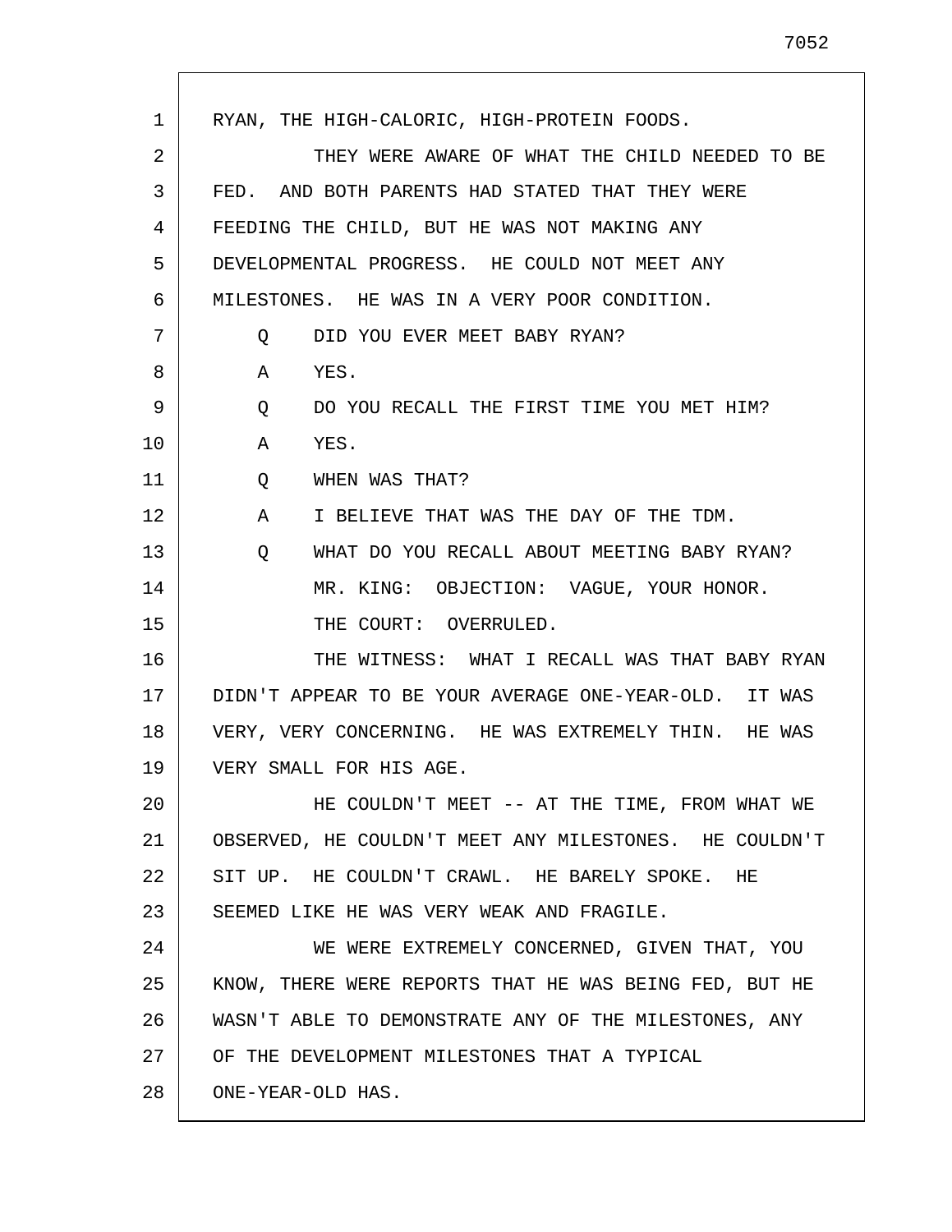1 2 3 4 5 6 7 8 9 10 11 12 13 14 15 16 17 18 19 20 21 22 23 24 25 26 27 28 BY MS. SWISS: Q NOW, THE TEAM DECISION-MAKING MEETING. WHAT WAS THE PROCEDURE FOR THE TEAM DECISION-MAKING MEETING IN THIS CASE? A FOR OUR TEAM DECISION-MAKING MEETINGS, OUR FAMILIES COME TOGETHER IN THE MEETING ROOM. AND WE DISCUSS THE FAMILY -- WELL, FIRST OF ALL, WE EXPLAIN WHAT THE MEETING IS ABOUT. WE TELL THEM THAT THIS IS A PROCESS WHICH WE ARE COMING TOGETHER TO COME UP WITH EXACTLY WHAT THE MEETING SAYS, A TEAM DECISION-MAKING MEETING, BECAUSE WE RECOGNIZE THE FAMILIES ARE EXPERTS IN THEIR FAMILY. THEY KNOW WHAT'S WORKING. SO WE HAVE THEM COME TOGETHER, IN HOPES, YOU KNOW, IN HOPES THAT WE CAN DEVELOP A -- WE CAN COME TO A CONSENSUS IN DEVELOPING A SAFETY CASE PLAN FOR THE FAMILY. WE DISCUSS THE FAMILY'S STRENGTHS, WHAT'S WORKING, WE DISCUSS THE FAMILY'S NEEDS, AND WE DISCUSS IDEAS OR SERVICES THAT WE CAN PROVIDE THE FAMILY TO ADDRESS THE ISSUES OF CONCERN. Q NOW, YOU ALREADY TESTIFIED THAT YOU INVITED THE MOTHER TO BRING HER SUPPORT SYSTEM. AND THEN THE FATHER TO BRING A SUPPORT SYSTEM. DID DCFS INVITE ANY PEOPLE TO ATTEND THE TDM? A YES. Q AND WHO DID DCFS INVITE? A WE INVITED OUR PUBLIC HEALTH NURSE. WE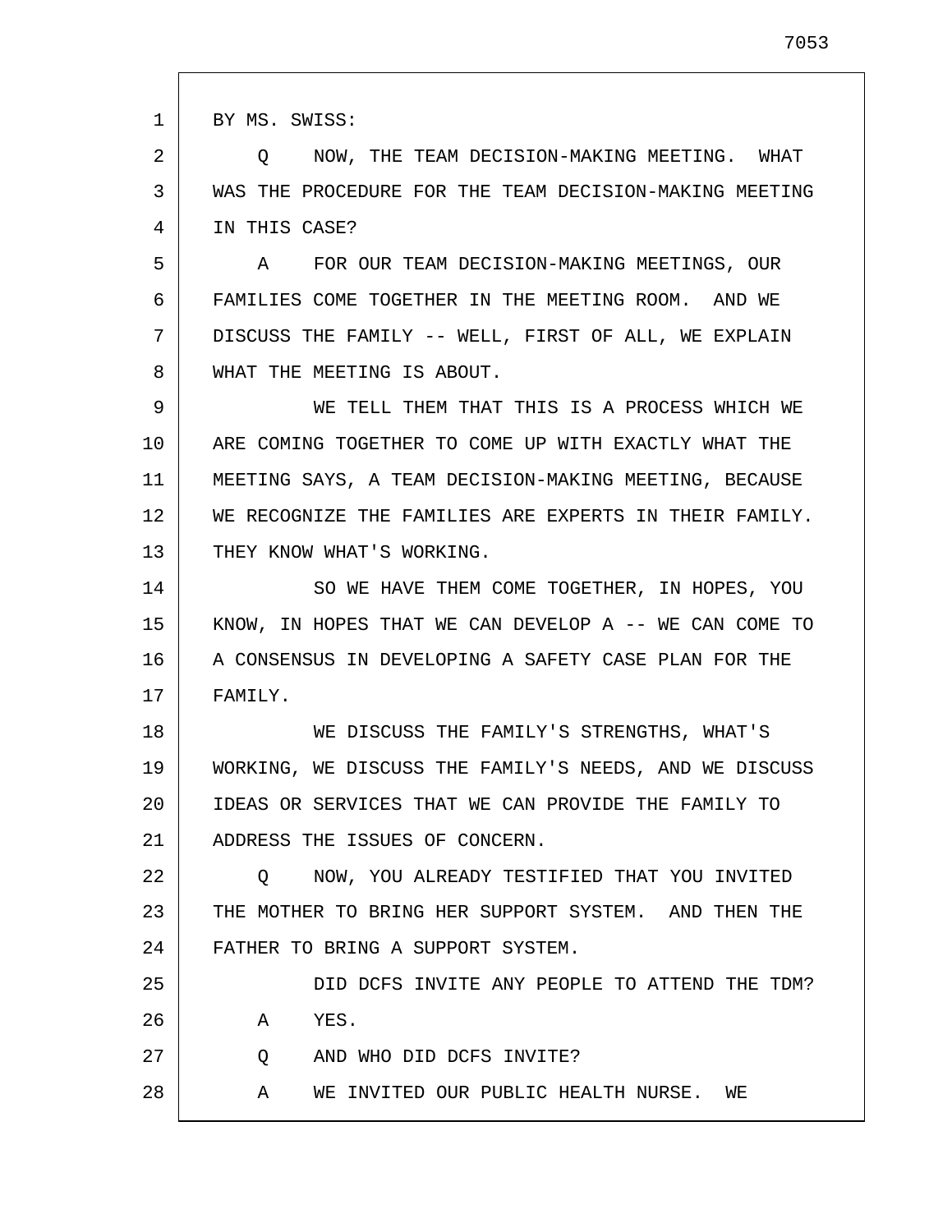| 1  | INVITED THE REGIONAL CENTER, I BELIEVE IT WAS THE CASE |
|----|--------------------------------------------------------|
| 2  | MANAGER AT THE TIME. WE INVITED THE NUTRITIONIST. AND  |
| 3  | I BELIEVE THAT WAS IT.                                 |
| 4  | AND DID MS. PENDER ATTEND?<br>Q                        |
| 5  | Α<br>YES.                                              |
| 6  | AND YOU ATTENDED?<br>Q                                 |
| 7  | A<br>YES.                                              |
| 8  | OKAY. NOW, DO YOU RECALL THIS TDM?<br>Q                |
| 9  | VAGUELY, BUT YES.<br>A                                 |
| 10 | WHAT DO YOU RECALL?<br>Q                               |
| 11 | I RECALL WE HAD AN EXTENSIVE DISCUSSION IN<br>A        |
| 12 | REGARDS TO RYAN'S CONDITION. WE ALSO TALKED ABOUT      |
| 13 | MAYBE WAYS IN WHICH WE COULD POSSIBLY KEEP HIM UNDER   |
| 14 | MOTHER'S CUSTODY AND CARE.                             |
| 15 | WE TALKED ABOUT WHAT FATHER COULD DO TO HELP           |
| 16 | WITH THE ISSUES. WE TALKED ABOUT WHAT HE SHOULD BE     |
| 17 | FED. WE TALKED ABOUT HOW HIS CURRENT CONDITION WAS     |
| 18 | LIFE-THREATENING, IN THE SENSE THAT --                 |
| 19 | WHEN WE WERE INFORMED BY OUR PUBLIC HEALTH             |
| 20 | NURSE WHO BROKE DOWN THE MEDICAL INFORMATION, RYAN'S   |
| 21 | RECORDS, IT WAS BROUGHT TO OUR ATTENTION THAT HIS      |
| 22 | CONDITION COULD BE LIFE-THREATENING BECAUSE HIS BRAIN  |
| 23 | DEVELOPMENT WAS BEING IMPACTED.                        |
| 24 | AND IT COULD EVEN POSSIBLY LEAD TO, LIKE, EVEN         |
| 25 | FATAL RESULTS IF HE WASN'T ABLE TO RECEIVE THE         |
| 26 | NUTRIENTS OR THE FOODS THAT HE NEEDED TO BE ABLE TO    |
| 27 | GROW AND DEVELOP AND THRIVE.                           |
| 28 | MR. KING: I'M GOING TO OBJECT AS                       |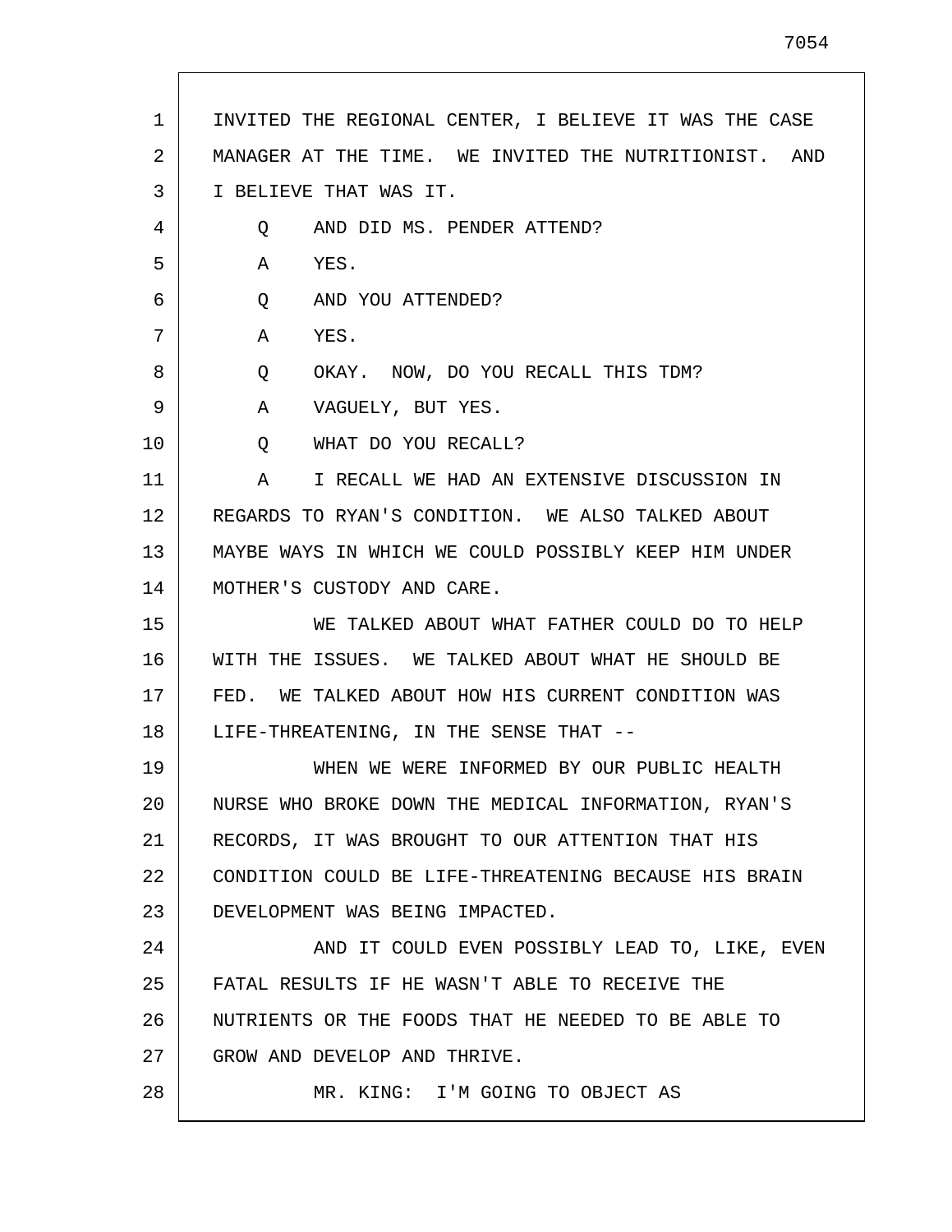1 2 3 4 5 6 7 8 9 10 11 12 13 14 15 16 17 18 19 20 21 22 23 24 25 26 27 28 NON-RESPONSIVE TO EVERYTHING AFTER, "BRAIN DEVELOPMENT." THE COURT: OBJECTION OVERRULED. BY MS. SWISS: Q NOW, DO YOU KNOW WHEN BABY RYAN WAS SEEN AT THE FAILURE TO THRIVE CLINIC? A YES. Q WHEN WAS THAT? A NOVEMBER 3RD, 2009. Q AND THAT'S THE SAME DAY AS THE TDM? A YES. Q OKAY. SO WHAT NEW INFORMATION DID YOU RECEIVE AT THE TDM THAT YOU DIDN'T HAVE BEFOREHAND? A WE RECEIVED THAT THERE WERE NO MEDICAL-RELATED CONDITIONS, WE WERE INFORMED THERE WAS NO -- NO ALLERGIES. WE LEARNED THAT MOTHER HADN'T IN FACT COMPLIED WITH THE DOCTOR'S RECOMMENDATIONS. WE -- WE LEARNED THAT -- WELL, I LEARNED THAT MOTHER WAS RESIDING -- THAT RYAN WAS BASICALLY RESIDING UNDER MOTHER'S CARE ABOUT 88 PERCENT OF THE TIME, AND HE WAS WITH FATHER ABOUT 12 PERCENT OF THE TIME. AND AT THE TIME WE WERE LOOKING AT WHO CAN SERVE THIS CHILD -- THE REPORTER: (REPORTER CLARIFICATION.) THE WITNESS: WE WERE TRYING TO DETERMINE, LIKE, WHAT SUPPORTS WERE IN PLACE FOR THE FAMILIES SO THAT THEIR NEEDS COULD BE ADDRESSED. BUT AT THAT MEETING, WE DIDN'T -- EVEN THOUGH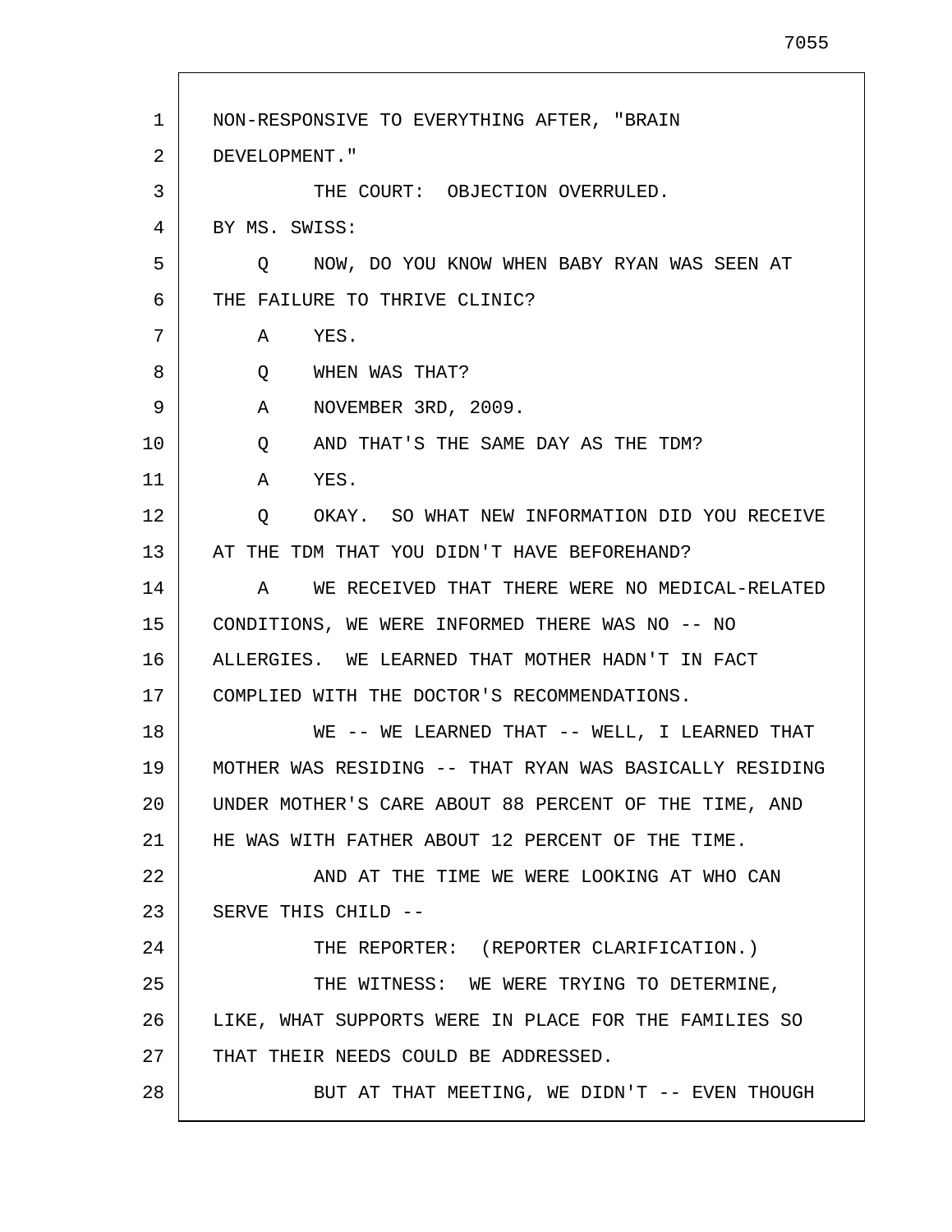1 2 3 4 5 6 7 8 9 10 11 12 13 14 15 16 17 18 19 20 21 22 23 24 25 26 27 28 MOTHER WAS COOPERATIVE, THERE WAS NO MENTION OF, LIKE, THERE BEING ANY, LIKE, ISSUES IN REGARDS TO HER BEING ABLE TO PROPERLY FEED HIM. IT WAS OTHER REASONS, IT WAS NEVER THAT SHE WASN'T FEEDING HIM. Q WHAT DO YOU MEAN, OTHER REASONS? A WE WERE LOOKING AT, HE'S NOT GROWING, WHAT WOULD BE THE CAUSE OF THAT. AND, FROM THE INFORMATION THAT WE RECEIVED FROM OUR MEDICAL PROVIDERS, ALL THE CONCERNS WERE ASSUMING THAT HE WAS NOT RECEIVING THE PROPER NUTRIENTS, HE WAS NOT BEING FED PROPERLY. AND AS A RESULT, IT HAD RESULTED IN HIM BEING SEVERELY DEVELOPMENTALLY DELAYED. Q NOW, YOU MENTIONED IN A PRIOR RESPONSE THAT YOU LEARNED AT THE TDM THAT MOTHER HAD NOT COMPLIED WITH MEDICAL PROFESSIONALS. WHAT DID YOU MEAN BY THAT? A WHEN WE LOOKED AT THE INFORMATION, IT INDICATED THAT RYAN'S CONDITION WAS SO POOR THAT HE NEEDED TO BE SEEN, LIKE, EVERY TWO WEEKS TO MONITOR HIS WEIGHT AND HIS CONDITION. AND THERE WAS TOO LONG OF A LAPSE, LIKE, THREE MONTHS IS A SIGNIFICANT PERIOD NOT TO HAVE ANY MEDICAL TREATMENT OR CARE. ALSO, THE NUTRITIONIST. THERE WAS A RECOMMENDATION, WE UNDERSTAND, THAT BABY RYAN AND THE FAMILY WAS SUPPOSED TO MEET WITH A NUTRITIONIST. ALSO -- THAT TOOK A WHILE. THAT WAS MONTHS LATER.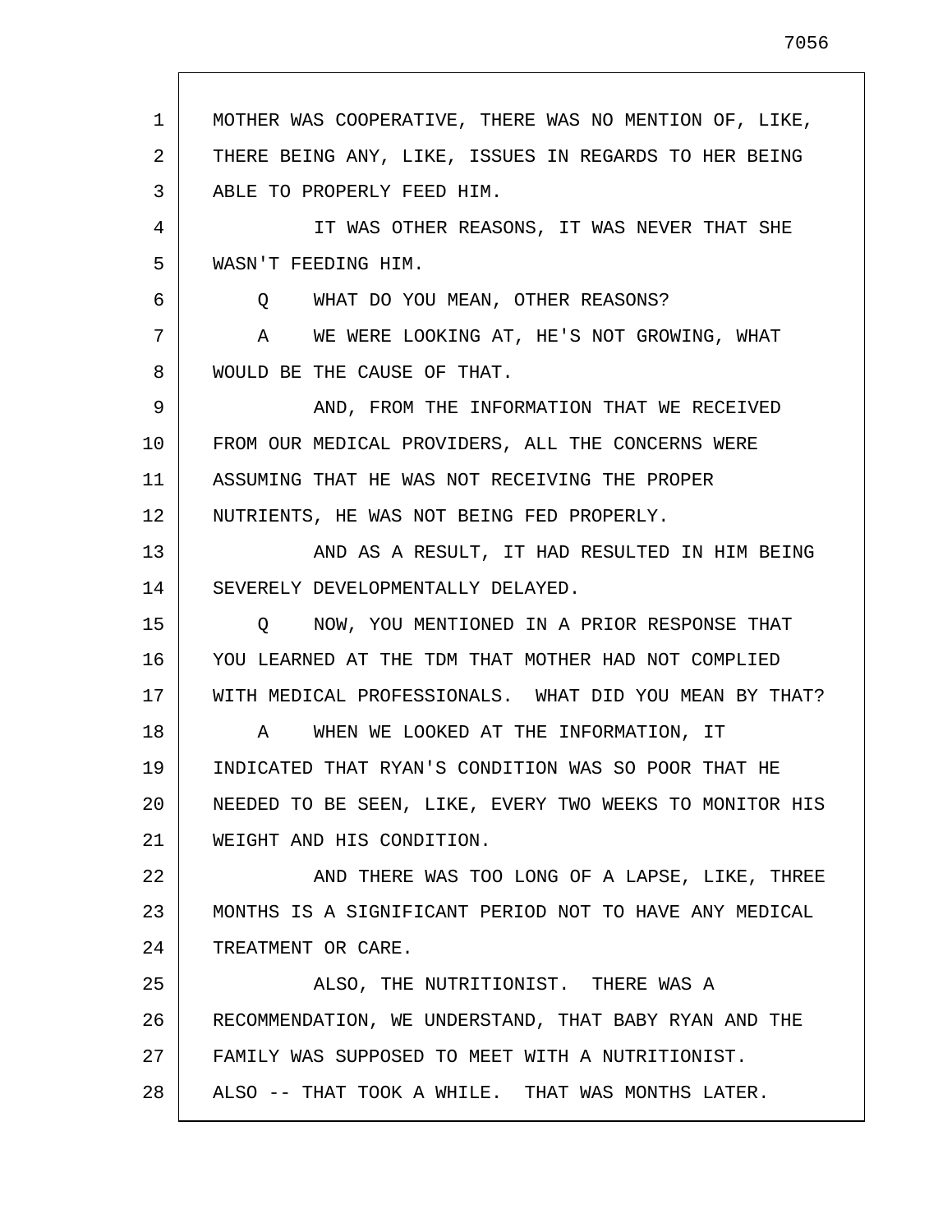1 2 3 4 5 6 7 8 9 10 11 12 13 14 15 16 17 18 19 20 21 22 23 24 25 26 27 28 SO IT JUST SEEMS LIKE WHEN YOU HAVE A RECOMMENDATION, YOU JUMP RIGHT ON IT. IT'S THE RESPONSIBILITY OF OUR PARENTS TO ENSURE THAT THEIR CHILDREN, THAT THEIR NEEDS WERE BEING MET. Q DID YOU -- STRIKE THAT. SO YOU LEARNED -- YOU JUST TESTIFIED THAT YOU LEARNED THAT THE NUTRITIONIST HAD MADE SOME RECOMMENDATIONS. DO YOU KNOW WHAT THE RECOMMENDATIONS WERE FROM THE NUTRITIONIST, AS TO WHAT THE BABY SHOULD BE FED? A I RECALL THAT SHE MENTIONED HE NEEDED TO BE FED HIGH-CALORIC AND PROTEIN FOODS, SO WE UNDERSTOOD THAT HE SHOULD BE HAVING SOMETHING THAT WOULD ALLOW HIM TO GROW. AT THAT MEETING, THE MOTHER HAD EXPRESSED WHAT SHE WAS FEEDING, FATHER EXPRESSED WHAT HE WAS FEEDING, BUT THERE WERE JUST CONCERNS THAT THEY WEREN'T ACTUALLY -- THEY WEREN'T ABLE TO FOLLOW, FOR THAT MOTHER IN PARTICULAR, BECAUSE THE CHILD WAS UNDER HER PRIMARY CARE, WASN'T ABLE TO FOLLOW THROUGH WITH THOSE RECOMMENDATIONS. EVEN AT THE MEETING, SHE WAS FEEDING RYAN, THE BABY RYAN. AND SHE HAD FED HIM, I SAW PAPER-THIN SLICED CUCUMBER SLICES, A GRAPE LIKE THAT SIZE (GESTURING) CUT UP FOUR DIFFERENT WAYS, AND SHE WAS FEEDING HIM, BUT WE WERE THINKING, LIKE, YOU NEED MORE SUBSTANCE, AND CARBOHYDRATES AND THINGS THAT WOULD HELP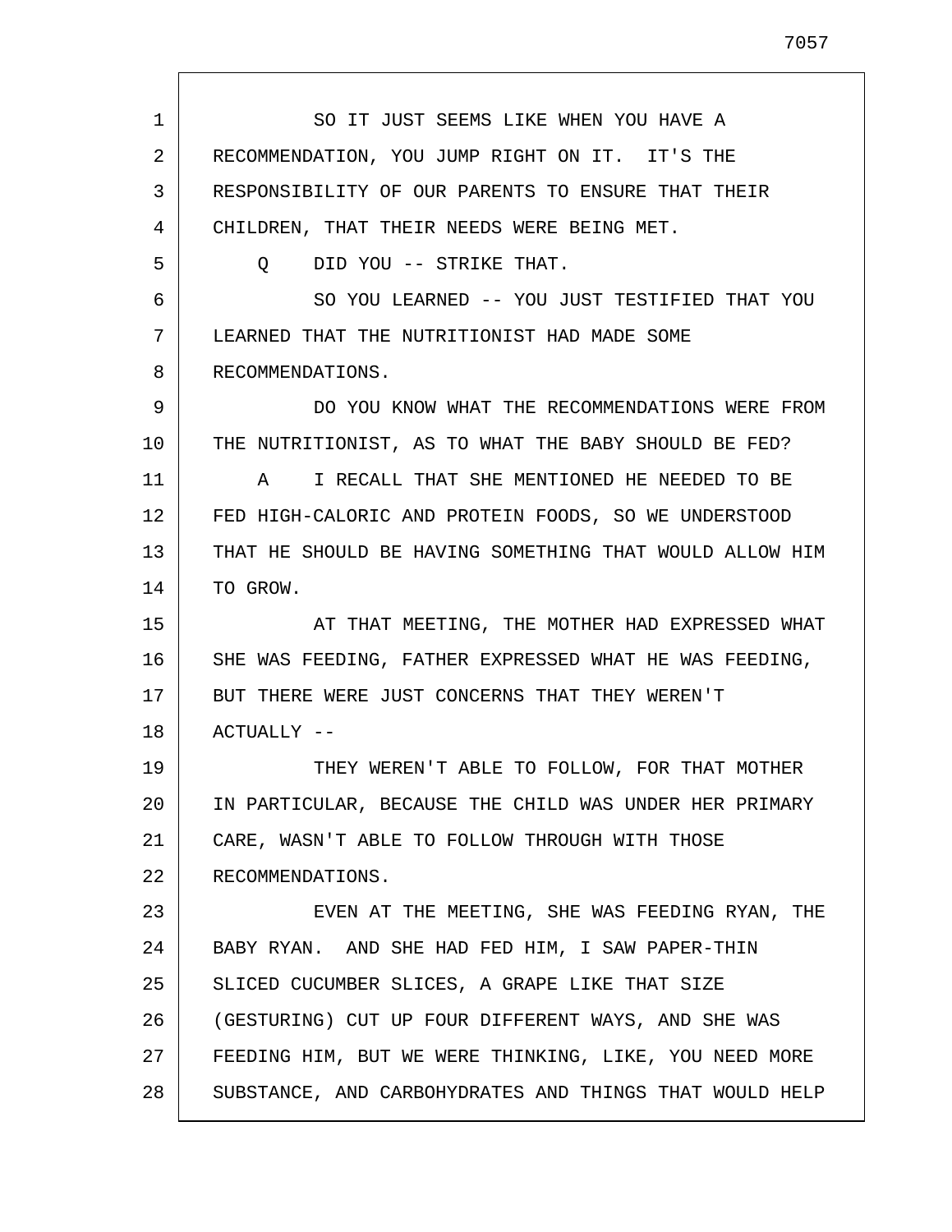1 2 3 4 5 6 7 8 9 10 11 12 13 14 15 16 17 18 19 20 21 22 23 24 25 26 27 28 HIM GAIN SOME WEIGHT. MR. KING: I'M GOING TO OBJECT AS NONRESPONSIVE AFTER, "WE WERE THINKING." IT'S ALSO A NARRATIVE RESPONSE. THE COURT: THE OBJECTION IS SUSTAINED. THE MOTION TO STRIKE IS GRANTED. THAT PART OF THE ANSWER THAT BEGAN WITH, "BUT WE WERE THINKING -- SUBSTANCE, AND CARBOHYDRATE AND THINGS," ET CETERA IS ORDERED STRICKEN TO THE END OF THAT ANSWER, ALL BE STRICKEN. THE JURY DISREGARD IT. BY MS. SWISS: Q DID YOU ASK THE MOTHER IF SHE WAS FEEDING BABY RYAN HIGH-CALORIE FOODS? A YES. Q AND WHAT DID SHE SAY? A YES. Q WHAT DID SHE SAY SHE WAS FEEDING THE BABY? A I CAN'T -- MR. KING: OBJECTION: ASKED AND ANSWERED. ALSO CALLS FOR SPECULATION. THE COURT: OVERRULED. THE WITNESS: SHE GAVE THE LIST OF FOODS. SHE PROVIDED SOME FOOD ITEMS THAT SHE WAS FEEDING BABY RYAN, BUT I CAN'T RECALL AT THIS EXACT TIME, FROM 2009. BY MS. SWISS: Q SO IF YOU ASKED MOM IF SHE WAS FEEDING THE BABY THE HIGH-CALORIE FOODS AND SHE SAID YES, THEN WHAT WAS THE PROBLEM?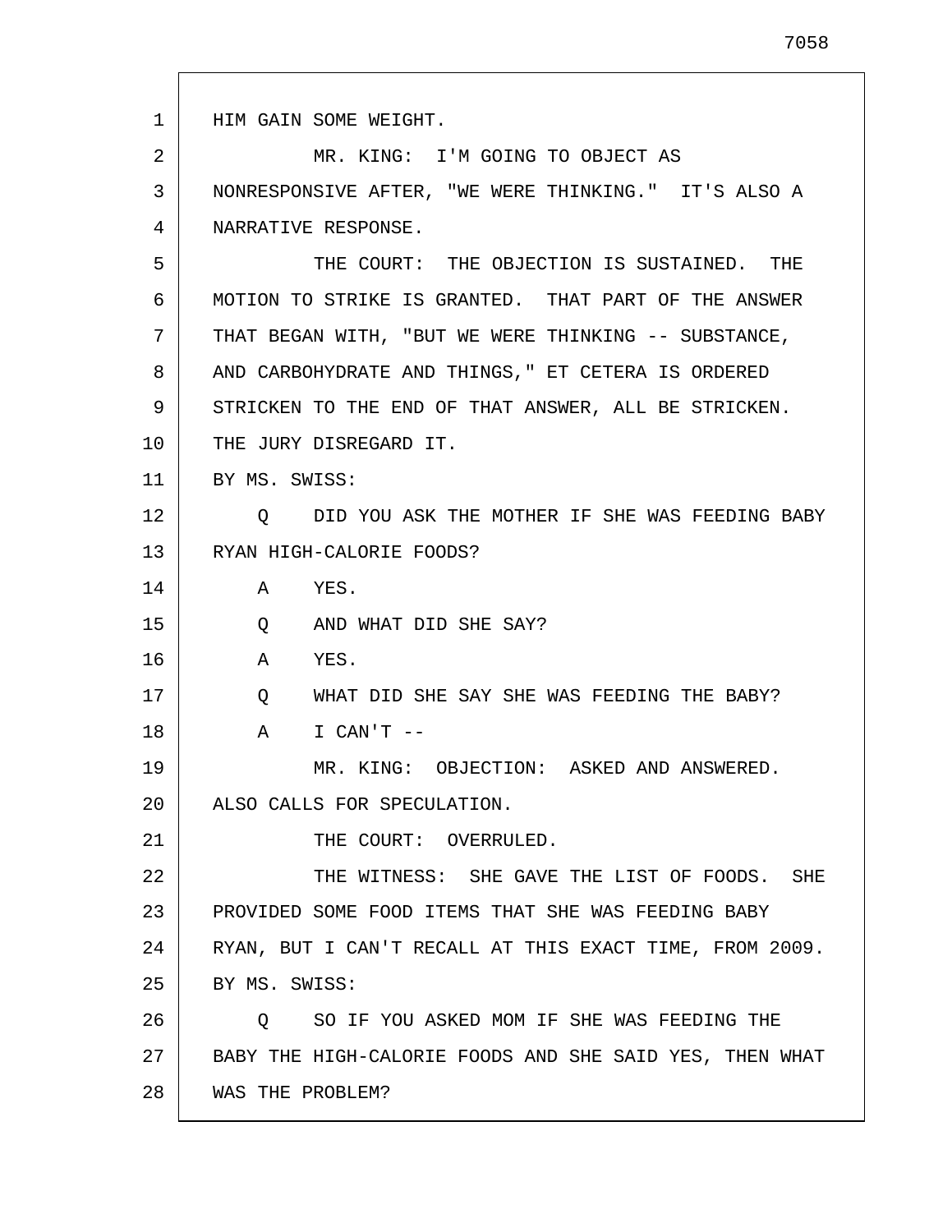1 2 3 4 5 6 7 8 9 10 11 12 13 14 15 16 17 18 19 20 21 22 23 24 25 26 27 28 MR. KING: OBJECTION: OVERBROAD, VAGUE, CALLS FOR SPECULATION, LACKS FOUNDATION. THE COURT: OVERRULED. THE WITNESS: THE PROBLEM IS IF YOU'RE FEEDING YOUR CHILD ALL OF THESE HIGH-PROTEIN CALORIC FOODS, THERE SHOULD BE SOME REASONING AS TO WHY HE'S NOT GAINING WEIGHT. WHY HE'S NOT ABLE TO MEET ANY MILESTONES, WHY HE'S NOT DEVELOPING. THERE WAS NO REASONABLE EXPLANATION. IF YOU'RE FEEDING HIM THESE FOODS, WHY HE'S NOT GROWING, WHY HE'S NOT THRIVING. MR. KING: OBJECTION, YOUR HONOR: LACKS FOUNDATION, CALLS FOR MEDICAL OPINION. THE COURT: OVERRULED. BY MS. SWISS: Q SO DURING THE TDM, THERE WAS A DECISION MADE TO DETAIN THE BABY FROM MOM. RIGHT? A YES. Q TELL ME HOW THAT DECISION WAS ARRIVED AT. A IT WAS ARRIVED AT BECAUSE WE LOOKED AT ALL OF THE INFORMATION THAT WE HAD GATHERED FROM SEVERAL MEDICAL PROFESSIONALS. WE ALSO LOOKED AT THE MOTHER PROVIDING THE REPORTS OR INCONSISTENT STATEMENTS ABOUT HER COMPLYING WITH THE DOCTOR'S RECOMMENDATIONS. THE CONCERNS FROM OUR NUTRITIONIST, SAYING SHE DIDN'T THINK THAT MOTHER WOULD BE ABLE TO COMPLY WITH THOSE RECOMMENDATIONS. THE FACT THAT BABY RYAN HAD A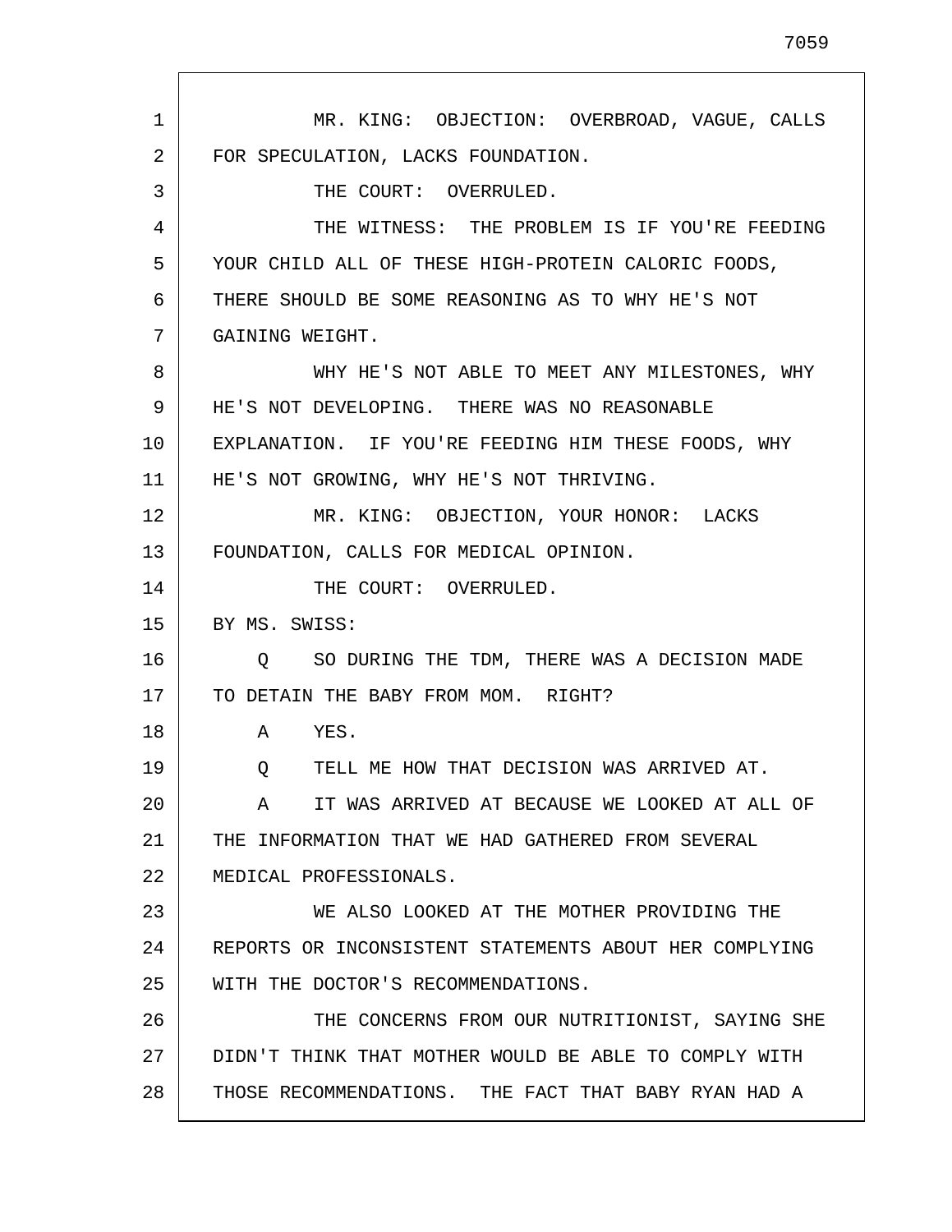1 2 3 4 5 6 7 8 9 10 11 12 13 14 15 16 17 18 19 20 21 22 23 24 25 26 27 28 LIFE-THREATENING CONDITION WAS VERY, VERY CONCERNING FOR US. AGAIN, AT THAT TIME, HE WAS 15 MONTHS. AND WE DETERMINED THAT THERE WAS -- HE WAS IN IMMEDIATE IMMINENT DANGER OF SUFFERING POSSIBLY A SEVERE OR SERIOUS PHYSICAL INJURY IF HE'S NOT -- IF HE REMAINS IN THE SAME ENVIRONMENT UNDER THE CARE OF THE MOTHER. Q NOW, THE BABY WAS -- THE DECISION WAS MADE TO DETAIN THE BABY FROM MOM. WHO ACTUALLY MADE THAT DECISION? A IT WAS A DECISION, ACTUALLY, I HAD THE AUTHORIZATION TO PLACE THE CHILD INTO PROTECTIVE CUSTODY. Q NOW, DID SUSAN HAVE THE AUTHORITY TO MAKE THAT DECISION? A NO, NOT ON HER OWN. Q MS. PENDER. I APOLOGIZE, YOUR HONOR. A NOT ON HER OWN, NO. Q NOW, THERE WAS ALSO A DECISION MADE TO PLACE THE BABY WITH DAD. WEREN'T THERE ALSO CONCERNS REGARDING DAD'S CARE OF THE BABY? A YES. MR. KING: OBJECTION: LEADING, YOUR HONOR. THE COURT: OVERRULED. BY MS. SWISS: Q YES? A YES. Q AND WHAT WERE THOSE CONCERNS?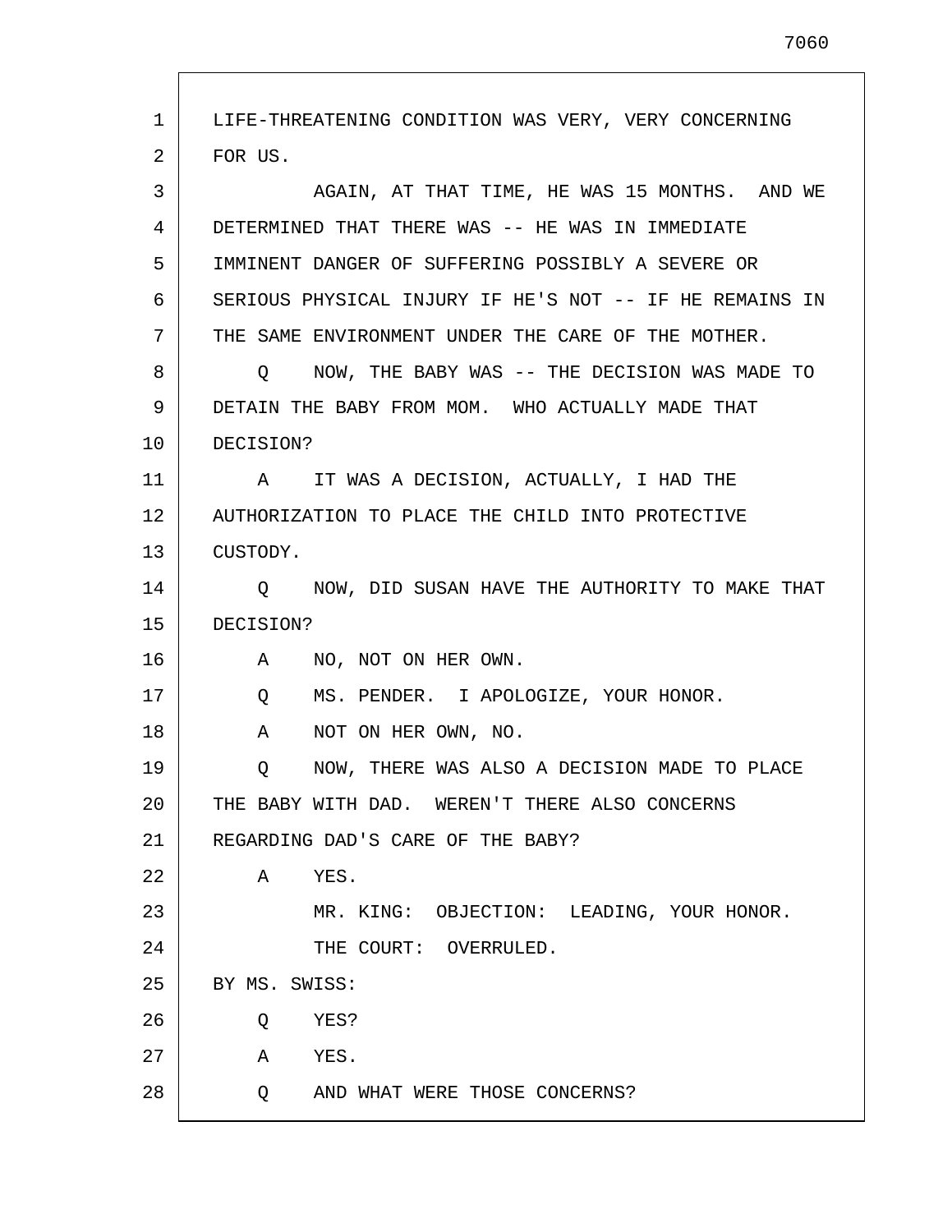| $\mathbf 1$ | OUR CONCERNS WERE THAT WOULD FATHER BE ABLE TO<br>A     |
|-------------|---------------------------------------------------------|
| 2           | COMPLY WITH THE DOCTOR'S RECOMMENDATIONS SO THAT RYAN   |
| 3           | COULD GET BETTER AND HOPEFULLY IMPROVE.                 |
| 4           | AND DID YOU COME TO A CONCLUSION ABOUT WHETHER<br>O     |
| 5           | DAD WOULD BE ABLE TO COMPLY?                            |
| 6           | YES.<br>A                                               |
| 7           | AND WHAT WAS THAT CONCLUSION?<br>Q                      |
| 8           | THE WAY IN WHICH HE EXPRESSED HIS WILLINGNESS<br>A      |
| 9           | TO DO WHATEVER IT TOOK TO HELP HIS SON, TO HELP HIM,    |
| 10          | YOU KNOW, TO TRY TO GET HIM TO BE ABLE TO DEVELOP AND   |
| 11          | GROW.                                                   |
| 12          | CAN YOU BE MORE SPECIFIC?<br>Ő                          |
| 13          | HE HAD SUPPORT, HE INDICATED HE WOULD TAKE OFF<br>A     |
| 14          | WORK, HE WAS VERY COOPERATIVE IN THE SENSE THAT HE WAS  |
| 15          | WILLING TO WORK WITH THE DEPARTMENT. AND ALSO DO        |
| 16          | WHATEVER IT TOOK TO ASSIST HIS SON.                     |
| 17          | O WHAT DO YOU MEAN BY, WHATEVER IT TOOK? WHAT           |
| 18          | KIND OF THINGS?                                         |
| 19          | IF HE HAD TO TAKE OFF TO TAKE HIM TO<br>A               |
| 20          | APPOINTMENTS, REGIONAL CENTER APPOINTMENTS, FAILURE TO  |
| 21          | THRIVE APPOINTMENTS, HE WAS WILLING TO DO WHATEVER IT   |
| 22          | TOOK.                                                   |
| 23          | WHAT ABOUT FEEDING THE BABY? DID HE -- WHAT<br>Q        |
| 24          | DID HE SAY -- WHAT DID HE REPORT THAT HE WOULD DO, WITH |
| 25          | REGARD TO FEEDING THE BABY?                             |
| 26          | MR. KING: OBJECTION, YOUR HONOR: CALLS FOR              |
| 27          | HEARSAY.                                                |
| 28          | THE COURT: OVERRULED. THERE'S A NON-HEARSAY             |

 $\mathbf{I}$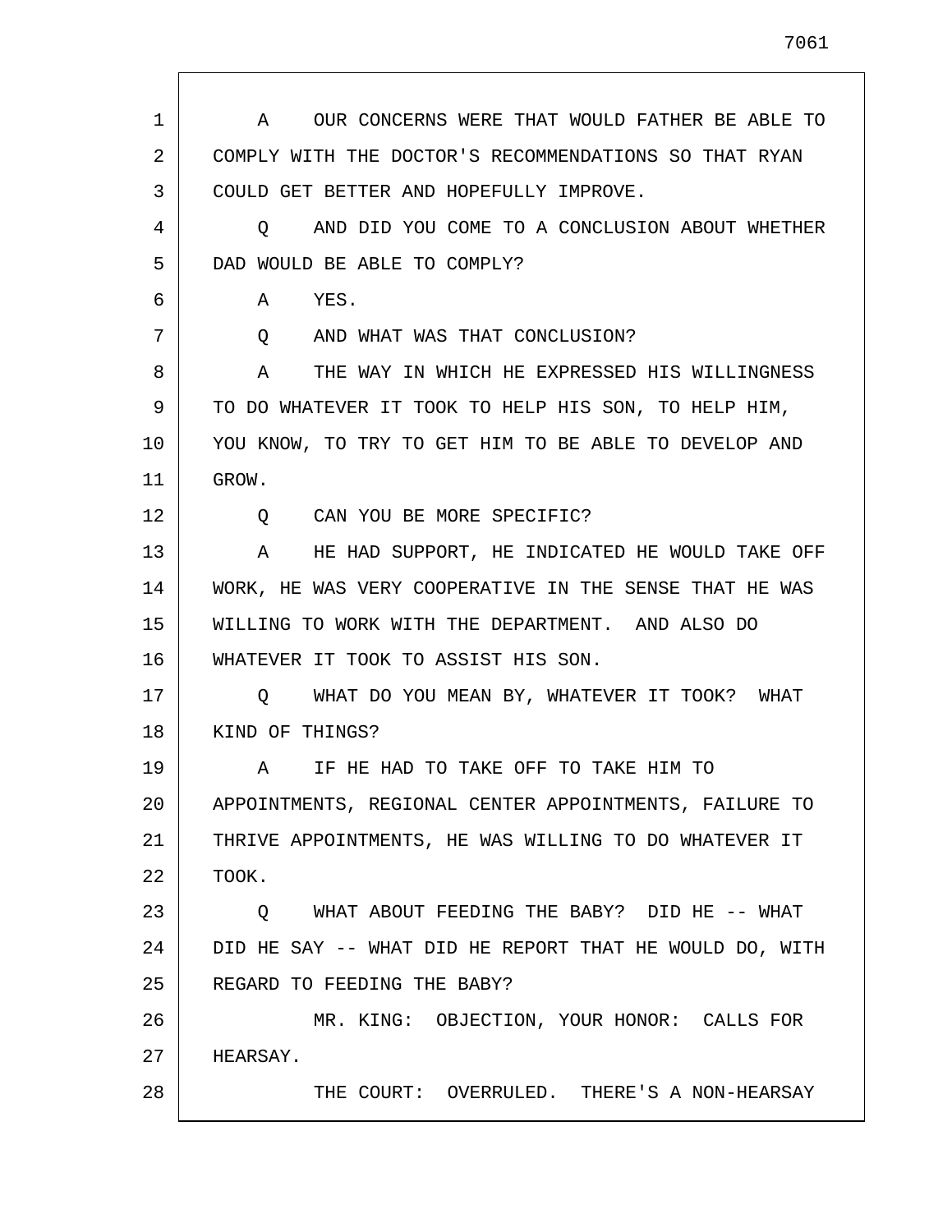1 2 3 4 5 6 7 8 9 10 11 12 13 14 15 16 17 18 19 20 21 22 23 24 25 26 27 28 PURPOSE FOR THIS. THE WITNESS: I'M SORRY? BY MS. SWISS: Q WHAT DID MR. MILLS REPORT THAT HE WOULD DO IN REGARDS TO FEEDING THE BABY? A HE WOULD FOLLOW THE RECOMMENDATIONS OF THE DOCTORS AND THE NUTRITIONISTS IN REGARDS TO KEEPING A LOG OF THE FOOD ITEMS THAT HE WAS FEEDING THE CHILD -- HIS SON, SO THAT HE COULD REPORT BACK TO THE DOCTORS AND KEEP A LOG OF THAT. HE INDICATED HE WOULD HAVE THE SUPPORT FROM FAMILY MEMBERS TO PROVIDE CHILD CARE IF NECESSARY. HE WAS WILLING TO ATTEND ANY SERVICES THAT COULD HELP HIS FAMILY. Q AND WHAT WAS MOM'S RESPONSE -- STRIKE THAT. DID YOU ASK MOM THOSE SAME QUESTIONS? A OH, YES. Q AND WHAT WAS MOM'S RESPONSE? A IF I RECALL, SHE DIDN'T TAKE RESPONSIBILITY. SHE JUST -- IT WAS ANOTHER REASON -- SHE NEVER OWNED UP TO -- THERE MAY BE SOME ISSUES WITH ME BEING ABLE TO PROPERLY FEED MY CHILD. IT WAS, SHE WANTED TO DO THINGS HER WAY. SHE WAS INTENT THAT, I'M GOING TO FEED HIM, THAT, YOU KNOW, SHE FELT SHE WANTED TO FEED HIM, AND WE WERE LOOKING AT WELL, WHAT DID HE NEED, WHAT WAS IT THAT HE REALLY NEEDED. SO WE DIDN'T SEE -- WE DIDN'T ASSESS THAT SHE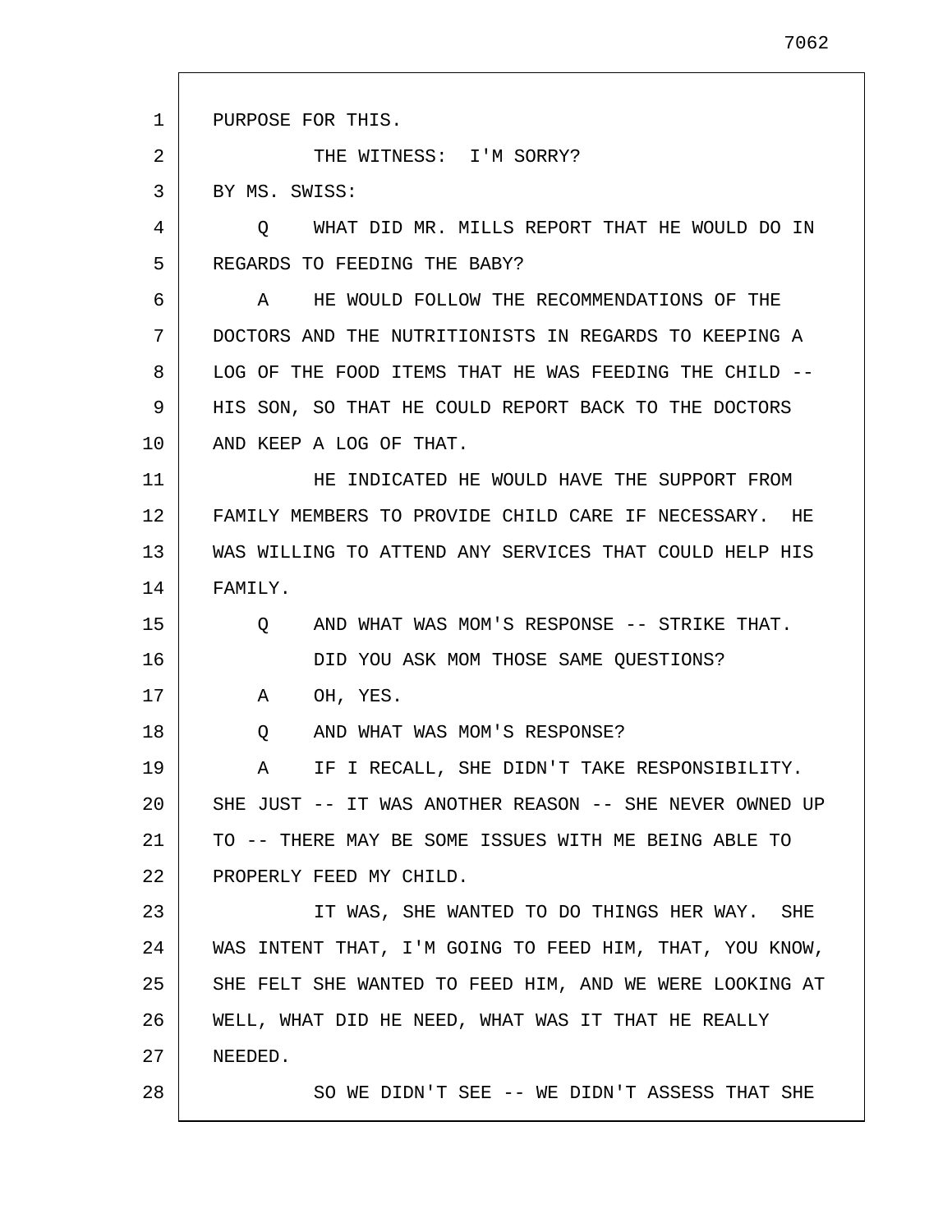1 2 3 4 5 6 7 8 9 10 11 12 13 14 15 16 17 18 19 20 21 22 23 24 25 26 27 28 WOULD BE WILLING TO WORK WITH THE DEPARTMENT. RYAN AT THIS TIME WAS 15 MONTHS, AND SHE HADN'T DEMONSTRATED THAT SHE WAS ABLE TO FEED HIM APPROPRIATELY. MR. KING: YOUR HONOR, OBJECT. LACKS FOUNDATION, THE WITNESS IS TESTIFYING IN A NARRATIVE. THE COURT: THOSE OBJECTIONS ARE OVERRULED. BY MS. SWISS: Q MS. ROGERS, WHEN IN THE COURSE OF THE TDM WAS THE DECISION MADE TO DETAIN THE BABY? A WE NORMALLY DETERMINED AT THE END OF OUR TEAM DECISION-MAKING MEETING. Q CAN YOU EXPLAIN THAT PROCESS IN THIS CASE? A WE SIT DOWN, WE LOOK AT THE INFORMATION, WE LOOK, AGAIN, AT WHAT'S WORKING, WHAT ARE THE CONCERNS, WHAT IDEAS, WHAT SERVICES WE CAN COME UP WITH TO ENSURE RYAN'S SAFETY UNDER THE CARE OF HIS CUSTODIAL PARENT. THERE WAS A MOMENT IN WHICH IT WAS VERY INTENSE FOR MOM. ONCE, WE EXPRESSED THAT WE NEEDED TO HAVE A BREAK BECAUSE THERE WAS A MOMENT IN WHICH SHE WAS CLEARLY UPSET. HER PARENTS WERE UPSET. BUT WE HAD A SHORT BREAK. I WOULD HAVE, AT THAT TIME, CONSULTED WITH MY SUPERVISOR, MY ADMINISTRATOR AT THE TIME, IN REGARDS TO HOW WE WERE PROCEEDING WITH THE FAMILY. Q AND DID YOU ACTUALLY CONSULT WITH YOUR SUPERVISOR THAT DAY? A I BELIEVE SO, YES. Q AND DO YOU KNOW WHO YOU CONSULTED WITH?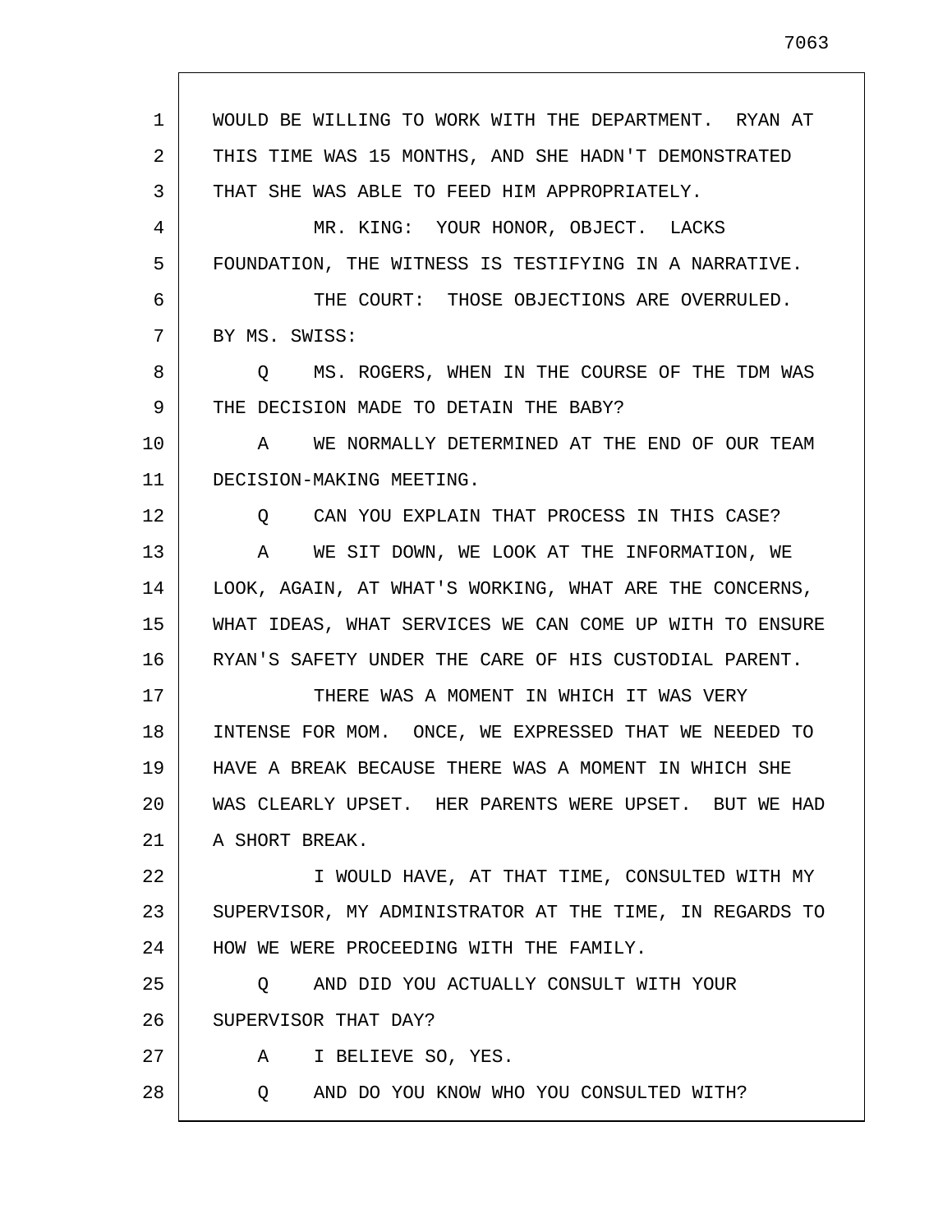| 1  | I CAN'T RECALL AT THIS TIME.<br>A                      |
|----|--------------------------------------------------------|
| 2  | AND AFTER THE BREAK, WHAT HAPPENED?<br>Q               |
| 3  | WE CAME UP -- WE ALL CAME BACK TOGETHER. AND<br>A      |
| 4  | WE ALL DEVELOPED A PLAN TO -- WELL, WE DETERMINED THAT |
| 5  | WE WOULD HAVE TO PLACE RYAN -- BABY RYAN INTO          |
| 6  | PROTECTIVE CUSTODY BECAUSE WE IDENTIFIED HIM TO BE IN  |
| 7  | IMMEDIATE IMMINENT DANGER OF HARM IF HE WERE TO REMAIN |
| 8  | UNDER THE CUSTODIAL CARE OF HIS MOTHER AT THE TIME.    |
| 9  | SO WE DETERMINED THAT WE WOULD PLACE HIM IN            |
| 10 | PROTECTIVE CUSTODY. WE WOULD PROVIDE THE MOTHER WITH   |
| 11 | FAMILY REUNIFICATION SERVICES, AND PROVIDE THE FATHER  |
| 12 | WITH FAMILY MAINTENANCE BECAUSE WE WERE GOING TO HAVE  |
| 13 | HIM PLACED UNDER HIS CARE.                             |
| 14 | THE COURT: MS. SWISS, WE'RE GOING TO TAKE THE          |
| 15 | AFTERNOON RECESS AT THIS TIME. APPROXIMATELY           |
| 16 | 10 MINUTES. ALL JURORS, PLEASE REMEMBER THE            |
| 17 | ADMONITION.                                            |
| 18 | (JURY EXCUSED)                                         |
| 19 | (PAUSE IN THE PROCEEDINGS)                             |
| 20 | (JURY PRESENT)                                         |
| 21 | (THE FOLLOWING PROCEEDINGS WERE HELD IN OPEN           |
| 22 | COURT IN THE PRESENCE OF THE JURY)                     |
| 23 | THE COURT: EVERYONE MAY BE SEATED. EVERYONE            |
| 24 | IS PRESENT. WE'RE ON THE RECORD.                       |
| 25 | BEFORE WE CONTINUE WITH THE EXAMINATION OF THE         |
| 26 | WITNESS, I -- IN PROOF THAT MY WIFE IS OFTEN CORRECT   |
| 27 | ABOUT MY FORGETTING THINGS, WHEN WE STARTED THIS       |
| 28 | AFTERNOON, I SAID THAT YOU WOULD BE HERE ON MONDAY.    |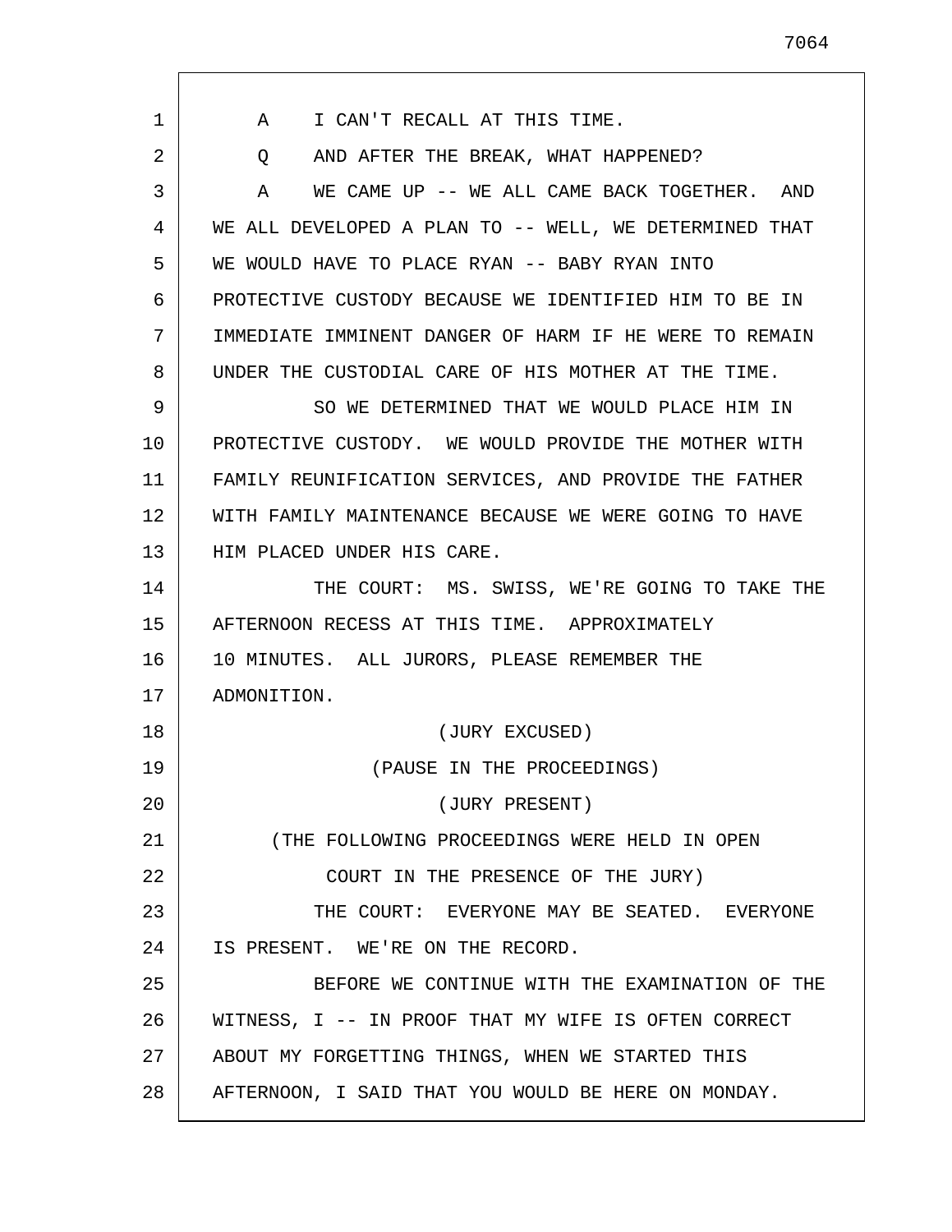1 2 3 4 5 6 7 8 9 10 11 12 13 14 15 16 17 18 19 20 21 22 23 24 25 26 27 28 THAT WAS RIGHT AFTER MY TELLING THE LAWYERS THAT THEY'D BE HERE ON MONDAY BUT YOU WOULDN'T. PROVING PERHAPS WHAT I SAID BEFORE, THE MEMORY'S THE SECOND THING TO GO, BUT IN THIS INSTANCE, THAT MEMORY SEEMED TO FAIL ME IN A SPAN OF ABOUT 60 SECONDS. BUT WHEN I SAY MEMORY'S THE SECOND THING TO DO, IT DOESN'T NECESSARILY INDICATE HOW QUICKLY IT WILL HAPPEN. IN MY CASE, THAT WAS A MISTAKE. YOU WILL NOT BE HERE ON MONDAY. YOU'LL BE ORDERED, WHEN WE RECESS, TO BE BACK AT 9:00 A.M. ON TUESDAY. I'LL TELL YOU THAT AGAIN, IT'S MY MISTAKE, FOR WHICH I APOLOGIZE. IT TURNS OUT THAT ALL THE ATTORNEYS WERE THINKING OF TRYING TO SEND A MESSAGE, BUT THOUGHT A MISSILE DIRECTED AT THE JUDGE WOULD PROBABLY NOT BE A GOOD IDEA. SO THEY DID IT DIFFERENTLY AFTER WE TOOK THE RECESS. AND I APOLOGIZE FOR THAT MISTAKE, AND APOLOGIZE TO THEM AS WELL. SO. MS. SWISS, YOU MAY CONTINUE. MS. SWISS: THANK YOU, YOUR HONOR. BY MS. SWISS: Q MS. ROGERS, IF YOU RECALL, HOW LONG WAS THAT TDM? A IT MAY HAVE BEEN A LITTLE OVER TWO HOURS. Q DID YOU OBSERVE BABY RYAN BEING FED ANY SNACKS OR ANY FOOD AT THE TDM? MR. KING: OBJECTION: ASKED AND ANSWERED.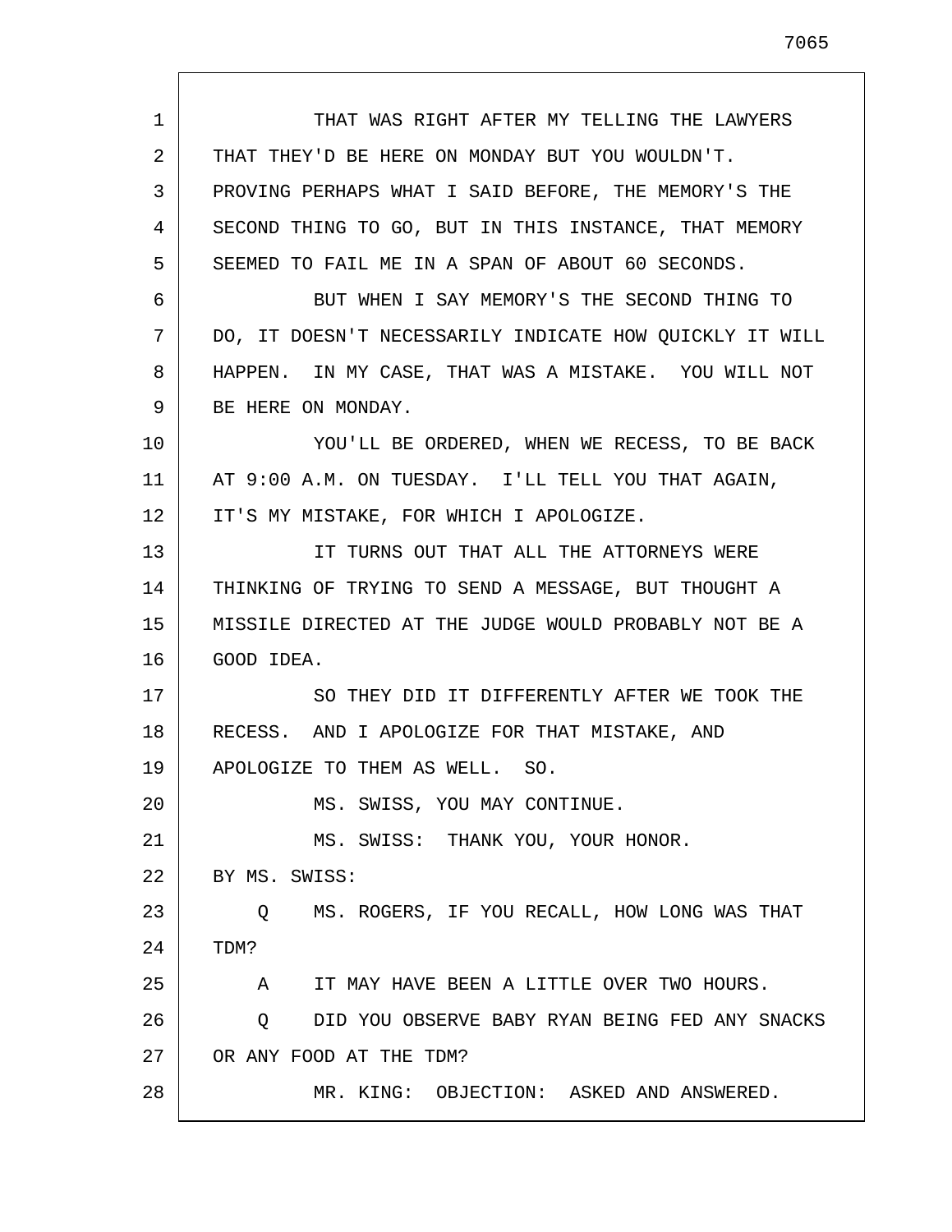| $\mathbf{1}$ | THE COURT: OVERRULED. THIS MAY BE MY MEMORY         |
|--------------|-----------------------------------------------------|
| 2            | FAILURE AGAIN. IF IT IS, I APOLOGIZE, MR. KING.     |
| 3            | MR. KING: NO PROBLEM.                               |
| 4            | THE COURT: I DON'T REMEMBER THAT. SO WE'LL          |
| 5            | HAVE THE WITNESS ANSWER IT.                         |
| 6            | THE WITNESS: YES.                                   |
| 7            | BY MS. SWISS:                                       |
| 8            | WHAT DID YOU OBSERVE?<br>O.                         |
| 9            | HE WAS EATING VERY THINLY-SLICED CUCUMBERS,<br>A    |
| 10           | AND SLICED GRAPES. BARELY EATING THOSE.             |
| 11           | THE COURT: AND I DO APOLOGIZE, YOU WERE             |
| 12           | CORRECT. NOW WE'VE HEARD IT TWICE.                  |
| 13           | THE WITNESS: YOU REMEMBER THAT. (LAUGHTER).         |
| 14           | BY MS. SWISS:                                       |
| 15           | WHO WAS FEEDING HIM AT THE TDM?<br>$\circ$          |
| 16           | A<br>I BELIEVE IT WAS EITHER MOM OR GRANDMOTHER.    |
| 17           | Q AND DO YOU KNOW WHO BROUGHT THE SNACKS FOR        |
| 18           | BABY RYAN?                                          |
| 19           | A I'M PRETTY SURE THE MOTHER PROVIDED THE FOOD      |
| 20           | THAT DAY.                                           |
| 21           | NOW, AFTER THE DETENTION, AFTER THE TDM, WHAT<br>Q  |
| 22           | HAPPENED NEXT, IN REGARDS TO WHAT PROCEDURE DCFS    |
| 23           | UNDERTOOK WITH REGARDS TO RYAN?                     |
| 24           | AFTER THE TEAM DECISION-MAKING MEETING, MOTHER<br>A |
| 25           | RAFAELINA DUVAL REQUESTED TO SPEAK WITH ME. SHE HAD |
| 26           | SOME CONCERNS.                                      |
| 27           | AND THEN WE HAD A DISCUSSION. AND FROM THERE,       |
| 28           | THAT'S WHEN MY WORKER WAS REQUIRED TO START PUTTING |
|              |                                                     |

 $\mathsf{l}$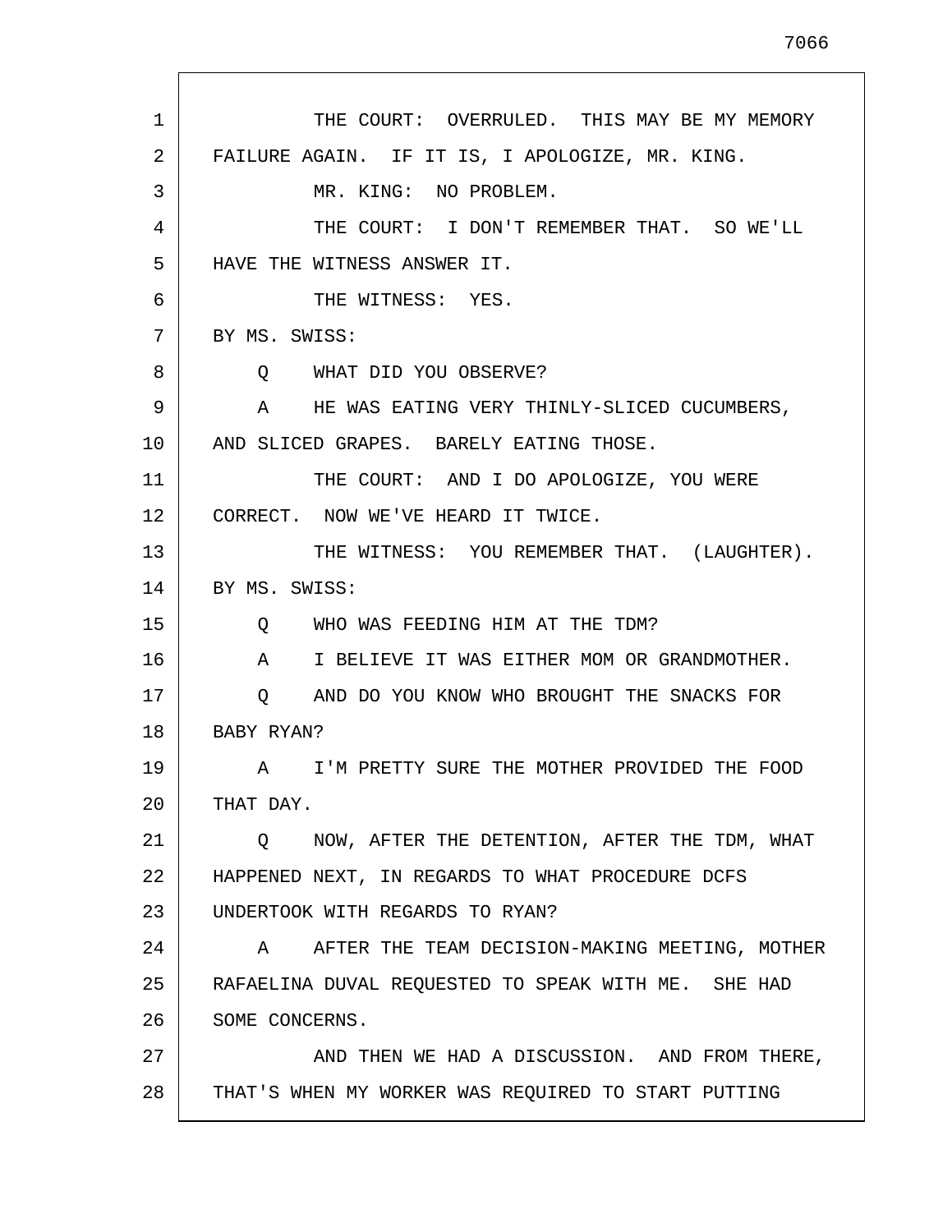| $\mathbf 1$ | TOGETHER INFORMATION SO THAT SHE COULD BEGIN THE       |
|-------------|--------------------------------------------------------|
| 2           | WRITING OF THE DETENTION REPORT OR PETITION.           |
| 3           | AND WHAT'S THE DETENTION REPORT?<br>Q                  |
| 4           | A A DETENTION REPORT IS THE PETITION THAT IS           |
| 5           | COMPRISED OF INFORMATION AND FINDINGS FROM OUR SAFETY  |
| 6           | INVESTIGATION.                                         |
| 7           | SO IT WOULD ENTAIL THE INTERVIEWS THAT MY              |
| 8           | CHILDREN'S SOCIAL WORKER WOULD HAVE HAD WITH THE       |
| 9           | MEDICAL PROFESSIONALS, RYAN'S PEDIATRIC PROVIDERS,     |
| 10          | ANYONE THAT COULD PROVIDE INFORMATION.                 |
| 11          | AS I MENTIONED, THE NUTRITIONIST, FAMILY               |
| 12          | MEMBERS, REGIONAL CENTER SERVICES.                     |
| 13          | Q NOW, IN THE DETENTION REPORT, WELL -- STRIKE         |
| 14          | THAT.                                                  |
| 15          | DID DCFS DECIDE TO FILE THE PETITION AGAINST           |
| 16          | ANYBODY WITH REGARDS TO BABY RYAN?                     |
| 17          | A YES.                                                 |
| 18          | MR. KING: OBJECTION, YOUR HONOR: LACKS                 |
| 19          | FOUNDATION, CALLS FOR SPECULATION AS TO THIS WITNESS.  |
| 20          | THE COURT: OVERRULED.                                  |
| 21          | BY MS. SWISS:                                          |
| 22          | AND YOUR ANSWER WAS?<br>O.                             |
| 23          | Α<br>YES.                                              |
| 24          | Q<br>AND WHO WAS THE PETITION FILED AGAINST?           |
| 25          | IT WAS FILED AGAINST MOTHER, MS. DUVAL, FOR<br>A       |
| 26          | ALLEGATIONS OF -- FOR SUBSTANTIATED ALLEGATIONS OF     |
| 27          | SEVERE NEGLECT. AND THEY WERE ALSO FILED AGAINST       |
| 28          | FATHER RYAN MILLS, FOR ALLEGATIONS OF GENERAL NEGLECT. |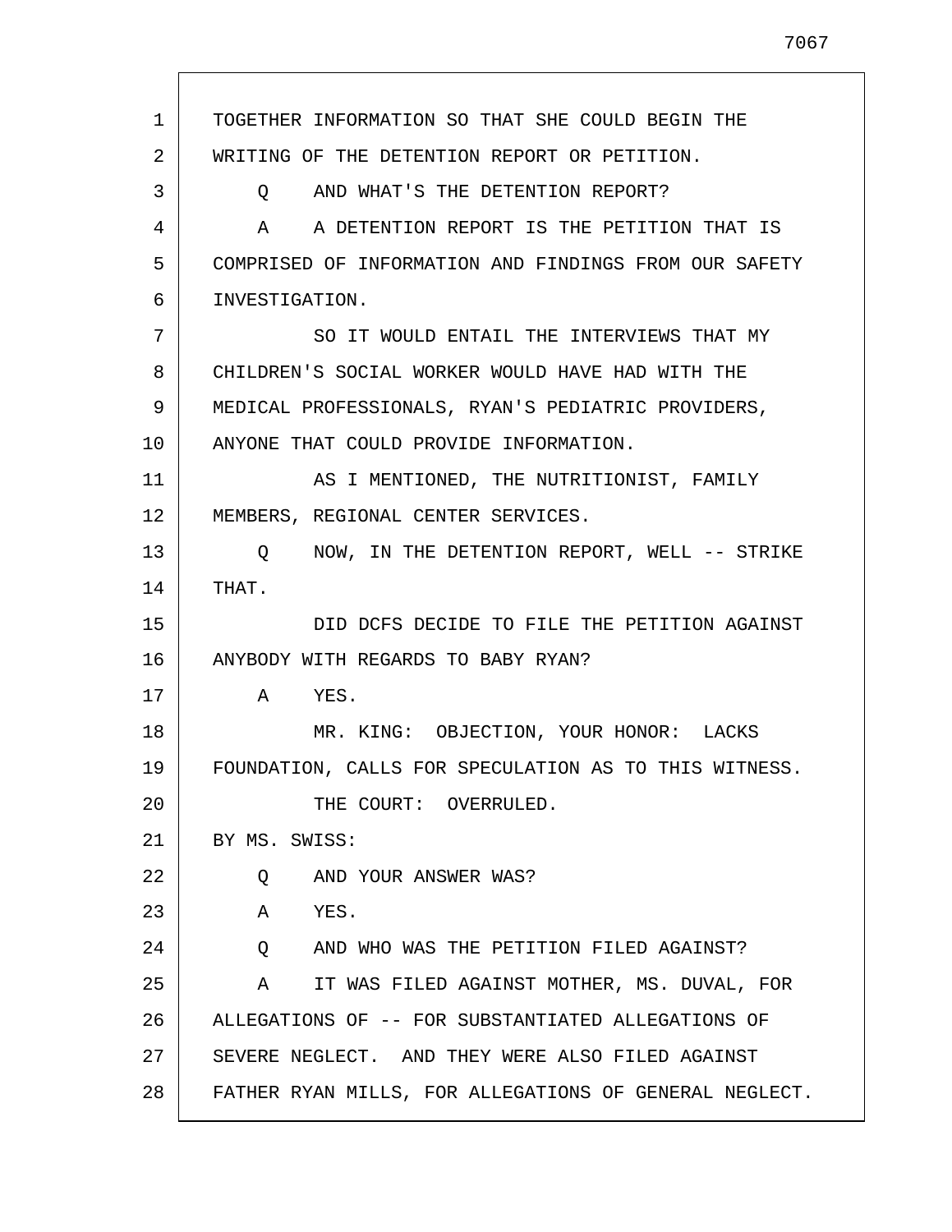1 2 3 4 5 6 7 8 9 10 11 12 13 14 15 16 17 18 19 20 21 22 23 24 25 26 27 28 Q AND HOW CAN YOU FILE AGAINST BOTH MOM AND DAD IF THE BABY'S STILL WITH DAD? A WHAT YOU'RE DOING IS YOU'RE ASSESSING THE RISK LEVEL OF THE CHILD. AND EVEN THOUGH YOU MAY HAVE A PARENT THAT MAY HAVE ALLEGATIONS SUBSTANTIATED AGAINST THEM, WE HAVE TO TAKE INTO ACCOUNT, ARE THOSE CONCERNS GOING TO CAUSE ANY TYPE OF DETRIMENT OR HARM TO THE WELFARE OF THIS CHILD. DO THEY HAVE THE CAPACITY. DO THEY HAVE THE ABILITY TO BE ABLE TO PROVIDE THEIR CHILD WITH THE APPROPRIATE CARE OR WITH PROPER CARE SO THAT THEY'LL BE ABLE TO GROW AND BE HAPPY CHILDREN. Q AND SO IN THIS CASE, WHAT DID YOU DO TO MAKE THAT DETERMINATION THAT THE BABY WOULD BE OKAY WITH DAD? A HE DIDN'T HAVE HIM FOR A SIGNIFICANT PERIOD OF TIME FOR THE DEPARTMENT TO IDENTIFY HIM AS THE CAUSE OF WHY THE BABY WAS FAILURE TO THRIVE. HE ONLY HAD HIM FOR A PERIOD OF ABOUT 12 PERCENT OF THE TIME, AND MOM HAD HIM ABOUT 88 PERCENT OF THE TIME. SO SINCE HE HAD NOT HAD HIM, BABY RYAN, UNDER HIS PRIMARY CARE, WE WERE TRYING TO ALLOW HIM TO BE WITH THE FATHER TO SEE IF POSSIBLY HE COULD MEET THE REQUIREMENTS AND THE RECOMMENDATIONS OF THE MEDICAL PROVIDERS. MR. KING: OBJECTION: NONRESPONSIVE, YOUR HONOR. MOVE TO STRIKE.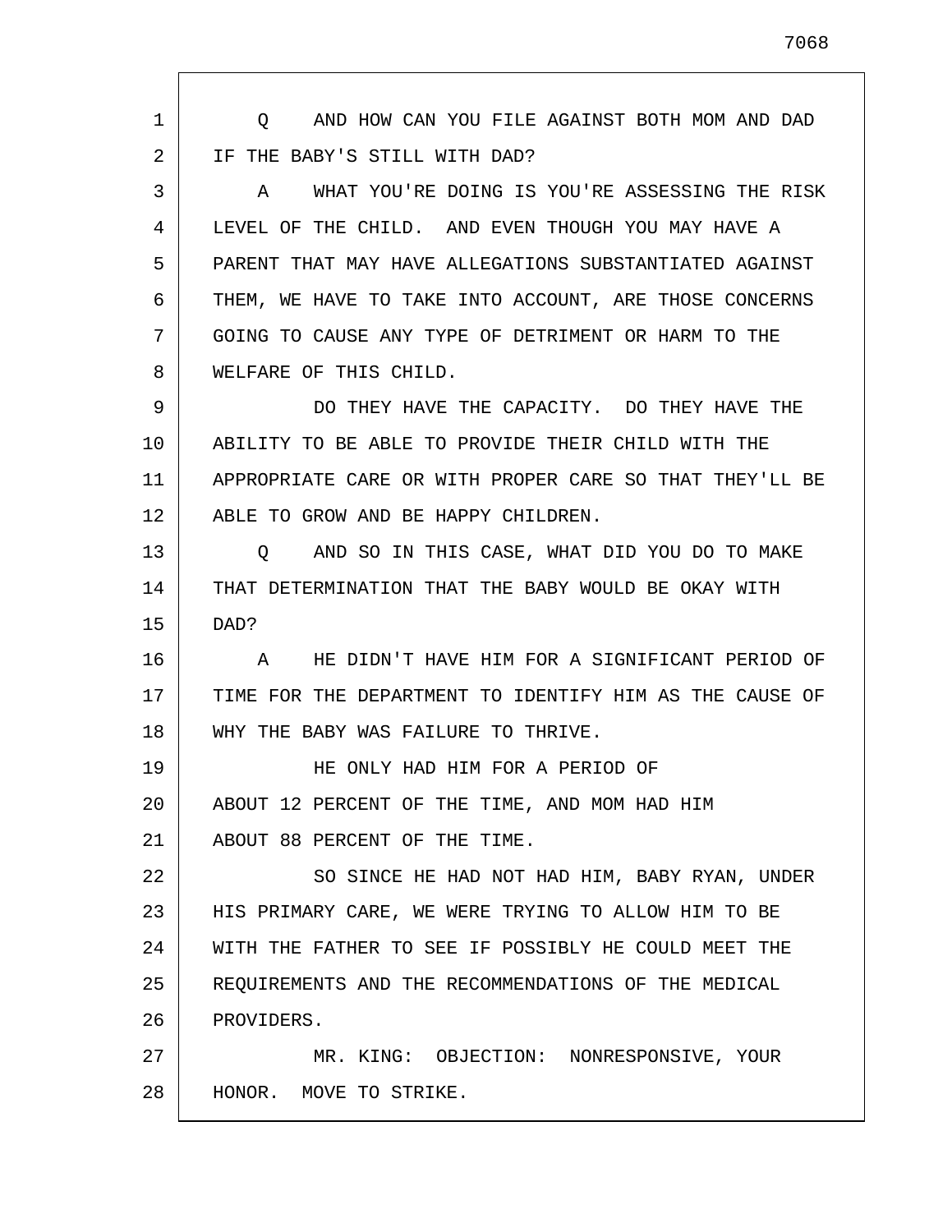| 1  | THE COURT: OVERRULED.                                   |
|----|---------------------------------------------------------|
| 2  | BY MS. SWISS:                                           |
| 3  | MS. ROGERS, THE DETENTION REPORT. DID YOU<br>O.         |
| 4  | PREPARE THAT?                                           |
| 5  | NO.<br>A                                                |
| 6  | WHO DID?<br>Q                                           |
| 7  | A MY CHILDREN'S SOCIAL WORKER, SUSAN PENDER AT          |
| 8  | THE TIME.                                               |
| 9  | NOW, DID YOU HAVE ANY ROLE WITH REGARDS TO<br>O.        |
| 10 | THAT DETENTION REPORT?                                  |
| 11 | I HAD TO REVIEW IT. AND ENSURE THAT SHE HAD<br>A        |
| 12 | THE PERTINENT INFORMATION INCLUDED.                     |
| 13 | NOW, WHAT DID YOU DO IN YOUR REVIEW?<br>O.              |
| 14 | WE HAD DISCUSSIONS IN REGARDS TO THE TOTALITY<br>A      |
| 15 | OF ALL OF THE INFORMATION AND EVIDENCE THAT WE HAD      |
| 16 | RELIED ON TO COME TO OUR DETERMINATION THAT THE CHILD   |
| 17 | HAD TO BE PLACED IN PROTECTIVE CUSTODY AND PLACED WITH  |
| 18 | THE FATHER AT THE TIME.                                 |
| 19 | SO WE SIT DOWN AND GO OVER MEDICAL RECORDS,             |
| 20 | INFORMATION, PAST RECORDS, THE NEW INFORMATION THAT WAS |
| 21 | PROVIDED TO OUR ATTENTION.                              |
| 22 | AND DID YOU DO THAT IN THIS CASE?<br>Q                  |
| 23 | YES.<br>A                                               |
| 24 | DID YOU DO ANYTHING ELSE IN REGARDS TO<br>Q             |
| 25 | PREPARATION OF THE DETENTION REPORT?                    |
| 26 | $NO.$ JUST $--$ NO.<br>A                                |
| 27 | DO YOU RECALL IF YOU REVIEWED ANY RECORDS<br>Q          |
| 28 | BEFORE THE DETENTION REPORT WAS COMPLETED?              |
|    |                                                         |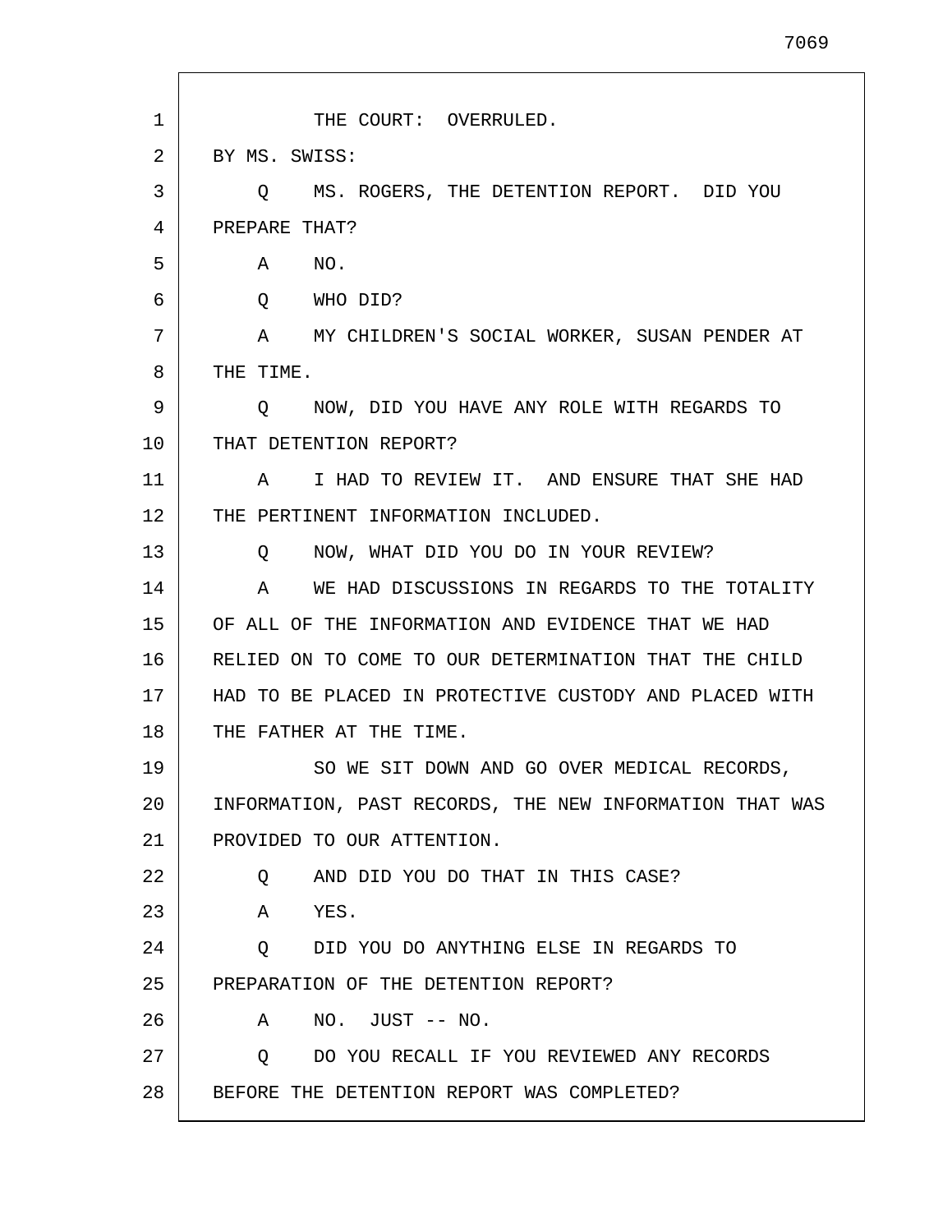| 1  | A<br>YES.                                           |
|----|-----------------------------------------------------|
| 2  | Q WHAT DID YOU REVIEW?                              |
| 3  | THE -- BABY RYAN'S MEDICAL RECORDS, HIS GROWTH<br>A |
| 4  | CHART, THE FAILURE TO THRIVE -- THE UCLA FAILURE TO |
| 5  | THRIVE CLINIC NOTES AND INFORMATION. AND ALL OF THE |
| 6  | MEDICAL-RELATED -- ANYTHING THAT COULD GIVE US      |
| 7  | INFORMATION IN REGARDS TO THE CHILD'S CONDITION.    |
| 8  | MS. SWISS: THANK YOU, MS. ROGERS. NO FURTHER        |
| 9  | QUESTIONS.                                          |
| 10 | THE COURT: MR. KING.                                |
| 11 | MR. KING: THANK YOU, YOUR HONOR.                    |
| 12 |                                                     |
| 13 | CROSS-EXAMINATION                                   |
| 14 | BY MR. KING:                                        |
| 15 | GOOD AFTERNOON, MS. ROGERS.<br>$\circ$              |
| 16 | A<br>GOOD AFTERNOON.                                |
| 17 | MS. ROGERS, WHEN DID YOU GET INVOLVED IN THE<br>Q   |
| 18 | CASE INVOLVING BABY RYAN?                           |
| 19 | A ON OCTOBER 19, 2009.                              |
| 20 | OKAY. AND THAT WAS BY WAY OF<br>Q                   |
| 21 | MS. SUSAN PENDER. CORRECT?                          |
| 22 | A THE REFERRAL INVESTIGATION HAD BEEN ASSIGNED      |
| 23 | TO MY WORKER, YES. SUSAN PENDER.                    |
| 24 | AND YOU'RE FAMILIAR WITH THE CONTACT NOTES<br>Q     |
| 25 | PROCESS. IS THAT CORRECT?                           |
| 26 | YES.<br>A                                           |
| 27 | Q OKAY. AND PART OF THE DECISION THAT YOU           |
| 28 | ULTIMATELY MADE TO DETAIN BABY RYAN WAS INVOLVED -- |

 $\mathsf{l}$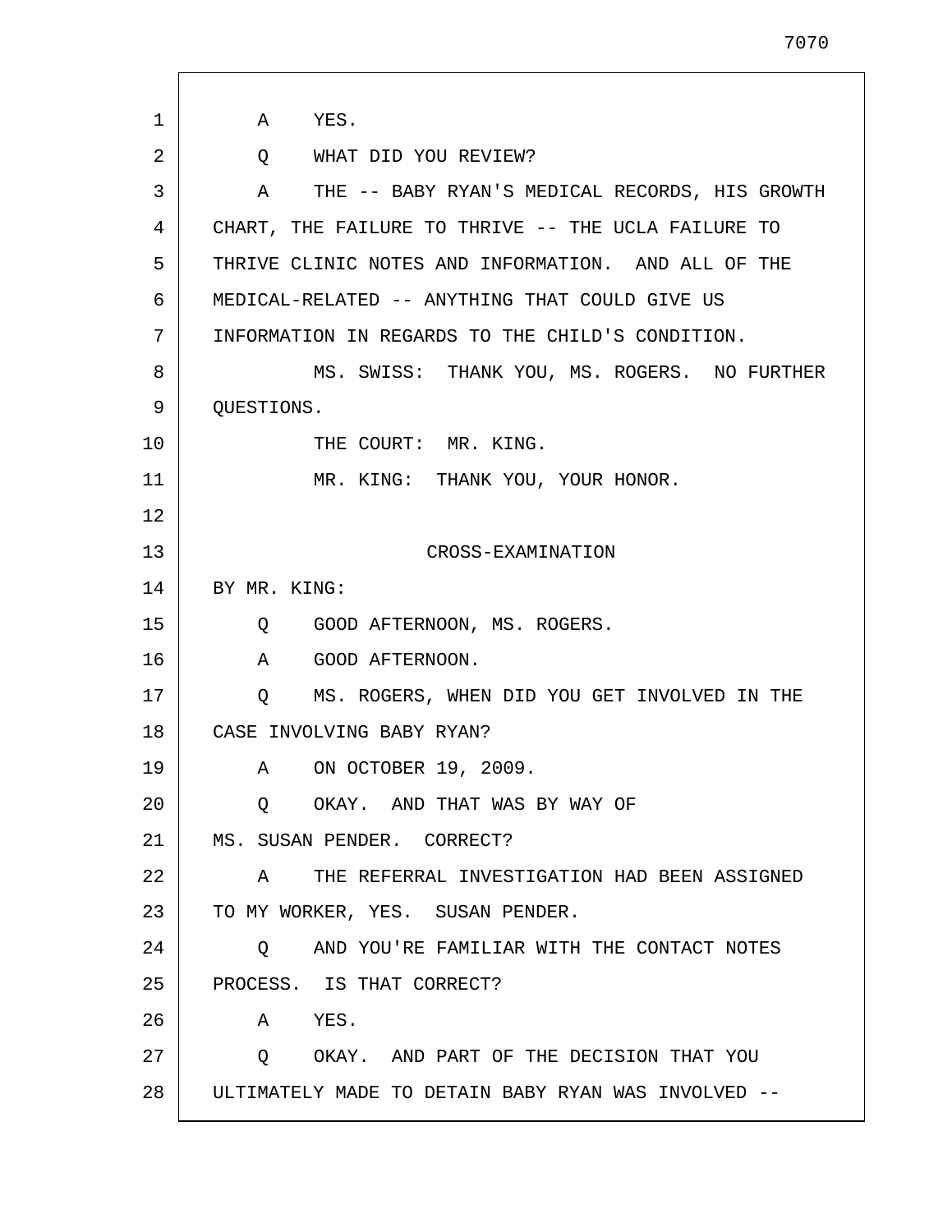| $\mathbf{1}$ | INVOLVING YOUR COMMUNICATIONS WITH MS. PENDER AS WELL  |
|--------------|--------------------------------------------------------|
| 2            | AS YOUR REVIEW OF THE CONTACT NOTES. CORRECT?          |
| 3            | A YES.                                                 |
| 4            | O AND YOU RELY UPON THE CONTACT NOTES IN DOING         |
| 5            | YOUR JOB AS A SUPERVISING CHILDREN'S SOCIAL WORKER.    |
| 6            | TRUE?                                                  |
| 7            | A WE DO REVIEW THE CONTACTS, YES.                      |
| 8            | OKAY. YOU TESTIFIED DURING YOUR DIRECT<br>Q            |
| 9            | EXAMINATION THAT THERE WAS NO HISTORY OF ALLERGIES     |
| 10           | PRIOR TO THE DETENTION HEARING ON NOVEMBER 3RD, 2009?  |
| 11           | MS. SWISS: OBJECTION: MISSTATES TESTIMONY.             |
| 12           | THE COURT: OVERRULED.                                  |
| 13           | MS. SWISS: VAGUE AS TO DETENTION HEARING ON            |
| 14           | NOVEMBER 3RD, 2009.                                    |
| 15           | MR. KING: I CAN REPHRASE, YOUR HONOR.                  |
| 16           | THE COURT: ALL RIGHT.                                  |
| 17           | BY MR. KING:                                           |
| 18           | O THE TEAM DECISION MEETING WHICH TOOK PLACE ON        |
| 19           | NOVEMBER 3RD, 2009. YOUR PRIOR TESTIMONY WAS THAT      |
| 20           | THERE WAS NO HISTORY OF ALLERGIES. TRUE?               |
| 21           | WE DID NOT RECEIVE ANY INFORMATION THAT BABY<br>A      |
| 22           | RYAN HAD ALLERGIES, YES.                               |
| 23           | AND ISN'T IT TRUE THAT IN THE CONTACT NOTES,<br>Q      |
| 24           | MS. LAURA AUSTIN ACTUALLY SPOKE TO DR. SODERBERG, WHO  |
| 25           | INDICATED THAT THE BABY HAS ALLERGIC RHINITIS, "ONE    |
| 26           | PLUS" TO MILK, AND "ONE PLUS" TO EGG WHITE. ISN'T THAT |
| 27           | TRUE?                                                  |
| 28           | MS. SWISS: OBJECTION: IMPROPER REFRESHMENT             |
|              |                                                        |

 $\mathsf{l}$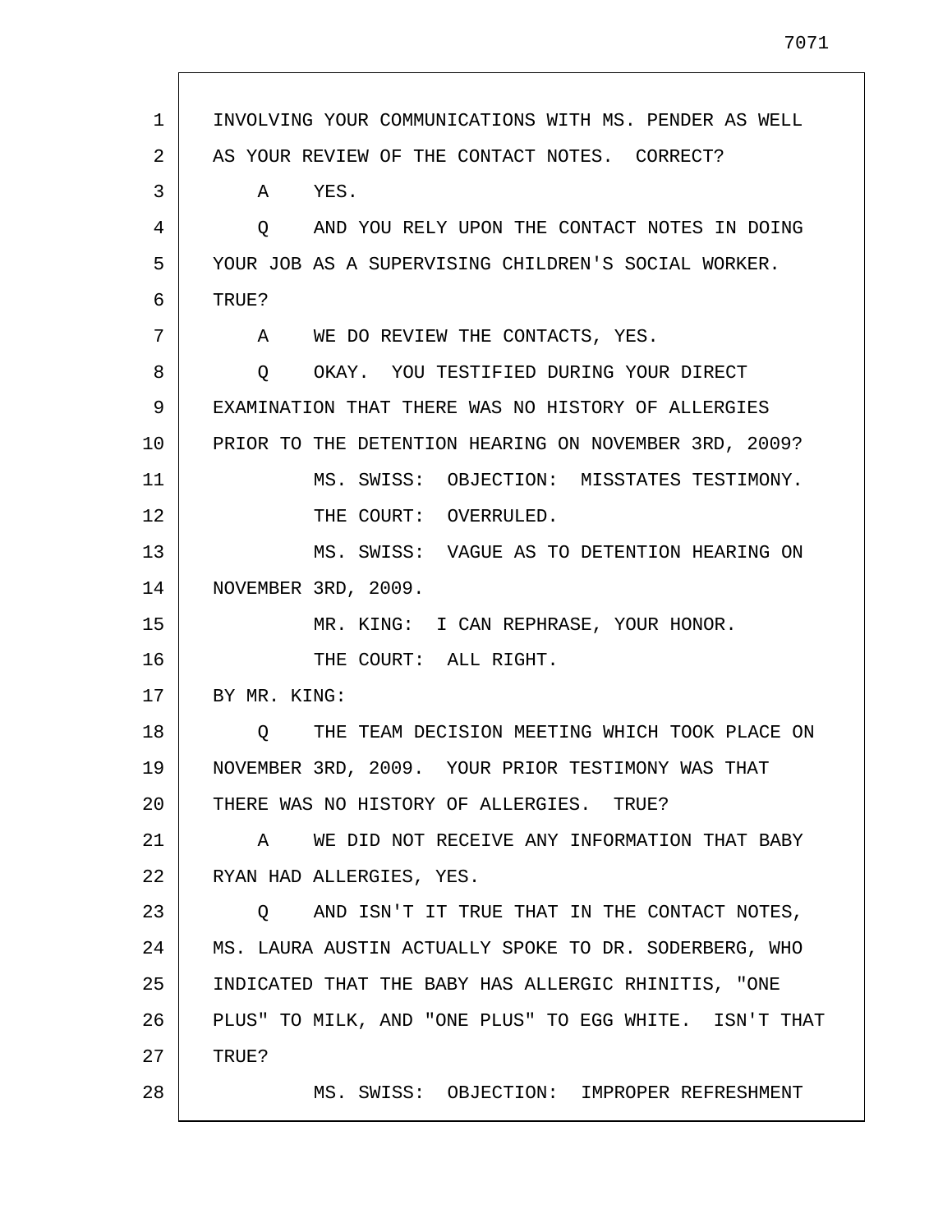1 2 3 4 5 6 7 8 9 10 11 12 13 14 15 16 17 18 19 20 21 22 23 24 25 26 27 28 OF RECOLLECTION. COUNSEL IS READING FROM A DOCUMENT. THE COURT: OVERRULED. THE WITNESS: MY UNDERSTANDING THAT HE DID NOT HAVE ANY FOOD ALLERGIES. MR. KING: OBJECTION: YOUR HONOR, MOVE TO STRIKE AS NONRESPONSIVE. THE COURT: THE OBJECTION IS OVERRULED. BY MR. KING: Q SO YOU WOULD AGREE THAT ON NOVEMBER 3RD, THAT THERE IS AN ENTRY THAT IN FACT BABY RYAN HAD ALLERGIC RHINITIS, "ONE PLUS" TO MILK, AND "ONE PLUS" TO EGG, BY LAURA AUSTIN. CORRECT? MS. SWISS: OBJECTION: LACKS FOUNDATION, CALLS FOR SPECULATION. THE COURT: OVERRULED. THE QUESTION IS, WAS THERE AN ENTRY TO THAT EFFECT. THE WITNESS: BASED ON THE NOTES, THERE WAS AN ENTRY, YES. BY MR. KING: Q OKAY. AND YOU AGREE THAT MILK AND EGGS ARE FOOD. TRUE? A YES. Q SO THE NOTES REFLECT THAT BABY RYAN DID HAVE AN ALLERGIC REACTION PRIOR TO NOVEMBER 3RD, 2009? MS. SWISS: OBJECTION: MISSTATES THE EVIDENCE. THE COURT: OVERRULED. THE WITNESS: AGAIN, MY UNDERSTANDING WAS THAT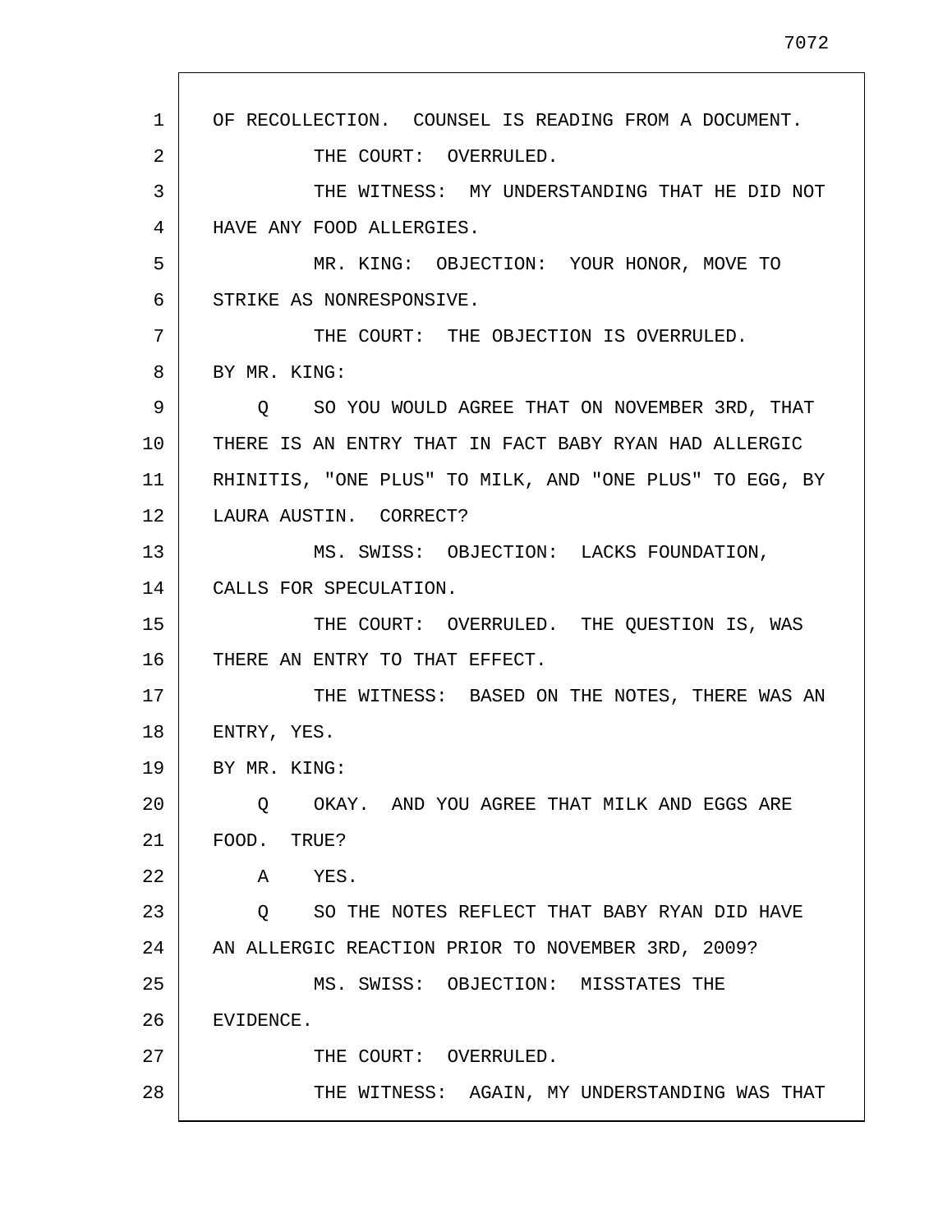| 1  | HE DID NOT HAVE ANY ALLERGIES TO FOODS -- TO ANY TYPE     |
|----|-----------------------------------------------------------|
| 2  | OF FOODS THAT HE WOULD BE ALLERGIC TO.                    |
| 3  | BY MR. KING:                                              |
| 4  | YOU ALSO TESTIFIED THAT, PRIOR TO THE TEAM<br>$\circ$     |
| 5  | DECISION MEETING, BABY RYAN WAS SEEN AT THE CATC          |
| 6  | CLINIC. DO YOU REMEMBER THAT TESTIMONY?                   |
| 7  | YES.<br>A                                                 |
| 8  | AND YOU INDICATED IN FACT THAT THE CATC CLINIC<br>$\circ$ |
| 9  | MADE A DETERMINATION THAT BABY RYAN SUFFERED FAILURE TO   |
| 10 | THRIVE BASED ON ENVIRONMENTAL CAUSES. REMEMBER THAT       |
| 11 | TESTIMONY?                                                |
| 12 | A YES.                                                    |
| 13 | WELL, ISN'T IT TRUE THAT ON OCTOBER 22ND, THAT<br>O       |
| 14 | THE CATC CLINIC ACTUALLY REPORTED THAT THE BABY'S         |
| 15 | FAILURE TO THRIVE --                                      |
| 16 | THAT IN FACT IT WAS DIFFICULT TO TELL FOR SURE            |
| 17 | AT THIS POINT WHETHER IT WAS DIRECTLY DUE TO PARENT       |
| 18 | NEGLECT? AND THAT FURTHER LAB TESTING WOULD NEED TO BE    |
| 19 | DONE, AND THAT THEY WERE WAITING ON RESULTS?              |
| 20 | COULD YOU ANSWER THAT -- WHAT IS -- THERE'S A<br>A        |
| 21 | LOT IN THAT OUESTION.                                     |
| 22 | OKAY.<br>Q                                                |
| 23 | BREAK DOWN THE -- I'LL BREAK DOWN THE FIRST<br>A          |
| 24 | HALF.                                                     |
| 25 | SURE.<br>Q                                                |
| 26 | YOU ASKED ME WAS I AWARE THAT THE FAILURE TO<br>A         |
| 27 | THRIVE HAD SAID HE HAD ALLERGIES, IS THAT WHAT YOU'RE     |
| 28 | SAYING?                                                   |

Г

L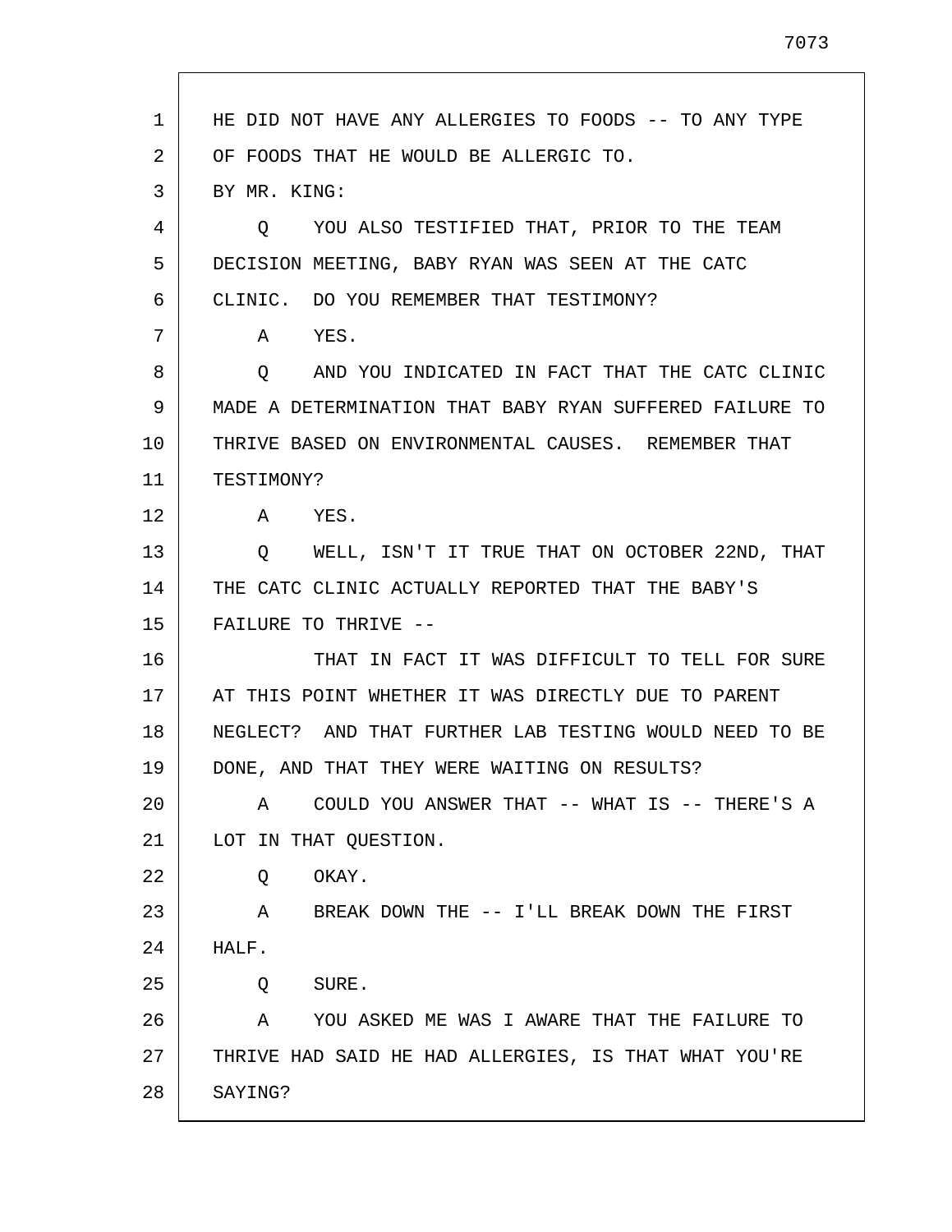1 2 3 4 5 6 7 8 9 10 11 12 13 14 15 16 17 18 19 20 21 22 23 24 25 26 27 28 Q WELL, I'LL REPHRASE MY QUESTION. BABY RYAN WAS TAKEN TO THE CATC CLINIC ON OCTOBER 22ND, 2009. CORRECT? A YES. Q AND AT THAT TIME, THE REPORT FROM THE CATC CLINIC IS IN FACT THAT THEY WERE UNABLE TO DETERMINE THE CAUSES OF BABY RYAN'S FAILURE TO THRIVE. ISN'T THAT TRUE? A THEY WEREN'T ABLE TO DETERMINE ALL OF THE CAUSES, CORRECT, YES, AND THEY REQUESTED FURTHER TESTING. Q ISN'T IT TRUE THAT, IN FACT, THE FAILURE TO THRIVE CLINIC WERE NOT ABLE TO DETERMINE ANY CAUSES? A NO. THAT'S NOT TRUE. Q IF YOU COULD TURN TO EXHIBIT 82. I'LL GET THAT FOR YOU. MS. SWISS: I'M SORRY, COUNSEL, 82? THE COURT: YES. MR. MCMILLAN: ARE YOU FAMILIAR WITH EXHIBIT 82? MS. SWISS: IF YOU COULD JUST GIVE ME A SECOND. MR. MCMILLAN: OKAY. MS. SWISS: OKAY. THE COURT: FOR CLARITY'S SAKE, EXHIBIT 82 APPEARS -- RUNS FROM PAGES BATES NUMBERS 1483 THROUGH 1570. MR. KING: YES.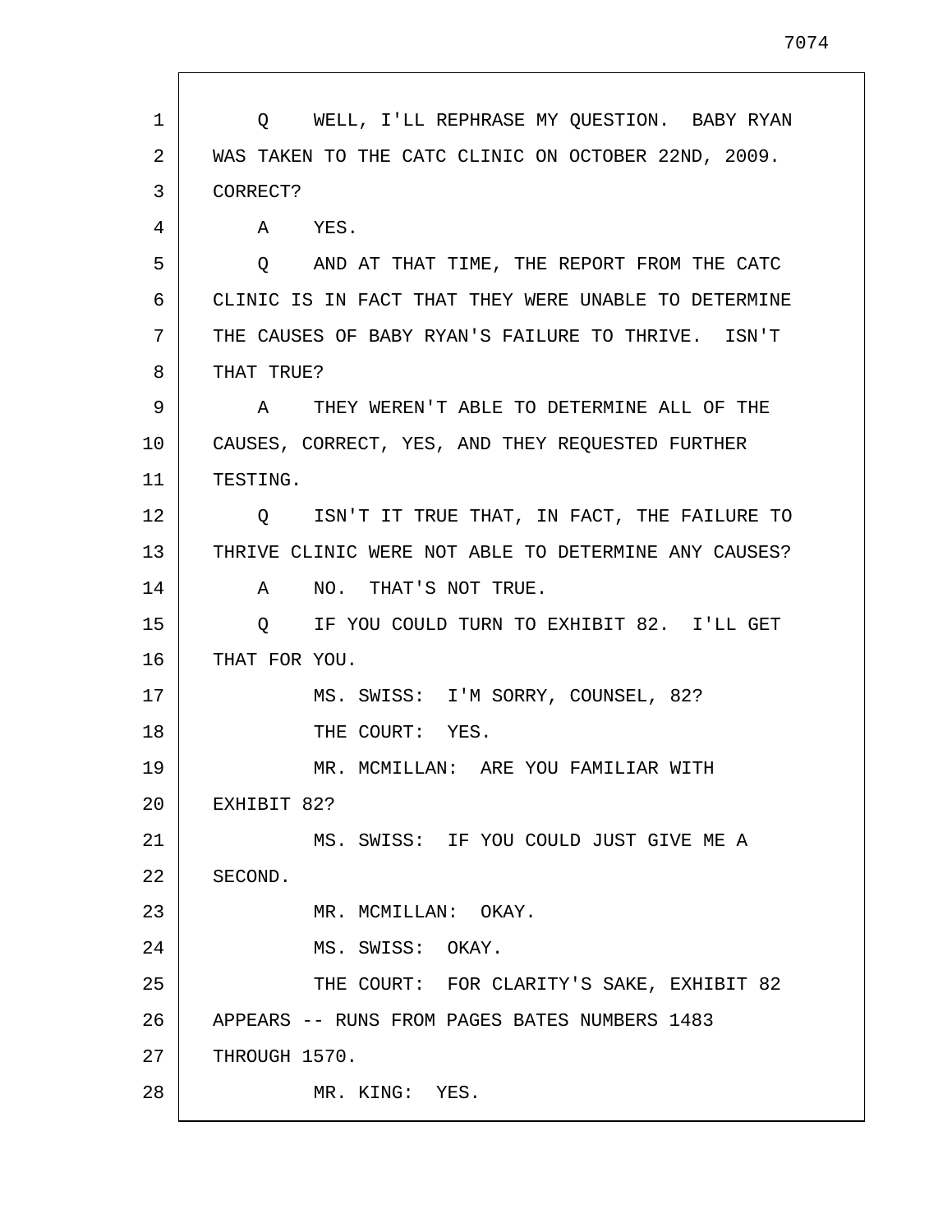| THE COURT: SO THAT WOULD BE 87 PAGES THAT<br>1<br>2<br>YOU'RE ASKING IF SHE IS FAMILIAR WITH.<br>3<br>MR. KING: CORRECT.<br>THE COURT: ALL RIGHT.<br>4<br>5<br>SERVICE LOGS.<br>6<br>7<br>BY MR. KING:<br>8<br>Q<br>9<br>PLEASE.<br>10<br>I'M THERE.<br>A<br>11<br>Q<br>12<br>13<br>MIDDLE OF THE PAGE?<br>14<br>A<br>15<br>IT'S AT THE BOTTOM. CORRECT.<br>16<br>CORRECT. AND MS. PENDER DOCUMENTS A<br>0<br>17<br>COMMUNICATION WITH THE CATC CLINIC WHERE THE CATC<br>18<br>19<br>20<br>AND THAT FURTHER TESTING IS REQUIRED. CORRECT?<br>21<br>22<br>23<br>EXHIBIT.<br>24<br>THE COURT: OVERRULED.<br>25<br>26<br>THIS? BECAUSE THERE'S A LOT THAT'S SAID.<br>27<br>BY MR. KING: |                                                         |
|--------------------------------------------------------------------------------------------------------------------------------------------------------------------------------------------------------------------------------------------------------------------------------------------------------------------------------------------------------------------------------------------------------------------------------------------------------------------------------------------------------------------------------------------------------------------------------------------------------------------------------------------------------------------------------------|---------------------------------------------------------|
|                                                                                                                                                                                                                                                                                                                                                                                                                                                                                                                                                                                                                                                                                      |                                                         |
|                                                                                                                                                                                                                                                                                                                                                                                                                                                                                                                                                                                                                                                                                      |                                                         |
|                                                                                                                                                                                                                                                                                                                                                                                                                                                                                                                                                                                                                                                                                      |                                                         |
|                                                                                                                                                                                                                                                                                                                                                                                                                                                                                                                                                                                                                                                                                      |                                                         |
|                                                                                                                                                                                                                                                                                                                                                                                                                                                                                                                                                                                                                                                                                      | THE WITNESS: YES. THOSE ARE THE DELIVERED               |
|                                                                                                                                                                                                                                                                                                                                                                                                                                                                                                                                                                                                                                                                                      |                                                         |
|                                                                                                                                                                                                                                                                                                                                                                                                                                                                                                                                                                                                                                                                                      |                                                         |
|                                                                                                                                                                                                                                                                                                                                                                                                                                                                                                                                                                                                                                                                                      | OKAY. IF WE COULD GO TO BATES STAMP 001487,             |
|                                                                                                                                                                                                                                                                                                                                                                                                                                                                                                                                                                                                                                                                                      |                                                         |
|                                                                                                                                                                                                                                                                                                                                                                                                                                                                                                                                                                                                                                                                                      |                                                         |
|                                                                                                                                                                                                                                                                                                                                                                                                                                                                                                                                                                                                                                                                                      | AND, IN FACT, ON OCTOBER 22ND OF 2009, WE HAVE          |
|                                                                                                                                                                                                                                                                                                                                                                                                                                                                                                                                                                                                                                                                                      | AN ENTRY BY MS. SUSAN PENDER. CORRECT? RIGHT IN THE     |
|                                                                                                                                                                                                                                                                                                                                                                                                                                                                                                                                                                                                                                                                                      |                                                         |
|                                                                                                                                                                                                                                                                                                                                                                                                                                                                                                                                                                                                                                                                                      | THERE'S THREE CONTACTS, SO -- YES, I SEE IT.            |
|                                                                                                                                                                                                                                                                                                                                                                                                                                                                                                                                                                                                                                                                                      |                                                         |
|                                                                                                                                                                                                                                                                                                                                                                                                                                                                                                                                                                                                                                                                                      |                                                         |
|                                                                                                                                                                                                                                                                                                                                                                                                                                                                                                                                                                                                                                                                                      |                                                         |
|                                                                                                                                                                                                                                                                                                                                                                                                                                                                                                                                                                                                                                                                                      | CLINIC INFORMS HER THAT IT'S DIFFICULT TO TELL FOR SURE |
|                                                                                                                                                                                                                                                                                                                                                                                                                                                                                                                                                                                                                                                                                      | WHETHER THIS IS DIRECTLY DUE TO THE PARENT'S NEGLECT    |
|                                                                                                                                                                                                                                                                                                                                                                                                                                                                                                                                                                                                                                                                                      |                                                         |
|                                                                                                                                                                                                                                                                                                                                                                                                                                                                                                                                                                                                                                                                                      | MS. SWISS: OBJECTION: IMPROPER REFRESHMENT              |
|                                                                                                                                                                                                                                                                                                                                                                                                                                                                                                                                                                                                                                                                                      | OF RECOLLECTION. COUNSEL IS IMPROPERLY READING FROM AN  |
|                                                                                                                                                                                                                                                                                                                                                                                                                                                                                                                                                                                                                                                                                      |                                                         |
|                                                                                                                                                                                                                                                                                                                                                                                                                                                                                                                                                                                                                                                                                      |                                                         |
|                                                                                                                                                                                                                                                                                                                                                                                                                                                                                                                                                                                                                                                                                      | THE WITNESS: MAY I HAVE ONE MOMENT TO LOOK AT           |
|                                                                                                                                                                                                                                                                                                                                                                                                                                                                                                                                                                                                                                                                                      |                                                         |
|                                                                                                                                                                                                                                                                                                                                                                                                                                                                                                                                                                                                                                                                                      |                                                         |
| 28<br>Q GO AHEAD.                                                                                                                                                                                                                                                                                                                                                                                                                                                                                                                                                                                                                                                                    |                                                         |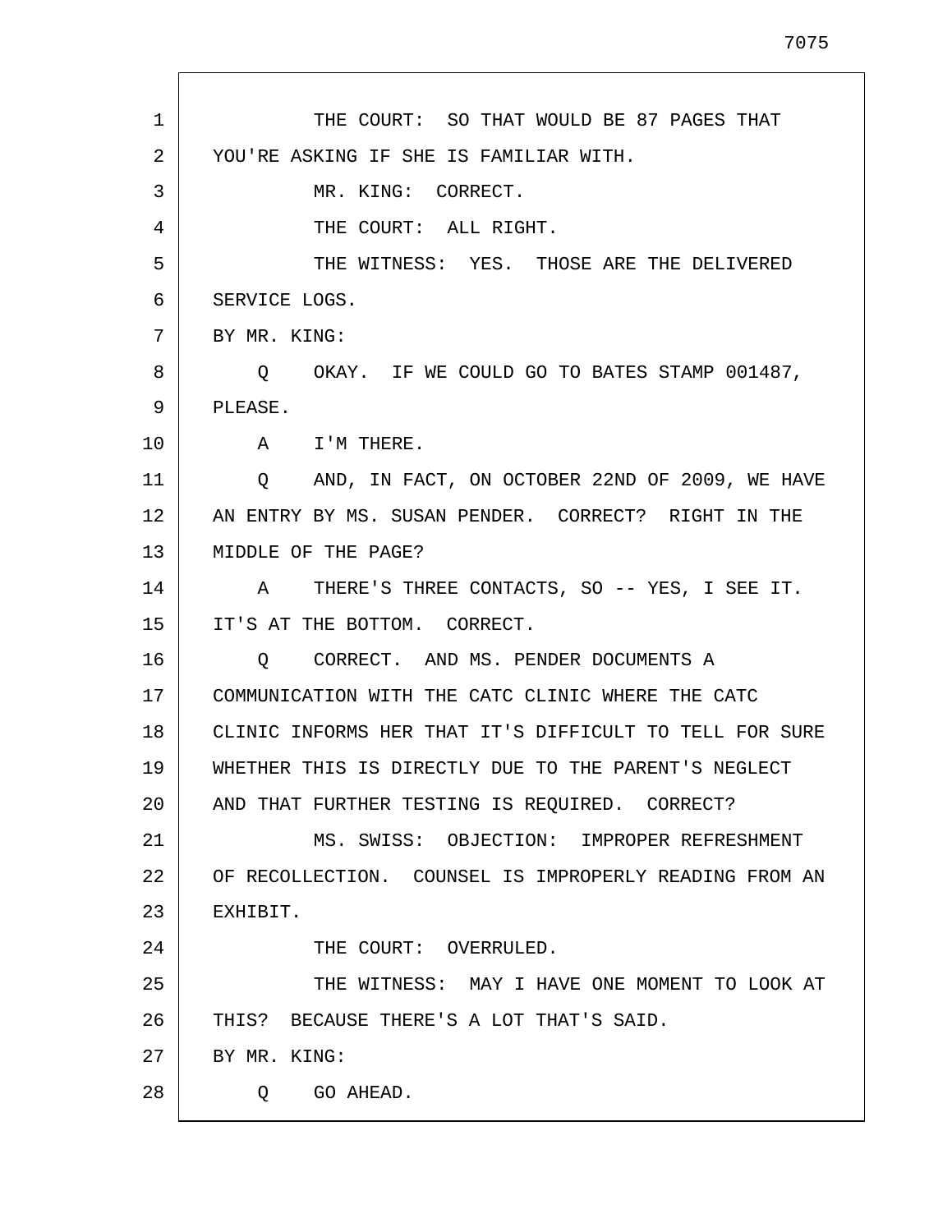1 2 3 4 5 6 7 8 9 10 11 12 13 14 15 16 17 18 19 20 21 22 23 24 25 26 27 28 A YOU HAD ASKED ME TO LOOK AT ONE SENTENCE AND...IT DOES STATE THAT THE DOCTOR SAID THAT BABY RYAN -- THE COURT: THERE'S NO QUESTION PENDING RIGHT NOW. MR. KING: OKAY. THE COURT: THE STATEMENT OF THE WITNESS WILL BE ORDERED STRICKEN. THE JURY DISREGARD IT. WE WILL PROCEED BY QUESTIONS AND ANSWERS. AND ONE QUESTION I HAD, JUST FOR THE SAKE OF CLARITY, IT APPEARS TO ME THAT THERE ARE FOUR DIFFERENT NOTES OF -- ON THAT PAGE. MR. KING: YOUR HONOR, I'M SPEAKING OF THE ONE ABOUT HALFWAY DOWN ON THE PAGE, CONTACT DATE 10/22. WHICH BEGINS WITH "CSW --" THE COURT: IF YOU'RE GOING TO ASK THE WITNESS QUESTIONS ABOUT SUSAN PENDER'S NOTES ON OCTOBER 22ND, MAYBE YOU SHOULD JUST -- IS IT THE ONE WHICH BEGINS, APPROXIMATELY MIDDLE OF THE PAGE, "CSW RECEIVED A PHONE CALL"? MR. KING: CORRECT, YOUR HONOR. THE COURT: OKAY. I'M JUST ASKING THIS FOR CLARITY. DO YOU UNDERSTAND WHAT NOTE HE'S ASKING YOU ABOUT? THE WITNESS: I DO. HE WAS ASKING ME TO LOOK AT ONE PARTICULAR PART WHICH EXPLAINS -- THE COURT: DON'T -- FOR THE MOMENT, I JUST WANT TO MAKE SURE THAT ALL OF US ARE LOOKING AT THE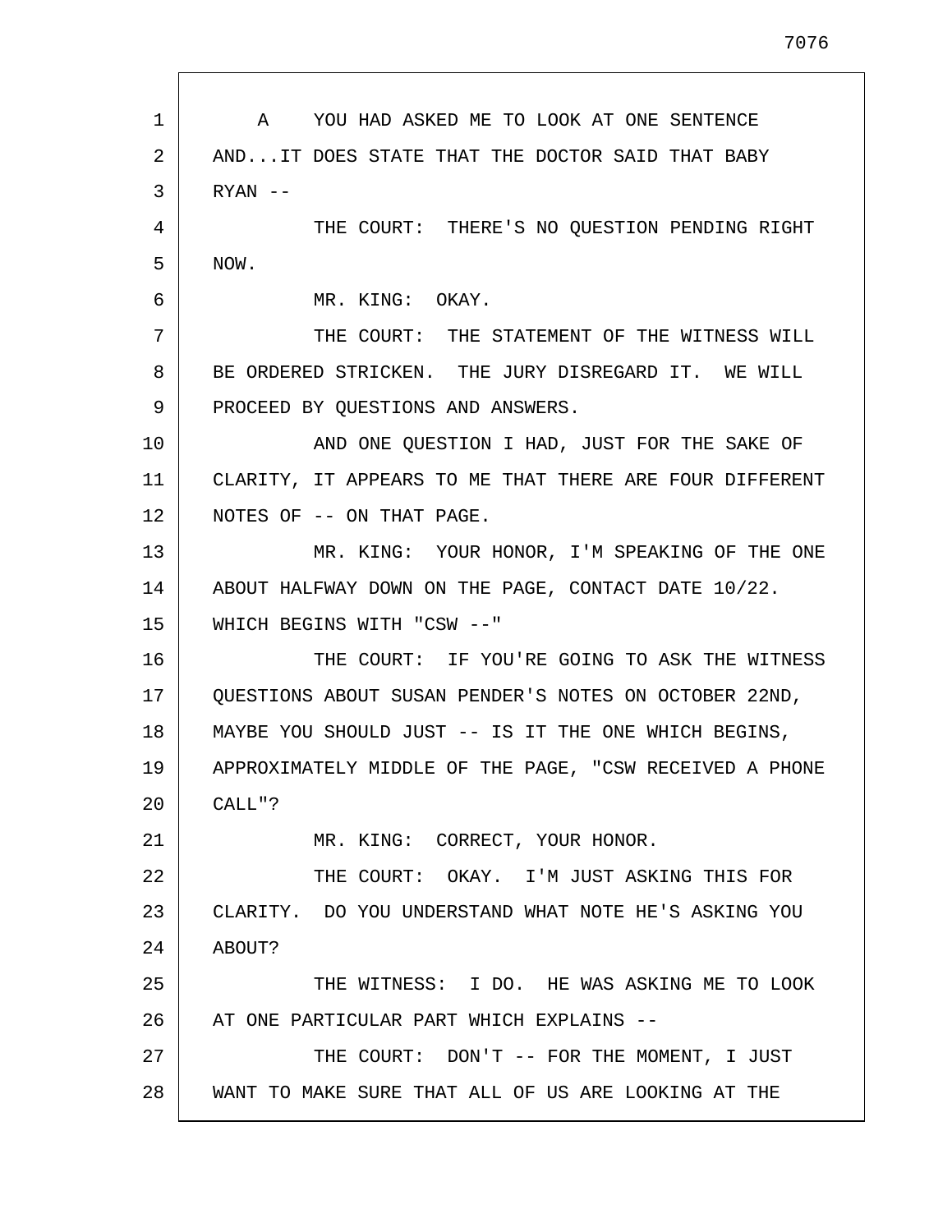| 1  | SAME NOTE.                                                  |
|----|-------------------------------------------------------------|
| 2  | IS THAT THE ONE YOU'RE LOOKING AT?                          |
| 3  | THE WITNESS: THAT'S THE ONE I'M LOOKING AT.                 |
| 4  | THE COURT: OKAY. LET'S GO AHEAD FROM THERE,                 |
| 5  | THEN.                                                       |
| 6  | BY MR. KING:                                                |
| 7  | SO YOU WOULD AGREE THAT THE CONTACT NOTE FROM<br>$\circ$    |
| 8  | THE CATC CLINIC BY MS. SUSAN PENDER INDICATES THAT THE      |
| 9  | CATC CLINIC REPORTED TO HER THAT IT WAS DIFFICULT TO        |
| 10 | TELL FOR SURE WHETHER OR NOT THE FAILURE TO THRIVE          |
| 11 | CONDITION OF THE CHILD WAS DUE TO THE PARENT'S NEGLECT.     |
| 12 | MAY I EXPLAIN?<br>A                                         |
| 13 | WELL, IF YOU CAN ANSWER THAT YES OR NO.<br>Q                |
| 14 | Α<br>YES, THAT'S PART OF IT, YES.                           |
| 15 | SO IN FACT, THE FAILURE TO THRIVE CLINIC DID<br>O           |
| 16 | NOT MAKE A DIAGNOSIS THAT -- I'M SORRY, THE CATC CLINIC     |
| 17 | DID NOT MAKE A DIAGNOSIS THAT THE CHILD'S FAILURE TO        |
| 18 | THRIVE WAS CAUSED BY ENVIRONMENTAL FACTORS. TRUE?           |
| 19 | BASED ON THIS CONTEXT, THAT IS NOT CORRECT.<br>$\mathbf{A}$ |
| 20 | CONTEXT: "CSW RECEIVED A PHONE CALL FROM<br>Q               |
| 21 | DR. EVANS AT THE CATC CLINIC WHO HAD DONE THE EXAM ON       |
| 22 | BABY RYAN. DR. EVANS STATED THAT DUE TO RYAN'S WEIGHT       |
| 23 | BEING BELOW THE CHART, HE IS DEFINITELY DIAGNOSED AS        |
| 24 | FAILURE TO THRIVE."                                         |
| 25 | THAT'S CORRECT.<br>A                                        |
| 26 | "DR. EVANS STATED THAT IT WOULD BE DIFFICULT<br>O           |
| 27 | TO TELL FOR SURE AT THIS POINT WHETHER THIS WAS             |
| 28 | DIRECTLY DUE TO PARENTS' NEGLECT.                           |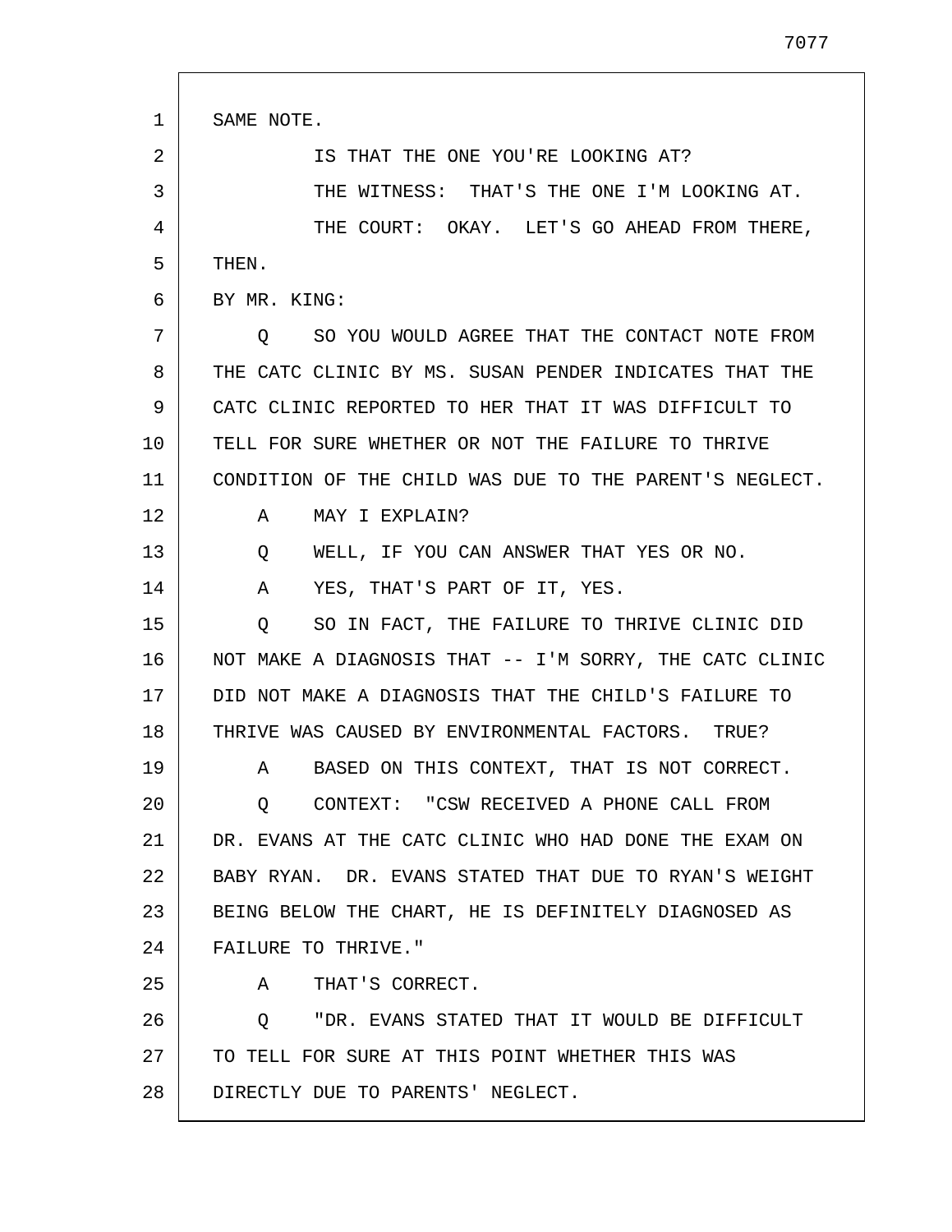1 2 3 4 5 6 7 8 9 10 11 12 13 14 15 16 17 18 19 20 21 22 23 24 25 26 27 28 "HOWEVER, DOCTOR HAD ALREADY RULED OUT SOME NUMEROUS POSSIBLE ORGANIC CAUSES. DR. EVANS DID SOME LAB TESTS AND IS WAITING ON RESULTS. "DOCTOR FURTHER STATED SHE GAVE MOTHER FOUR SPECIFIC RECOMMENDATIONS. ONE: CONTINUE WITH NUTRITION. TWO: FOLLOW UP WITH RC. THREE: SEE ALLERGIST TO RULE OUT ALLERGIES. FOUR: FOLLOW UP WITH HUB AGAIN IN A MONTH." THE WITNESS: THAT'S CORRECT. MS. SWISS: OBJECTION -- THE COURT: WAS THERE A QUESTION IN THERE? MR. KING: YES. HERE COMES THE QUESTION, YOUR HONOR. MS. SWISS: I'M OBJECTING. I'M SORRY. BEFORE WE GET THERE. MOVE TO STRIKE COUNSEL'S RECITATION OF THE DELIVERED SERVICE LOG CONTACT ENTRY. IMPROPER IMPEACHMENT, IMPROPER REFRESHMENT OF RECOLLECTION. THE COURT: THE OBJECTION UP TO READING THE ENTRY, JUST SIMPLY READING IT, IS SUSTAINED. ALL THAT COUNSEL STATED IS ORDERED STRICKEN ON THE GROUND THAT IT'S NOT A QUESTION. NOW, YOU CAN GO AHEAD AND ASK A QUESTION. BUT IT NEEDS TO BE A QUESTION. BY MR. KING: Q SURE. IS THERE ANY PART OF THE DELIVERED SERVICE LOG ENTRY THAT WE JUST REVIEWED THAT INDICATES THAT THE CATC CLINIC MADE A DIAGNOSIS THAT THE FAILURE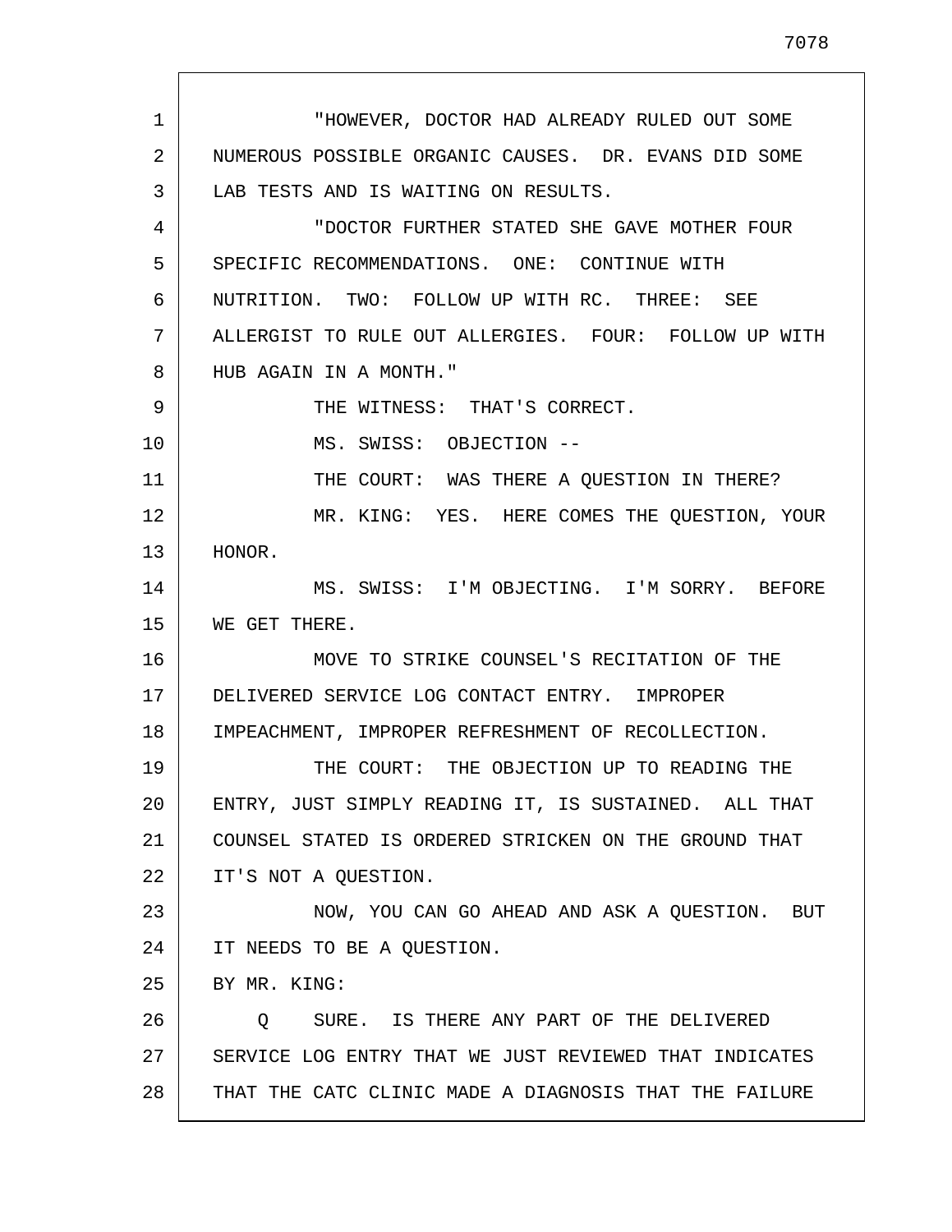1 2 3 4 5 6 7 8 9 10 11 12 13 14 15 16 17 18 19 20 21  $2.2<sub>2</sub>$ 23 24 25 26 27 28 TO THRIVE WAS CAUSED BY ENVIRONMENTAL FACTORS? IF YOU CAN ANSWER, YES OR NO. A NO. Q YOU ALSO TESTIFIED WITH REGARDS TO COOPERATION OF MR. RYAN MILLS. DO YOU REMEMBER THAT TESTIMONY? A YES. Q AND PRIOR TO NOVEMBER 3RD, 2009, HAD YOU EVER MET MR. MILLS? A NO. Q THROUGHOUT THE COURSE OF YOUR INVOLVEMENT IN THIS CASE, YOU SPOKE TO SUSAN PENDER ABOUT MR. MILLS AND REVIEWED THE CONTACT NOTES CONCERNING MR. MILLS. CORRECT? A YES. Q AND WERE YOU AWARE THAT -- LET ME HAVE YOU TURN TO BATES NUMBER 0491, IF YOU COULD. THE WITNESS: WHICH ONE? MR. KING: 0491. THE COURT: I THINK YOU MEAN 01491. MR. KING: 001491. THANK YOU. THE WITNESS: OKAY. BY MR. KING: Q AND THERE'S A CONTACT FROM MS. SUSAN PENDER WITH MR. RYAN MILLS ON OCTOBER 30TH, 2009. AT THE BOTTOM OF THE PAGE. DO YOU SEE THAT? A YES. Q AND DID YOU REVIEW THE CONTACT NOTE FROM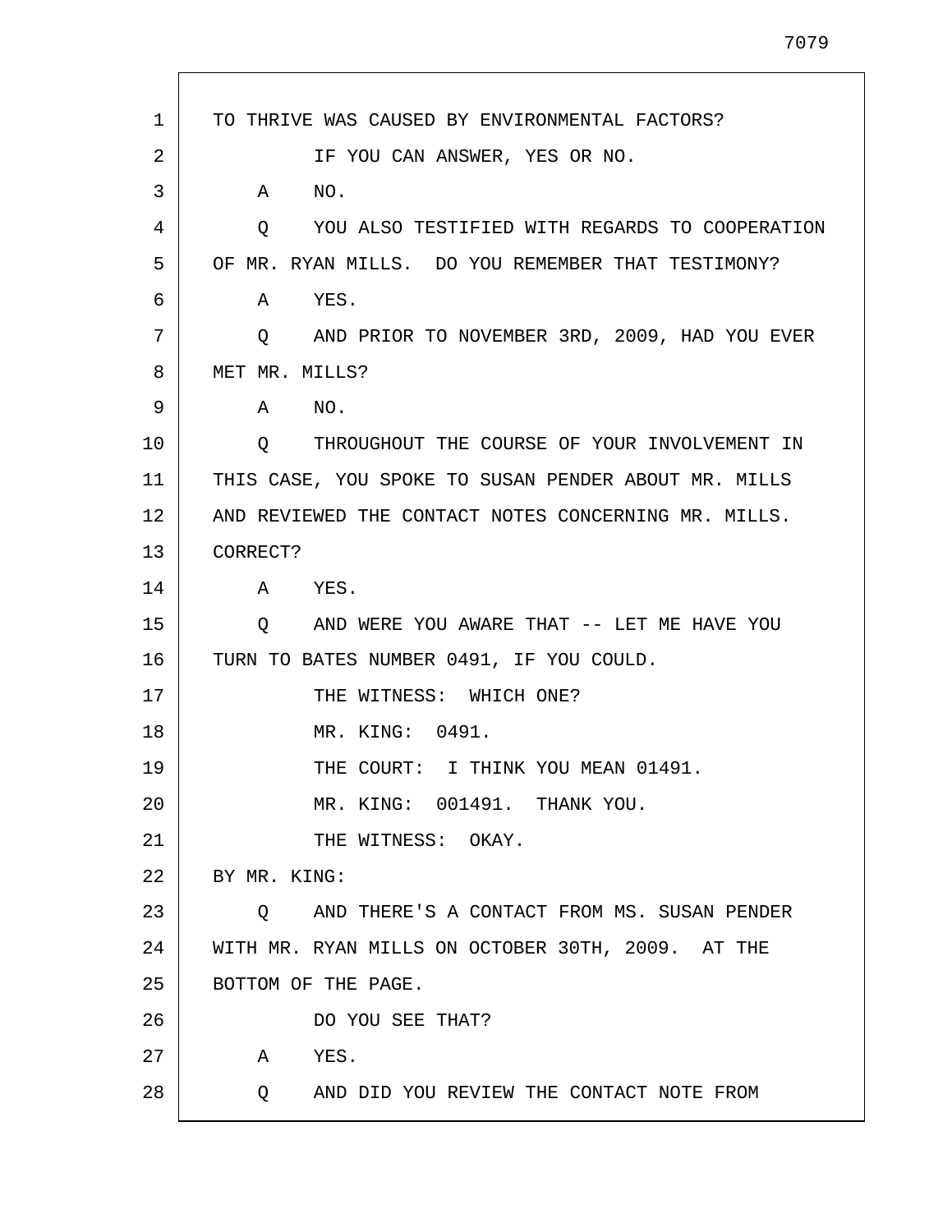1 2 3 4 5 6 7 8 9 10 11 12 13 14 15 16 17 18 19 20 21 22 23 24 25 26 27 28 MS. PARRAS INDICATING THAT: "SHE HAD TO EXPLAIN NUMEROUS TIMES TO THE FATHER THAT THE CHILD WAS ASSIGNED TO A SPECIFIC REGIONAL CENTER BASED ON THE MOTHER'S ADDRESS, AND THERE WASN'T A CHOICE REGARDING LOCATION THAT THEY WOULD GO TO?" THE COURT: I'M SORRY. MR. KING. SORRY TO INTERRUPT, BUT YOU YOU'RE DOING IT AGAIN WHAT I TOLD YOU NOT TO DO. DON'T READ FROM THE DOCUMENT. THAT IS NOT A QUESTION. ASK QUESTIONS, PLEASE. BY MR. KING: Q DID YOU RELY ON -- THANK YOU, YOUR HONOR. DID YOU RELY ON THE ENTRY OF OCTOBER 30TH, 2009, IN FORMING THAT OPINION THAT FATHER WOULD BE COOPERATIVE IN TAKING CUSTODY OF THE CHILD? A WE LOOKED AT A LOT OF INFORMATION. THE DELIVERED SERVICE LOGS IS A PART OF IT, YES. Q AND, IN FACT, THE FATHER -- YOU KNEW, THEN, THAT THE FATHER WAS NOT COOPERATIVE WITH REGARDS TO THE CHILD'S VISITATION WITH THE DOCTORS, PRECEDING THE TEAM DECISION MEETING. IS THAT TRUE? MS. SWISS: OBJECTION: MISSTATES THE EVIDENCE. THE COURT: OVERRULED. HE'S ASKING YOU A QUESTION NOW. JUST LISTEN TO THE QUESTION, AND ANSWER THE QUESTION. I'M NOT LETTING HIM READ THE DOCUMENT TO YOU. HE'S NOW ASKING WHAT YOU KNEW.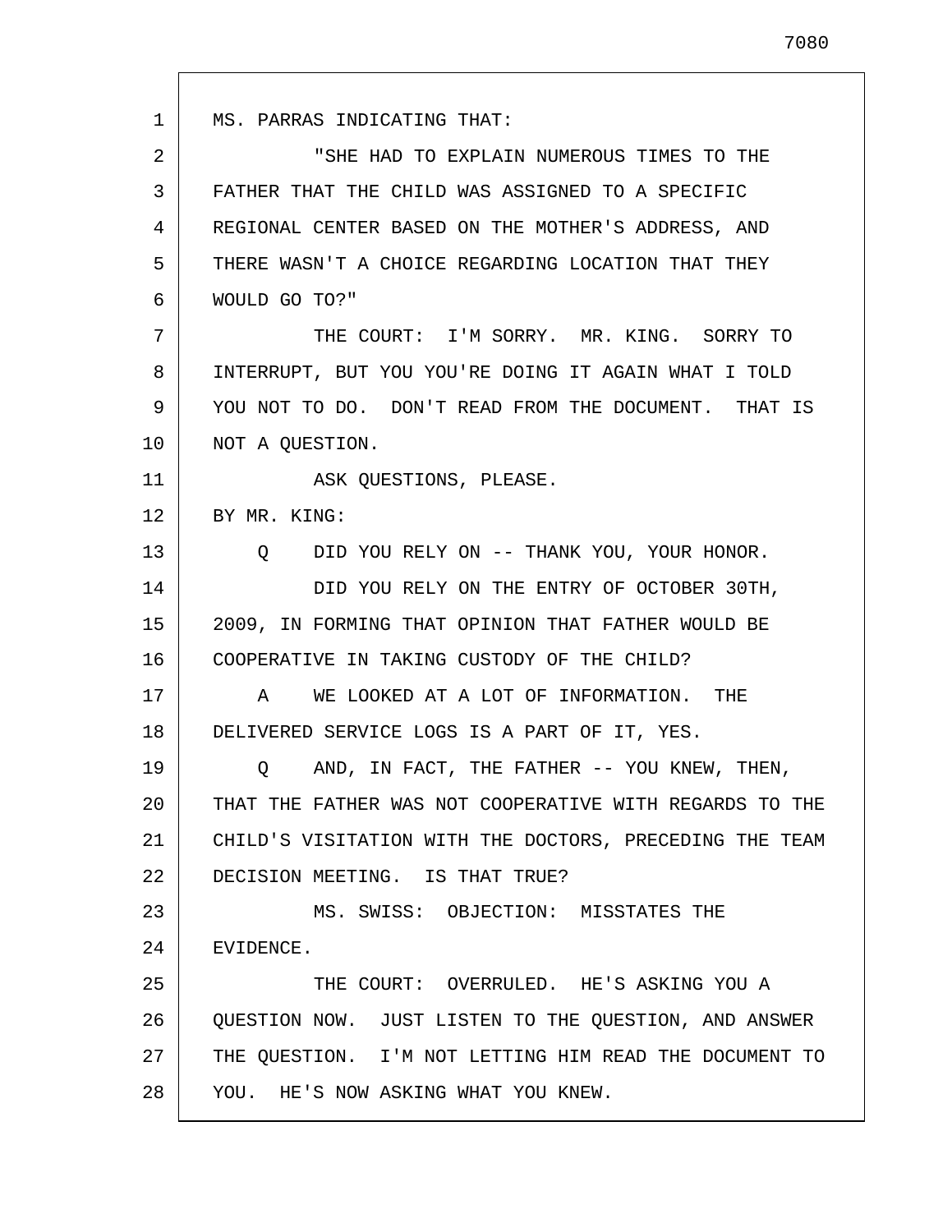1 2 3 4 5 6 7 8 9 10 11 12 13 14 15 16 17 18 19 20 21 22 23 24 25 26 27 28 THE WITNESS: I UNDERSTAND THAT THE PARENTS DID HAVE SOME DISCORD. BY MR. KING: Q AND YOU UNDERSTOOD THAT THE PERIOD OF TIME THAT YOU TESTIFIED, FOR APPROXIMATELY THREE MONTHS WHERE THE BABY DID NOT SEE A NUTRITIONIST, YOU UNDERSTOOD THAT THAT WAS BECAUSE THE FATHER PUT UP ROAD BLOCKS. CORRECT? A I UNDERSTAND THAT IT WAS -- IT WAS ALSO MOTHER AND FATHER. IT WAS A COMBINATION OF THE BOTH. IT WASN'T ONE-SIDED. Q DID YOU UNDERSTAND THAT THERE WAS A FAMILY COURT ORDER THAT PREVENTED THE MOTHER FROM TAKING THE CHILD TO THE DOCTOR BECAUSE OF WHAT THE FATHER ASKED THE FAMILY COURT TO DO? A THAT'S PART OF IT, YES. Q AND YOU ALSO UNDERSTOOD THAT, EVEN AS EARLY AS NOVEMBER 2ND, THE FATHER INDICATED THAT HE DIDN'T WANT TO HAVE ANYTHING TO DO WITH THE BABY? A I DON'T RECALL ANY OF THAT. Q OKAY. DID YOU REVIEW A CONTACT NOTE ON NOVEMBER 2ND, 2009? MS. SWISS: OBJECTION: VAGUE AS TO TIME WHEN SHE REVIEWED THE CONTACT. THE COURT: YES. THE OBJECTION IS SUSTAINED. DID YOU REVIEW, YOU HAVE TO GIVE A TIME FRAME. MR. KING: SURE. THE COURT: SO, WAS IT YESTERDAY, WAS IT A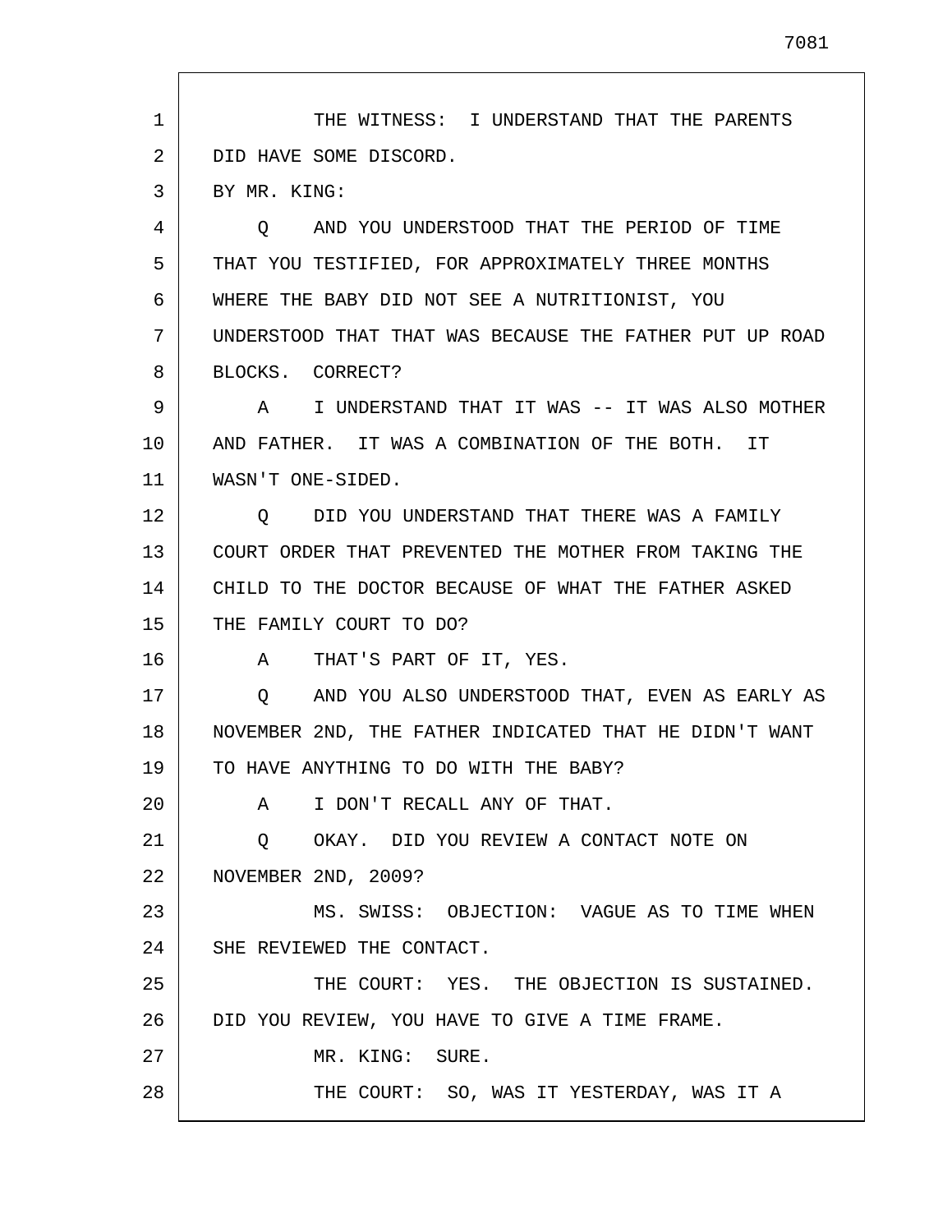1 GIVEN DATE.

2 BY MR. KING:

| 3  | Q PRIOR TO THE TDM MEETING, TEAM DECISION              |
|----|--------------------------------------------------------|
| 4  | MEETING ON NOVEMBER 3RD, 2009, YOU HAVE REVIEWED ALL   |
| 5  | THE CONTACT NOTES UP UNTIL THAT POINT. CORRECT?        |
| 6  | I WAS IN CONSULTATION CONSTANTLY WITH MY<br>A          |
| 7  | WORKER. WHEN WE'RE IN CONSULTATION, WE DON'T GO OVER   |
| 8  | THE NOTES NECESSARILY WORD BY WORD. WE'RE HAVING A     |
| 9  | DISCUSSION.                                            |
| 10 | AND YOUR WORKER WAS MS. SUSAN PENDER?<br>Q             |
| 11 | YES.<br>A                                              |
| 12 | AND YOU TALKED TO MS. SUSAN PENDER ABOUT A<br>$\circ$  |
| 13 | CONTACT THAT SHE RECEIVED ON NOVEMBER 2ND OF 2009, THE |
| 14 | DAY BEFORE THE TEAM DECISION MEETING. RIGHT?           |
| 15 | I DON'T RECALL.<br>A                                   |
| 16 | O OKAY. WOULD MAYBE LOOKING AT THE TEAM -- YOU         |
| 17 | WANT TO GO AHEAD AND LOOK AT BATES 001492? SEE IF THAT |
| 18 | REFRESHES YOUR RECOLLECTION?                           |
| 19 | WHICH CONTACT?<br>A                                    |
| 20 | RIGHT IN THE MIDDLE.<br>Q                              |
| 21 | WITH OUR PUBLIC HEALTH NURSE, ELIZABETH SMALL?<br>A    |
| 22 | YES.<br>Q                                              |
| 23 | ONE MOMENT, PLEASE.<br>A                               |
| 24 | THE COURT: AND REFRESHES HER RECOLLECTION AS           |
| 25 | TO WHAT?                                               |
| 26 | MR. KING: AS TO WHETHER OR NOT YOU REVIEWED            |
| 27 | THE CONTACT.                                           |
| 28 | THE COURT: WHETHER SHE HAD SEEN THIS                   |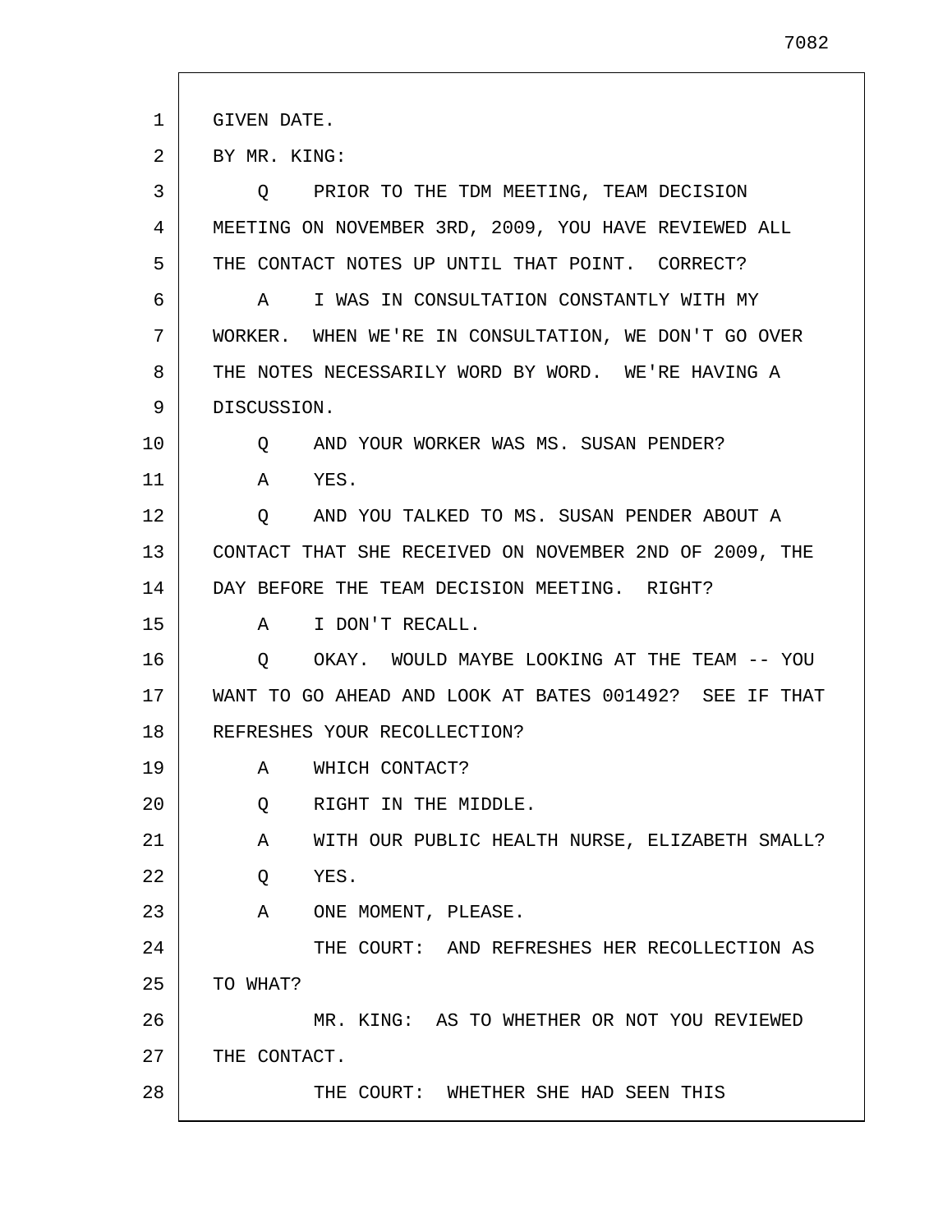| $\mathbf 1$ | PARTICULAR NOTE?                                         |
|-------------|----------------------------------------------------------|
| 2           | MR. KING: CORRECT.                                       |
| 3           | THE COURT: ON NOVEMBER 2ND OR 3RD?                       |
| 4           | MR. KING: YEAH, JUST PRIOR TO THE TEAM                   |
| 5           | DECISION MEETING.                                        |
| 6           | THE COURT: ALL RIGHT. TDM. OKAY.                         |
| 7           | THE WITNESS: I'D HAVE TO READ THE CONTACT TO             |
| 8           | REFRESH MY RECOLLECTION. I DON'T RECALL AT THIS TIME.    |
| 9           | THE COURT: HE'S ASKING YOU TO TAKE A LOOK AT             |
| 10          | IT. AND THEN ANSWER THE QUESTION, DID YOU SEE THIS       |
| 11          | NOTE BEFORE THE TDM.                                     |
| 12          | THE WITNESS: THANK YOU.                                  |
| 13          | THE COURT: ONLY YOU CAN TELL US THAT.                    |
| 14          | THE WITNESS: OKAY. ONE MOMENT, PLEASE. YES.              |
| 15          | I RECALL THAT MS. PENDER HAD SPOKEN WITH THE -- WITH     |
| 16          | MS. DEJESUS. YES.                                        |
| 17          | BY MR. KING:                                             |
| 18          | AND ARE YOU ALSO FAMILIAR THAT MS. PENDER<br>$\circ$     |
| 19          | SPOKE TO MINISTER REESE NEYLAND ON NOVEMBER 2ND, 2009,   |
| 20          | THE DAY BEFORE THE TDM?                                  |
| 21          | MS. SWISS: OBJECTION: OUTSIDE THE SCOPE,                 |
| 22          | RELEVANCE.                                               |
| 23          | THE COURT: OVERRULED.                                    |
| 24          | BY MR. KING:                                             |
| 25          | AND THAT WOULD BE BATES NUMBER 001494. THAT<br>$\circ$   |
| 26          | WOULD BE THE LAST ENTRY ON THE BOTTOM.                   |
| 27          | YOUR QUESTION IS, DO I RECALL THIS NOTE?<br>$\mathbf{A}$ |
| 28          | RIGHT. OR DOES THIS HELP REFRESH YOUR<br>O.              |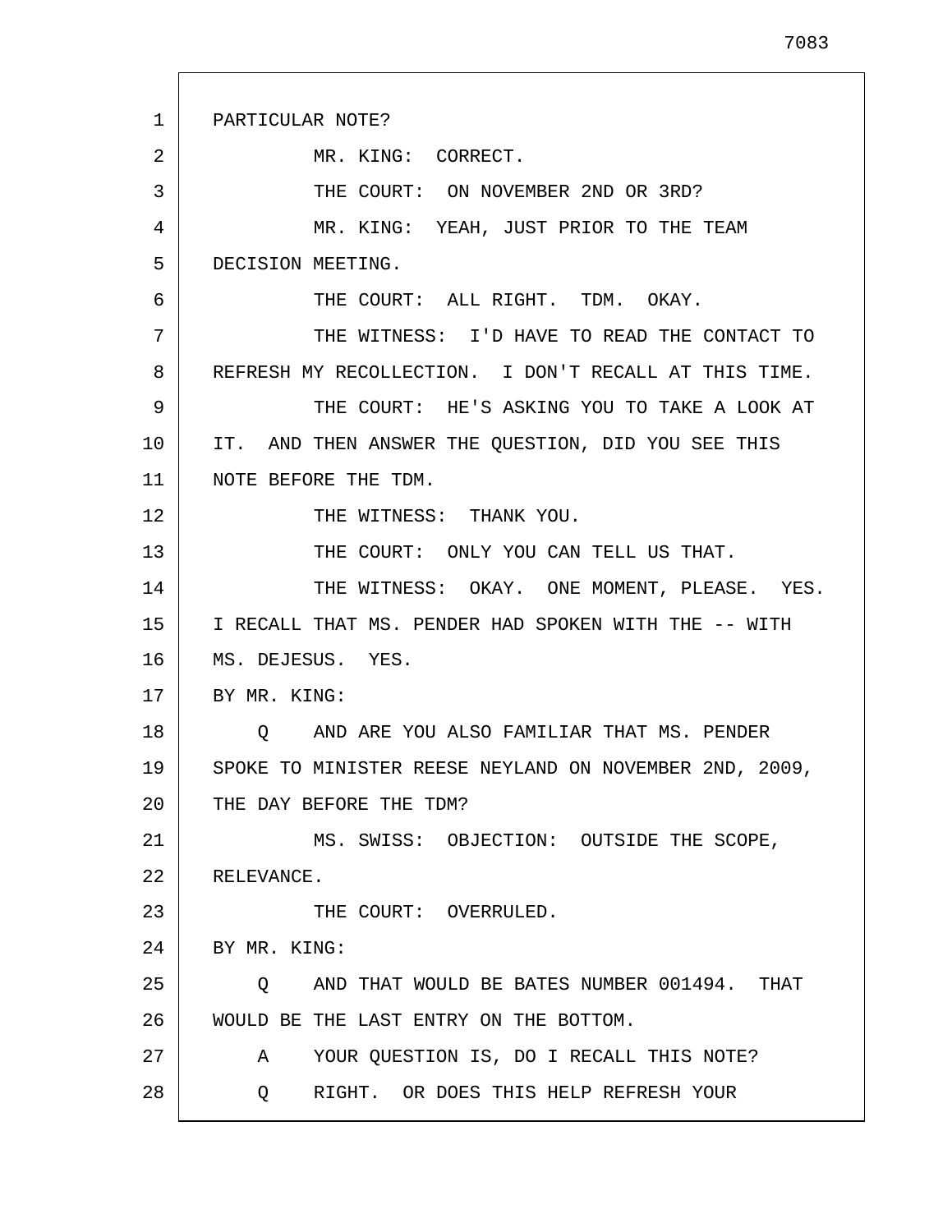1 2 3 4 5 6 7 8 9 10 11 12 13 14 15 16 17 18 19 20 21 22 23 24 25 26 27 28 RECOLLECTION THAT YOU DISCUSSED THE SUBSTANCE OF THIS CONTACT WITH MS. PENDER PRIOR TO MAKING THE DECISION AT THE TEAM DECISION MEETING TO SEIZE THE BABY FROM THE MOM AND GIVE IT TO THE DAD? A I DON'T RECALL AT THIS TIME. Q AND ARE YOU LOOKING AT THE BATES 001494, THE LAST ENTRY? A YES, YOU'RE ASKING IF I RECALL. I'D HAVE TO READ IT THOROUGHLY. Q WELL, AT THE TIME OF YOUR DECISION TO SEIZE THE BABY FROM THE MOTHER AND GIVE TO THE FATHER, WERE YOU AWARE OF A CONTACT BY MS. PENDER FROM PASTOR REECE NEYLAND INDICATING THAT THE FATHER HAD DENIED THAT HE WAS EVEN THE FATHER OF THE BABY? A AT THE TIME WHEN WE PLACED THE CHILD INTO TEMPORARY PROTECTIVE CUSTODY? Q YES. A I DON'T RECALL. I UNDERSTAND THAT THE MOTHER DID HAVE A FAITH-BASED SUPPORT GROUP, AND SHE HAD A RELATIONSHIP WITH HER PASTOR, BUT WE WERE CONDUCTING A CHILD SAFETY INVESTIGATION. Q OKAY. SO YOU WERE AWARE THAT AT SOME POINT, THE FATHER DENIED THAT HE EVEN HAD SEXUAL RELATIONS WITH MS. DUVAL? MS. SWISS: OBJECTION: FOUNDATION, RELEVANCE. THE COURT: SUSTAINED AS TO RELEVANCE. BY MR. KING: Q WERE -- AT THE TIME YOU MADE YOUR DECISION AT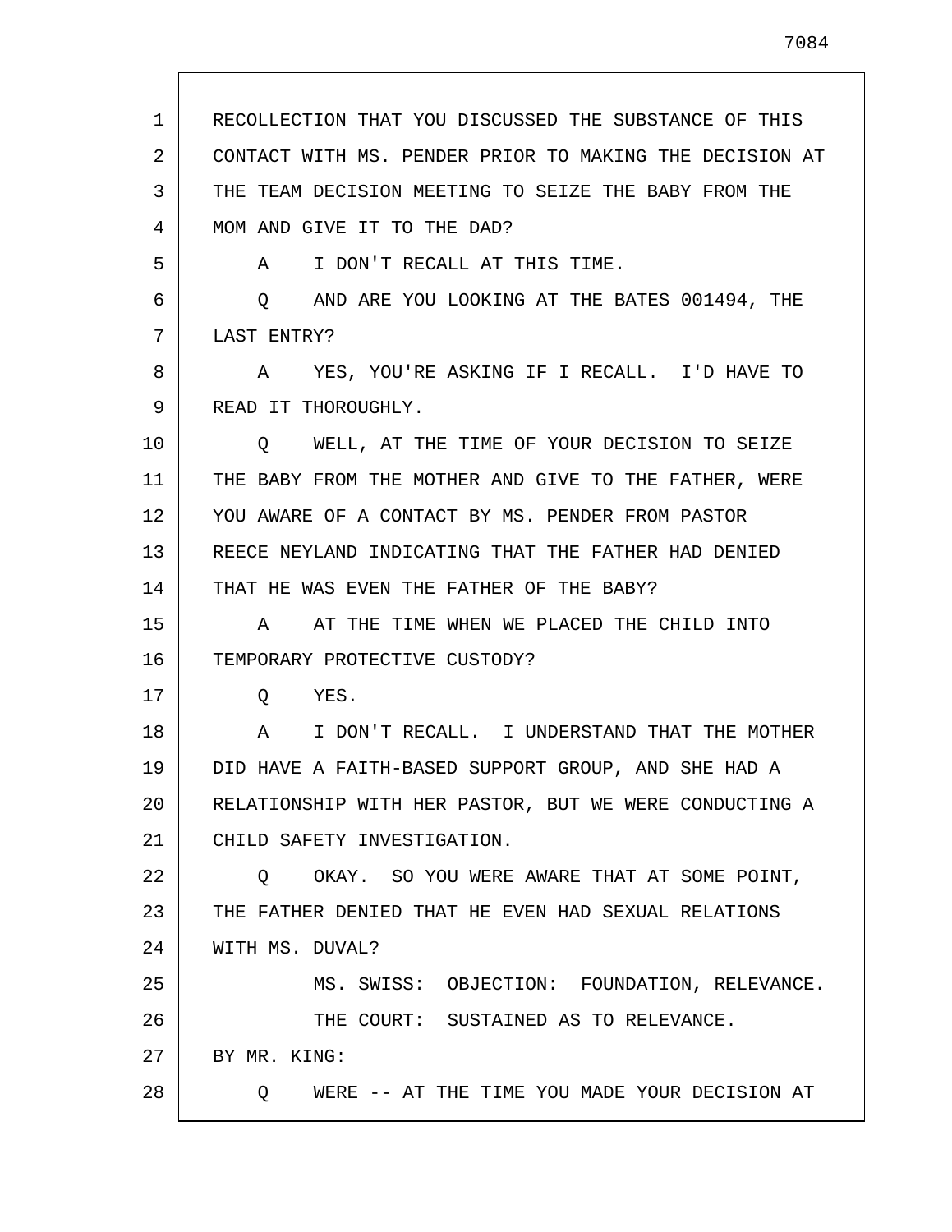1 2 3 4 5 6 7 8 9 10 11 12 13 14 15 16 17 18 19 20 21 22 23 24 25 26 27 28 THE TEAM DECISION MEETING TO TAKE THE BABY FROM THE MOTHER AND GIVE IT TO THE FATHER, WERE YOU AWARE THAT THE DAY BEFORE, THERE WAS A CONTACT WHICH INDICATED THAT THE FATHER WAS RELUCTANT TO BE INVOLVED IN THE CHILD'S LIFE? A AT WHAT TIME? THE DAY BEFORE THE TEAM DECISION-MAKING MEETING? Q THAT THERE WAS A CONTACT NOTE THE DAY BEFORE THE TEAM DECISION MEETING THAT THE FATHER HAD NOTIFIED HIS PASTOR, PASTOR NOTIFIES THE DEPARTMENT THAT THE FATHER INDICATED THAT HE'S RELUCTANT TO BE IN THE BABY'S LIFE, AND THAT HE INFORMED OTHERS THAT HE NEVER HAD SEXUAL RELATIONS WITH THE MOM? MS. SWISS: OBJECTION: VAGUE, RELEVANCE. THE COURT: SUSTAINED AS TO RELEVANCE. I WANT NO MORE QUESTIONS ON THIS NOW. MR. KING: OKAY, YOUR HONOR. BY MR. KING: Q NOW, YOU DO AGREE THAT BABY RYAN DID NOT APPEAR TO BE NEAR DEATH AT THE TDM. TRUE? A HE WAS NOT NEAR DEATH. NO. Q AND, IN FACT, AT THE TDM, MOM BROUGHT FOOD WITH HER, AND SHE WAS FEEDING THE BABY? A SHE BROUGHT FOOD, BUT IT WOULDN'T BE WHAT WE WOULD CONSIDER TO BE HIGH-PROTEIN FOODS, NO. Q WHEN YOU SAY WE, ARE YOU -- A WHAT THE NUTRITIONIST HAD REPORTED, OUR MEDICAL PROFESSIONALS WOULD HAVE LISTED AS A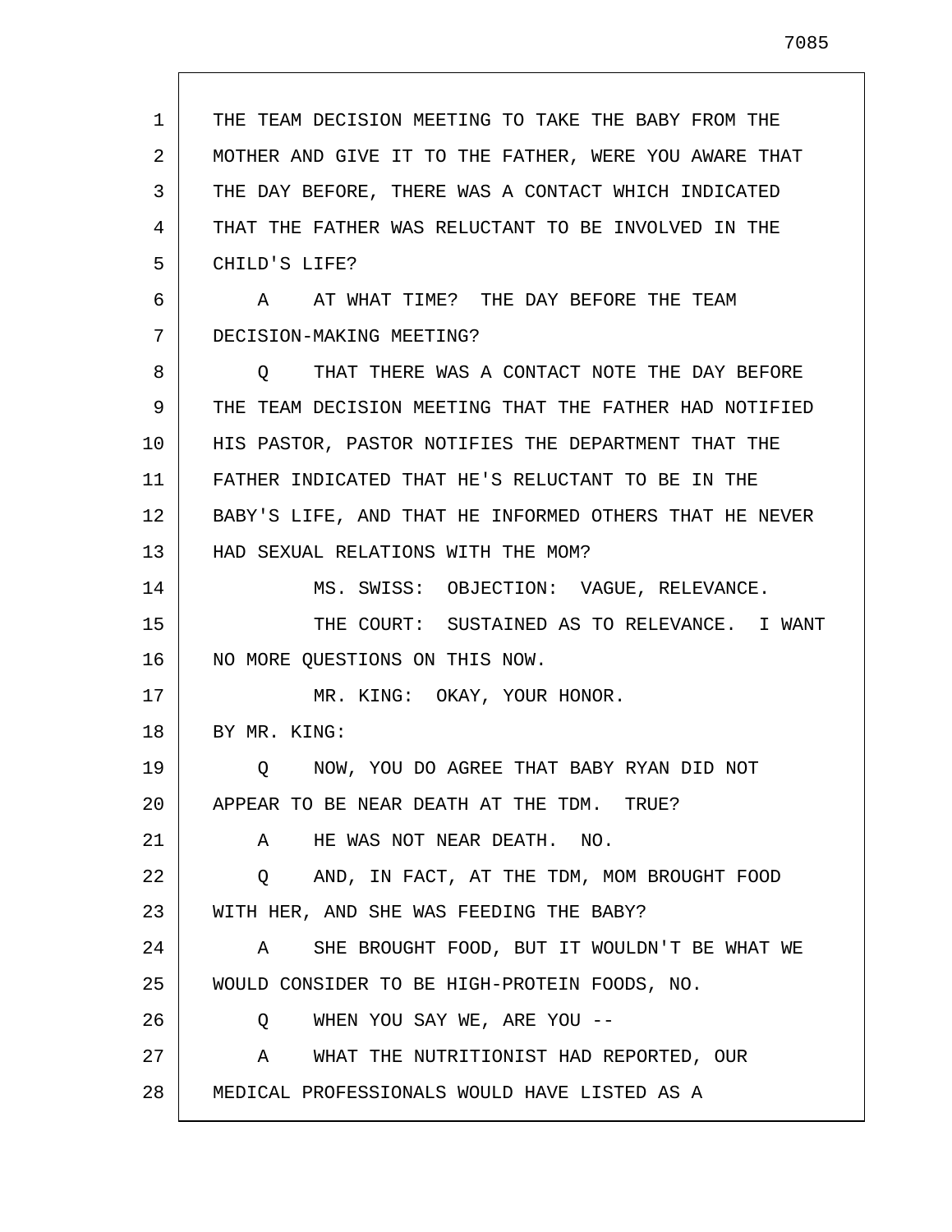1 2 3 4 5 6 7 8 9 10 11 12 13 14 15 16 17 18 19 20 21 22 23 24 25 26 27 28 HIGH-PROTEIN FOOD ITEM. OR HIGH-CALORIC FOOD ITEM. Q NOW, WHEN YOU'RE AT THE TDM, IF THERE'S A DANGER THAT EXISTS BEFORE THE TDM, YOU DON'T WAIT TO SEIZE THE CHILD AT THE TDM. RIGHT? A IT DOESN'T REALLY WORK LIKE THAT. IF YOU WOULD ALLOW ME TO EXPLAIN. Q IF I MAY, MY QUESTION IS JUST THIS, IF YOU CAN ANSWER YES OR NO: DO YOU AGREE IF THERE'S A DANGER BEFORE THE TDM, YOU DON'T WAIT FOR THE TDM TO SEIZE THE CHILD? MS. SWISS: OBJECTION: VAGUE, INCOMPLETE HYPOTHETICAL, AND SPECULATION. THE COURT: OVERRULED. DO YOU UNDERSTAND WHAT HE'S ASKING? THE WITNESS: YES. I BELIEVE --THE COURT: ALL RIGHT. THEN PLEASE ANSWER. THE WITNESS: OKAY. IF THERE IS AN IMMEDIATE DANGER, LIKE, THERE'S SOMETHING THAT'S GOING TO CAUSE SIGNIFICANT SERIOUS INJURY OR HARM AT THAT PARTICULAR MOMENT, THAT'S AN IMMEDIATE DANGER. WE WERE LOOKING AT, NOT ONLY IMMEDIATE, WE WERE LOOKING AT IMMINENT DANGER IF THIS CHILD WERE TO CONTINUE TO SUFFER UNDER -- BEING MALNOURISHED AND UNDERFED. SO IT MAY NOT BE IMMEDIATE, LIKE YOU'RE ABOUT TO PASS AWAY, BUT IT CAN CAUSE SOME VERY SERIOUS PHYSICAL INJURY, AND IT CAN BE LIFE-THREATENING. SO WE WERE LOOKING AT THAT.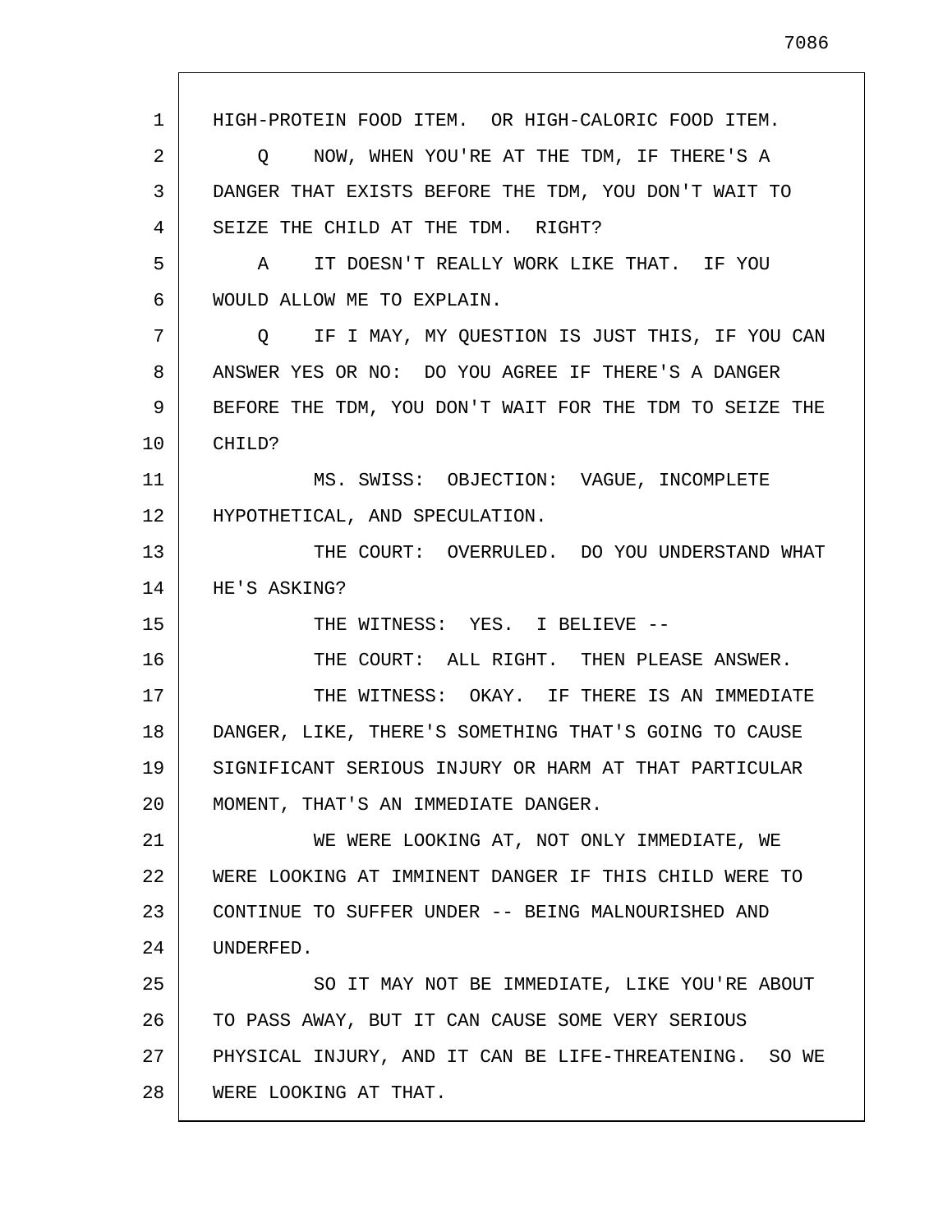1 2 3 4 5 6 7 8 9 10 11 12 13 14 15 16 17 18 19 20 21 22 23 24 25 26 27 28 (SIMULTANEOUS SPEAKING) BY MR. KING: Q OKAY. SO YOU WERE LOOKING AT THE SEVERITY OF THE INJURY. IS THAT CORRECT? A WE WERE LOOKING AT THE TOTALITY OF EVERYTHING. WE WERE LOOKING AT A LOT. SO, YES. Q MY QUESTION IS THIS: IF WE HAVE A CHILD WHO HAS A DANGER, BUT THERE'S 2 HOURS WHERE WE CAN GO AND GET A WARRANT, ISN'T IT POLICY THAT WE IN FACT GET THE WARRANT RATHER THAN SEIZE THE CHILD? MS. SWISS: OBJECTION: FOUNDATION, ASSUMES FACTS NOT IN EVIDENCE. THE COURT: OVERRULED. THE WITNESS: WHAT'S YOUR QUESTION AGAIN? BY MR. KING: Q MY QUESTION IS THIS: IN ORDER TO SEIZE THE CHILD, THE SOCIAL WORKER HAS TO BELIEVE THAT THE CHILD IS IN A POSITION WHERE THEY ARE GOING TO SUFFER SEVERE BODILY INJURY OR DEATH WITHIN 3 TO 6 HOURS THAT IT WOULD TAKE TO GET A WARRANT. CORRECT? A I DON'T HAVE ANY INFORMATION THAT SAYS THAT THERE'S A TIME LIMIT IN WHICH THE CHILD WOULD HAVE SUSTAINED SERIOUS -- SEVERE PHYSICAL INJURY. AT THE TIME, BABY RYAN, WE DIDN'T KNOW WHAT WOULD HAPPEN TO HIM. WHAT WE WERE TOLD WAS THAT HE HAD A LIFE-THREATENING -- OR WHAT WE UNDERSTOOD WAS THAT HIS CONDITION WAS THREATENING TO HIS LIFE AND DEVELOPMENT.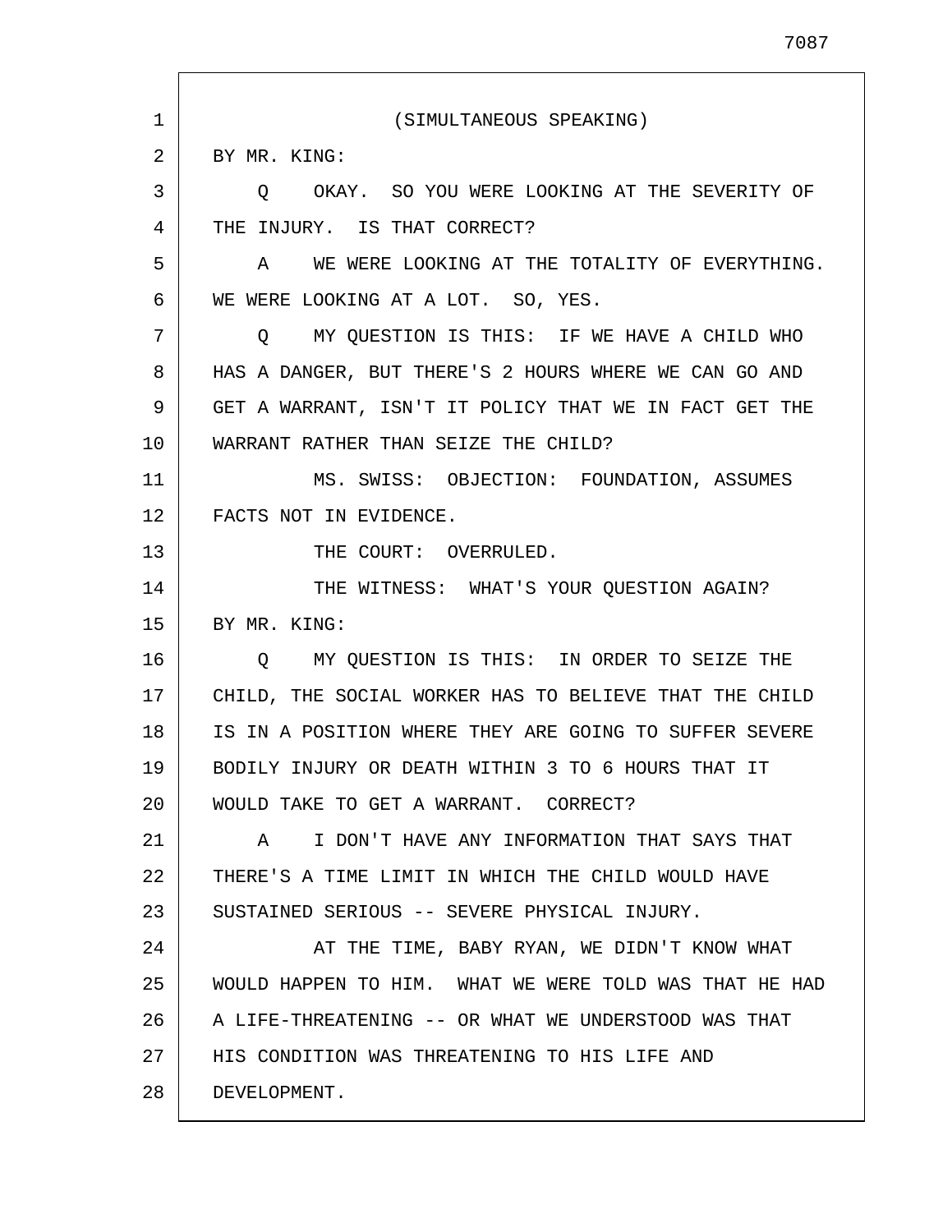| $\mathbf 1$ | MR. KING: YOUR HONOR, I OBJECT. MOVE TO               |
|-------------|-------------------------------------------------------|
| 2           | STRIKE AS NONRESPONSIVE.                              |
| 3           | THE COURT: THE OBJECTION IS SUSTAINED. THE            |
| 4           | ANSWER IS ORDERED STRICKEN. AND THE JURY WILL         |
| 5           | DISREGARD IT.                                         |
| 6           | BY MR. KING:                                          |
| 7           | YOU TESTIFIED THAT ON NOVEMBER 3RD, THAT<br>Q.        |
| 8           | MS. DUVAL TOOK BABY RYAN TO SEE DR. EGGE. CORRECT?    |
| 9           | A YES.                                                |
| 10          | Q AND DR. EGGE'S A COUNTY DOCTOR. TRUE?               |
| 11          | A I BELIEVE AT THE TIME, YES.                         |
| 12          | NOW, YOU AGREE THAT IF THERE WAS A NEED FOR<br>Q      |
| 13          | IMMEDIATE MEDICAL ATTENTION, DR. EGGE WOULD NOT HAVE  |
| 14          | RELEASED BABY RYAN. TRUE?                             |
| 15          | MS. SWISS: OBJECTION: CALLS FOR SPECULATION.          |
| 16          | THE COURT: SUSTAINED.                                 |
| 17          | BY MR. KING:                                          |
| 18          | Q DO YOU AGREE THAT IF THERE'S A NEED FOR             |
| 19          | MEDICAL ATTENTION, A DOCTOR WOULD NOT RELEASE A BABY? |
| 20          | MS. SWISS: OBJECTION: CALLS FOR SPECULATION.          |
| 21          | THE COURT: SUSTAINED.                                 |
| 22          | BY MR. KING:                                          |
| 23          | Q AT THE END OF THE MEETING, ONCE YOU SEIZED          |
| 24          | BABY RYAN, DID YOU GUYS CALL AN AMBULANCE?            |
| 25          | NO.<br>A                                              |
| 26          | Q YOU DIDN'T TRANSPORT THE CHILD TO THE               |
| 27          | HOSPITAL. IS THAT TRUE?                               |
| 28          | HE JUST CAME FROM THE HOSPITAL.<br>A                  |

 $\mathsf{l}$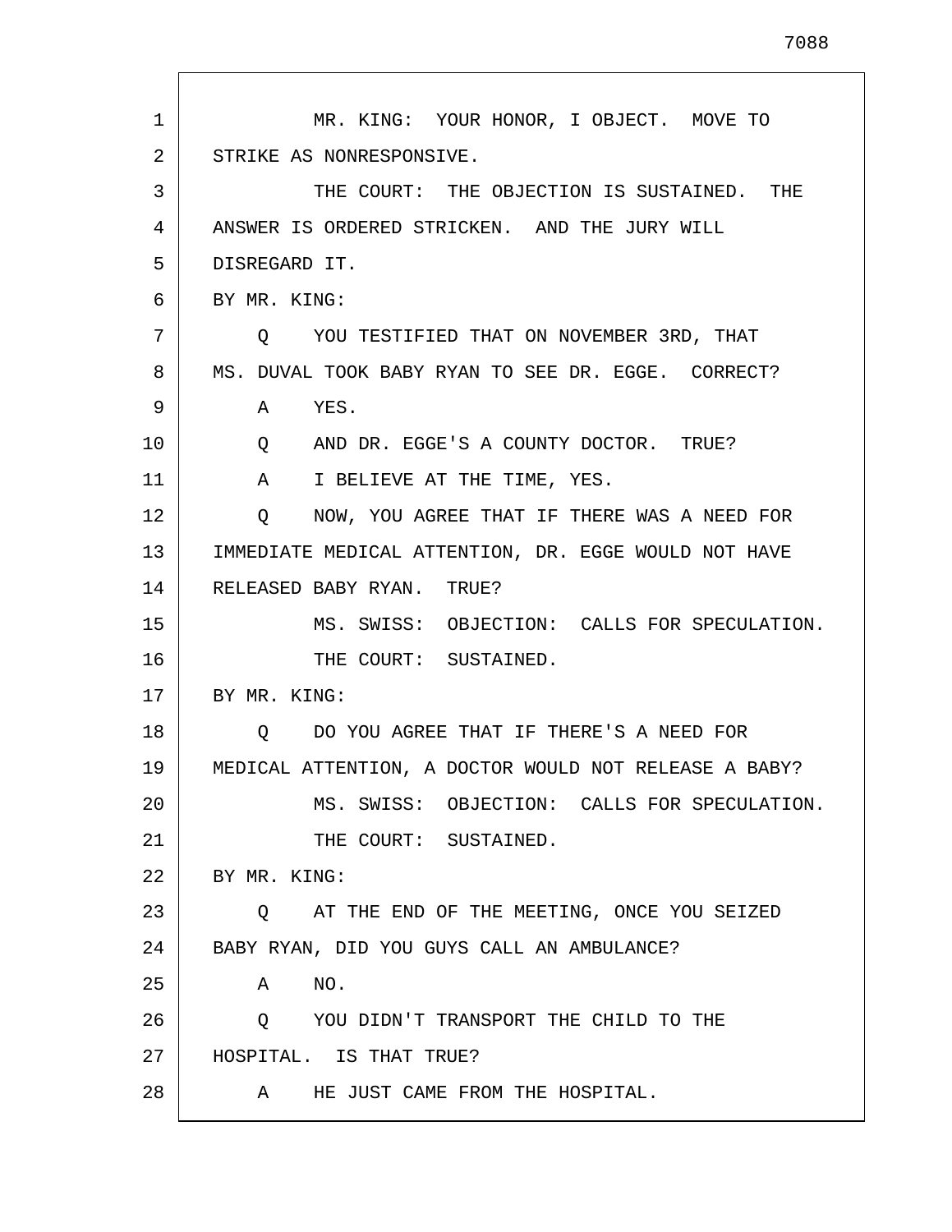| $\mathbf{1}$ | O HE HAD A SPECIALIST APPOINTMENT EARLIER THAT        |
|--------------|-------------------------------------------------------|
| 2            | DAY. CORRECT?                                         |
| 3            | YES. WITH DR. EGGE.<br>A                              |
| 4            | AND ISN'T THAT TRUE THAT IF THERE IS A NEED<br>O.     |
| 5            | FOR IMMEDIATE MEDICAL ATTENTION THAT THE DOCTOR WOULD |
| 6            | NOT HAVE RELEASED RYAN?                               |
| 7            | MS. SWISS: OBJECTION: ASKED AND ANSWERED,             |
| 8            | SPECULATION.                                          |
| 9            | THE COURT: SUSTAINED. AND I'VE SUSTAINED              |
| 10           | THAT TWICE NOW. SO THAT WILL BE ENOUGH OF ASKING THAT |
| 11           | QUESTION.                                             |
| 12           | MR. KING: YOUR HONOR, I'D LIKE TO READ FROM           |
| 13           | THE WITNESS'S DEPOSITION, IF I COULD.                 |
| 14           | MS. SWISS: THERE'S NO QUESTION PENDING, YOUR          |
| 15           | HONOR.                                                |
| 16           | THE COURT: YES. THERE'S NO QUESTION PENDING           |
| 17           | AT THE PRESENT TIME.                                  |
| 18           | BY MR. KING:                                          |
| 19           | Q DO YOU AGREE THAT ON THE DATE OF THE TDM, YOU       |
| 20           | HAD NO -- NO ONE HAD TOLD YOU THAT MS. DUVAL DID NOT  |
| 21           | FEED HER CHILD. TRUE?                                 |
| 22           | A SHE SAID SHE FED HER CHILD, YES.                    |
| 23           | Q AND, IN FACT, NO ONE HAD TOLD YOU THAT SHE          |
| 24           | FAILED TO FEED HER CHILD. RIGHT?                      |
| 25           | WE WERE TOLD THAT RYAN WAS UNDERFED AND<br>A          |
| 26           | SEVERELY MALNOURISHED. YES.                           |
| 27           | MR. KING: I WILL OBJECT. MOVE TO STRIKE,              |
| 28           | YOUR HONOR.                                           |
|              |                                                       |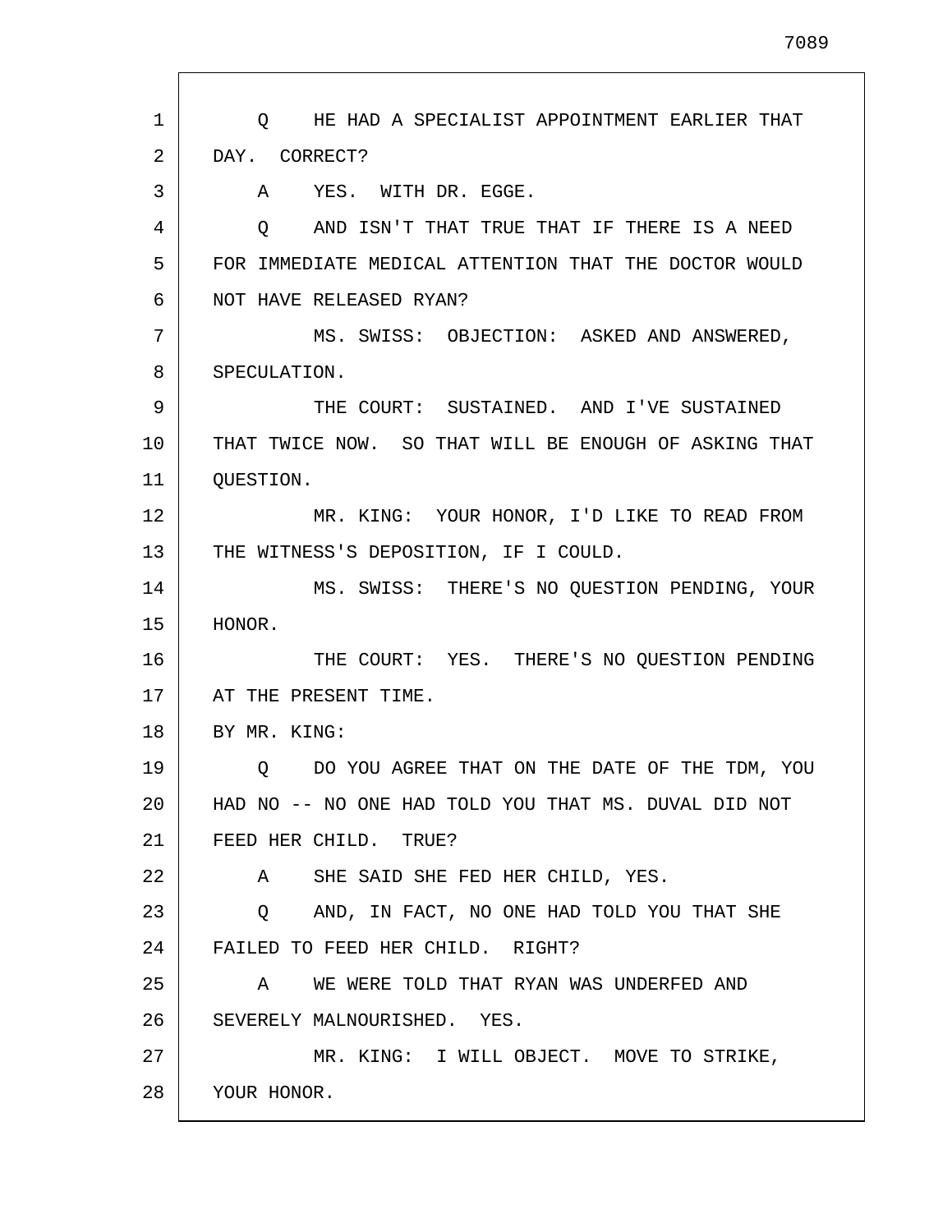1 2 3 4 5 6 7 8 9 10 11 12 13 14 15 16 17 18 19 20 21 22 23 24 25 26 27 28 THE COURT: THE OBJECTION IS SUSTAINED. THE MOTION TO STRIKE IS GRANTED. THE ANSWER WILL BE STRICKEN. AND THE JURY DISREGARD IT. GO AHEAD. BY MR. KING: Q MY QUESTION IS: ON ANY DATE DURING THE COURSE OF YOUR INVESTIGATION LEADING TO NOVEMBER 3RD, 2009, DID ANYONE TELL YOU THAT MS. DUVAL DID NOT FEED HER CHILD? MS. SWISS: OBJECTION: ASKED AND ANSWERED. THE COURT: WELL, WE DIDN'T GET AN ANSWER. SO PLEASE ANSWER THAT QUESTION. HAD ANYONE TOLD YOU THAT? THE WITNESS: NO. BY MR. KING: Q NOW, WOULD YOU ALSO AGREE THAT THERE WAS NO NEW INFORMATION THAT WAS RECEIVED AT THE TDM THAT YOU HAD GOING INTO THE TDM? MS. SWISS: OBJECTION: VAGUE. THE COURT: THE OBJECTION VAGUE IS SUSTAINED. YOU CAN REPHRASE IT. MR. KING: OKAY. THE COURT: BUT LET ME JUST POINT OUT, JUST TO EASE THIS. I THINK THE WAY IT WAS ASKED, YOU SAID THERE WAS NO NEW INFORMATION THAT YOU HAD. I THINK YOU WANTED NO NEW INFORMATION THAT YOU HADN'T HAD BEFORE THE TDM. MR. KING: OKAY. I'LL BACK UP. THANK YOU, YOUR HONOR.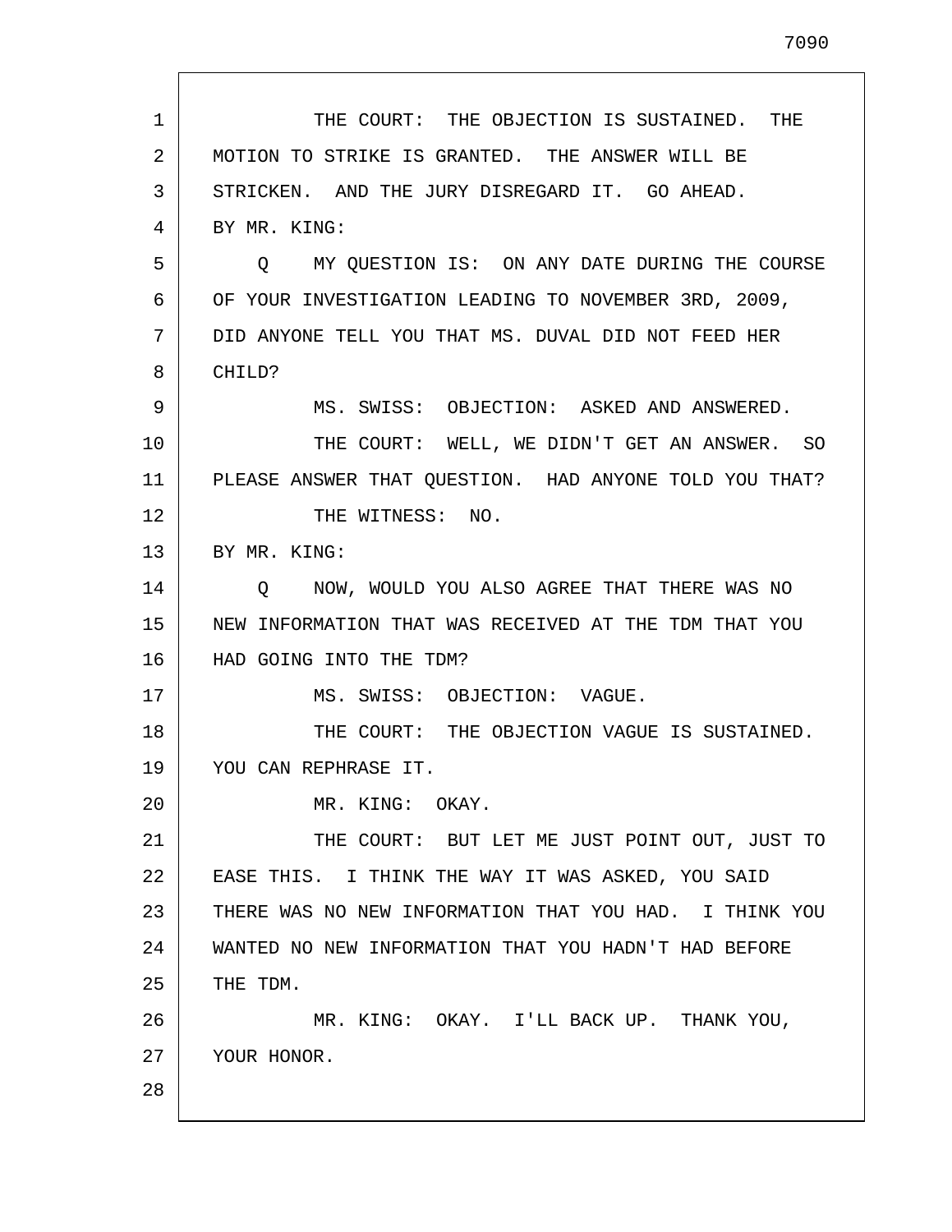| 1  | BY MR. KING:                                            |
|----|---------------------------------------------------------|
| 2  | YOU TALKED ABOUT THE FACT THAT EARLIER THAT<br>O        |
| 3  | DAY BABY RYAN HAD WENT TO SEE -- WENT AND SAW DR. EGGE. |
| 4  | CORRECT?                                                |
| 5  | YES.<br>A                                               |
| 6  | AND PRIOR TO SEEING DR. EGGE, BABY RYAN WAS<br>$\circ$  |
| 7  | SEEN AT THE CATC CLINIC ON OCTOBER 22ND. CORRECT?       |
| 8  | Α<br>YES.                                               |
| 9  | NOW, WOULD YOU AGREE THAT BETWEEN OCTOBER 22ND<br>O.    |
| 10 | AND THE TIME THAT BABY RYAN WENT TO SEE DR. EGGE ON     |
| 11 | NOVEMBER 3RD, THAT THE INFORMATION THAT THE DEPARTMENT  |
| 12 | KNEW CONCERNING THE BABY'S SITUATION WAS EXACTLY THE    |
| 13 | SAME?                                                   |
| 14 | NO, THAT'S NOT CORRECT.<br>$\mathbf{A}$                 |
| 15 | SO WHAT NEW INFORMATION DID YOU HAVE FROM<br>Q          |
| 16 | OCTOBER 22ND TO THE MORNING OF NOVEMBER 3RD?            |
| 17 | ON NOVEMBER 3RD, IT WAS CONFIRMED THAT BABY<br>A        |
| 18 | RYAN HAD FAILURE TO THRIVE AS A RESULT OF ENVIRONMENTAL |
| 19 | FACTORS.                                                |
| 20 | THERE WAS NO MEDICAL OR NON-ORGANIC-RELATED             |
| 21 | REASONING AS TO WHY HE HAD BEEN SEVERELY UNDERWEIGHT,   |
| 22 | MALNOURISHED, AND AS A RESULT WAS SEVERELY              |
| 23 | DEVELOPMENTALLY DELAYED.                                |
| 24 | AND THIS INFORMATION THAT BABY RYAN WAS<br>Q.           |
| 25 | FAILURE TO THRIVE DUE TO ENVIRONMENTAL FACTORS, IS THAT |
| 26 | IN YOUR CONTACT NOTES?                                  |
| 27 | THAT'S IN THE MEDICAL REPORTS FROM DR. EGGE.<br>A       |
| 28 | SO THE MEDICAL REPORTS FROM DR. EGGE ON<br>O.           |
|    |                                                         |

 $\Gamma$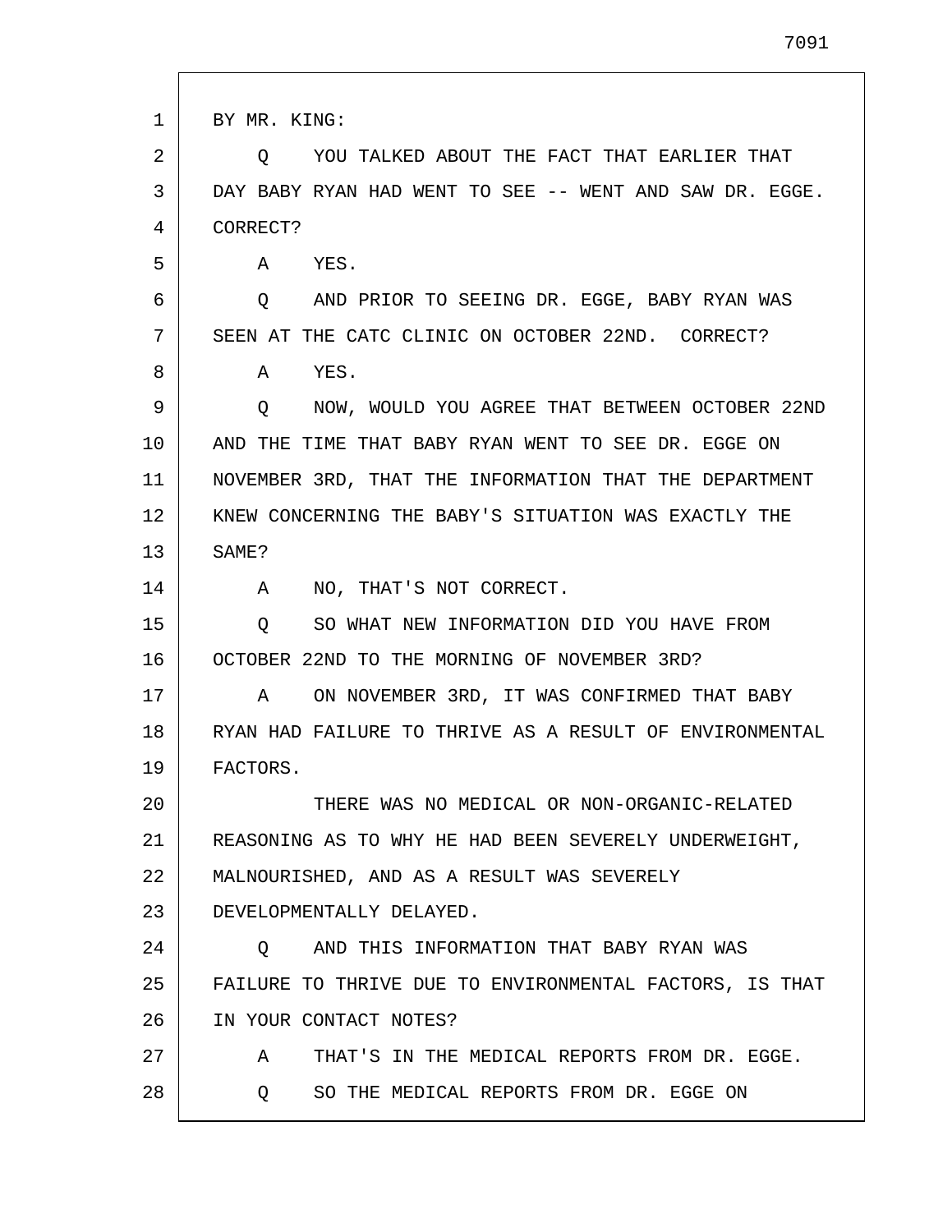1 2 3 4 5 6 7 8 9 10 11 12 13 14 15 16 17 18 19 20 21 22 23 24 25 26 27 28 NOVEMBER 3RD, 2009 -- LET ME ASK YOU THIS: AT THE TIME YOU MADE THE DECISION TO SEIZE BABY RYAN ON NOVEMBER 3RD, 2009, DID YOU HAVE THAT MEDICAL REPORT? A WE RECEIVED THE ACTUAL HARD COPY OF THE MEDICAL REPORT, I BELIEVE, LATER. THAT DAY, THERE WAS A VERBAL -- THERE WAS SOME COMMUNICATION WITH DR. EGGE. MR. KING: YOUR HONOR, I'M GOING TO OBJECT AS NONRESPONSIVE, MOVE TO STRIKE. THE COURT: THE OBJECTION IS OVERRULED. MOTION TO STRIKE IS DENIED. THE ANSWER WAS, SHE DIDN'T HAVE A HARD COPY OF THE MEDICAL REPORT. MR. KING: SORRY, YOUR HONOR, YOU DIDN'T SUSTAIN THE OBJECTION? THE COURT: I'M OVERRULING THE OBJECTION. SHE DID ANSWER THE QUESTION. SHE GAVE YOU MORE INFORMATION THAN THE QUESTION CALLED FOR, BUT SHE DID ANSWER. BY MR. KING: Q WITH REGARD TO THE CONTACT NOTES, WOULD YOU AGREE THAT THE POLICY OF THE DEPARTMENT IS THAT, IF IT'S NOT DOCUMENTED IN THE CONTACT NOTES, IT DIDN'T HAPPEN? MS. SWISS: OBJECTION: OUTSIDE THE SCOPE. THE COURT: OVERRULED. THE WITNESS: YOUR QUESTION IS, IF IT'S NOT IN THE CONTACT NOTE, IT DIDN'T HAPPEN? BY MR. KING: Q YEAH, ARE YOU TRAINED, IS THAT SOMETHING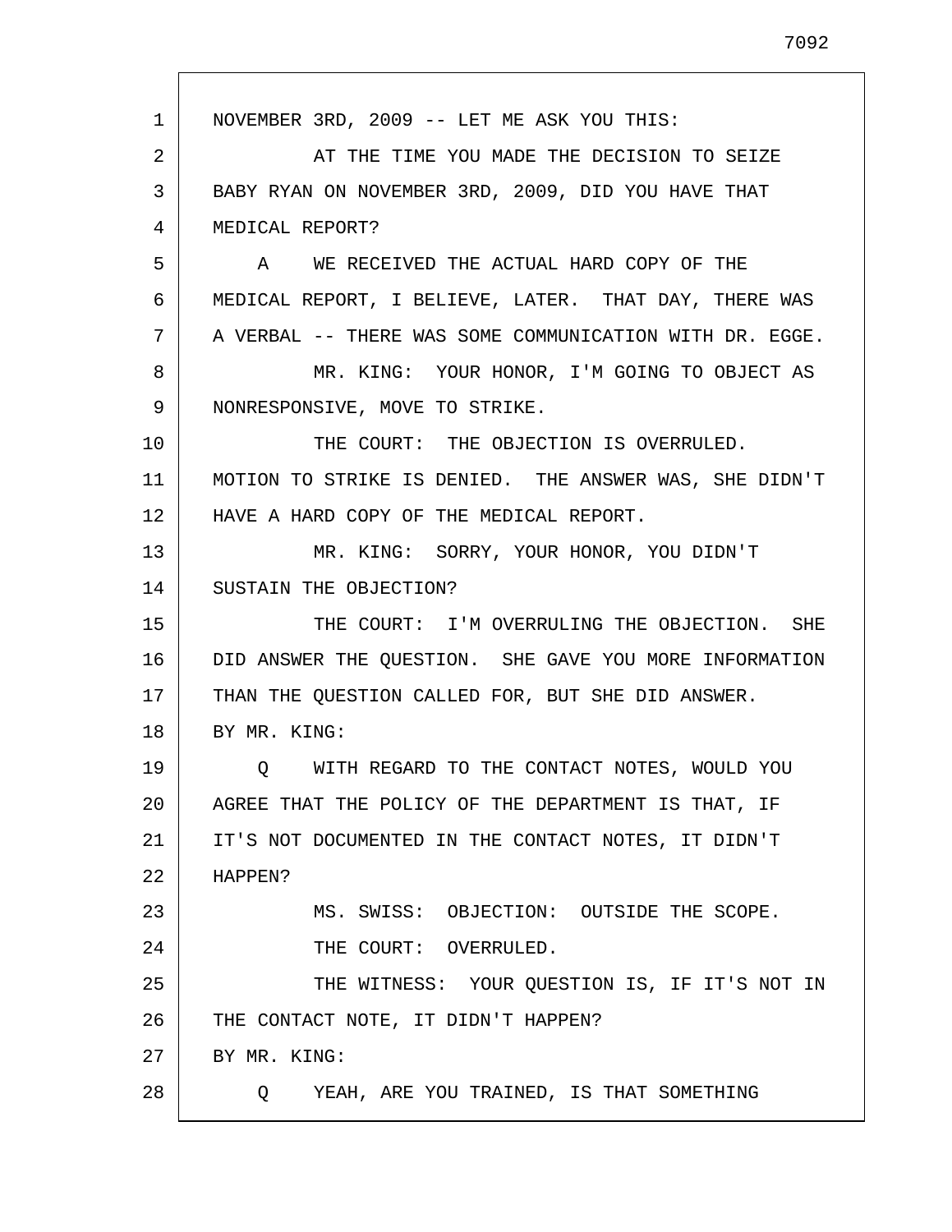1 2 3 4 5 6 7 8 9 10 11 12 13 14 15 16 17 18 19 20 21 22 23 24 25 26 27 28 THAT'S CONSISTENT WITH YOUR TRAINING? A WE'RE TRAINED TO DOCUMENT INFORMATION, AND THERE ARE STANDARDS TO DOCUMENTATION, BUT THAT PARTICULAR STATEMENT MAY NOT NECESSARILY BE TRUE. MR. KING: YOUR HONOR, I'D LIKE TO READ FROM THE WITNESS'S DEPOSITION. THE COURT: ALL RIGHT. MR. KING: PAGE 74, LINES 21 TO 75, LINES 3. THE COURT: IS THERE ANY OBJECTION? MS. SWISS: JUST A SECOND, YOUR HONOR, IF I MAY. MAY I HAVE A SIDEBAR? THERE IS AN OBJECTION, YES. THE COURT: ALL RIGHT. (THE FOLLOWING PROCEEDINGS WERE HELD AT THE SIDEBAR OUTSIDE THE PRESENCE OF THE JURY) THE COURT: WE'RE AT SIDEBAR. MS. SWISS: YOUR HONOR, THE REQUEST TO READ PAGE 74, LINES 21 TO 25, AND THEN PAGE 75, LINES 1 TO 3, IS INCOMPLETE OF THE WITNESS'S TESTIMONY ON THAT LINE OF QUESTIONING. THE QUESTIONING -- THE COURT: I UNDERSTAND WHAT'S THERE. SO YOUR OBJECTION IS THAT THIS IS NOT IMPEACHING? MS. SWISS: CORRECT. THE COURT: AT THIS POINT IN TIME, AS TO THE STATE OF THE RECORD AT THIS MOMENT, THE OBJECTION IS SUSTAINED.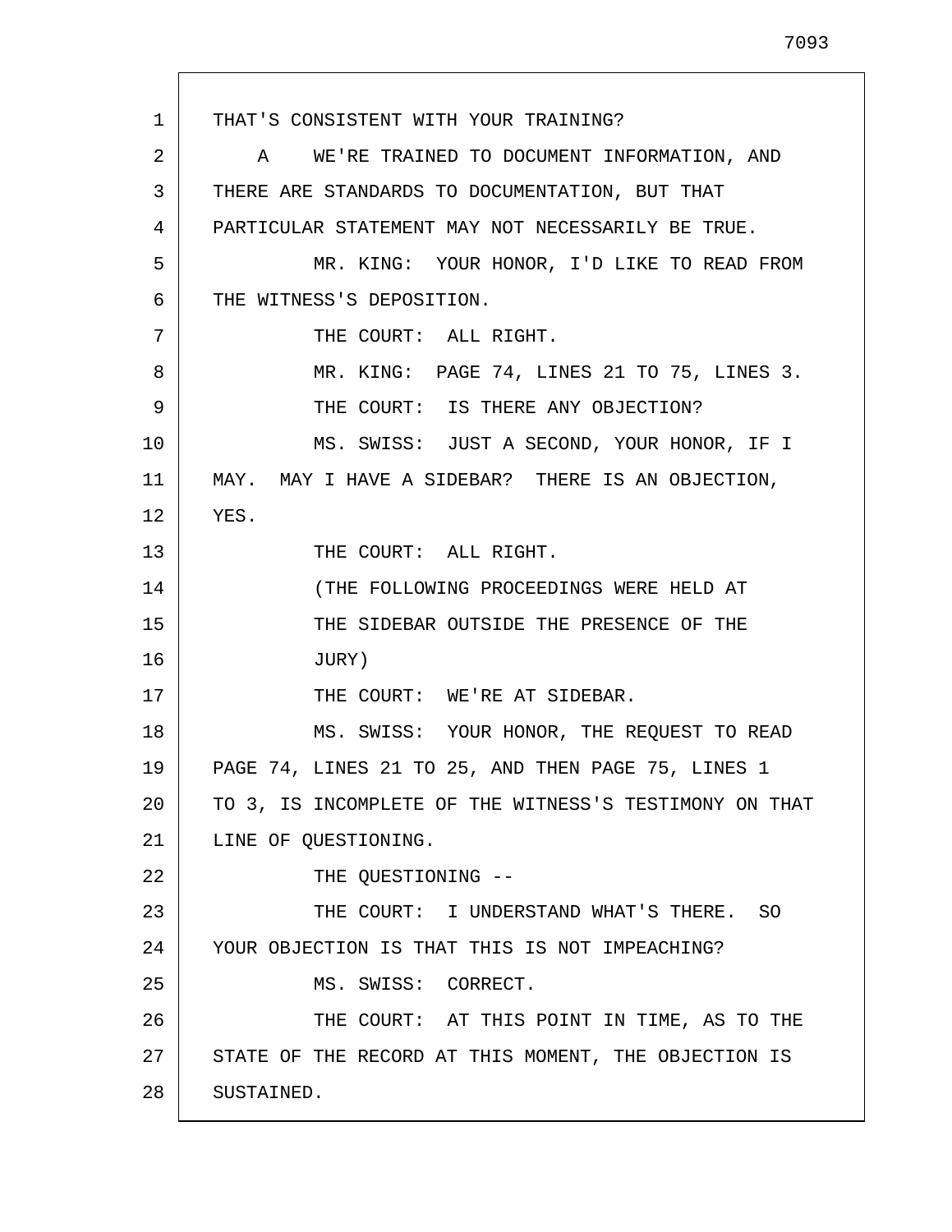1 2 3 4 5 6 7 8 9 10 11 12 13 14 15 16 17 18 19 20 21 22 23 24 25 26 27 28 BEFORE YOU'RE GOING TO READ FROM THE DEPOSITION, I THINK YOU'RE GOING TO HAVE TO HAVE A LITTLE MORE TESTIMONY. BECAUSE RIGHT NOW THIS TESTIMONY IS NOT IMPEACHING WHAT SHE SAID. THERE MAY BE A GROUND FOR READING THIS, BUT... MR. KING: OKAY, YOUR HONOR. I THOUGHT ASKED HER THE EXACT QUESTION -- THE COURT: IF THE ANSWER ISN'T WHAT SHE -- THE ANSWER IN THIS DEPOSITION IS NOT IMPEACHING OF WHAT SHE SAID. I'M JUST SAYING YOU CAN INQUIRE FURTHER. I'M NOT STOPPING YOU FROM USING THE DEPOSITION AS SOON AS THERE'S A BASIS IN THE RECORD. THE STATEMENT OF THE DEPOSITION IS TECHNICALLY NOT INCONSISTENT WITH WHAT SHE JUST TESTIFIED TO. WITH A LITTLE MORE QUESTIONING, IT MAY BECOME SO, BUT I'M JUST SAYING RIGHT AT THE MOMENT, IT'S NOT. AND THAT'S WHY I'M SUSTAINING THE OBJECTION AT THIS TIME. MR. KING: THANK YOU, YOUR HONOR. (THE FOLLOWING PROCEEDINGS WERE HELD IN OPEN COURT IN THE PRESENCE OF THE JURY) THE COURT: I'M SORRY. GO AHEAD, MR. KING. BY MR. KING: Q MS. ROGERS, AS PART OF YOUR TRAINING, YOU'RE TAUGHT TO INCLUDE EVERYTHING IN THE CONTACT NOTES. CORRECT? A AS REASONABLE AS POSSIBLE, YES. Q OKAY. AND THERE IS -- PART OF YOUR TRAINING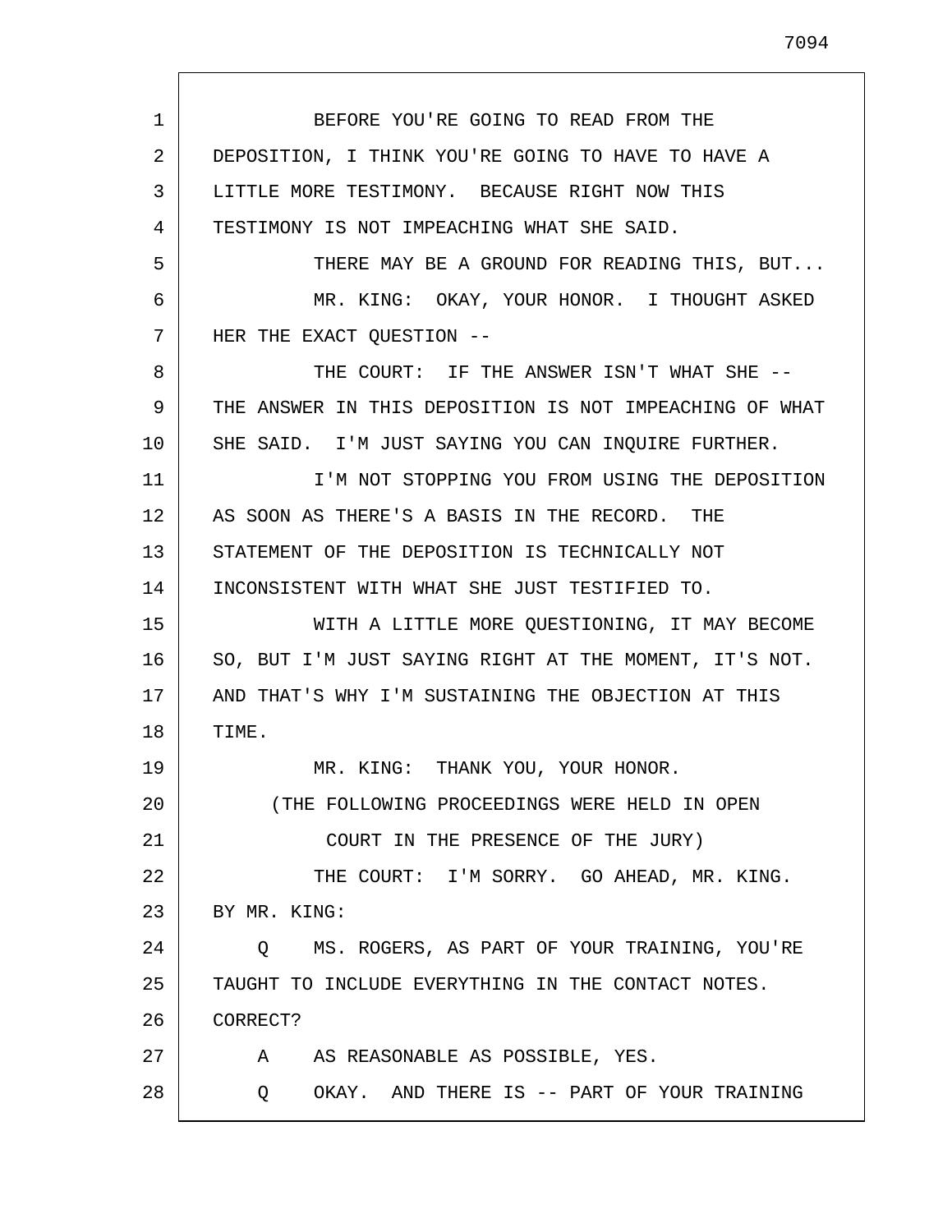1 2 3 4 5 6 7 8 9 10 11 12 13 14 15 16 17 18 19 20 21 22 23 24 25 26 27 28 IS THAT IF SOMETHING OCCURRED AND IT'S NOT IN THE CONTACT NOTES, THEN IT'S AS IF IT NEVER HAPPENED AT ALL? A IT'S LIKE A DOUBLE-EDGED SWORD. WE'RE TRAINED TO, AGAIN, DOCUMENT PERTINENT INFORMATION. IT MAY NOT BE EXACTLY EVERYTHING, WORD FOR WORD DURING EVERY CONTACT. SO WE HAVE TO SUMMARIZE A LOT OF INFORMATION AT TIMES. Q SURE. BUT CONTACT WITH A DOCTOR, FOR EXAMPLE, THAT'S SOMETHING THAT WOULD BE IMPORTANT TO PUT IN YOUR CONTACT NOTES. CORRECT? A YES. Q OKAY. SO THEN YOU AGREE THAT IF THERE'S NO INDICATION THAT A CONTACT WITH A DOCTOR WAS MADE ON A GIVEN DATE, THEN, ACCORDING TO YOUR POLICY, THAT'S AS IF IT NEVER HAPPENED? MS. SWISS: OBJECTION: VAGUE, INCOMPLETE HYPOTHETICAL, CALLS FOR SPECULATION. THE COURT: OVERRULED. THE WITNESS: I DON'T RECALL AT THIS TIME. MR. KING: YOUR HONOR, AT THIS POINT, I'D LIKE TO READ FROM THE WITNESS'S DEPOSITION, PAGE 74 LINE 23, TO 75, LINE 3. MS. SWISS: OBJECTION: IMPROPER IMPEACHMENT. THE COURT: SUSTAINED AS TO THE USE OF THAT PASSAGE AT THIS TIME. BY MR. KING: Q YOU WOULD AGREE THAT DOCUMENTATION IS VERY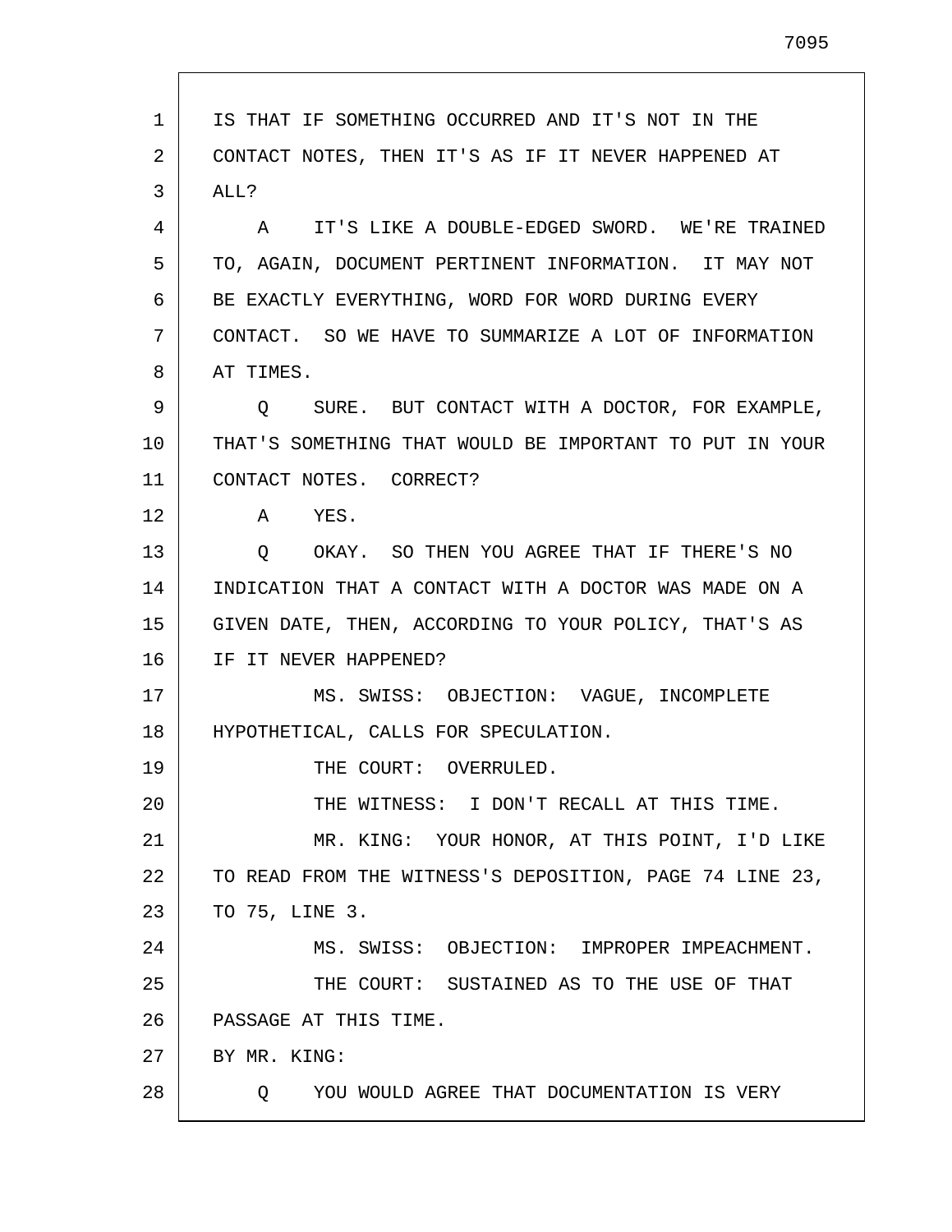1 2 3 4 5 6 7 8 9 10 11 12 13 14 15 16 17 18 19 20 21 22 23 24 25 26 27 28 IMPORTANT. CORRECT? A YES. Q AND AM I CORRECT THAT IN YOUR TRAINING MATERIALS, YOUR WRITTEN MATERIALS, IT SPECIFICALLY STATES, IF IT'S NOT IN THE CONTACT NOTES, IT DIDN'T HAPPEN. AM I CORRECT ABOUT THAT? A I DON'T RECALL READING THOSE EXACT WORDS AT THIS TIME. MR. KING: YOUR HONOR, I'D FIRST LIKE TO READ FROM THE WITNESS'S DEPOSITION ON PAGE 74 FROM LINE 20 TO PAGE 75, LINE 3. MS. SWISS: OBJECTION: IMPROPER IMPEACHMENT. THE COURT: SUSTAINED. BY MR. KING: Q ARE YOU SAYING THAT YOU DON'T RECALL, OR ARE YOU SAYING THAT THAT STATEMENT IS NOT PART OF YOUR TRAINING? A I DON'T RECALL. Q WOULD TAKING A LOOK AT YOUR DEPOSITION TRANSCRIPT HELP YOU REFRESH YOUR RECOLLECTION? A IT'S BEEN A WHILE. Q WOULD YOU CONSIDER LOOKING AT IT TO SEE IF IT REFRESHES YOUR RECOLLECTION? MS. SWISS: OBJECTION: IMPROPER QUESTIONING, IMPROPER CROSS-EXAMINATION -- THE COURT: SUSTAINED. MR. KING: YOUR HONOR, IF I MAY APPROACH THE WITNESS AND SHOW HER A COPY OF HER DEPOSITION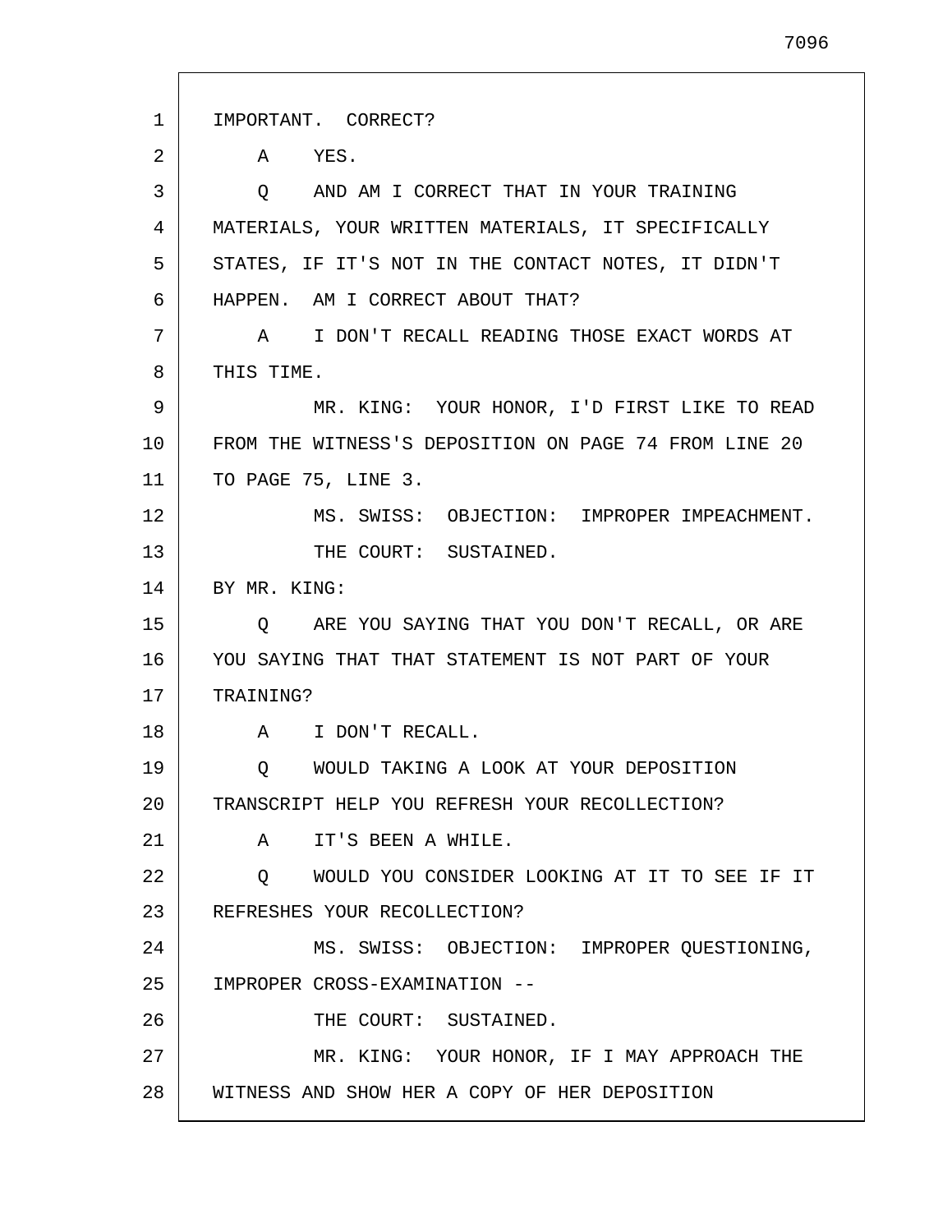1 2 3 4 5 6 7 8 9 10 11 12 13 14 15 16 17 18 19 20 21 22 23 24 25 26 27 28 TRANSCRIPT TO SEE IF IT REFRESHES HER RECOLLECTION. THE COURT: THERE'S NO REASON TO DO SO AT THIS TIME. THERE ARE DIFFERENT QUESTIONS THAT MAY LEAD TO THAT RESULT. BUT NOT THE ONES THAT HAVE BEEN ASKED SO FAR. BY MR. KING: Q MS. ROGERS, THE POINT I'M GETTING AT IS, AS PART OF YOUR TRAINING AS A SUPERVISING SOCIAL WORKER, IT'S IMPORTANT TO DOCUMENT CONTACTS WITH DOCTORS. CORRECT? MS. SWISS: OBJECTION: ASKED AND ANSWERED. THE COURT: SUSTAINED. BY MR. KING: Q WOULD YOU AGREE THAT IF A CONTACT IS MADE, IF IT'S ALLEGED THAT A CONTACT IS MADE WITH A DOCTOR, AND IT'S NOT IN THE CONTACT REPORTS, ACCORDING TO YOUR TRAINING, YOU'RE TRAINED THAT IF IT'S NOT DOCUMENTED, IT NEVER HAPPENED? MS. SWISS: OBJECTION: VAGUE, ASKED AND ANSWERED. THE COURT: SUSTAINED AS TO ASKED AND ANSWERED. BY MR. KING: Q YOU TESTIFIED EARLIER THAT THERE WAS NO LAB WORK OR TESTING DONE FROM OCTOBER 22ND TO NOVEMBER 3RD. IS THAT CORRECT? MS. SWISS: OBJECTION: MISSTATES TESTIMONY, FOUNDATION.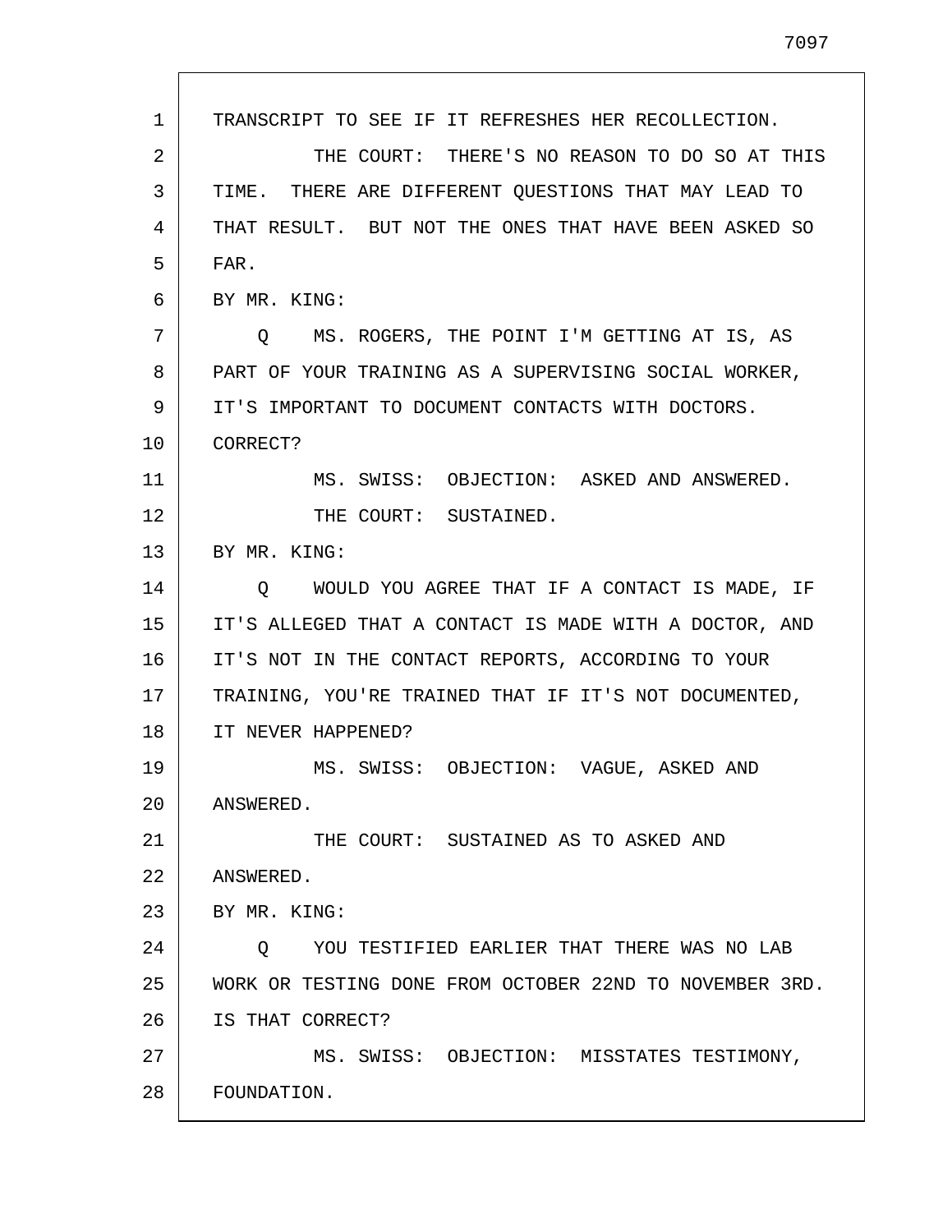1 2 3 4 5 6 7 8 9 10 11 12 13 14 15 16 17 18 19 20 21 22 23 24 25 26 27 28 THE COURT: OVERRULED. THE WITNESS: CAN YOU STATE THAT AGAIN? BY MR. KING: Q SURE. WE WERE TALKING ABOUT THE CATC CLINIC ON OCTOBER 22ND, AND ALL THE MEDICAL INFORMATION THAT YOU HAD PRIOR TO MAKING THE DETERMINATION TO SEIZE BABY RYAN ON NOVEMBER 3RD, 2009. DO YOU REMEMBER THAT? A YES. Q ISN'T THAT TRUE THAT, FOLLOWING THE CATC CLINIC ON OCTOBER 22ND, UP UNTIL THE TIME OF NOVEMBER 3RD, 2009, THERE HAD BEEN NO FURTHER TESTING DONE? MS. SWISS: OBJECTION: FOUNDATION, SPECULATION. THE COURT: SUSTAINED AS TO HOW THE QUESTION WAS ASKED. BY MR. KING: Q WERE YOU AWARE OF ANY LAB TESTS THAT WERE DONE BETWEEN OCTOBER 22ND AND NOVEMBER 3RD? A I CAN'T RECALL AT THIS TIME. I'D HAVE TO REVIEW THE CATC CLINIC MEDICAL REPORT. THE COURT: I THINK MAYBE THIS WOULD BE A GOOD MOMENT TO TAKE THE AFTERNOON RECESS, MR. KING. SO WE ARE GOING TO RECESS. AS FAR AS JURORS ARE CONCERNED, YOU ARE TO RETURN TUESDAY MORNING AT 9:00 A.M. AND PLEASE, IN THE INTERIM, REMEMBER THE ADMONITION. HAVE NO CONTACT WITH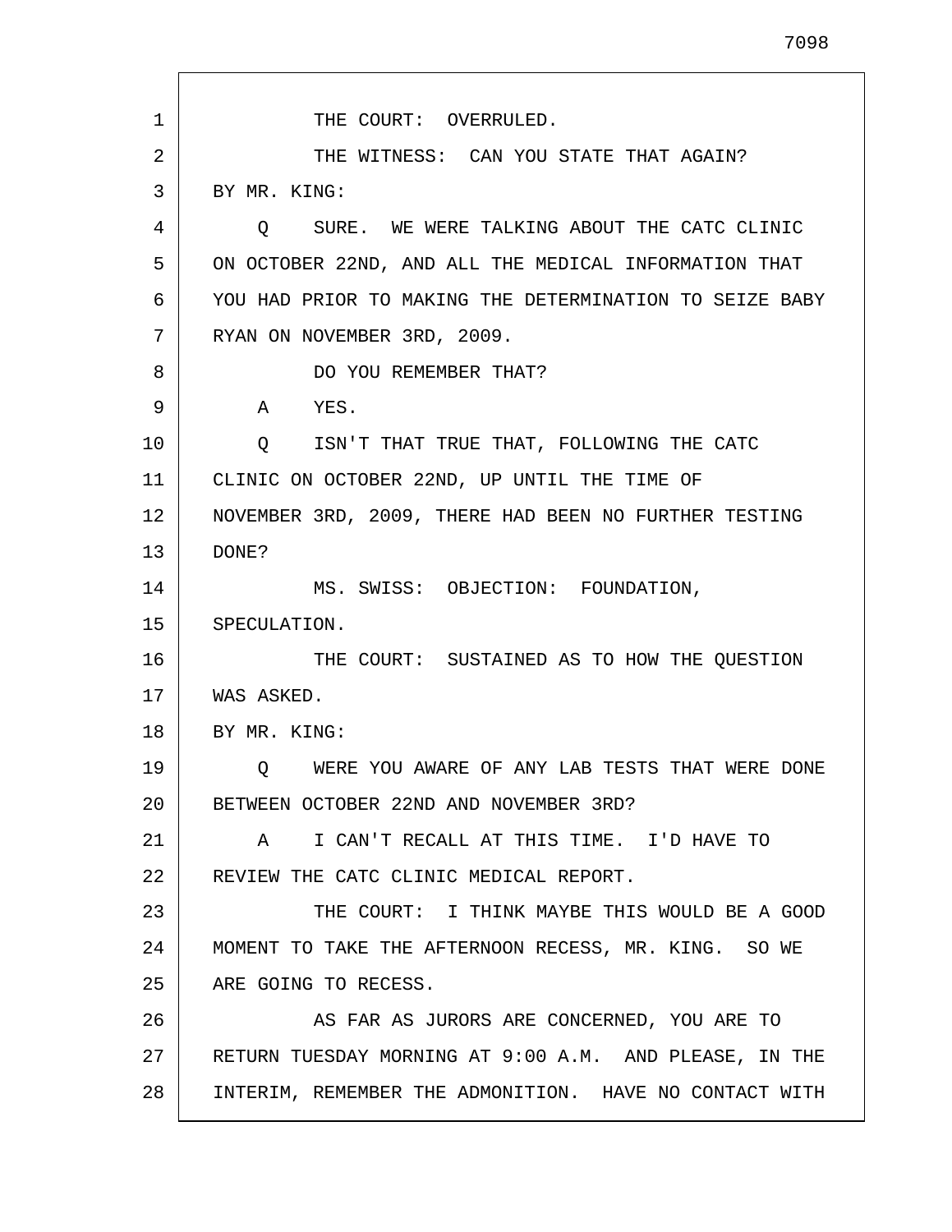1 2 3 4 5 6 7 8 9 10 11 12 13 14 15 16 17 18 19 20 21 22 23 24 25 26 27 28 ANYBODY ABOUT ANYTHING TO DO WITH THIS CASE, ANY PERSON, ANY SUBJECT, ANY ISSUE IN THE CASE. DON'T SEEK NOR RECEIVE FROM ANYBODY ANY INFORMATION ON SUCH SUBJECTS. DO NOT FORM ANY OPINION, NOR EXPRESS ANY OPINION. WE'RE NOW IN RECESS. (JURY EXCUSED) THE COURT: WE'RE ON THE RECORD. AND COUNSEL ARE PRESENT. ALL JURORS LEFT THE COURTROOM. SO I'LL SEE COUNSEL MONDAY MORNING AT 8:30. AND I EXPECT BETWEEN NOW AND THEN, EVEN THOUGH I RECOGNIZE IT'S A WEEKEND, THAT THERE MUST BE MEANINGFUL MEET AND CONFER ABOUT THE EXHIBIT LIST AS TO WHAT -- WE'RE GOING TO GO THROUGH THESE ONE AT A TIME. WE'RE WASTING A HUGE AMOUNT OF TIME AND MANY OF THE ISSUES ABOUT ADMISSIBILITY OF THESE COULD BE DECIDED RATHER EASILY BY COUNSEL. SO YOU ARE TO MEET AND CONFER ON THAT SUBJECT. IF THE ANSWER IS, YOU HAD A LEGITIMATE MEET AND CONFER AND YOU CAN'T AGREE ON ANY OF THESE, THEN I'LL ACCEPT THAT. BUT MY CONCERN IS -- EVERYBODY'S HAD TO DO A GREAT DEAL OF WORK. AND I KNOW EVERYONE'S WORKING. AND I UNDERSTAND IT'S VERY HARD TO HAVE A MEET AND CONFER WHEN YOU'RE WORKING AT NIGHT, EVERYONE ELSE IS, BUT IT'S GOT TO BE DONE SO YOU CAN MAKE PROGRESS ON THIS ON MONDAY. AND THEN ON MONDAY ALSO, I WILL SAY THAT I DID RECEIVE BUT HAVE NOT YET HAD A CHANCE TO TAKE A LOOK AT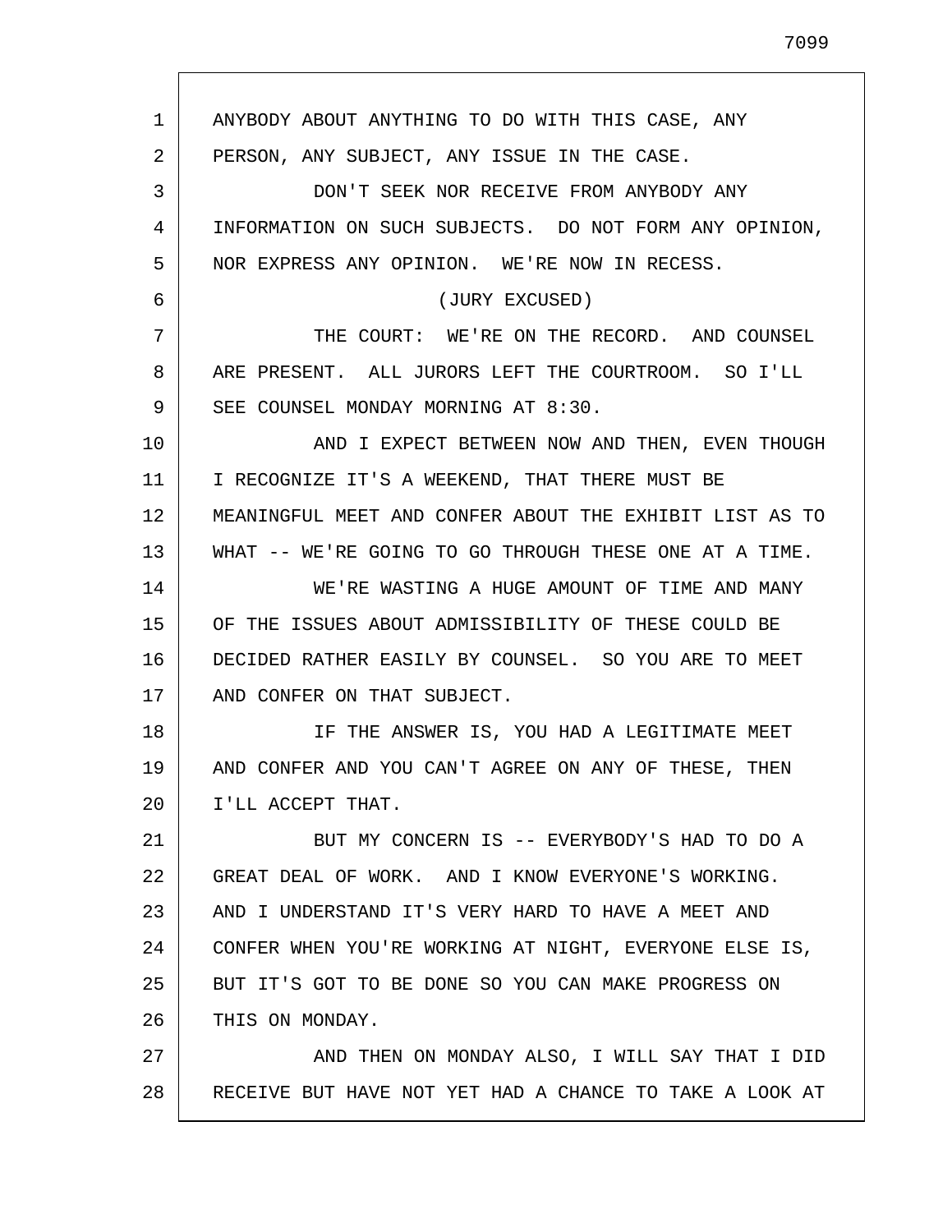| 1  | IT, BUT ON BEHALF OF ALL OF YOU, YOU DID DELIVER TO THE |
|----|---------------------------------------------------------|
| 2  | COURT, A SHORT TIME AGO, THE INDEX OF THE INFORMATION   |
| 3  | OF THE ALLEGED FALSE STATEMENTS, FABRICATED EVIDENCE,   |
| 4  | AND/OR ET CETERA, EXCULPATORY EVIDENCE.                 |
| 5  | AND SO WE'RE GOING TO HAVE TO HAVE THE DEFENSE          |
| 6  | TAKE A LOOK AT THIS.                                    |
| 7  | MR. GUTERRES: IS THIS IT, YOUR HONOR?                   |
| 8  | THE COURT: PARDON?                                      |
| 9  | MR. GUTERRES: THIS IS THE OFFICIAL DOCUMENT             |
| 10 | WE CAN -- WE'RE GOING TO GO OFF OF?                     |
| 11 | THE COURT: THAT IS WHAT'S BEEN GIVEN TO US.             |
| 12 | MR. MCMILLAN: I HAVEN'T SEEN IT, YOUR HONOR,            |
| 13 | YET, SO I'M ASSUMING IT IS.                             |
| 14 | THE COURT: WELL, IF ANY OF YOU HERE                     |
| 15 | CONTRADICT MS. CHUNG, WE'LL HAVE TO KNOW THE REASON     |
| 16 | WHY.                                                    |
| 17 | MR. MCMILLAN: I DON'T THINK I HAVE THE                  |
| 18 | COURAGE TO DO THAT.                                     |
| 19 | THE COURT: SO AS FAR AS WE KNOW, YES. THIS              |
| 20 | DOES NOT PRECLUDE SOME CHANGES, CORRECTIONS, AS THEY    |
| 21 | ARE -- LONG AS THEY ARE NOT A WHOLE NEW SET OF          |
| 22 | OBJECTION OR OBJECTIONS.                                |
| 23 | IN OTHER WORDS, IF YOU SEE SOMETHING                    |
| 24 | TYPOGRAPHICAL OR IT ISN'T STATED OUITE THE WAY IT'S     |
| 25 | INTENDED TO BE STATED, WE CAN CORRECT THAT. BUT YES,    |
| 26 | THIS IS, MY UNDERSTANDING, IS THE SUBSTANCE OF THE      |
| 27 | INFORMATION OR LACK OF INFORMATION THAT'S AT ISSUE.     |
|    |                                                         |

L